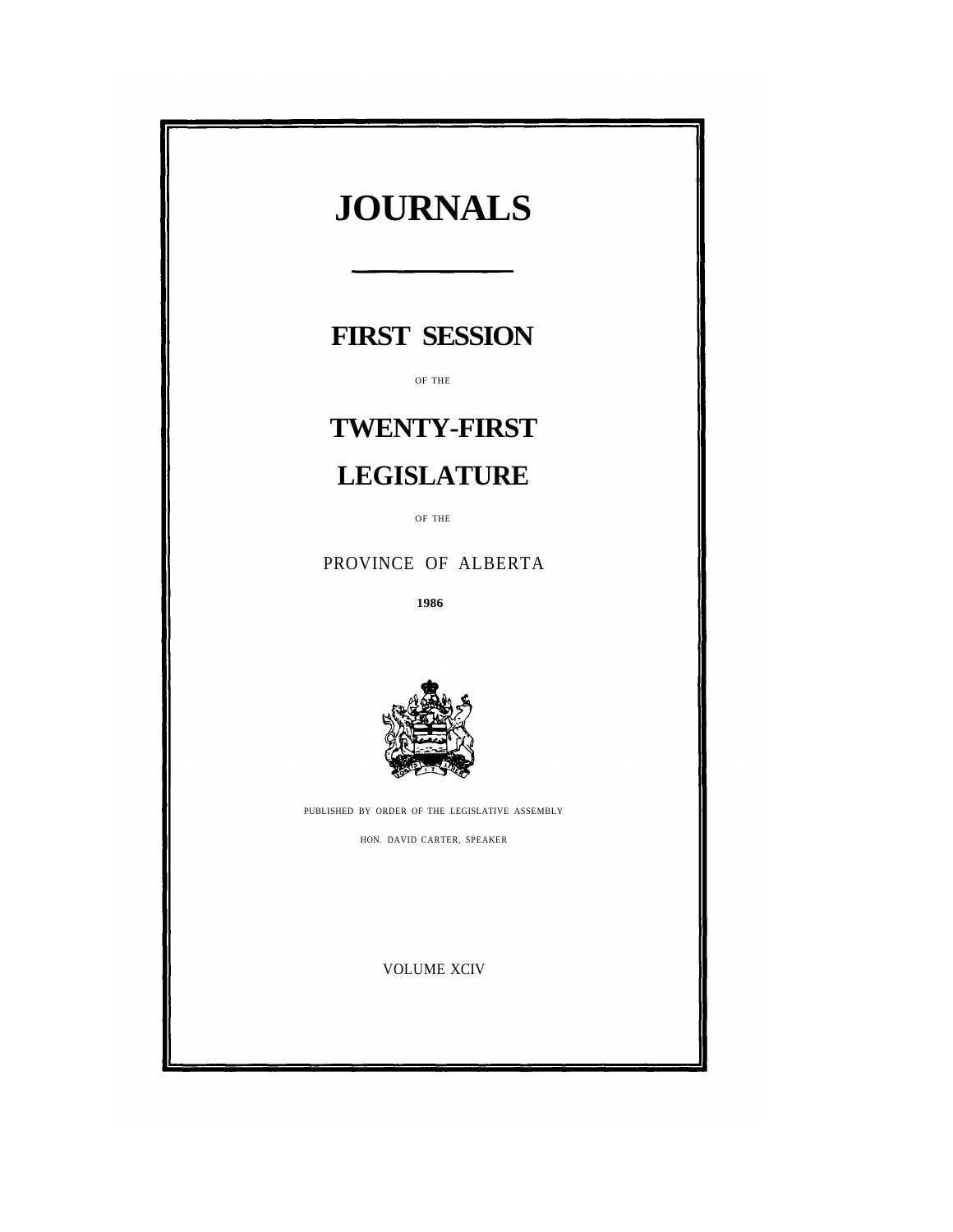# **JOURNALS**

OF THE

# **LEGISLATIVE ASSEMBLY**

OF THE

# **PROVINCE OF ALBERTA**

VOLUME XCIV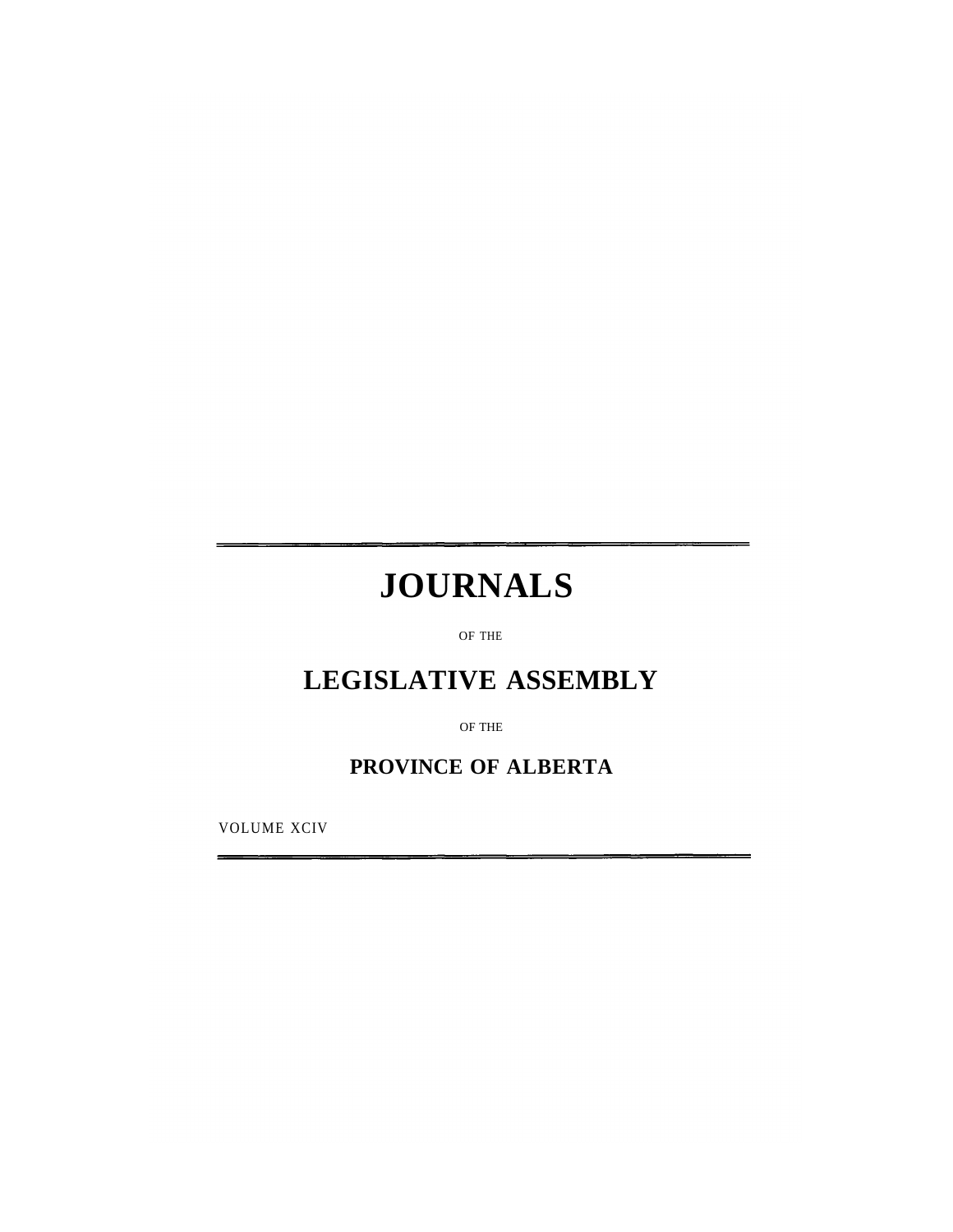# **JOURNALS**

OF THE

# **LEGISLATIVE ASSEMBLY**

OF THE

# **PROVINCE OF ALBERTA**

OF THE

**TWENTY-FIRST LEGISLATURE** 

FROM JUNE 12, 1986 TO MARCH 4, 1987 (BOTH DATES INCLUSIVE)

IN THE THIRTY-FIFTH YEAR OF THE REIGN OF OUR MOST SOVEREIGN LADY HER MAJESTY QUEEN ELIZABETH II

BEING THE FIRST SESSION OF THE TWENTY-FIRST LEGISLATIVE ASSEMBLY OF THE PROVINCE OF ALBERTA

SITTINGS

JUNE 12, 1986 TO SEPTEMBER 18, 1986

PROROGATION

MARCH 4, 1987

**1986** 

PUBLISHED BY ORDER OF THE LEGISLATIVE ASSEMBLY

Hon. David J. Carter - Speaker

VOLUME XCIV

Title: 21st Legislature, 1st Session Journals (1986)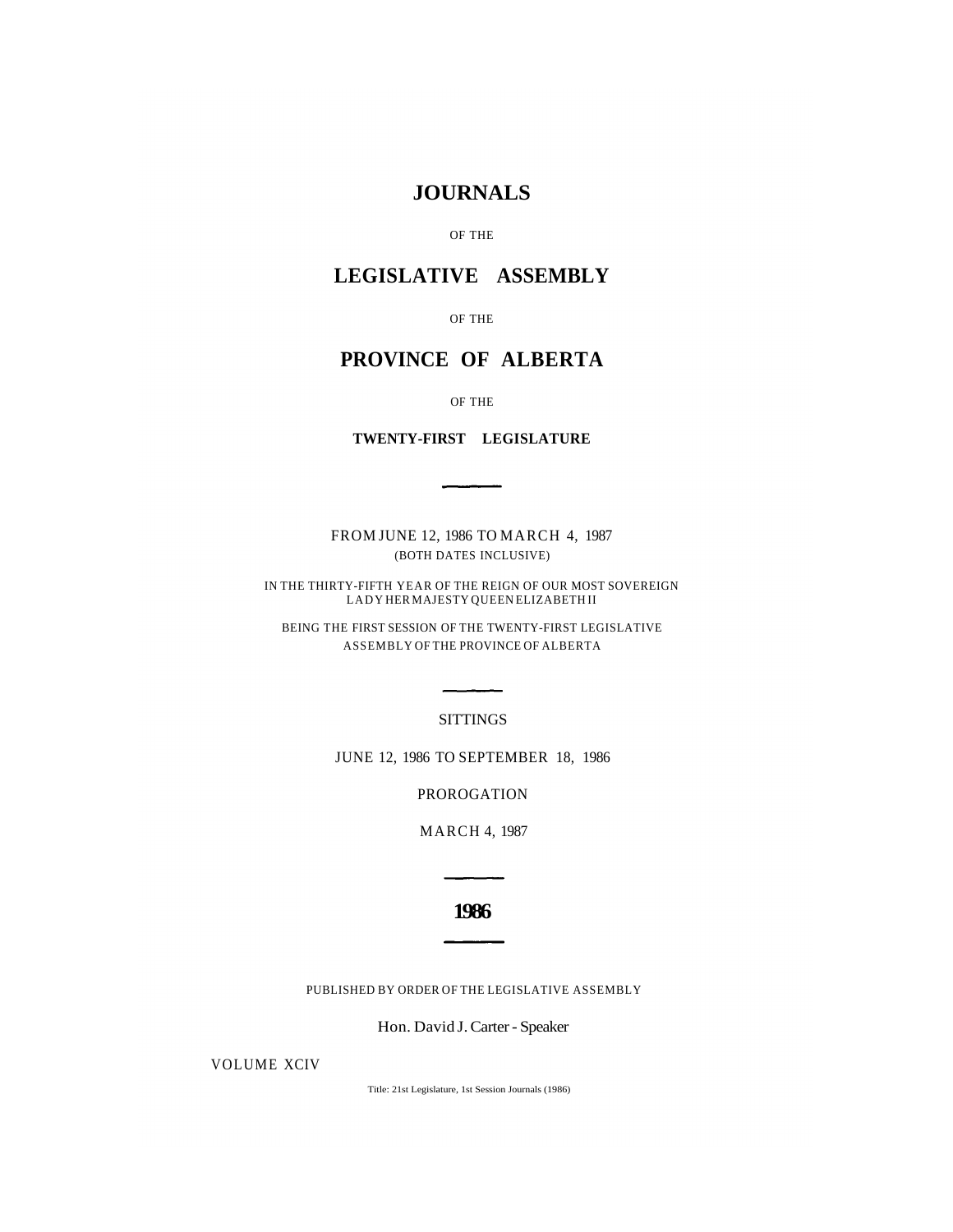# **SPRING SITTING**

JUNE 12, 1986 TO SEPTEMBER 18, 1986

z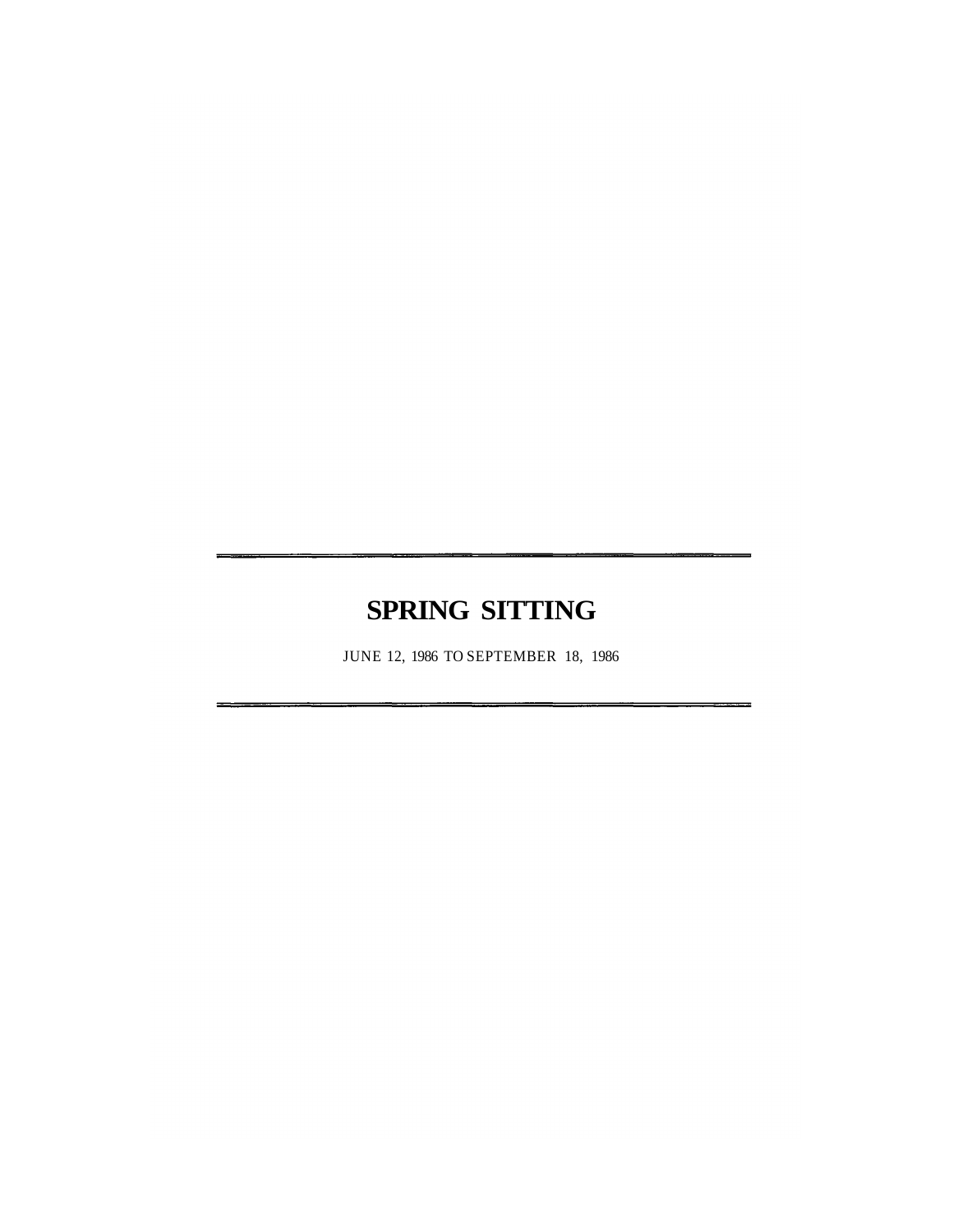# **JOURNALS**

OF THE

# **LEGISLATIVE ASSEMBLY**

OF THE

# **PROVINCE OF ALBERTA**

#### FIRST SESSION TWENTY-FIRST LEGISLATURE

#### THURSDAY, JUNE 12, 1986

This being the First Day of the First Session of the 21st Legislative Assembly of the Province of Alberta, for the despatch of business pursuant to a Proclamation of Her Honour the Honourable W. Helen Hunley, Lieutenant Governor, dated the 3rd day of June, in the year of our Lord one thousand nine hundred and eighty-six;

The Clerk of the Legislative Assembly read the Proclamation as follows:

#### **Proclamation**

[GREAT SEAL] W. HELEN HUNLEY, PROVINCE OF ALBERTA

CANADA Lieutenant-Governor.

ELIZABETH THE SECOND, by the Grace of God, of the United Kingdom, Canada, and Her other Realms and Territories, QUEEN, Head of the Commonwealth, Defender of the Faith

# PROCLAMATION

TO OUR FAITHFUL, the MEMBERS elected to serve in the Legislative Assembly of Our Province of Alberta and to each and every one of you GREETING .. .

WHEREAS it is deemed expedient for certain causes and considerations to convene the Legislative Assembly of Our Province of Alberta, WE DO WILL that you and each of you, and all others in this behalf interested, on THURSDAY, the 12th day of June, A.D. 1986, at the hour of THREE o'clock in D.W. Perras, the afternoon, at Our City of Edmonton, personally be and *Deputy Attorney General* appear for the despatch of business, to treat, act, do and conclude upon those things which, in the Legislature of Our Province of Alberta, by the Common Council of Our said Province, may, by the favour of God, be ordained.

HEREIN FAIL NOT.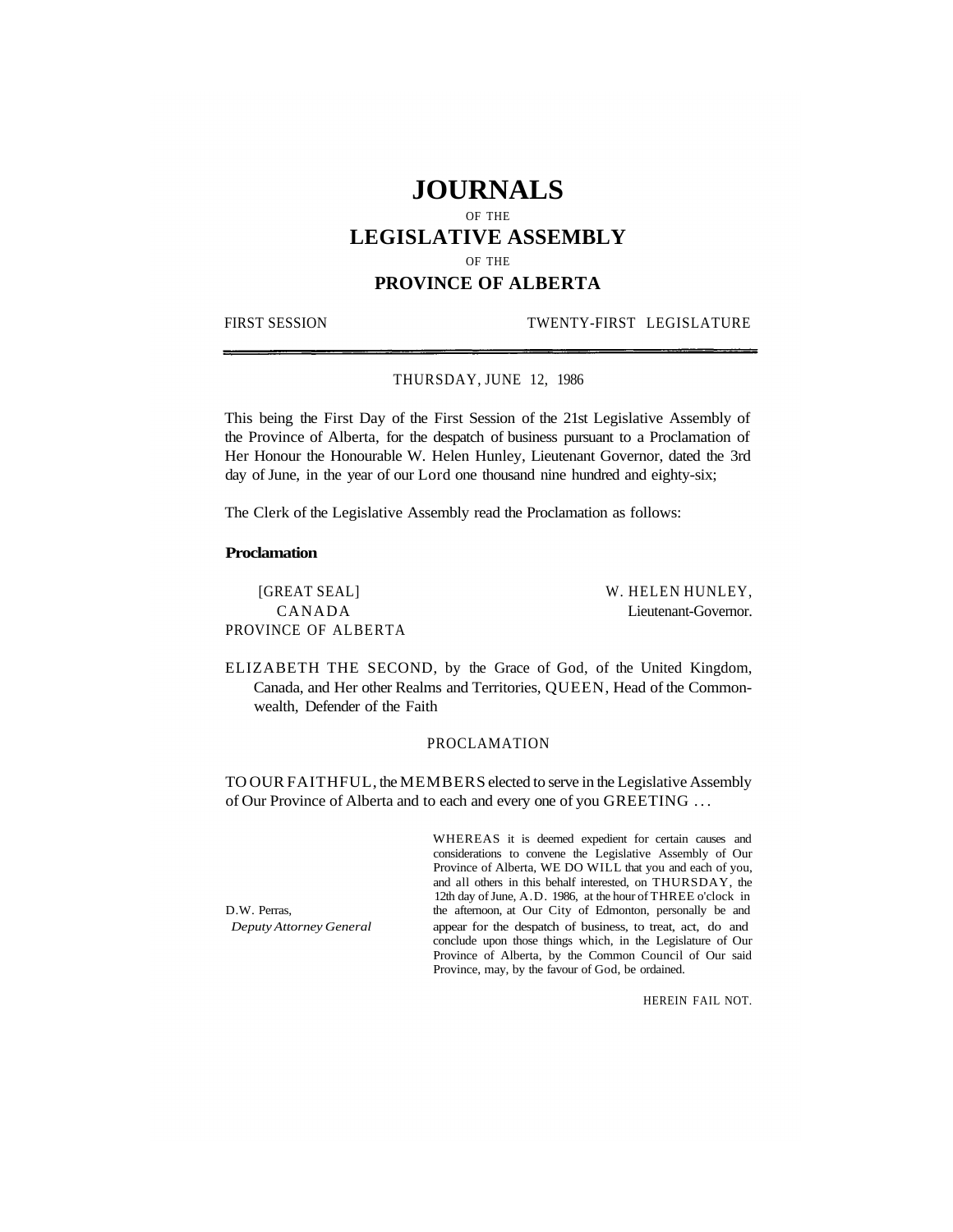IN TESTIMONY WHEREOF We have caused these Our Letters to be made Patent, and the Great Seal of Our Province of Alberta to be hereunto affixed.

WITNESS: THE HONOURABLE W. HELEN HUNLEY, Lieutenant Governor of Our Province of Alberta in Our City of Edmonton, in Our Province of Alberta, this 3rd day of June, in the year of Our Lord One Thousand Nine Hundred and Eightysix and in the Thirty-fifth Year of Our Reign.

BY COMMAND: James D. Horsman,

*Provincial Secretary.* 

The members, having previously been duly sworn in by Her Honour the Honourable the Lieutenant Governor and having subscribed to the Roll containing the Oath, took their seats.

Her Honour the Honourable the Lieutenant Governor entered the Assembly and took her seat on the Throne.

#### **Statement by the Provincial Secretary**

The Provincial Secretary then said:

Honourable Members, I am commanded by Her Honour the Honourable the Lieutenant Governor, to inform you that she does not see fit to declare the causes of the summoning of the present Legislature of this Province until a Speaker of the Assembly shall have been chosen according to law.

She therefore is pleased to retire from this Assembly, to return at a subsequent hour today, to declare the causes of the calling of this Legislature.

Her Honour the Honourable the Lieutenant Governor then retired from the Assembly.

#### **Election of Speaker**

Hon. Mr. Getty, Honourable Member for Edmonton-Whitemud, replying to the Clerk's request for nominations for the Office of Speaker of the Assembly, nominated Dr. Carter, Honourable Member for Calgary-Egmont, to take the chair of this Assembly as Speaker, supported by Mr. Martin, Honourable Member for Edmonton-Norwood.

The Clerk, having asked if any Honourable Member had another name to propose as Speaker, and no other name being proposed, then declared that "Dr. Carter, Honourable Member for Calgary-Egmont, is duly elected Speaker of the Alberta Legislative Assembly for this Twenty-first Legislature."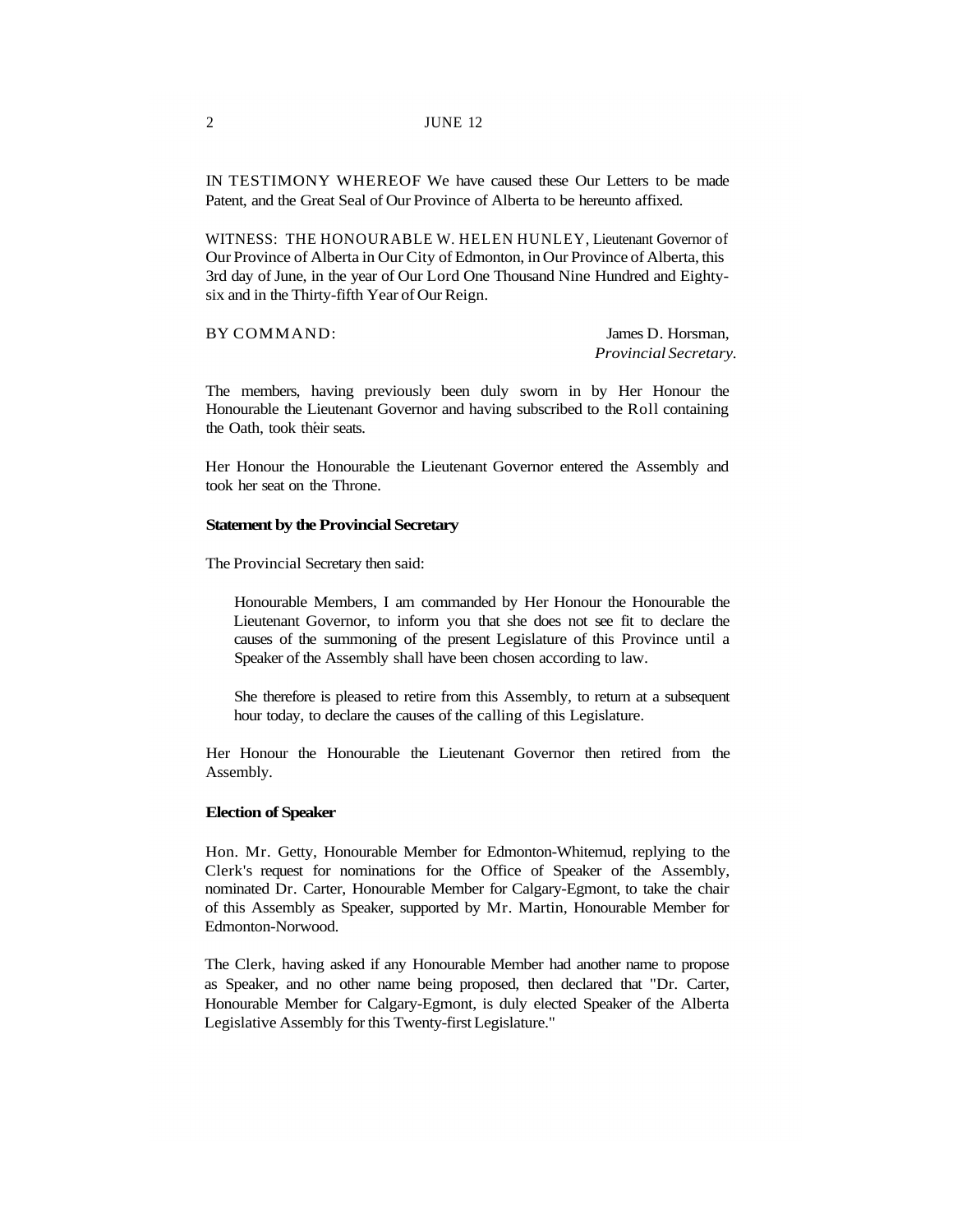#### **Speaker's Address to the Assembly**

The Speaker retired, donned his robe and re-entered the Assembly, and standing on the dais, thanked the Assembly for the honour conferred upon him with the following speech:

Members of the Assembly:

Thank you for the appointment to serve you and the people of Alberta as Speaker of this Assembly. All learned parliamentary source documents regard Mr. Speaker as the president or the presiding officer of this august body of decision-makers. Some members of the general public see the Speaker, especially during question period, as being something of a referee. As a sports fan I want to go on record as now having much more sympathy for all referees.

As I take on the responsibility of the Chair, I first would like publicly to acknowledge my predecessor, the former Member for Edmonton-Meadowlark, who served the Assembly and the people of Alberta with distinction. In addition, I am sure all members will join me in saying a sincere thank you to the previous Member for Athabasca for his time as Deputy Speaker.

I look forward to working with the Member for Lethbridge-West as he takes on his new duties of Deputy Speaker.

I thank my constituents in Calgary-Egmont for their confidence in me as their Member of the Legislative Assembly. Calgary-Egmont indeed has a very special place in my life and in my heart.

John Donne was the poet dean of St Paul's, London. In the opening line of one of his poems he begins, "No man is an island." So, too, I am not an island. I greatly value my many friends and supporters who have freely given the gifts of friendship and wisdom over the years. In particular, I wish to acknowledge my family, to thank them for their gifts of love, understanding, and patience, for all people of the province should realize that elected public office places incredible demands upon both individuals and their families. My father is unable to be present as he is in the hospital in Calgary, and I ask all hon. members to join me in wishing him a speedy recovery.

As your Speaker I welcome all members to the 21st Legislature. Thirty-nine of 83 members are new to the Assembly; many others of us undertake new responsibilities. Each one of us represents all of our constituents, no matter what their political stripe, cultural or linguistic background, whether or not they voted for us or chose not to exercise their right to vote at all. Each one of us is a politician, but now in the Assembly we are also challenged to function as parliamentarians. This will allow the development of many new skills. There will be ample opportunity for questions, for debate, for consensus, friendships, and even laughter. Canada is a magnificent tapestry of geography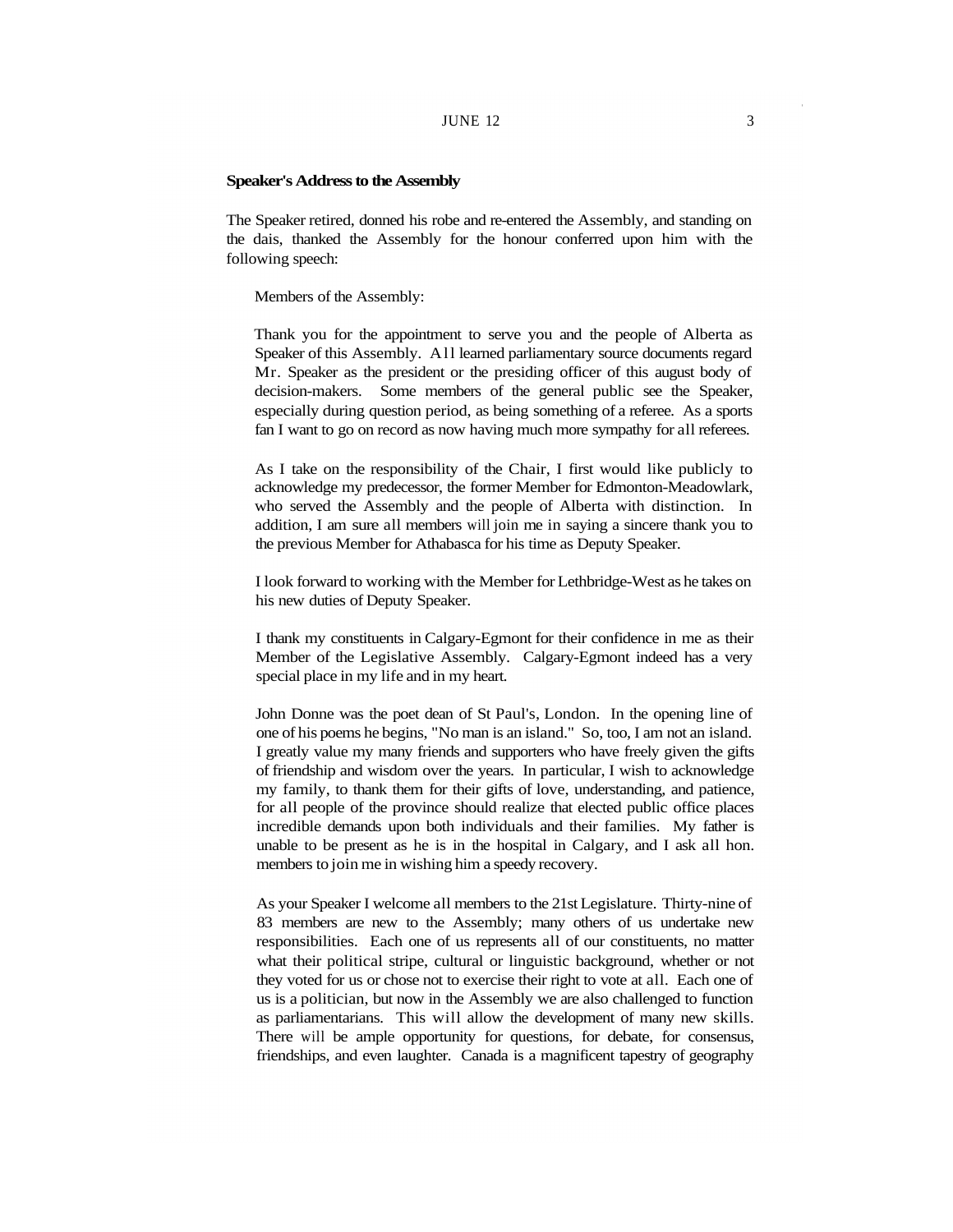#### 4 JUNE 12

and people. Alberta is also a magnificent tapestry of geography and people. You and I have been elected to serve not only our constituents but all the people of this great province. You have pledged yourself in that service, and so in turn I pledge myself to the service of the Assembly of the Province of Alberta. Thank you.

The Speaker then took the Chair and the Sergeant-at-Arms placed the Mace on the Table.

Her Honour the Honourable the Lieutenant Governor returned to the Assembly and took her seat on the Throne.

#### **Speaker's Address to the Lieutenant Governor**

Mr. Speaker then said:

May it please Your Honour, the Legislative Assembly have elected me as their Speaker, though I am but little able to fulfil the important duties thus assigned to me.

If in the performance of those duties I should at any time fall into error, I pray that the fault may be imputed to me and not the Assembly, whose servant I am, and who, through me, the better to enable them to discharge their duties to their Queen and Province, hereby claim all their endowed rights and privileges, especially that they may have freedom of speech in their debates, access to your person at all seasonable times and that their proceedings may receive from you the most favourable consideration.

#### **Statement by the Provincial Secretary**

The Provincial Secretary then said:

I am commanded by Her Honour the Honourable the Lieutenant Governor to declare to you that she freely confides in the duty and attachment of this Assembly to Her Majesty's person and Government, and, not doubting that the proceedings will be conducted with wisdom, temperance and prudence, she grants and upon all occasions will recognize and allow the Assembly's constitutional privileges.

I am commanded also to assure you that the Assembly shall have ready access to Her Honour upon all suitable occasions and that all proceedings as well as your words and actions will constantly receive from her the most favourable construction.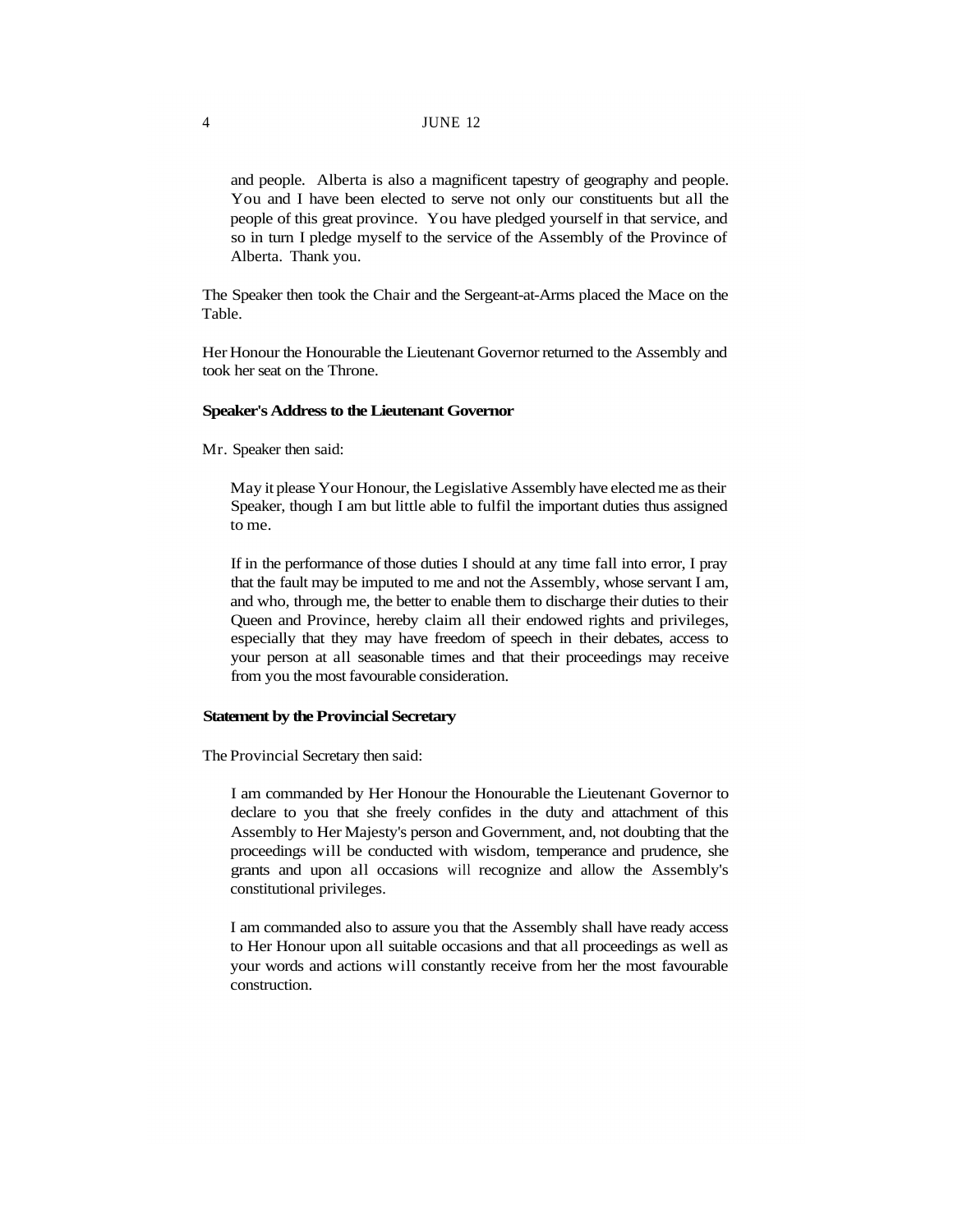## JUNE  $12$  5

#### **Speech from the Throne**

Her Honour the Honourable the Lieutenant Governor then read the following Speech from the Throne:

Mr. Speaker and Members of the Legislative Assembly:

I have the honour to welcome you to the First Session of the 21st Legislature of the province of Alberta.

#### **Priorities**

My government's legislative and budgetary policy for this session of the Legislative Assembly will include all the priorities and programs set out at the opening of the Fourth Session of the 20th Legislature on April 3, 1986. My government will move quickly to fulfill commitments in agriculture, energy, employment initiatives, senior citizen programs, and other areas of importance to Albertans.

These priorities have recently been strongly supported by the citizens of Alberta. My government is sensitive to the responsibilities contained in its new mandate and will work closely together with Albertans during the years ahead. Challenges will be met, opportunities will be seized, and the great potential of this wonderful province will be realized.

My government shares the concerns of Albertans as we face difficult times together. Our basic industries have been hit by national and international economic circumstances, and as a result, the opportunities for advancement and prosperity are, for a time, more limited than before. My government also shares the basic optimism of Albertans who have achieved so much by commitment to hard work and individual initiative. Unemployment has a direct effect upon many of our people, bringing hardship and anxiety to individuals and families. The challenge for all of us now is to continue to use our basic strengths to progress in spite of adversity. My government proposes a balanced approach which will advance rights and equality; maintain excellent support programs for our citizens in need; respond with sensitivity to concerns of individuals, families, and volunteer groups; and continue to broaden our economic base at the same time as assisting our key agricultural, energy, and small-business sectors.

#### **Agriculture**

The Alberta farm credit stability program, announced on April 3, 1986, will provide \$2 billion in fixed rate financing with up to \$200,000 per farm family unit. Loan application forms are now being printed and will be ready for processing at participating financial institutions very soon. The program will be as broad as possible in its scope, based on repayment ability and available security. With this new financing farmers and ranchers in Alberta will have both the stability of fixed interest rates and among the lowest input costs in North America.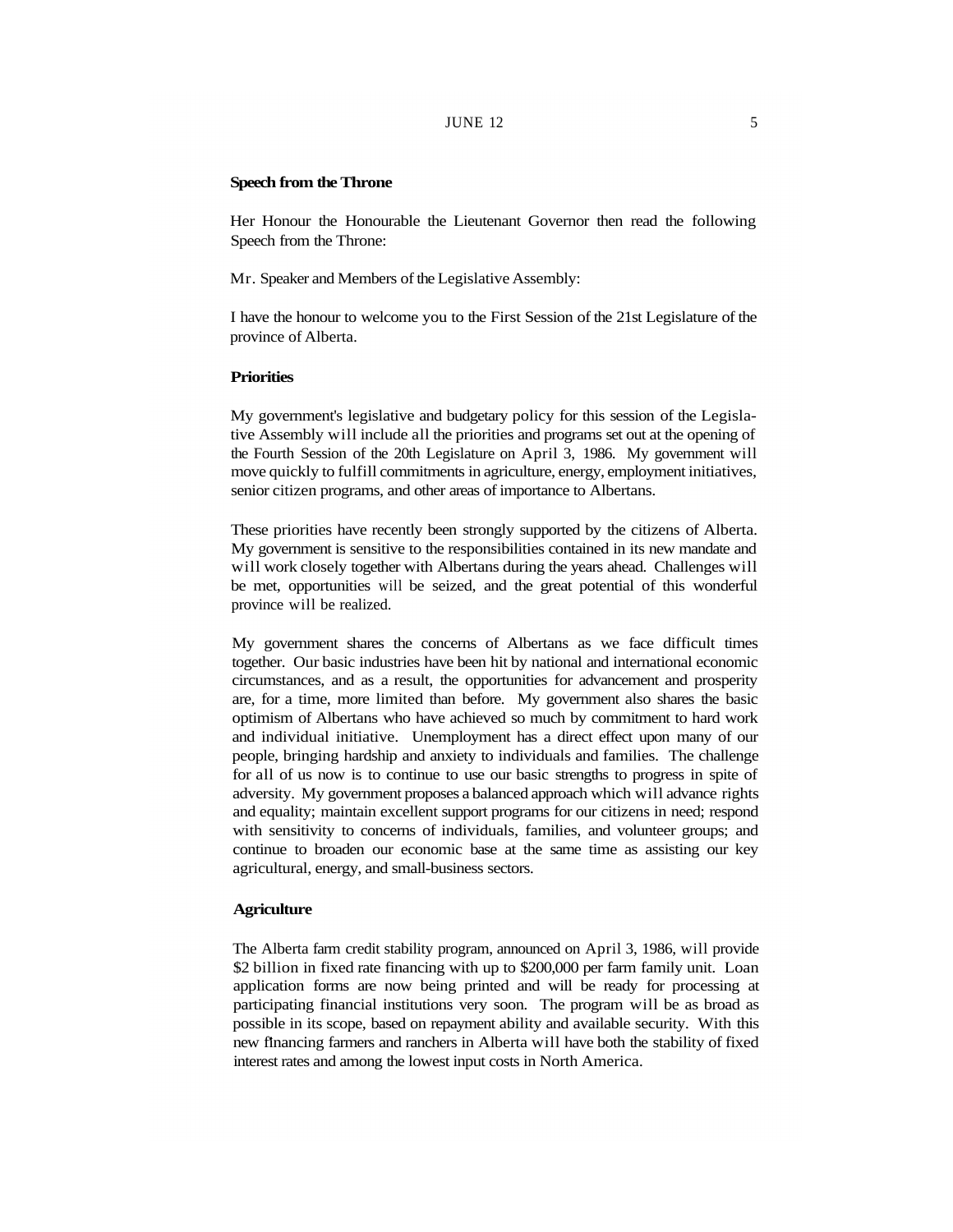# 6 JUNE 12

My government has established a changed, more efficient organization of the departments of government. Agriculture, which is my government's number one priority, is an important part of these changes. The new Associate Minister of Agriculture will be responsible for the Alberta Hail and Crop Insurance Corporation, the Surface Rights Board, the weather modification advisory committee and will be responsible for the review of the role and mandate of the Alberta Agricultural Development Corporation. Farmers will be fully consulted in respect to changes to be made in the corporation and in hail and crop insurance programs.

The hail and crop insurance review will be the most comprehensive of its kind since the programs were introduced in the 1960s. My government will provide a range of options for producers in insurance protection from damage caused by weather and other hazards affecting crops. Recommendations are anticipated during 1986.

My government is changing the funding formula for drainage and erosion control projects undertaken under the Alberta water resources grant program. The increased funding, providing 86 percent provincial support, will improve rural water management and will increase our agricultural land base.

# **Senior Citizens**

The senior citizens' home improvement program extension will take effect July 1, 1986, to December 31, 1989. This extension will provide benefits to seniors with total annual incomes under \$23,000 who have not yet received assistance through the existing seniors' home improvement program. Affordable senior citizen housing remains a priority of my government. Over 500 new units are scheduled for construction this year.

#### **Jobs For Albertans**

My government recognizes the increasing need for job creation and will continue its commitment to employment support and training initiatives now under way, including youth programs. In addition, other training strategies will be developed to promote increased participation by women in training and development opportunities. My government recognizes the special employment needs of women and will develop choices for women through the provision of information, counselling, and workshops. My government will propose legislation to the Assembly to change the name of the manpower department to the Department of Career Development and Employment, reflecting new initiatives and priorities in the important areas of training and employment.

Diversification of Alberta's economic base remains a priority of my government. New economic opportunities and new industries are encouraged. The magnesium plant to be built in southern Alberta and the chemi-thermo-mechanical Whitecourt pulp mill are both world-scale investments. The pulp mill will be the largest of its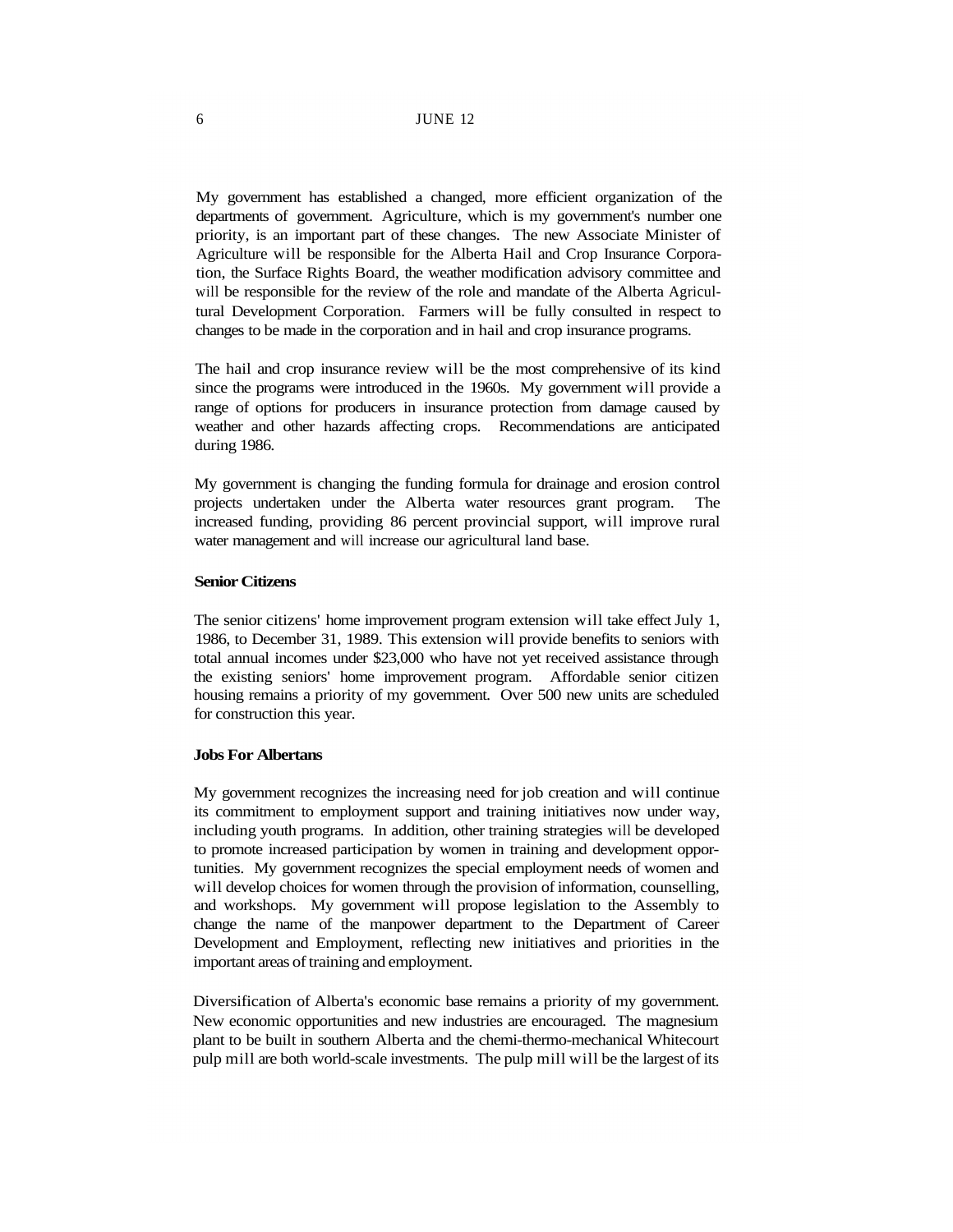# JUNE 12  $\overline{7}$

type anywhere. Using a mixture of Alberta woods, producing products which are new to the Alberta manufacturing scene, some 90 percent of the plant's production is estimated to be for export. Work on the magnesium plant is scheduled to begin late this year. Both projects are scheduled for start-up in 1988.

Our economic base is broadening year by year. Sulphur and forest products are now important elements of our resource base. The petrochemical, electronics, and metal fabricating industries have emerged as strong components of our manufacturing sector. A highly developed service industry involving tourism, high technology, and engineering add more economic strength. These newer initiatives will provide important opportunities and new jobs for Albertans. The Departments of Forestry, Lands and Wildlife; Tourism; and Technology, Research and Telecommunications, established earlier this year, are all actively involved with the private sector in stimulation of job creating activity in Alberta's economy.

A further important step in my government's program to stimulate job creating activity is the Alberta small-business term assistance plan. Small business accounts for over 70 percent of new jobs created, and the new plan will provide much greater stability to the small-business community for those businesses having majority ownership by Alberta residents and deriving at least 50 percent of income from active business sources.

The \$750 million program will provide eligible small businesses with a fixed interest rate of 9 percent for term financing up to \$150,000 over a period of 10 years. Loan application forms for the program, which will significantly assist small-business growth and development in Alberta, will be ready for processing through recognized financial institutions at the earliest possible date this summer.

The small business equity corporations program and the Alberta stock savings plan are further important initiatives to improve the viability of small business and to encourage equity capital investments in this province. Small business is a major force in the development and growth of export markets. Many small Alberta manufacturing firms are now exporting products to other Canadian provinces and to other countries. Assistance is provided to exporters through the Alberta loan guarantee program and the export services support program. With loan guarantees and improving productivity and technology, Alberta businesses, working with government, will improve their competitiveness in export sales worldwide.

More jobs will also be created by my government's five-year program to extend universal private line service to all rural telephone subscribers. Under the program, 100,000 party line customers will have access to private lines. This program, at a cost of about \$500 million, will involve the upgrading of approximately 300 telephone exchanges throughout Alberta with digital equipment. This will not only allow for the connection to new private line service for present party line customers; it will permit improved services for those living in towns and villages.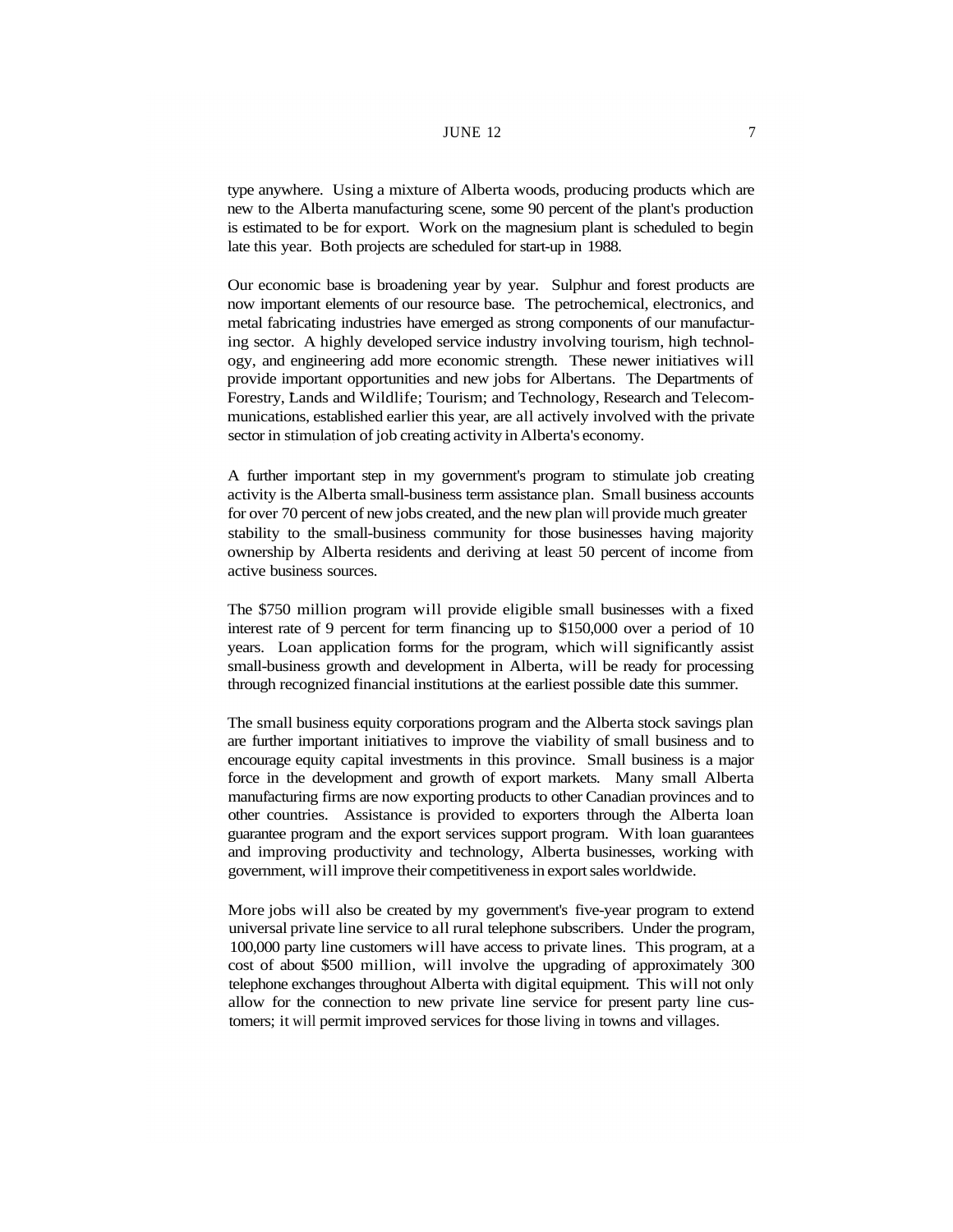My government will ensure that Alberta's goals and objectives with respect to trade liberalization are effectively addressed in the pending Canada-United States and multilateral trade negotiations.

#### **Energy**

My government is committed to the long-term strength of our energy industry and to support its short- and medium-term economic viability during this present difficult period of uncertainty in international crude oil pricing. In spite of pricing uncertainties in oil and gas markets, the longer term prospects for our energy sector remain strongly positive. Albertans have established the reserves and the productive capacity in petroleum and natural gas, and my government, working closely with industry, has developed programs aimed at bolstering investor confidence and exploration activity through a period of price and market uncertainty.

New shared industry/government programs should result in more than \$500 million of short-term stimulation to the vital drilling, well service, and geophysical industries. These programs will materially assist in creating activity and supporting employment through the summer and fall months.

The development drilling assistance program is designed to encourage drilling activities and includes a well completion component Approximately 40 percent of drilling costs, up to a maximum of \$200,000 per well by way of grants or transferable credits against royalties, will be available up to a maximum under the program of \$100 million. The drilling component will be paid when drilling has been completed on the well, and the well completion component will be paid when the well is completed and is capable of commencing production.

The well servicing assistance program will help maintain employment in the well service sector. The program will provide 50 percent reimbursement by way of cash grants, up to certain limits, for contract labour costs incurred on or before September 30, 1986, for the maintenance and service of eligible wells, pipelines, and batteries.

The geophysical assistance program will provide a portion of the cost of field expenses incurred on or before December 31, 1986, for reflection seismic work on Crown lands and on lands not more than 1.7 kilometres from Crown lands.

Oil sands and heavy oil developments are vital not only for Canada's long-term energy supply but today in Alberta because of the capacity of these projects to provide employment in engineering and in the construction trades. Under a federal/provincial/industry funding arrangement, engineering work is proceeding for the proposed Husky upgrader near Lloydminster.

My government has also reached a funding agreement with the owners of the Syncrude project to allow continuation of the basic engineering and planning for the major proposed expansion of that project Preparatory work for the expansion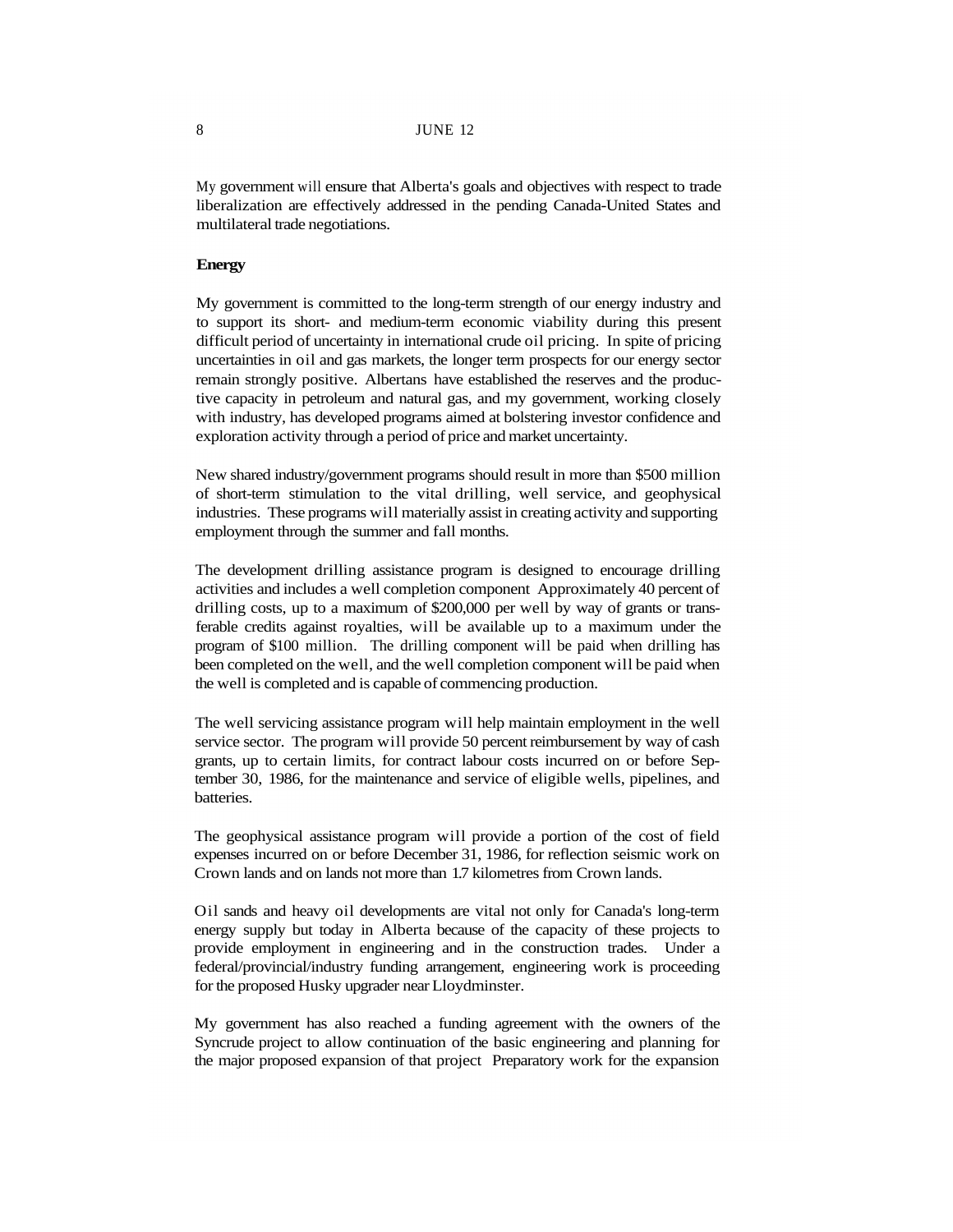#### JUNE 12  $\qquad \qquad$  9

is estimated to cost \$85 million. It will take some two and a half years to complete and will allow the planning for the expansion to continue on the original schedule. By acting now in this way, it is also an investment in the long term by providing for the continued growth of expertise in oil sands development in Alberta.

Suncor is also being helped by an adjustment to royalties on the production from its oil sands plant at Fort McMurray. This is in recognition of the financial difficulties the company is experiencing as a result of low oil prices and will help to retain Suncor as a viable employer within the Alberta economy.

#### **Commitment to Alberta Women**

As soon as the necessary legislation has come into force, appointments to fill all positions on the Advisory Council on Women's Issues will proceed. A balance of views from across the province will be assured because of the large number of nominations received from interested Albertans.

A government-wide plan of action to provide a framework and direction for enhancing women's equality will be developed. The strategy will focus on employment, education, participation in public life, and on social services and health.

My government will also be participating in two federal/provincial/territorial working groups. One will focus on the needs and concerns of native women and the other on the particular issues affecting immigrant and visible minority women. My government is committed to equality for women and will actively promote the full and equal participation of Alberta women in the life of the province. The November 1986 First Ministers' Conference will have as a major priority developing methods to improve the representation of women in training and retraining programs.

# **Public Lands**

The grazing lease conversion policy introduced several months ago is consistent with my government's high priority for agriculture. The policy allows leaseholders to use arable land for more productive agricultural purposes. Leased lands which are suitable for cultivation may be converted at market value, provided they are not environmentally sensitive. Agricultural lands in the green area will not be sold unless the integrated resource plans identify agricultural use as a priority. This will ensure that environmentally sensitive lands are not being encroached upon.

Further approvals of conversions in the southern and central administrative regions will be frozen until full public input has been received and any expressed concerns adequately reviewed. In this way the policy will be sensitive to Albertans' needs, effective, well understood and broadly supported.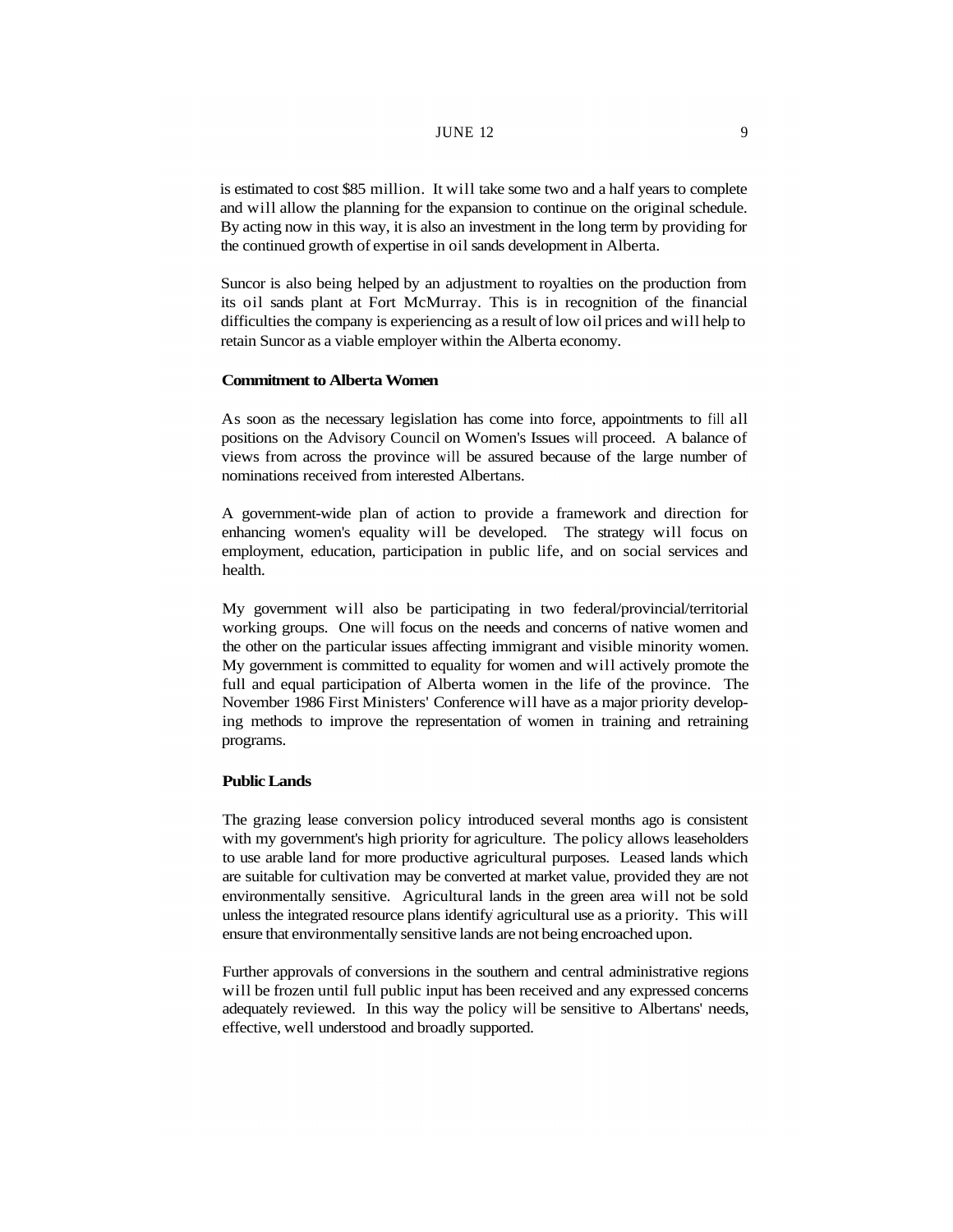My government also will expand the highly successful "use respect" program. This is a program involving 4H clubs visiting farming and ranching communities to encourage owners to provide reasonable access to their private and leased lands. It is hoped that over 25,000 farm and ranch homes will be visited between June and October of this year.

#### **Health Care**

My government has developed and is committed to the further improvement of one of the best health care systems anywhere in the world. To serve Albertans even better, the University of Alberta's Walter C. Mackenzie Health Sciences Centre has now been designated as western Canada's first heart and heart/lung transplant centre.

The University of Alberta hospitals undertook a successful heart and heart/lung transplant pilot program in 1985. The three cases in the pilot program represented a first for Alberta and western Canada.

The concept of the Walter C. Mackenzie Health Sciences Centre is for Albertans to have a world-class teaching, research, and treatment centre. The implementation of the heart and heart/lung program is a fulfillment of this concept, particularly in the areas of comprehensive cardiology and cardiovascular surgery.

#### **Community and Social Programs**

My government's commitment to a broad range of social programs to assist Albertans who have personal needs is emphasized by the expanded home care program announced in April this year. Close to 25,000 Albertans benefit from this program annually.

Funding will increase by 18 percent, and this increase will allow more Albertans to receive health care and homemaking services in their homes. Living independently in the familiar surroundings of one's home contributes to a sense of self-worth and good health.

Home care programs provide a range of services in the home, including nursing rehabilitation therapy, personal care, homemaking, home help, Meals on Wheels, and friendly visiting.

In addition to senior citizens, the program serves persons who are terminally ill, those discharged early from hospital, and persons under 65 who are chronically ill or disabled.

Funding for women's shelters will be increased by 40 percent to a total of \$3.5 million. These funds, to be provided to women's shelter organizations, in addition to the valuable volunteer support that many communities provide, will ensure that resources are available to respond to the concern of family violence.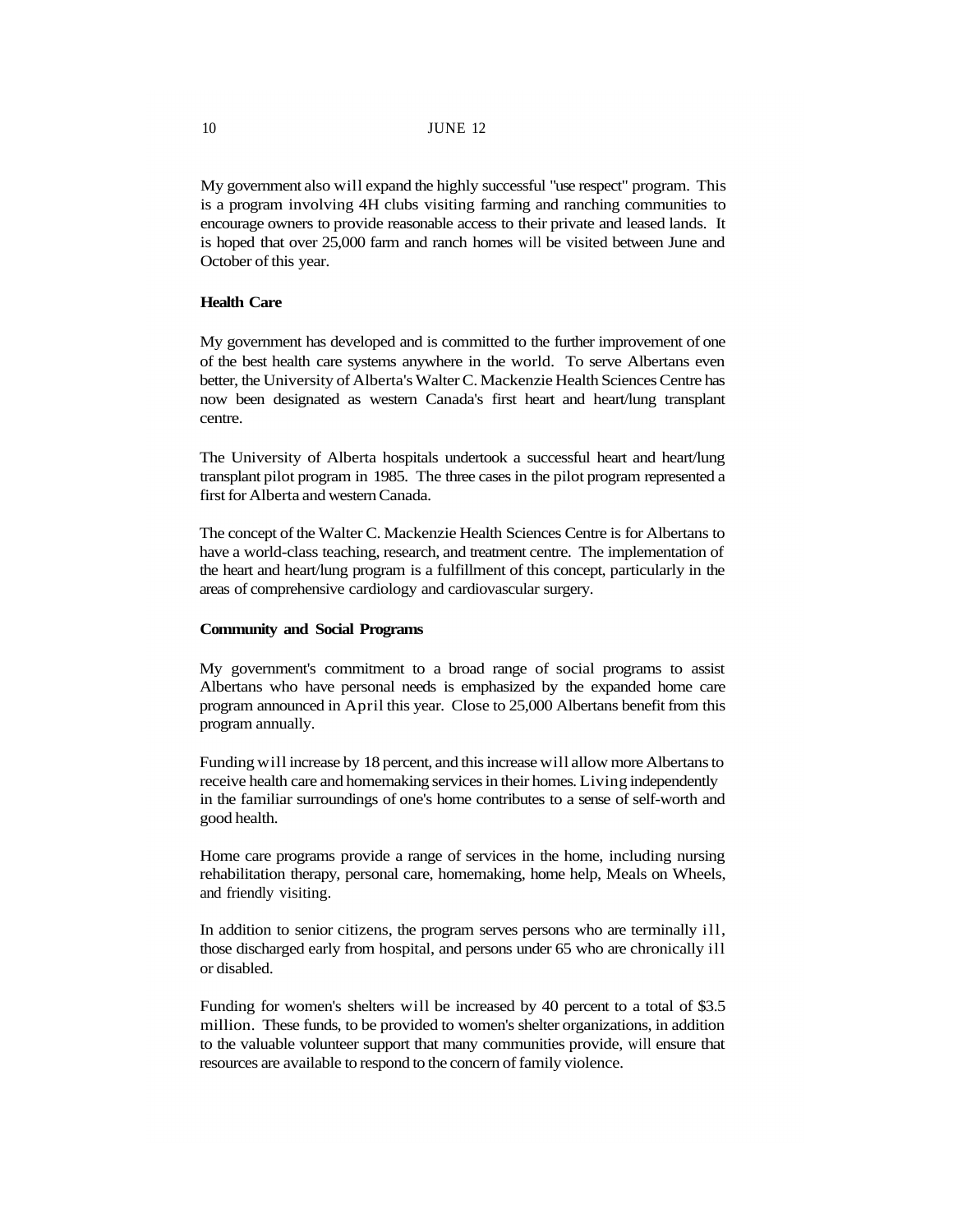# **JUNE 12** 11

Food banks in Edmonton and Calgary are co-operating with my government in a current assessment and review of the scope and future role of food banks. By such consultation a new, careful definition of the respective roles of government social services and volunteer agencies which serve in this way will be possible.

The new Department of Community and Occupational Health will have a preventive health focus with responsibility for community, occupational, and mental health in addition to the Alberta Alcohol and Drug Abuse Commission and the Workers' Compensation Board.

#### **Affordable Housing**

Alberta is the first province to sign the new federal-provincial global funding agreement for low income housing. Under the agreement the federal government will pay 70 percent and the province 30 percent of the subsidy costs for future low-income housing projects. Over 700 units are planned in the current fiscal year.

## **Help for Municipalities**

My government is responding positively to recommendations made by the municipal grant structures review committee. By increasing unconditional grants on a yearly per capita basis over the next eight years, Alberta's 364 municipalities will receive some \$500 million in additional provincial funding. The opportunity for municipal governments to create employment at the same time as proceeding with needed local projects will benefit many Albertans.

A full review of labour legislation will be undertaken by my government, and necessary amendments will be proposed to assure that the laws of the province, for the present and for the future, will be responsive to the needs and aspirations of employers and employees.

Legislation will be introduced to implement the Alberta stock savings plan, to amend the Municipal Taxation Act, and new proposals will be made in respect to local authorities elections, employment pensions, the Women's Secretariat, mental health, and to implement the Hague convention on the civil aspects of international child abduction.

Members of the Legislative Assembly: in due course you will be presented with the budget estimates. You will be asked to grant the necessary funds for the operating services and expenditures authorized by the Legislature and to endorse a program of capital financing for the government of Alberta.

I leave you now to the business of the session with full confidence that as elected representatives, your debates and your votes will reflect your understanding of the public interests of all people of Alberta.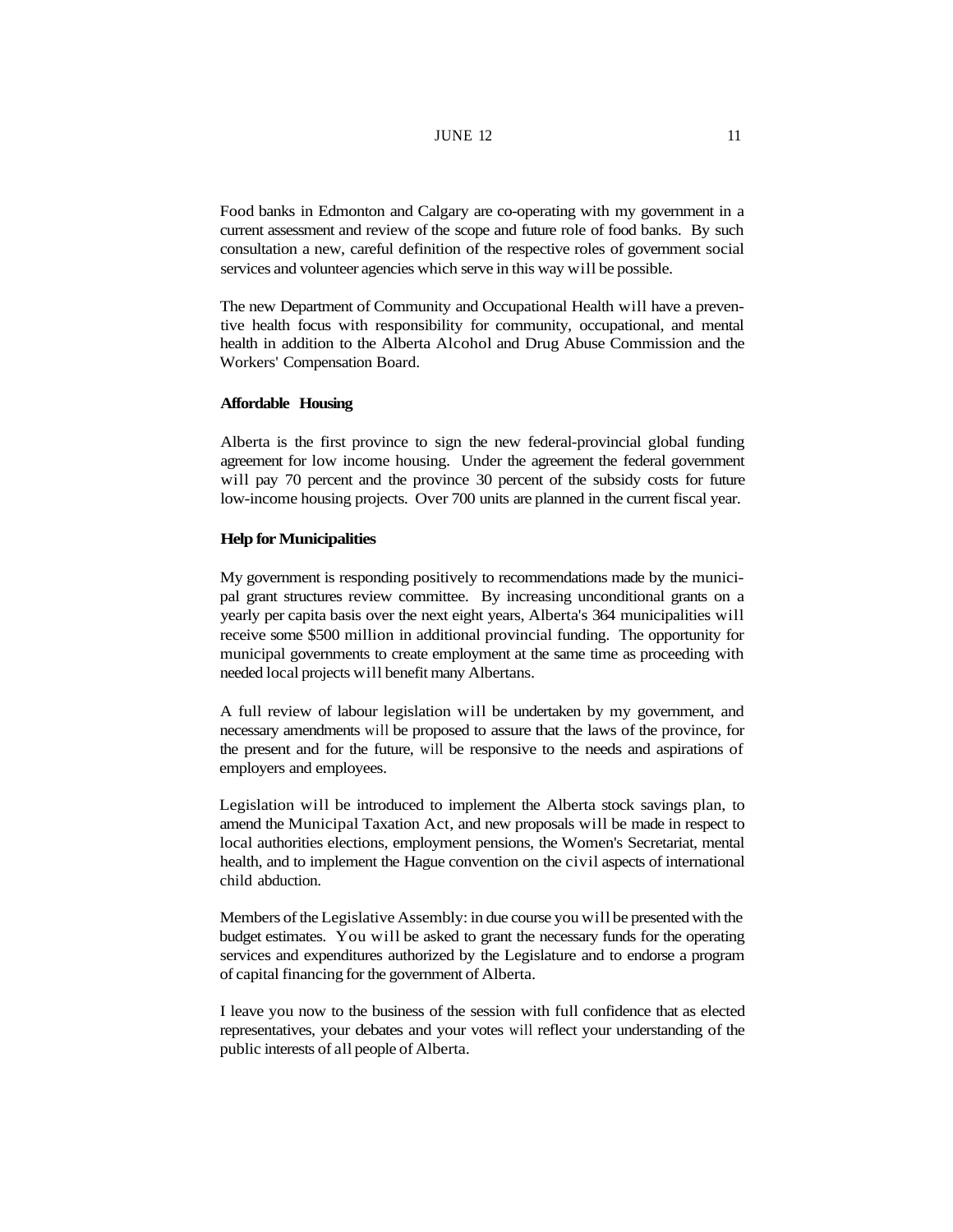I pray for your wisdom and strength in your deliberations.

Her Honour the Honourable the Lieutenant Governor then retired from the Assembly.

#### **Government Bills and Orders**

Ordered, That the Honourable Mr. Getty have leave to introduce a Bill entitled "Natural Gas Pricing Agreement Amendment Act, 1986" (Bill No. 1).

Hon. Mr. Getty accordingly presented the Bill and the same was received and read a First time.

#### **Tabling of Documents**

Mr. Speaker informed the Assembly that he had obtained a copy of the Speech of Her Honour the Honourable the Lieutenant Governor, which was laid on the table.

#### **Announcement by the Clerk of the Assembly of Members Elected**

The Clerk of the Legislative Assembly made the following statement:

Mr. Speaker, I have received from the Chief Electoral Officer of Alberta, pursuant to the Election Act, a report contained results of the General Election conducted on the eighth day of May, 1986, which states that an election was conducted in the following Electoral Divisions and the said report further shows that the following members were duly elected:

| Athabasca-            |                      | Edmonton-     | Donald Grant       |
|-----------------------|----------------------|---------------|--------------------|
| Lac La Biche          | Leo R. Piquette      | Meadowlark    | Mitchell           |
| <b>Banff-Cochrane</b> | Greg P. Stevens      | Edmonton-     |                    |
| Barrhead              | Kenneth R. Kowalski  | Mill Woods    | Gerry Gibeault     |
| Bonnyville            | Ernest D. Isley      | Edmonton-     |                    |
| <b>Bow Valley</b>     | Thomas N. Musgrove   | Norwood       | Raymond J. Martin  |
| Calgary-Bow           | Patrick Neil Webber  | Edmonton-     |                    |
| Calgary-Buffalo       | Sheldon Chumir       | Parkallen     | Neil S. Crawford   |
| Calgary-Currie        | Dennis L. Anderson   | Edmonton-     |                    |
| Calgary-Egmont        | David J. Carter      | Strathcona    | Gordon S.D. Wright |
| Calgary-Elbow         | David J. Russell     | Edmonton-     |                    |
| Calgary-Fish          |                      | Whitemud      | Donald R. Getty    |
| Creek                 | William E. Payne     | Fort McMurray | Norman A. Weiss    |
| Calgary-              |                      | Grande        |                    |
| Foothills             | Janet S. Koper       | Prairie       | C. Robert Elliott  |
| Calgary-              | <b>Leonard Barry</b> | Highwood      | Harry E. Alger     |
| Forest Lawn           | Pashak               | Innisfail     | Nigel Pengelly     |
| Calgary-Glenmore      | Dianne F. Mirosh     | Lacombe       | Ron A. Moore       |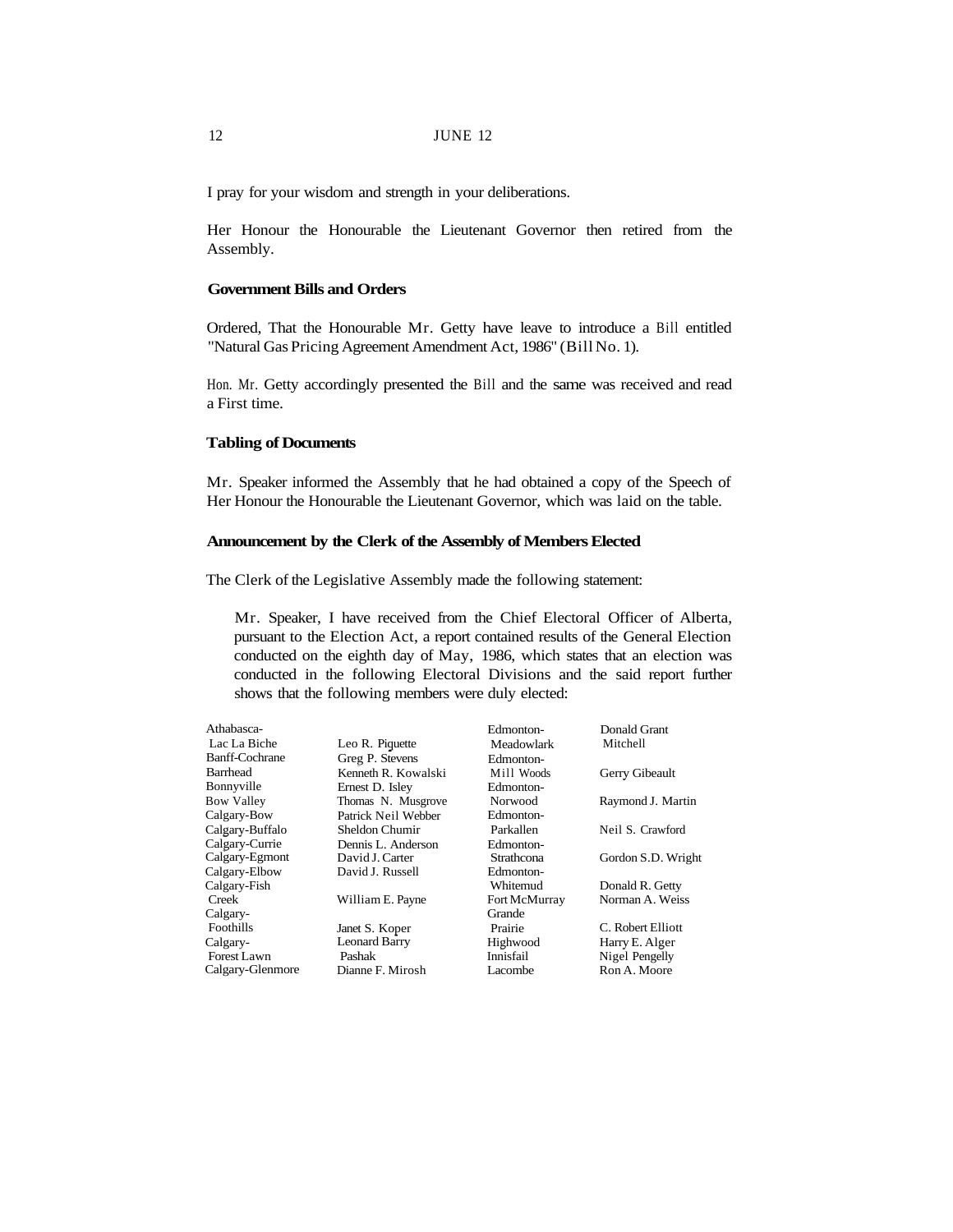# **JUNE 12** 13

Calgary-Millican Gordon W. Shrake Calgary-Mountain View<br>Calgary-North Hill Stewart Calgary-North West Stan B. Cassin<br>Calgary-Shaw James F. Dinni Calgary-West<br>Camrose Cardston Chinook Clover Bar Walter Buck<br>
Cypress-Redcliff Alan W. Hyland Cypress-Redcliff Drayton Valley Shirley Cripps Drumheller Stan Schumacher Edmonton-Avonmore Marie Laing Edmonton-<br>Belmont Edmonton-Beverly Ed Ewasiuk Edmonton-Calder Christie Mjolsness<br>Edmonton-Centre William A. Roberts Edmonton-Glengarry John E. Younie Edmonton-Edmonton-Edmonton-Highlands Pamela T. Barrett Edmonton-Jasper Place Leslie G. Young Edmonton-Kingsway

Calgary-McCall Stanley K. Nelson<br>Calgary-McKnight Eric C. Musgreave Eric C. Musgreave Richard D. Orman Robert A. Hawkesworth Frederick A. James F. Dinning<br>Elaine McCoy Kenneth L. Rostad Jack W. Ady Henry Kroeger Dunvegan Malcolm Glen Clegg Tom Sigurdson William A. Roberts Nancy J. Betkowski Gold Bar Elizabeth J. Hewes

> Alexander D. McEachern

Lesser Slave Lethbridge-East Dick Johnston Lethbridge-West John A. Gogo<br>Little Bow Raymond A. Lloydminster Douglas C. Cherry<br>
Macleod E. LeRov Fiordbot Medicine Hat James D. Horsman Pincher Creek-Crowsnest Fred Bradley<br>Ponoka-Rimbey Halvar C. Jon Red Deer-North Stockwell B. Day<br>Red Deer-South John A. Oldring Redwater-Andrew Steve P. Zarusky Rocky Mountain House M. Jack Campbell<br>Sherwood Park Peter Elzinga Sherwood Park Smoky River Marvin E. Moore<br>St Albert Melvin Bryan Str Stettler Brian C. Downey<br>Stony Plain James P. Heron Taber-Warner Robert J. Bogle<br>Three Hills Constantine E. Vegreville Gordon Derek Fox Vermilion-Viking Stephen C. West Wainwright Robert A. Westlock-<br>Sturgeon West Yellowhead Wetaskiwin-Leduc Donald H. Sparrow Whitecourt Peter Trynchy

Larry R. Shaben Raymond A. Speaker E. LeRoy Fjordbotten Olds-Didsbury Robert Roy Brassard<br>Peace River Al (Boomer) Adair Al (Boomer) Adair Halvar C. Jonson John A. Oldring St Albert Melvin Bryan Strong<br>St. Paul John Drobot John Drobot James P. Heron Constantine E. Osterman (Butch) Fischer Nick Taylor<br>Ian W.C. Reid

#### **Government Motions**

Moved by Hon. Mr. Getty:

It was resolved that the Speech of Her Honour the Honourable the Lieutenant Governor to this Assembly be taken into consideration tomorrow (Friday).

Moved by Hon. Mr. Young:

It was resolved that the Votes and Proceedings of this Assembly be printed, after first having been perused by Mr. Speaker, and that he do appoint the printing thereof, and that no person, but such as he shall appoint, do presume to print the same.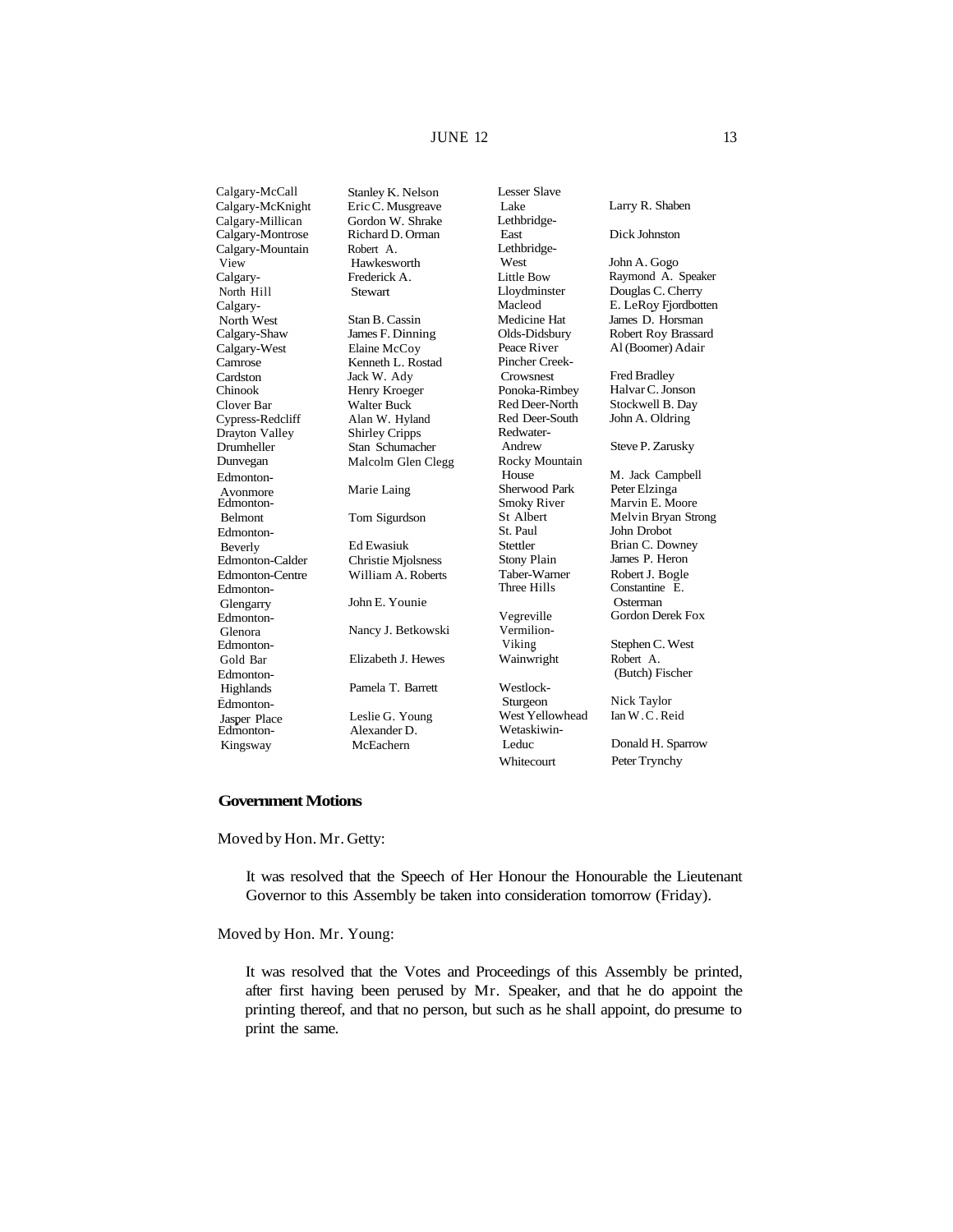Moved by Hon. Mr. Anderson:

It was resolved that the Select Standing Committees for the present Session of the Legislative Assembly be appointed for the following purposes:

- (1) Privileges and Elections, Standing Orders and Printing,
- (2) Public Accounts,
- (3) Private Bills,
- (4) Law and Regulations,
- (5) Public Affairs,
- (6) The Alberta Heritage Savings Trust Fund Act, and
- (7) Legislative Offices

and, in addition thereto, there be appointed for the duration of the present Legislature, a Special Select Standing Committee on Members' Services.

Moved by Hon. Mrs. Cripps:

It was resolved that a Special Committee be appointed, consisting of seven (7) members hereinafter named, the said Committee to prepare and report, with all convenient speed, lists of Members to serve on the Select Standing Committees ordered by this Assembly:

Mr. Trynchy, Chairman, Mr. Payne, Mr. Hyland, Mr. Cherry, Mr. Schumacher, Ms. Barrett, and Mr. Fox.

On motion by Hon. Mr. Crawford, Government House Leader, the Assembly adjourned at 3:56 p.m. to Friday, June 13, 1986, at 10:00 o'clock.

#### FRIDAY, JUNE 13, 1986

The Speaker took the Chair at 10:00 a.m.

#### **ROUTINE**

#### **Presenting Petitions**

Mr. Hawkesworth, Hon. Member for Calgary-Mountain View, presented a petition signed by 939 Albertans requesting that the Legislative Assembly restore access to the shores and waters of Ghost Lake via Crown land.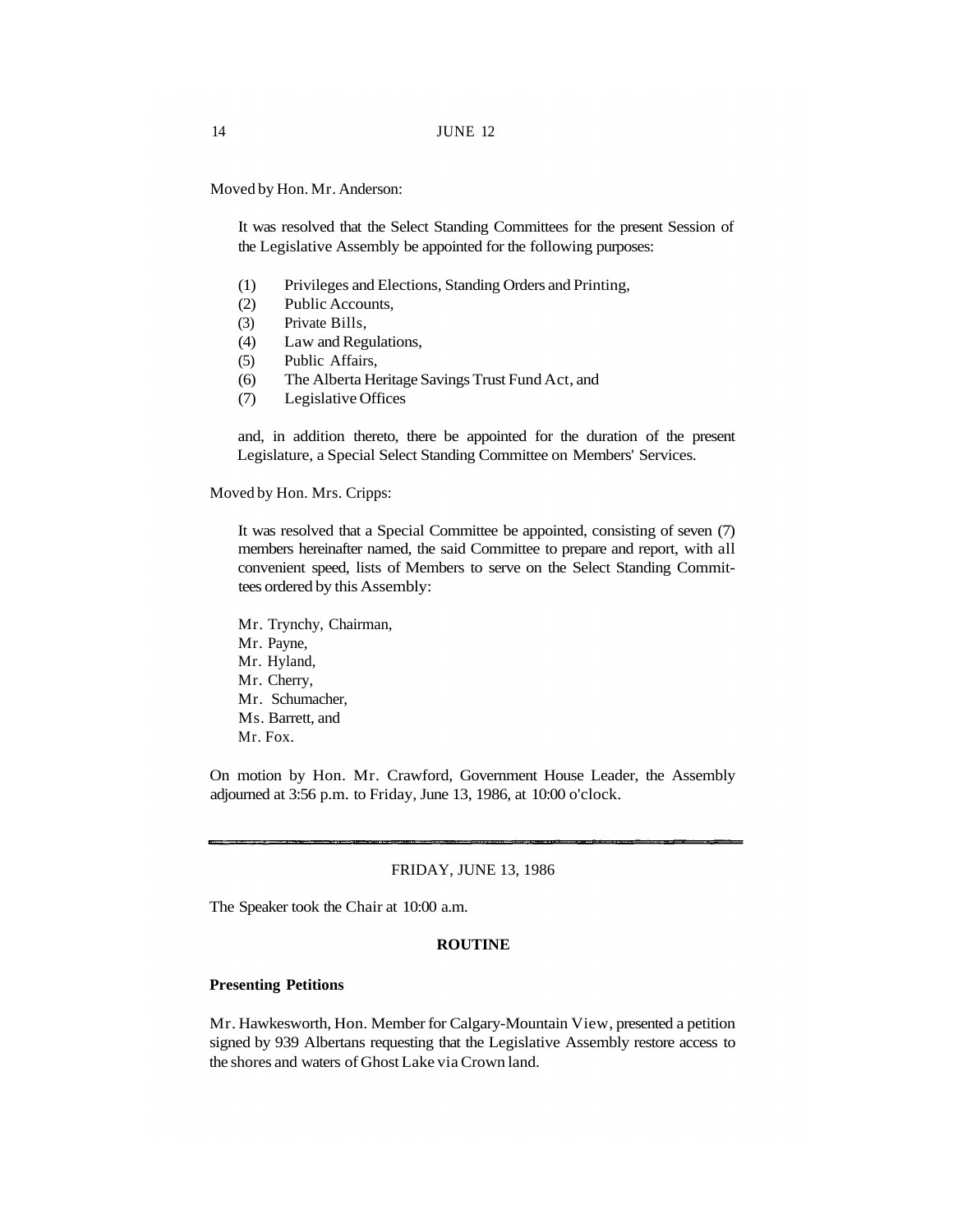#### **Statement by Mr. Speaker**

Hon. Mr. Speaker made the following statement:

The new party structure of the House has necessitated a review of some of our practices relating to Question Period and Ministerial Statements. I have consulted the Leaders and House Leaders of all parties represented in the Assembly and have determined that the following practices will be followed, for the time being, to ensure fairness between all members and parties.

#### **Question Period**

In Oral Question Period:

- 1. The first question and up to three supplementary questions may be asked by the Leader of the Official Opposition or, in his absence, the Official Opposition House Leader or, in the absence of both of them, by a delegate;
- 2. The second question also, and up to three supplementary questions may be asked by the Leader of the Official Opposition or his delegate;
- 3. The third question and up to three supplementary questions may be asked by the Leader of the Liberal Party, or in his absence, the Liberal House Leader or, in the absence of both of them, by a delegate;
- 4. The fourth question and up to three supplementary questions may be asked by the Leader of the Representative Party, or, in his absence, his delegate.

In each case, once the original question and up to three supplementary questions have been asked, the opportunity for one further supplementary question will be given to the first person recognized by the Speaker from each of the remaining three parties in the order determined by the Chair.

Once the first four questions and the subsequent supplementary questions have been dealt with, the Chair will then recognize members from all parties in the Legislative Assembly in a fair and representative manner. In each case, the member recognized by the Chair will have the same opportunity to ask his or her question along with up to three supplementary questions. In addition, the opportunity to ask one supplementary question will be available to one member of each of the other parties.

With regard to oral questions, I draw the attention of members to Beauchesne's 5th Edition - citation 357, which summarizes the traditional restrictions on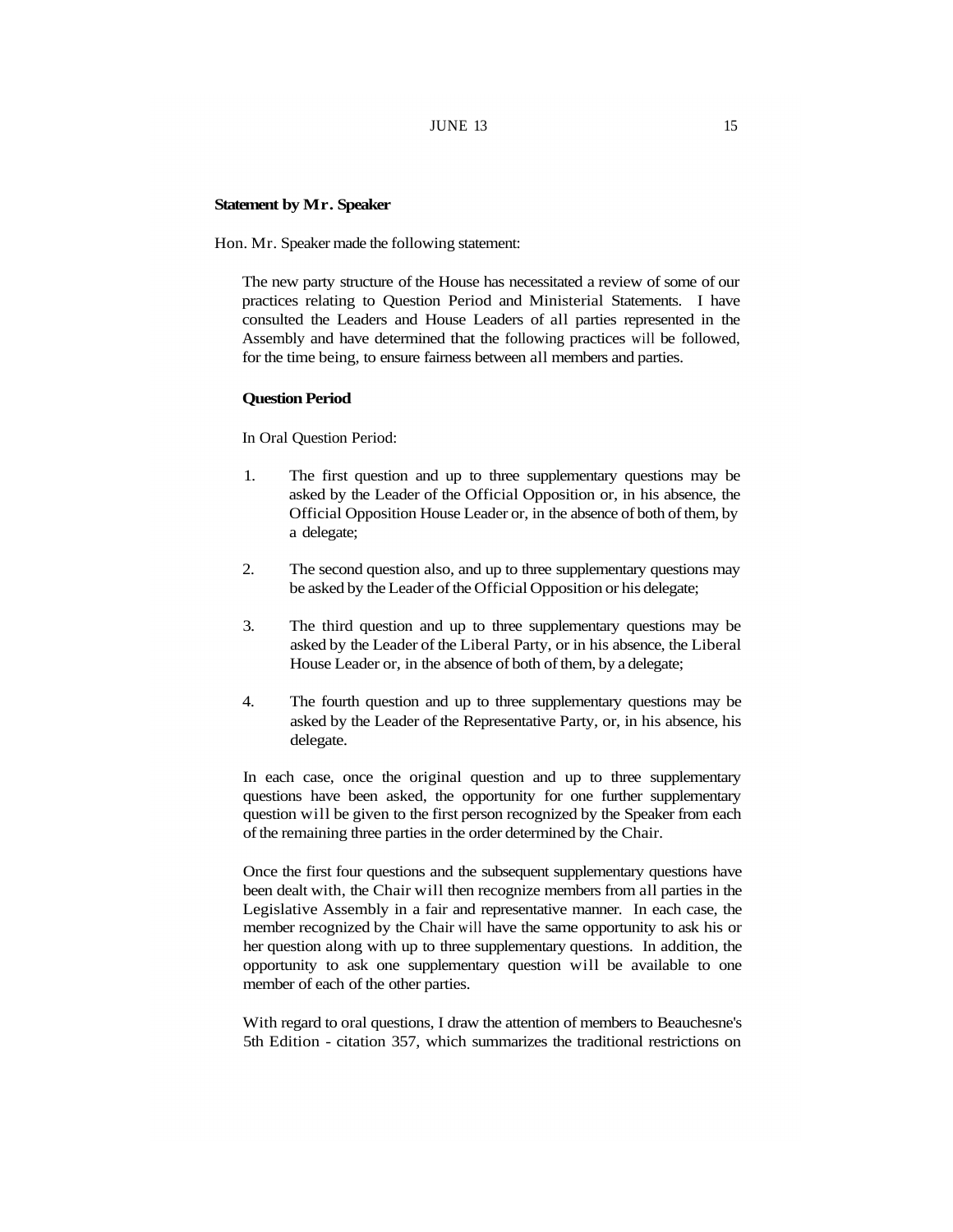#### 16 JUNE 13

both written and oral questions and to citation 358, which deals specifically with oral questions and answers.

Citation 358 provides that:

- 1. Oral questions should:
	- (a) be asked only in respect of matters of sufficient urgency and importance as to require an immediate answer;
	- (b) not inquire whether statements made in a newspaper are correct;
	- (c) not require an answer involving a legal opinion;
	- (d) not be asked in respect of a matter that is sub-judice;
	- (e) not be of a nature requiring a lengthy and detailed answer;
	- (f) not raise a matter of policy too large to be dealt with as an answer to a question.
- 2. Answers to questions should be as brief as possible, should deal with the matter raised, and should not provoke debate.

# **Ministerial Statements**

Ministerial Statements are not a normal part of the procedure of the House, but are recognized in the Daily Routine. The Speaker has traditionally set limits on participants to keep contributions brief and factual. (This is referred to in Beauchesne, citation 262).

The traditional opportunity of response by the Leader of the Official Opposition, or in his absence, the Official Opposition House Leader, will be continued, but a three-minute time limit will be applied to the response.

The Government has agreed that, where possible, it will minimize the amount of time taken for Ministerial Statements on Private Members' days.

A copy of this statement will be delivered immediately to all members.

(Sessional Paper No. 301/86)

# **ORDERS OF THE DAY**

Unanimous consent having been given to waiving notice required under Standing Order 38, Mr. Fox, Hon. Member for Vegreville, moved the following motion:

BE IT RESOLVED THAT in recognition of the fact that today is observed as "Farmers' Day" across Alberta, the Legislative Assembly commend the farmers of Alberta for their decisive contributions to this province's vigour, history, and future.

The question being put, the motion was agreed to.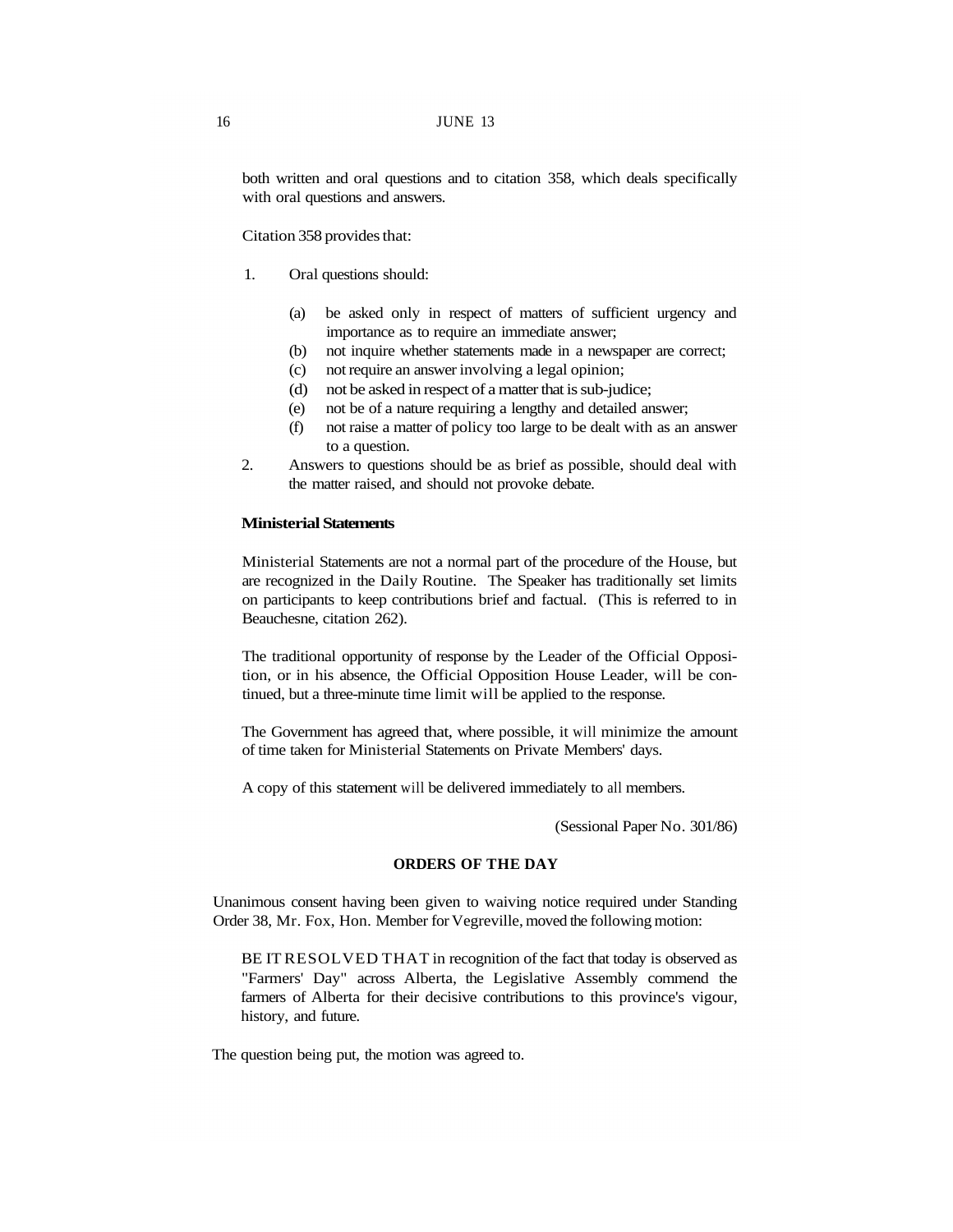#### **JUNE 13** 17

#### **Consideration of Her Honour the Lieutenant Governor's Speech**

Moved by Mrs. Koper and seconded by Mr. Jonson:

That an humble address be presented to Her Honour the Honourable the Lieutenant Governor as follows:

To Her Honour the Honourable W. Helen Hunley, Lieutenant Governor of the Province of Alberta:

We, Her Majesty's most dutiful and loyal subjects, the Legislative Assembly, now assembled, beg leave to thank Your Honour for the gracious speech Your Honour has been pleased to address to us at the opening of the present session.

A debate followed.

Mr. Gogo moved adjournment of the debate, which was agreed to.

On motion by Hon. Mr. Crawford, Government House Leader, that it be called 1:00 p.m., the Assembly adjourned at 12:18 p.m. until Monday, June 16, 1986, at 2:30 p.m.

# MONDAY, JUNE 16, 1986

The Speaker took the Chair at 2:30 p.m.

#### **ROUTINE**

#### **Reading and Receiving Petitions**

On request by Mr. Hawkesworth, Hon. Member for Calgary-Mountain View, the following petition was read and received:

To the Legislative Assembly of Alberta:

The undersigned residents of Alberta hereby petition the Legislative Assembly as follows:

To restore to Albertans their traditional right of free and unhindered access to the shores and waters of Ghost Lake via the Crown owned land recently leased to Bar E & H Ranches Ltd.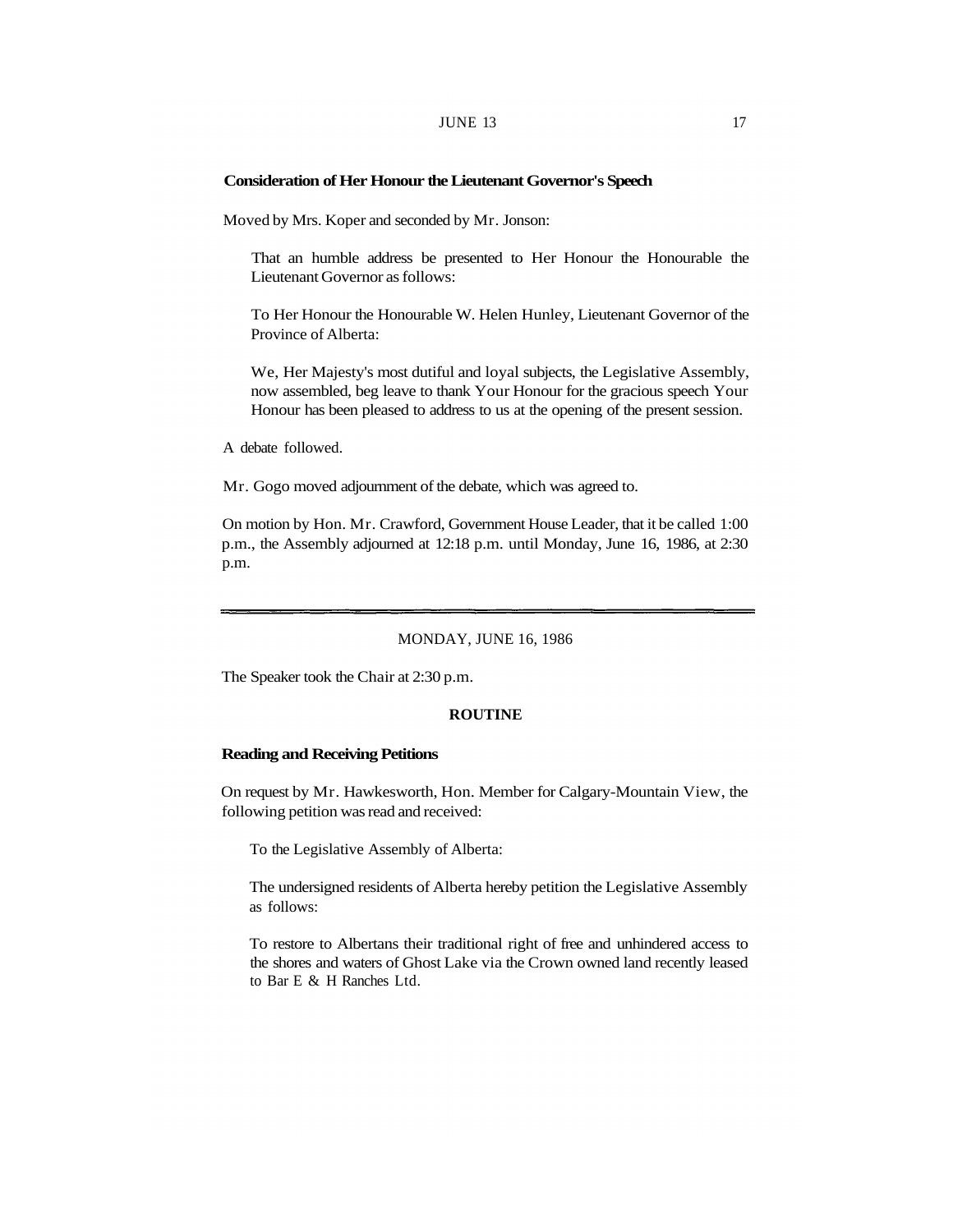# **Introduction of Bills (First Reading)**

Upon recommendation of Her Honour the Honourable the Lieutenant Governor, and notice having been given:

Bill 5 Rural Electrification Revolving Fund Amendment Act, 1986 -- Hon. Mr. Adair

Notice having been given:

| Bill | 3   | Department of Energy Act -- Hon. Dr. Webber                           |
|------|-----|-----------------------------------------------------------------------|
| Bill | 201 | Quality Child Day Care Standards Act -- Ms. Miolsness                 |
| Bill | 202 | Clearwater Alberta Act -- Mr. Younie                                  |
| Bill | 205 | An Act to Eliminate Extra Billing -- Rev. Roberts                     |
| Bill | 206 | An Act to Amend the Labour Relations Act -- Mr. Strong                |
| Bill | 207 | An Act to Amend the Local Authorities Election Act -- Mr.<br>Musgrove |
| Bill | 208 | Council on the Status of Women Act -- Ms. Barrett                     |
| Bill | 209 | Mortgage Interest Tax Deductibility Act -- Mr. R. Speaker             |
| Bill | 220 | An Act to Amend the Debtors' Assistance Act -- Mr. Fox                |
| Bill | 222 | Retail Business Holidays Act -- Mr. Hawkesworth                       |

# **Tabling Returns and Reports**

Hon. Mr. Kowalski, Minister of the Environment:

Western and Northern Canada Acid Deposition/LRTAP Activities, Annual Report 1985

(Sessional Paper No. 302/86)

Hon. Dr. Webber, Minister of Energy, pursuant to Legislative Assembly Act, 1983, cL-10.1, s52:

Alberta Energy and Natural Resources, Annual Report, March 31, 1985

(Sessional Paper No. 41/86)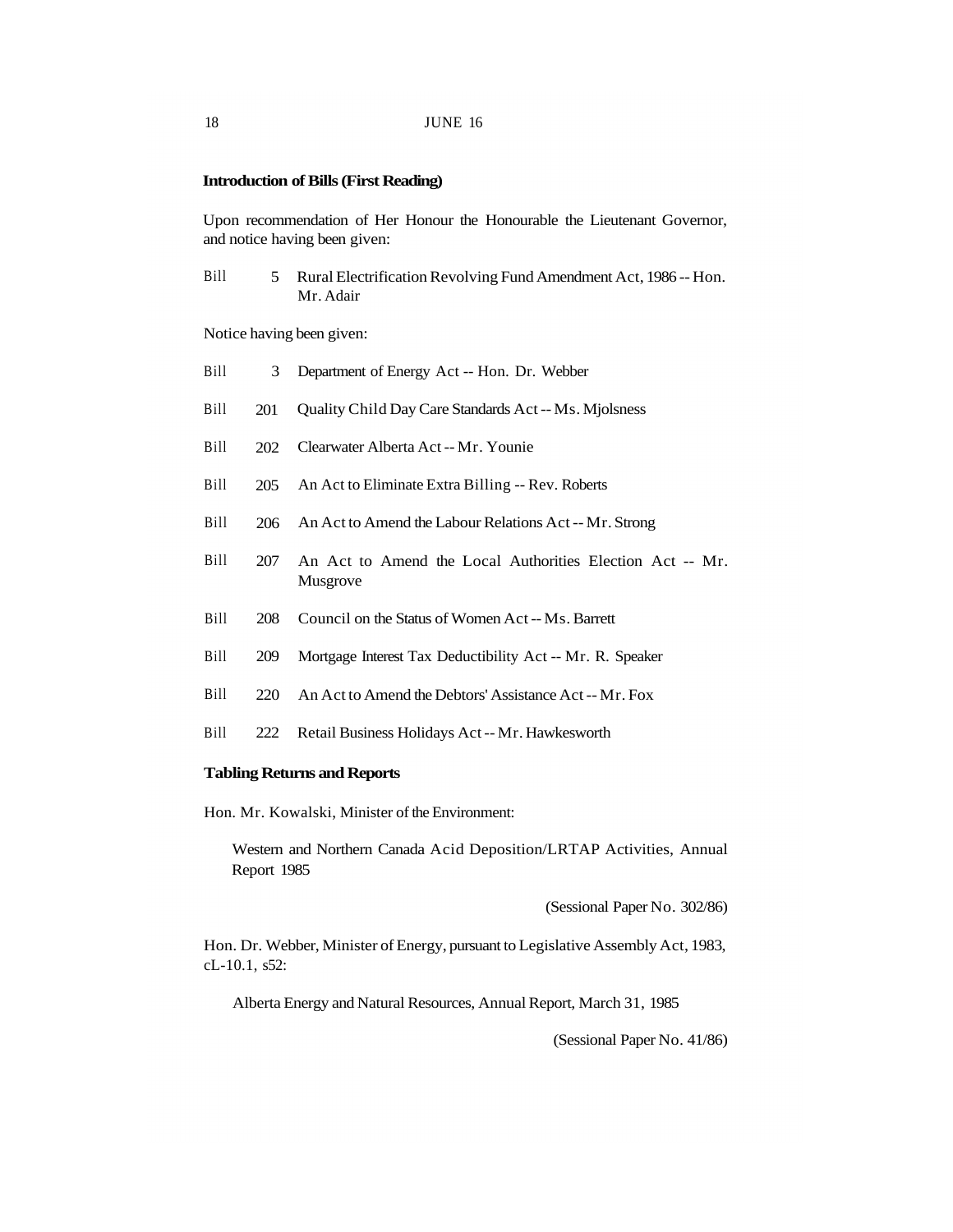Hon. Dr. Webber, Minister of Energy, pursuant to Oil Sands Technology and Research Authority Act, RSA 1980, cO-6, s18(2):

Alberta Oil Sands Technology and Research Authority, Annual Report, March 31, 1985, and Ten Year Review

(Sessional Paper No. 46/86)

# **Ministerial Statements**

Hon. Dr. Reid, Minister of Labour, announced the establishment of a board of inquiry to conduct a full investigation into the accident at West Edmonton Mall on June 14, 1986.

(Sessional Paper No. 303/86)

Mr. Martin, Hon. Leader of the Opposition, commented on the statement.

Hon. Mrs. Osterman, Minister of Social Services, announced Government support for Senior Citizens Week in Alberta, June 15 to 22.

(Sessional Paper No. 304/86)

Mr. Martin, Hon. Leader of the Opposition, commented on the statement.

Hon. Mr. Getty, Premier, announced that Mr. Alger, Hon. Member for Highwood, was appointed to the Senior Citizens Bureau.

#### **ORDERS OF THE DAY**

#### **Consideration of Her Honour the Lieutenant Governor's Speech**

Moved by Mrs. Koper and seconded by Mr. Jonson:

That an humble address be presented to Her Honour the Honourable the Lieutenant Governor as follows:

To Her Honour the Honourable W. Helen Hunley, Lieutenant Governor of the Province of Alberta:

We, Her Majesty's most dutiful and loyal subjects, the Legislative Assembly, now assembled, beg leave to thank Your Honour for the gracious speech Your Honour has been pleased to address to us at the opening of the present session.

A debate followed.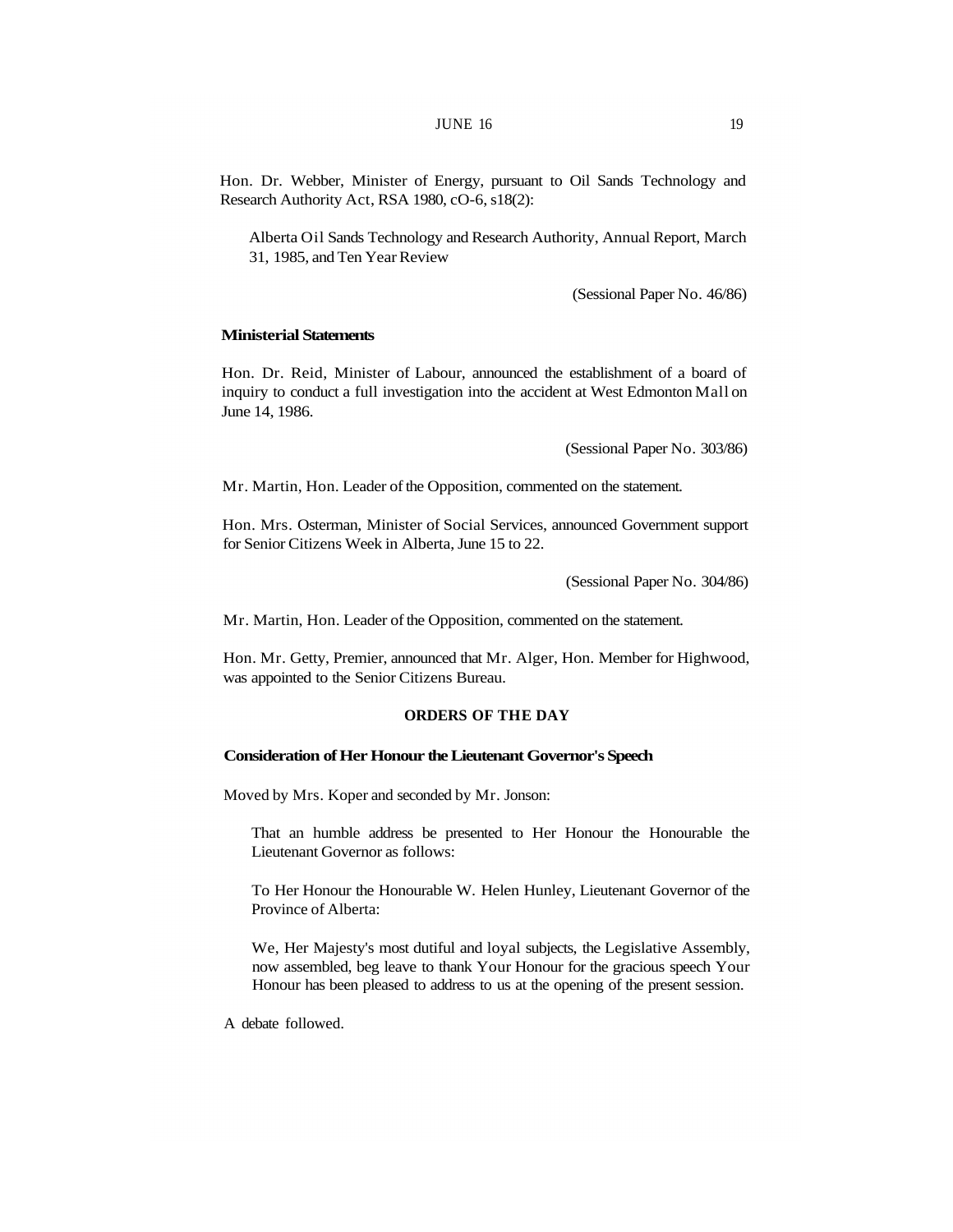Mr. Taylor, Hon. Leader of the Liberal Opposition, moved the following amendment

That the motion be amended by adding at the end of it:

but regrets the absence of any indication that the Government intends to introduce the means to adequately deal with the unemployment of Albertans, and the agriculture and energy crises.

The question being put, the amendment was defeated.

Debate continued on the main motion.

Hon. Mr. Elzinga moved adjournment of the debate, which was agreed to.

#### **Government Motions**

Moved by Hon. Mr. Crawford:

**1.** BE IT RESOLVED THAT pursuant to Standing Order 55, John Gogo, Member for Lethbridge-West, be elected as Deputy Speaker and Chairman of Committees.

The question being put, the motion was agreed to.

The Assembly adjourned at 5:30 p.m. until 8:00 p.m.

MONDAY, JUNE 16, 1986 -- 8:00 P.M.

Mr. Speaker resumed the Chair.

The Hon. Mr. Johnston, Provincial Treasurer, delivered certain messages from Her Honour the Honourable the Lieutenant Governor.

Mr. Speaker read the Messages to the Assembly (the Members standing).

The Provincial Treasurer then tabled a copy of the Estimates of Expenditure.

#### **Government Motions**

Moved by Hon. Mr. Johnston:

**2.** BE IT RESOLVED THAT the Messages of Her Honour the Honourable the Lieutenant Governor, the Estimates, and all matters connected therewith, be referred to the Committee of Supply.

The question being put, the motion was agreed to.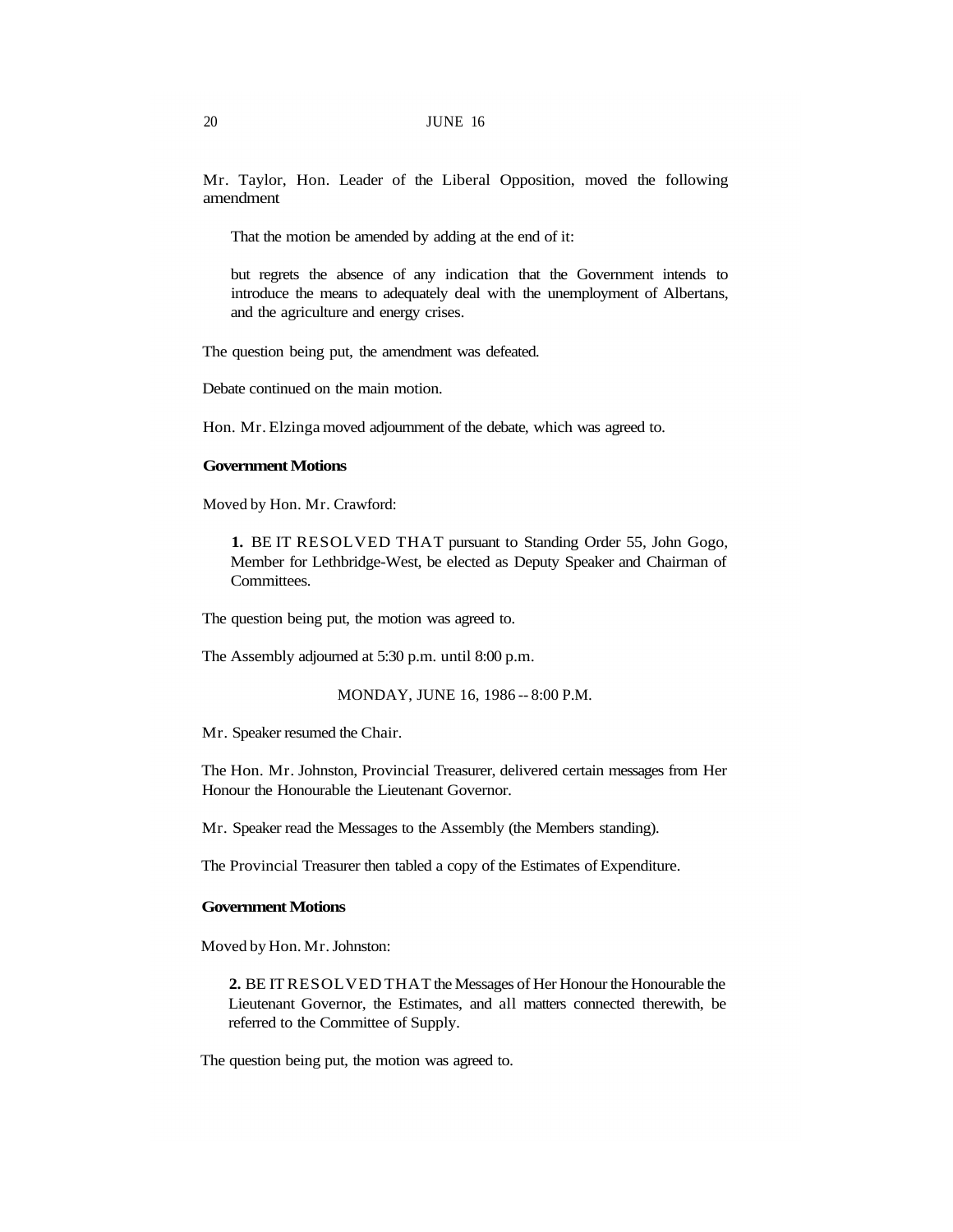Moved by Hon. Mr. Johnston:

**3.** BE IT RESOLVED THAT the Legislative Assembly do resolve itself into Committee of Supply, when called, to consider the Supply to be granted to Her Majesty.

The question being put, the motion was agreed to.

Moved by Hon. Mr. Johnston:

**4.** BE IT RESOLVED THAT the Messages of Her Honour the Honourable the Lieutenant Governor, the 1986/87 Estimates of Proposed Investments of the Alberta Heritage Savings Trust Fund, Capital Projects Division, and all matters connected therewith be referred to the Committee of Supply.

The question being put, the motion was agreed to.

Moved by Hon. Mr. Johnston:

**5.** BE IT RESOLVED THAT the Legislative Assembly do resolve itself into Committee of Supply, when called, to consider the 1986/87 Estimates of Proposed Investments of the Alberta Heritage Savings Trust Fund, Capital Projects Division.

The question being put, the motion was agreed to.

Moved by Hon. Mr. Johnston:

**6.** BE IT RESOLVED THAT the Legislative Assembly approve in general the fiscal policies of the Government.

A debate followed.

Mr. Martin moved adjournment of the debate, which was agreed to.

On motion by Hon. Mr. Crawford, Government House Leader, the Assembly adjourned at 8:30 p.m. until Tuesday, June 17, 1986, at 2:30 p.m.

# **Filed with the Legislature Library:**

500/86 The Southwestern Alberta Medical Diagnostic Review: Volume One - Methodology; Volume Two - Results; and Summary (Hon. Mr. Dinning)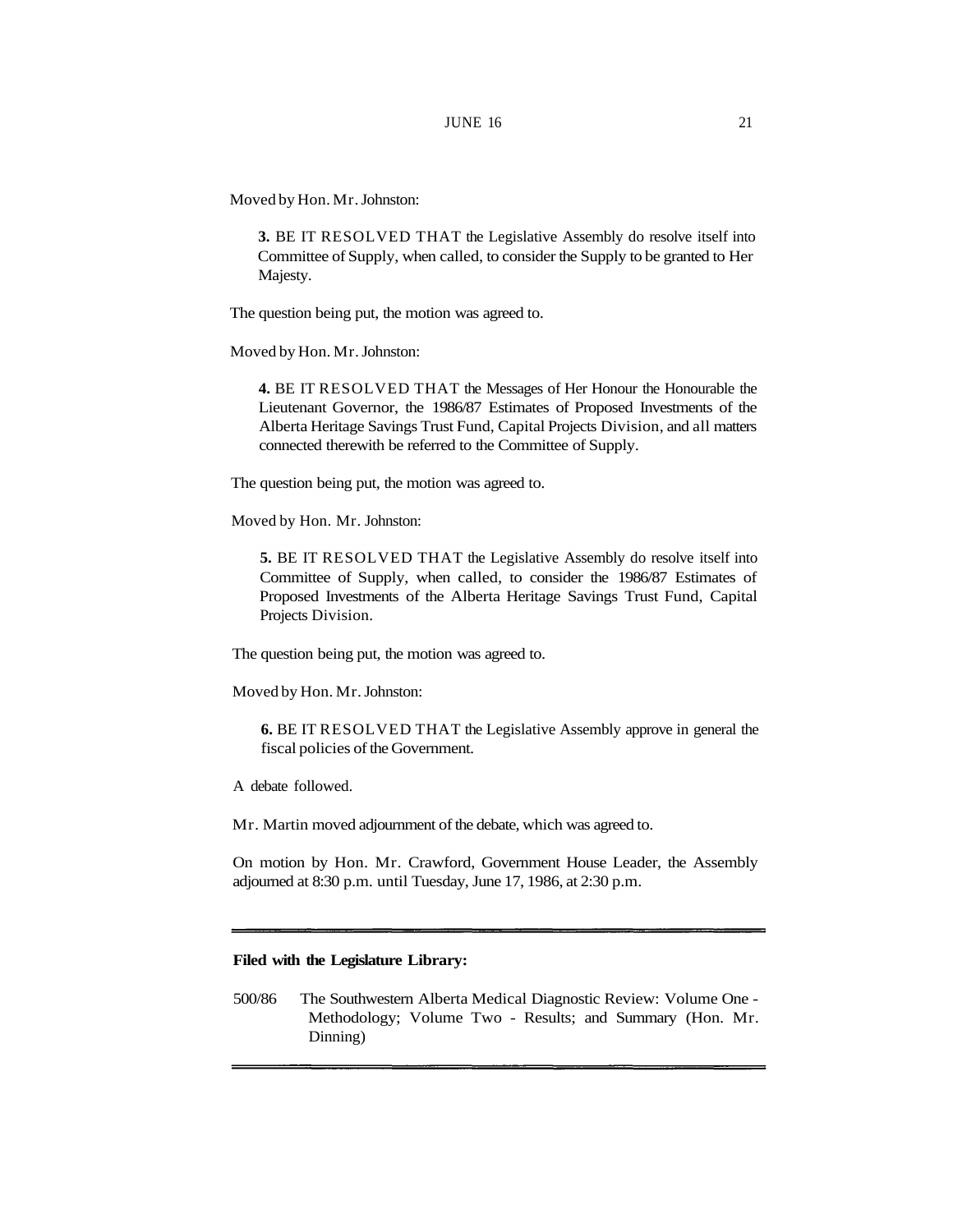# TUESDAY, JUNE 17, 1986

The Speaker took the Chair at 2:30 p.m.

#### **ROUTINE**

#### **Introduction of Bills (First Reading)**

Upon recommendation of Her Honour the Honourable the Lieutenant Governor, and notice having been given:

Bill 6 Appropriation (Interim Supply) Act, 1986 -- Hon. Mr. Johnston

Notice having been given:

- Bill 204 Plain English Law Act -- Mr. Jonson
- Bill 211 Seat Belt Act -- Dr. Cassin
- Bill 212 Ambulance Service Act -- Dr. Buck
- Bill 213 An Act to Amend the Guarantees Acknowledgment Act -- Mr. Nelson
- Bill 216 An Act to Amend the Municipal Government Act -- Mr. Schumacher
- Bill 217 An Act to Amend the Landlord and Tenant Act -- Mr. Gogo
- Bill 218 Alberta Palliative Care Foundation Act -- Mrs. Koper
- Bill 221 Motor Dealer Act -- Mr. Hyland
- Bill 229 An Act to Amend the Labour Relations Act (No. 2) -- Mr. Strong
- Bill 232 Criminal Compensation Intercept Act -- Mr. R. Speaker
- Bill 235 An Act to Amend the Landlord and Tenant Act (No. 2) -- Mr. Jonson

#### Tabling **Returns** and **Reports**

Hon. Mr. Kowalski, Minister of the Environment:

Answer to a Question asked by Mr. Younie on June 17, 1986, showing: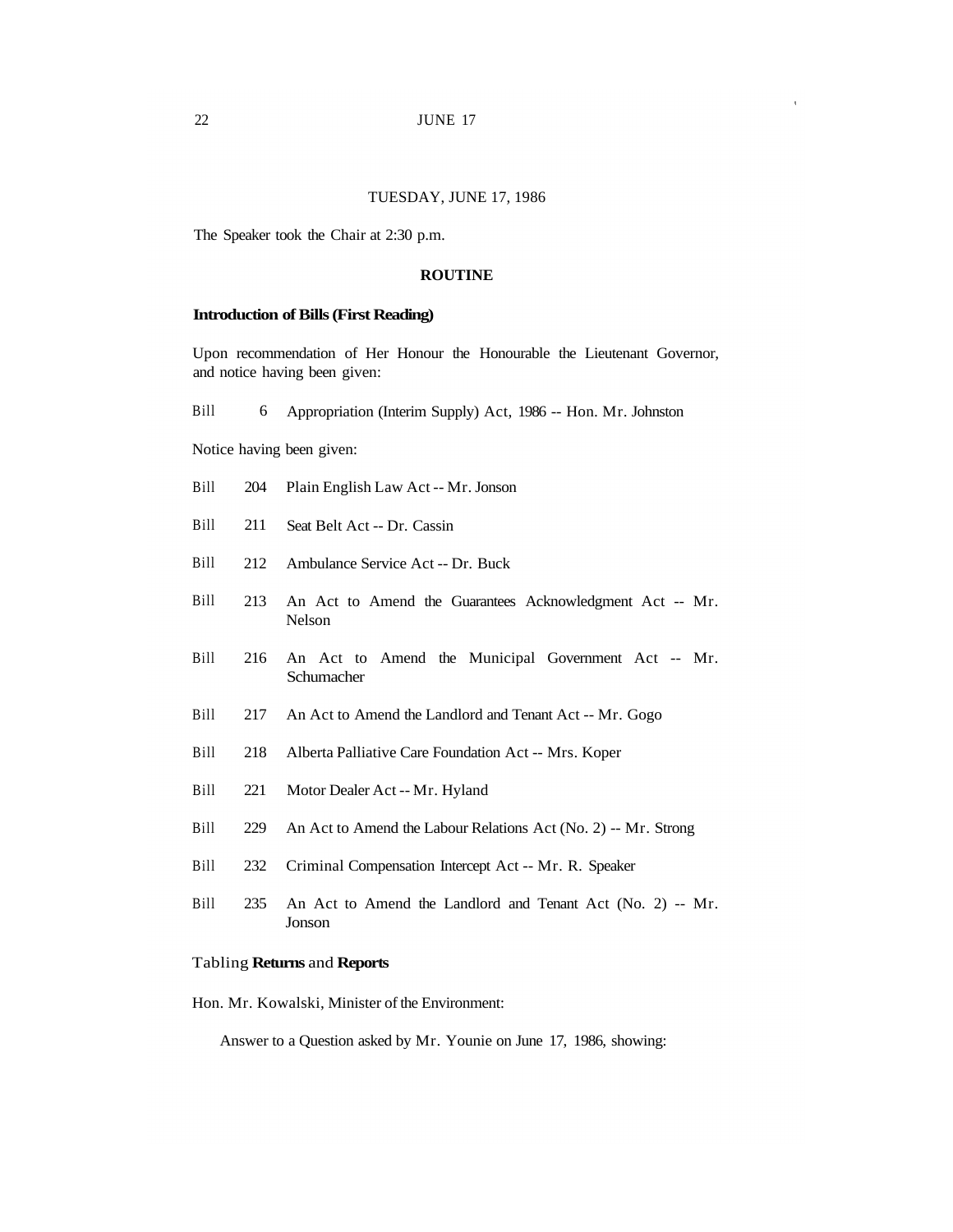On April 17, 1984, the Assembly ordered the production of two Returns, showing:

- (1) copies of various sorts of information gathered at and around the Luscar Sterco mine at Coal Creek near the Lovett River, and
- (2) copies of any certificates of variance, water quality control orders, and stop orders issued to the permit holder for the mine.

On April 8, 1986, the Hon. Government House Leader accepted a written question inquiring when those Returns would be presented to the Assembly, and what circumstances or conditions had precluded the presentation of those Returns prior to the time of the acceptance of that written question.

When will the returns ordered on April 17, 1984, be presented?

When will a response to the written question accepted on April 8, 1986, be presented?

(Sessional Paper No. 133/86)

Hon. Mr. Horsman, Minister of Federal and Intergovernmental Affairs:

Beyond Alberta's Borders: The Trade Challenge

(Sessional Paper No. 311/86)

Four Communiques from Western Premiers' Conference - 1986, Swan River, Manitoba

(Sessional Paper No. 312/86)

### **Ministerial Statements**

Hon. Mr. Getty, Premier, announced arrangements for a continued ground search for an aircraft missing since June 6, 1986.

(Sessional Paper No. 313/86)

Hon. Mr. Kowalski, Minister responsible for Public Safety Services, informed the Assembly of the Government's request to the Department of National Defence for the continued ground search for the missing aircraft

(Sessional Paper No. 314/86)

Mr. Martin, Hon. Leader of the Opposition, commented on the statements.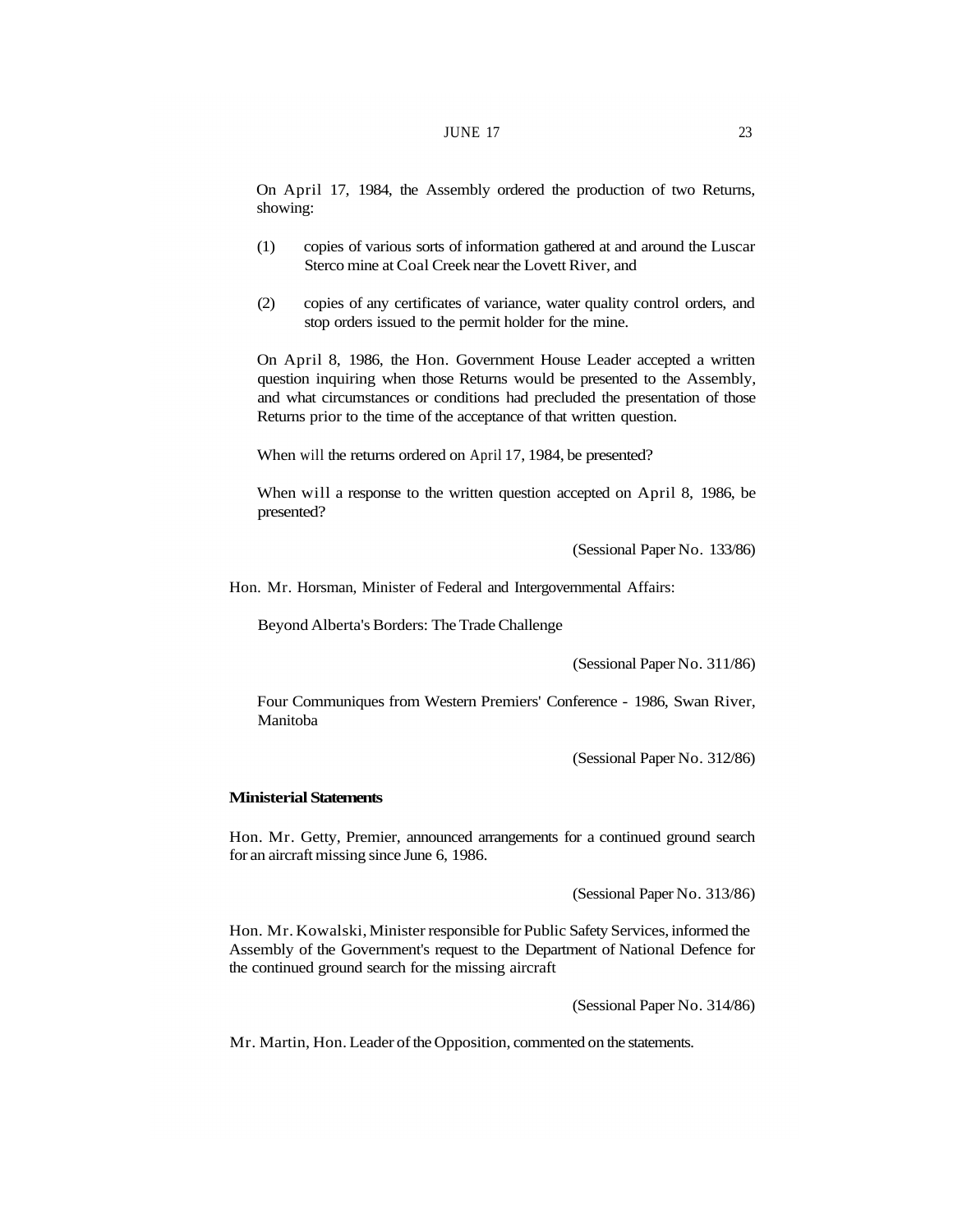#### **ORDERS OF THE DAY**

#### **Questions**

The following questions were accepted:

(Mr. Wright)

**130.** Is it the intention of the Government to direct, through the Department of the Solicitor General, that the current statute banning the use of so-called radar detectors in the province of Alberta be enforced?

Is it the intention of the Government to introduce legislation legalizing the use of so-called radar detectors in Alberta?

(Mr. Younie)

**133.** On April 17, 1984, the Assembly ordered the production of two Returns, showing:

- (1) copies of various sorts of information gathered at and around the Luscar Sterco mine at Coal Creek near the Lovett River, and
- (2) copies of any certificates of variance, water quality control orders, and stop orders issued to the permit holder for the mine.

On April 8, 1986, the Hon. Government House Leader accepted a written question inquiring when those Returns would be presented to the Assembly, and what circumstances or conditions had precluded the presentation of those Returns prior to the time of the acceptance of that written question.

When will the returns ordered on April 17, 1984, be presented?

When will a response to the written question accepted on April 8, 1986, be presented?

Answer to Question 133 was tabled this date.

(Mr. Gibeault)

**134.** For the fiscal years 1982-83, 1983-84, 1984-85, and 1985-86, in each case:

(1) what was the quantity, expressed in litres, of product originating in the Republic of South Africa purchased by the Alberta Liquor Control Board;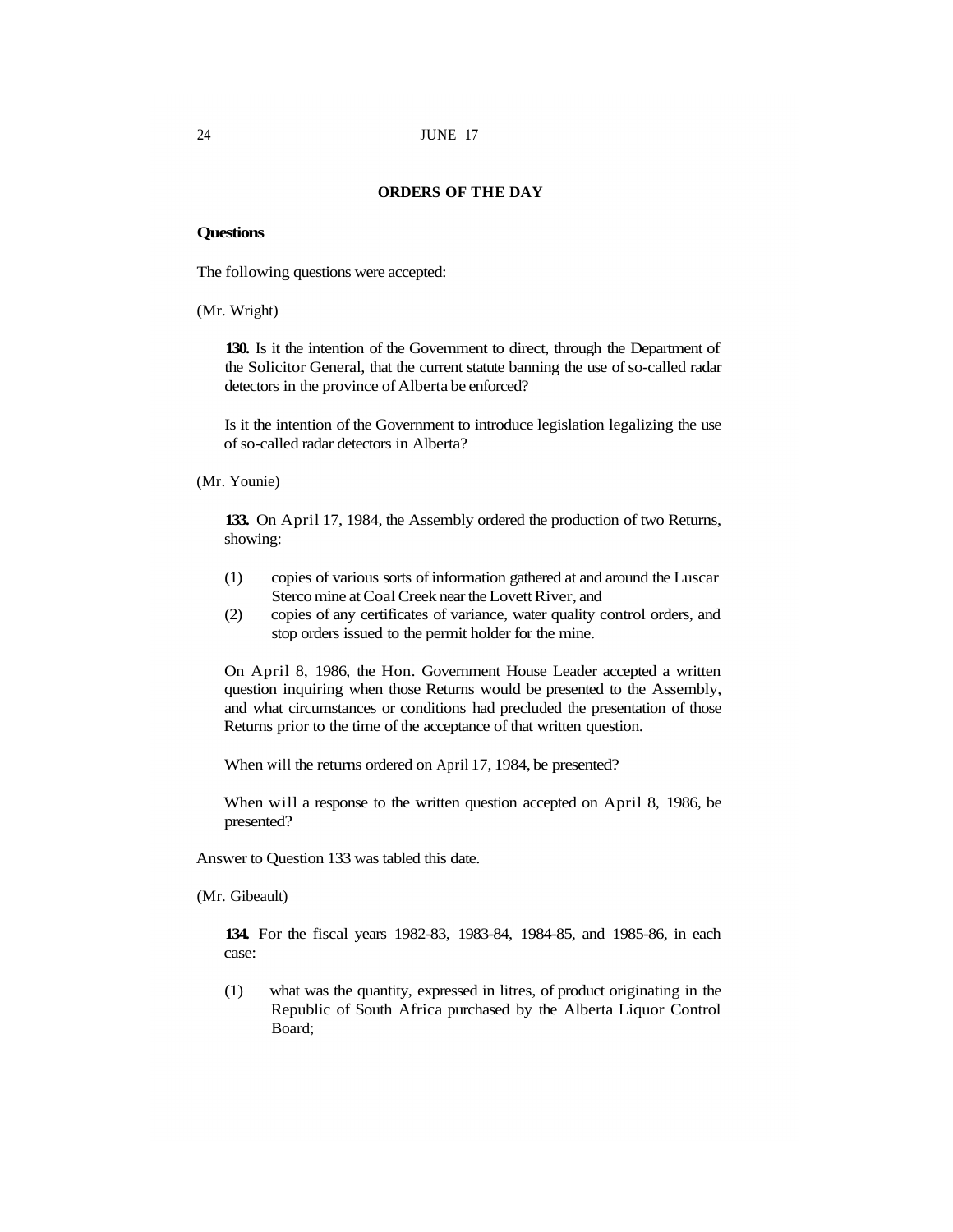#### JUNE 17 25

- (2) what was the cost, expressed in Canadian dollars, of product originating in the Republic of South Africa purchased by the Alberta Liquor Control Board;
- (3) what was the quantity, expressed in litres, of product originating in Chile purchased by the Alberta Liquor Control Board; and
- (4) what was the cost, expressed in Canadian dollars, of product originating in Chile purchased by the Alberta Liquor Control Board?

#### (Mr. Martin)

**135.** What is the Government's best estimate of when it will be able to table a response, in each case, to:

- (1) Order for a Return 139, adopted May 14, 1985, for details of travel by Members of the Legislative Assembly, members of the Executive Council and others, for the period March 1, 1984, to March 31, 1985;
- (2) Order for a Return 141, adopted May 28, 1985, for results of monthly ambient water quality monitoring undertaken at 11 river sites in Alberta; and
- (3) Written Question 131, accepted April 8, 1986, seeking details of the contract under which Mr. Ron Ghitter acted for the Government in the matter of the hotel project in Kananaskis Country.

The following questions were ordered to stand:

Mr. McEachern to ask the Government the following question:

**131.** For the taxation years 1981, 1982, 1983, and 1984, in each case, what was the amount by category of all tax exemptions, deductions, credits, exclusions, and deferrals pursuant to Alberta tax legislation?

Ms. Mjolsness to ask the Government the following question:

**132.** For each of the fiscal years 1983-84, 1984-85 and 1985-86 and at March 31, 1986, what was the average caseload served by on-line social allowance workers and by on-line child welfare workers, in each case, employed by the Department of Social Services and Community Health in each of its district offices maintained under the department's Social Services Branch, and on the basis of the total of all such branches?

Mr. Piquette to ask the Government the following question:

**136.** In each case, what were the monthly landing and take-off totals for each local airstrip in which Alberta Heritage Savings Trust Fund moneys have been invested for the period since the airstrip's opening to March 31, 1986; and, in each case, what was the amount of money invested from the Alberta Heritage Savings Trust Fund in the airstrip?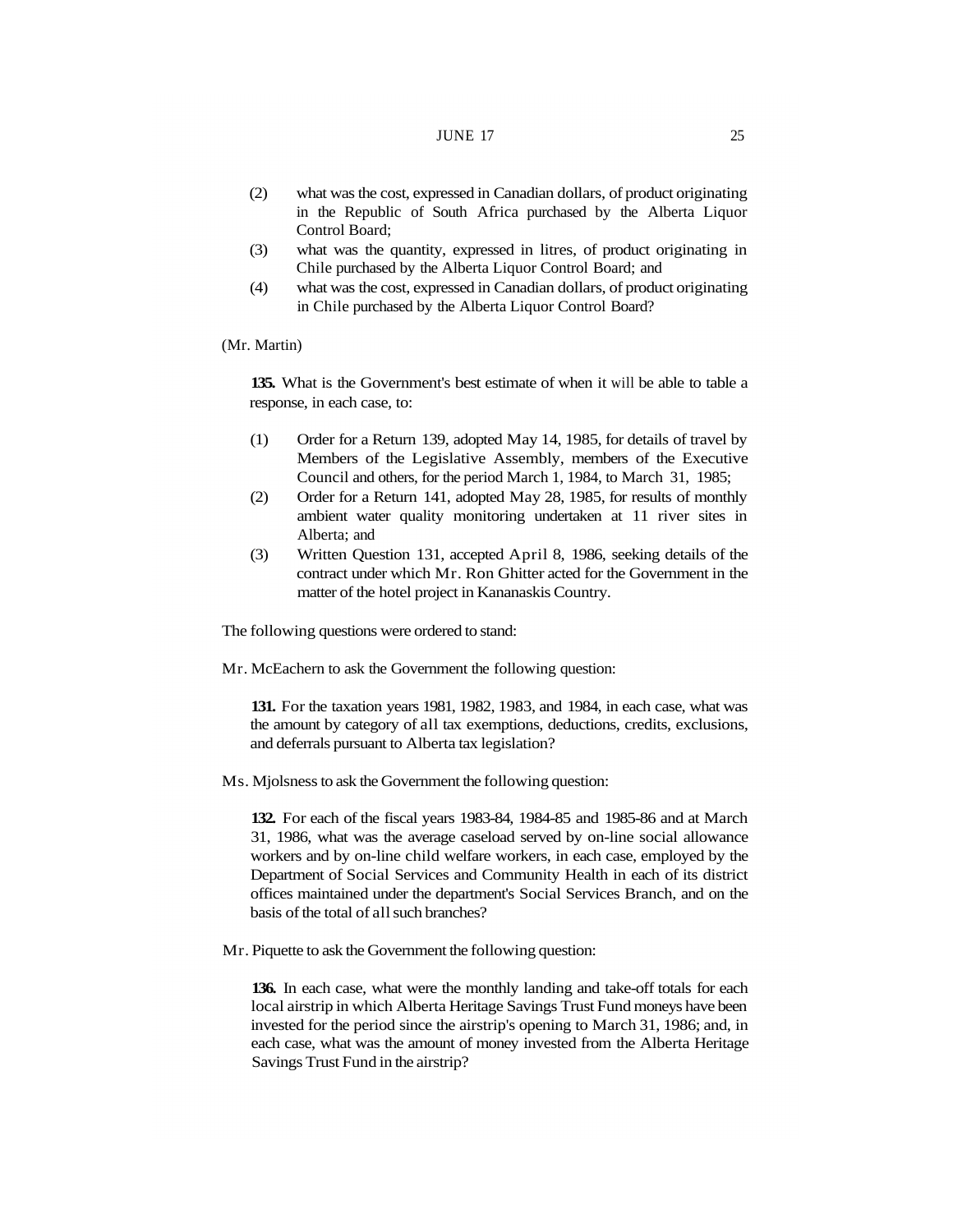Mr. Fox to ask the Government the following question:

**137**. With regard to foreclosure actions undertaken by or on behalf of the Alberta Agricultural Development Corporation against Albertans, in each of the fiscal years 1982-83, 1983-84, 1984-85, and 1985-86, what was

- (1) the number of such actions commenced,
- (2) the number of such actions that reached the stage of solicitor's formal demand for payment,
- (3) the number of such actions that reached the final order stage, and
- (4) the number of such actions in process on the last day of the fiscal year?

Mr. Ewasiuk to ask the Government the following question:

**138.** With regard to foreclosure actions undertaken by or on behalf of the Alberta Home Mortgage Corporation and its successor corporation against Albertans, in each of the fiscal years 1983-84, 1984-85, and 1985-86, what was

- (1) the number of such actions commenced,
- (2) the number of such actions that reached the stage of solicitor's formal demand for payment,
- (3) the number of such actions that reached the final order stage, and
- (4) the number of such actions in process on the last day of the fiscal year?

Mr. Ewasiuk to ask the Government the following question:

**139.** What was the total cost of all advertising purchased by the Crown in right of Alberta for each month from March 1, 1983, to May 31, 1986, inclusive, in each of the following media:

- (1) television,
- (2) radio,
- (3) daily newspapers,
- (4) weekly newspapers,
- (5) periodicals and magazines,
- (6) other print publications, and
- (7) billboards?

# **Motions for Returns**

The following motions were ordered to stand:

Mr. R. Speaker to propose the following motion to the Assembly:

**140.** That an Order of the Assembly do issue for a Return showing: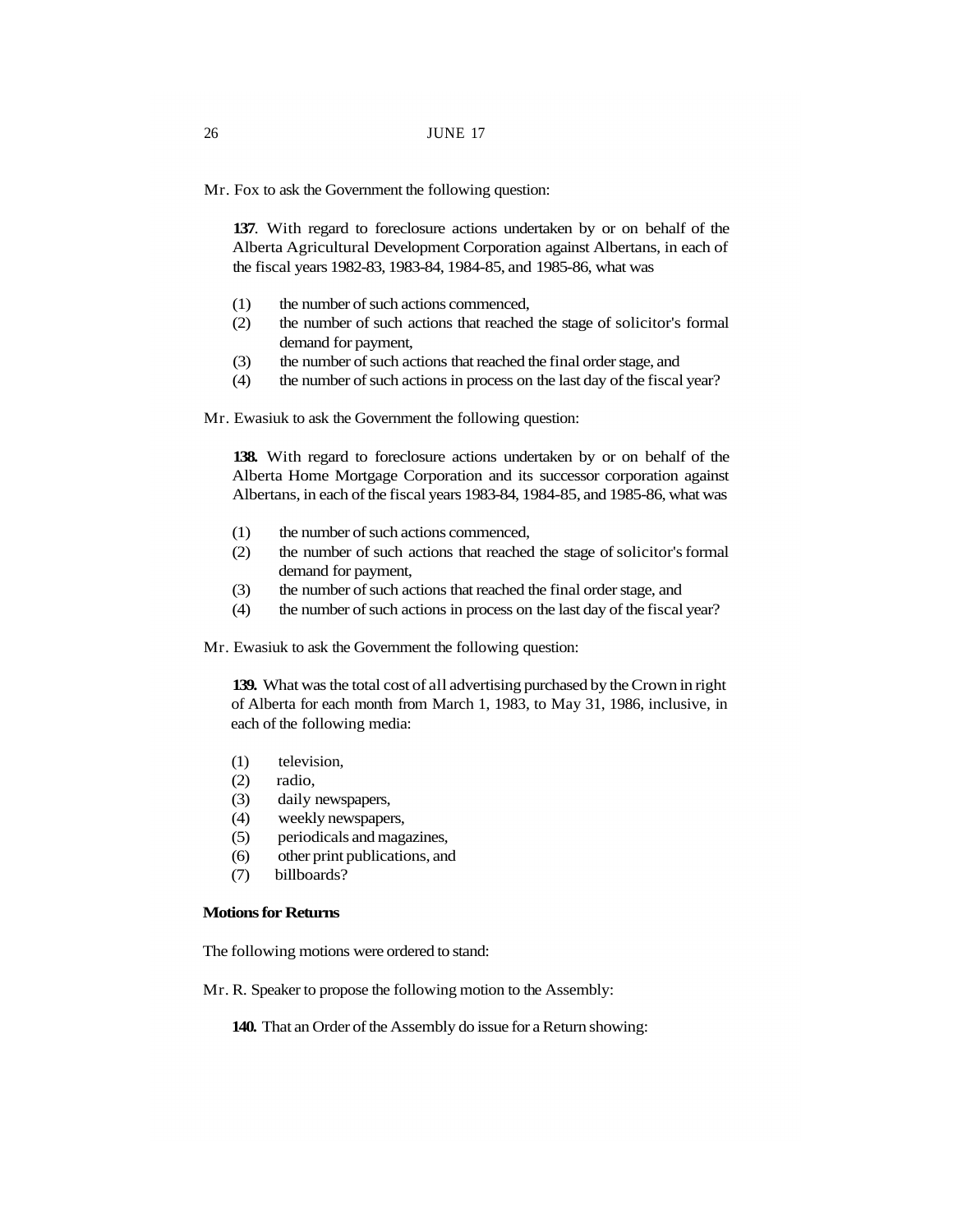#### JUNE 17 27

- (1) The names and official position designations of all Government of Alberta employees working in offices outside Canada, listed by location of office, as of May 31, 1986;
- (2) the position held by each person in (1) immediately prior to his/her current position;
- (3) the number of years of service with the Government of Alberta for the persons listed in (1);
- (4) the official salary ranges for the positions designated in (1).

Mr. R. Speaker to propose the following motion to the Assembly:

**141.** That an Order of the Assembly do issue for a Return showing:

- (1) For each employee of the Government of Alberta working in offices outside Canada, listed by location of office, as of May 31, 1986:
	- (a) the travel each employee has taken in his/her capacity as an employee of the Government of Alberta, working in offices outside Canada, and the cost of the trips, itemizing travel, lodging, and meals;
	- (b) the purpose of the travel and a complete list of the persons or groups of persons with whom each employee met;
	- (c) the names of all other persons, including family, friends, secretarial staff, or any other person or persons accompanying each employee on any trip;
- (2) the total cost to the Government of Alberta to operate each office outside Canada for the fiscal year, April 1, 1985, to March 31, 1986.

Mr. R. Speaker to propose the following motion to the Assembly:

**142.** That an Order of the Assembly do issue for a Return showing:

Details of all travel paid by public funds, for Members of the Legislative Assembly of Alberta, Members of Executive Council and Executive Council staff, staff of the Office of the Premier, and the personal staff of all Ministers for the period December 1, 1985, to April 9, 1986, inclusive, showing for each trip:

- (1) the itinerary and dates of departure and return for each trip;
- (2) a list of persons accompanying the principal traveller at public expense;
- (3) total cost of each trip, including transportation, meals, accommodation, and entertainment;
- (4) the mode of transportation and the class of ticket;
- (5) the hotel or other accommodation used and the per diem rate;
- (6) the cost and description of all entertainment paid for by Alberta public funds.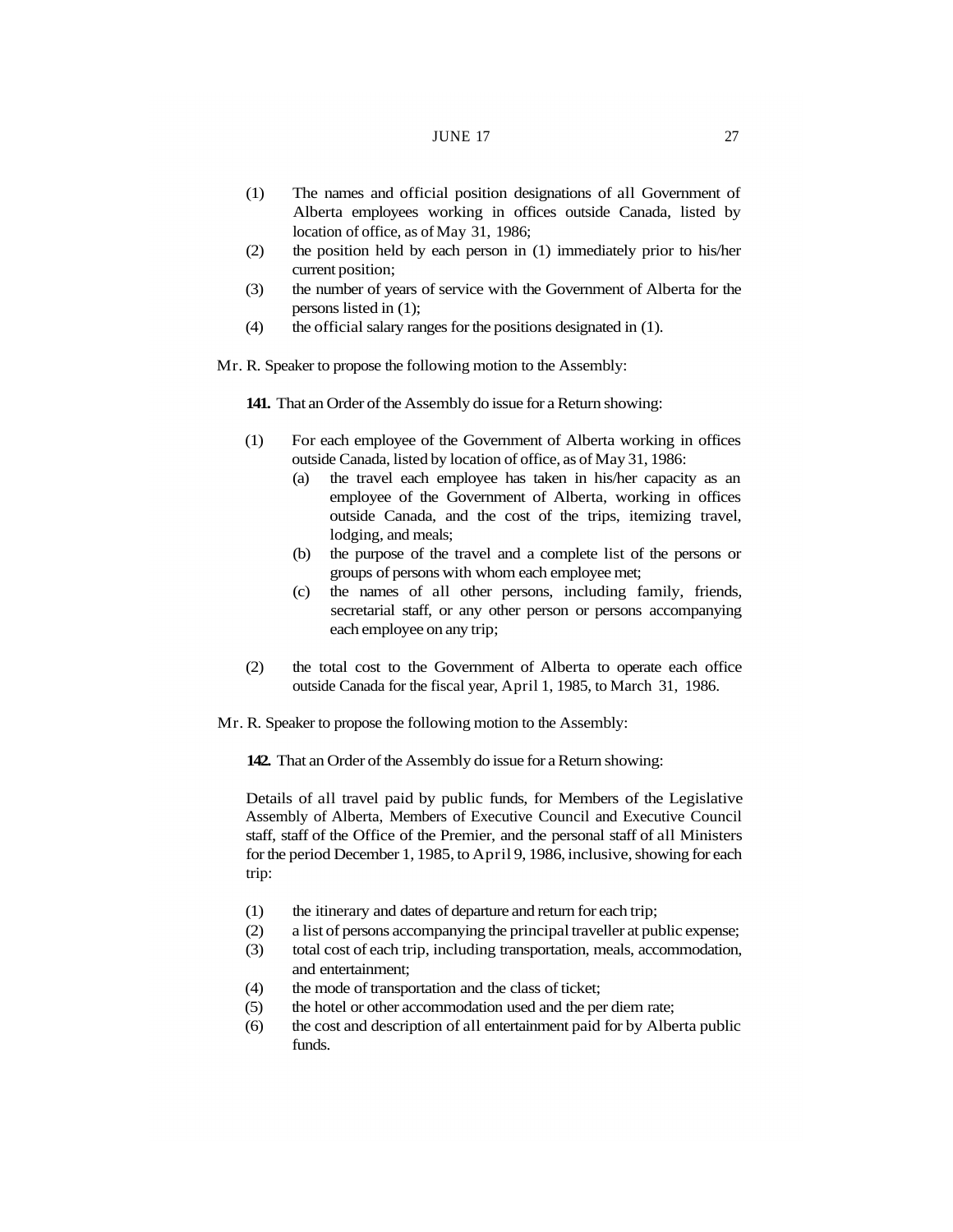Mr. R. Speaker to propose the following motion to the Assembly:

**143.** That an Order of the Assembly do issue for a Return showing:

An itemized account of all costs involved in the approval of the Kananaskis Provincial Park Amendment Regulation to change the name "Kananaskis Provincial Park" to "Peter Lougheed Provincial Park," as provided for in the passage of Order-in-Council 793/85.

Mr. Martin to propose the following motion to the Assembly:

**144.** That an Order of the Assembly do issue for a Return showing:

Details of all travel (excluding, in the case of Members of the Legislative Assembly, travel to, from, in, and around their constituencies), paid for by public funds, for Members of the Legislative Assembly, members of the Executive Council, Executive Council staff, staff of the Office of the Premier, and the personal staff of all Ministers, including ministerial assistants, for the period April 1, 1985, to March 31, 1986, inclusive, showing in each case:

- (1) the itinerary and dates of departure and return;
- (2) transportation used, if it was commercial or charter aircraft, train or bus, and the class of fare paid (i.e. first class or economy or their equivalents);
- (3) total costs in each of the categories of transportation, meals, accommodation, entertainment, and hosting/hospitality;
- (4) a list of persons accompanying the principal traveller at public expense itemized as in clause (3); and
- (5) the purpose of the travel.

Mr. Hawkesworth to propose the following motion to the Assembly:

**145.** That an Order of the Assembly do issue for a Return showing:

A list of all grants or certificates of corporate investment (as those terms are meant in Part 4 of the Small Business Equity Corporations Act, Chapter S-13.5, Statutes of Alberta 1984) approved under the Small Business Equity Program from the program's inception to March 31, 1986, itemizing for each grant or certificate of corporate investment, where known:

- (1) the name or names of the person or persons to whom the grant or certificate of corporate investment was issued;
- (2) the nature of the business in respect of which the grant or certificate of corporate investment was issued;
- (3) the amount of the grant or certificate of corporate investment; and
- (4) the date on which the grant or certificate of corporate investment was issued.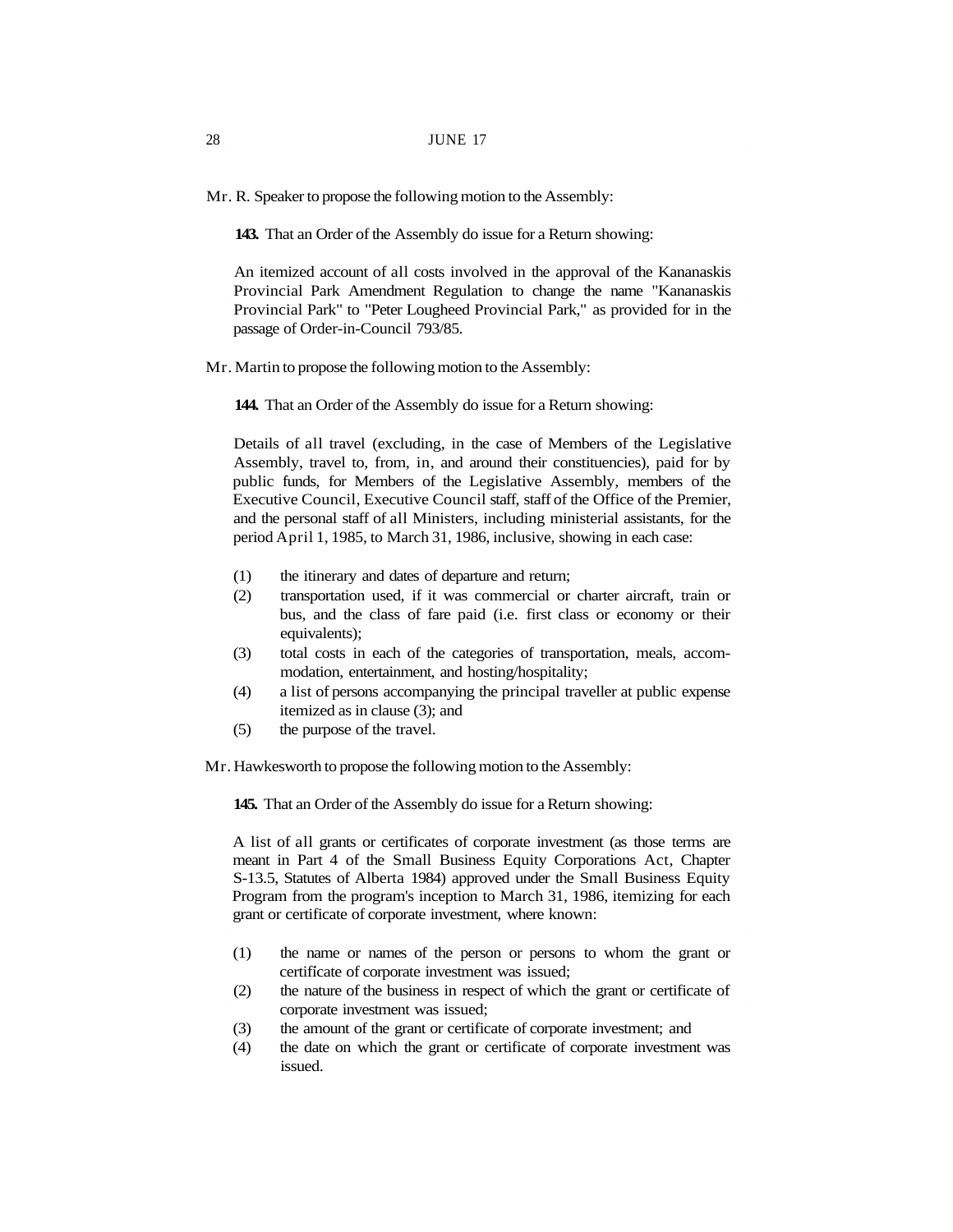Mr. Sigurdson to propose the following motion to the Assembly:

**146.** That an Order of the Assembly do issue for a Return showing:

A copy of the preliminary report of the private-sector consulting firm hired to do an external evaluation of the job creation and training programs of the Department of Manpower, identified by the Minister of Manpower at page 928, Alberta Hansard (20th Legislature, Third Session), May 10, 1985.

Mr. McEachern to propose the following motion to the Assembly:

**147.** That an Order of the Assembly do issue for a Return showing:

All audited annual reports of Syncrude Canada Limited provided to the Crown in right of Alberta in accordance with the Crown's role as an equity participant in the Syncrude project for the years 1982, 1983, 1984, and 1985.

#### **Motions Other Than Government Motions**

Moved by Mr. Oldring:

**201.** BE IT RESOLVED THAT the Legislative Assembly urge the Government to consider establishment of a consumers' advocate for the purpose of intervening at Public Utilities Board hearings and to provide expertise to affected consumer organizations.

A debate followed.

Mr. Jonson moved adjournment of the debate, which was agreed to.

Unanimous consent of the Assembly was given to have the following motion stand and retain its place on the Order Paper:

Mr. Stewart to propose the following motion to the Assembly:

**202.** BE IT RESOLVED THAT the Legislative Assembly urge the Government to consider adopting a leadership role to encourage departments of Government, Crown agencies, hospital boards, and other public institutions to purchase goods and services, and in particular new products, from Alberta businesses whenever reasonably possible, in order to expand the economic and employment opportunities within this province.

Moved by Mrs. Koper:

**203.** BE IT RESOLVED THAT the Government investigate ways to encourage private businesses, in conjunction with their employees, to establish employer-supported child care centres.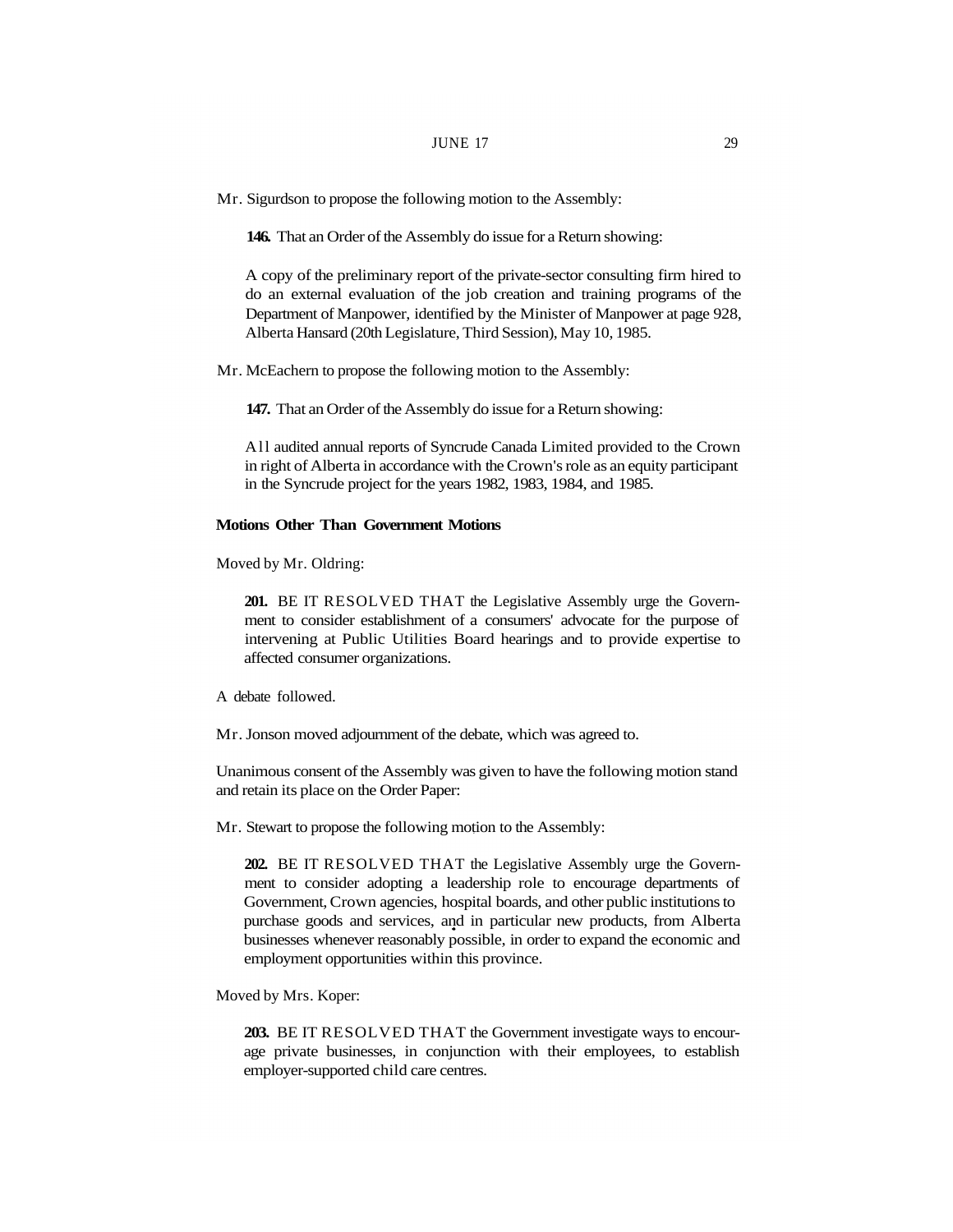A debate followed.

Mrs. Koper moved adjournment of the debate, which was agreed to.

The Assembly adjourned at 5:30 p.m. until 8:00 p.m.

TUESDAY, JUNE 17, 1986 -- 8:00 P.M.

The Speaker resumed the Chair.

#### **Government Motions**

Moved by Hon. Mr. Johnston:

**6.** BE IT RESOLVED THAT the Legislative Assembly approve in general the fiscal policies of the Government.

A debate followed.

Mr. Martin, Hon. Leader of the Opposition, moved the following amendment to the motion:

That the motion be amended by adding at the end of it:

but regrets the absence of initiatives to achieve a regime of floor pricing for Alberta's major energy commodities and fair pricing for Alberta's major agricultural commodities.

Mr. Bradley moved adjournment of the debate, which was agreed to. The names being called for were taken as follows:

For the Motion: 41

| Adair           | <b>Drobot</b> | Orman      |
|-----------------|---------------|------------|
| Ady             | Elzinga       | Osterman   |
| Alger           | Fjordbotten   | Payne      |
| Anderson        | Gogo          | Pengelly   |
| Betkowski       | Heron         | Reid       |
| <b>Bradley</b>  | Hyland        | Rostad     |
| <b>Brassard</b> | Isley         | Schumacher |
| Campbell        | Johnston      | Shrake     |
| Cassin          | Jonson        | Sparrow    |
| Cherry          | Kroeger       | Trynchy    |
| Clegg           | Mirosh        | Webber     |
|                 |               |            |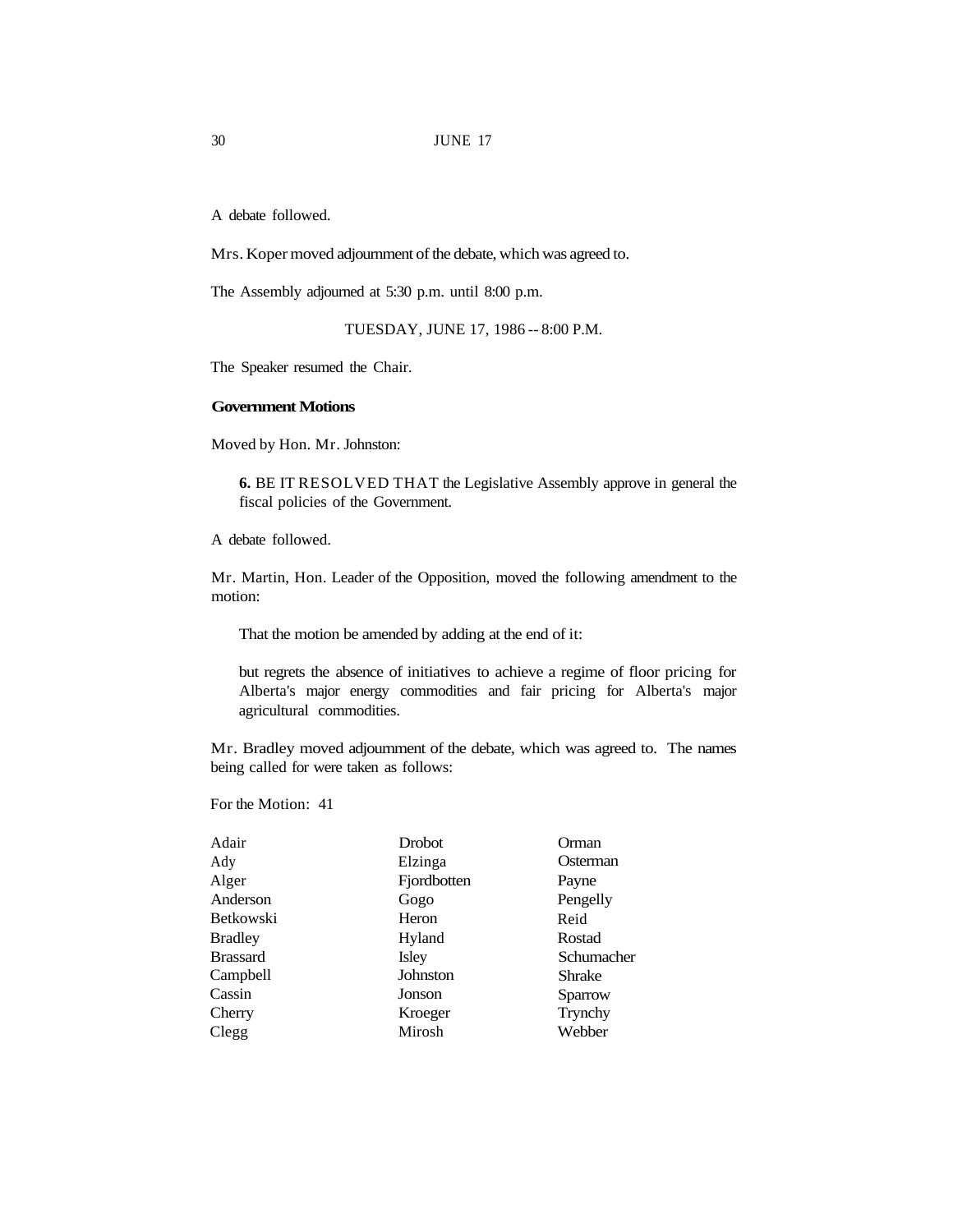**JUNE 17** 31

| Crawford               | Moore (Lacombe) | West                 |
|------------------------|-----------------|----------------------|
| Day                    | Musgrove        | Young                |
| Downey                 | Oldring         |                      |
| Against the Motion: 19 |                 |                      |
| <b>Barrett</b>         | Martin          | Sigurdson            |
| Ewasiuk                | McEachern       | Speaker (Little Bow) |
| <b>Fox</b>             | Mitchell        | Strong               |
| Gibeault               | Miolsness       | Taylor               |
| Hawkesworth            | Pashak          | Wright               |
| Hewes                  | Roberts         | Younie               |
| Laing                  |                 |                      |

On motion by Hon. Mr. Crawford, Government House Leader, the Assembly adjourned at 10:22 p.m. until Wednesday, June 18, 1986, at 2:30 p.m.

### WEDNESDAY, JUNE 18, 1986

The Speaker took the Chair at 2:30 p.m.

#### ROUTINE

Introduction of Bills (First Reading)

Upon recommendation of Her Honour the Honourable the Lieutenant Governor, and notice having been given:

Bill 2 Department of Tourism Act -- Hon. Mr. Fjordbotten

Notice having been given:

- Bill 227 Alberta Development Fund Act -- Mr. McEachern
- Bill 230 An Act to Provide for Equal Pay for Work of Equal Value -- Ms. Barrett
- Bill 234 Pollutant Spills Act -- Mr. Younie
- Bill 240 Right to Clean Water Act -- Mr. R. Speaker
- Bill 242 Alberta Economic Council Act -- Mr. McEachern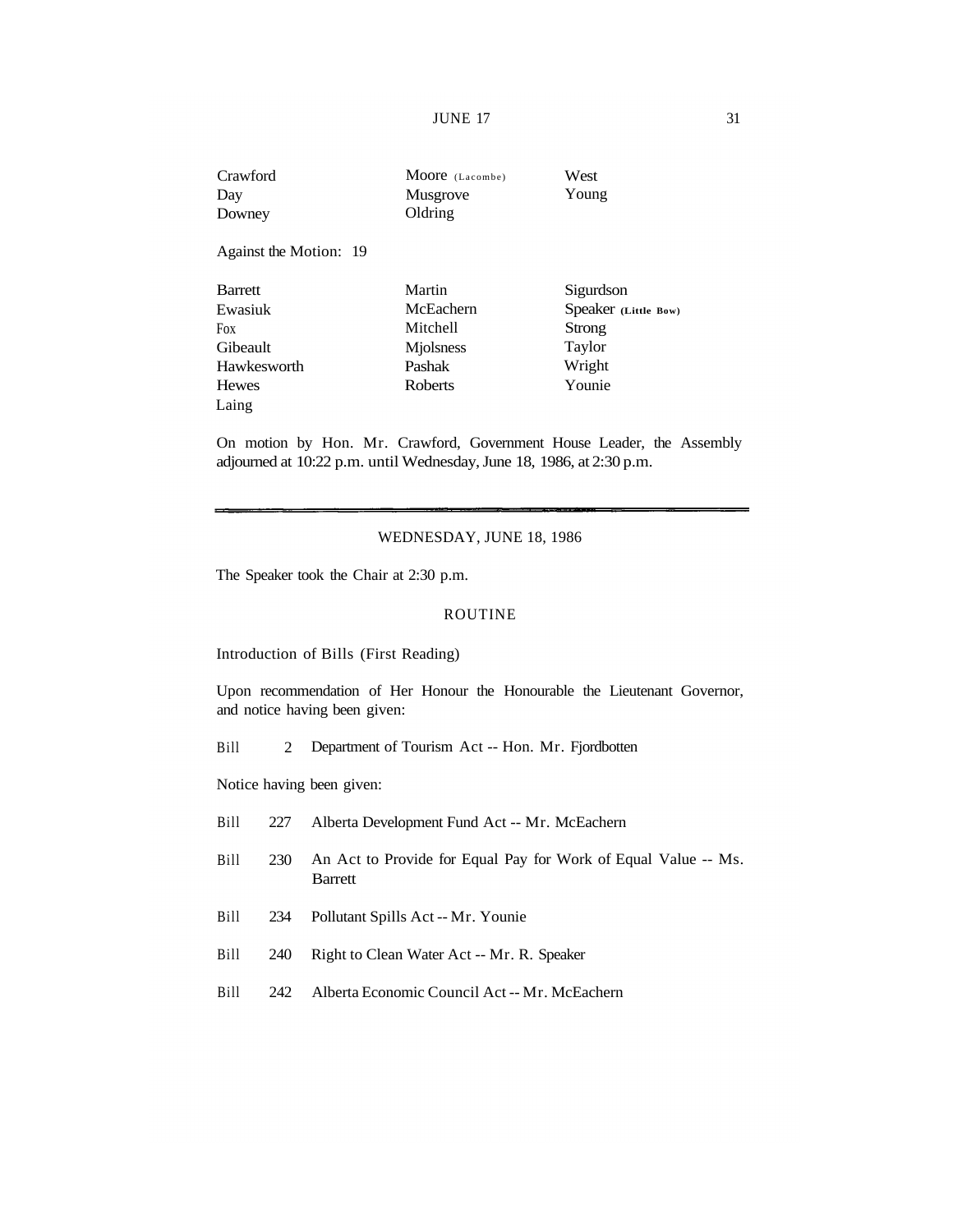#### 32 JUNE 18

#### **Tabling Returns and Reports**

Hon. Dr. Reid, Minister responsible for Professions and Occupations:

Health Disciplines Board, Annual Report, January 1 to December 31, 1985

(Sessional Paper No. 315/86)

Hon. Mr. Young, Minister of Technology, Research and Telecommunications, pursuant to Alberta Government Telephones Act, RSA 1980, cA-23, s23(2):

Alberta Government Telephones, Annual Report 1985

(Sessional Paper No. 115/86)

#### **ORDERS OF THE DAY**

# **Government Bills and Orders**

(Second Reading)

The following Bill was read a Second time and referred to Committee of the Whole:

Bill 6 Appropriation (Interim Supply) Act, 1986 -- Hon. Mr. Johnston

# **Consideration of Her Honour the Lieutenant Governor's Speech**

Moved by Mrs. Koper and seconded by Mr. Jonson:

That an humble address be presented to Her Honour the Honourable the Lieutenant Governor as follows:

To Her Honour the Honourable W. Helen Hunley, Lieutenant Governor of the Province of Alberta:

We, Her Majesty's most dutiful and loyal subjects, the Legislative Assembly, now assembled, beg leave to thank Your Honour for the gracious speech Your Honour has been pleased to address to us at the opening of the present session.

A debate followed.

Mr. Bradley moved adjournment of the debate, which was agreed to.

The Assembly adjourned at 5:30 p.m. until Thursday, June 19, 1986, at 2:30 p.m.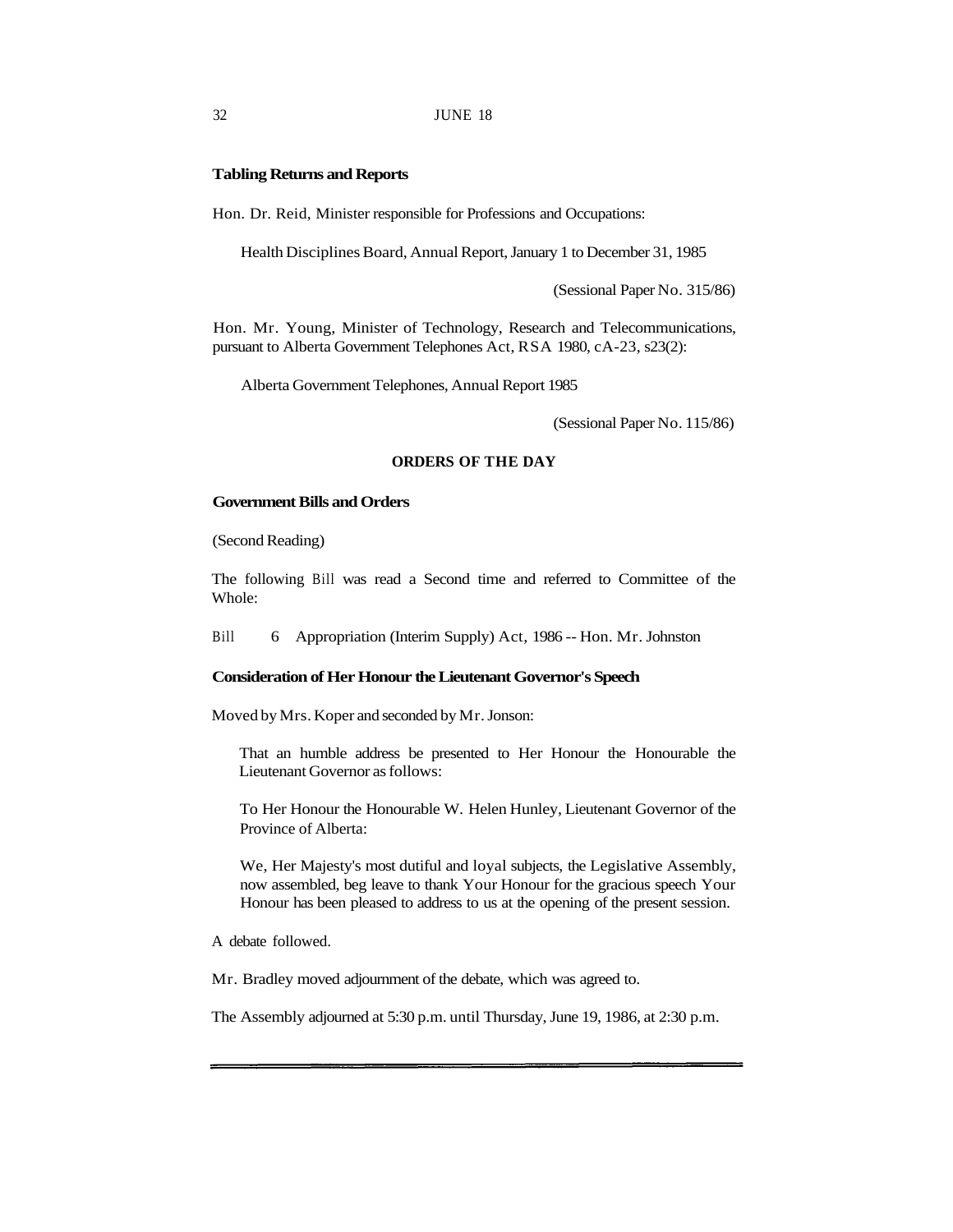## **Filed with the Legislature Library**

- 501/86 A Summary of Ecological Characteristics of the South Saskatchewan River Basin, with Special Reference to the Bow River (1979-82) and The Limnological Characteristics of the Bow, Oldman and South Saskatchewan Rivers (1979-82), Parts I and II, Alberta Environment (Hon. Mr. Kowalski)
- 502/86 Audited financial statements for Syncrude Canada Ltd. for the years 1982, 1983, 1984, and 1985 (Hon. Dr. Webber)

### THURSDAY, JUNE 19, 1986

The Speaker took the Chair at 2:30 p.m.

### **ROUTINE**

#### **Introduction of Bills (First Reading)**

Notice having been given:

Bill 236 Environment Conservation Act -- Dr. Buck

## **Tabling Returns and Reports**

Hon. Mr. Kowalski, Minister of the Environment:

Alberta Environmental Research Trust, Annual Report for the year 1985

(Sessional Paper No. 316/86)

### **Ministerial Statements**

Hon. Mr. Kowalski, Minister responsible for Public Safety Services, informed the Assembly that the aircraft missing since June 6 was located June 18, 1986.

(Sessional Paper No. 317/86)

Mr. Martin, Hon. Leader of the Opposition, commented on the statement

# **Questions**

The following questions were accepted: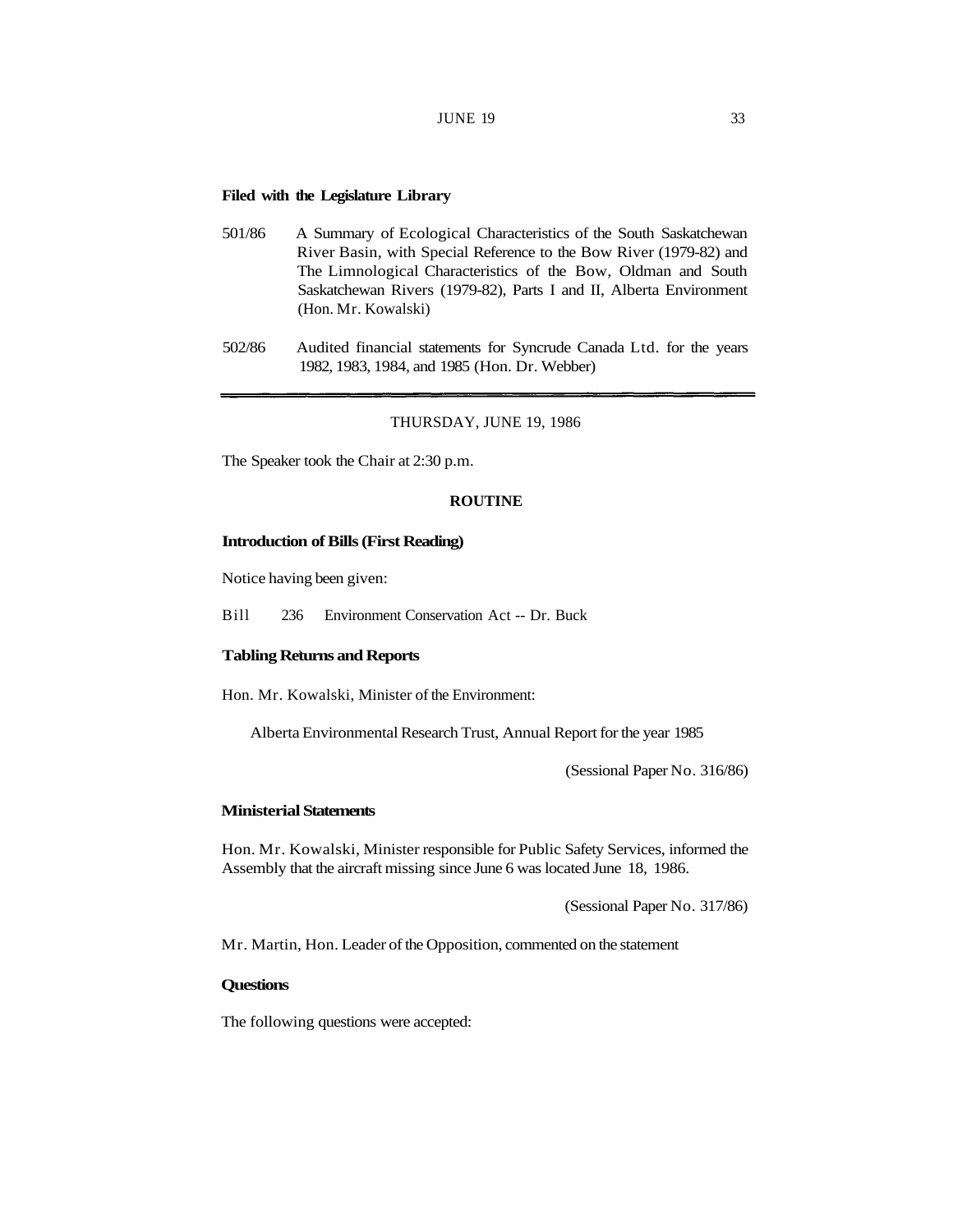(Mr. Piquette)

**136.** In each case, what were the monthly landing and take-off totals for each local airstrip in which Alberta Heritage Savings Trust Fund moneys have been invested for the period since the airstrip's opening to March 31, 1986; and, in each case, what was the amount of money invested from the Alberta Heritage Savings Trust Fund in the airstrip?

(Mr. Ewasiuk)

**138.** With regard to foreclosure actions undertaken by or on behalf of the Alberta Home Mortgage Corporation and its successor corporation against Albertans, in each of the fiscal years 1983-84, 1984-85, and 1985-86, what was

- (1) the number of such actions commenced,
- (2) the number of such actions that reached the stage of solicitor's formal demand for payment,
- (3) the number of such actions that reached the final order stage, and
- (4) the number of such actions in process on the last day of the fiscal year?

The following question was accepted as amended:

(Mr. Ewasiuk)

**139.** What was the total cost of all advertising purchased by the Crown in right of Alberta for each month from March 1, 1983, to May 31, 1986, inclusive, in each of the following media:

- (1) television,
- (2) radio,
- (3) daily newspapers,
- (4) weekly newspapers,
- (5) periodicals and magazines,
- (6) other print publications, and
- (7) billboards?

Hon. Mr. Russell, Minister responsible for the Public Affairs Bureau, moved the following amendment to the question:

That the word "March" be deleted and the word "April" substituted therefor and items (5) and (6) be combined into one category.

The following question was not accepted:

(Mr. McEachern)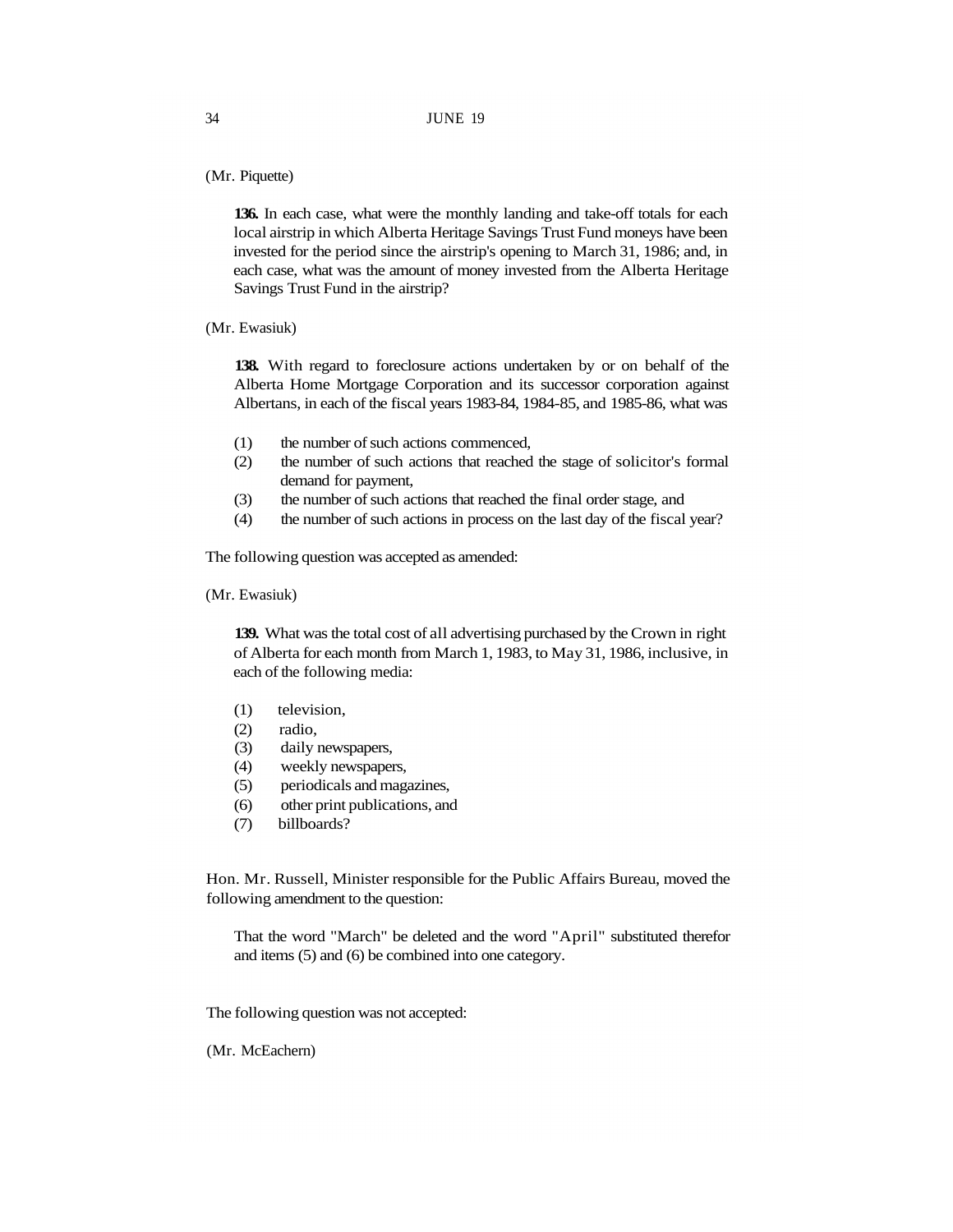**131.** For the taxation years 1981, 1982, 1983, and 1984, in each case, what was the amount by category of all tax exemptions, deductions, credits, exclusions, and deferrals pursuant to Alberta tax legislation?

- The following questions were ordered to stand:
- Ms. Mjolsness to ask the Government the following question:

**132.** For each of the fiscal years 1983-84, 1984-85 and 1985-86 and at March 31, 1986, what was the average caseload served by on-line social allowance workers and by on-line child welfare workers, in each case, employed by the Department of Social Services and Community Health in each of its district offices maintained under the department's Social Services Branch, and on the basis of the total of all such branches?

Mr. Fox to ask the Government the following question:

**137.** With regard to foreclosure actions undertaken by or on behalf of the Alberta Agricultural Development Corporation against Albertans, in each of the fiscal years 1982-83, 1983-84, 1984-85, and 1985-86, what was

- (1) the number of such actions commenced,
- (2) the number of such actions that reached the stage of solicitor's formal demand for payment,
- (3) the number of such actions that reached the final order stage, and
- (4) the number of such actions in process on the last day of the fiscal year?

# **Motions for Returns**

The following motions were agreed to:

Moved by Mr. R. Speaker:

**140.** That an Order of the Assembly do issue for a Return showing:

- (1) The names and official position designations of all Government of Alberta employees working in offices outside Canada, listed by location of office, as of May 31, 1986;
- (2) the position held by each person in (1) immediately prior to his/her current position;
- (3) the number of years of service with the Government of Alberta for the persons listed in (1);
- (4) the official salary ranges for the positions designated in (1).

Moved by Mr. R. Speaker:

**143.** That an Order of the Assembly do issue for a Return showing: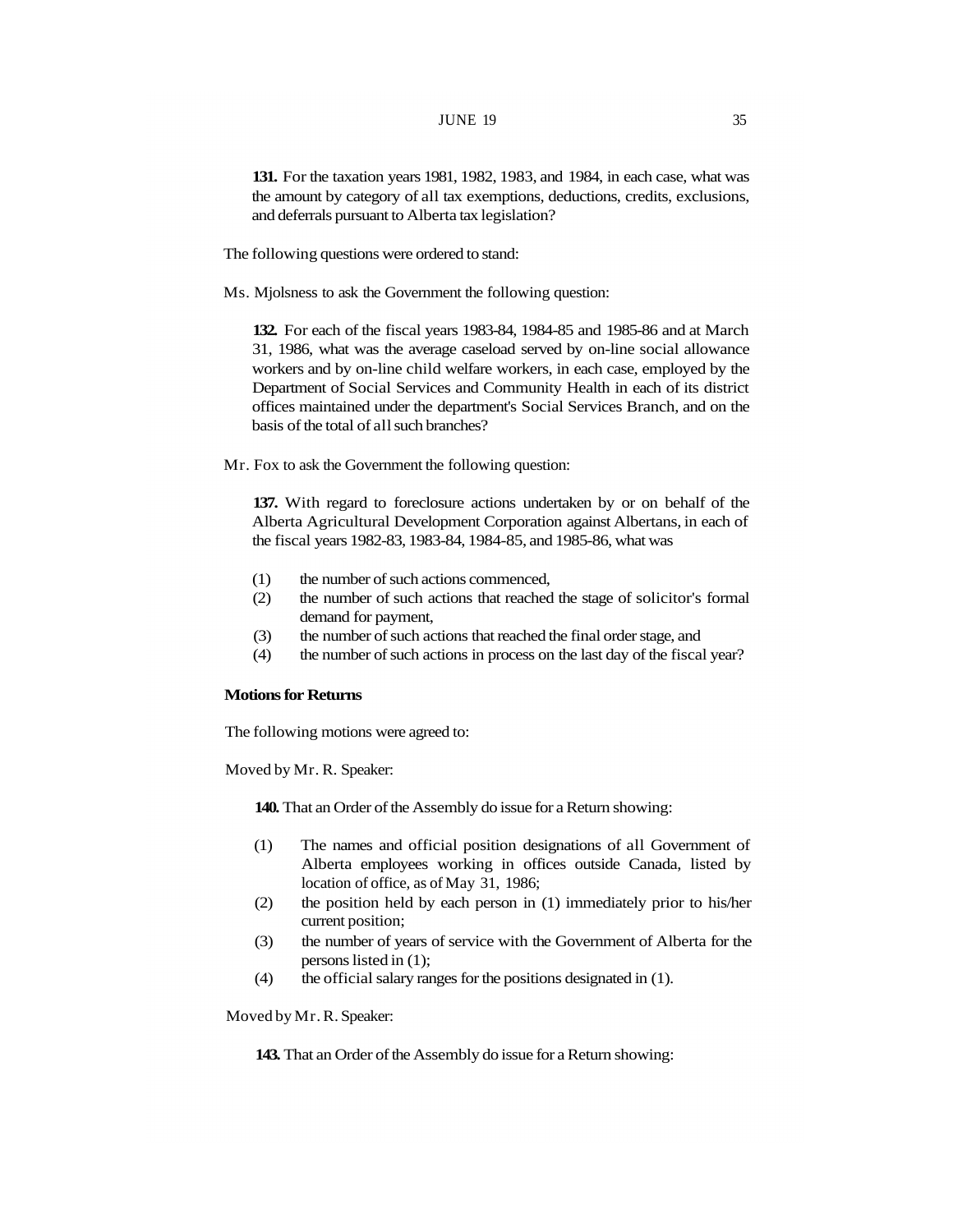An itemized account of all costs involved in the approval of the Kananaskis Provincial Park Amendment Regulation to change the name "Kananaskis Provincial Park" to "Peter Lougheed Provincial Park," as provided for in the passage of Order-in-Council 793/85.

Hon. Mr. Weiss, Minister of Recreation and Parks, tabled a response to Motion for Return 143.

(Sessional Paper No. 143/86)

Moved by Mr. Sigurdson:

**146.** That an Order of the Assembly do issue for a Return showing:

A copy of the preliminary report of the private-sector consulting firm hired to do an external evaluation of the job creation and training programs of the Department of Manpower, identified by the Minister of Manpower at page 928, Alberta Hansard (20th Legislature, Third Session), May 10, 1985.

Hon. Mr. Orman, Minister of Manpower, tabled a response to Motion for Return 146.

(Sessional Paper No. 146/86)

The following motions were agreed to as amended:

Moved by Mr. R. Speaker:

**141.** That an Order of the Assembly do issue for a Return showing:

- (1) For each employee of the Government of Alberta working in offices outside Canada, listed by location of office, as of May 31, 1986:
	- (a) the travel each employee has taken in his/her capacity as an employee of the Government of Alberta, working in offices outside Canada, and the cost of the trips, itemizing travel, lodging, and meals;
	- (b) the purpose of the travel and a complete list of the persons or groups of persons with whom each employee met;
	- (c) the names of all other persons, including family, friends, secretarial staff, or any other person or persons accompanying each employee on any trip;
- (2) the total cost to the Government of Alberta to operate each office outside Canada for the fiscal year, April 1, 1985, to March 31, 1986.

Hon. Mr. Horsman, Minister of Federal and Intergovernmental Affairs, moved the following amendments: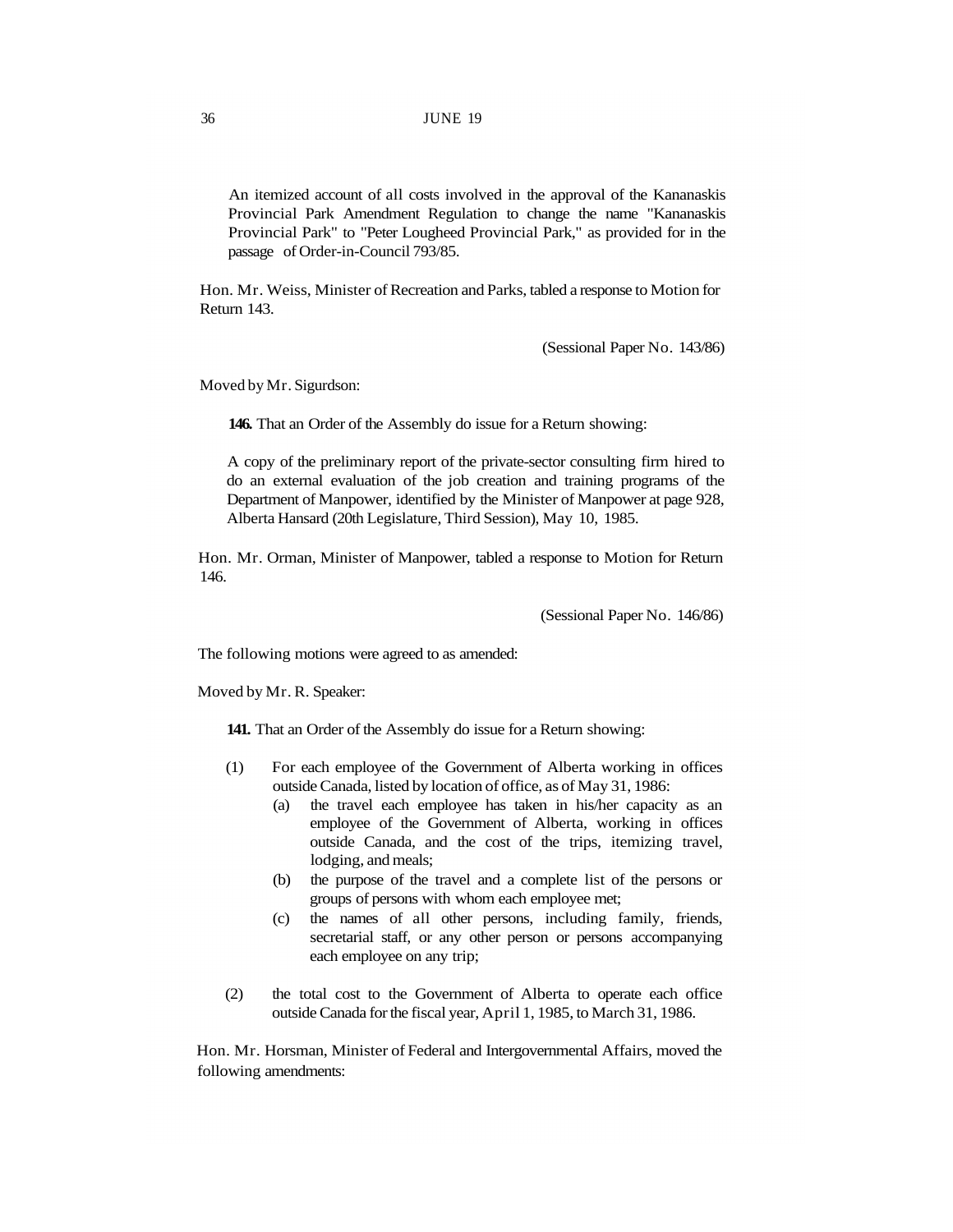# **JUNE 19** 37

- (1) in (1), delete "May" and substitute "March";
- $(2)$  in  $(1)(a)$ , delete all words and substitute "all travel paid for by public funds (excluding travel within the country in which they are based), showing total costs in each of the categories of transportation, lodging, and meals for the period covering April 1, 1985, to March 31, 1986";
- (3) in (1)(b), delete all words and substitute "the destinations, dates of departure and return, and the purpose of the travel for each trip";
- $(4)$  in  $(1)(c)$ , delete all words and substitute "list of persons accompanying the principal traveller at public expense."

Moved by Mr. R. Speaker:

**142.** That an Order of the Assembly do issue for a Return showing:

Details of all travel paid by public funds, for Members of the Legislative Assembly of Alberta, Members of Executive Council and Executive Council staff, staff of the Office of the Premier, and the personal staff of all Ministers for the period December 1, 1985, to April 9, 1986, inclusive, showing for each trip:

- (1) the itinerary and dates of departure and return for each trip;
- (2) a list of persons accompanying the principal traveller at public expense;
- (3) total cost of each trip, including transportation, meals, accommodation, and entertainment;
- (4) the mode of transportation and the class of ticket;
- (5) the hotel or other accommodation used and the per diem rate;
- (6) the cost and description of all entertainment paid for by Alberta public funds.

Hon. Mr. Horsman, Deputy Government House Leader, moved the following amendments:

- (1) following the words "Details of all travel," add the words "(excluding travel in Alberta)";
- (2) delete "December" and "April 9" and substitute "April" and "March 31" respectively;
- (3) in (1), delete "itinerary" and substitute "destinations";
- (4) in (3), delete the word "entertainment" and substitute "hosting";
- (5) in (5), delete all words and substitute "the purpose of the travel";
- (6) in (6), delete entire clause.

The following motions were withdrawn with unanimous consent:

Mr. Martin to propose the following motion to the Assembly:

**144.** That an Order of the Assembly do issue for a Return showing: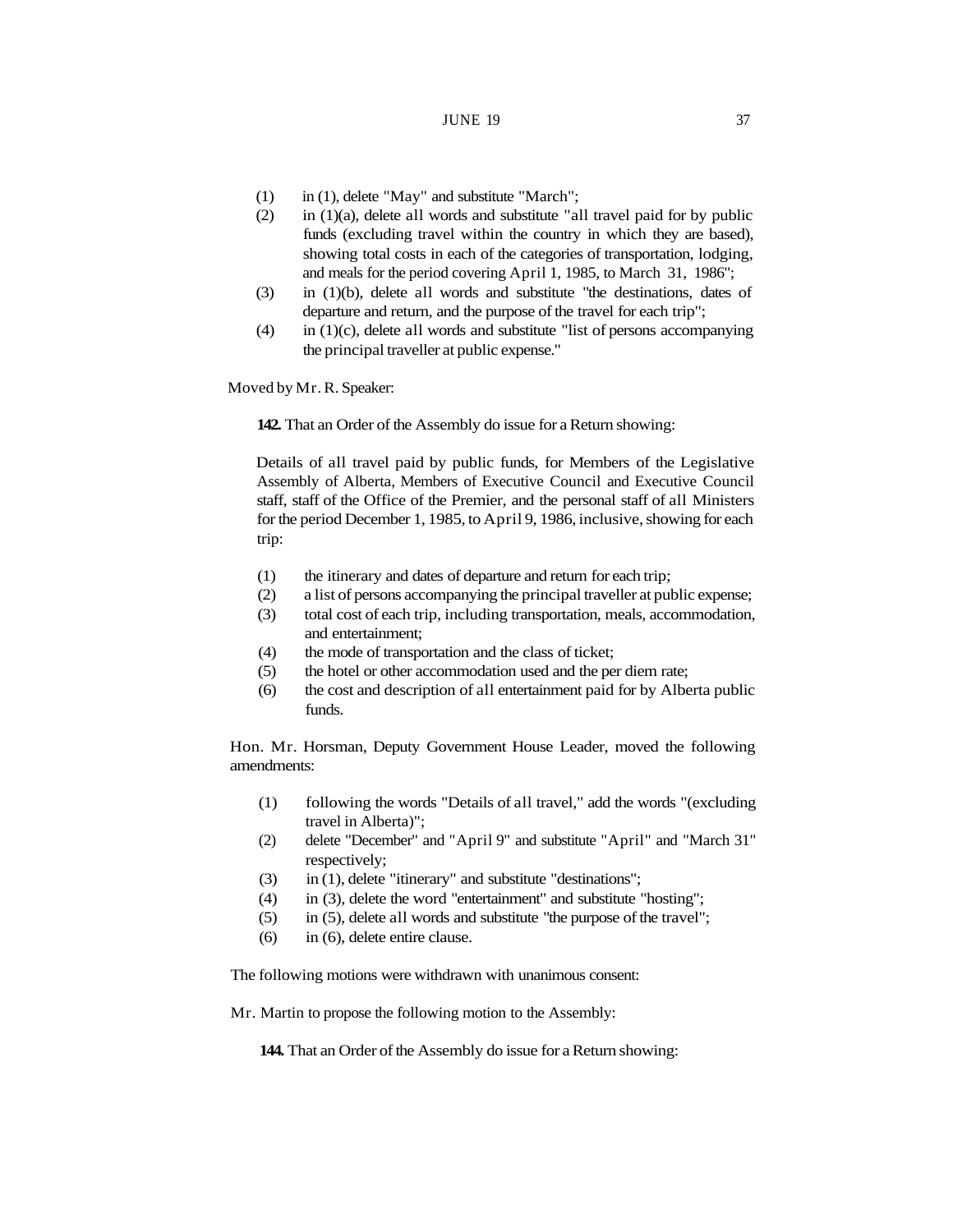#### 38 JUNE 19

Details of all travel (excluding, in the case of Members of the Legislative Assembly, travel to, from, in, and around their constituencies), paid for by public funds, for Members of the Legislative Assembly, members of the Executive Council, Executive Council staff, staff of the Office of the Premier, and the personal staff of all Ministers, including ministerial assistants, for the period April 1, 1985, to March 31, 1986, inclusive, showing in each case:

- (1) the itinerary and dates of departure and return;
- (2) transportation used, if it was commercial or charter aircraft, train or bus, and the class of fare paid (i.e. first class or economy or their equivalents);
- (3) total costs in each of the categories of transportation, meals, accommodation, entertainment, and hosting/hospitality;
- (4) a list of persons accompanying the principal traveller at public expense itemized as in clause (3); and
- (5) the purpose of the travel.

Mr. McEachern to propose the following motion to the Assembly:

**147.** That an Order of the Assembly do issue for a Return showing:

All audited annual reports of Syncrude Canada Limited provided to the Crown in right of Alberta in accordance with the Crown's role as an equity participant in the Syncrude project for the years 1982, 1983, 1984, and 1985.

The following motion was ordered to stand:

Mr. Hawkesworth to propose the following motion to the Assembly:

**145.** That an Order of the Assembly do issue for a Return showing:

A list of all grants or certificates of corporate investment (as those terms are meant in Part 4 of the Small Business Equity Corporations Act, Chapter S-13.5, Statutes of Alberta 1984) approved under the Small Business Equity Program from the program's inception to March 31, 1986, itemizing for each grant or certificate of corporate investment, where known:

- (1) the name or names of the person or persons to whom the grant or certificate of corporate investment was issued;
- (2) the nature of the business in respect of which the grant or certificate of corporate investment was issued;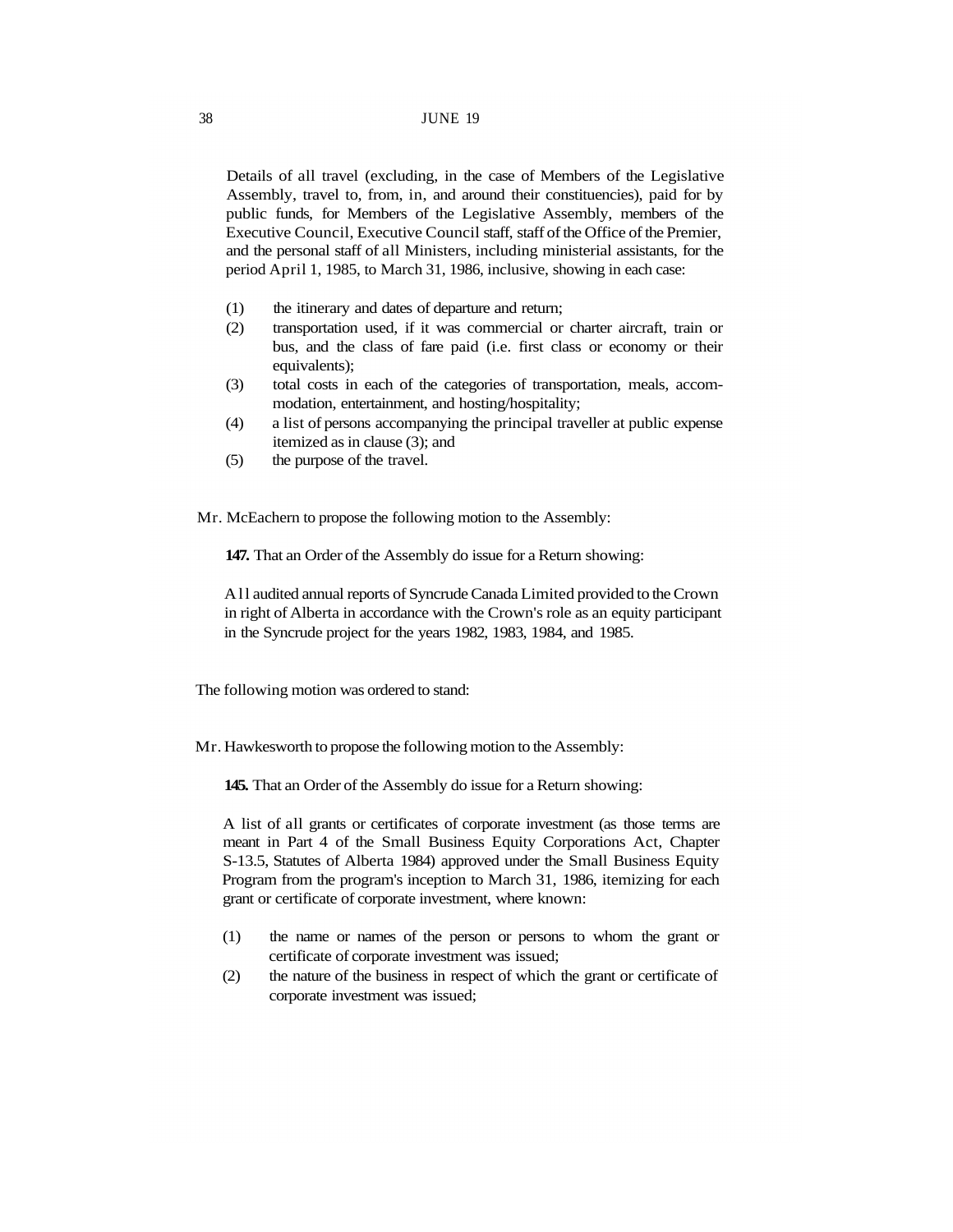#### JUNE  $19$  39

- (3) the amount of the grant or certificate of corporate investment; and
- (4) the date on which the grant or certificate of corporate investment was issued.

# **Motions Other Than Government Motions**

Moved by Mr. Stewart

**202.** BE IT RESOLVED THAT the Legislative Assembly urge the Government to consider adopting a leadership role to encourage departments of Government, Crown agencies, hospital boards, and other public institutions to purchase goods and services, and in particular new products, from Alberta businesses whenever reasonably possible, in order to expand the economic and employment opportunities within this province.

A debate followed.

Pursuant to Standing Order 8(3), debate was adjourned with Mr. Mitchell speaking.

# **Public Bills and Orders Other Than Government Bills and Orders**

(Second Reading)

On the motion that the following Bill be now read a Second time:

Bill 201 Quality Child Day Care Standards Act -- Ms. Mjolsness

A debate followed.

Ms. Laing moved adjournment of the debate, which was agreed to.

The Assembly adjourned at 5:30 p.m. until 8:00 p.m.

THURSDAY, JUNE 19, 1986 -- 8:00 P.M.

The Speaker resumed the Chair.

### **Consideration of Her Honour the Lieutenant Governor's Speech**

Moved by Mrs. Koper and seconded by Mr. Jonson:

That an humble address be presented to Her Honour the Honourable the Lieutenant Governor as follows:

To Her Honour the Honourable W. Helen Hunley, Lieutenant Governor of the Province of Alberta: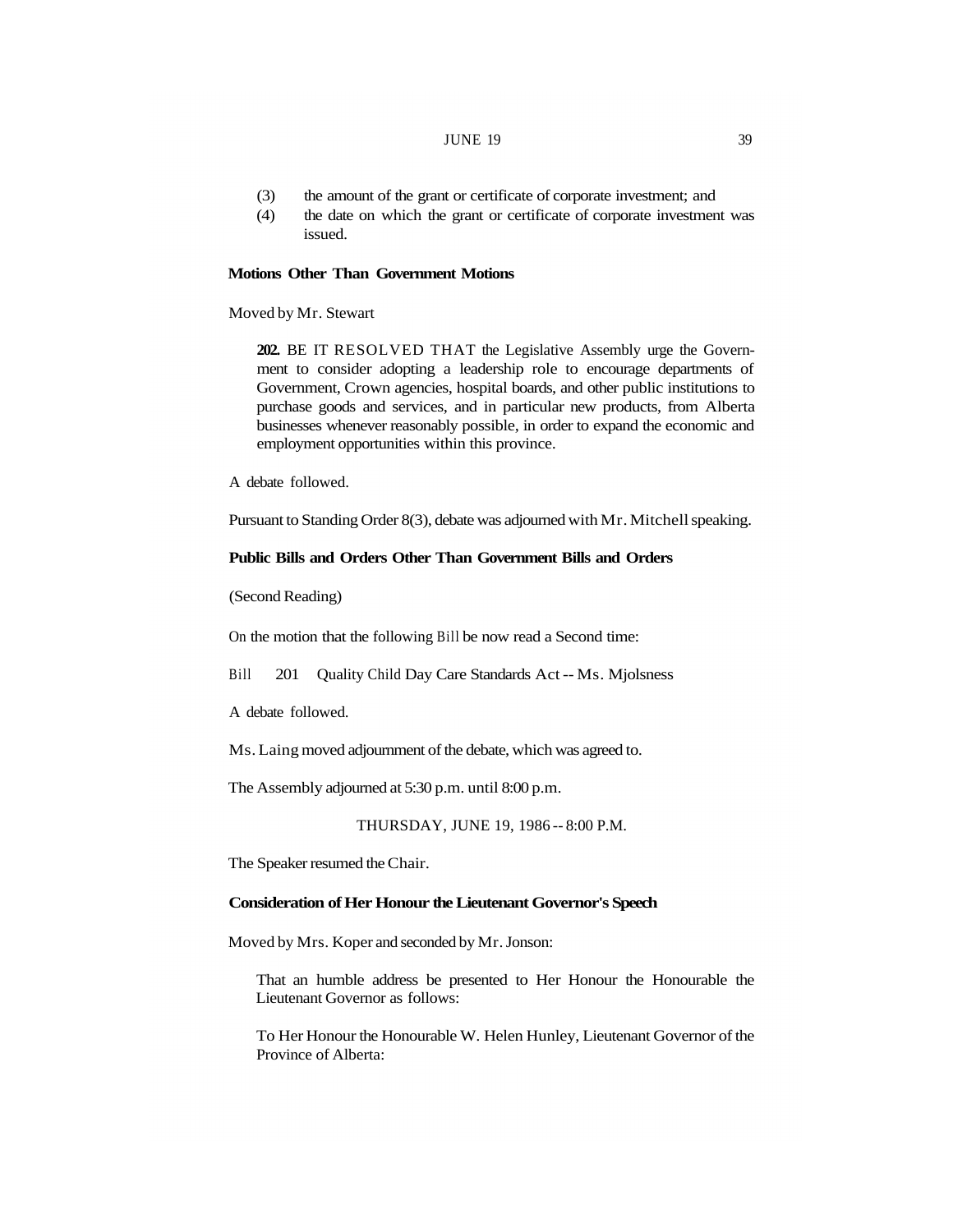We, Her Majesty's most dutiful and loyal subjects, the Legislative Assembly, now assembled, beg leave to thank Your Honour for the gracious speech Your Honour has been pleased to address to us at the opening of the present session.

A debate followed.

Dr. West moved adjournment of the debate, which was agreed to.

On motion by Hon. Mr. Crawford, Government House Leader, the Assembly adjourned at 10:18 p.m. until Friday, June 20, 1986, at 10:00 a.m.

FRIDAY, JUNE 20, 1986

The Speaker took the Chair at 10:00 a.m.

### **ROUTINE**

#### **Introduction of Bills (First Reading)**

Notice having been given:

Bill 233 Public Service Opportunity Act -- Mr. Musgreave

#### **Tabling Returns and Reports**

Hon. Mr. M. Moore, Minister of Hospitals and Medical Care, pursuant to Legislative Assembly Act, 1983 cL-10.1, s52:

Alberta Hospitals and Medical Care, Annual Report 1984-85

(Sessional Paper No. 61/86)

Hon. Mrs. Osterman, Minister of Social Services:

Provincial Senior Citizens Advisory Council, 1985 Report

(Sessional Paper No. 318/86)

Dr. Elliott, Chairman of the Northern Alberta Development Council, pursuant to Northern Alberta Development Council Act, RSA 1980, cN-9, s8:

Northern Alberta Development Council, Annual Report 1985-86

(Sessional Paper No. 5/86)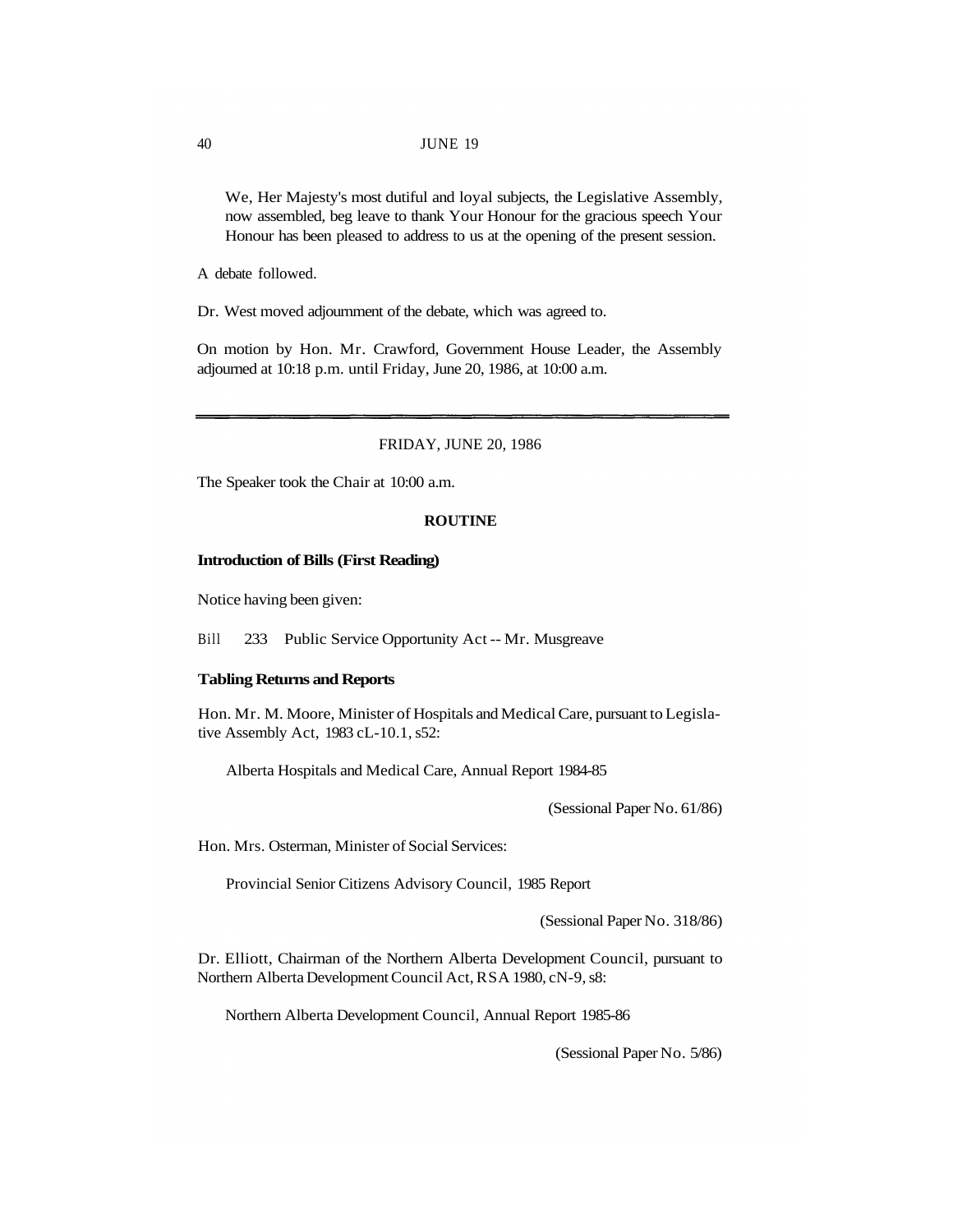### **Ministerial Statements**

Hon. Dr. Reid, Minister of Labour, announced that Mr. Kenneth McKenzie, Chairman, and Dr. Geoffrey Kulak, Commissioner, will conduct the public inquiry announced June 16, 1986.

(Sessional Paper No. 319/86)

Mr. Martin, Hon. Leader of the Opposition, commented on the statement.

Hon. Mr. Rostad, Solicitor General, informed the Assembly that the Alberta Liquor Control Board has been advised to cease ordering South African products.

(Sessional Paper No. 320/86)

Mr. Martin, Hon. Leader of the Opposition, commented on the statement.

Hon. Mr. Orman, Minister of Manpower, announced a promotional campaign on Alberta Manpower training and retraining initiatives.

(Sessional Paper No. 321/86)

Mr. Martin, Hon. Leader of the Opposition, commented on the statement.

### **Oral Question Period**

During Oral Question Period, Ms. Mjolsness, Hon. Member for Edmonton-Calder, tabled the following documents:

Copy of a memorandum dated June 10, 1986, from the Regional (Edmonton) Director to the Associate Deputy Minister, Social Services, concerning analysis of Edmonton region caseloads

(Sessional Paper No. 322/86)

Copy of page 14, Alberta Hansard Blues, June 19, 1986

(Sessional Paper No. 323/86)

## **ORDERS OF THE DAY**

## **Government Motions**

Moved by Hon. Mr. Crawford:

**7.** BE IT RESOLVED THAT pursuant to Standing Order 55, Eric Musgreave, Member for Calgary-McKnight, be elected as Deputy Chairman of Committees.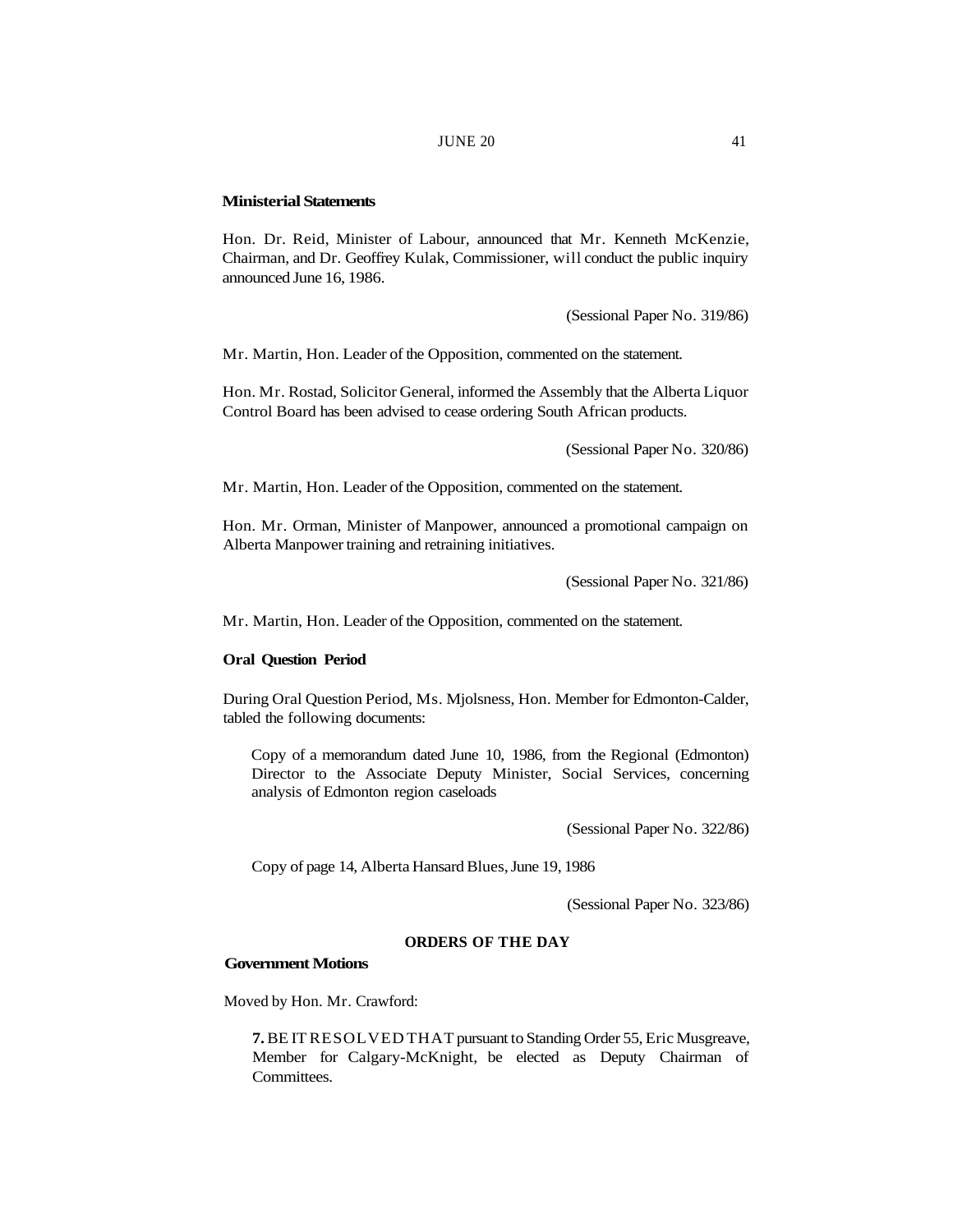The question being put, the motion was agreed to.

Consideration of Her Honour the Lieutenant Governor's Speech

Moved by Mrs. Koper and seconded by Mr. Jonson:

That an humble address be presented to Her Honour the Honourable the Lieutenant Governor as follows:

To Her Honour the Honourable W. Helen Hunley, Lieutenant Governor of the Province of Alberta:

We, Her Majesty's most dutiful and loyal subjects, the Legislative Assembly, now assembled, beg leave to thank Your Honour for the gracious speech Your Honour has been pleased to address to us at the opening of the present session.

A debate followed.

Dr. Cassin moved adjournment of the debate, which was agreed to.

The Assembly adjourned at 1:00 p.m. until Monday, June 23, 1986, at 2:30 p.m.

### **Filed with the Legislature Library**

- 503/86 Alberta Health Care Insurance Plan, Annual Report 1984-85 (Hon. Mr. M. Moore)
- 504/86 Report of the Alberta Human Tissue Procurement Task Force, October 7, 1985 (Hon. Mr. M. Moore)

#### MONDAY, JUNE 23, 1986

The Speaker took the Chair at 2:30 p.m.

#### **ROUTINE**

Oral Question Period

During Oral Question Period, Hon. Mrs. Osterman, Minister of Social Services, tabled copies of a message sent to all Regional Directors concerning staff caseloads.

(Sessional Paper No. 324/86)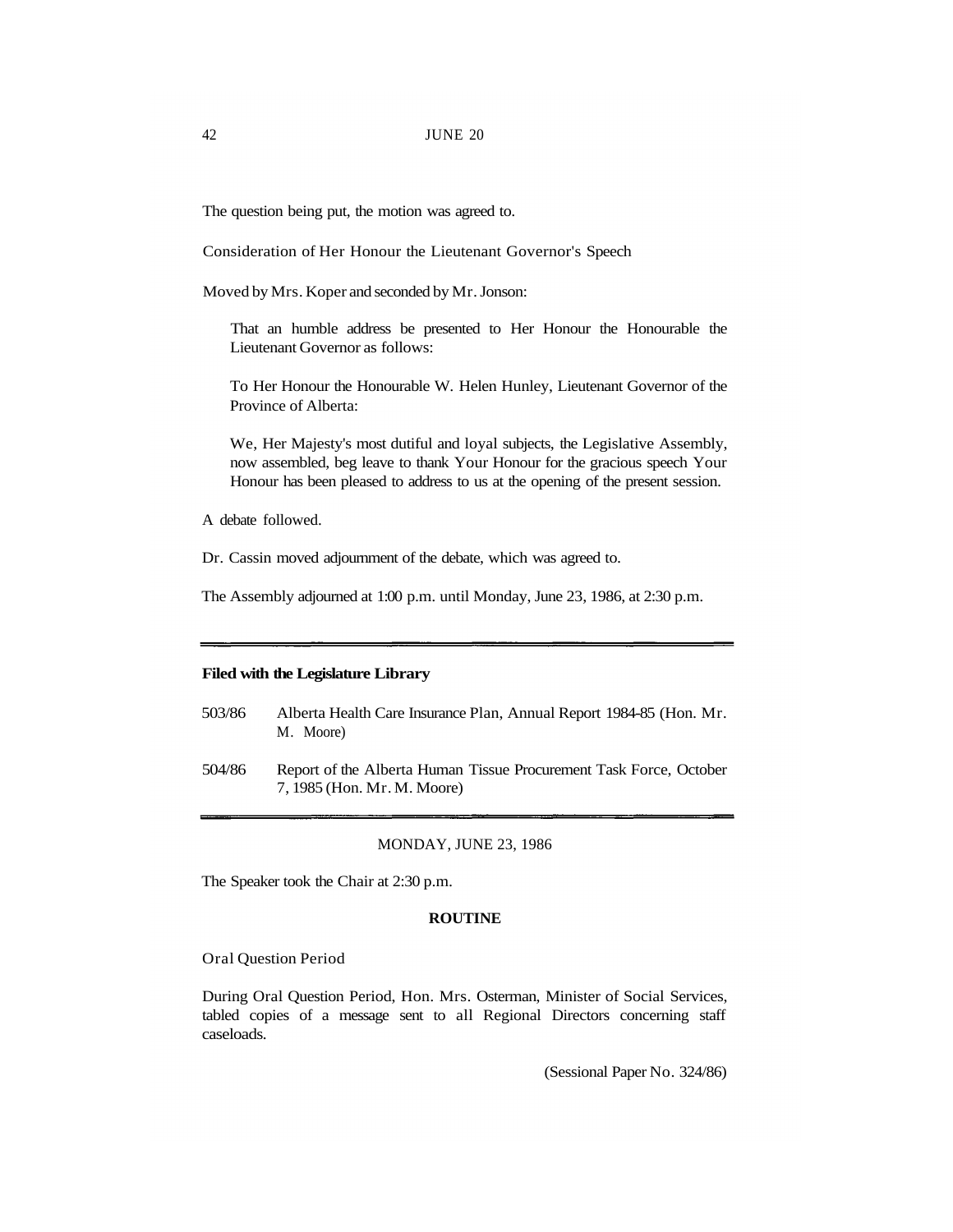# **ORDERS OF THE DAY**

# **Government Bills and Orders**

(Committee of the Whole)

On motion by Hon. Mr. Crawford, Government House Leader, the Assembly resolved itself into Committee of the Whole.

(Assembly in Committee)

The following Bill was reported and ordered to be read a Third time:

Bill 6 Appropriation (Interim Supply) Act, 1986 -- Hon. Mr. Johnston

### **Consideration of Her Honour the Lieutenant Governor's Speech**

Moved by Mrs. Koper and seconded by Mr. Jonson:

That an humble address be presented to Her Honour the Honourable the Lieutenant Governor as follows:

To Her Honour the Honourable W. Helen Hunley, Lieutenant Governor of the Province of Alberta:

We, Her Majesty's most dutiful and loyal subjects, the Legislative Assembly, now assembled, beg leave to thank Your Honour for the gracious speech Your Honour has been pleased to address to us at the opening of the present session.

A debate followed.

Mr. Cherry moved adjournment of the debate, which was agreed to.

On motion by Hon. Mr. Crawford, Government House Leader, the Assembly adjourned at 5:30 p.m. until Tuesday, June 24, 1986, at 2:30 p.m.

# TUESDAY, JUNE 24, 1986

The Speaker took the Chair at 2:30 p.m.

### **ROUTINE**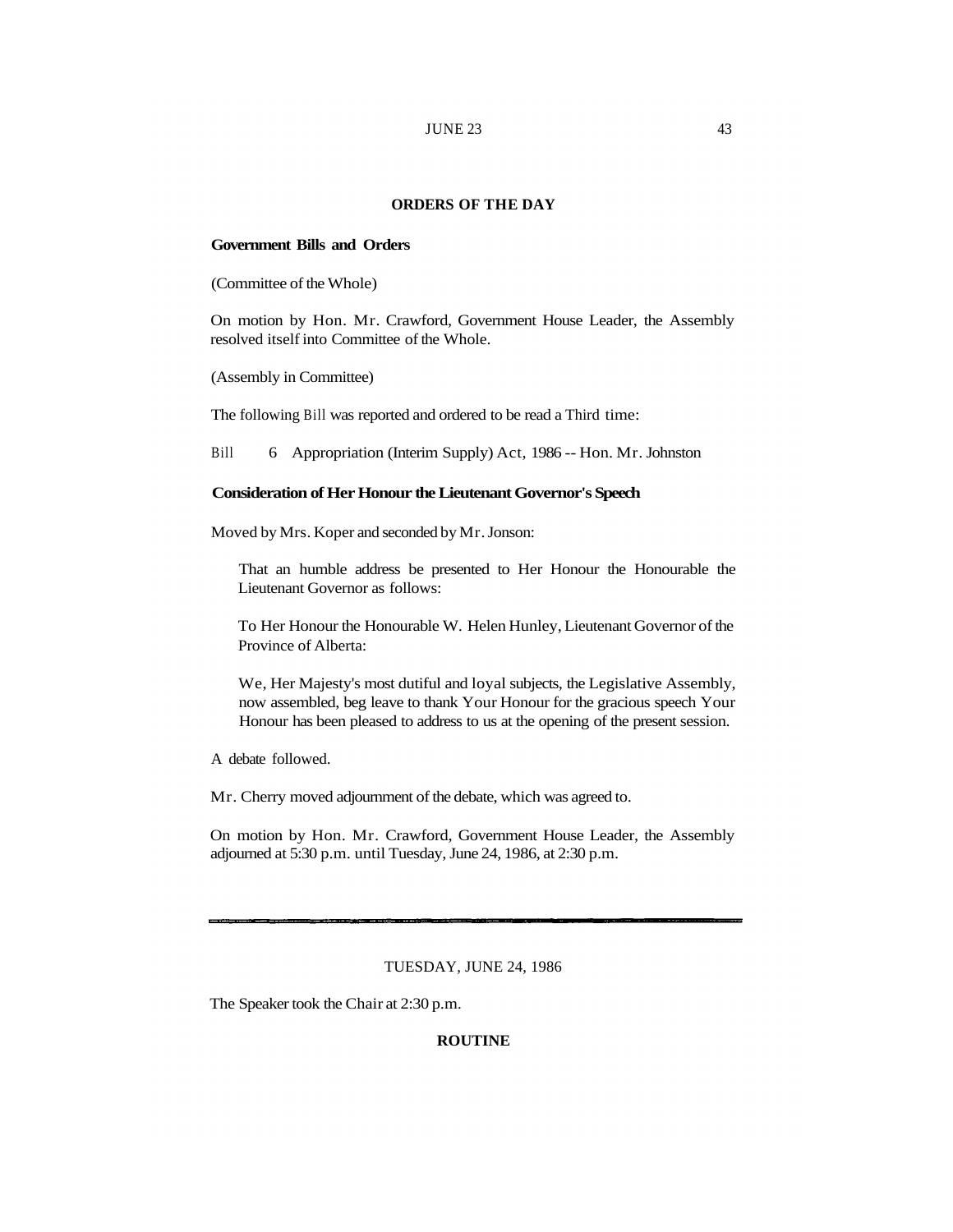### **Introduction of Bills (First Reading)**

Notice having been given:

- Bill 241 Religious and Ethnic Holidays Act -- Ms. Barrett
- Bill 250 Profit from Crime Act -- Mr. R. Speaker
- Bill 253 Victim of Crime Levy Act -- Mr. R. Speaker

### **Tabling Returns and Reports**

Hon. Mr. Kowalski, Minister of the Environment, pursuant to Special Waste Management Corporation Act, 1982, cS-21.5, s14(1):

Alberta Special Waste Management Corporation, Annual Report for the 1984/85 fiscal year

(Sessional Paper No. 52/86)

Hon. Mr. Shaben, Minister of Economic Development, pursuant to Legislative Assembly Act, 1983, cL-10.1, s52:

Economic Development, Annual Report 1984-85

(Sessional Paper No. 37/86)

Hon. Mr. Shaben, Minister of Economic Development, pursuant to Alberta Opportunity Fund Act, RSA 1980, cA-34, s15(6):

Alberta Opportunity Company, Annual Report for the year ended March 31, 1986

(Sessional Paper No. 36/86)

Hon. Dr. Webber, Minister of Energy, pursuant to Petroleum Marketing Act, RSA 1980, cP-5, s11(2):

Alberta Petroleum Marketing Commission, 1984 Annual Report

(Sessional Paper No. 48/86)

Hon. Dr. Webber, Minister of Energy, pursuant to Petroleum Incentives Program Act, 1981, cP-4.1, s2(6):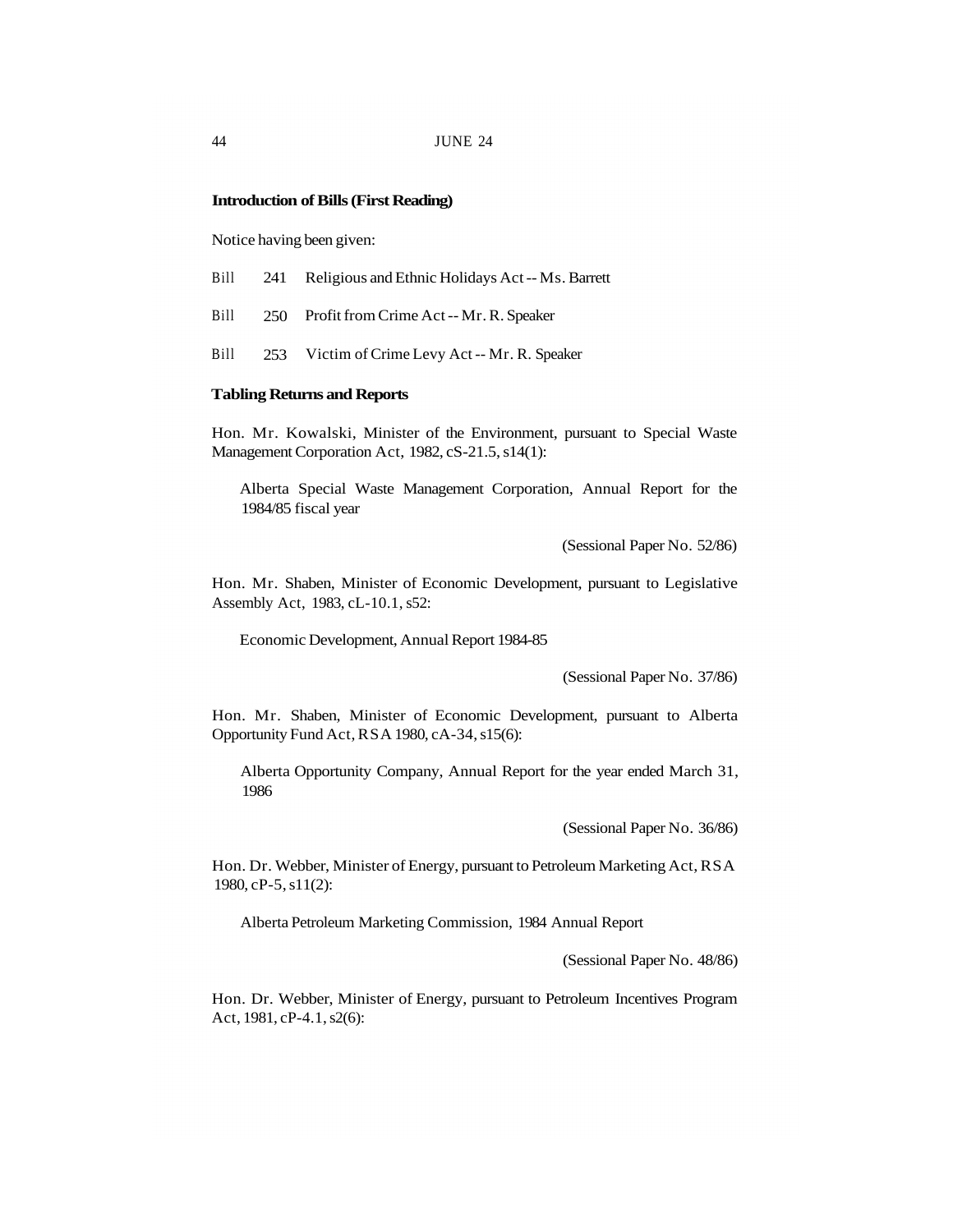Alberta Petroleum Incentives Program Fund, Annual Report 1984-85

(Sessional Paper No. 47/86)

Hon. Mr. Isley, Minister of Public Works, Supply and Services, pursuant to Legislative Assembly Act, 1983, cL-10.1, s52:

Alberta Public Works, Supply and Services, Annual Report 1984-85

(Sessional Paper No. 97/86)

Hon. Mr. Anderson, Minister of Culture, pursuant to Alberta Art Foundation Act, RSA 1980, cA-15, s11(2):

Alberta Art Foundation, Annual Report 1984-85

(Sessional Paper No. 29/86)

Hon. Mr. Anderson, Minister of Culture, pursuant to Cultural Foundations Act, RSA 1980, cC-40, s10(2):

The Alberta Foundation for the Performing Arts, Annual Report 1984-85

(Sessional Paper No. 32/86)

# **ORDERS OF THE DAY**

## **Questions**

The following question was accepted:

(Mr. Fox)

**137.** With regard to foreclosure actions undertaken by or on behalf of the Alberta Agricultural Development Corporation against Albertans, in each of the fiscal years 1982-83, 1983-84, 1984-85, and 1985-86, what was

- (1) the number of such actions commenced,
- (2) the number of such actions that reached the stage of solicitor's formal demand for payment,
- (3) the number of such actions that reached the final order stage, and
- (4) the number of such actions in process on the last day of the fiscal year?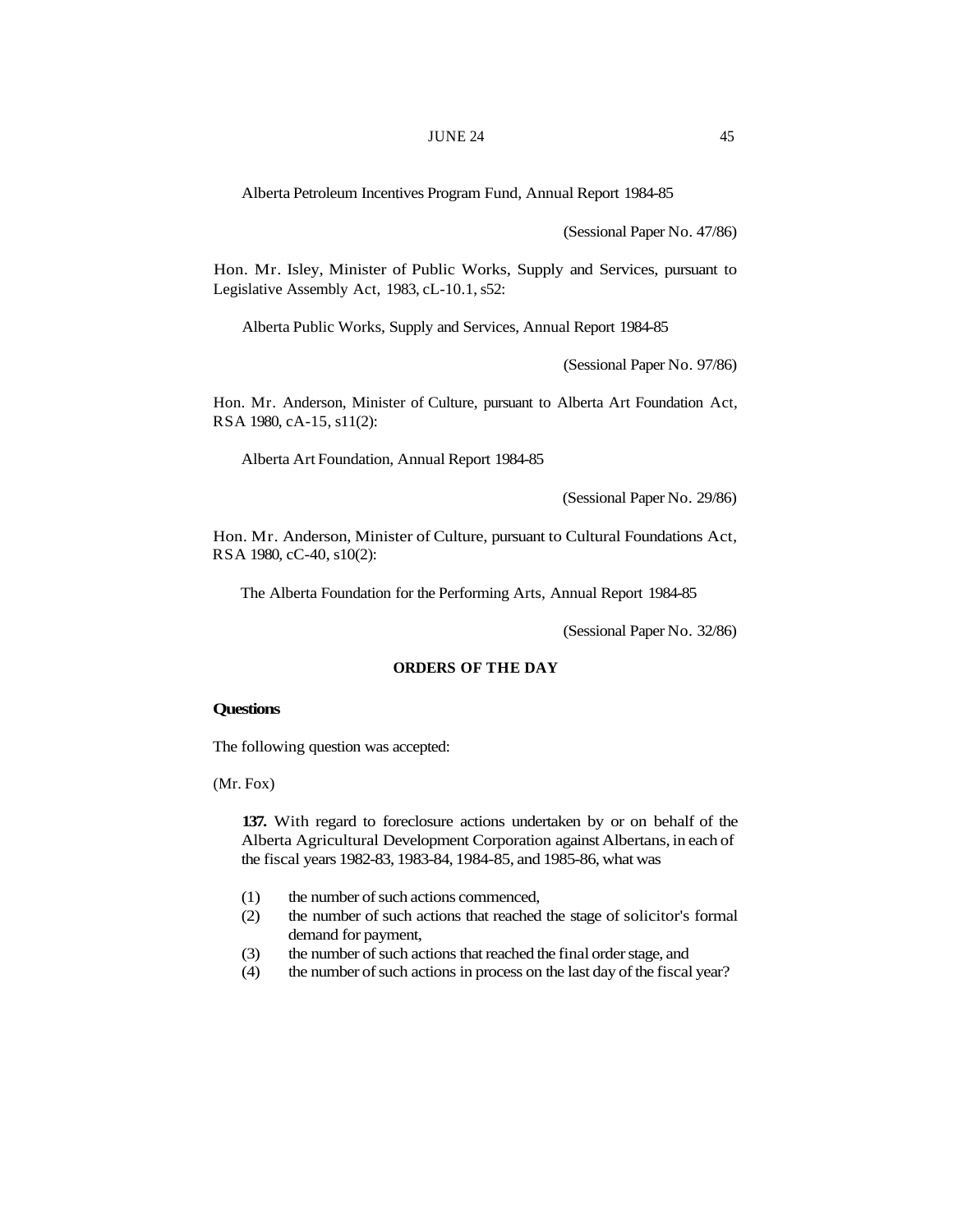The following question was ordered to stand:

Ms. Mjolsness to ask the Government the following question:

**132.** For each of the fiscal years 1983-84, 1984-85 and 1985-86 and at March 31, 1986, what was the average caseload served by on-line social allowance workers and by on-line child welfare workers, in each case, employed by the Department of Social Services and Community Health in each of its district offices maintained under the department's Social Services Branch, and on the basis of the total of all such branches?

# **Motions for Returns**

The following motion was ordered to stand:

Mr. Hawkesworth to propose the following motion to the Assembly:

**145.** That an Order of the Assembly do issue for a Return showing:

A list of all grants or certificates of corporate investment (as those terms are meant in Part 4 of the Small Business Equity Corporations Act, Chapter S-13.5, Statutes of Alberta 1984) approved under the Small Business Equity Program from the program's inception to March 31, 1986, itemizing for each grant or certificate of corporate investment, where known:

- (1) the name or names of the person or persons to whom the grant or certificate of corporate investment was issued;
- (2) the nature of the business in respect of which the grant or certificate of corporate investment was issued;
- (3) the amount of the grant or certificate of corporate investment; and
- (4) the date on which the grant or certificate of corporate investment was issued.

# **Motions Other Than Government Motions**

Moved by Mrs. Koper:

**203.** BE IT RESOLVED THAT the Government investigate ways to encourage private businesses, in conjunction with their employees, to establish employer-supported child care centres.

A debate followed.

During debate on the motion, Mrs. Koper, Hon. Member for Calgary-Foothills, filed copies of the following: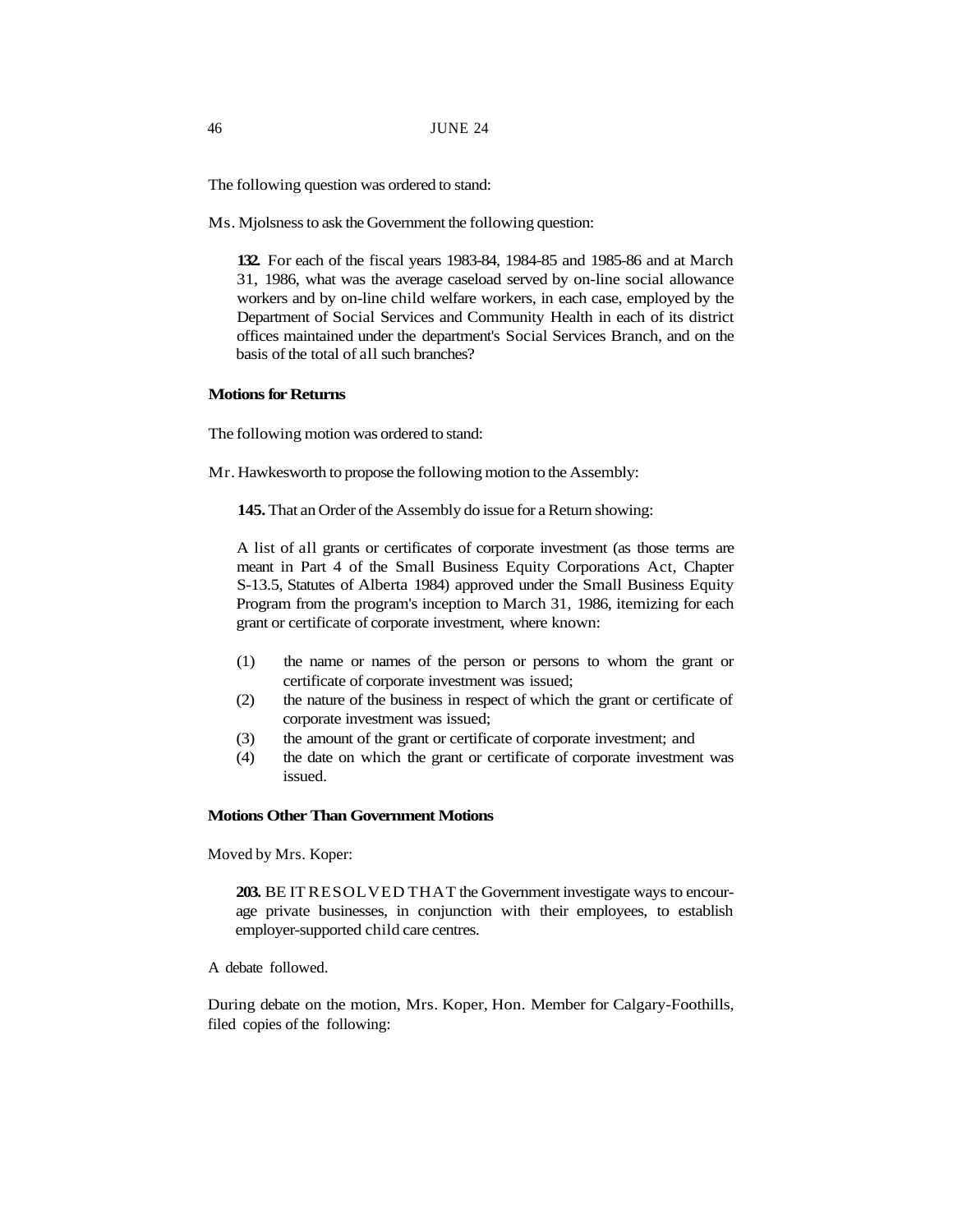The Social Care Facilities Licensing Act, Day Care Regulation, 1981; a brochure entitled "Choosing Day Care, A Parent's Guide"; and Daycare Fact Sheet

(Sessional Paper No. 507/86)

Mrs. Cripps moved adjournment of the debate, which was agreed to.

On motion by Hon. Mr. Horsman, Deputy Government House Leader, the Assembly adjourned at 5:30 p.m. until 8:00 p.m.

TUESDAY, JUNE 24, 1986 -- 8:00 P.M.

The Speaker resumed the Chair.

### **Consideration of Her Honour the Lieutenant Governor's Speech**

Moved by Mrs. Koper and seconded by Mr. Jonson:

That an humble address be presented to Her Honour the Honourable the Lieutenant Governor as follows:

To Her Honour the Honourable W. Helen Hunley, Lieutenant Governor of the Province of Alberta:

We, Her Majesty's most dutiful and loyal subjects, the Legislative Assembly, now assembled, beg leave to thank Your Honour for the gracious speech Your Honour has been pleased to address to us at the opening of the present session.

A debate followed.

Mr. Downey moved adjournment of the debate, which was agreed to.

On motion by Hon. Mr. Anderson, Acting Government House Leader, the Assembly adjourned at 10:10 p.m. until Wednesday, June 25, 1986, at 2:30 o'clock.

# **Filed with the Legislature Library**

- 505/86 Alberta Association of Architects, Annual Report 1985 (Hon. Mr. Isley)
- 506/86 Association of Professional Engineers, Geologists and Geophysicists of Alberta, Annual Report 1984-1985 (Hon. Mr. Isley)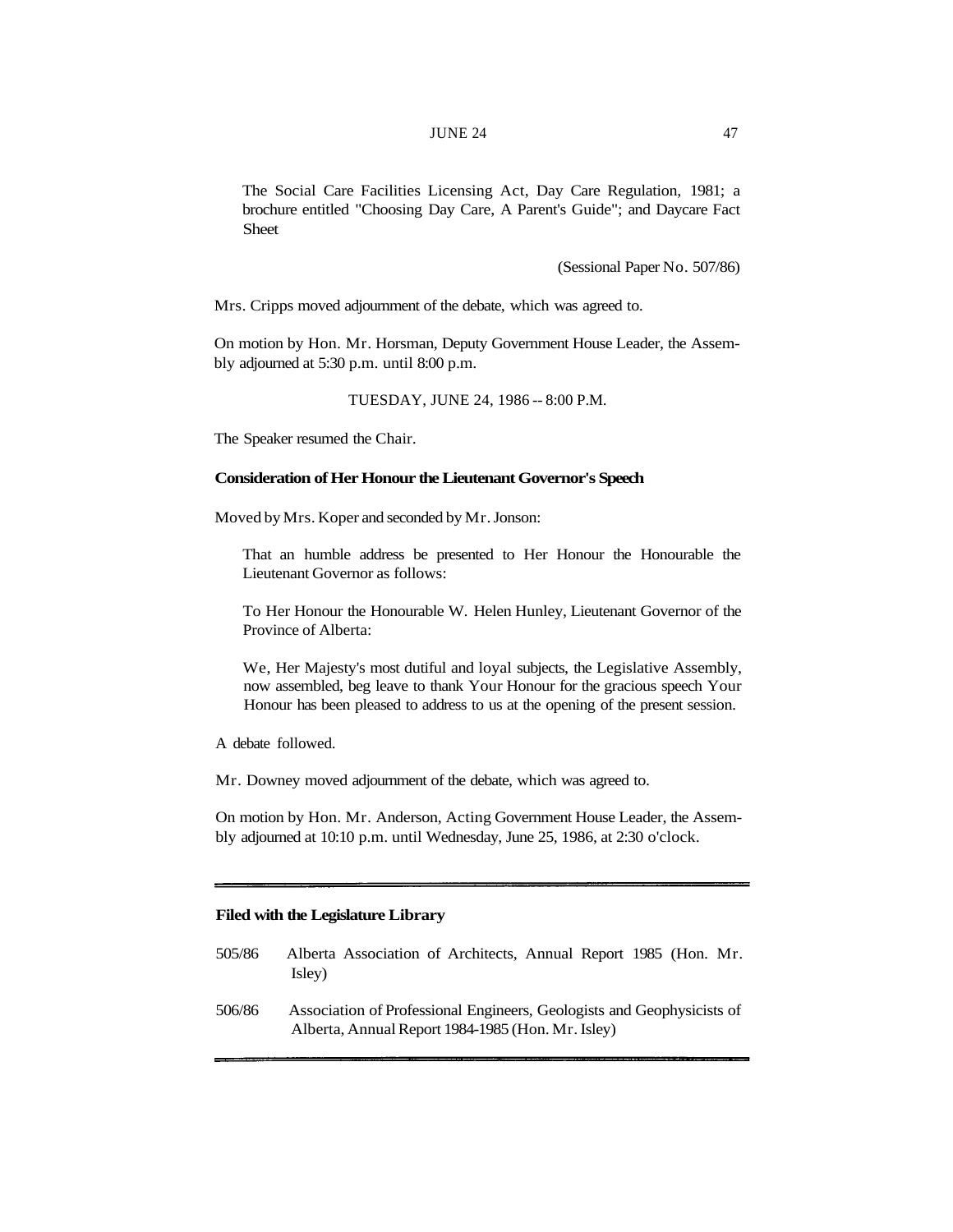### WEDNESDAY, JUNE 25, 1986

The Speaker took the Chair at 2:30 p.m.

### **ROUTINE**

# **Tabling Returns and Reports**

Hon. Mr. Fjordbotten, Minister of Tourism, pursuant to Legislative Assembly Act, 1983, cL-10.1, s52:

Alberta Tourism and Small Business, 1984-85 Annual Report

(Sessional Paper No. 117/86)

#### **ORDERS OF THE DAY**

### **Government Motions**

Moved by Hon. Mr. Crawford:

**8.** BE IT RESOLVED THAT when the Legislative Assembly rises at 1:00 p.m. on Friday, June 27, 1986, it shall stand adjourned until 2:30 p.m. on Thursday, July 3, 1986.

The question being put, the motion was agreed to.

### **Government Bills and Orders**

(Third Reading)

The following Bill was read a Third time and passed:

Bill 6 Appropriation (Interim Supply) Act, 1986 -- Hon. Mr. Johnston

# **Consideration of Her Honour the Lieutenant Governor's Speech**

Moved by Mrs. Koper and seconded by Mr. Jonson:

That an humble address be presented to Her Honour the Honourable the Lieutenant Governor as follows:

To Her Honour the Honourable W. Helen Hunley, Lieutenant Governor of the Province of Alberta: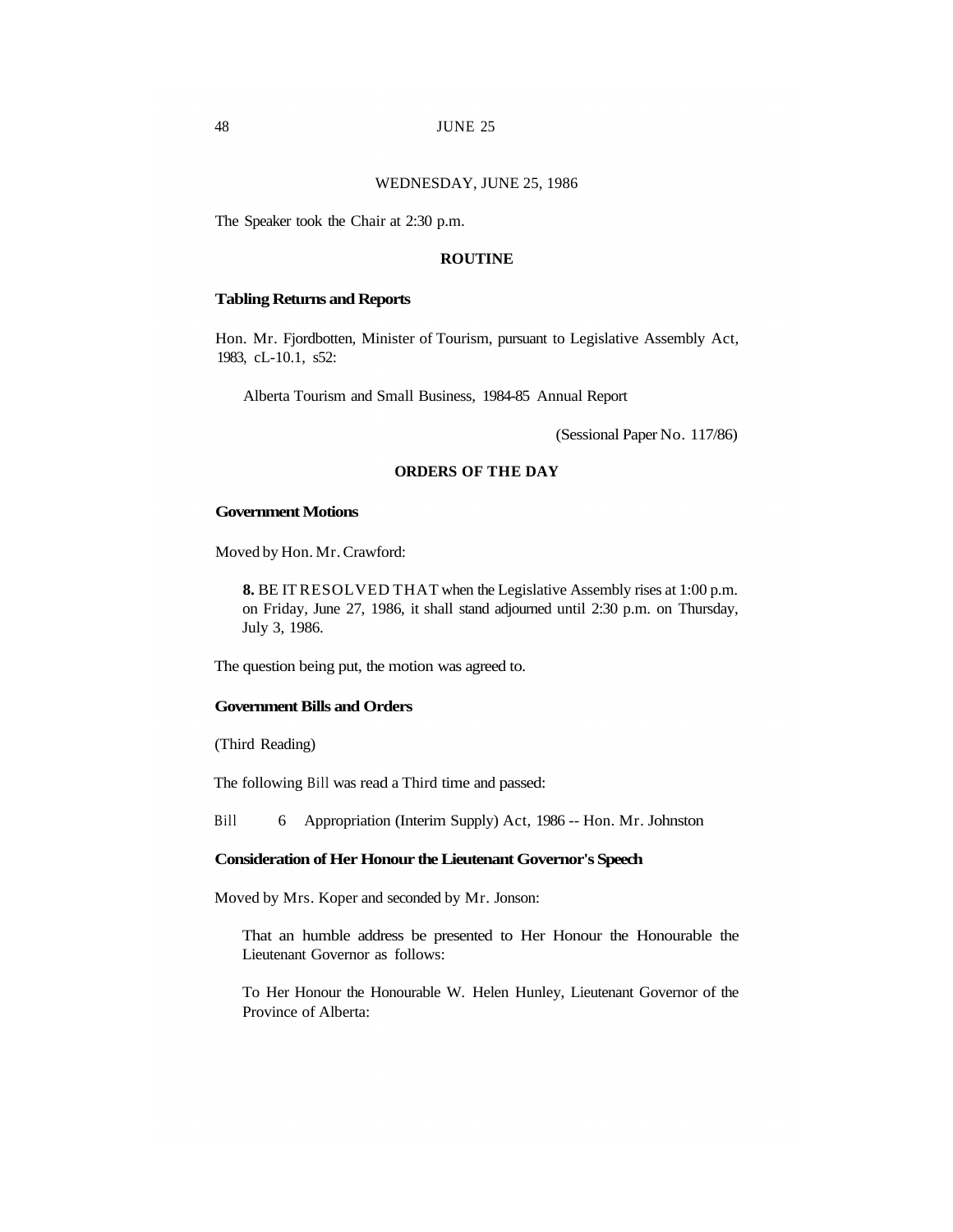#### JUNE 25 49

We, Her Majesty's most dutiful and loyal subjects, the Legislative Assembly, now assembled, beg leave to thank Your Honour for the gracious speech Your Honour has been pleased to address to us at the opening of the present session.

A debate followed.

Mr. Chumir moved adjournment of the debate, which was agreed to.

### **Royal Assent**

Her Honour the Honourable the Lieutenant Governor, having entered the Assembly and being seated on the Throne,

Mr. Speaker addressed Her Honour in the following words:

May it please Your Honour:

The Legislative Assembly has, at its present sitting, passed a certain Bill to which, and in the name of the Legislative Assembly, I respectfully request Your Honour's assent.

The Clerk of the Legislative Assembly then read the title of the Bill that had been passed as follows:

6 Appropriation (Interim Supply) Act, 1986

To this Bill, Royal Assent was announced by the Clerk of the Legislative Assembly in the following words:

In Her Majesty's name, Her Honour the Honourable the Lieutenant Governor doth assent to this Bill.

Her Honour the Honourable the Lieutenant Governor then retired from the Assembly.

On motion by Hon. Mr. Crawford, Government House Leader, that it be called 5:30 p.m., the Assembly adjourned at 5:21 p.m. until Thursday, June 26, 1986, at 2:30 p.m.

### THURSDAY, JUNE 26, 1986

The Speaker took the Chair at 2:30 p.m.

### **ROUTINE**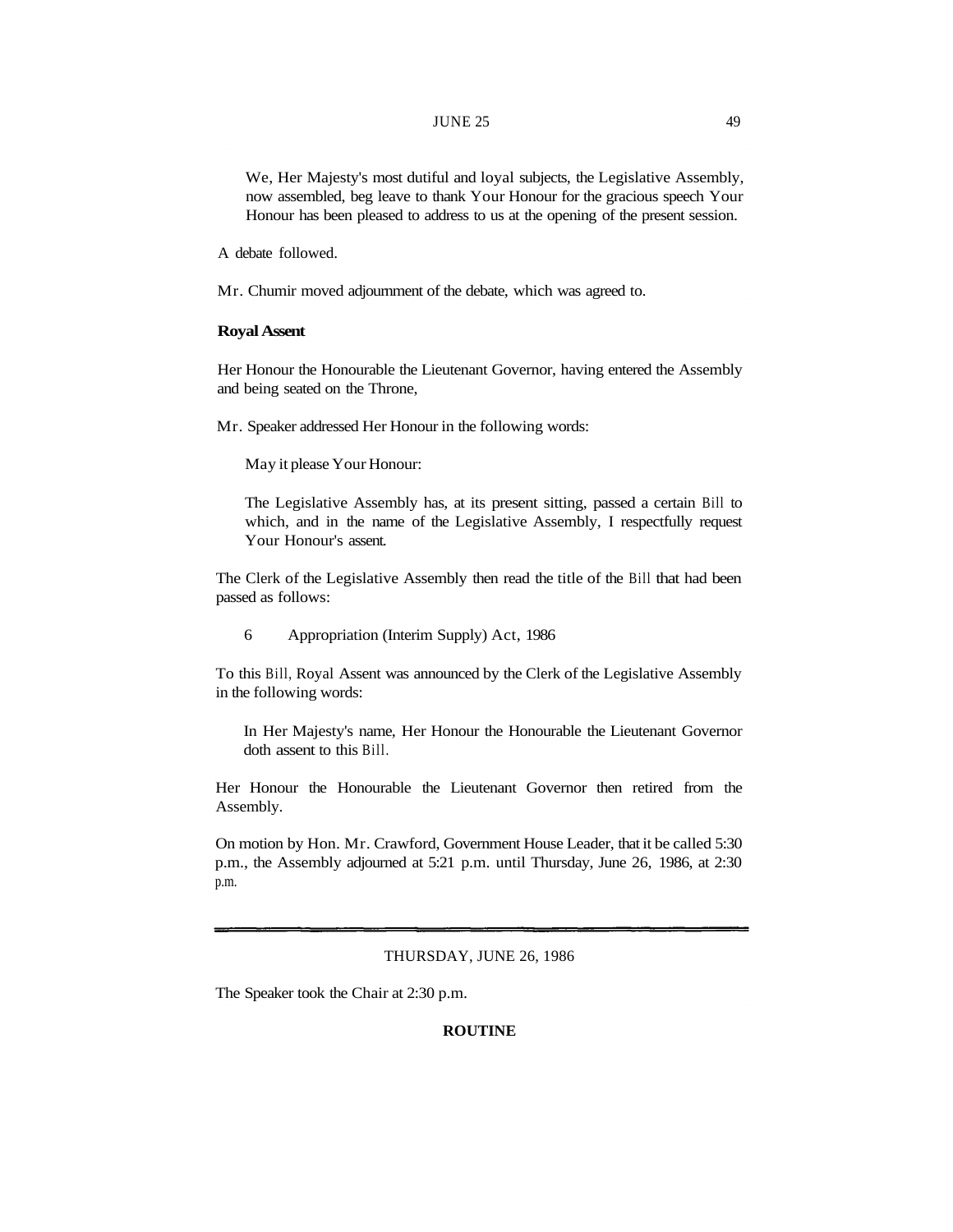# **Presenting Reports by Standing and Special Committees**

Mr. Hyland, Hon. Member for Cypress-Redcliff, on behalf of Mr. Trynchy, Chairman of the Special Committee appointed to prepare and report lists of the Members to compose the Select Standing Committees of the Assembly, reported as follows:

# PRIVILEGES AND ELECTIONS, STANDING ORDERS AND PRINTING (21 Members)

| <b>Fox</b>          | Oldring              |
|---------------------|----------------------|
| Gibeault            | Osterman             |
| Gogo                | Piquette             |
| <b>Hewes</b>        | Russell              |
| Hyland              | Schumacher           |
| Moore (Smoky River) | Sigurdson            |
| Musgreave           | Speaker (Little Bow) |
|                     |                      |

# PUBLIC ACCOUNTS (21 Members)

| Pashak (Chairman)                | Ewasiuk | Mitchell        |
|----------------------------------|---------|-----------------|
| Moore (Lacombe, Deputy Chairman) | Fischer | <b>Musgrove</b> |
| Ady                              | Heron   | Nelson          |
| Alger                            | Jonson  | Payne           |
| <b>Bradley</b>                   | Kroeger | <b>Roberts</b>  |
| <b>Brassard</b>                  | Laing   | <b>Shrake</b>   |
| Downey                           | Mirosh  | Strong          |

# PRIVATE BILLS (21 Members)

| Schumacher (Chairman)       | Drobot       | Mjolsness |
|-----------------------------|--------------|-----------|
| Musgreave (Deputy Chairman) | Elliott      | Musgrove  |
| Ady                         | Gibeault     | Sigurdson |
| <b>Brassard</b>             | <b>Hewes</b> | West      |
| Clegg                       | Jonson       | Wright    |
| Day                         | Koper        | Younie    |
| Downey                      | Mirosh       | Zarusky   |

# LAW AND REGULATIONS (19 Members)

| Cassin (Chairman)          | Day       | Roberts    |
|----------------------------|-----------|------------|
| Pengelly (Deputy Chairman) | Elliott   | Schumacher |
| Ady                        | Koper     | Shrake     |
| Alger                      | McEachern | Trynchy    |
| Buck                       | Miolsness | West       |
| Cherry                     | Oldring   | Zarusky    |
| Chumir                     |           |            |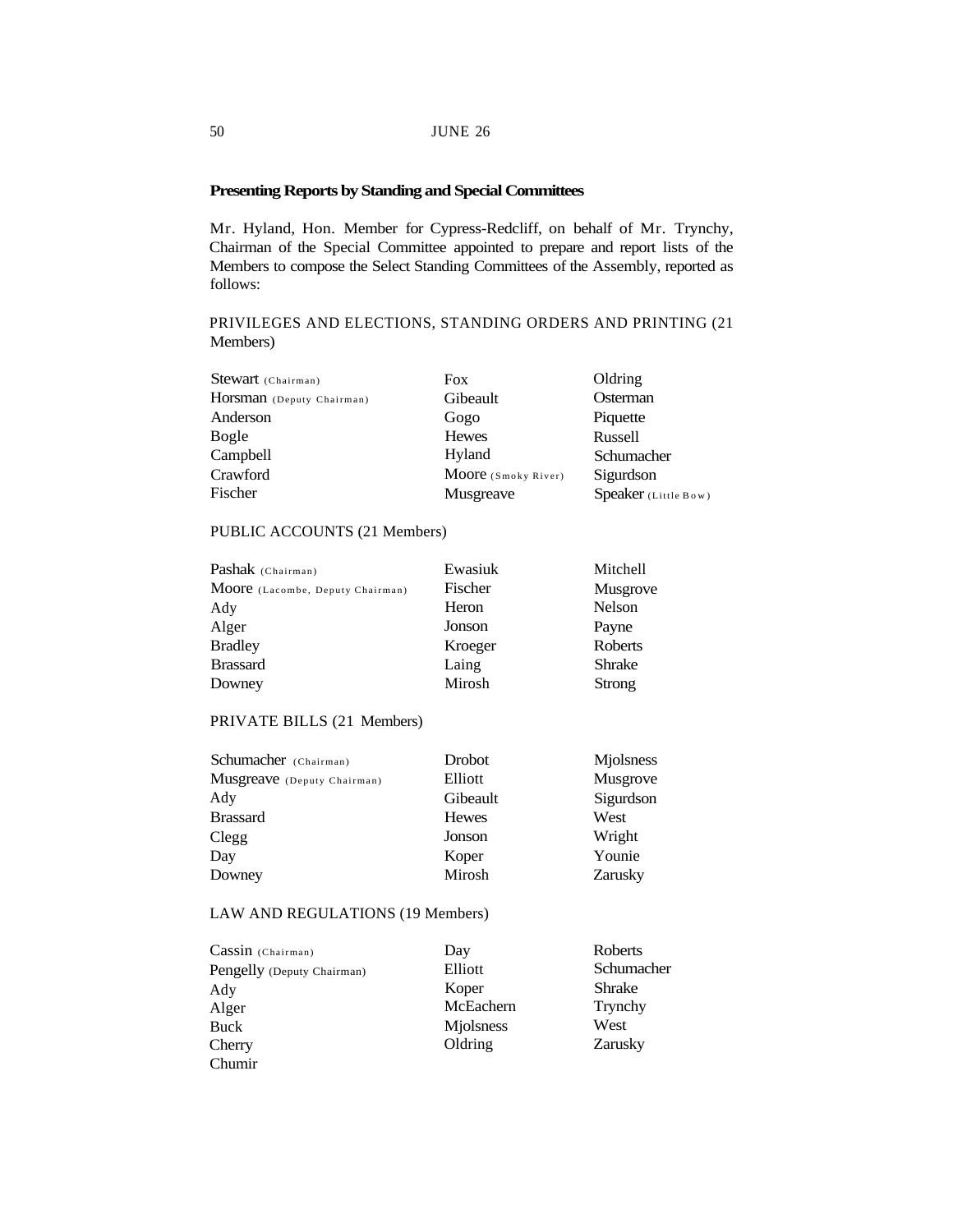# **JUNE 26** 51

# PUBLIC AFFAIRS (All Members)

Jonson (Chairman) Clegg (Deputy Chairman)

# ALBERTA HERITAGE SAVINGS TRUST FUND ACT (15 Members)

| Oldring (Chairman)       | Gogo        | Moore (Lacombe)      |
|--------------------------|-------------|----------------------|
| Hyland (Deputy Chairman) | Hawkesworth | Nelson               |
| <b>Bradley</b>           | Heron       | Payne                |
| Cherry                   | Kroeger     | Piquette             |
| Chumir                   | McEachern   | Speaker (Little Bow) |

# LEGISLATIVE OFFICES (9 Members)

| Stevens (Chairman)    | Clegg         | Fox             |
|-----------------------|---------------|-----------------|
| Day (Deputy Chairman) | <b>Drobot</b> | <b>Mitchell</b> |
| Buck                  | Elliott       | Stewart         |

# MEMBERS' SERVICES (11 Members)

| $Carter$ (Chairman)     | Hyland   | <b>Stevens</b> |
|-------------------------|----------|----------------|
| Bogle (Deputy Chairman) | Kowalski | Taylor         |
| Barrett                 | Mirosh   | Wright         |
| Campbell                | Pengelly |                |

# **Introduction of Bills (First Reading)**

Notice having been given:

| Bill | 215 University of the Peace Act -- Mr. Gibeault                    |
|------|--------------------------------------------------------------------|
| Bill | 219 Indigenous Cultural Properties Reclamation Act -- Mr. Piquette |

- Bill 231 An Act to Amend the Land Tides Act -- Mr. Wright
- Bill 245 An Act to Amend the Clean Water Act -- Mr. R. Speaker
- Bill 246 An Act to Amend the Highway Traffic Act -- Dr. Buck
- Bill 248 An Act to Amend the Landlord and Tenant Act (No. 3) -- Mr. McEachern
- Bill 261 An Act to Amend the Individual's Rights Protection Act -- Rev. Roberts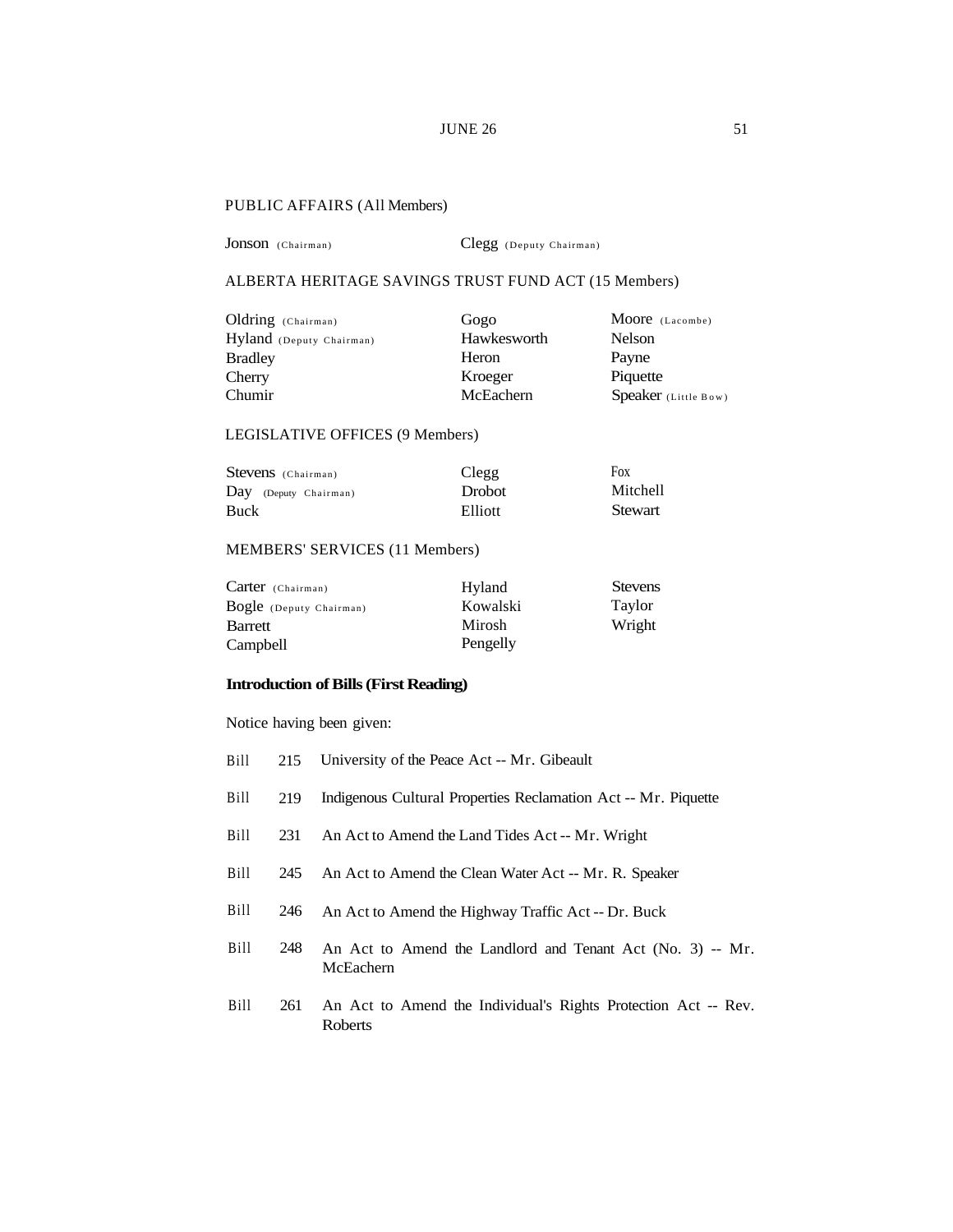## **Oral Question Period**

During Oral Question Period, Mr. Martin, Hon. Leader of the Opposition, filed copies of a memorandum dated May 26, 1986, from the Acting Income Security Consultant to District Office Managers, Social Services, concerning single men's hostel facilities.

(Sessional Paper No. 508/86)

# **ORDERS OF THE DAY**

The Hon. Mr. Johnston, Provincial Treasurer, delivered a message from Her Honour the Honourable the Lieutenant Governor.

Mr. Speaker then read the message to the Assembly (the Members standing).

### **Questions**

The following question was accepted:

(Ms. Mjolsness)

**132.** For each of the fiscal years 1983-84, 1984-85 and 1985-86 and at March 31, 1986, what was the average caseload served by on-line social allowance workers and by on-line child welfare workers, in each case, employed by the Department of Social Services and Community Health in each of its district offices maintained under the department's Social Services Branch, and on the basis of the total of all such branches?

The following question was ordered to stand:

Mr. McEachern to ask the Government the following question:

#### **148.**

- (1) What were both the original estimated cost and the estimated cost to completion of every capital project receiving funding from the Capital Projects Division of the Alberta Heritage Savings Trust Fund at March 31, 1986?
- (2) What were the actual operating costs, to March 31, 1986, of every capital project funded by the Capital Projects Division of the Alberta Heritage Savings Trust Fund?
- (3) What were the estimated annual operating costs for 1984-85 and 1985-86 for every capital project funded by the Capital Projects Division of the Alberta Heritage Savings Trust Fund?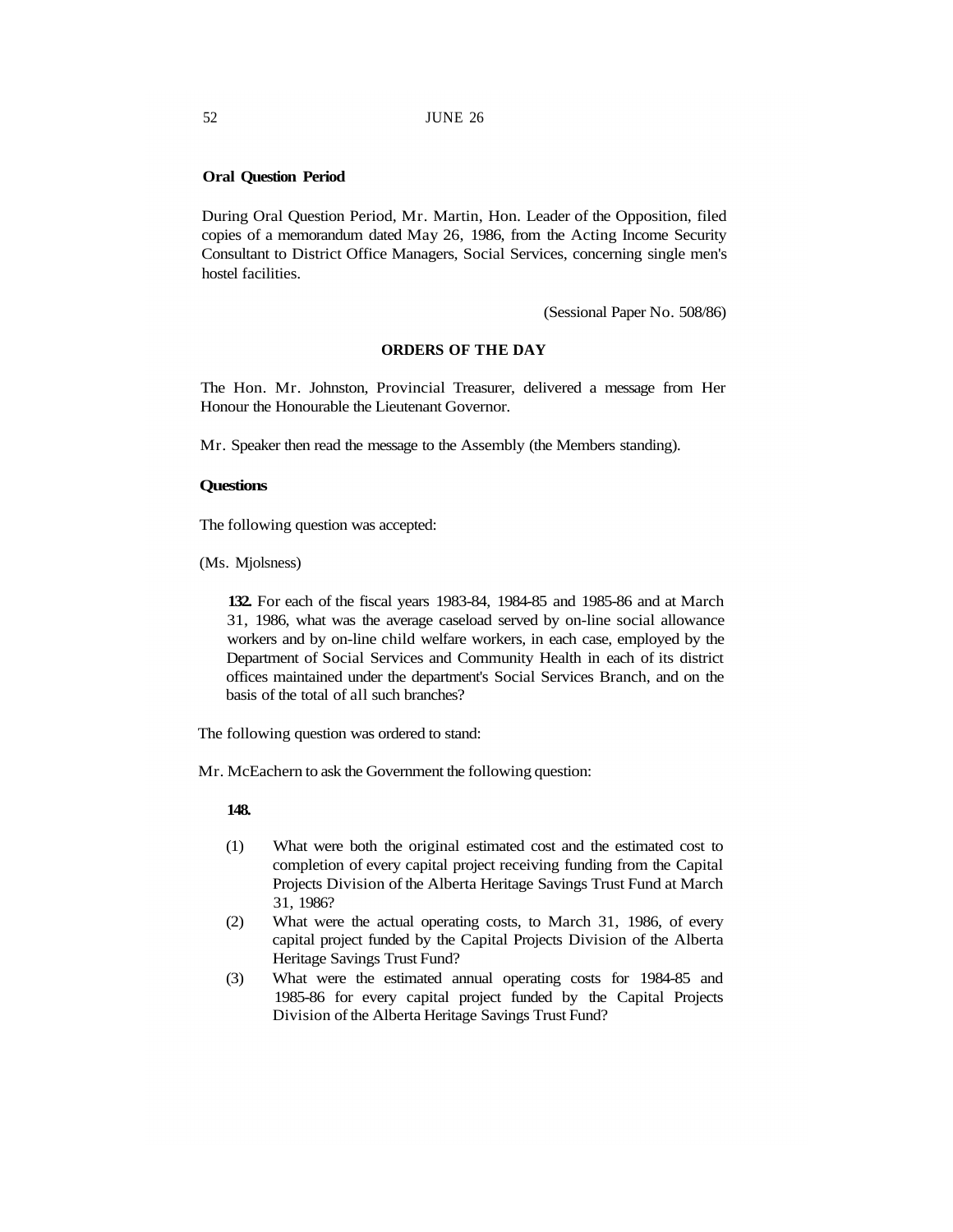### **JUNE 26 53 53**

# **Motions for Returns**

The following motion was ordered to stand:

Mr. Hawkesworth to propose the following motion to the Assembly:

**145.** That an Order of the Assembly do issue for a Return showing:

A list of all grants or certificates of corporate investment (as those terms are meant in Part 4 of the Small Business Equity Corporations Act, Chapter S-13.5, Statutes of Alberta 1984) approved under the Small Business Equity Program from the program's inception to March 31, 1986, itemizing for each grant or certificate of corporate investment, where known:

- (1) the name or names of the person or persons to whom the grant or certificate of corporate investment was issued;
- (2) the nature of the business in respect of which the grant or certificate of corporate investment was issued;
- (3) the amount of the grant or certificate of corporate investment; and
- (4) the date on which the grant or certificate of corporate investment was issued.

# **Motions Other Than Government Motions**

Moved by Mr. Nelson:

**204.** BE IT RESOLVED THAT the Legislative Assembly urge the Government to:

- (1) take immediate steps to develop a municipal insurance program for the purpose of assisting municipalities with liability insurance coverages; and
- (2) make representations to the federal Government to encourage a national program.

A debate followed.

Pursuant to Standing Order 8(3), debate was adjourned with Mr. Musgrove speaking.

# **Public Bills and Orders Other than Government Bills and Orders**

(Second Reading)

On the motion that the following Bill be now read a second time:

Bill 202 Clearwater Alberta Act -- Mr. Younie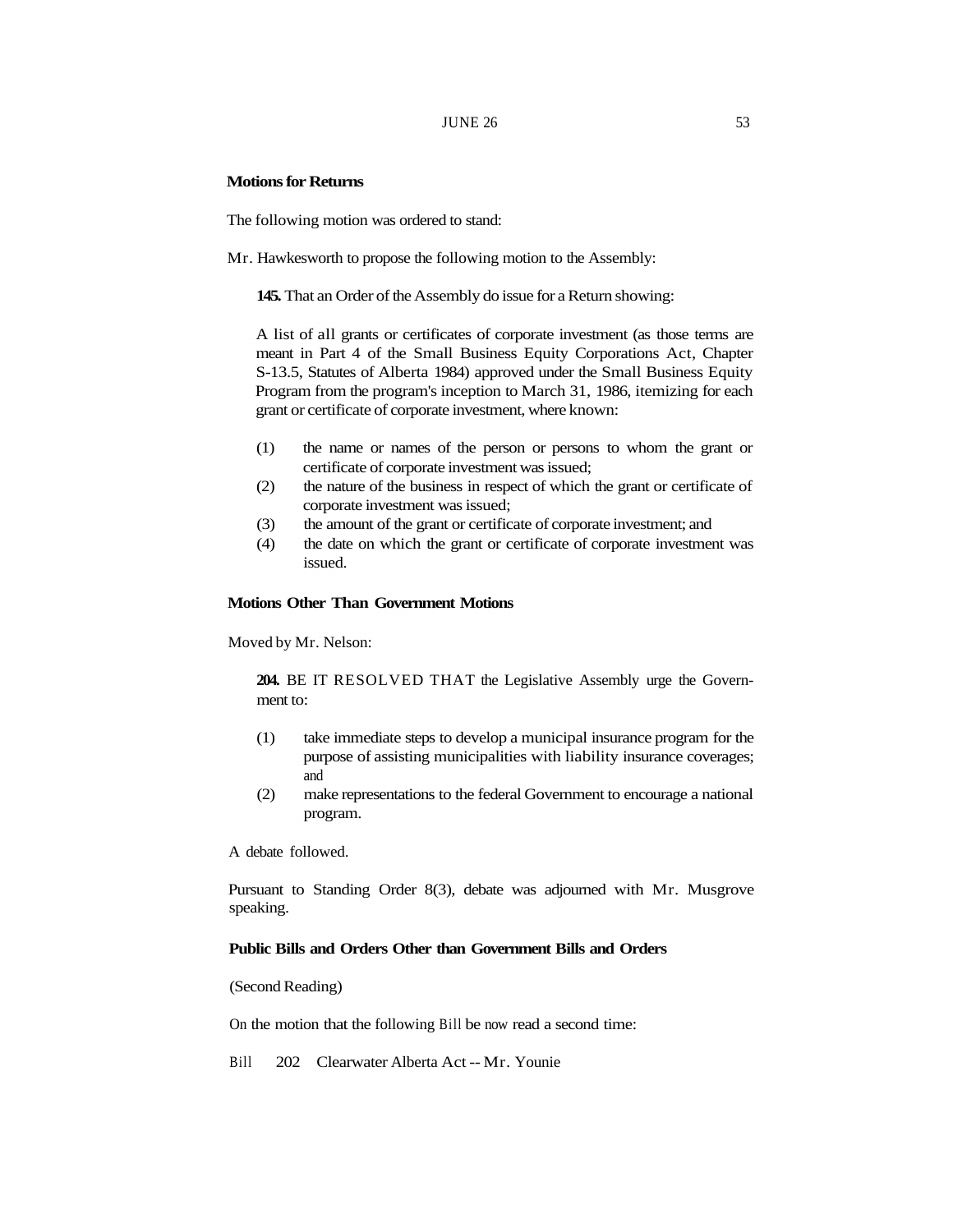A debate followed.

Ms. Barrett moved adjournment of the debate, which was agreed to.

On motion by Hon. Mr. Horsman, Deputy Government House Leader, at 5:30 p.m., it was agreed that when the Members reconvene at 8:00 p.m., they would be in Committee of Supply, and the Speaker left the Chair.

THURSDAY, JUNE 26, 1986 -- 8:00 P.M.

### **Committee of Supply**

According to Order, the Assembly resolved itself into Committee of Supply.

(Assembly in Committee)

And after some time spent therein, the Deputy Speaker assumed the Chair and Mr. Musgreave reported as follows:

Mr. Speaker:

The Committee of Supply has had under consideration certain resolutions, reports progress, and requests leave to sit again.

The question being put, the report and the request for leave to sit again were agreed to.

On motion by Hon. Mr. Crawford, Government House Leader, the Assembly adjourned at 10:39 p.m. until Friday, June 27, 1986, at 10:00 a.m.

#### FRIDAY, JUNE 27, 1986

The Speaker took the Chair at 10:00 a.m.

### **ROUTINE**

### **Introduction of Bills (First Reading)**

Upon recommendation of Her Honour the Honourable the Lieutenant Governor, and notice having been given:

Bill 12 Farm Credit Stability Fund Act -- Hon. Mr. Johnston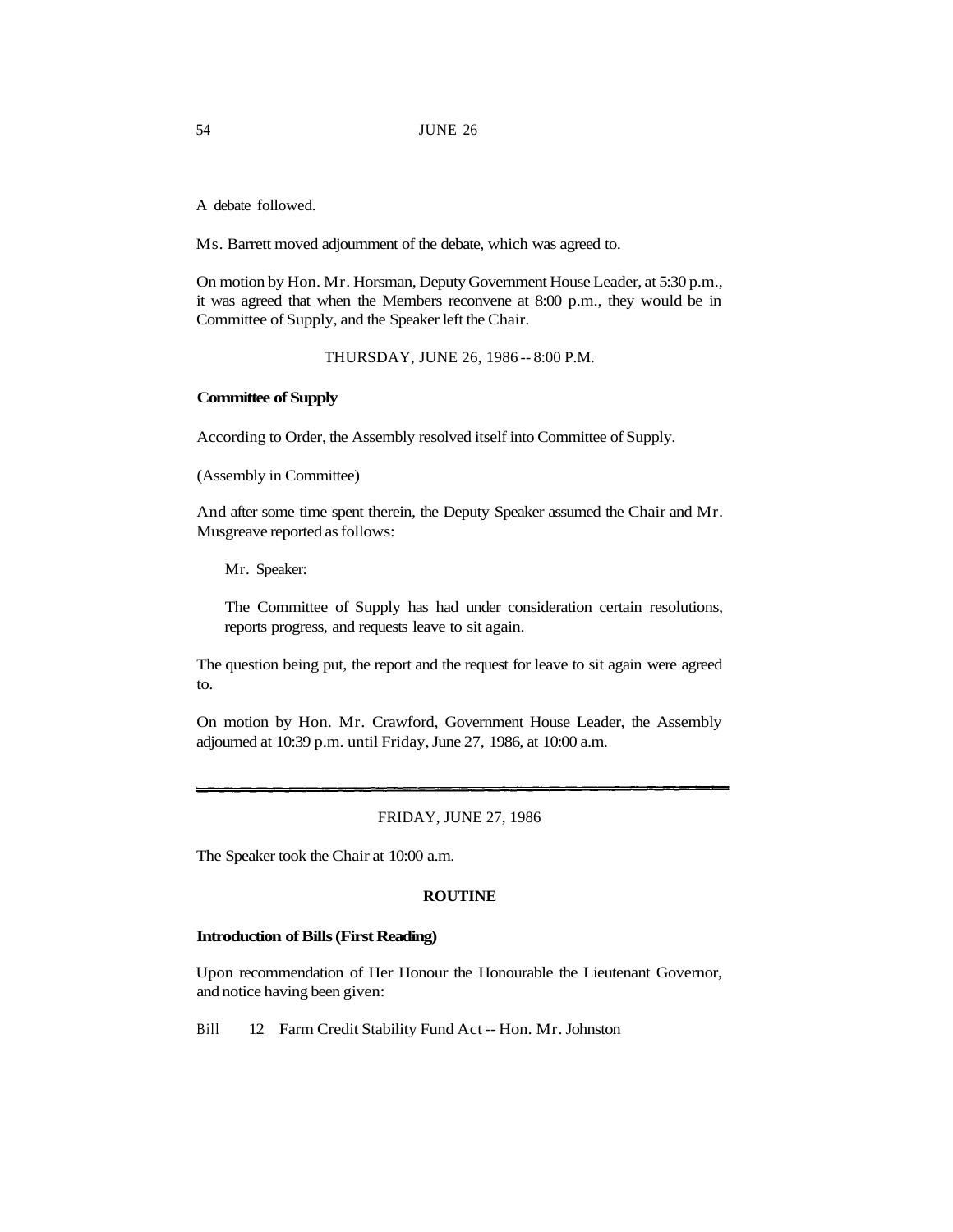#### **JUNE 27** 55

#### **Tabling Returns and Reports**

Hon. Mr. Johnston, Provincial Treasurer, pursuant to Alberta Municipal Financing Corporation Act, RSA 1980, cA-33, s32:

Alberta Municipal Financing Corporation, Annual Report 1985

(Sessional Paper No. 80/86)

Hon. Mr. Johnston, Provincial Treasurer, pursuant to Alberta Resources Railway Corporation Act, RSA 1980, cA-36, s25(2):

Alberta Resources Railway Corporation, Financial Statements, December 31, 1985

(Sessional Paper No. 81/86)

Hon. Mr. Johnston, Provincial Treasurer, pursuant to Government Land Purchases Act, RSA 1980, cG-8, s10:

Land Purchase Fund, Financial Statements, March 31, 1985

(Sessional Paper No. 85/86)

Hon. Mrs. Betkowski, Minister of Education, pursuant to Legislative Assembly Act, 1983, cL-10.1, s52:

Alberta Education, Annual Report 1984-85

(Sessional Paper No. 39/86)

# **ORDERS OF THE DAY**

#### **Government Motions**

Moved by Hon. Mr. Crawford:

**10.** BE IT RESOLVED THAT the report of the Special Committee, appointed June 12, 1986, under Standing Order 49, be now received and concurred in and that the committees recommended therein be hereby appointed.

The question being put, the motion was agreed to.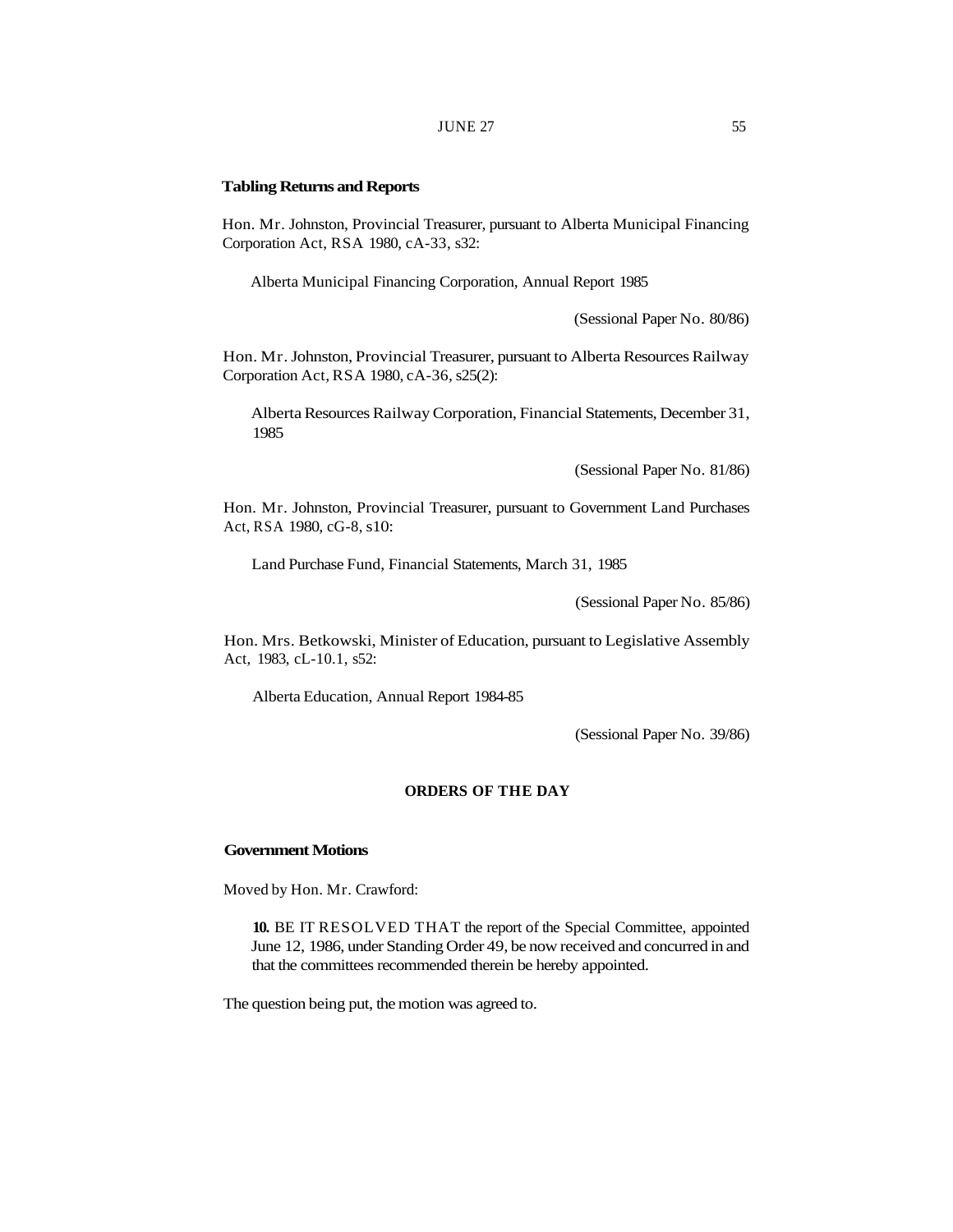# **Consider**at**ion of Her Honour the Lieutenant Governor's Speech**

Moved by Mrs. Koper and seconded by Mr. Jonson:

That an humble address be presented to Her Honour the Honourable the Lieutenant Governor as follows:

To Her Honour the Honourable W. Helen Hunley, Lieutenant Governor of the Province of Alberta:

We, Her Majesty's most dutiful and loyal subjects, the Legislative Assembly, now assembled, beg leave to thank Your Honour for the gracious speech Your Honour has been pleased to address to us at the opening of the present session.

A debate followed.

The question being put, the motion was agreed to. The names being called for were taken as follows:

For the Motion: 41

| Gogo            | Payne          |
|-----------------|----------------|
| Heron           | Reid           |
| Horsman         | Rostad         |
| Hyland          | Russell        |
| Isley           | Schumacher     |
| Johnston        | Shaben         |
| Jonson          | Shrake         |
| Koper           | <b>Stevens</b> |
| Kowalski        | Stewart        |
| McCoy           | Weiss          |
| Mirosh          | West           |
| Moore (Lacombe) | Young          |
| Oldring         | Zarusky        |
| Osterman        |                |
|                 |                |
| Martin          | Roberts        |
| McEachern       | Sigurdson      |
| Mitchell        | Strong         |
| Mjolsness       | Taylor         |
| Pashak          | Wright         |
| Piquette        | Younie         |
|                 |                |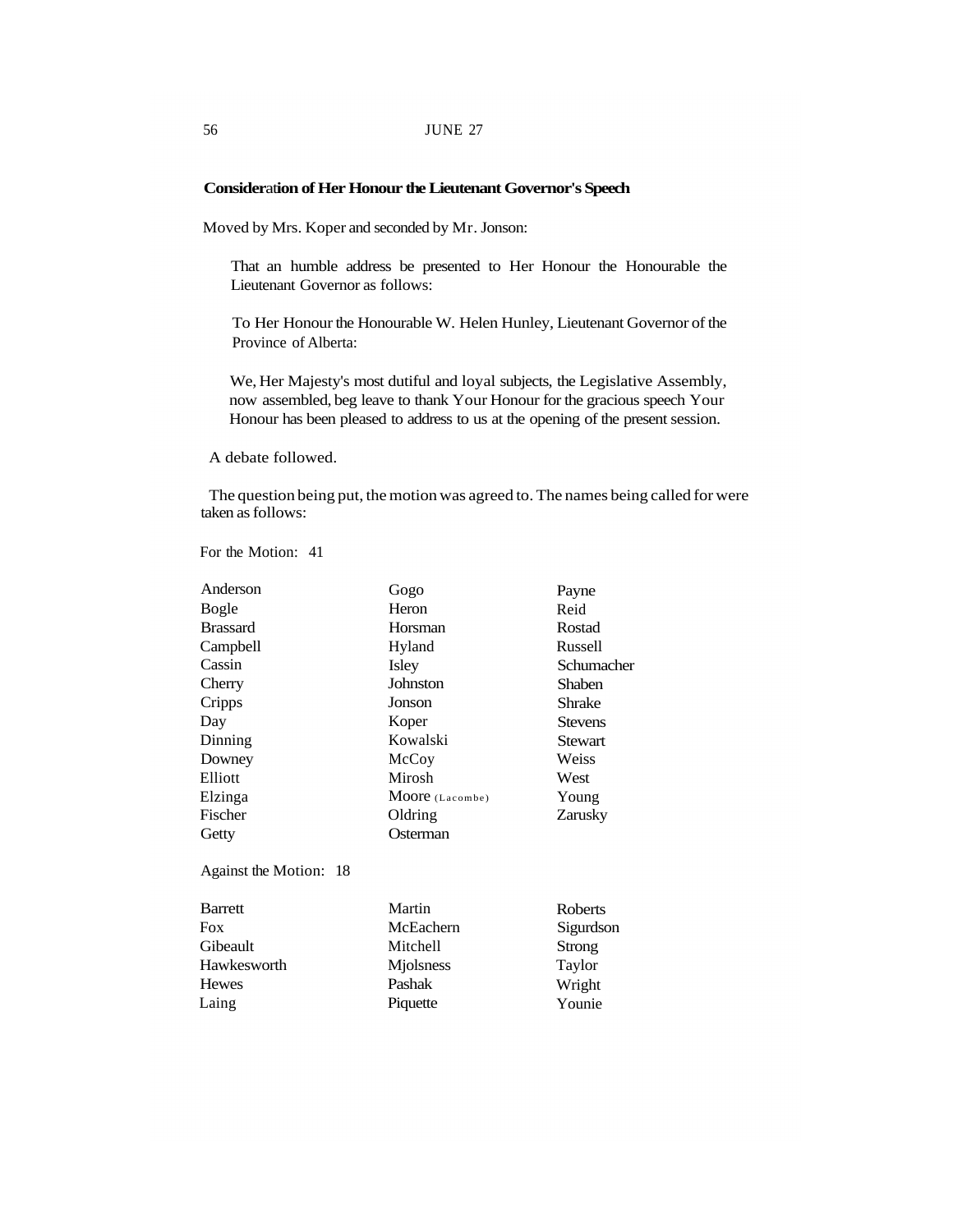#### JUNE 27 57

# **Government Motions**

Moved by Hon. Mr. Getty:

**9.** BE IT RESOLVED THAT the Address in Reply to the Speech from the Throne be engrossed and presented to Her Honour the Honourable the Lieutenant Governor by such Members **of** the Legislative Assembly as are Members of the Executive Council.

The question being put, the motion was agreed to.

On motion by Hon. Mr. Horsman, Deputy Government House Leader, that it be called 1:00 p.m., and pursuant to Government Motion 8, passed by the Assembly on June 26, 1986, the Assembly adjourned at 12:44 p.m. until Thursday, July 3, 1986, at 2:30 p.m.

# THURSDAY, JULY 3, 1986

The Speaker took the Chair at 2:30 p.m.

### **ROUTINE**

#### **Introduction of Bills (First Reading)**

Notice having been given:

Bill 203 Alberta Personal Income Tax Increase Repeal Act -- Mr. Martin

### **Tabling Returns and Reports**

Hon. Mr. Russell, Minister of Advanced Education, pursuant to Alberta Heritage Scholarship Act, 1981, cA-27.1, s5(2):

Alberta Heritage Scholarship Fund, Annual Report, 1984

Sessional Paper No. 6/86)

Hon. Mr. Russell, Minister of Advanced Education, pursuant to Legislative Assembly Act, 1983, cL-10.1, s52:

Alberta Advanced Education, Annual Report 1984-1985

(Sessional Paper No. 11/86)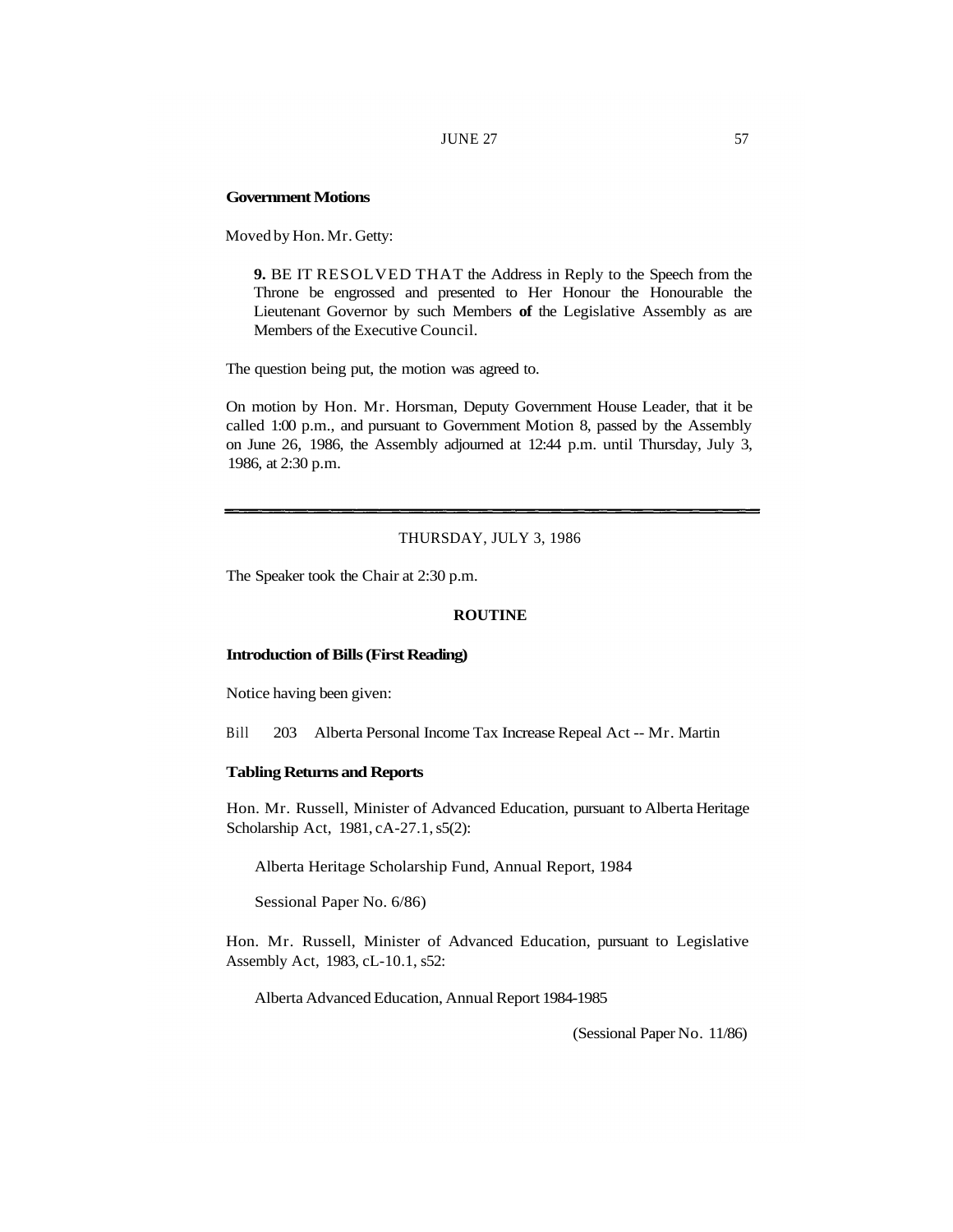Hon. Mr. Russell, Minister of Advanced Education:

Students Finance Board, Annual Report 1984

(Sessional Paper No. 325/86)

Students Finance Board, Annual Report 1985

(Sessional Paper No. 326/86)

### **ORDERS OF THE DAY**

### **Questions**

The following question was ordered to stand:

Mr. McEachern to ask the Government the following question:

### **148.**

- (1) What were both the original estimated cost and the estimated cost to completion of every capital project receiving funding from the Capital Projects Division of the Alberta Heritage Savings Trust Fund at March 31,1986?
- (2) What were the actual operating costs, to March 31, 1986, of every capital project funded by the Capital Projects Division of the Alberta Heritage Savings Trust Fund?
- (3) What were the estimated annual operating costs for 1984-85 and 1985-86 for every capital project funded by the Capital Projects Division of the Alberta Heritage Savings Trust Fund?

### **Motions for Returns**

The following motion was ordered to stand:

Mr. Hawkesworth to propose the following motion to the Assembly:

**145.** That an Order of the Assembly do issue for a Return showing:

A list of all grants or certificates of corporate investment (as those terms are meant in Part 4 of the Small Business Equity Corporations Act, Chapter S-13.5, Statutes of Alberta 1984) approved under the Small Business Equity Program from the program's inception to March 31, 1986, itemizing for each grant or certificate of corporate investment, where known:

(1) the name or names of the person or persons to whom the grant or certificate of corporate investment was issued;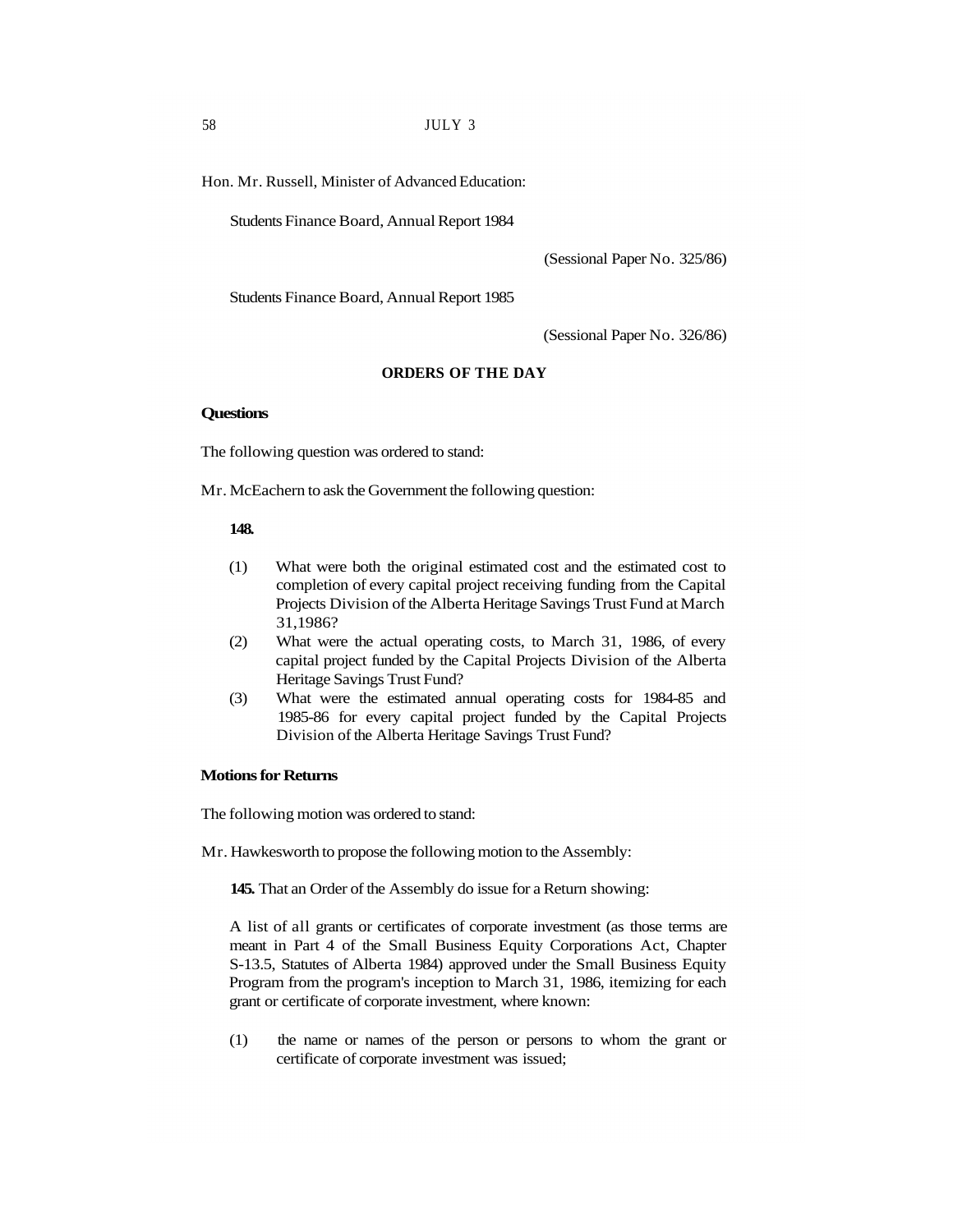- (2) the nature of the business in respect of which the grant or certificate of corporate investment was issued;
- (3) the amount of the grant or certificate of corporate investment; and
- (4) the date on which the grant or certificate of corporate investment was issued.

# **Motions Other Than Government Motions**

Moved by Mr. Schumacher:

**205.** BE IT RESOLVED THAT the Legislative Assembly urge the Government to consider establishing a penalty where, when a person is found guilty of an offence under Section 119 of the Highway Traffic Act, that person thereupon becomes disqualified from holding an operator's licence for a period of six months from the date of the finding of guilt, and any operator's licence held by that person thereupon becomes suspended for the same period.

A debate followed.

Pursuant to Standing Order 8(3), debate was adjourned with Mr. Brassard speaking.

#### **Public Bills and Orders Other Than Government Bills and Orders**

(Second Reading)

On the motion that the following Bill be now read a Second time:

Bill 205 An Act to Eliminate Extra Billing -- Rev. Roberts

A debate followed.

Mr. Mitchell moved adjournment of the debate, which **was** agreed to.

On motion by Hon. Mr. Horsman, Deputy Government House Leader, at 5:30 p.m., it was agreed that when Members reconvened at 8:00 p.m., they would be in Committee of Supply, and the Speaker left the Chair.

THURSDAY, JULY 3, 1986 -- 8:00 P.M.

#### **Committee of Supply**

According to Order, the Assembly resolved itself into Committee of Supply.

(Assembly in Committee)

And after some time spent therein, Mr. Speaker resumed the Chair and Mr. Gogo reported a**s** follows: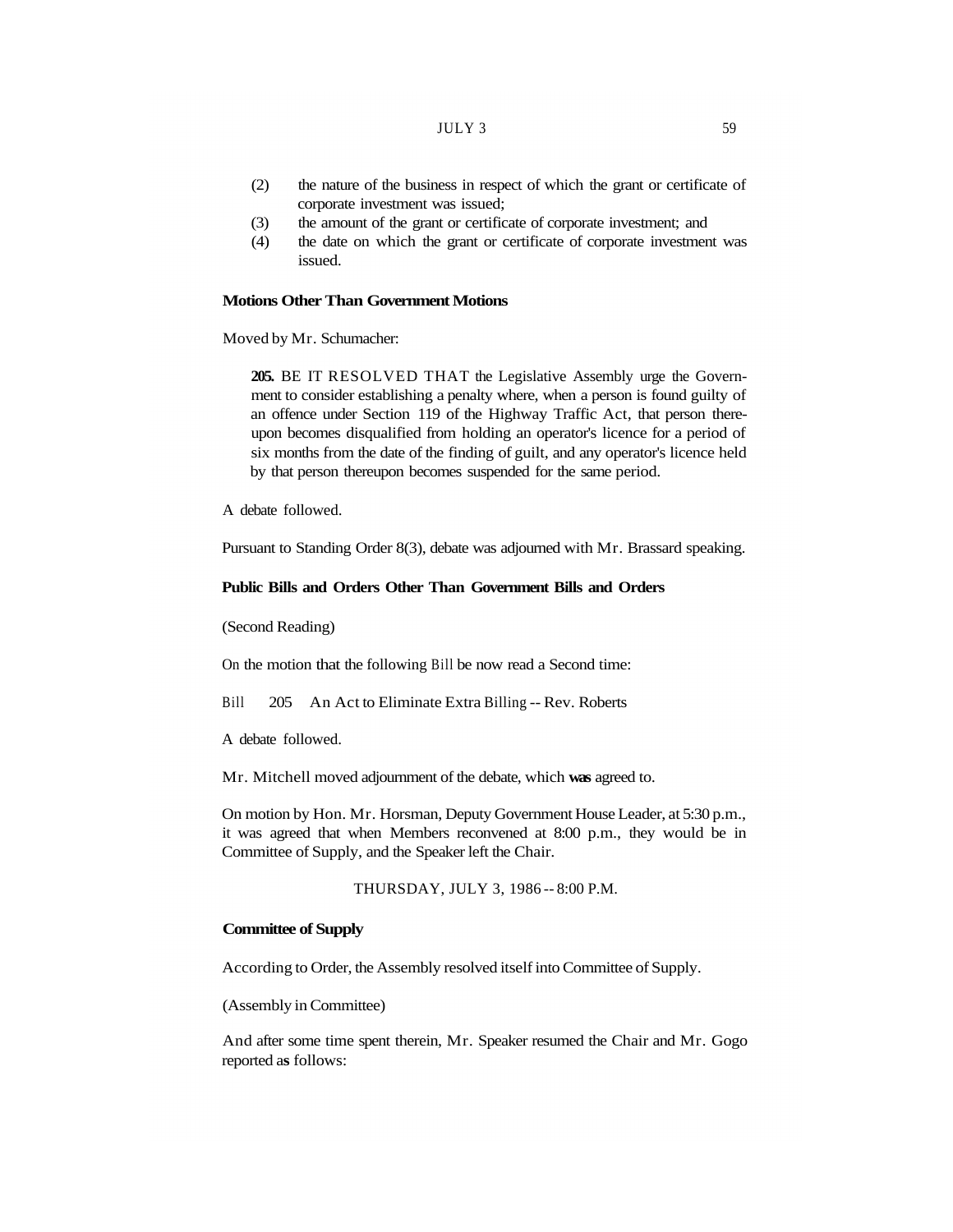Mr. Speaker:

The Committee of Supply has had under consideration certain resolutions, reports progress thereon, and requests leave to sit again.

The question being put, the report and the request for leave to sit again were agreed to.

On motion by Hon. Mr. Crawford, Government House Leader, the Assembly adjourned at 10:35 p.m. until Friday, July 4, 1986, at 10:00 a.m.

FRIDAY, JULY 4, 1986

The Deputy Speaker took the Chair at 10:00 a.m.

### **ROUTINE**

#### **Presenting Petitions**

Mr. Schumacher, Chairman of the Private Bills Committee, presented the following petitions:

of Rev. J. Robert Jacobson, Rev. Dan Berg, Rev. Philip Hink, Rev. Irvin Hohm, Rev. Laverne Hoveland, Rev. Lothar Schwabe, and Rev. Len Stengel for the Alberta Synod of the Evangelical Lutheran Church in Canada Act;

of Rev. Marvin Dynna, Rev. Wally Riehl, Rev. Robert Johnson, Rev. Jack Keys, and Gerry Walters for the Northwest Bible College Act;

of Stephen S. Singer, Walter C. Barron, Q.C., Robert James Sinclair Gibson, Donald Douglas, and William Presse for the Oxford Trust Company Ltd. Act;

of the Municipal District of Rocky View No. 44 for the Canada Olympic Park Property Tax Exemption Act;

of Roy Louis, Muriel Stanley-Venne, and Rufus Goodstriker for the Alberta Native Business Summit Foundation Act;

of Timothy Z. Marshall for the Timothy Z. Marshall Bar Admission Act;

of the Calgary Research and Development Authority for The Calgary Research and Development Authority Amendment Act, 1986;

of the City of Edmonton and Northwestern Utilities, Limited for the City of Edmonton and Northwestern Utilities, Limited Agreement Act, 1986;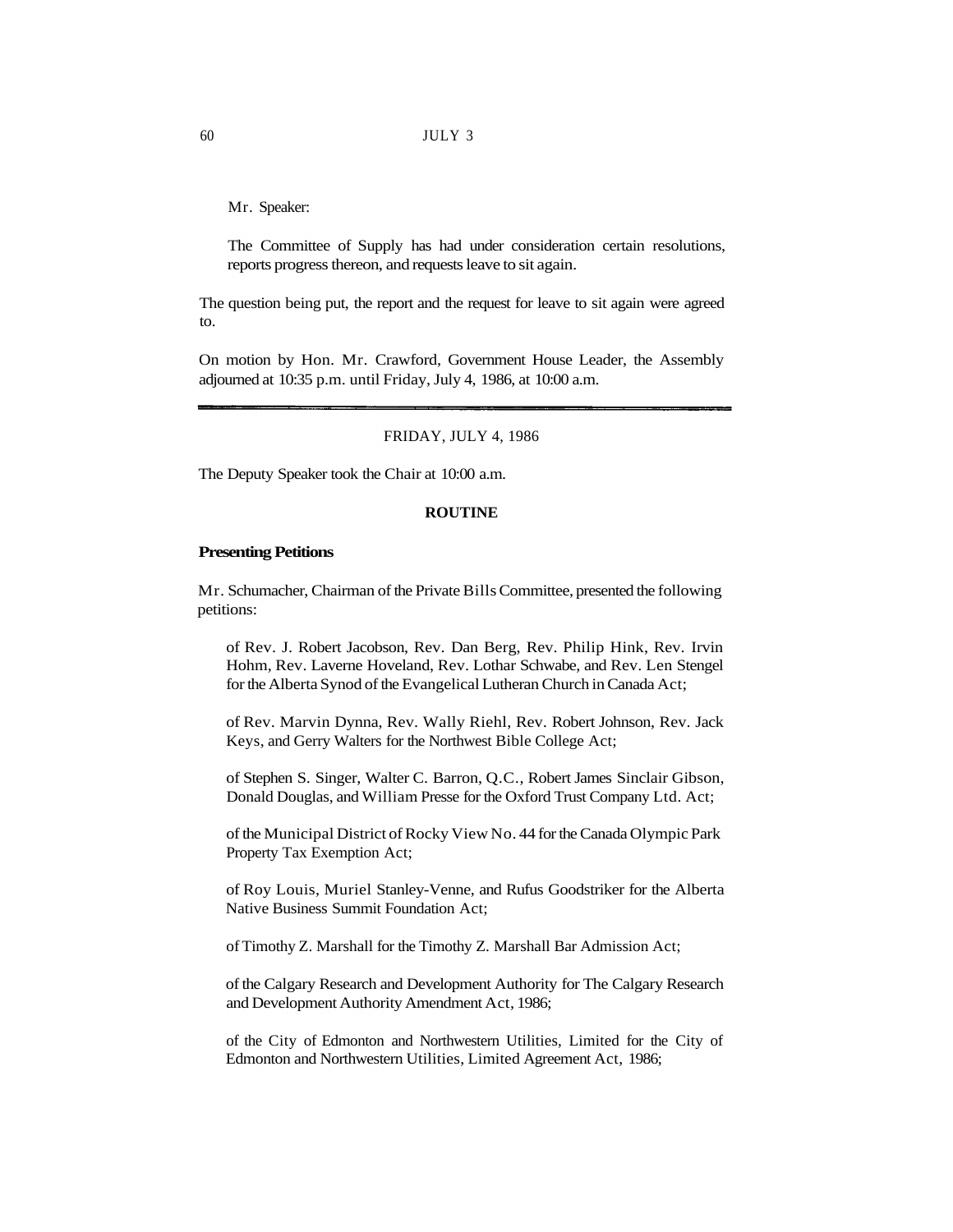of the Lethbridge General and Auxiliary Hospital and Nursing Home District No. 65 for the Galt Scholarship Fund Act;

of Marek Henryk Kupiec for the Joanna Olivia Kupiec and Agneiszka Jennifer Kupiec Adoption Act;

of Jerry Selinger, Jim Leonard, John Edwards, and Don Patterson for The McMan Youth Services Foundation Act;

of the St. John's Institute for The St. John's Institute Amendment Act, 1986;

of the Institute of Management Consultants of Alberta for the Certified Management Consultants Act;

of Most Reverend Bishop Paul J. O'Byrne, William D. Dickie, Q.C., Frank H. Quigley, Roy A. Farran, and Yolande Gagnon for the St. Mary's College Act.

Tabling Returns and Reports

Hon. Mr. Horsman, Minister of Federal and Intergovernmental Affairs:

Procedure and Timetable, U.S. Countervailing Duties Investigation of Certain Softwood Lumber Products from Canada

(Sessional Paper No. 327/86)

# **ORDERS OF THE DAY**

#### **Committee of Supply**

According to Order, the Assembly resolved itself into Committee of Supply.

(Assembly in Committee)

And after some time spent therein, the Deputy Speaker resumed the Chair and Mr. Musgreave reported as follows:

Mr. Speaker:

The Committee of Supply has had under consideration certain resolutions, reports progress thereon, and requests leave to sit again.

The question being put, the report and the request for leave to sit again were agreed to.

The Assembly adjourned at 1:00 p.m. until Monday, July 7, 1986, at 2:30 p.m.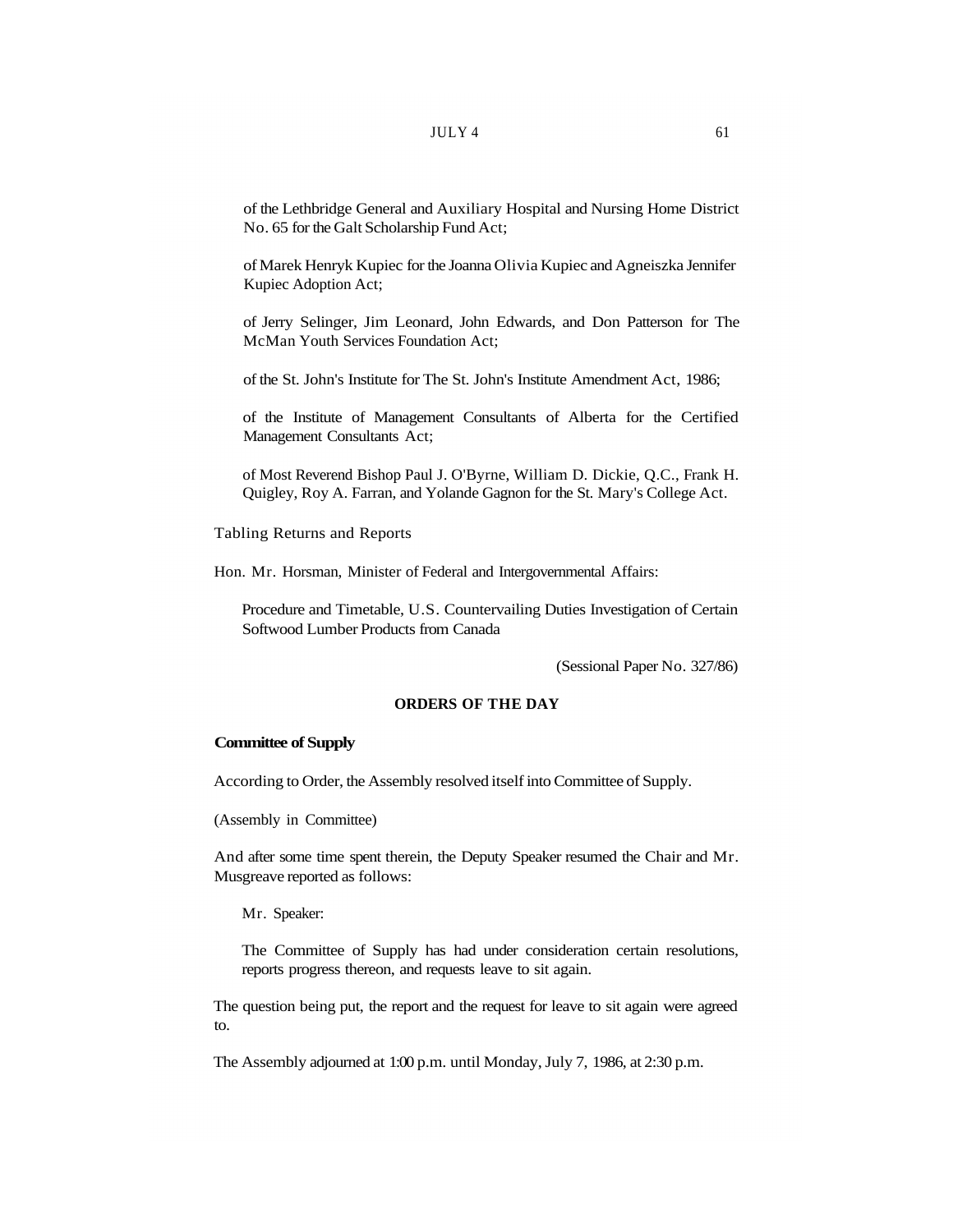62 JULY 7

# **Filed with the Legislature Library**

509/86 The Alberta General Insurance Company, Financial Statements, December 31, 1985 (Hon. Mr. Horsman)

#### MONDAY, JULY 7, 1986

The Speaker took the Chair at 2:30 p.m.

# **ROUTINE**

#### **Reading and Receiving Petitions**

On motion by Mr. Schumacher, Chairman of the Private Bills Committee, the following petitions were read and received:

of Rev. J. Robert Jacobson, Rev. Dan Berg, Rev. Philip Hink, Rev. Irvin Hohm, Rev. Laverne Hoveland, Rev. Lothar Schwabe, and Rev. Len Stengel for the Alberta Synod of the Evangelical Lutheran Church in Canada Act;

of Rev. Marvin Dynna, Rev. Wally Riehl, Rev. Robert Johnson, Rev. Jack Keys, and Gerry Walters for the Northwest Bible College Act;

of Stephen S. Singer, Walter C. Barron, Q.C., Robert James Sinclair Gibson, Donald Douglas, and William Presse for the Oxford Trust Company Ltd. Act;

of the Municipal District of Rocky View No. 44 for the Canada Olympic Park Property Tax Exemption Act;

of Roy Louis, Muriel Stanley-Venne, and Rufus Goodstriker for the Alberta Native Business Summit Foundation Act;

of Timothy Z. Marshall for the Timothy Z. Marshall Bar Admission Act;

of the Calgary Research and Development Authority for The Calgary Research and Development Authority Amendment Act, 1986;

of the City of Edmonton and Northwestern Utilities, Limited for the City of Edmonton and Northwestern Utilities, Limited Agreement Act, 1986;

of the Lethbridge General and Auxiliary Hospital and Nursing Home District No. 65 for the Galt Scholarship Fund Act;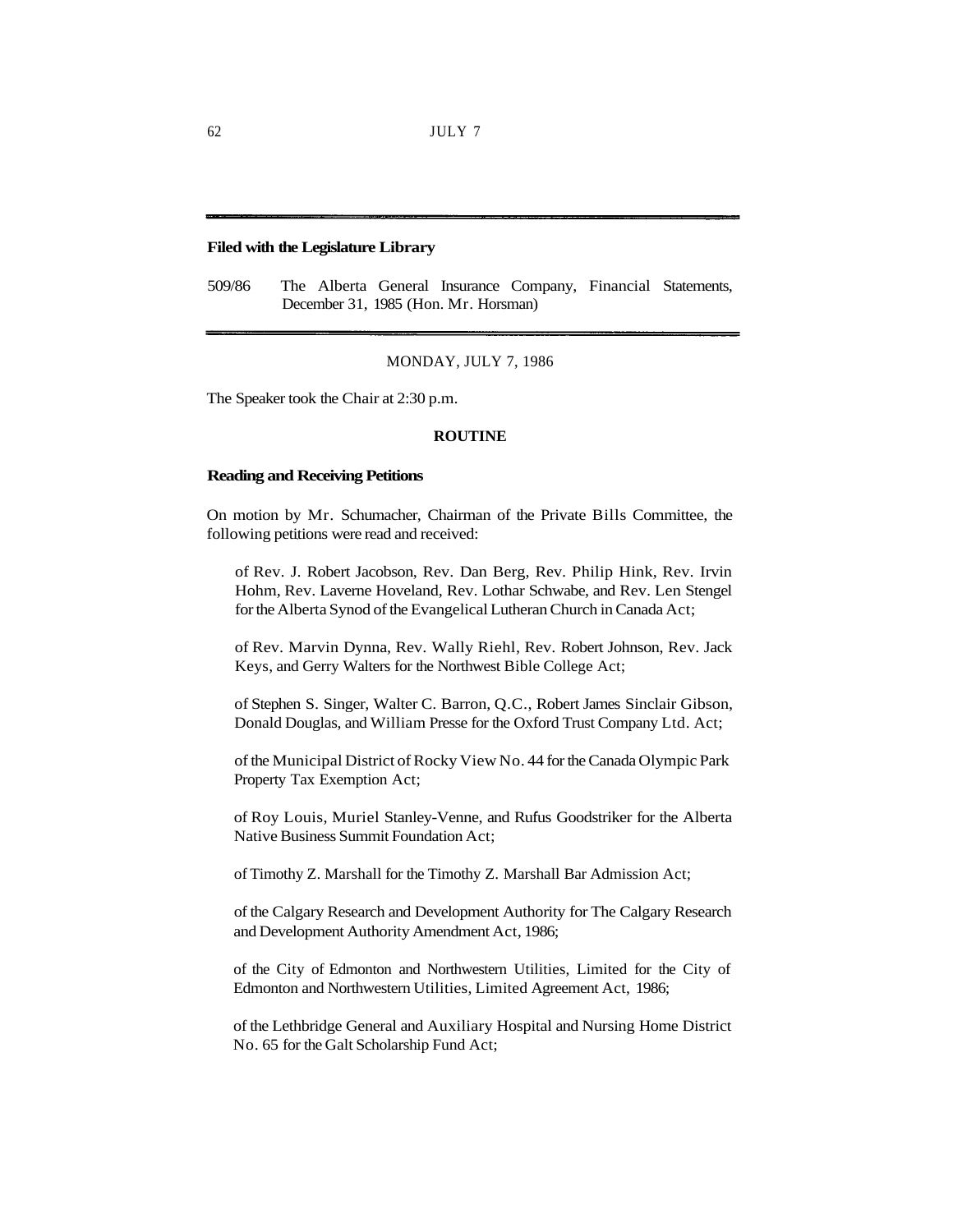of Marek Henryk Kupiec for the Joanna Olivia Kupiec and Agneiszka Jennifer Kupiec Adoption Act;

of Jerry Selinger, Jim Leonard, John Edwards, and Don Patterson for The McMan Youth Services Foundation Act;

of the St. John's Institute for The St. John's Institute Amendment Act, 1986;

of the Institute of Management Consultants of Alberta for the Certified Management Consultants Act;

of Most Reverend Bishop Paul J. O'Byrne, William D. Dickie, Q.C., Frank H. Quigley, Roy A. Farran, and Yolande Gagnon for the St. Mary's College Act

### **Introduction of Bills (First Reading)**

Upon recommendation of Her Honour the Honourable the Lieutenant Governor, and notice having been given:

Bill 13 Department of Transportation Amendment Act, 1986 -- Hon. Mr. Adair

Notice having been given:

Bill 11 Alberta Stock Savings Plan Act -- Hon. Mr. Johnston

# **ORDERS OF THE DAY**

Unanimous consent having been given, the Assembly reverted to Tabling Returns and Reports.

### Tabling **Returns and Reports**

Hon. Mr. Horsman, Attorney General, pursuant to Legislative Assembly Act, 1983, cL-10.1, s52:

Alberta Attorney General, Annual Report, Year Ended March 31, 1985

(Sessional Paper No. 18/86)

### **Committee of Supply**

According to Order, the Assembly resolved itself into Committee of Supply.

(Assembly in Committee)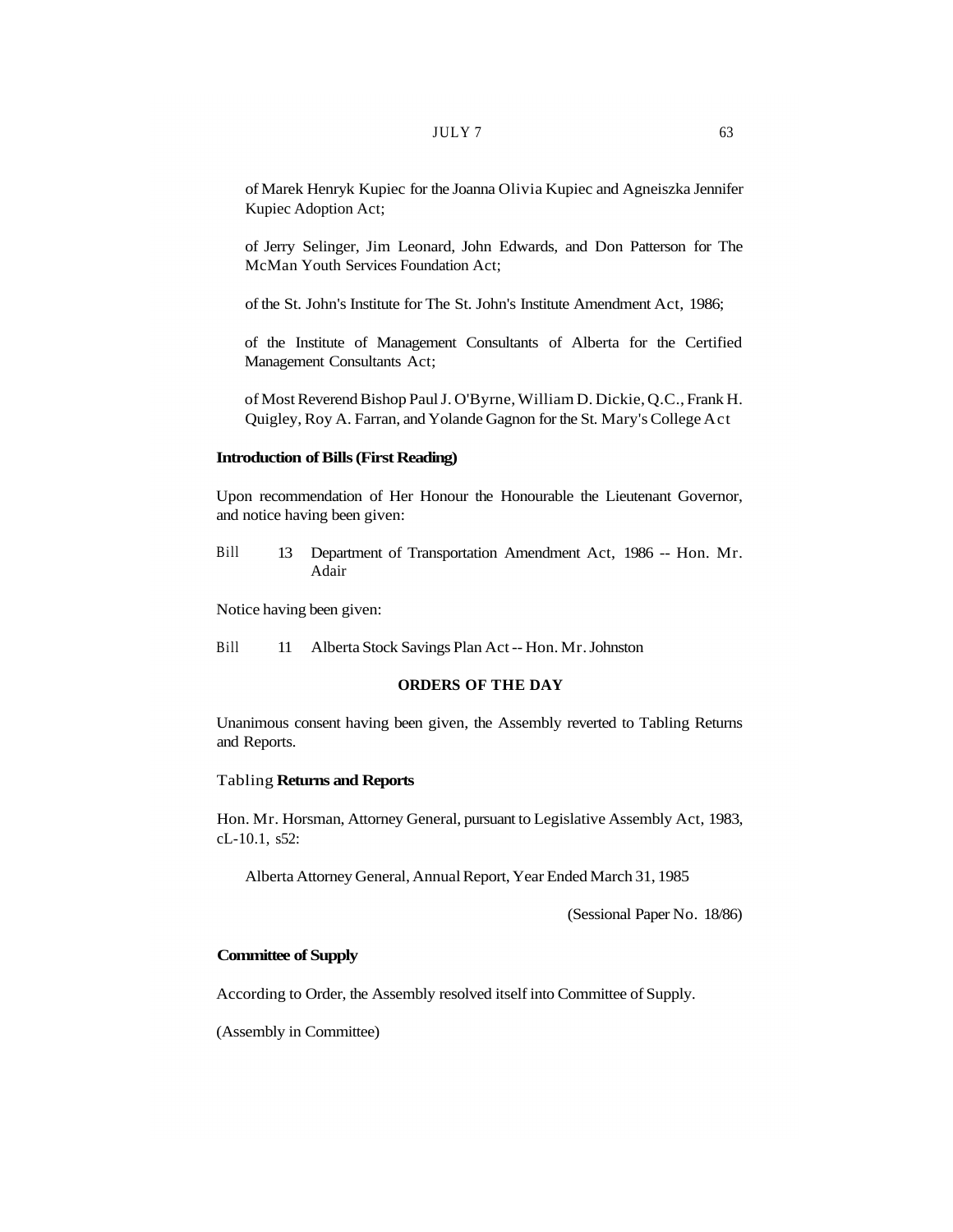And after some time spent therein, Mr. Speaker resumed the Chair and Mr. Gogo reported as follows:

Mr. Speaker:

The Committee of Supply has had under consideration certain resolutions, reports progress thereon, and requests leave to sit again.

The question being put, the report and the request for leave to sit again were agreed to.

On motion by Hon. Mr. Crawford, Government House Leader, at 5:30 p.m., it was agreed that when Members reconvened at 8:00 p.m., they would be in Committee of Supply, and the Speaker left the Chair.

MONDAY, JULY 7, 1986 -- 8:00 P.M.

### **Committee of Supply**

According to Order, the Assembly resolved itself into Committee of Supply.

(Assembly in Committee)

And after some time spent therein, Mr. Speaker resumed the Chair and Mr. Gogo reported as follows:

Mr. Speaker:

The Committee of Supply has had under consideration certain resolutions, reports progress thereon, and requests leave to sit again.

The question being put, the report and the request for leave to sit again were agreed to.

On motion by Hon. Mr. Young, Acting Government House Leader, the Assembly adjourned at 10:40 p.m. until Tuesday, July 8, 1986, at 2:30 p.m.

### TUESDAY, JULY 8, 1986

The Speaker took the Chair at 2:30 p.m.

### **ROUTINE**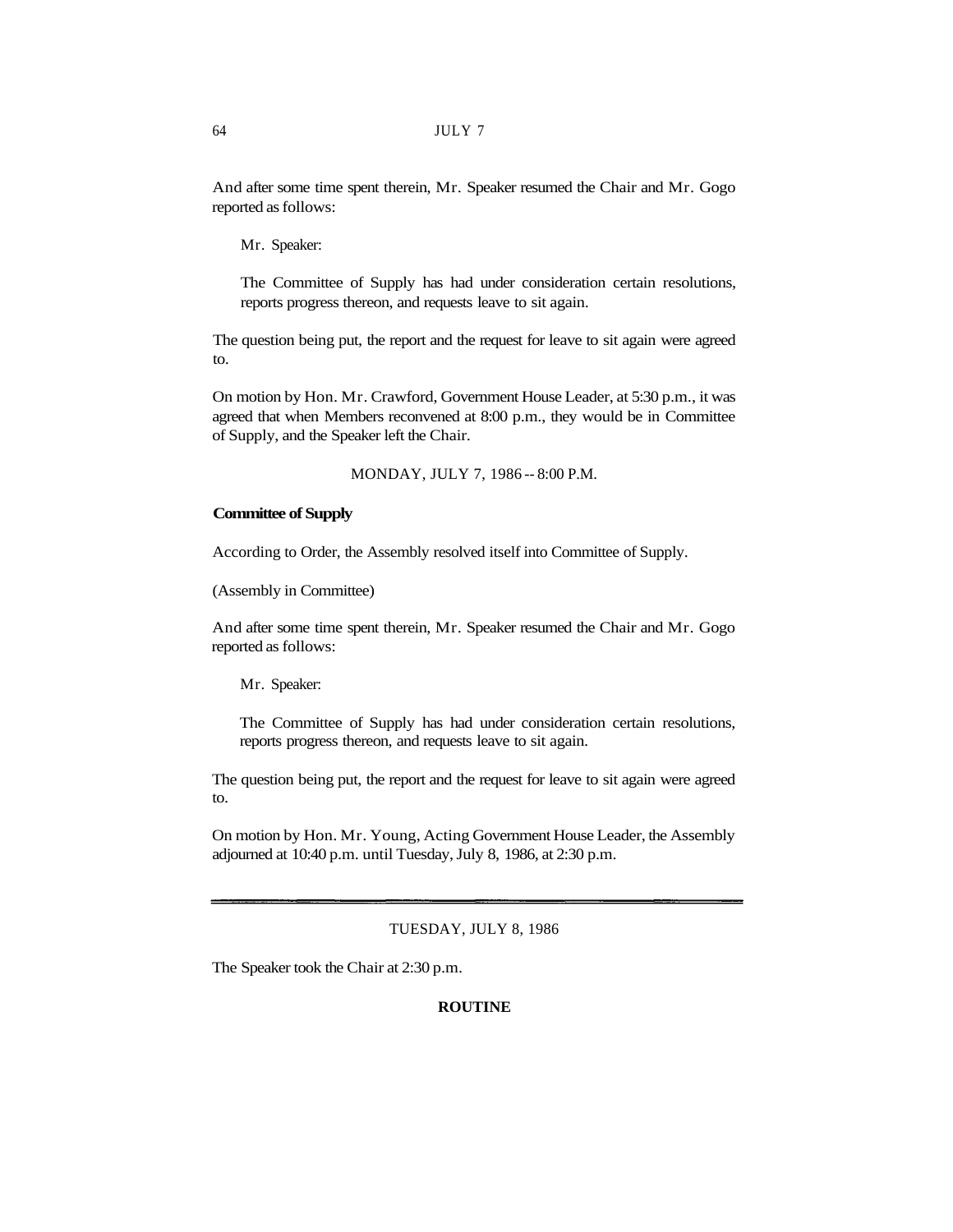### **Tabling Returns and Reports**

Hon. Mr. Crawford, Minister of Municipal Affairs, pursuant to Legislative Assembly Act, 1983, cL-10.1, s52:

Alberta Municipal Affairs, Annual Report 1984/85

(Sessional Paper No. 75/86)

# **Oral Question Period**

During Oral Question Period, Hon. Mr. M. Moore, Minister of Hospitals and Medical Care, filed copies of the following documents:

Letter dated July 11, 1985, to the President of the University of Alberta Hospital, concerning the policy paper on designation of active treatment hospitals

(Sessional Paper No. 510/86)

Designation of Active Treatment Hospital Facilities in Alberta, Executive Summary, Department of Hospitals and Medical Care

(Sessional Paper No. 511/86)

Draft Policy Paper: Designation of Active Treatment Hospital Facilities in Alberta

(Sessional Paper No. 512/86)

Mr. Chumir, Hon. Member for Calgary-Buffalo, filed copies of the Executive Summary, Designation of Active Treatment Hospital Facilities in Alberta

(Sessional Paper No. 513/86)

# **ORDERS OF THE DAY**

### **Questions**

The following question was not accepted:

(Mr. McEachern)

### **148.**

(1) What were both the original estimated cost and the estimated cost to completion of every capital project receiving funding from the Capital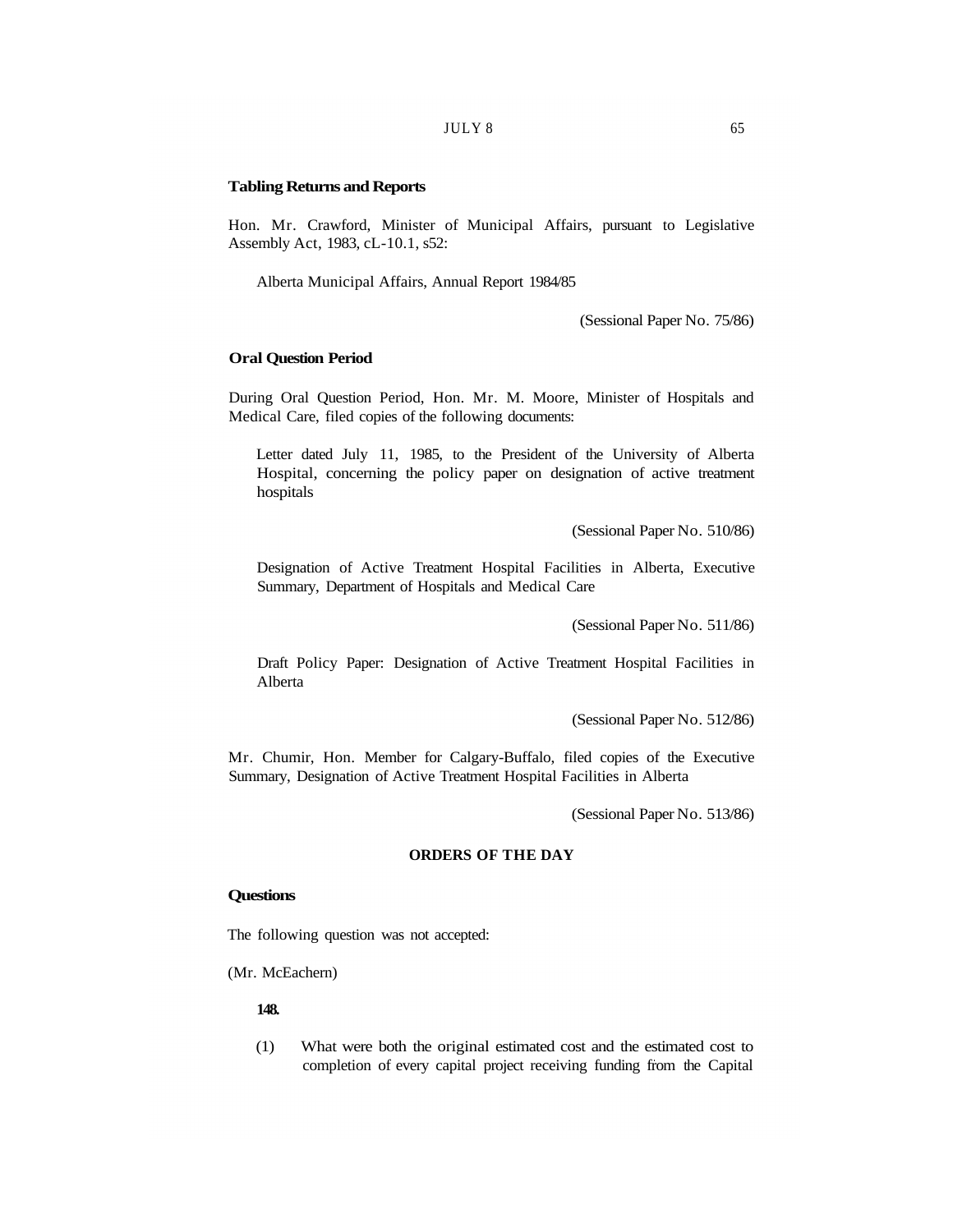Projects Division of the Alberta Heritage Savings Trust Fund at March 31, 1986?

- (2) What were the actual operating costs, to March 31, 1986, of every capital project funded by the Capital Projects Division of the Alberta Heritage Savings Trust Fund?
- (3) What were the estimated annual operating costs for 1984-85 and 1985-86 for every capital project funded by the Capital Projects Division of the Alberta Heritage Savings Trust Fund?

# **Motions for Returns**

The following motion was agreed to as amended:

Moved by Mr. Hawkesworth:

**145.** That an Order of the Assembly do issue for a Return showing:

A list of all grants or certificates of corporate investment (as those terms are meant in Part 4 of the Small Business Equity Corporations Act, Chapter S-13.5, Statutes of Alberta 1984) approved under the Small Business Equity Program from the program's inception to March 31, 1986, itemizing for each grant or certificate of corporate investment, where known:

- (1) the name or names of the person or persons to whom the grant or certificate of corporate investment was issued;
- (2) the nature of the business in respect of which the grant or certificate of corporate investment was issued;
- (3) the amount of the grant or certificate of corporate investment; and
- (4) the date on which the grant or certificate of corporate investment was issued.

Hon. Mr. Shaben, Minister of Economic Development and Trade, moved the following amendment:

That the motion be amended as follows:

- (a) by striking out clause (1) and substituting:
	- (1) the names of all registered Small Business Equity Corporations;
- (b) by striking out clause (2).

A debate followed.

The question being put, the amendment was agreed to. The names being called for were taken as follows: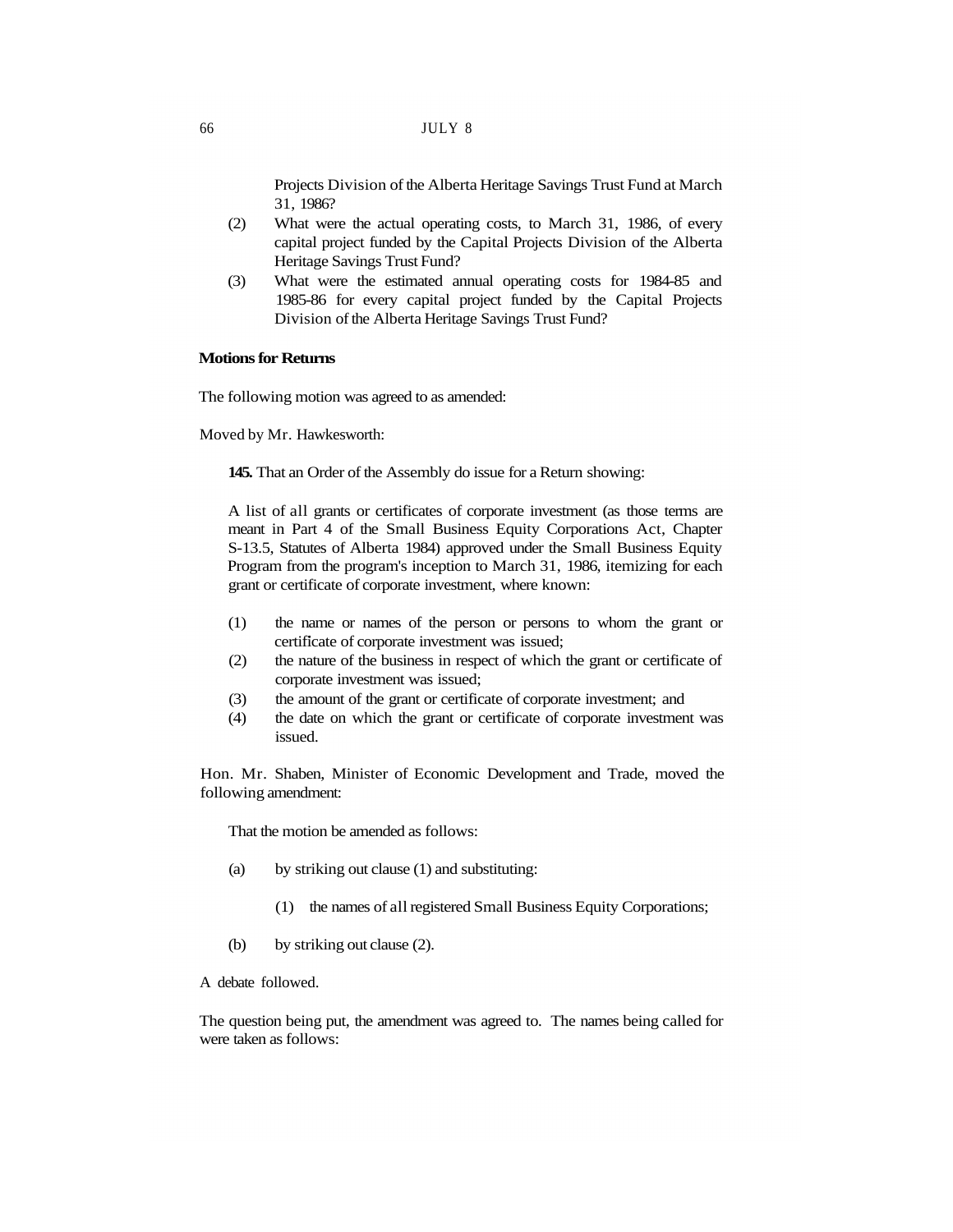# $JULY 8$  67

## For the Motion: 52

| Adair            | Fischer             | <b>Nelson</b> |
|------------------|---------------------|---------------|
| Ady              | Getty               | Oldring       |
| Alger            | Gogo                | Orman         |
| Anderson         | Heron               | Osterman      |
| <b>Betkowski</b> | Horsman             | Payne         |
| Bogle            | Hyland              | Pengelly      |
| <b>Bradley</b>   | Isley               | Reid          |
| <b>Brassard</b>  | Johnston            | Rostad        |
| Campbell         | Jonson              | Russell       |
| Cassin           | Koper               | Schumacher    |
| Clegg            | Kowalski            | Shaben        |
| Crawford         | Kroeger             | Shrake        |
| Day              | McCoy               | Sparrow       |
| Dinning          | Mirosh              | Stewart       |
| Downey           | Moore (Smoky River) | Weiss         |
| Drobot           | Musgreave           | West          |
| Elliott          | Musgrove            | Zarusky       |
| Elzinga          |                     |               |

# Against the Motion: 17

| Barrett     | Laing     | Roberts   |
|-------------|-----------|-----------|
| Ewasiuk     | Martin    | Sigurdson |
| Fox         | McEachern | Taylor    |
| Gibeault    | Mitchell  | Wright    |
| Hawkesworth | Miolsness | Younie    |
| Hewes       | Piquette  |           |

The question being put, the motion as amended was agreed to.

# **Motions Other Than Government Motions**

Moved by Mr. Hyland:

**206.** BE IT RESOLVED THAT the Legislative Assembly encourage the Government to direct the Alberta Government Telephones Commission to consider filing with the Public Utilities Board, regulations prohibiting the use of telephone solicitations for commercial purposes.

A debate followed.

Mr. Nelson moved adjournment of the debate, which was agreed to.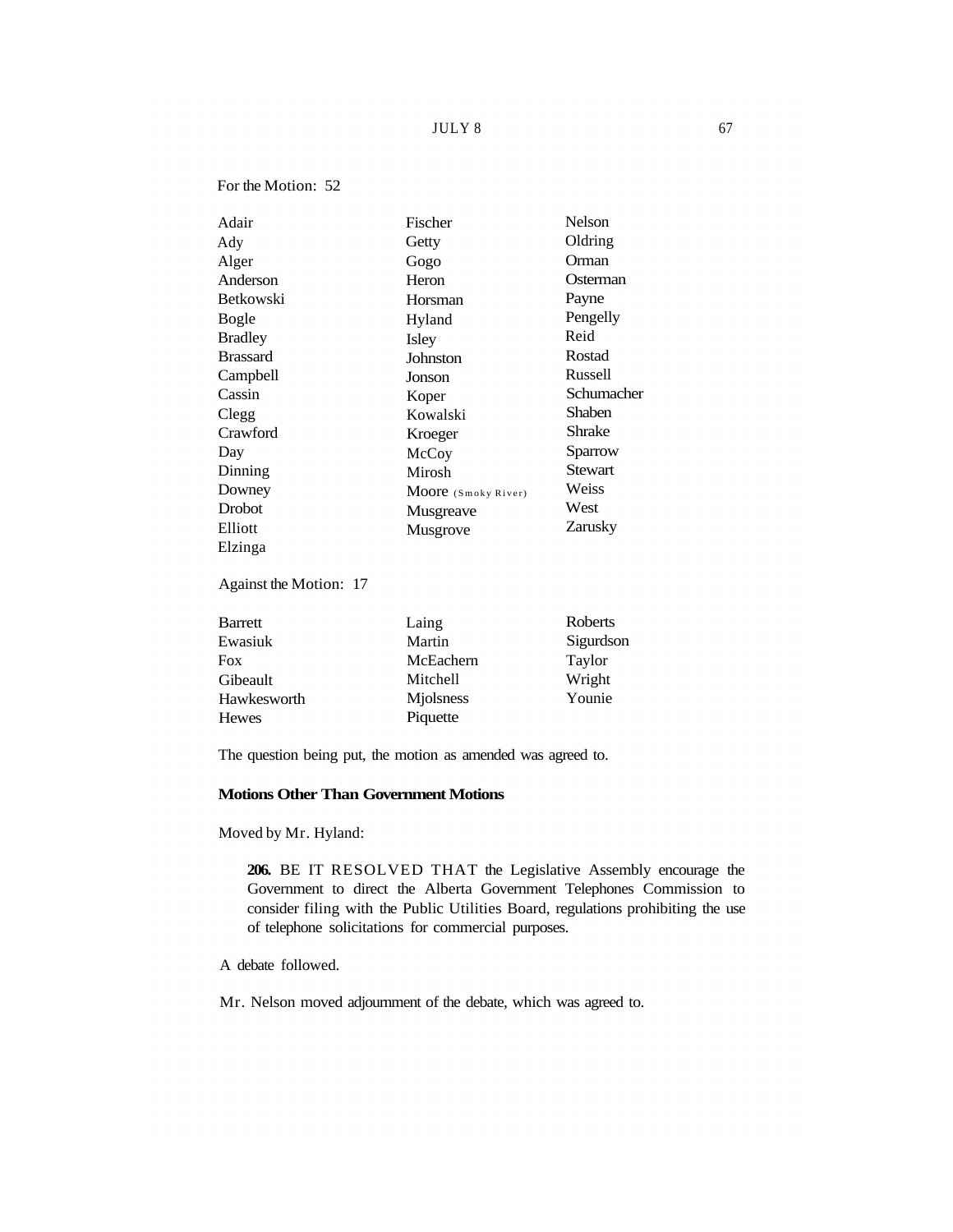On motion by Hon. Mr. Horsman, Deputy Government House Leader, at 5:30 p.m., it was agreed that when Members reconvened at 8:00 p.m., they would be in Committee of Supply, and the Speaker left the Chair.

TUESDAY, JULY 8, 1986 -- 8:00 P.M.

### **Committee of Supply**

According to Order, the Assembly resolved itself into Committee of Supply.

(Assembly in Committee)

And after some time spent therein, Mr. Speaker resumed the Chair and Mr. Gogo reported as follows:

Mr. Speaker:

The Committee of Supply has had under consideration certain resolutions, reports progress thereon, and requests leave to sit again.

The question being put, the report and the request for leave to sit again were agreed to.

On motion by Hon. Mr. Crawford, Government House Leader, the Assembly adjourned at 10:24 p.m. until Wednesday, July 9, 1986, at 2:30 p.m.

#### WEDNESDAY, JULY 9, 1986

The Speaker took the Chair at 2:30 p.m.

### **ROUTINE**

#### **Presenting Reports by Standing and Special Committees**

Mr. Schumacher, Chairman of the Standing Committee on Private Bills, presented the following report:

Mr. Speaker:

Pursuant to Standing Order 93,1 have taken under consideration the petitions for Private Bills which have been received by the Assembly and wish to report that all those petitions have complied with Standing Order 89, with the exception of the following petitions: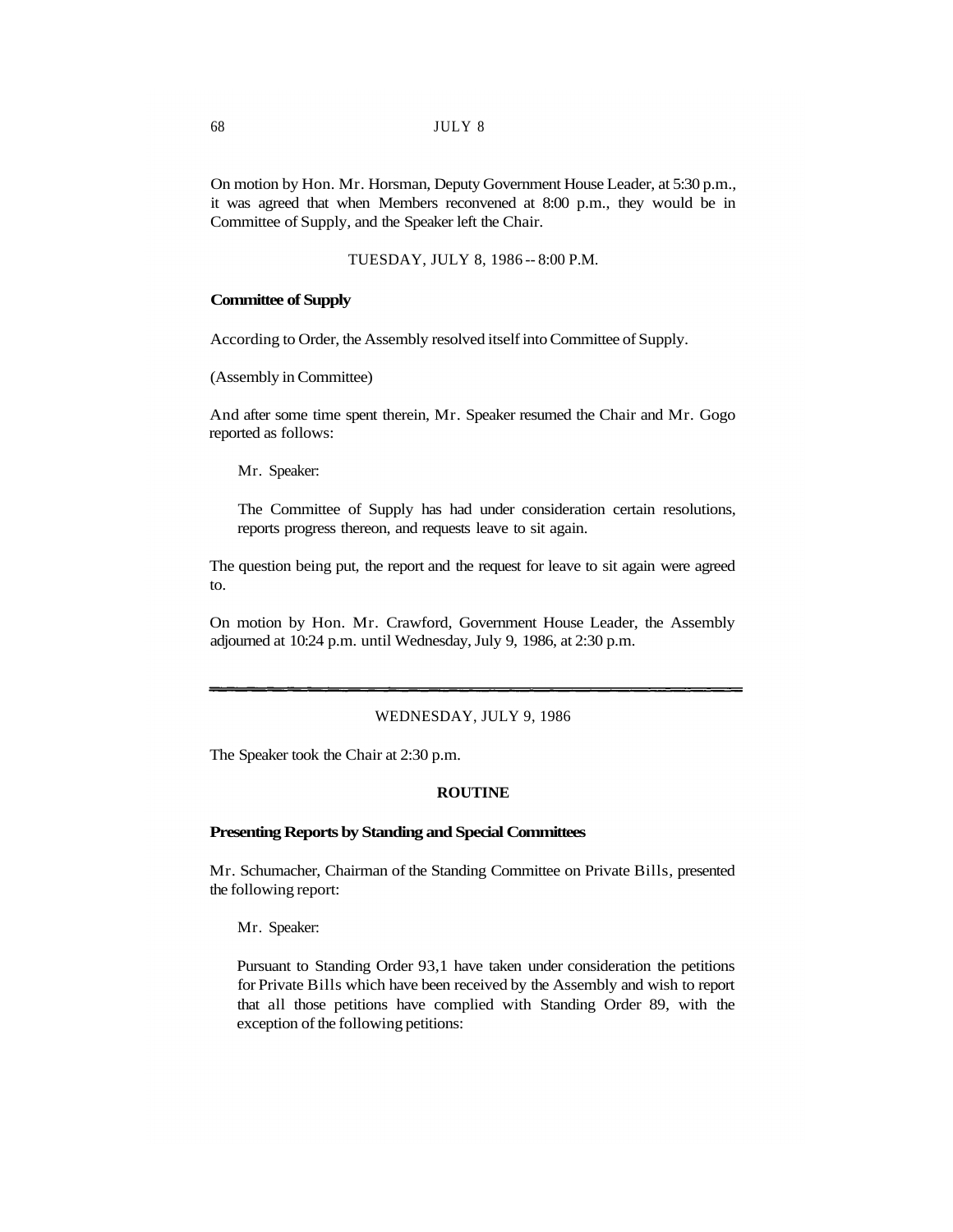#### $JULY$  9 69

of Roy Louis, Muriel Stanley-Venne, and Rufus Goodstriker for the Alberta Native Business Summit Foundation Act;

of Timothy Z. Marshall for the Timothy Z. Marshall Bar Admission Act;

of the Calgary Research and Development Authority for The Calgary Research and Development Authority Amendment Act, 1986;

of the City of Edmonton and Northwestern Utilities, Limited for the City of Edmonton and Northwestern Utilities, Limited Agreement Act, 1986;

of the Lethbridge General and Auxiliary Hospital and Nursing Home District No. 65 for the Galt Scholarship Fund Act;

of Marek Henryk Kupiec for the Joanna Olivia Kupiec and Agnieszka Jennifer Kupiec Adoption Act;

of Jerry Selinger, Jim Leonard, John Edwards, and Don Patterson for The McMan Youth Services Foundation Act;

of the St. John's Institute for The St. John's Institute Amendment Act, 1986;

of the Institute of Management Consultants of Alberta for the Certified Management Consultants Act;

of Most Reverend Bishop Paul J. O'Byrne, William D. Dickie, Q.C., Frank H. Quigley, Roy A. Farran, and Yolande Gagnon for the St. Mary's College Act.

Mr. Speaker, the Private Bills Committee has had under consideration the question of those petitions which did not comply with Standing Order 89 and recommends to the Assembly that the provisions of Standing Order 89, with respect to the deadline for completion of advertising, be waived to permit those Bills to be dealt with once the proper advertising has been completed.

I request the concurrence of the Assembly in this recommendation.

The question being put, the request for concurrence was agreed to.

### **Tabling Returns and Reports**

Hon. Mr. Kowalski, Minister of the Environment, pursuant to Environment Council Act, RSA 1980, cE-13, s7(2):

Environment Council of Alberta, 1985 Annual Report

(Sessional Paper No. 49/86)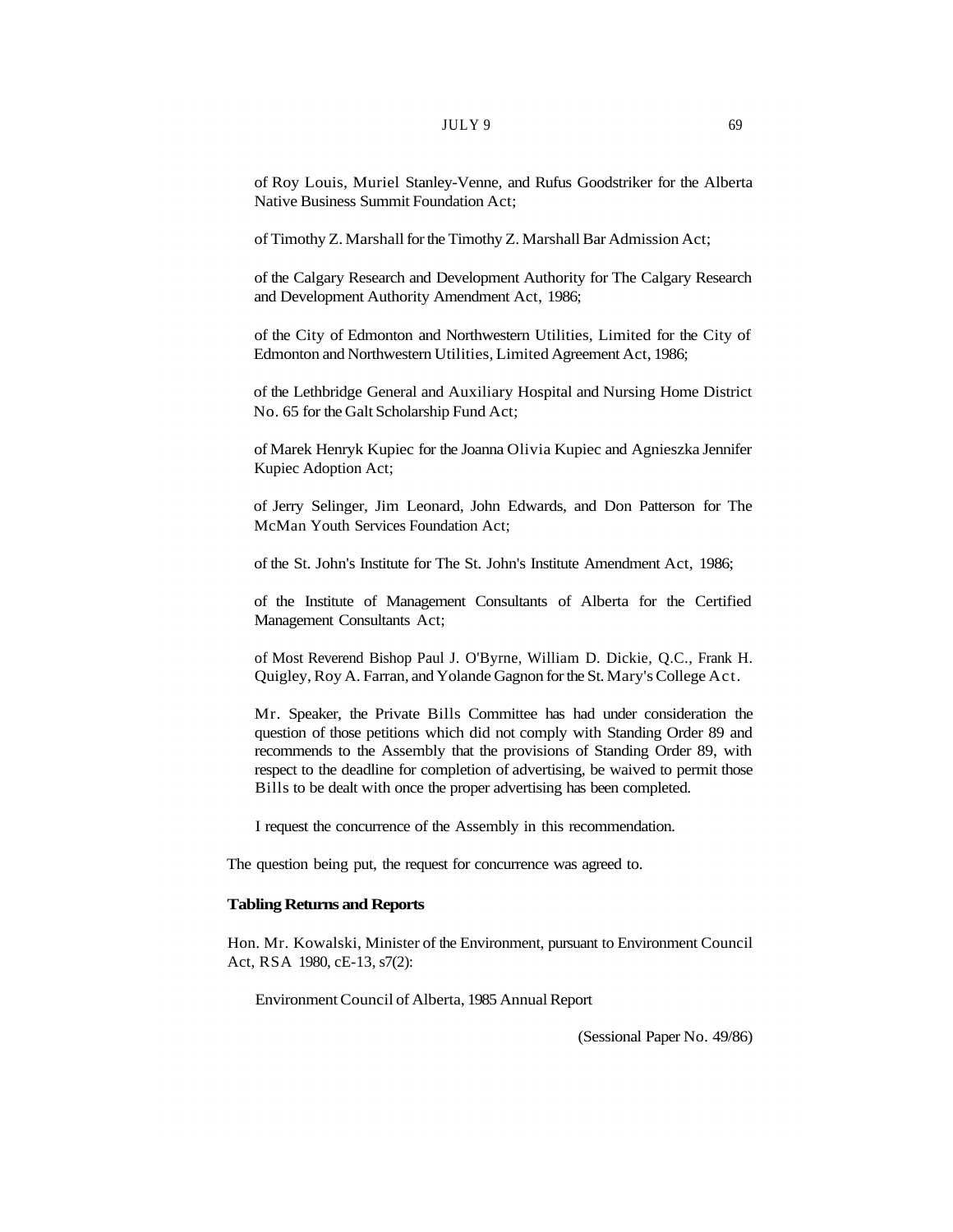Hon, Mr. M. Moore, Minister of Hospitals and Medical Care, pursuant to Financial Administration Act, RSA 1980, cF-9, s2(6); 1980, c64, s2:

University Hospitals Board, Financial Statements, March 31, 1986

(Sessional Paper No. 58/86)

Hon. Mr. M. Moore, Minister of Hospitals and Medical Care, pursuant to Health Facilities Review Committee Act, RSA 1980, cH-4, s16:

Alberta Health Facilities Review Committee, 1985 Annual Report

(Sessional Paper No. 59/86)

# **ORDERS OF THE DAY**

#### **Committee of Supply**

According to Order, the Assembly resolved itself into Committee of Supply.

(Assembly in Committee)

And after some time spent therein, Mr. Speaker resumed the Chair and Mr. Gogo reported as follows:

Mr. Speaker:

The Committee of Supply has had under consideration certain resolutions, reports progress thereon, and requests leave to sit again.

The question being put, the report and the request for leave to sit again were agreed to.

The Assembly adjourned at 5:30 p.m. until Thursday, July 10, 1986, at 2:30 p.m.

### **Filed with the Legislature Library**

- 514/86 Oldman River Dam, Preliminary Engineering Report, UMA Engineering Ltd. (Hon. Mr. Kowalski)
- 515/86 Oldman River Dam, Economic Analysis, January 1986, Marv Anderson & Associates Ltd. (Hon. Mr. Kowalski)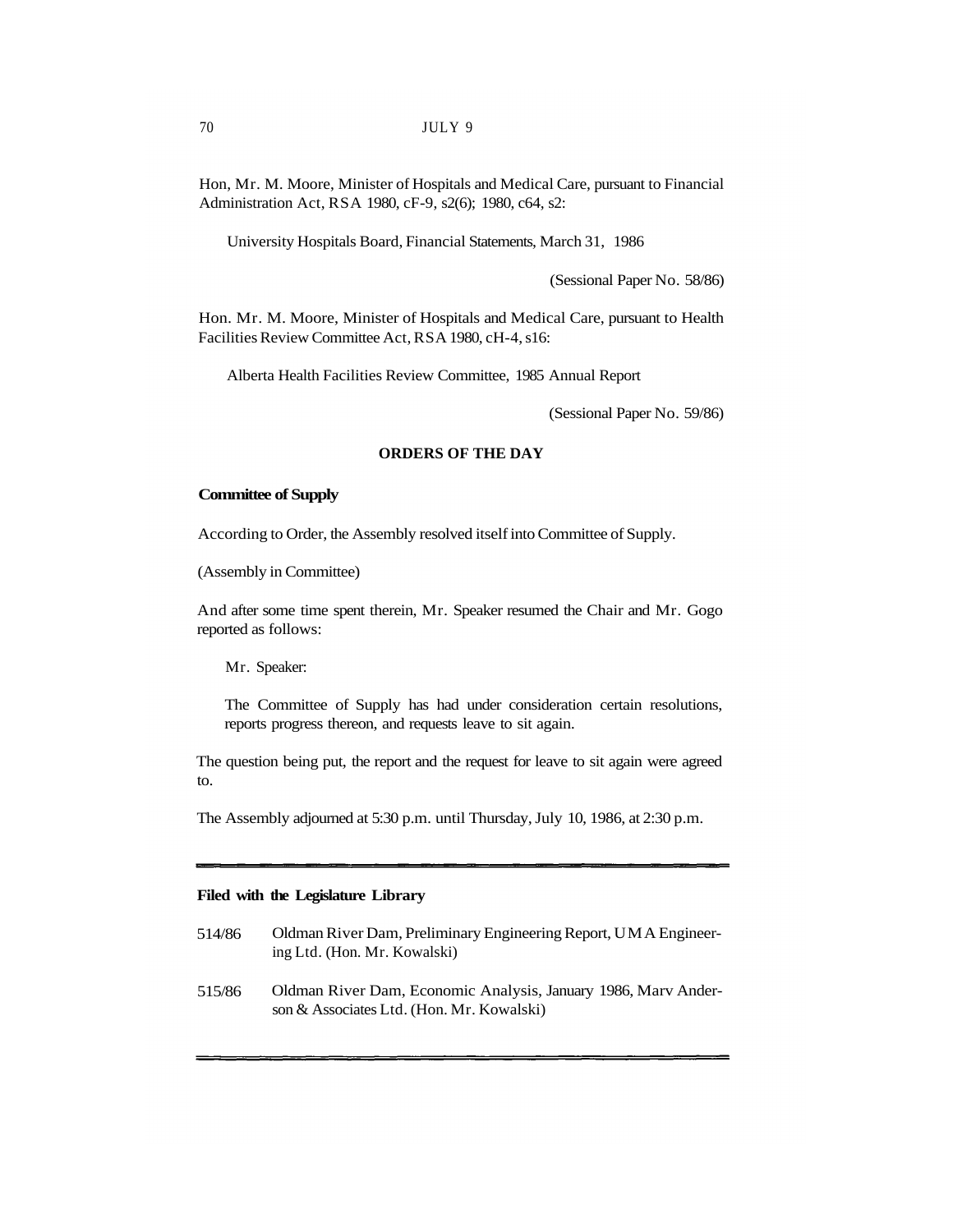## $JULY$  10  $71$

#### THURSDAY, JULY 10, 1986

The Speaker took the Chair at 2:30 p.m.

### **ROUTINE**

## **Introduction of Bills (First Reading)**

Upon recommendation of Her Honour the Honourable the Lieutenant Governor, and notice having been given:

| <b>Bill</b> | 4 Department of Forestry, Lands and Wildlife Act -- Hon. Mr. |  |  |  |  |
|-------------|--------------------------------------------------------------|--|--|--|--|
|             | Sparrow                                                      |  |  |  |  |
|             |                                                              |  |  |  |  |

- Bill 9 Department of Economic Development and Trade Act -- Hon. Mr. Shaben
- Bill 14 Small Business Term Assistance Fund Act -- Hon. Mr. Johnston

#### **Tabling Returns and Reports**

Hon. Mr. Dinning, Minister of Community and Occupational Health, pursuant to Workers' Compensation Act, 1981, cW-16, s87(3):

The Workers' Compensation Board, Annual Report 1985

(Sessional Paper No. 23/86)

Hon. Mrs. Cripps, Associate Minister of Agriculture:

Answer to a Question asked by Mr. Fox showing:

With regard to foreclosure actions undertaken by or on behalf of the Alberta Agricultural Development Corporation against Albertans, in each of the fiscal years 1982-83, 1983-84, 1984-85, and 1985-86,

- (1) the number of such actions commenced,
- (2) the number of such actions that reached the stage of solicitor's formal demand for payment,
- (3) the number of such actions that reached the final order stage, and
- (4) the number of such actions in process on the last day of the fiscal year.

(Sessional Paper No. 137/86)

Mr. Stevens, Chairman of the Standing Committee on Legislative Offices, pursuant to Election Act, RSA 1980, cE-2, s4(3):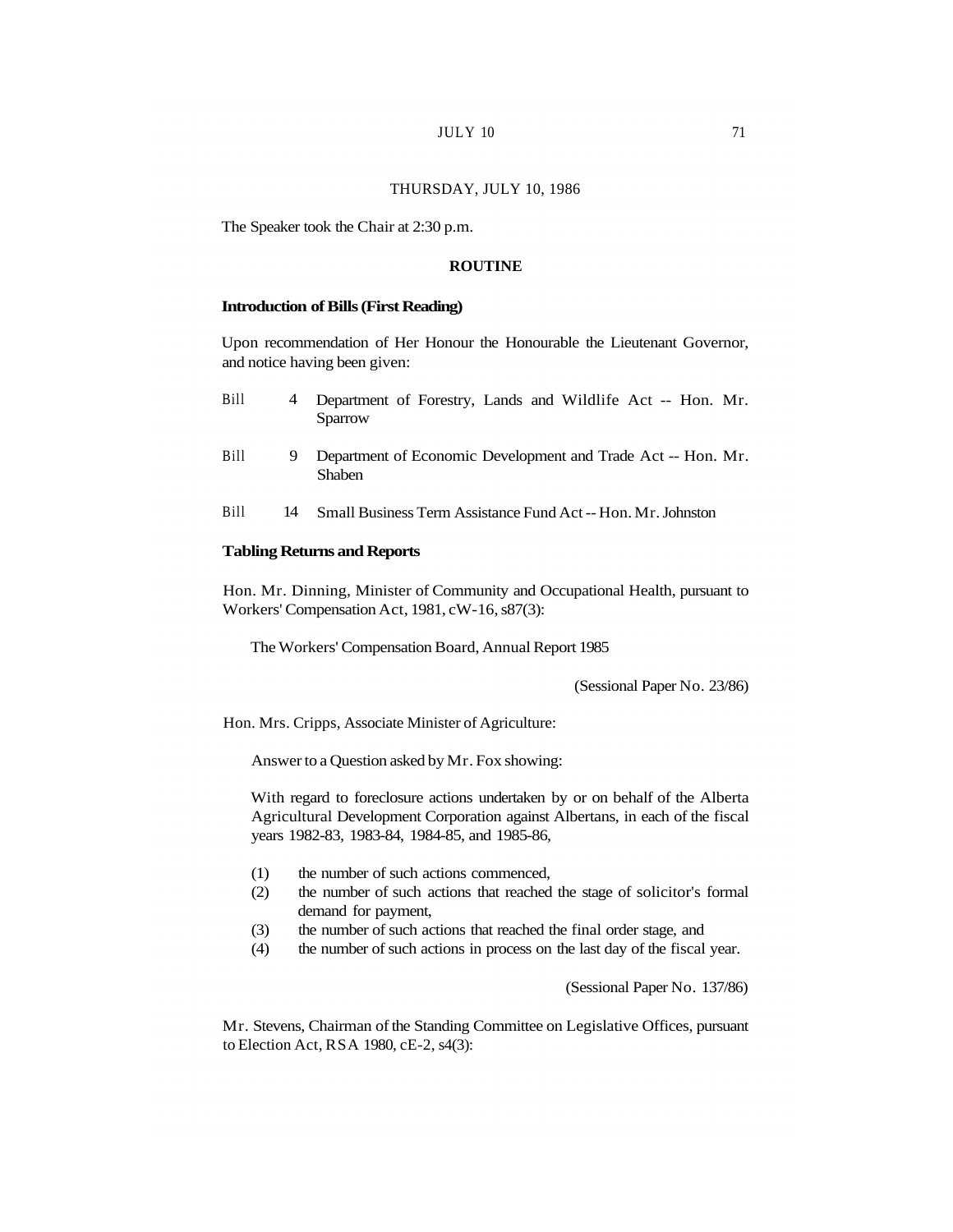# 72 JULY 10

Report of the Chief Electoral Officer on the General Election of the Twentyfirst Legislative Assembly, Thursday, May 8, 1986

(Sessional Paper No. 125/86)

### **ORDERS** OF **THE DAY**

## **Motions Other Than Government Motions**

Moved by Mr. Heron:

**207.** BE IT RESOLVED THAT the Legislative Assembly urge the Government to consider the elimination of school taxes on summer cottages.

A debate followed.

Mr. Wright moved adjournment of the debate, which was not agreed to.

The debate continued on the motion.

Pursuant to Standing Order 8(3), debate was adjourned with Mr. Clegg speaking.

### **Public Bills and Orders Other Than Government Bills and Orders**

(Second Reading)

On the motion that the following Bill be now read a Second time:

Bill 206 An Act to Amend the Labour Relations Act -- Mr. Strong

A debate followed.

Mr. Cherry moved adjournment of the debate, which was agreed to.

On motion by Hon. Mr. Horsman, Deputy Government House Leader, at 5:30 p.m., it was agreed that when the Members reconvened at 8:00 p.m., they would be in Committee of Supply, and the Speaker left the Chair.

THURSDAY, JULY 10, 1986 -- 8:00 P.M.

#### **Committee of Supply**

According to Order, the Assembly resolved itself into Committee of Supply.

(Assembly in Committee)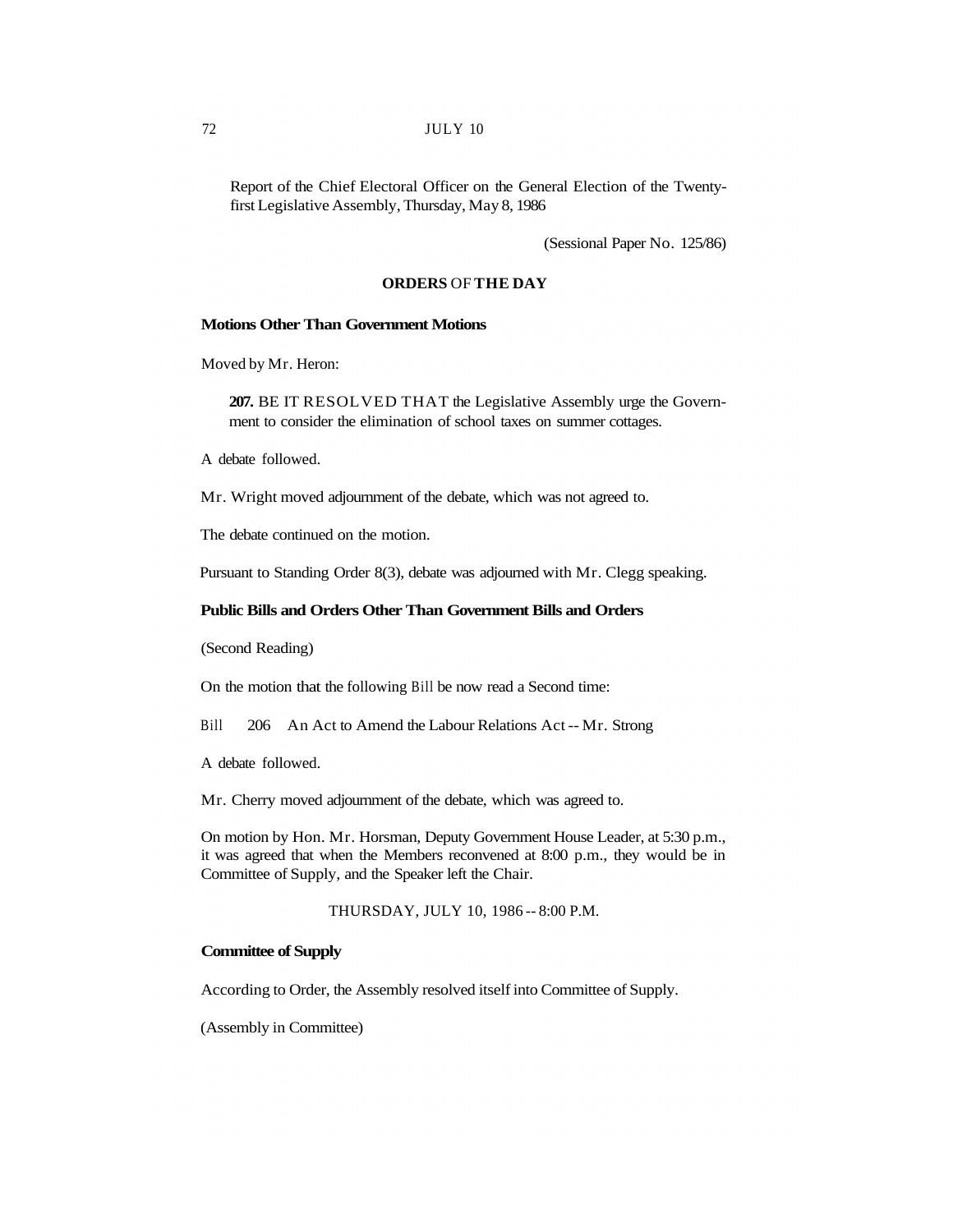And after some time spent therein, Mr. Speaker resumed the Chair and Mr. Gogo reported as follows:

Mr. Speaker:

The Committee of Supply has had under consideration certain resolutions, reports progress thereon, and requests leave to sit again.

The question being put, the report and the request for leave to sit again were agreed to.

On motion by Hon. Mr. Anderson, Acting Government House Leader, the Assembly adjourned at 10:35 p.m. until Friday, July 11, 1986, at 10:00 a.m.

### **Filed with the Legislature Library**

516/86 Findings and Recommendations of the Disputes Inquiry Board, between United Food and Commercial Workers International Union Local 280 P., Edmonton, Alberta, and Gainers Inc., Edmonton, Alberta (Hon. Dr. Reid)

#### FRIDAY, JULY 11, 1986

The Speaker took the Chair at 10:00 a.m.

#### **ROUTINE**

### **Introduction of Bills (First Reading)**

Upon recommendation of Her Honour the Honourable the Lieutenant Governor, and notice having been given:

Bill 10 Department of Technology, Research and Telecommunications Act -- Hon. Mr. Young

Notice having been given:

- Bill 16 Special Waste Management Corporation Amendment Act, 1986 -- Hon. Mr. Kowalski
- Bill Pr 1 Alberta Synod of the Evangelical Lutheran Church in Canada Act -- Mr. R. Speaker
- Bill Pr 2 Northwest Bible College Act -- Mr. McEachern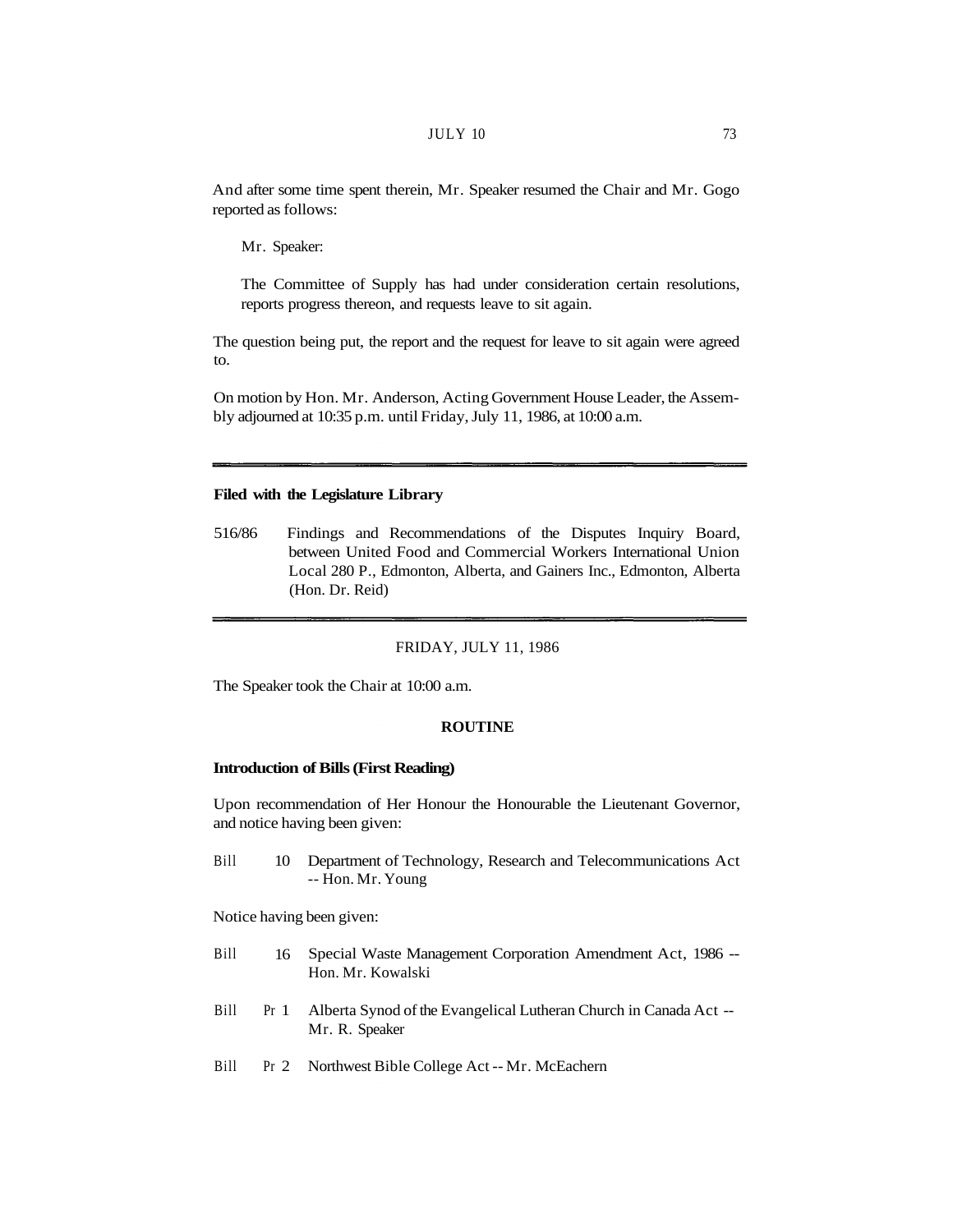- Bill Pr 3 Oxford Trust Company Ltd. Act -- Mr. Nelson
- Bill Pr 4 Canada Olympic Park Property Tax Exemption Act -- Mr. Stevens
- Bill Pr 6 Timothy Z. Marshall Bar Admission Act -- Mr. Nelson

### **Tabling Returns and Reports**

Hon. Mr. Russell, Minister responsible for Public Affairs Bureau:

Answer to a Question asked by Mr. Ewasiuk on June 19, 1986, showing:

The total cost of all advertising purchased by the Crown in right of Alberta for each month from April 1, 1983, to May 31, 1986, inclusive, in each of the following media:

- (1) television,
- (2) radio,
- (3) daily newspapers,
- (4) weekly newspapers,
- (5) periodicals, magazines, other print publications, and
- (6) billboards.

(Sessional Paper No. 139/86)

#### **Oral Question Period**

During Oral Question Period, Mr. Martin, Hon. Leader of the Opposition, filed copies of the Code of Conduct and Ethics for the Public Service of Alberta, and a memo dated September 12, 1985, from the Deputy Minister, Social Services, to all departmental staff concerning guidelines supplementary to the code of conduct and ethics.

(Sessional Paper No. 517/86)

#### **ORDERS** OF **THE DAY**

### **Committee of Supply**

According to Order, the Assembly resolved itself into Committee of Supply.

(Assembly in Committee)

And after some time spent therein, Mr. Speaker resumed the Chair and Mr. Gogo reported **as** follows: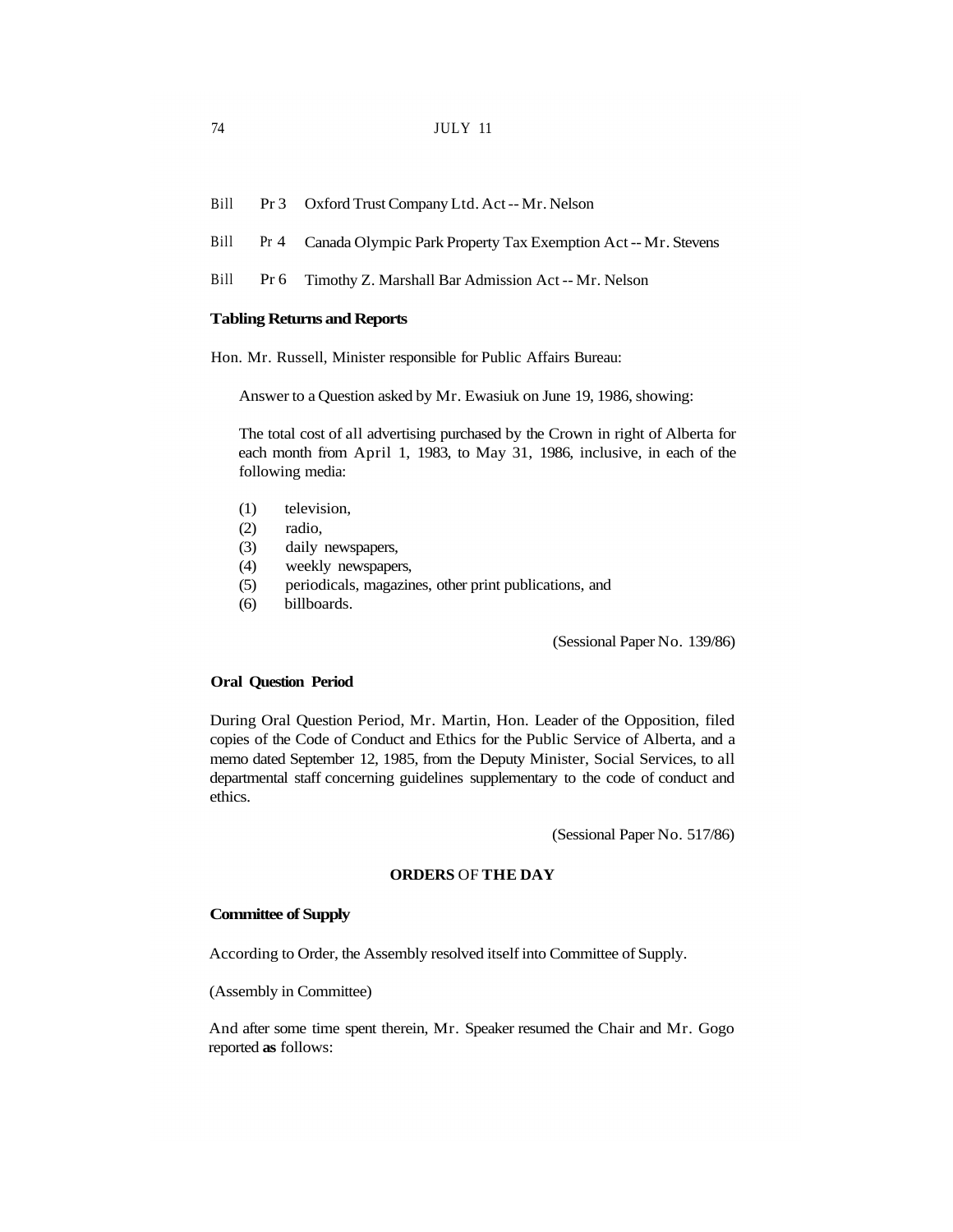### JULY 11 75

Mr. Speaker:

The Committee of Supply has had under consideration certain resolutions, reports progress thereon, and requests leave to sit again.

The question being put, the report and the request for leave to sit again were agreed to.

The Assembly adjourned at 1:00 p.m., until Monday, July 14, 1986, at 2:30 p.m.

# MONDAY, JULY 14, 1986

The Speaker took the Chair at 2:30 p.m.

# **ROUTINE**

## **Tabling Returns and Reports**

Mr. Kroeger, Chairman of the Water Resources Commission, pursuant to Water Resources Commission Act, 1983, cW-5.1, s7(2):

Alberta Water Resources Commission, Annual Report 1984-1985

(Sessional Paper No. 53/86)

Hon. Mr. Russell, Minister of Advanced Education, pursuant to Financial Administration Act, RSA 1980, cF-9, s2(6); 1980, c64, s2:

Athabasca University, Annual Report 1984-85

(Sessional Paper No. 10/86)

### **ORDERS OF THE DAY**

Mr. Pashak, Hon. Member for Calgary-Forest Lawn, requested unanimous consent to waive the normal notice and other requirements of the Standing Orders for immediate consideration of the following motion:

BE IT RESOLVED THAT the Legislative Assembly urge the Government of Alberta to convey to the Government of Canada its opinion that the Petroleum and Gas Revenue Tax ought to be completely removed as quickly as is possible.

Unanimous consent was granted. The question being put, the motion was agreed to.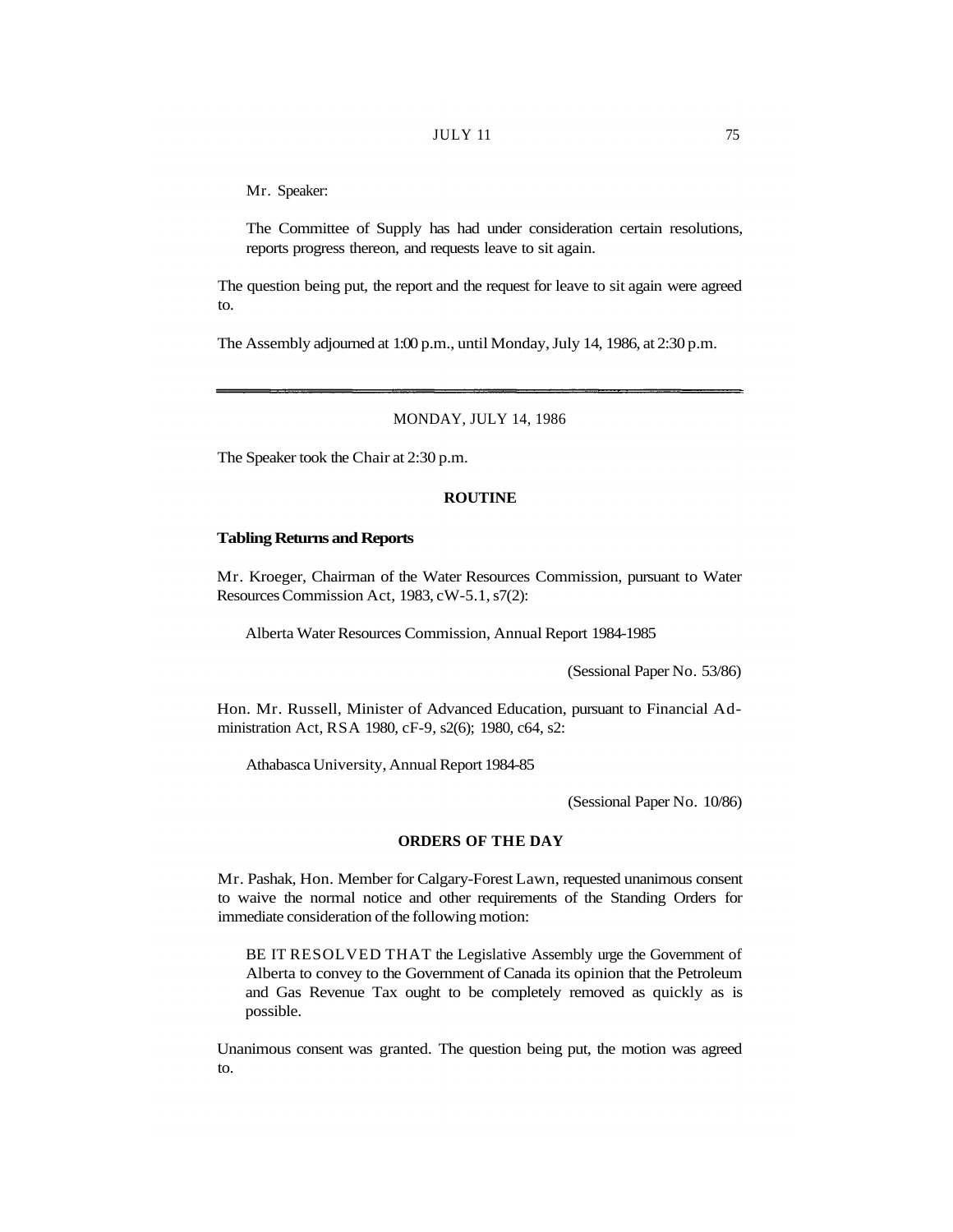# **Committee of Supply**

According to Order, the Assembly resolved itself into Committee of Supply.

(Assembly in Committee)

And after some time spent therein, Mr. Speaker resumed the Chair and Mr. Musgreave reported as follows:

Mr. Speaker.

The Committee of Supply has had under consideration certain resolutions, reports progress thereon, and requests leave to sit again.

The question being put, the report and the request for leave to sit again were agreed to.

On motion by Hon. Mr. Horsman, Deputy Government House Leader, the Assembly adjourned at 5:30 p.m. until Tuesday, July 15, 1986, at 2:30 p.m.

# **Filed with the Legislature Library**

| 518/86 | Terms of Reference for joint consultation committee between Social<br>Services and Subsidiary 006 Union Council (Hon. Mrs. Osterman) |
|--------|--------------------------------------------------------------------------------------------------------------------------------------|
| 519/86 | Brochure and two posters dealing with methyl hydrate, published by<br>Alberta Alcoholism and Drug Abuse Commission (Mr. Stevens)     |
| 520/86 | Manifest of Executive Council travel for calendar year 1985 (Hon. Mr.<br>Isley)                                                      |

# TUESDAY, JULY 15, 1986

The Speaker took the Chair at 2:30 p.m.

### **ORDERS OF THE DAY**

### **Questions**

The following question was accepted:

(Mr. Wright)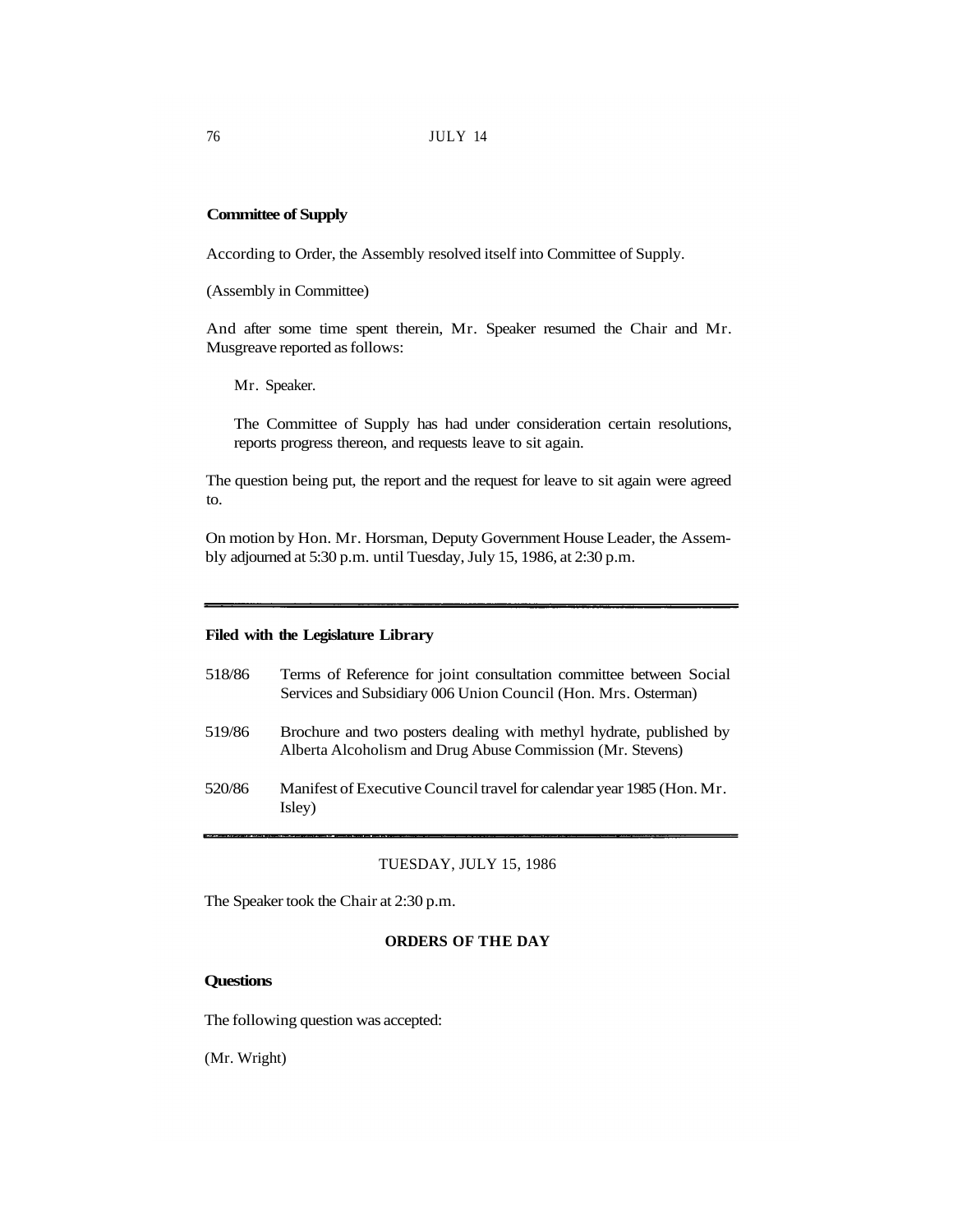**149.** What considerations of policy and what other considerations led to the decision to demolish the former premises of the University of Alberta Hospital?

Hon. Mr. M. Moore, Minister of Hospitals and Medical Care, tabled a response to the question.

(Sessional Paper No. 149/86)

# **Motions Other Than Government Motions**

Moved by Mr. Fischer:

**208.** BE IT RESOLVED THAT the Legislative Assembly urge the Government to request the Government of Canada to hold a national plebiscite on capital punishment.

A debate followed.

Mr. Bogle, Hon. Member for Taber-Warner, moved that the motion be amended by striking out:

"to hold a national plebiscite on capital punishment"

and substituting:

"to introduce a Bill in the Parliament of Canada that would reinstate capital punishment, and permit a free vote on the Bill, enabling Members of Parliament to vote on the issue independently of party position."

A debate followed on the amendment

Hon. Mr. Anderson moved adjournment of the debate on the amendment, which was agreed to.

On motion by Hon. Mr. Anderson, Acting Government House Leader, at 5:30 p.m., it was agreed that when the Members reconvened at 8:00 p.m., they would be in Committee of Supply, and the Speaker left the Chair.

TUESDAY, JULY 15, 1986 -- 8:00 P.M.

### **Committee of Supply**

According to Order, the Assembly resolved itself into Committee of Supply.

(Assembly in Committee)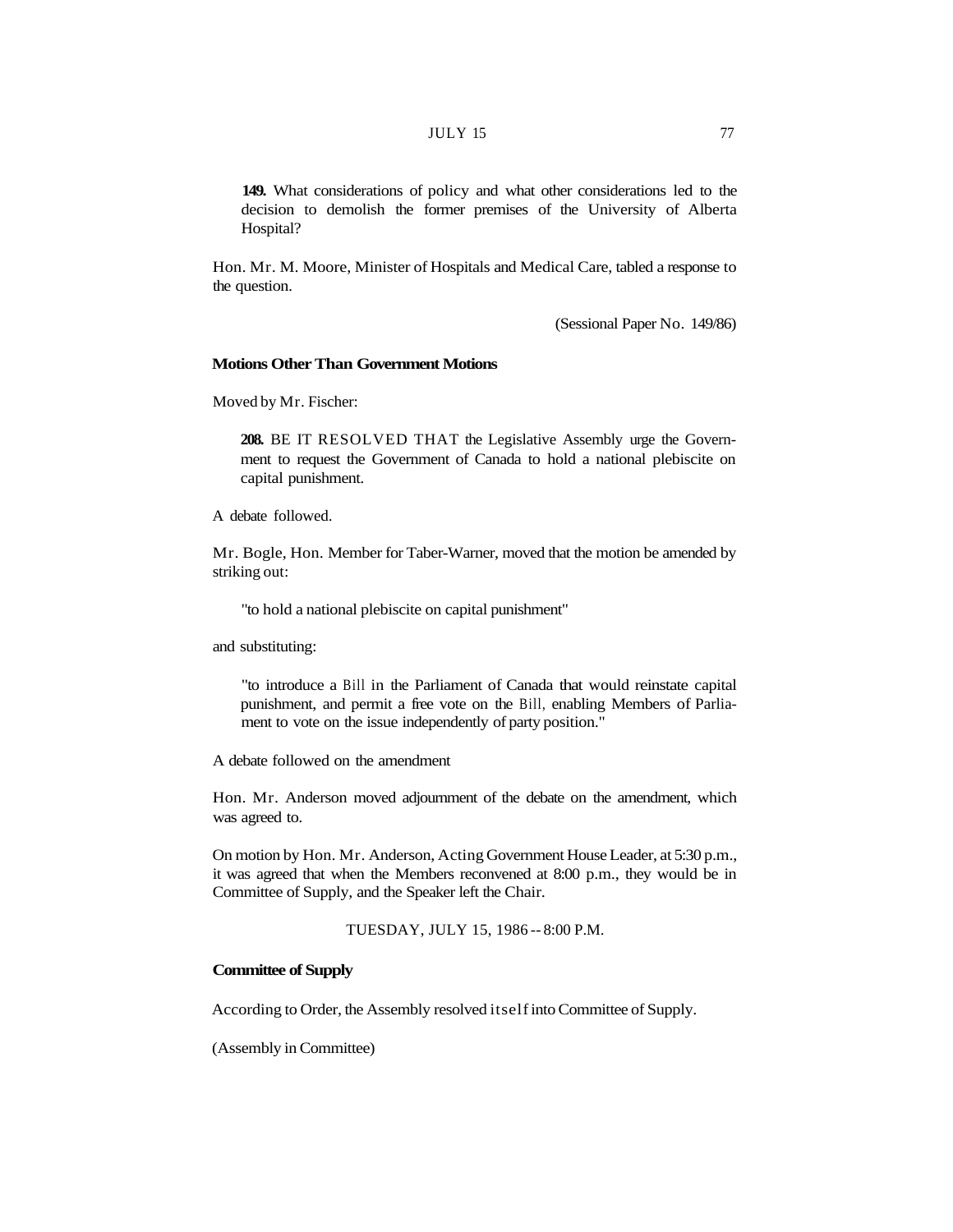And after some time spent therein, Mr. Speaker resumed the Chair and Mr. Musgreave reported as follows:

Mr. Speaker:

The Committee of Supply has had under consideration certain resolutions, reports progress thereon, and requests leave to sit again.

The question being put, the report and the request for leave to sit again were agreed to.

On motion by Hon. Mr. Young, Acting Government House Leader, the Assembly adjourned at 10:33 p.m. until Wednesday, July 16, 1986, at 2:30 p.m.

## WEDNESDAY, JULY 16, 1986

The Speaker took the Chair at 2:30 p.m.

# **ORDERS OF THE DAY**

### **Committee of Supply**

According to Order, the Assembly resolved itself into Committee of Supply.

(Assembly in Committee)

And after some time spent therein, Mr. Speaker resumed the Chair and Mr. Gogo reported as follows:

Mr. Speaker.

The Committee of Supply has had under consideration certain resolutions, reports progress thereon, and requests leave to sit again.

The question being put, the report and the request for leave to sit again were agreed to.

The Assembly adjourned at 5:30 p.m. until Thursday, July 17, 1986, at 2:30 p.m.

### **Filed with the Legislature Library**

521/86 Statement clarifying details included in the manifest of executive council travel for the calendar year 1985 (Hon. Mr. Isley)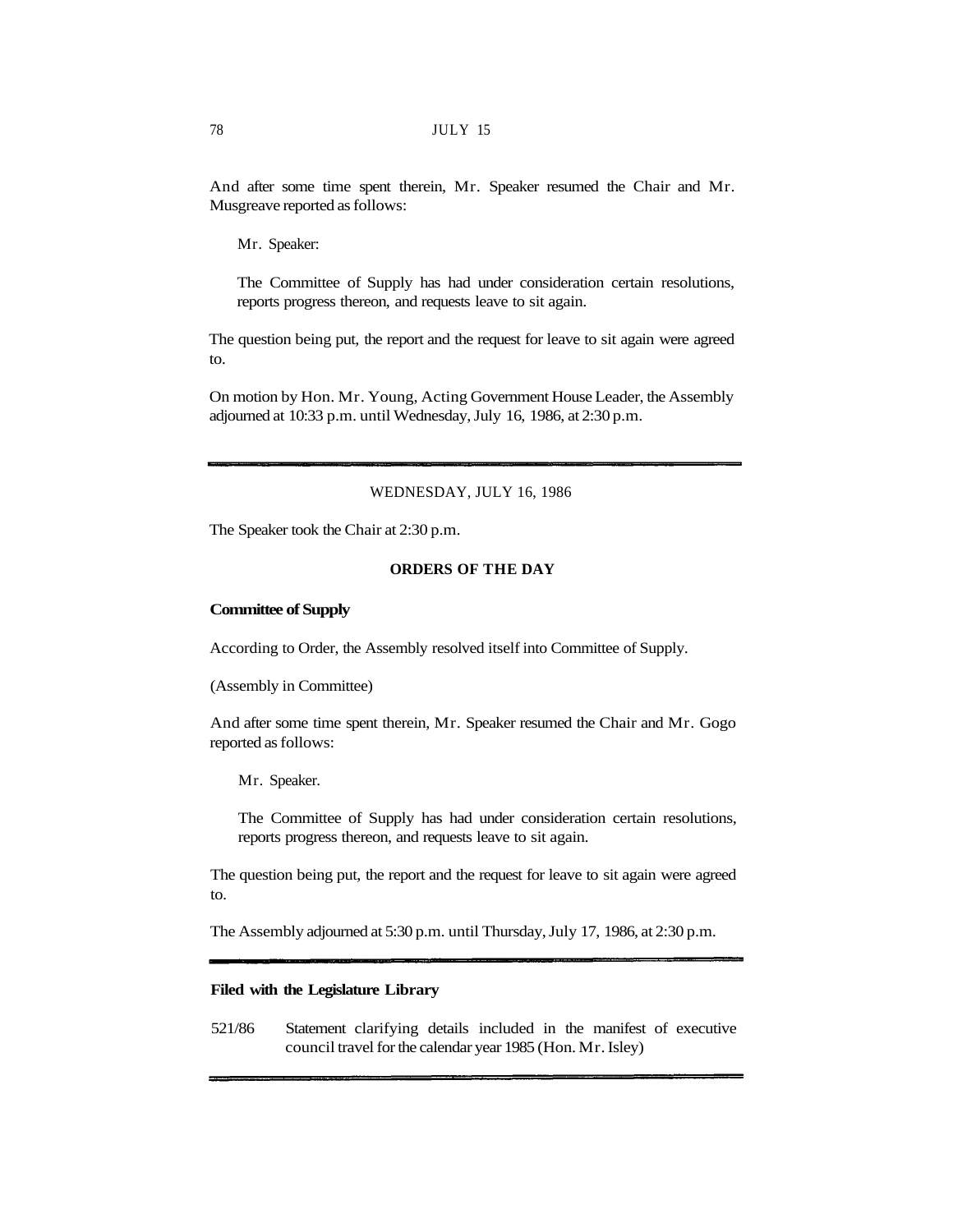#### THURSDAY, JULY 17, 1986

The Speaker took the Chair at 2:30 p.m.

### **ROUTINE**

#### **Introduction of Bills (First Reading)**

Notice having been given:

Bill 210 Code of Ethics and Conduct Act -- Mr. Martin

### **Tabling Returns and Reports**

Hon. Mr. Horsman, Minister of Federal and Intergovernmental Affairs:

Releases from the Department of National Defence and Strategic Air Command concerning cruise missile testing

(Sessional Paper No. 328/86)

## **Statement by Mr. Speaker**

Mr. Speaker made the following statement:

The Chair has convened two meetings of House Leaders, representing all parties represented in the Legislative Assembly, to consider the matter of supplementary responses to answers given earlier and responses to questions taken as notice.

The House Leaders have unanimously agreed that Ministers should be allowed, at the end of Oral Question Period, to briefly supplement answers given previously and to respond to questions taken as notice. The House Leaders have further agreed that the Member whose question has received a delayed response may ask one further brief supplementary question and a Minister may respond to such supplementary question.

Strict adherence to procedural rules would require the unanimous consent of the House on each occasion when this practice is undertaken. The Chair has, however, noted that House Leaders have unanimously agreed to this provision and will assume the House has given unanimous consent unless any Member voices a contrary opinion.

(Sessional Paper No. 329/86)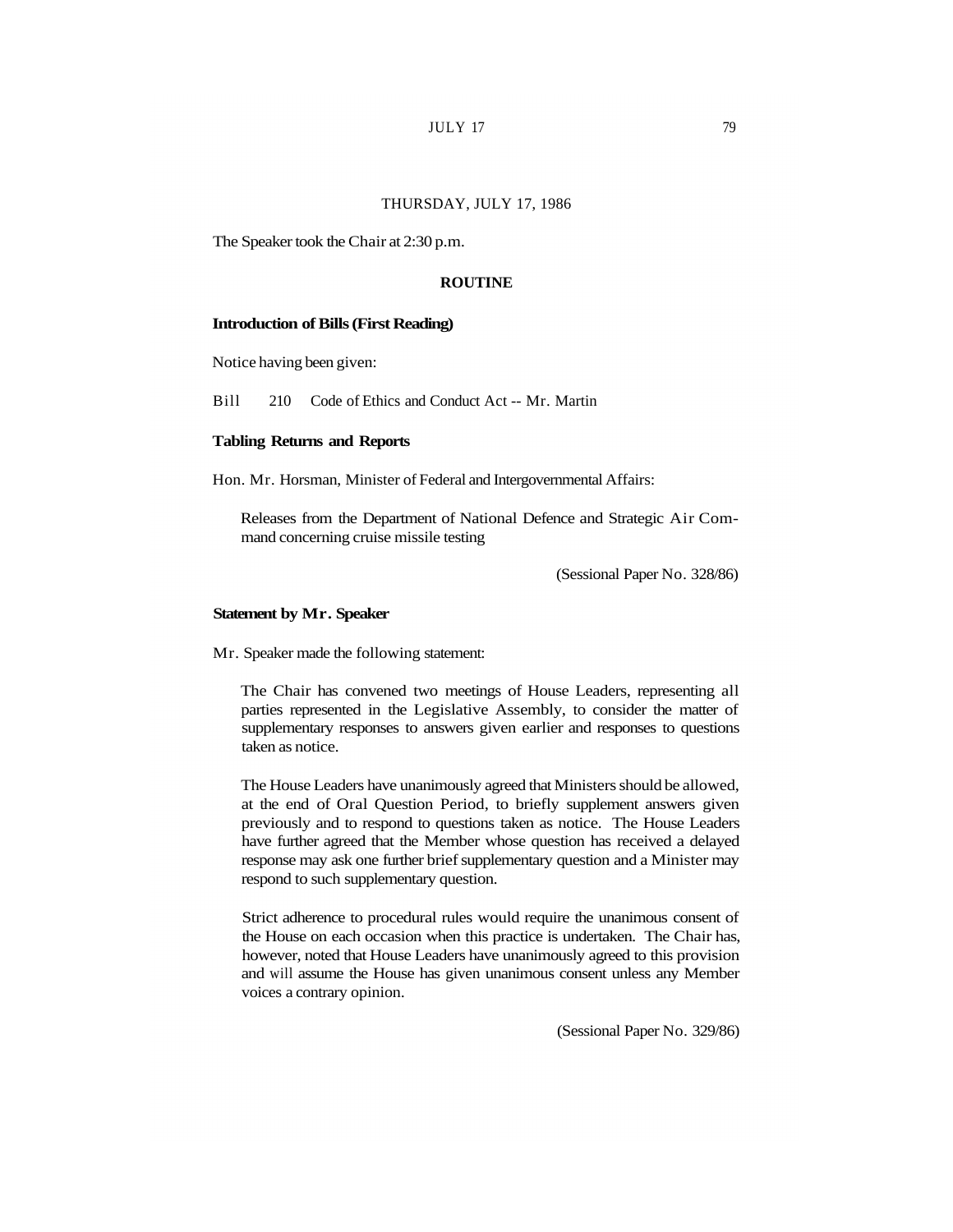# **ORDERS OF THE DAY**

### **Questions**

The following question was accepted:

(Mr. Gibeault)

**151.** In each of the calendar years 1980, 1981, 1982, 1983, 1984, and 1985, and for the year 1986 to March 31, how many tonnes of sulphur originating in Alberta were shipped to the Republic of South Africa?

Hon. Mr. Shaben, Minister of Economic Development and Trade, tabled a response to the question.

(Sessional Paper No. 151/86)

The following questions were ordered to stand:

Mr. McEachern to ask the Government the following question:

**150.** For each person to whom a Certificate of Provisional Eligibility was issued in anticipation of the coming into force of the provisions of the Alberta Stock Savings Plan Act, what was

- (1) the name of the person,
- (2) the date of the issuance of the Certificate of Provisional Eligibility, and
- (3) the nature of the business of the person receiving the Certificate of Provisional Eligibility?

Mr. Strong to ask the Government the following question:

**152.** What amounts of money, other than money paid as a result of a contractual arrangement for the provision of goods and/or services by Gainers Inc. to the Government or any agent of the Government or of the Crown in right of Alberta, have been paid to Gainers Inc. in the form of grants or other payments under any program operated by the Government or any agent of the Government or of the Crown in right of Alberta, and in each instance what was the program under which the money was paid out, how much money was paid out, and what was the purpose for which the money was paid out, since March 31, 1984?

# **Motions for Returns**

The following motion was agreed to:

Moved by Mr. Younie: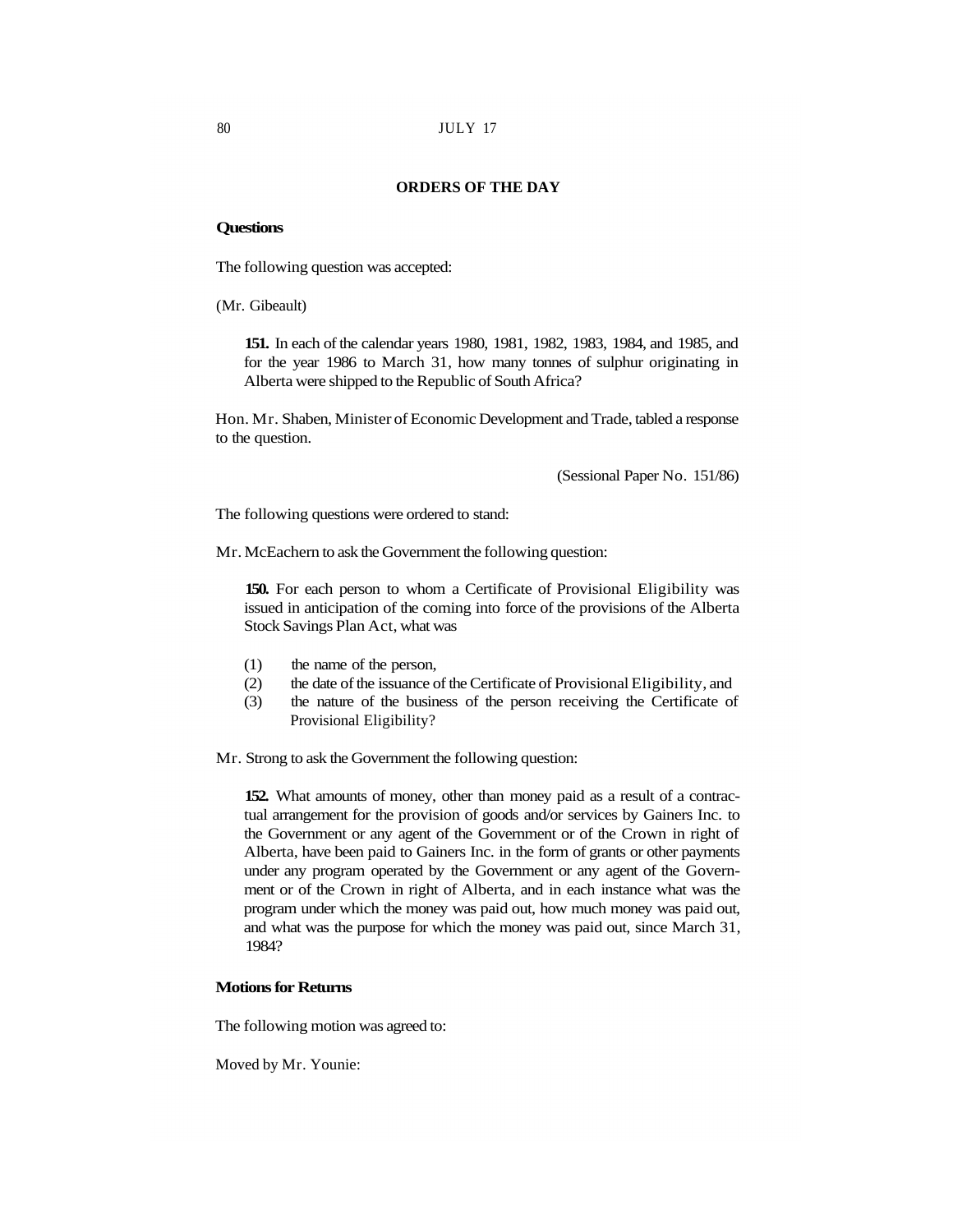### $JULY$  17 81

**156.** That an Order of the Assembly do issue for a Return showing:

Copies of

- (1) the water quality directive issued by Alberta Environment to Luscar Sterco (1977) Ltd. of Edson on or about February 11, 1985, and
- (2) the progress reports submitted to the Director of the Pollution Control Division of Alberta Environment on or before April 1, 1985, June 28, 1985, and November 29, 1985, by Luscar Sterco (1977) Ltd., pursuant to the terms of the water quality directive.

Hon. Mr. Kowalski, Minister of the Environment, tabled the Return requested.

(Sessional Paper No. 156/86)

The following motions were ordered to stand:

Mr. Gibeault to propose the following motion to the Assembly:

**153.** That an Order of the Assembly do issue for a Return showing:

Copies of any and all studies and reports prepared by or for the Campus Development branch of the Administrative Services Division of the Department of Advanced Education where those studies and reports are chiefly concerned with

- (a) assessing the need for expansion at one or more board governed postsecondary educational institutions, or
- (b) assessing the costs of expansion at one or more board governed postsecondary educational institutions

where such studies and reports have been received at the Campus Development branch after December 31, 1984.

Mr. Hawkesworth to propose the following motion to the Assembly:

**154.** That an Order of the Assembly do issue for a Return showing:

Copies of all contracts, letters of understanding, letters of intent, and other contractual instruments authorized, signed, endorsed, or otherwise formalized where those documents constitute agreements between the Government or any agent of the Government or of the Crown in right of Alberta and Ski Kananaskis Incorporated, or where those documents formalize an obligation undertaken by the Government or any agent of the Government or of the Crown in right of Alberta to Ski Kananaskis Incorporated.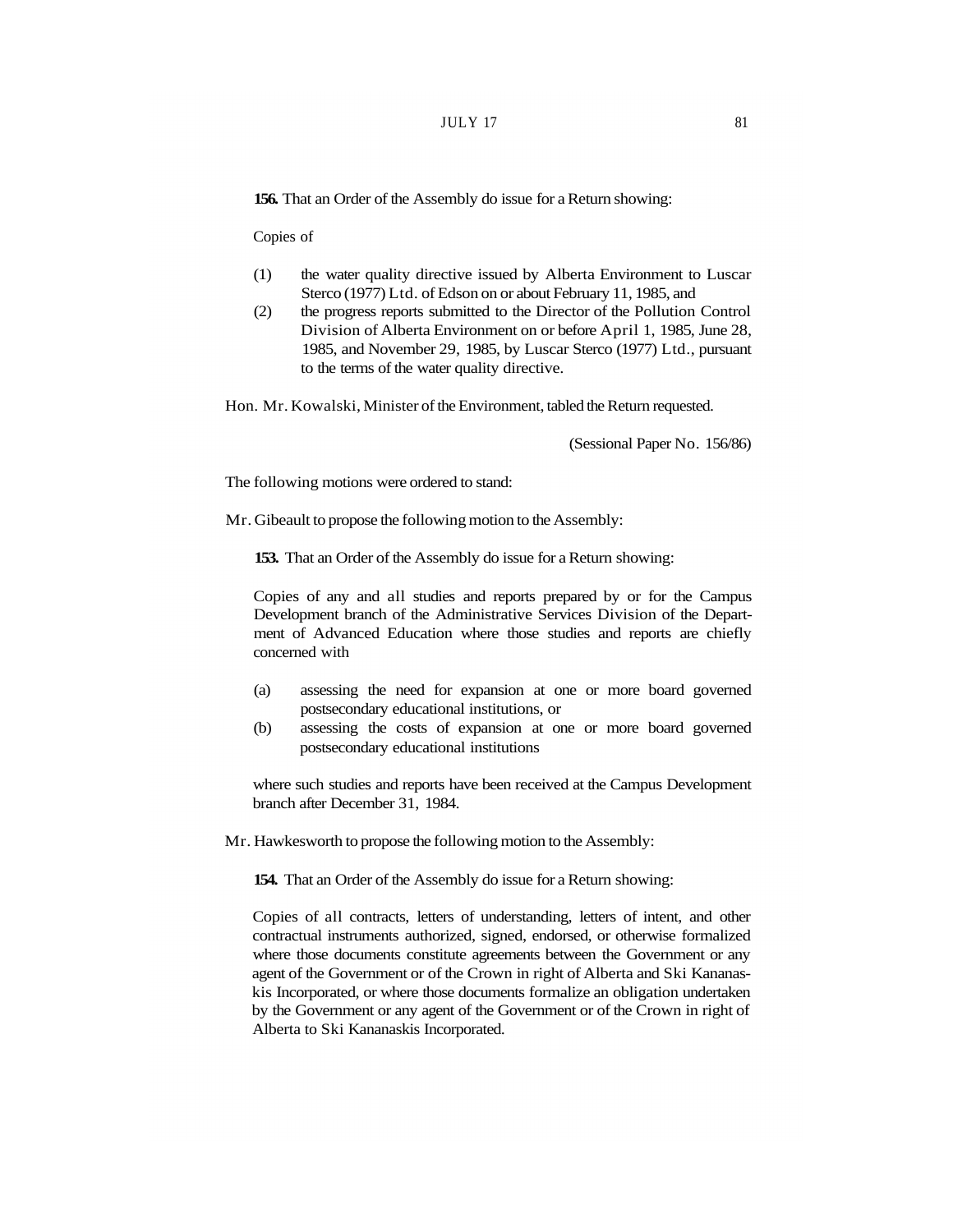Mr. Gibeault to propose the following motion to the Assembly:

**155.** That an Order of the Assembly do issue for a Return showing:

Copies of all reports and other documents received by the Agency for International Development of the Department of Economic Development where those reports and other documents are chiefly concerned with supporting one or more applications for funds from the Agency by Project Concern, Alberta.

Mr. McEachern to propose the following motion to the Assembly:

**157.** That an Order of the Assembly do issue for a Return showing:

Copies of

- (1) the Abacus Cities Ltd. investigative report (commonly called the Baines Report) delivered to the Alberta Securities Commission on July 14, 1983;
- (2) the findings of the minister's task force, presented to the Alberta Securities Commission, the Attorney General, and the Minister of Consumer and Corporate Affairs on May 7, 1984; and
- (3) the report of the Alberta Securities Commission Re: Abacus Cities Ltd., Part I (dated May 18, 1984) and Part II (dated July 13, 1984).

## **Motions Other Than Government Motions**

Moved by Mr. Fox:

**209.** BE IT RESOLVED THAT the Legislative Assembly urge the Government, as quickly as is practicable, to implement a program to reimburse Alberta hog producers, who would normally ship their hogs to either the Gainers plant in Edmonton or the Fletchers plant in Red Deer but who, as a consequence of the industrial disputes currently under way at those two plants, are forced to ship their hogs to market elsewhere, the full difference between the shipping costs they would normally incur in the shipment of their hogs to Gainers and/or Fletchers and the shipping costs they incur in moving their hogs to other markets;

AND BE IT FURTHER RESOLVED THAT the Legislative Assembly urge the Government to maintain any such program in place for the duration of the industrial dispute and make its effect retroactive to the commencement of the dispute.

A debate followed.

Pursuant to Standing Order 8(3), debate was adjourned with Mr. R. Moore speaking.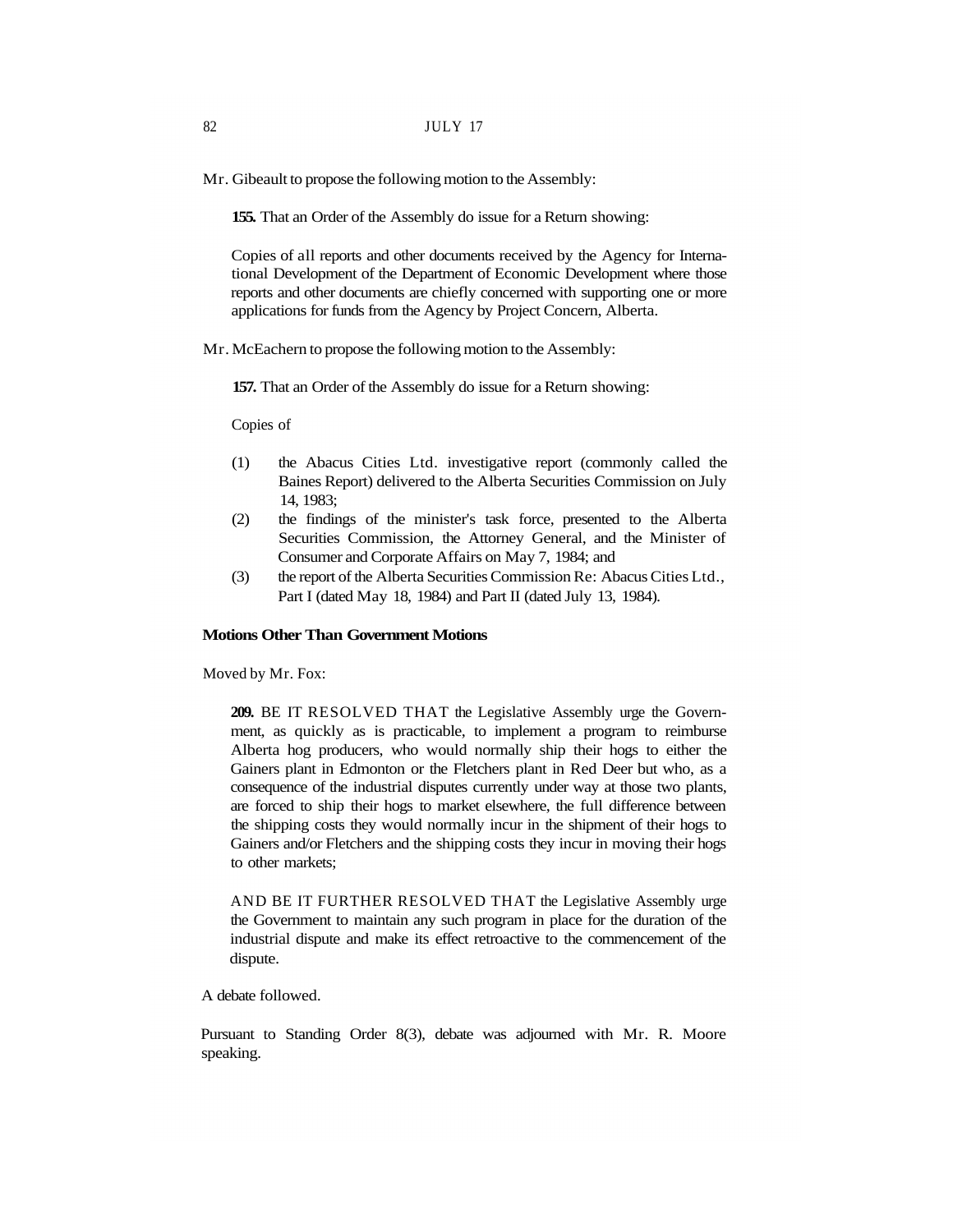# **Public Bills and Orders Other Than Government Bills and Orders**

(Second Reading)

On the motion that the following Bill be now read a Second time:

Bill 207 An Act to Amend the Local Authorities Election Act -- Mr. Musgrove

A debate followed.

Mr. Schumacher moved adjournment of the debate, which was agreed to.

On motion by Hon. Mr. Horsman, Deputy Government House Leader, at 5:30 p.m., it was agreed that when Members reconvened at 8:00 p.m., they would be in Committee of Supply, and the Speaker left the Chair.

THURSDAY, JULY 17, 1986 -- 8:00 P.M.

### **Committee of Supply**

According to Order, the Assembly resolved itself into Committee of Supply.

(Assembly in Committee)

And after some time spent therein, Mr. Speaker resumed the Chair and Mr. Gogo reported as follows:

Mr. Speaker:

The Committee of Supply has had under consideration certain resolutions, reports progress thereon, and requests leave to sit again.

The question being put, the report and the request for leave to sit again were agreed to.

On motion by Hon. Mr. Crawford, Government House Leader, the Assembly adjourned at 10:35 p.m. until Friday, July 18, 1986, at 10:00 a.m.

## **Filed with the Legislature Library**

522/86 Letter dated July 4, 1986, from Gainers Inc. to Alberta livestock producers (Mr. Stevens)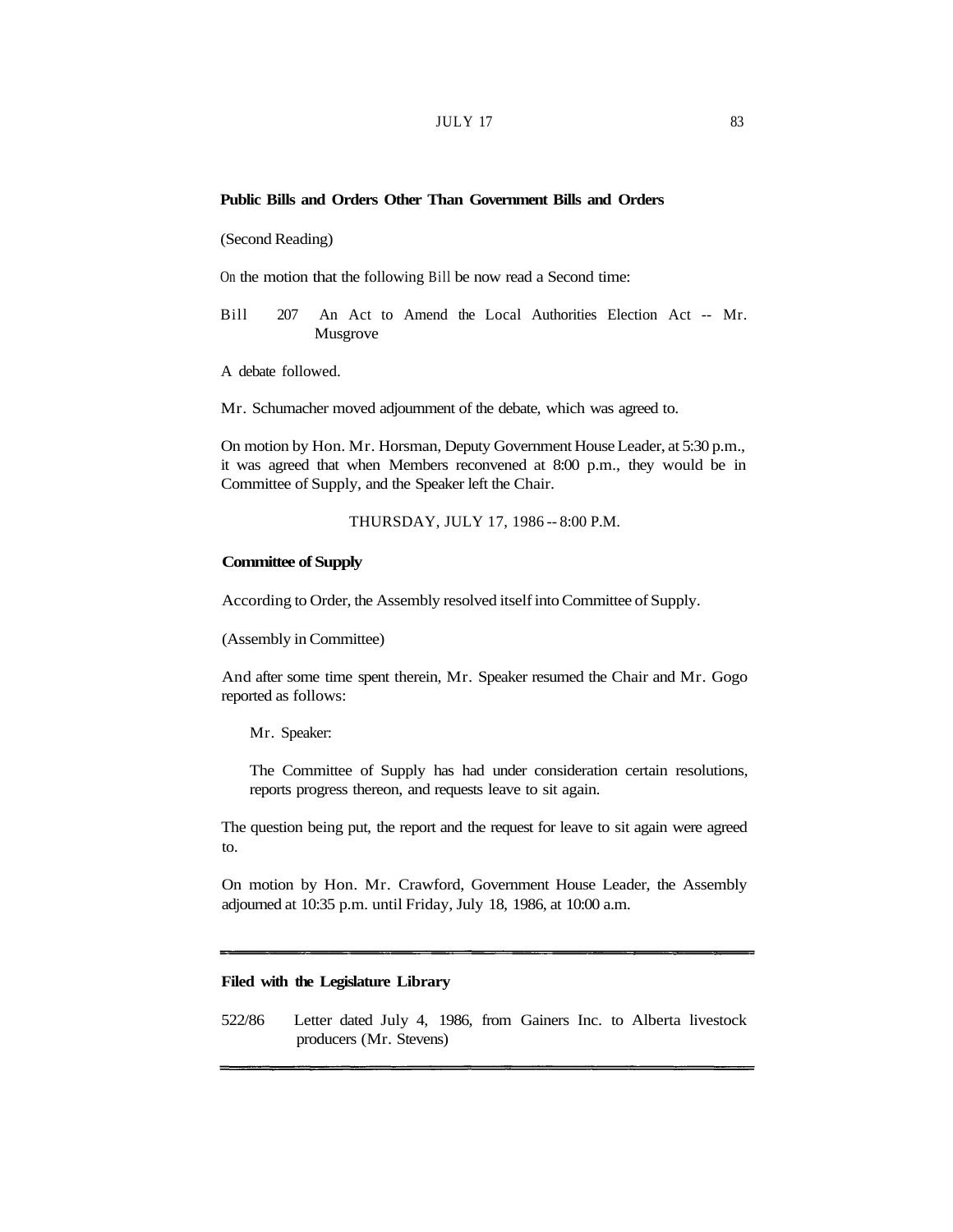### FRIDAY, JULY 18, 1986

The Speaker took the Chair at 10:00 a.m.

## **ROUTINE**

#### **Anniversary of Commonwealth Parliamentary Association**

Hon. Dr. Carter, Speaker of the Legislative Assembly, made a statement to the Assembly marking the 75th anniversary of the Commonwealth Parliamentary Association.

#### **Introduction of Bills (First Reading)**

Notice having been given:

- Bill Pr 5 Alberta Native Business Summit Foundation Act -- Mr. Hyland
- Bill Pr 7 The Calgary Research and Development Authority Amendment Act, 1986 -- Mrs. Koper
- Bill Pr 8 City of Edmonton and Northwestern Utilities, Limited Agreement Act, 1986 -- Mr. Heron
- Bill Pr 11 The McMan Youth Services Foundation Act -- Mrs. Hewes

#### **Tabling Returns and Reports**

Hon. Mr. Adair, Minister of Transportation and Utilities, pursuant to Rural Gas Act, RSA 1980, cR-19, s30(7):

Gas Alberta Operating Fund, Financial Statements, March 31, 1985, and supplemental report

(Sessional Paper No. 121/86)

Hon. Mr. Adair, Minister of Transportation and Utilities, pursuant to Legislative Assembly Act, 1983, cL-10.1, s52:

Alberta Utilities and Telecommunications, Annual Report 1984-85

(Sessional Paper No. 119/86)

Hon. Mr. Rostad, Solicitor General:

Answer to a Question asked by Mr. Gibeault on June 17, 1986, showing: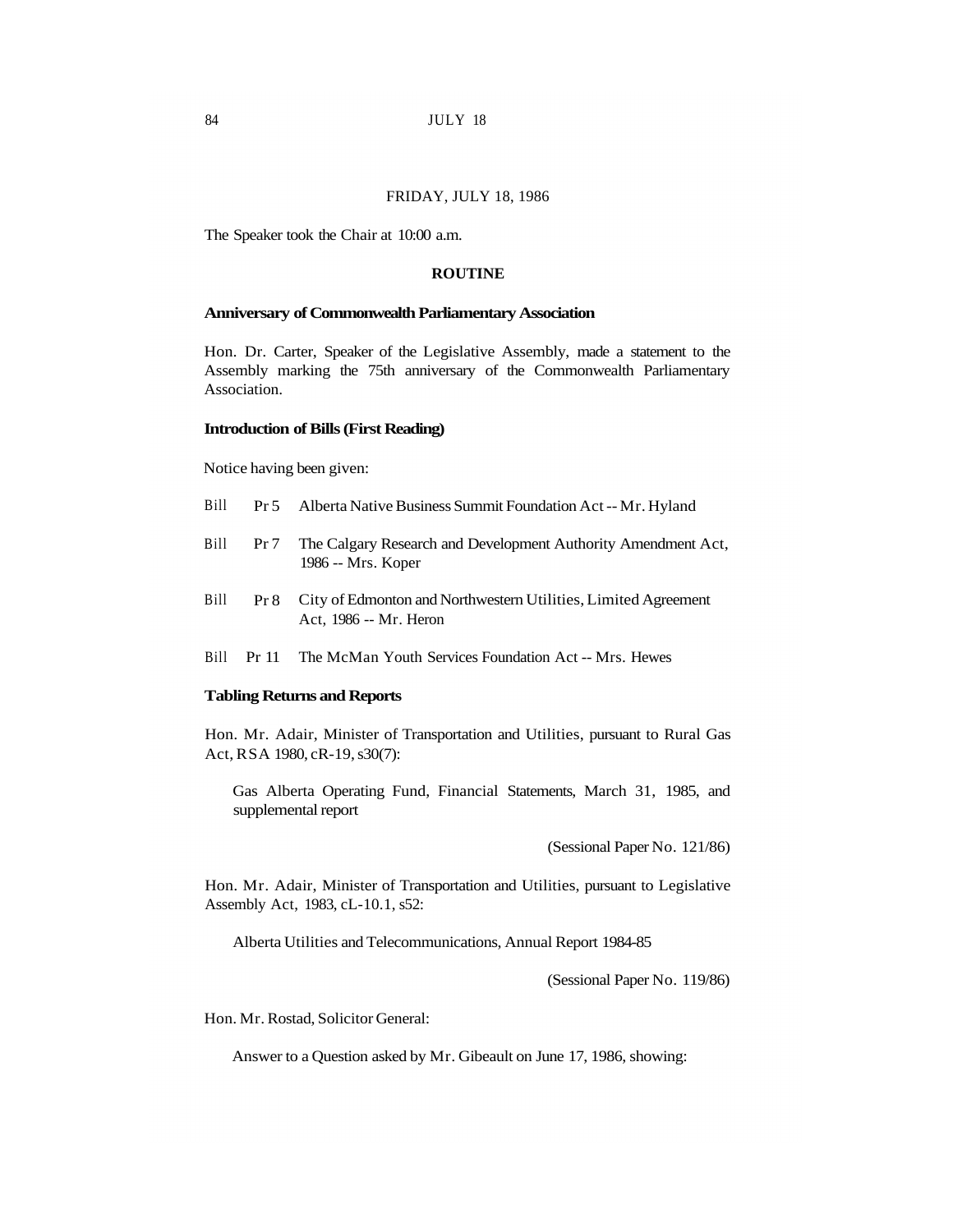# $JULY$  18  $85$

For the fiscal years 1982-83, 1983-84, 1984-85, and 1985-86, in each case:

- (1) the quantity, expressed in litres, of product originating in the Republic of South Africa purchased by the Alberta Liquor Control Board;
- (2) the cost, expressed in Canadian dollars, of product originating in the Republic of South Africa purchased by the Alberta Liquor Control Board;
- (3) the quantity, expressed in litres, of product originating in Chile purchased by the Alberta Liquor Control Board; and
- (4) the cost, expressed in Canadian dollars, of product originating in Chile purchased by the Alberta Liquor Control Board.

(Sessional Paper No. 134/86)

### **Ministerial Statements**

Hon. Mr. Orman, Minister of Manpower, announced additional initiatives to the wage subsidy program and the summer temporary employment program.

(Sessional Paper No. 330/86)

Mr. Martin, Hon. Leader of the Opposition, commented on the statement.

# **ORDERS OF THE DAY**

#### **Committee of Supply**

According to Order, the Assembly resolved itself into Committee of Supply.

#### (Assembly in Committee)

And after some time spent therein, Mr. Speaker resumed the Chair and Mr. Musgreave reported as follows:

Mr. Speaker:

The Committee of Supply has had under consideration certain resolutions, reports progress thereon, and requests leave to sit again.

The question being put, the report and the request for leave to sit again were agreed to.

The Assembly adjourned at 1:00 p.m. until Monday, July 21, 1986, at 2:30 p.m.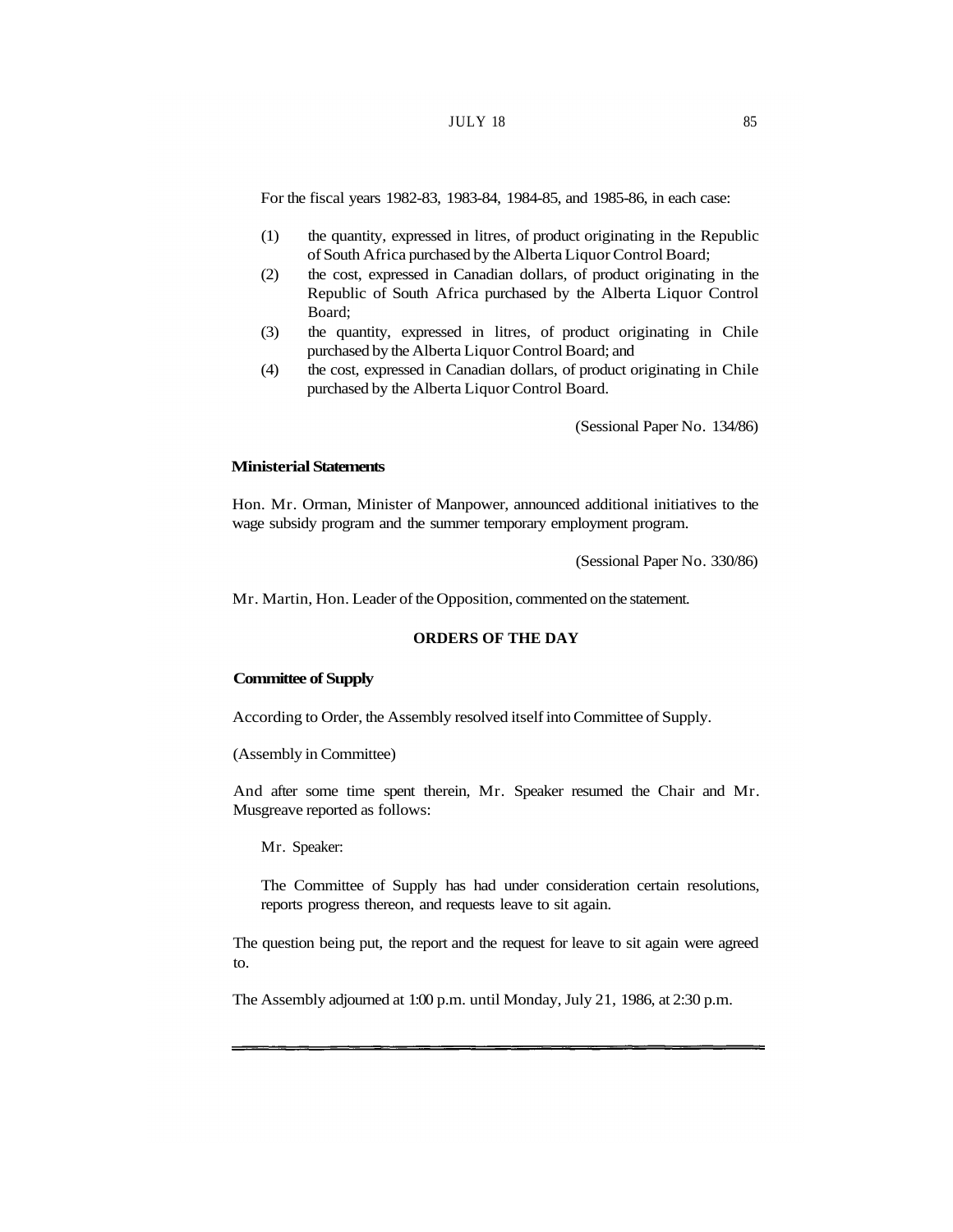### MONDAY, JULY 21, 1986

The Speaker took the Chair at 2:30 p.m.

# **ROUTINE**

#### **Introduction of Bills (First Reading)**

Notice having been given:

Bill 224 Public Ambulance Act -- Rev. Roberts

# **ORDERS OF THE DAY**

# **Committee of Supply**

According to Order, the Assembly resolved itself into Committee of Supply.

(Assembly in Committee)

And after some time spent therein, Mr. Speaker resumed the Chair and Mr. Gogo reported as follows:

Mr. Speaker:

The Committee of Supply has had under consideration certain resolutions, reports progress thereon, and requests leave to sit again.

The question being put, the report and the request for leave to sit again were agreed to.

On motion by Hon. Mr. Crawford, Government House Leader, the Assembly adjourned at 5:30 p.m. until Tuesday, July 22, 1986, at 2:30 p.m.

#### TUESDAY, JULY 22, 1986

The Speaker took the Chair at 2:30 p.m.

## **ROUTINE**

#### **Notices of Motions**

Mr. Taylor, Leader of the Liberal Opposition, gave oral notice of the following motion: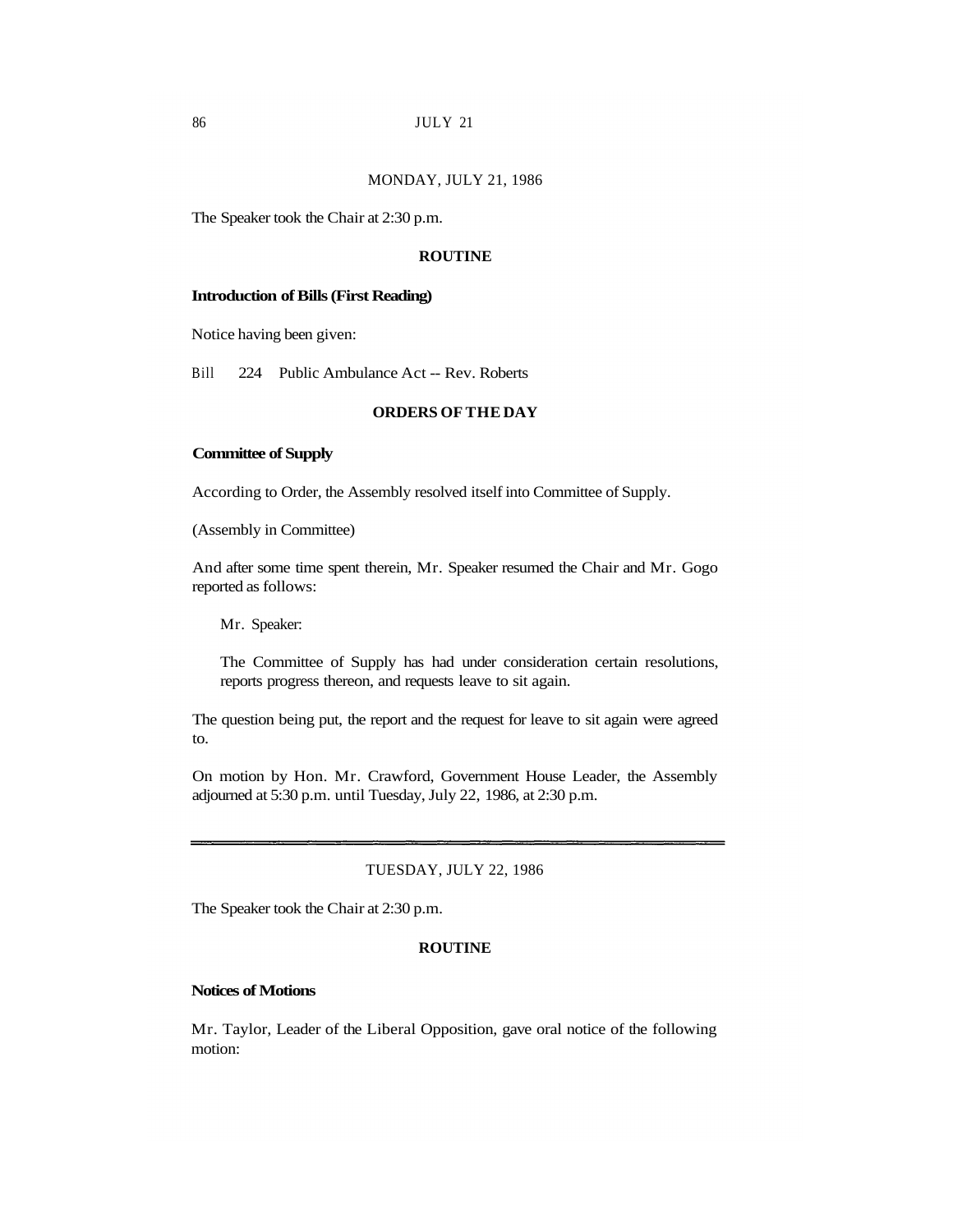BE IT RESOLVED THAT the Legislative Assembly send a message of congratulations to His Royal Highness Prince Andrew and Miss Sarah Ferguson on the occasion of their wedding.

The question being put, the motion was agreed to.

## **Introduction of Bills (First Reading)**

Notice having been given:

- Bill 225 Freedom of Information and Personal Privacy Act -- Mr. Martin
- Bill 226 Children's Rights Act -- Ms. Mjolsness

# **Tabling Returns and Reports**

Hon. Mr. Kowalski, Minister responsible for Public Safety Services:

Information kit issued by Alberta Public Safety Services including a policy statement on disaster assistance and brochures entitled "Rural Disaster Assistance," "Urban Disaster Assistance," and "Flood Disaster"

(Sessional Paper No. 331/86)

# **ORDERS OF THE DAY**

### **Questions**

The following questions were ordered to stand:

Mr. McEachern to ask the Government the following question:

**150.** For each person to whom a Certificate of Provisional Eligibility was issued in anticipation of the coming into force of the provisions of the Alberta Stock Savings Plan Act, what was

- (1) the name of the person,
- (2) the date of the issuance of the Certificate of Provisional Eligibility, and
- (3) the nature of the business of the person receiving the Certificate of Provisional Eligibility?

Mr. Strong to ask the Government the following question:

**152.** What amounts of money, other than money paid as a result of a contractual arrangement for the provision of goods and/or services by Gainers Inc. to the Government or any agent of the Government or of the Crown in right of Alberta, have been paid to Gainers Inc. in the form of grants or other payments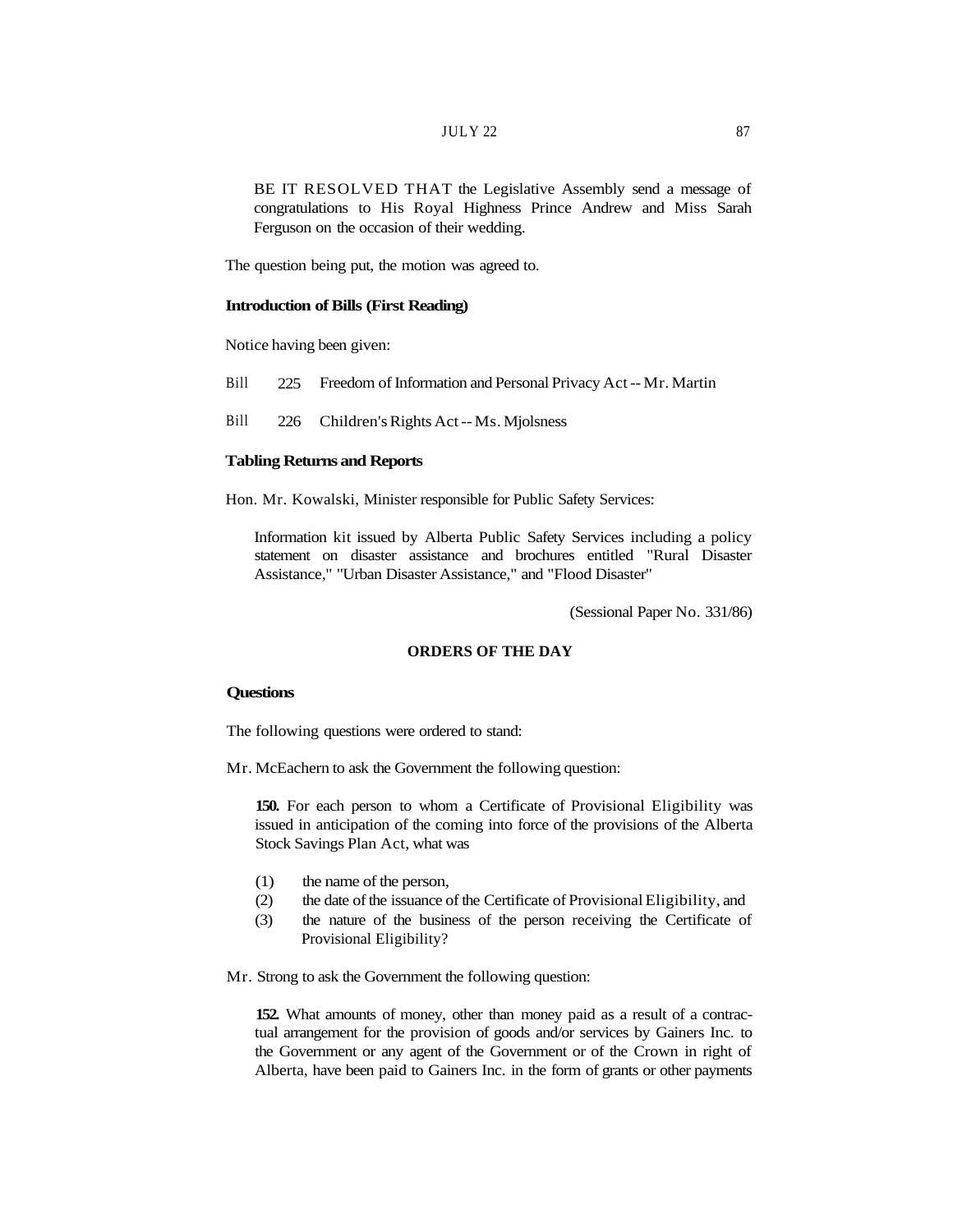under any program operated by the Government or any agent of the Government or of the Crown in right of Alberta, and in each instance what was the program under which the money was paid out, how much money was paid out, and what was the purpose for which the money was paid out, since March 31, 1984?

## **Motions for Returns**

The following motions were ordered to stand:

Mr. Hawkesworth to propose the following motion to the Assembly:

**154.** That an Order of the Assembly do issue for a Return showing:

Copies of all contracts, letters of understanding, letters of intent, and other contractual instruments authorized, signed, endorsed, or otherwise formalized where those documents constitute agreements between the Government or any agent of the Government or of the Crown in right of Alberta and Ski Kananaskis Incorporated, or where those documents formalize an obligation undertaken by the Government or any agent of the Government or of the Crown in right of Alberta to Ski Kananaskis Incorporated.

Mr. Gibeault to propose the following motion to the Assembly:

**155.** That an Order of the Assembly do issue for a Return showing:

Copies of all reports and other documents received by the Agency for International Development of the Department of Economic Development where those reports and other documents are chiefly concerned with supporting one or more applications for funds from the Agency by Project Concern, Alberta.

Mr. McEachern to propose the following motion to the Assembly:

**157.** That an Order of the Assembly do issue for a Return showing:

Copies of

- (1) the Abacus Cities Ltd. investigative report (commonly called the Baines Report) delivered to the Alberta Securities Commission on July 14, 1983;
- (2) the findings of the minister's task force, presented to the Alberta Securities Commission, the Attorney General, and the Minister of Consumer and Corporate Affairs on May 7, 1984; and
- (3) the report of the Alberta Securities Commission Re: Abacus Cities Ltd., Part I (dated May 18, 1984) and Part II (dated July 13, 1984).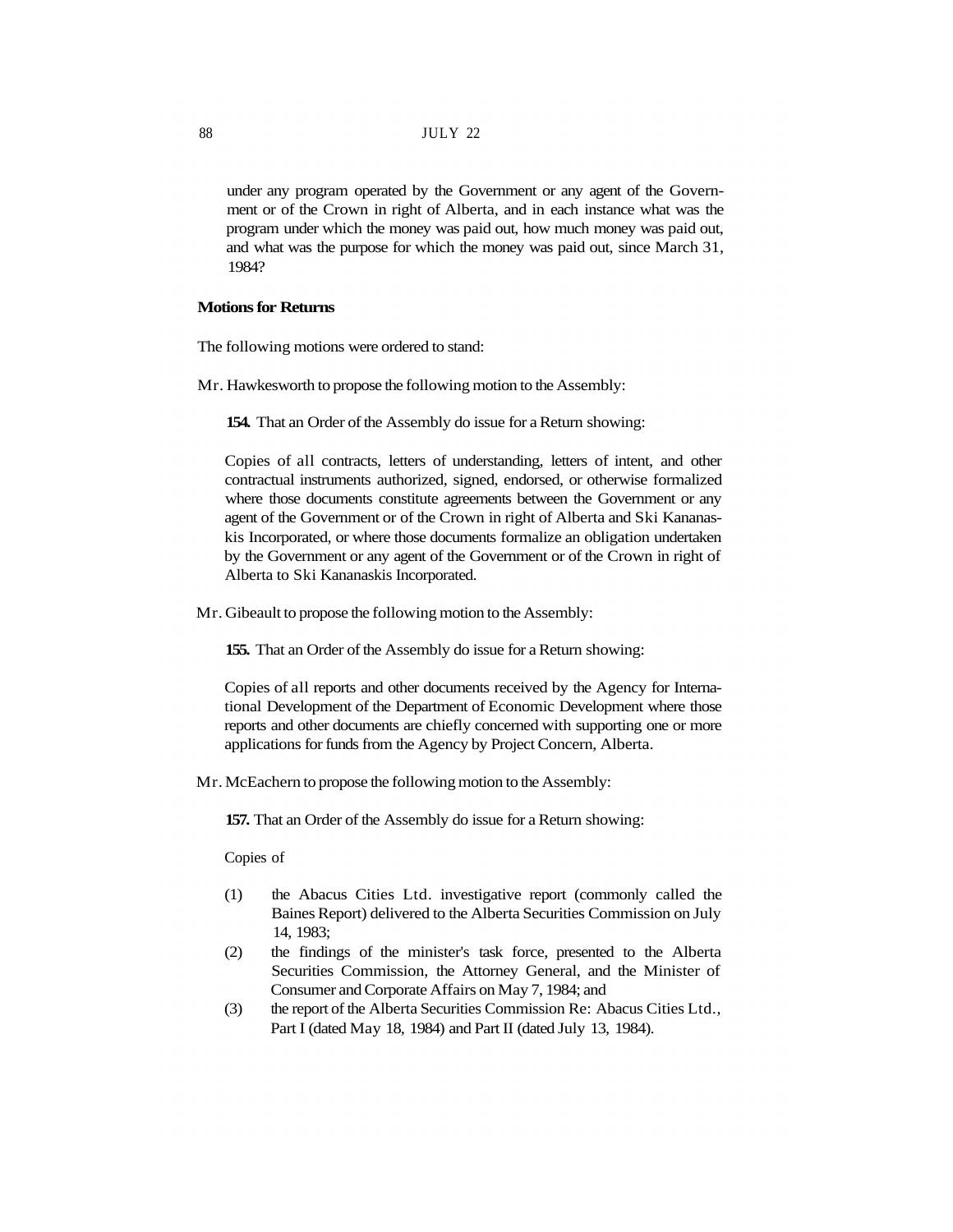Mr. R. Speaker to propose the following motion to the Assembly:

**158.** That an Order of the Assembly do issue for a Return showing:

With respect to the assumption of responsibility by the Department of the Environment, through its agent the Special Waste Management Corporation in May 1985, of the abandoned chemical waste storage site at Nisku, previously managed by the D & D Corporation:

- (1) a copy of the original lease agreement between D & D Corporation and the landowner;
- (2) a copy of the lease agreement established between the Government and the landowner;
- (3) copies of any independent appraisals done and recommendations thereof as to the fair lease value for the facility;
- (4) the name of the company that acted as leasing agent for the landowner;
- (5) a record of any moneys spent to clean up the facility and of the individuals or companies to whom the work was awarded;
- (6) the total cost to the Government of Alberta since accepting responsibility for D & D Corporation in May 1985;
- (7) a list of payments to persons or companies that have provided goods or services for the D & D Corporation since May 1985, showing in each case the name of the person or company and the amount

The following motion was defeated:

Moved by Mr. Gibeault:

**153.** That an Order of the Assembly do issue for a Return showing:

Copies of any and all studies and reports prepared by or for the Campus Development branch of the Administrative Services Division of the Department of Advanced Education where those studies and reports are chiefly concerned with

- (a) assessing the need for expansion at one or more board governed postsecondary educational institutions, or
- (b) assessing the costs of expansion at one or more board governed postsecondary educational institutions

where such studies and reports have been received at the Campus Development branch after December 31, 1984.

A debate followed.

The question being put, the motion was defeated. The names being called for were taken as follows: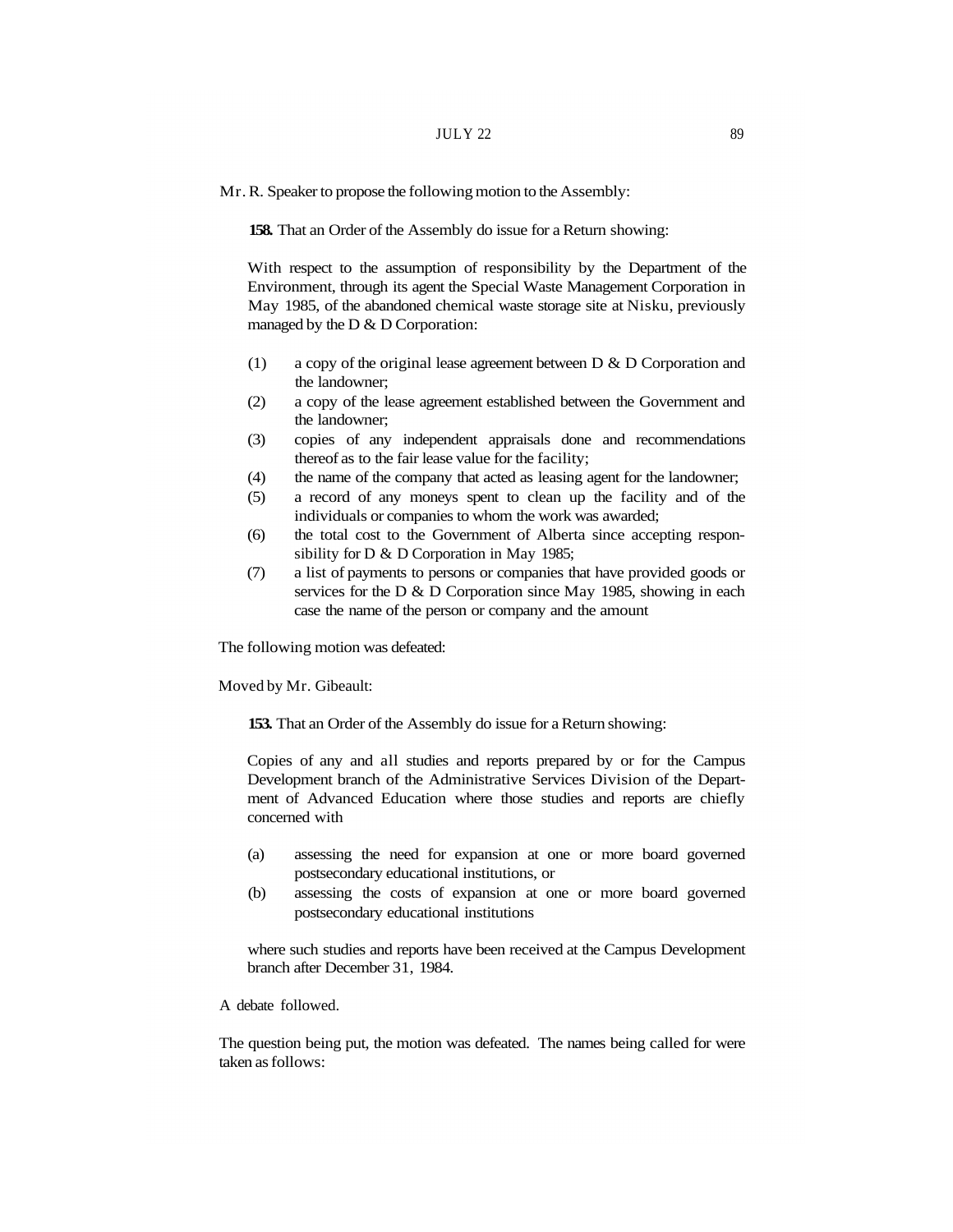For the Motion: 20

| Laing     | Roberts   |
|-----------|-----------|
| Martin    | Sigurdson |
| McEachern | Strong    |
| Mitchell  | Taylor    |
| Mjolsness | Wright    |
| Pashak    | Younie    |
| Piquette  |           |
|           |           |

Against the Motion: 56

| Ady             | Getty               | Orman          |
|-----------------|---------------------|----------------|
| Alger           | Gogo                | Osterman       |
| Anderson        | Heron               | Payne          |
| Betkowski       | Horsman             | Pengelly       |
| Bogle           | Hyland              | Reid           |
| <b>Brassard</b> | Isley               | Rostad         |
| Campbell        | Johnston            | Russell        |
| Cassin          | Jonson              | <b>Shaben</b>  |
| Cherry          | Koper               | Shrake         |
| Crawford        | Kowalski            | Sparrow        |
| Cripps          | Kroeger             | <b>Stevens</b> |
| Day             | McCoy               | Stewart        |
| Dinning         | Mirosh              | Trynchy        |
| Downey          | Moore (Lacombe)     | Webber         |
| <b>Drobot</b>   | Moore (Smoky River) | Weiss          |
| Elliott         | Musgreave           | West           |
| Elzinga         | Musgrove            | Young          |
| Fischer         | Nelson              | Zarusky        |
| Fjordbotten     | Oldring             |                |

# **Motions Other Than Government Motions**

Moved by Mr. Musgrove:

**210.** BE IT RESOLVED THAT the Legislative Assembly urge the Government to implement a system, through the Alberta Health Care Insurance Plan, whereby all insured persons would be required to sign every bill for medical care services that are insured under the plan.

A debate followed.

Mr. Stevens moved adjournment of the debate, which was agreed to.

The Assembly adjourned at 5:30 p.m. until 8:00 p.m.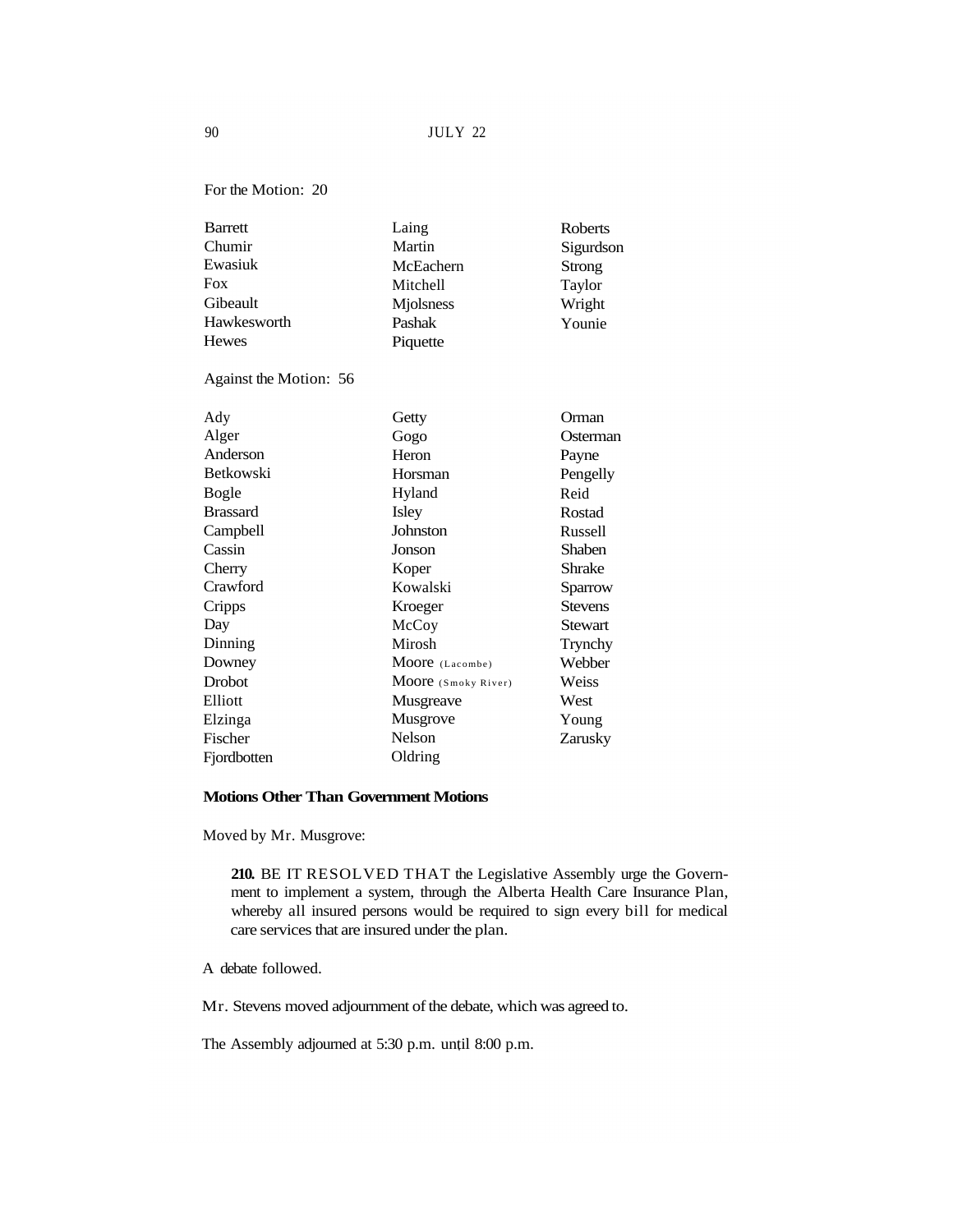# $JULY 22$  91

# TUESDAY, JULY 22, 1986 -- 8:00 P.M.

The Speaker resumed the Chair.

### **Government Bills and Orders**

(Second Reading)

The following Bills were read a Second time and referred to Committee of the Whole:

| <b>Bill</b> | 12 Farm Credit Stability Fund Act -- Hon. Mr. Johnston |
|-------------|--------------------------------------------------------|
|-------------|--------------------------------------------------------|

Bill 14 Small Business Term Assistance Fund Act -- Hon. Mr. Johnston

On motion by Hon. Mr. Crawford, Government House Leader, the Assembly adjourned at 10:40 p.m. until Wednesday, July 23, 1986, at 2:30 p.m.

# **Filed with the Legislature Library**

| 523/86 | Clarification from Mr. Dubensky, Chairman, Disputes Inquiry Board,<br>on his recommendations (Hon. Dr. Reid)                                                     |
|--------|------------------------------------------------------------------------------------------------------------------------------------------------------------------|
| 524/86 | Telegram on behalf of the Government and people of Alberta to H.R.H.<br>Prince Andrew, extending best wishes on the occasion of his marriage<br>(Hon. Mr. Getty) |
| EDE/OC | Order in Council 254/96 Einengiel Institutions Administrative Trensfer                                                                                           |

525/86 Order in Council 354/86, Financial Institutions Administrative Transfer Order, No. 1 (Hon. Mr. Johnston)

## WEDNESDAY, JULY 23, 1986

The Speaker took the Chair at 2:30 p.m.

## **ROUTINE**

### **Introduction of Bills (First Reading)**

Notice having been given:

Bill 262 Alberta Plus Corporation Act -- Mr. Pashak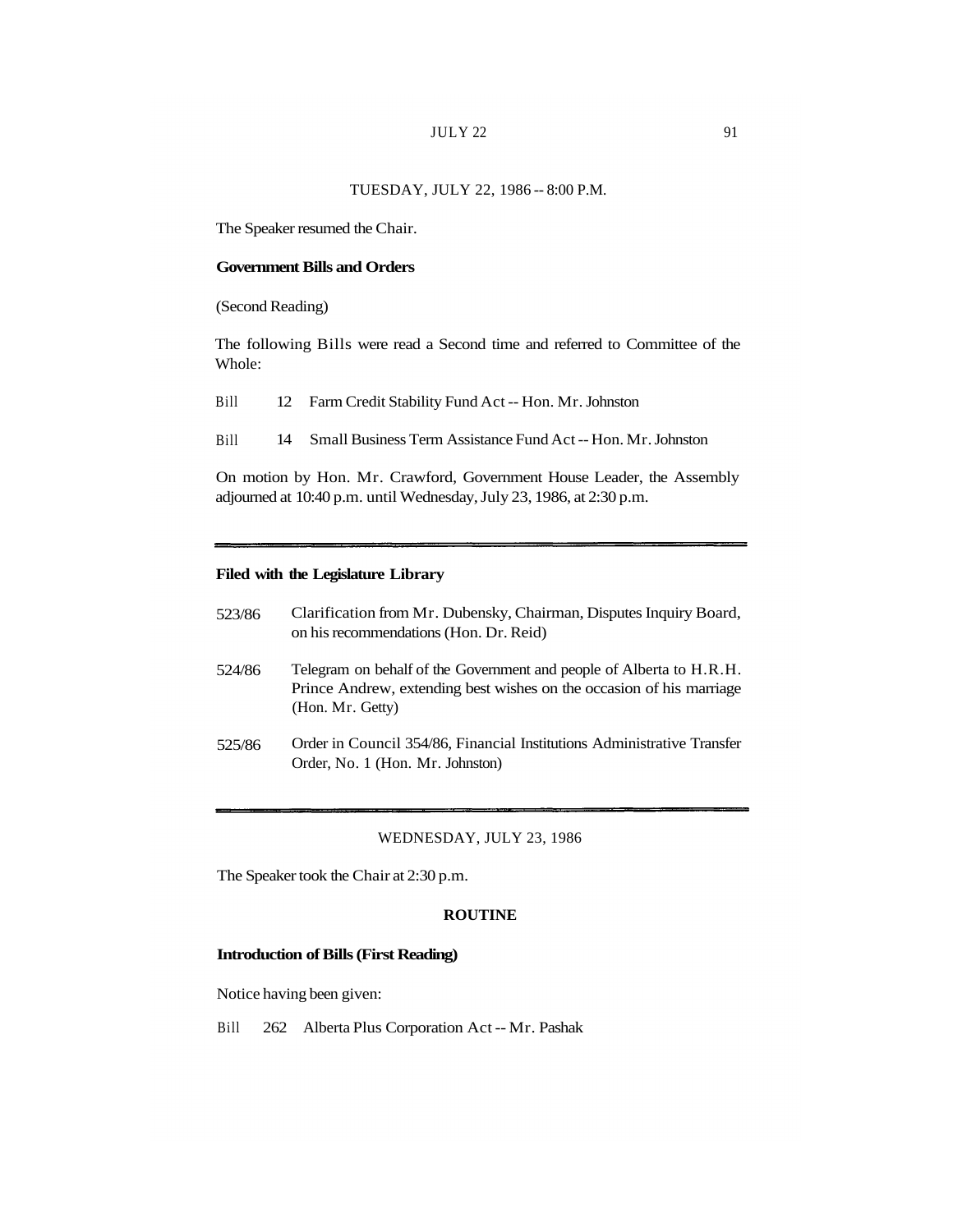### **Tabling Returns and Reports**

Hon. Mr. Crawford, Minister of Municipal Affairs, pursuant to Special Areas Act, RSA 1980, cS-20, s17(2):

Special Areas Trust Account, Financial Statements, December 31, 1984

(Sessional Paper No. 77/86)

Special Areas Trust Account, Financial Statements, December 31, 1985

(Sessional Paper No. 77A/86)

Hon. Mr. Crawford, Minister of Municipal Affairs, pursuant to Department of Municipal Affairs Act, RSA 1980, cD-25, s17(7):

Metis Settlements Trust Fund, Financial Statements, March 31, 1985

(Sessional Paper No. 74/86)

# **ORDERS OF THE DAY**

#### **Committee of Supply**

According to Order, the Assembly resolved itself into Committee of Supply.

(Assembly in Committee)

And after some time spent therein, Mr. Speaker resumed the Chair and Mr. Gogo reported as follows:

Mr. Speaker:

The Committee of Supply has had under consideration certain resolutions, reports progress thereon, and requests leave to sit again.

The question being put, the report and the request for leave to sit again were agreed to.

The Assembly adjourned at 5:30 p.m. until Thursday, July 24, 1986, at 2:30 p.m.

# **Filed with the Legislature Library**

526/86 Response to questions asked by Mr. Martin, Hon. Leader of the Opposition, respecting the Shell Jutland well in the South Castle area (Hon. Mr. Weiss)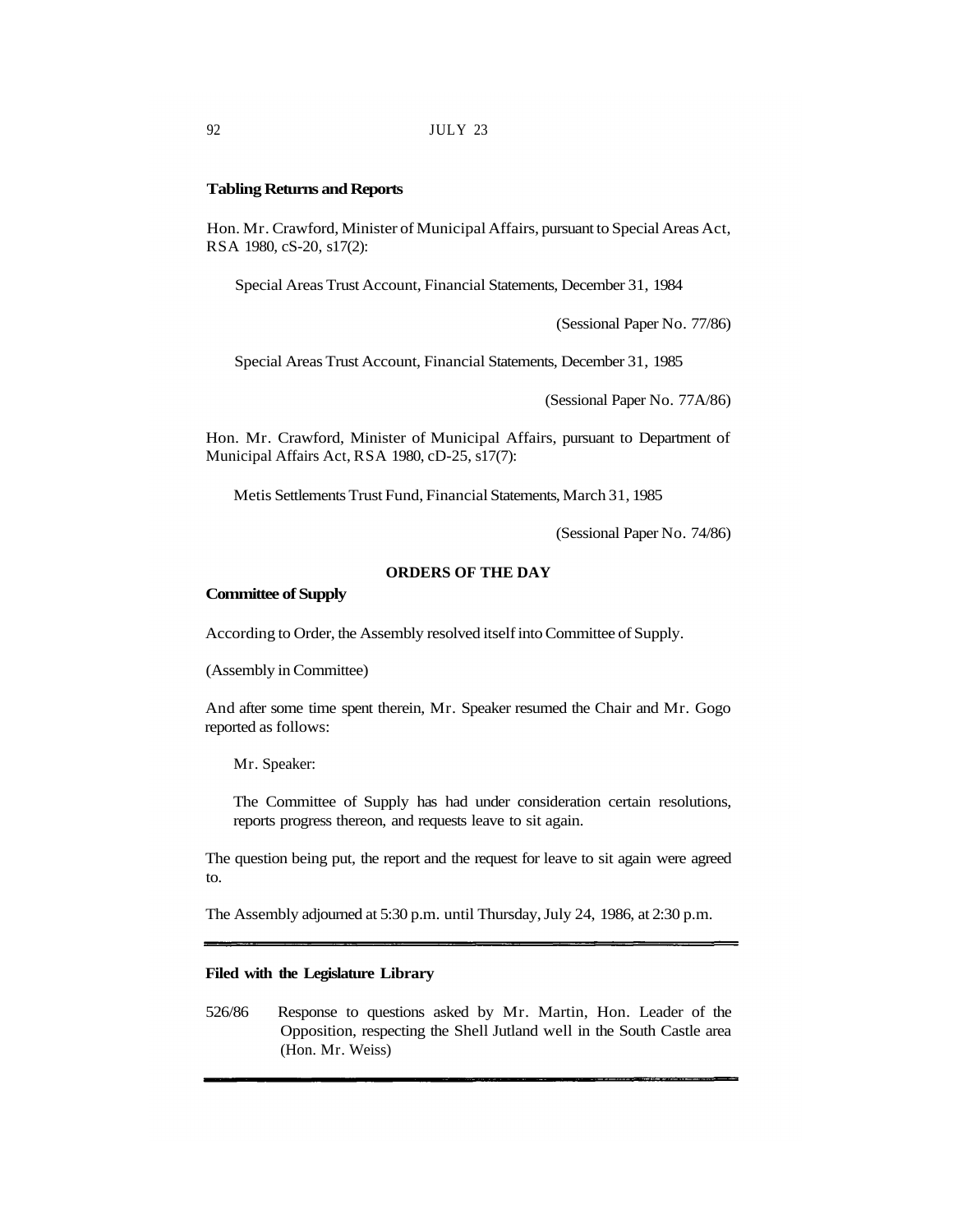# **JULY 24** 93

# THURSDAY, JULY 24, 1986

The Speaker took the Chair at 2:30 p.m.

### **ROUTINE**

#### **Introduction of Bills (First Reading)**

Upon recommendation of Her Honour the Honourable the Lieutenant Governor, and notice having been given:

Bill 18 Mines and Minerals Amendment Act, 1986 -- Hon. Dr. Webber

Notice having been given:

- Bill 17 Highway Traffic Amendment Act, 1986 -- Hon. Mr. Adair
- Bill 263 An Act to Amend the Remembrance Day Act -- Mr. Hawkesworth

### **Tabling Returns and Reports**

Hon. Mr. Russell, Minister of Advanced Education, pursuant to Financial Administration Act, RSA 1980, cF-9, s2(6); 1980, c64, s2:

Southern Alberta Institute of Technology, Annual Report 1985

(Sessional Paper No. 9/86)

#### **Ministerial Statements**

Hon. Mr. Kowalski, Minister responsible for Public Safety Services, advised the Legislative Assembly that the Government of Alberta and the City of Edmonton would be registering damages and losses sustained to property as a result of the flooding of the North Saskatchewan River on July 18 to 20, 1986.

(Sessional Paper No. 332/86)

Mr. Martin, Hon. Leader of the Opposition, commented on the statement.

# **Royal Canadian Legion, Diamond Jubilee**

Unanimous consent of the Assembly was given to allow Mr. Gogo, Hon. Member for Lethbridge-West, to move the following motion: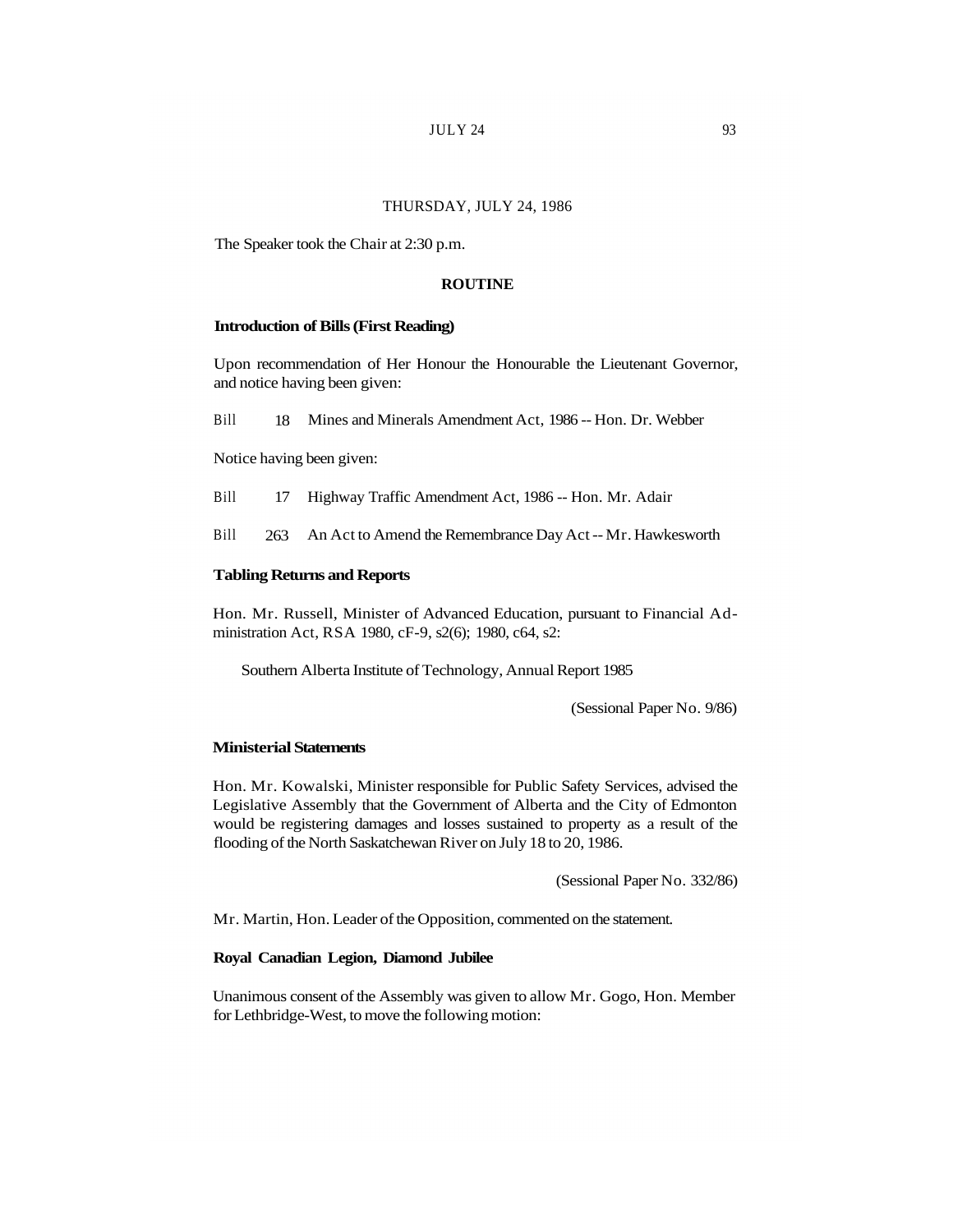**230.** BE IT RESOLVED THAT the Legislative Assembly congratulate the Royal Canadian Legion on its Diamond Jubilee and endorse the Articles of Faith of the Legion.

The question being put, the motion was agreed to unanimously.

A brief ceremony followed, concluding with Hon. Mr. Speaker's endorsement of the Articles of Faith of the Royal Canadian Legion on behalf of the Legislative Assembly of Alberta.

# **ORDERS OF THE DAY**

# **Questions**

The following questions were accepted:

(Mr. Mitchell)

### **160.**

- (1) What are the names of the individuals who make up the 43 permanent, full-time positions in the Executive Council administration?
- (2) What is the wage or salary range of each full-time employee?
- (3) What positions account for the additional 17 man-year authorization?
- (4) What are the names of the individuals who hold these man-year authorization positions?
- (5) What remuneration does each individual receive?
- (6) What are the job titles and duties of each Executive Council administration employee?
- (7) What is the location of each Executive Council administration employee's office?

(Mr. Mitchell)

# **161.**

- (1) What amount of money has been invested to date by each Small Business Equity Corporation (SBEC) in commercial enterprises?
- (2) What amount of money remains to be invested by each SBEC?
- (3) What is the Government's policy on the resale of SBEC funds?
- (4) How many SBEC funds have been resold since the creation of the program?
- (5) How many SBEC funds are presently pending sale?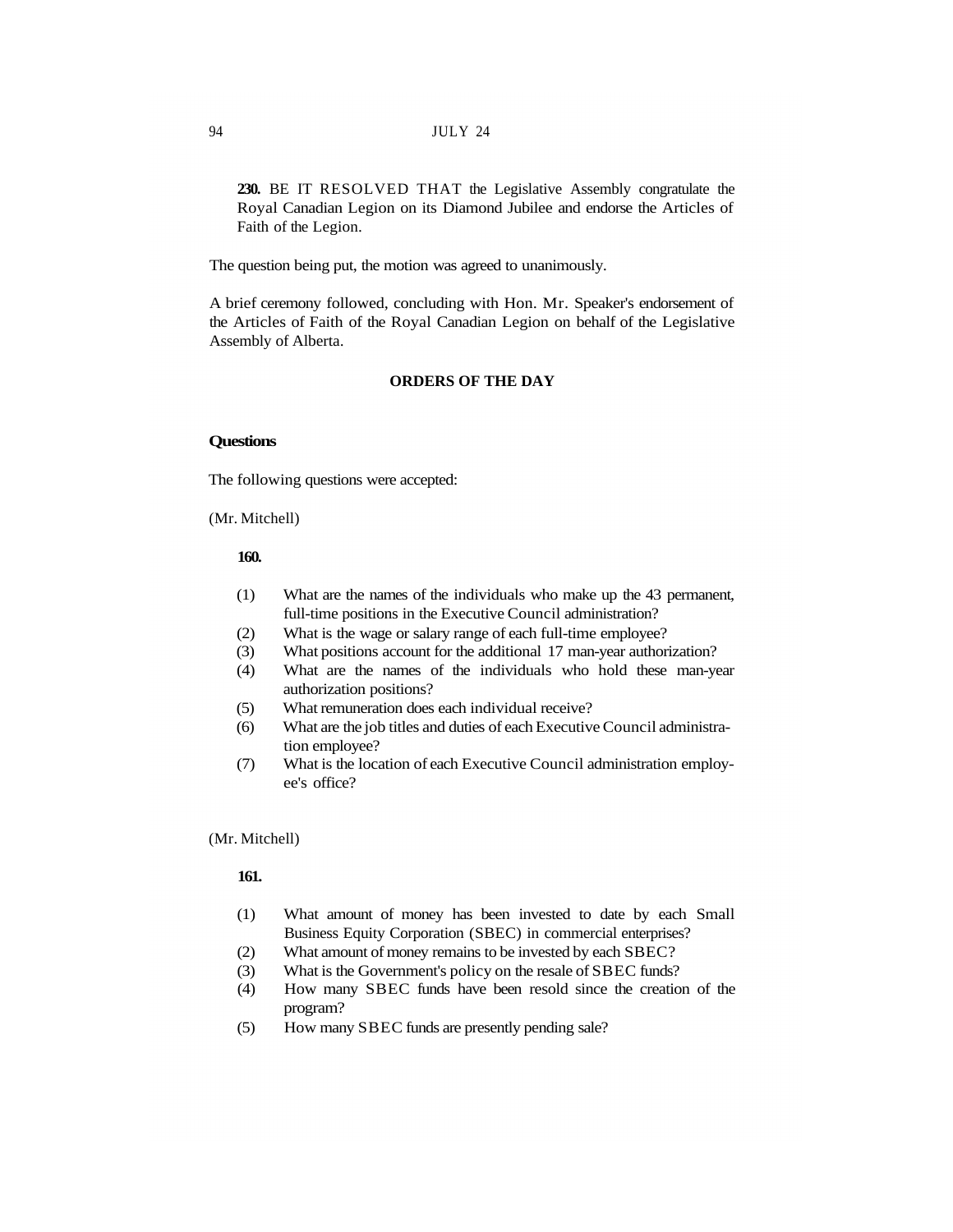The following questions were ordered to stand:

Mr. McEachern to ask the Government the following question:

**150.** For each person to whom a Certificate of Provisional Eligibility was issued in anticipation of the coming into force of the provisions of the Alberta Stock Savings Plan Act, what was

- (1) the name of the person,
- (2) the date of the issuance of the Certificate of Provisional Eligibility, and
- (3) the nature of the business of the person receiving the Certificate of Provisional Eligibility?
- Mr. Strong to ask the Government the following question:

**152.** What amounts of money, other than money paid as a result of a contractual arrangement for the provision of goods and/or services by Gainers Inc. to the Government or any agent of the Government or of the Crown in right of Alberta, have been paid to Gainers Inc. in the form of grants or other payments under any program operated by the Government or any agent of the Government or of the Crown in right of Alberta, and in each instance what was the program under which the money was paid out, how much money was paid out, and what was the purpose for which the money was paid out, since March 31, 1984?

Mr. Taylor to ask the Government the following question:

### **159.**

- (1) What is the total dollar value of loans issued by the Alberta Mortgage and Housing Corporation under the Core Housing Incentive Program (CHIP) for the fiscal years 1984-85 and 1985-86?
- (2) What were the names of the individuals who received CHIP loans in each of the fiscal years 1984-85 and 1985-86?
- (3) What was the dollar value of the CHIP loan received by each individual in the fiscal years 1984-85 and 1985-86?
- (4) What is the rate of interest on each of these CHIP loans?

## **Motions for Returns**

The following motions were ordered to stand:

Mr. Hawkesworth to propose the following motion to the Assembly:

**154.** That an Order of the Assembly do issue for a Return showing: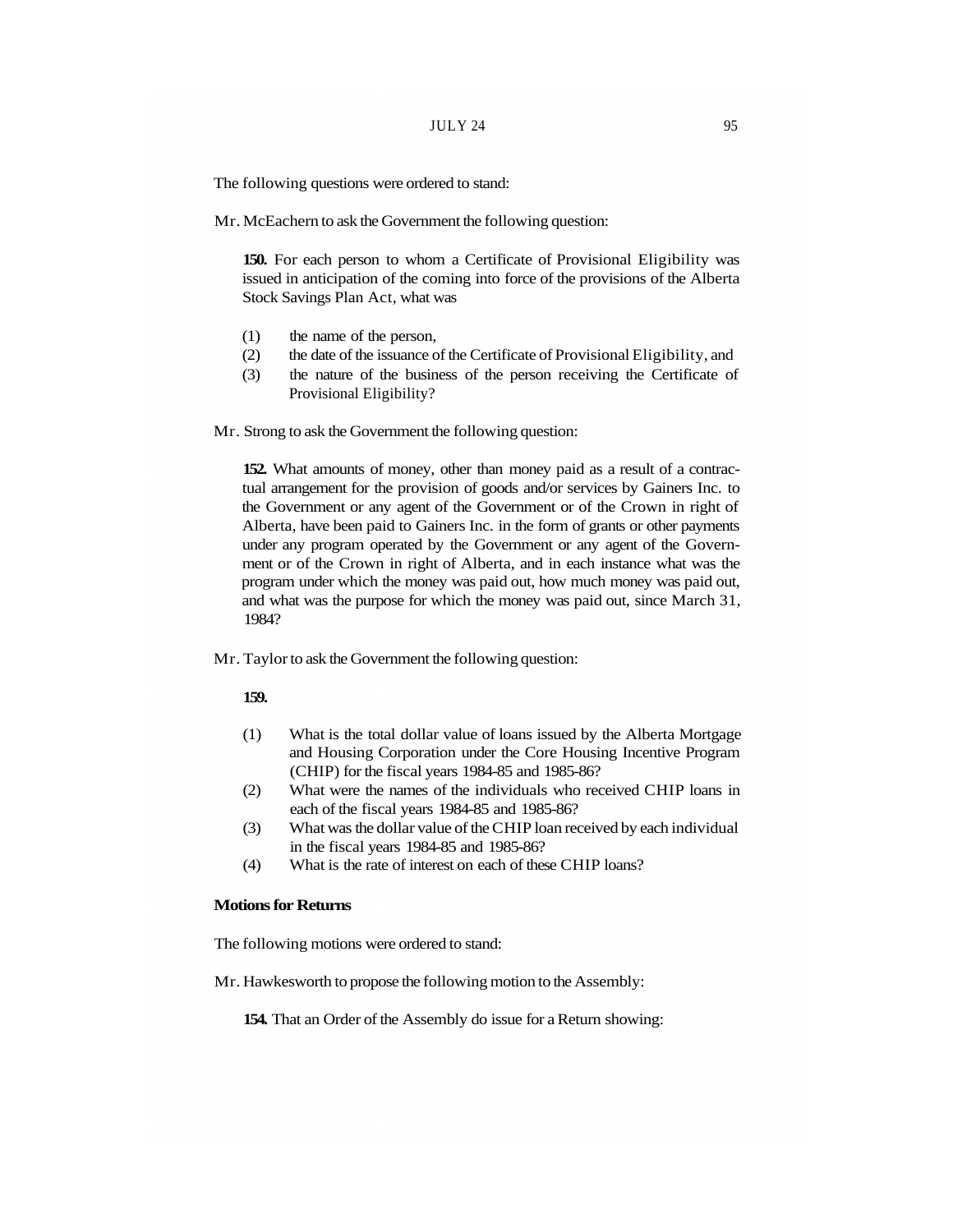Copies of all contracts, letters of understanding, letters of intent, and other contractual instruments authorized, signed, endorsed, or otherwise formalized where those documents constitute agreements between the Government or any agent of the Government or of the Crown in right of Alberta and Ski Kananaskis Incorporated, or where those documents formalize an obligation undertaken by the Government or any agent of the Government or of the Crown in right of Alberta to Ski Kananaskis Incorporated.

Mr. Gibeault to propose the following motion to the Assembly:

**155.** That an Order of the Assembly do issue for a Return showing:

Copies of all reports and other documents received by the Agency for International Development of the Department of Economic Development where those reports and other documents are chiefly concerned with supporting one or more applications for funds from the Agency by Project Concern, Alberta.

Mr. McEachern to propose the following motion to the Assembly:

**157.** That an Order of the Assembly do issue for a Return showing:

Copies of

- (1) the Abacus Cities Ltd. investigative report (commonly called the Baines Report) delivered to the Alberta Securities Commission on July 14, 1983;
- (2) the findings of the minister's task force, presented to the Alberta Securities Commission, the Attorney General, and the Minister of Consumer and Corporate Affairs on May 7, 1984; and
- (3) the report of the Alberta Securities Commission Re: Abacus Cities Ltd., Part I (dated May 18, 1984) and Part II (dated July 13, 1984).
- Mr. R. Speaker to propose the following motion to the Assembly:

**158.** That an Order of the Assembly do issue for a Return showing:

With respect to the assumption of responsibility by the Department of the Environment, through its agent the Special Waste Management Corporation in May 1985, of the abandoned chemical waste storage site at Nisku, previously managed by the D & D Corporation:

- (1) a copy of the original lease agreement between D & D Corporation and the landowner;
- (2) a copy of the lease agreement established between the Government and the landowner;
- (3) copies of any independent appraisals done and recommendations thereof as to the fair lease value for the facility;
- (4) the name of the company that acted as leasing agent for the landowner;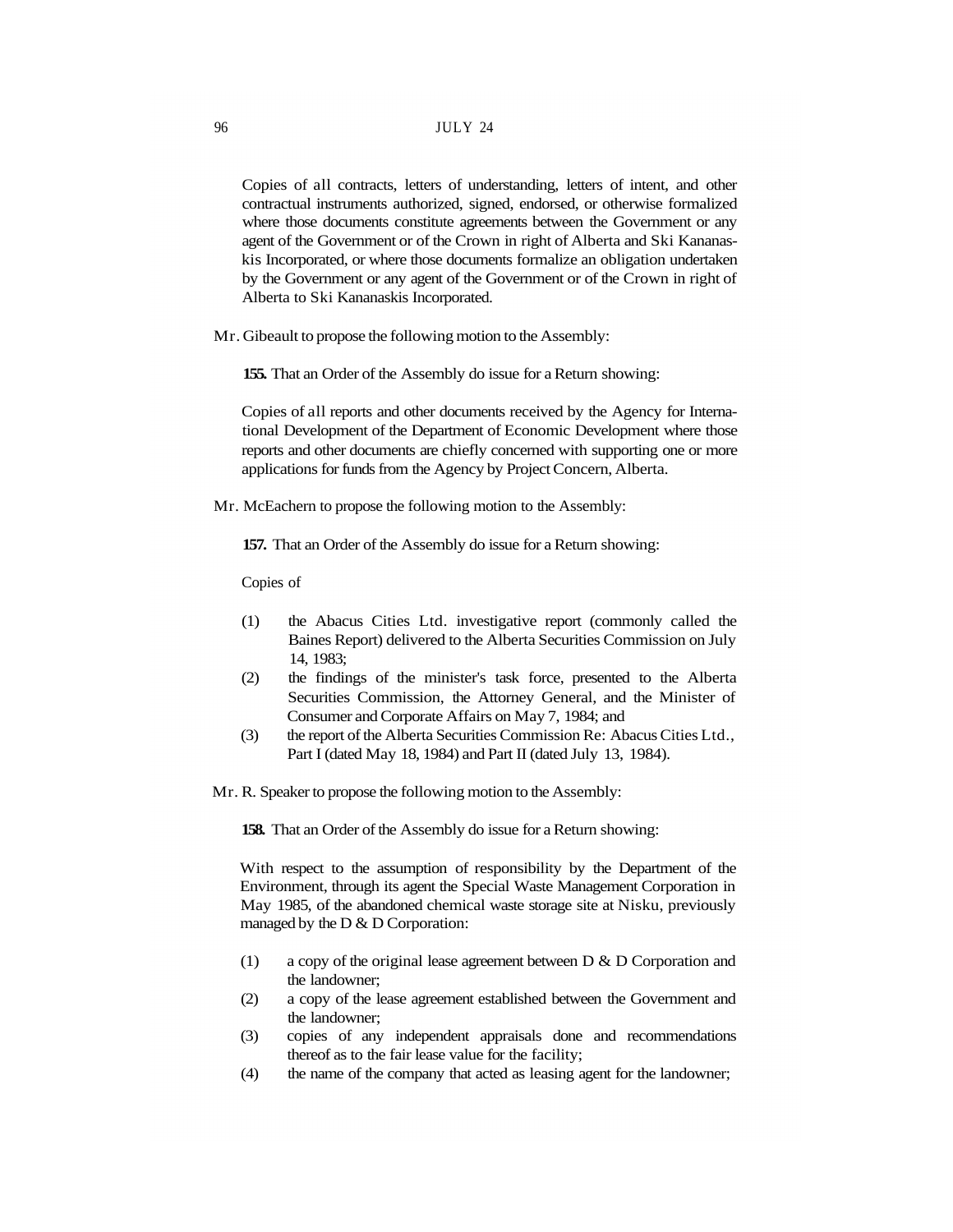#### $JULY 24$  97

- (5) a record of any moneys spent to clean up the facility and of the individuals or companies to whom the work was awarded;
- (6) the total cost to the Government of Alberta since accepting responsibility for D & D Corporation in May 1985;
- (7) a list of payments to persons or companies that have provided goods or services for the D & D Corporation since May 1985, showing in each case the name of the person or company and the amount.

# **Motions Other Than Government Motions**

Moved by Mr. Brassard:

**211.** BE IT RESOLVED THAT the Legislative Assembly urge the Government to develop a suicide prevention program for inclusion in the curriculum for junior and senior high school students, in conjunction with a suicide prevention and awareness week targeted specifically towards the students and their families.

A debate followed.

The question being put, the motion was agreed to.

At 4:19 p.m., unanimous consent was given to waive the provisions of Standing Order 8(3) to allow the Legislative Assembly to proceed to Public Bills and Orders Other Than Government Bills and Orders.

# **Public Bills and Orders Other Than Government Bills and Orders**

(Second Reading)

On the motion that the following Bill be now read a Second time:

Bill 208 Council on the Status of Women Act -- Ms. Barrett

A debate followed.

Hon. Mr. Anderson moved adjournment of the debate, which was agreed to.

On motion by Hon. Mr. Anderson, Acting Government House Leader, at 5:30 p.m., it was agreed that when the Members reconvened at 8:00 p.m., they would be in Committee of Supply, and the Speaker left the Chair.

THURSDAY, JULY 24, 1986 -- 8:00 P.M.

# **Committee of Supply**

According to Order, the Assembly resolved itself into Committee of Supply.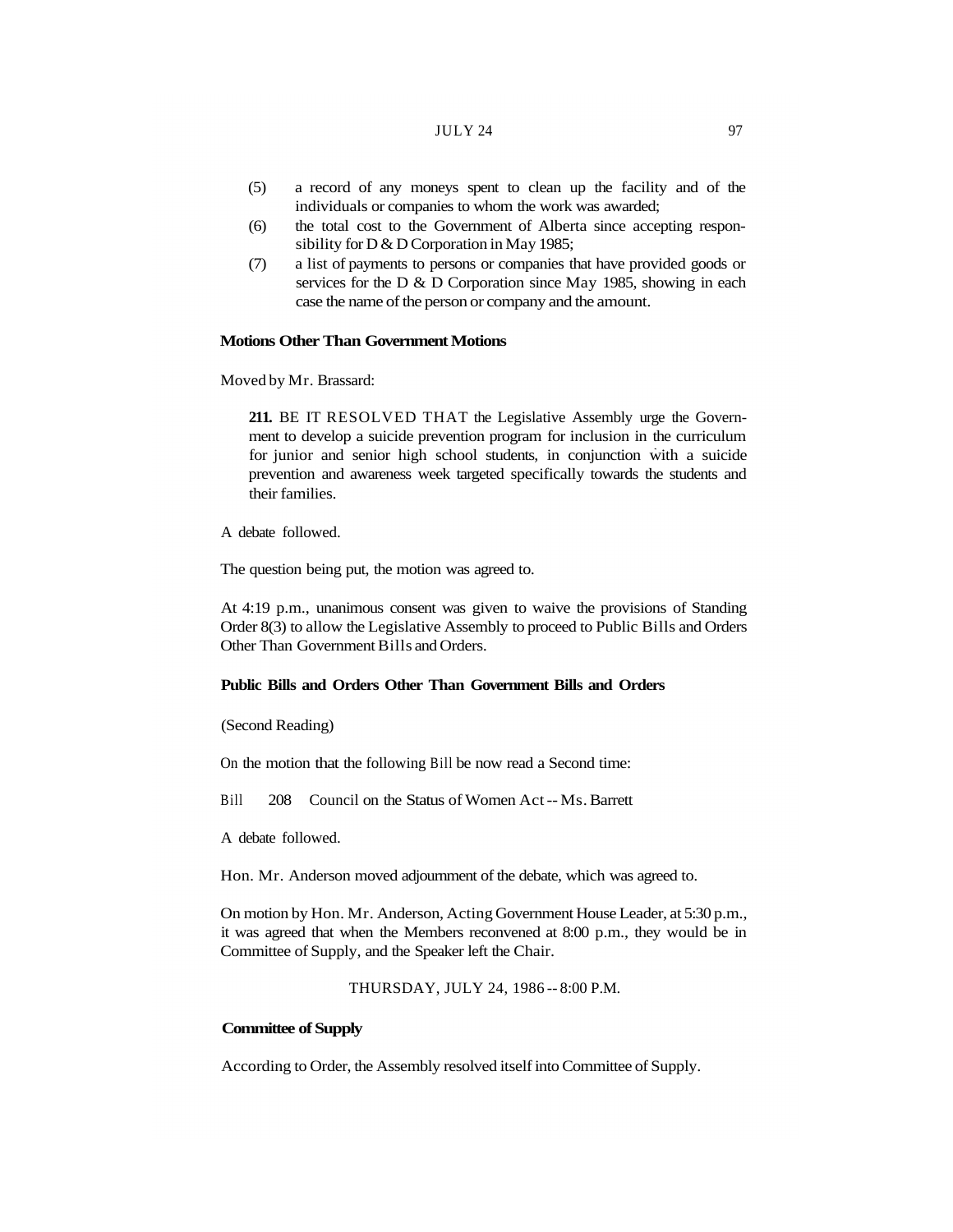(Assembly in Committee)

And after some time spent therein, Mr. Speaker resumed the Chair and Mr. Gogo reported as follows:

Mr. Speaker:

The Committee of Supply has had under consideration certain resolutions, reports progress thereon, and requests leave to sit again.

The question being put, the report and the request for leave to sit again were agreed to.

On motion by Hon. Mr. Anderson, Acting Government House Leader, the Assembly adjourned at 10:17 p.m. until Friday, July 25, 1986, at 10:00 a.m.

FRIDAY, JULY 25, 1986

The Speaker took the Chair at 10:00 a.m.

#### **ROUTINE**

## **Introduction of Bills (First Reading)**

Notice having been given:

- Bill Pr 9 Galt Scholarship Fund Act -- Mr. Gogo
- Bill Pr 12 The St. John's Institute Amendment Act, 1986 -- Mr. Wright
- Bill 228 Alberta Lands Inventory and Protection Act -- Mr. Fox

#### **Tabling Returns and Reports**

Hon. Mr. Anderson, Minister responsible for the Status of Women:

Final report of the Federal/Provincial/Territorial Working Group on Wife Battering, prepared for Ministers responsible for the Status of Women, June 1986

(Sessional Paper No. 333/86)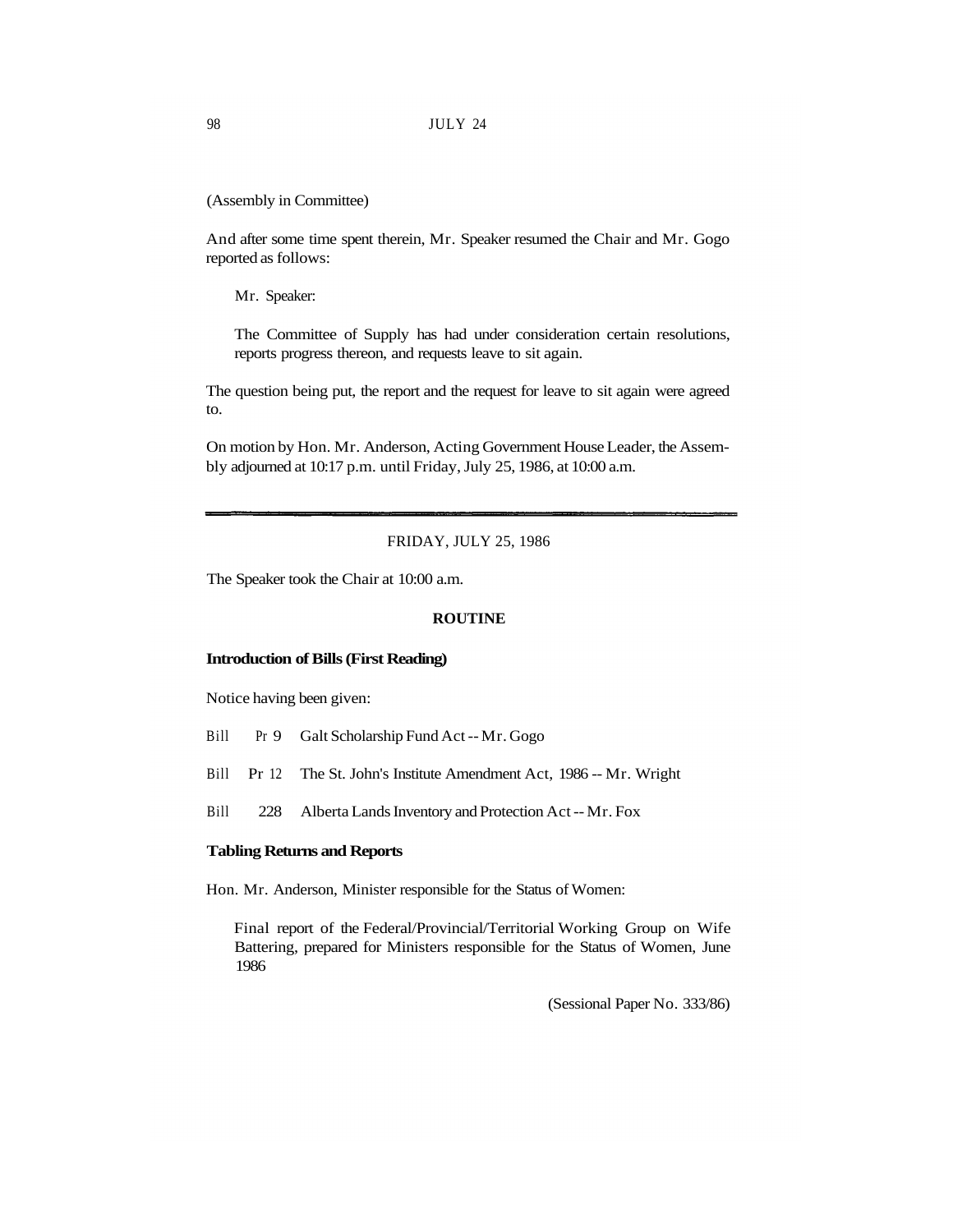#### **Ministerial Statements**

Hon. Mr. Kowalski, Minister responsible for Public Safety Services, outlined the Government's assistance program to aid in the clean-up and recovery from the recent flooding in north-central Alberta.

(Sessional Paper No. 334/86)

Mr. Martin, Hon. Leader of the Opposition, commented on the statement.

## **ORDERS OF THE DAY**

### **Committee of Supply**

According to Order, the Assembly resolved itself into Committee of Supply.

(Assembly in Committee)

And after some time spent therein, Mr. Speaker resumed the Chair and Mr. Musgreave reported as follows:

Mr. Speaker:

The Committee of Supply has had under consideration certain resolutions, reports progress thereon, and requests leave to sit again.

The question being put, the report and the request for leave to sit again were agreed to.

The Assembly adjourned at 1:00 p.m. until Monday, July 28, 1986, at 2:30 o'clock.

Filed with the Legislature Library

- 527/86 Utilization of Hardwoods in Northern Alberta, Seminar Report, April 1985, Whitecourt, Northern Alberta Development Council (Dr. Elliott)
- 528/86 Challenge North, Conference Report, Fort McMurray, October 2-4, 1985, Northern Alberta Development Council (Dr. Elliott)
- 529/86 Economic Development Opportunities in Northern Alberta, Overview Report, Prepared by Currie, Coopers and Lybrand Management Consultants in association with J.F.T. Scott & Associates, Northern Alberta Development Council (Dr. Elliott)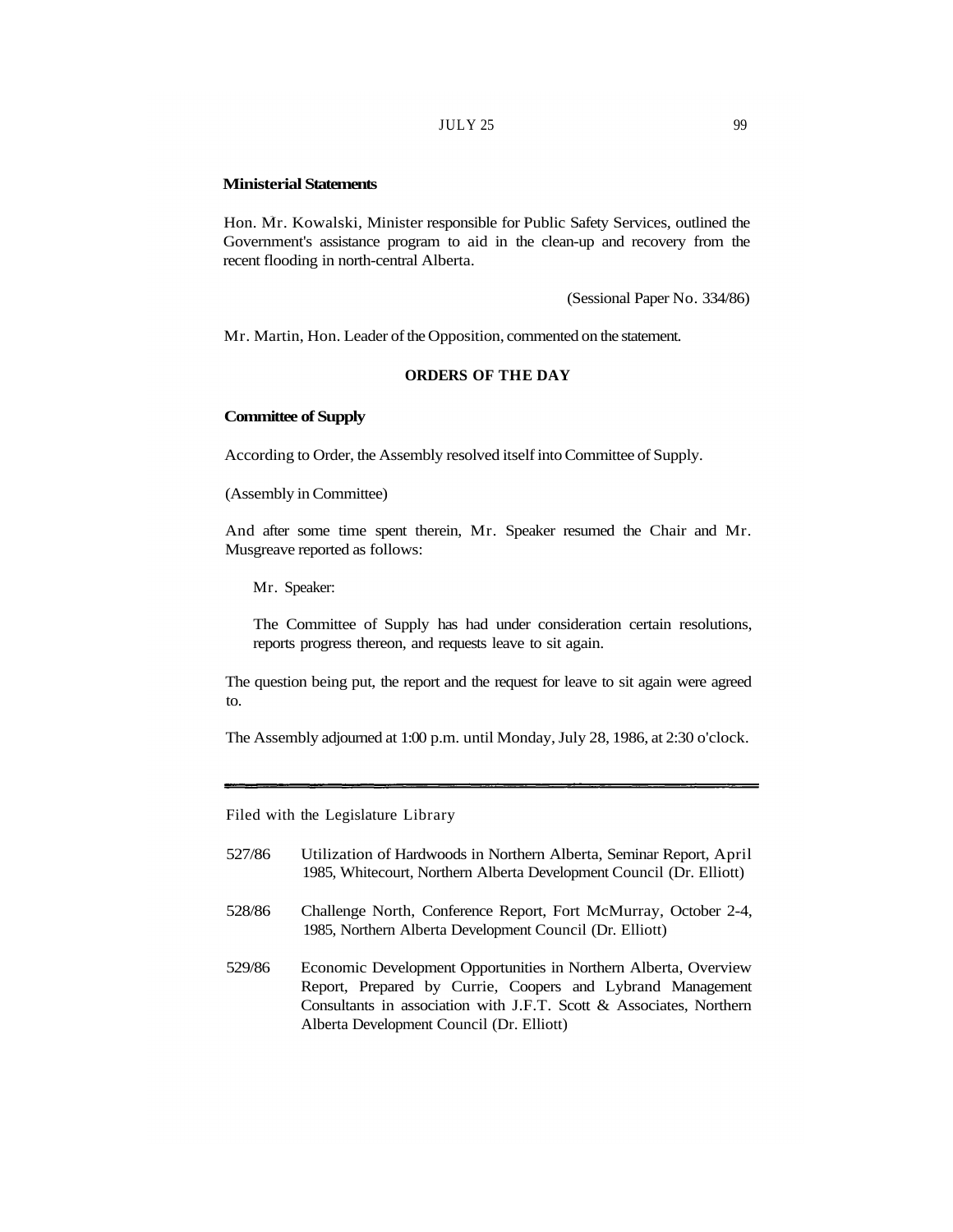530/86 Northern Alberta Today, Northern Alberta Development Council (Dr. Elliott)

### MONDAY, JULY 28, 1986

The Speaker took the Chair at 2:30 p.m.

#### **ROUTINE**

#### **Tabling Returns and Reports**

Hon. Ms. McCoy, Minister of Consumer and Corporate Affairs, pursuant to Alberta Insurance Act, RSA 1980, cI-5, s344(2):

Alberta Automobile Insurance Board, Annual Report, For Year Ending December 31, 1985

(Sessional Paper No. 24/86)

Hon. Ms. McCoy, Minister of Consumer and Corporate Affairs, pursuant to Credit and Loan Agreements Act, RSA 1980, cC-30, s33:

Alberta Consumer and Corporate Affairs, Annual Report of the Supervisor of Consumer Credit, For Year Ending December 31, 1985

(Sessional Paper No. 25/86)

Hon. Ms. McCoy, Minister of Consumer and Corporate Affairs, pursuant to Legislative Assembly Act, 1983, cL-10.1, s52:

Alberta Consumer and Corporate Affairs, Annual Report 1984-85

(Sessional Paper No. 26/86)

Hon. Mr. Russell, Minister of Advanced Education, pursuant to Financial Administration Act, RSA 1980, cF-9, s2(6); 1980, c64, s2:

Northern Alberta Institute of Technology, Annual Report 1984-85

(Sessional Paper No. 9 A/86)

# **ORDERS OF THE DAY**

# **Committee of Supply**

According to Order, the Assembly resolved itself into Committee of Supply.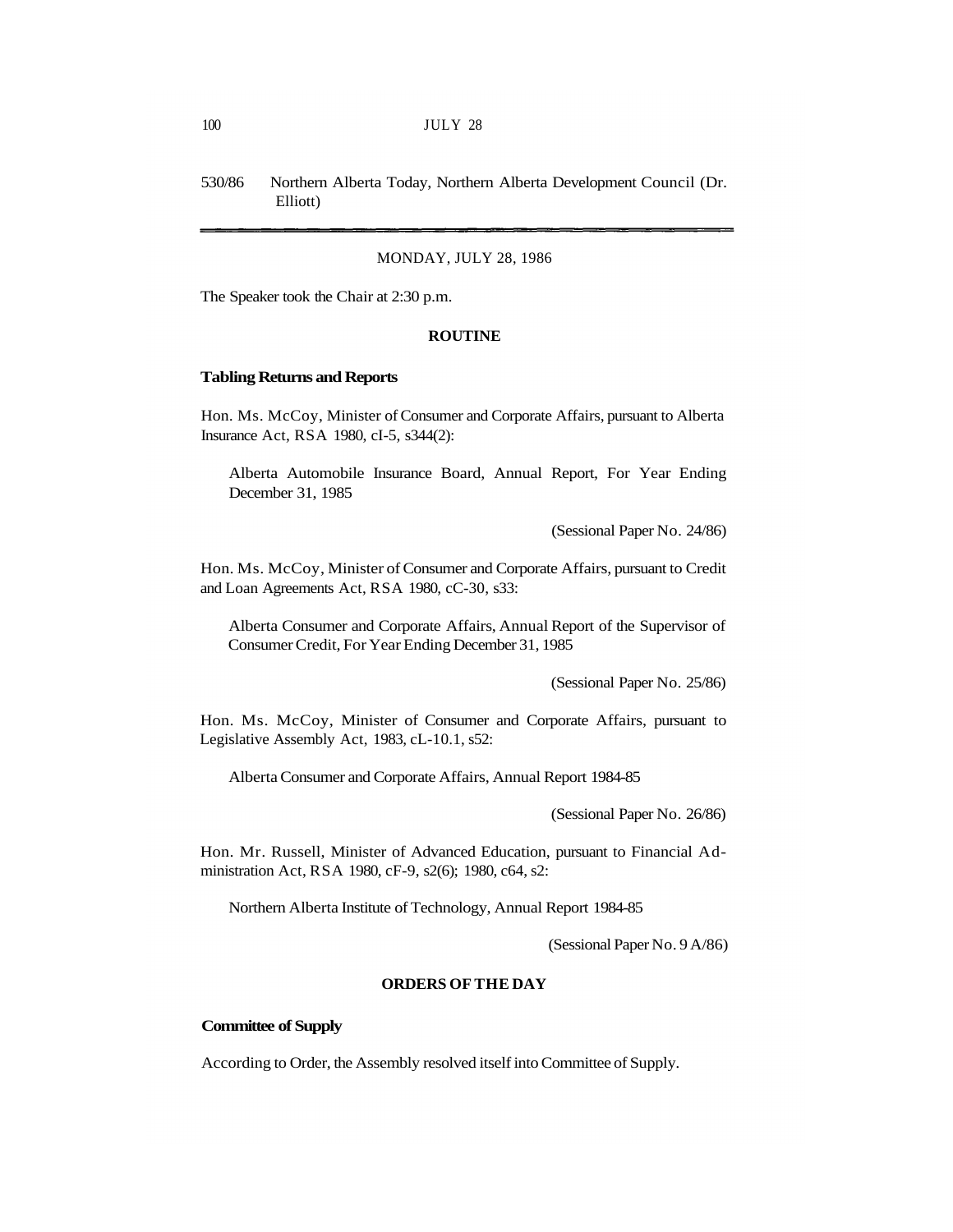(Assembly in Committee)

And after some time spent therein, Mr. Speaker resumed the Chair and Mr. Musgreave reported as follows:

Mr. Speaker:

The Committee of Supply has had under consideration certain resolutions, reports progress thereon, and requests leave to sit again.

The question being put, the report and the request for leave to sit again were agreed to.

On motion by Hon. Mr. M. Moore, Acting Government House Leader, at 5:30 p.m., it was agreed that when the Members reconvened at 8:00 p.m., they would be in Committee of the Whole, and the Speaker left the Chair.

MONDAY, JULY 28, 1986 -- 8:00 P.M.

## **Government Bills and Orders**

(Committee of the Whole)

(Assembly in Committee)

The following Bill was reported and ordered to be read a Third time:

Bill 14 Small Business Term Assistance Fund Act -- Hon. Mr. Johnston

The following Bill was reported with some amendments and ordered to be read a Third time:

Bill 12 Farm Credit Stability Fund Act -- Hon. Mr. Johnston

(Second Reading)

The following Bills were read a Second time and referred to Committee of the Whole:

- Bill 3 Department of Energy Act -- Hon. Dr. Webber
- Bill 4 Department of Forestry, Lands and Wildlife Act -- Hon. Mr. Sparrow
- Bill 5 Rural Electrification Revolving Fund Amendment Act, 1986 -- Hon. Mr. Adair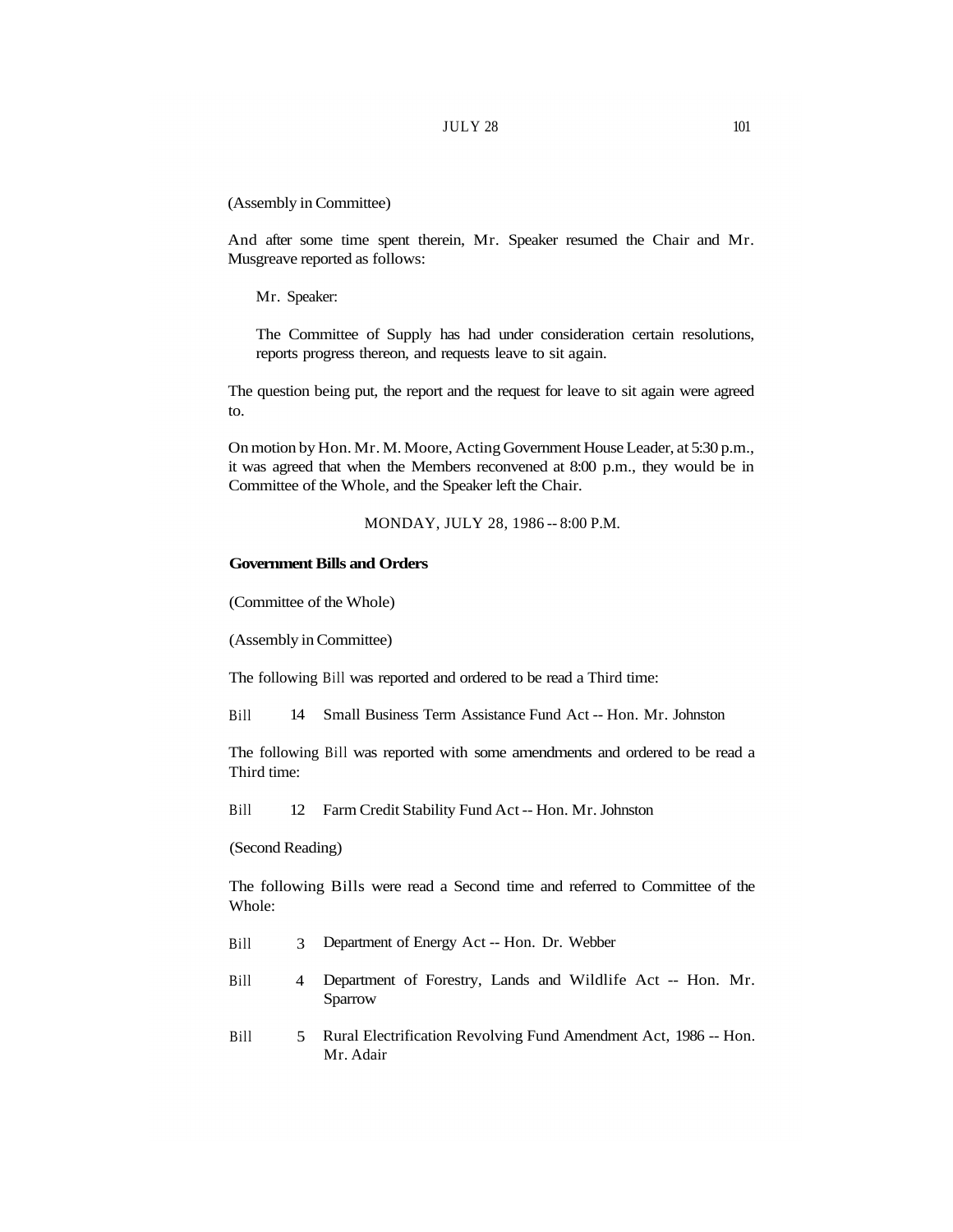| 102 | JULY 28 |  |
|-----|---------|--|
|     |         |  |

| Bill | 9  | Department of Economic Development and Trade Act -- Hon. Mr.<br>Shaben             |
|------|----|------------------------------------------------------------------------------------|
| Bill | 10 | Department of Technology, Research and Telecommunications Act<br>-- Hon. Mr. Young |
| Bill | 13 | Department of Transportation Amendment Act, 1986 -- Hon. Mr.<br>Adair              |
| Bill | 18 | Mines and Minerals Amendment Act, 1986 -- Hon. Dr. Webber                          |
|      |    |                                                                                    |

On motion by Hon. Mr. Young, Acting Government House Leader, the Assembly adjourned at 10:32 p.m. until Tuesday, July 29, 1986, at 2:30 p.m.

# **Filed with the Legislature Library**

| 531/86 | Order in Council dated June 21, 1960, and Memorandum of Agreement<br>dated June 1, 1960, between Her Majesty the Queen in the Right of the<br>Province of Alberta and Calgary Power Ltd., concerning the Brazeau<br>Dam (Hon. Mr. Kowalski) |
|--------|---------------------------------------------------------------------------------------------------------------------------------------------------------------------------------------------------------------------------------------------|
| 532/86 | Order in Council 1549/72 and Agreement with Calgary Power Ltd.<br>(Hon. Mr. Kowalski)                                                                                                                                                       |
| 533/86 | Acceptance of licence for the development of water power (Hon. Mr.<br>Kowalski)                                                                                                                                                             |
| 534/86 | Alberta Foundation for Nursing Research, Annual Report, March 31,<br>1985 (Hon. Mr. Young)                                                                                                                                                  |

### TUESDAY, JULY 29, 1986

The Speaker took the Chair at 2:30 p.m.

# **ROUTINE**

# **Introduction of Bills (First Reading)**

Notice having been given:

Bill 21 Petroleum Marketing Statutes Amendment Act, 1986 -- Hon. Dr. Webber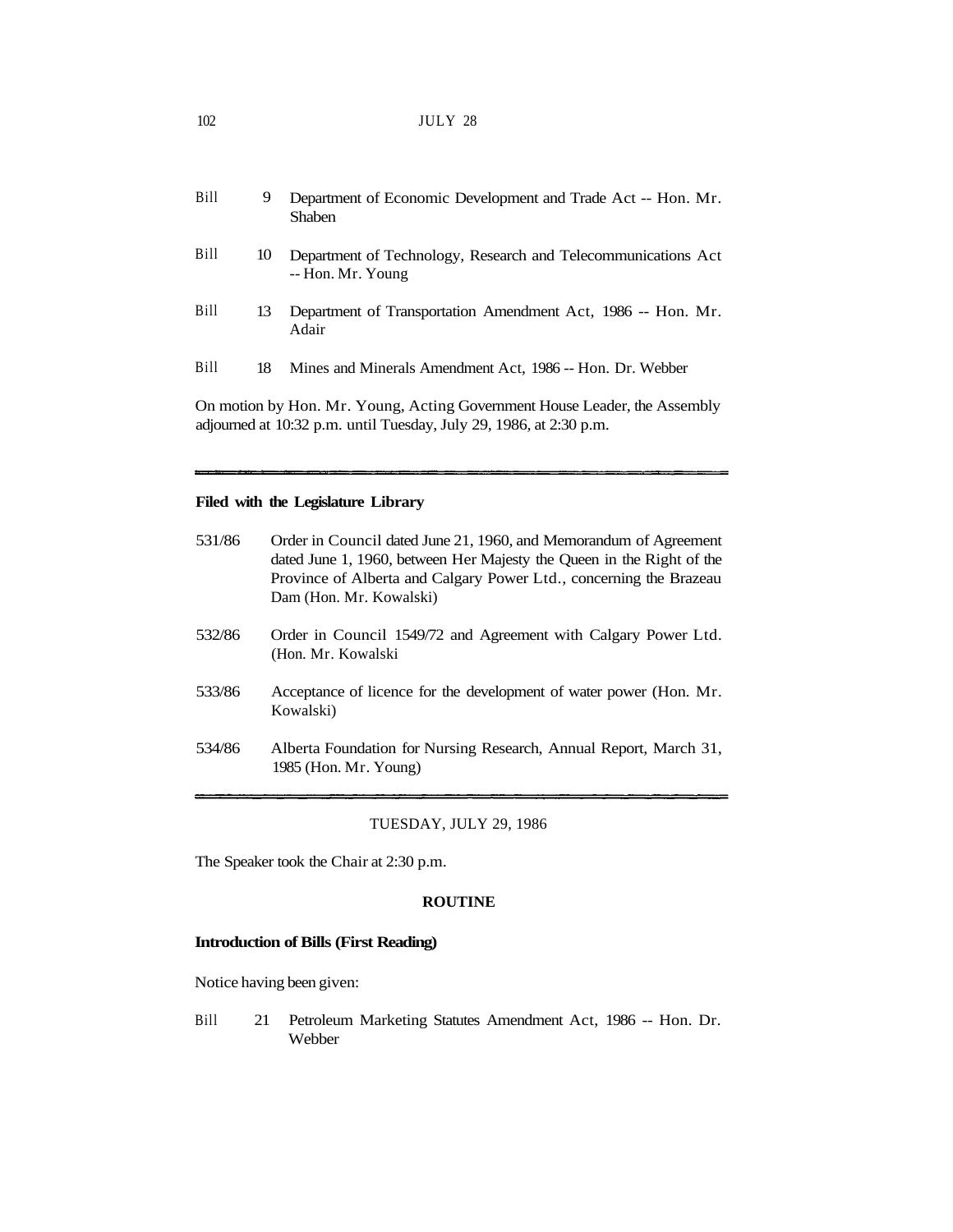# Bill 22 Petroleum Incentives Program Amendment Act, 1986 -- Hon. Dr. Webber

# **ORDERS OF THE DAY**

#### **Questions**

The following questions were ordered to stand:

Mr. McEachern to ask the Government the following question:

**150.** For each person to whom a Certificate of Provisional Eligibility was issued in anticipation of the coming into force of the provisions of the Alberta Stock Savings Plan Act, what was

- (1) the name of the person,
- (2) the date of the issuance of the Certificate of Provisional Eligibility, and
- (3) the nature of the business of the person receiving the Certificate of Provisional Eligibility?

Mr. Strong to ask the Government the following question:

**152.** What amounts of money, other than money paid as a result of a contractual arrangement for the provision of goods and/or services by Gainers Inc. to the Government or any agent of the Government or of the Crown in right of Alberta, have been paid to Gainers Inc. in the form of grants or other payments under any program operated by the Government or any agent of the Government or of the Crown in right of Alberta, and in each instance what was the program under which the money was paid out, how much money was paid out, and what was the purpose for which the money was paid out, since March 31, 1984?

Mr. Taylor to ask the Government the following question:

### **159.**

- (1) What is the total dollar value of loans issued by the Alberta Mortgage and Housing Corporation under the Core Housing Incentive Program (CHIP) for the fiscal years 1984-85 and 1985-86?
- (2) What were the names of the individuals who received CHIP loans in each of the fiscal years 1984-85 and 1985-86?
- (3) What was the dollar value of the CHIP loan received by each individual in the fiscal years 1984-85 and 1985-86?
- (4) What is the rate of interest on each of these CHIP loans?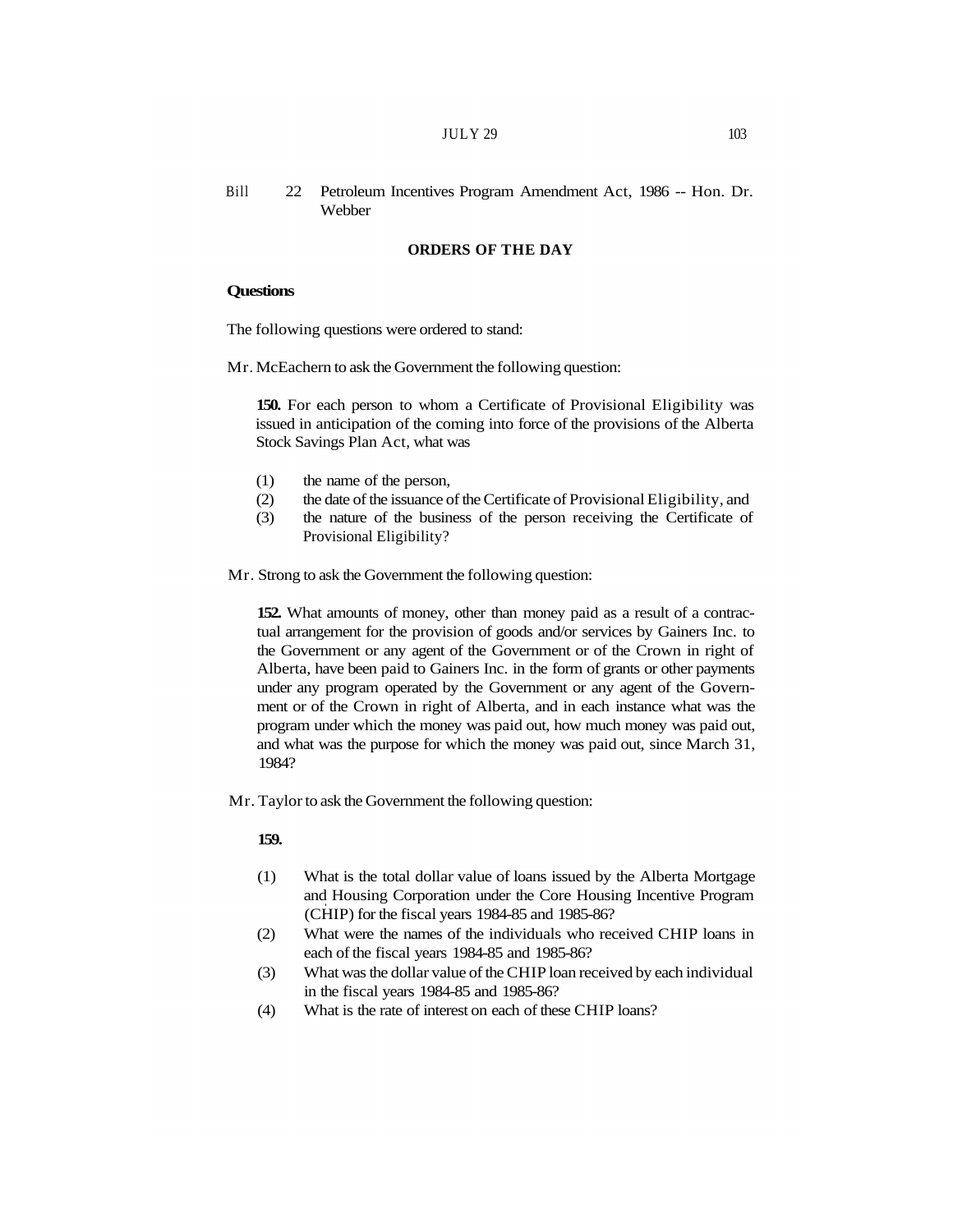#### **Motions for Returns**

The following motion was agreed to as amended:

Moved by Mr. Gibeault:

**155.** That an Order of the Assembly do issue for a Return showing:

Copies of all reports and other documents received by the Agency for International Development of the Department of Economic Development where those reports and other documents are chiefly concerned with supporting one or more applications for funds from the Agency by Project Concern, Alberta.

Hon. Mr. Shaben, Minister of Economic Development and Trade, moved that the motion be amended by adding:

since Project Concern began participating in the program in the fiscal year 1975/76. Such material to be provided with the approval of Project Concern.

The question being put, the amendment was agreed to.

The question being put, the motion as amended was agreed to.

The following motion was defeate±

Moved by Mr. McEachern:

**157.** That an Order of the Assembly do issue for a Return showing:

Copies of

- (1) the Abacus Cities Ltd. investigative report (commonly called the Baines Report) delivered to the Alberta Securities Commission on July 14, 1983;
- (2) the findings of the minister's task force, presented to the Alberta Securities Commission, the Attorney General, and the Minister of Consumer and Corporate Affairs on May 7, 1984; and
- (3) the report of the Alberta Securities Commission Re: Abacus Cities Ltd., Part I (dated May 18, 1984) and Part II (dated July 13, 1984).

Mr. Hawkesworth, Hon. Member for Calgary-Mountain View, moved that the motion be amended as follows:

by striking out clause (3).

The question being put, the amendment was agreed to.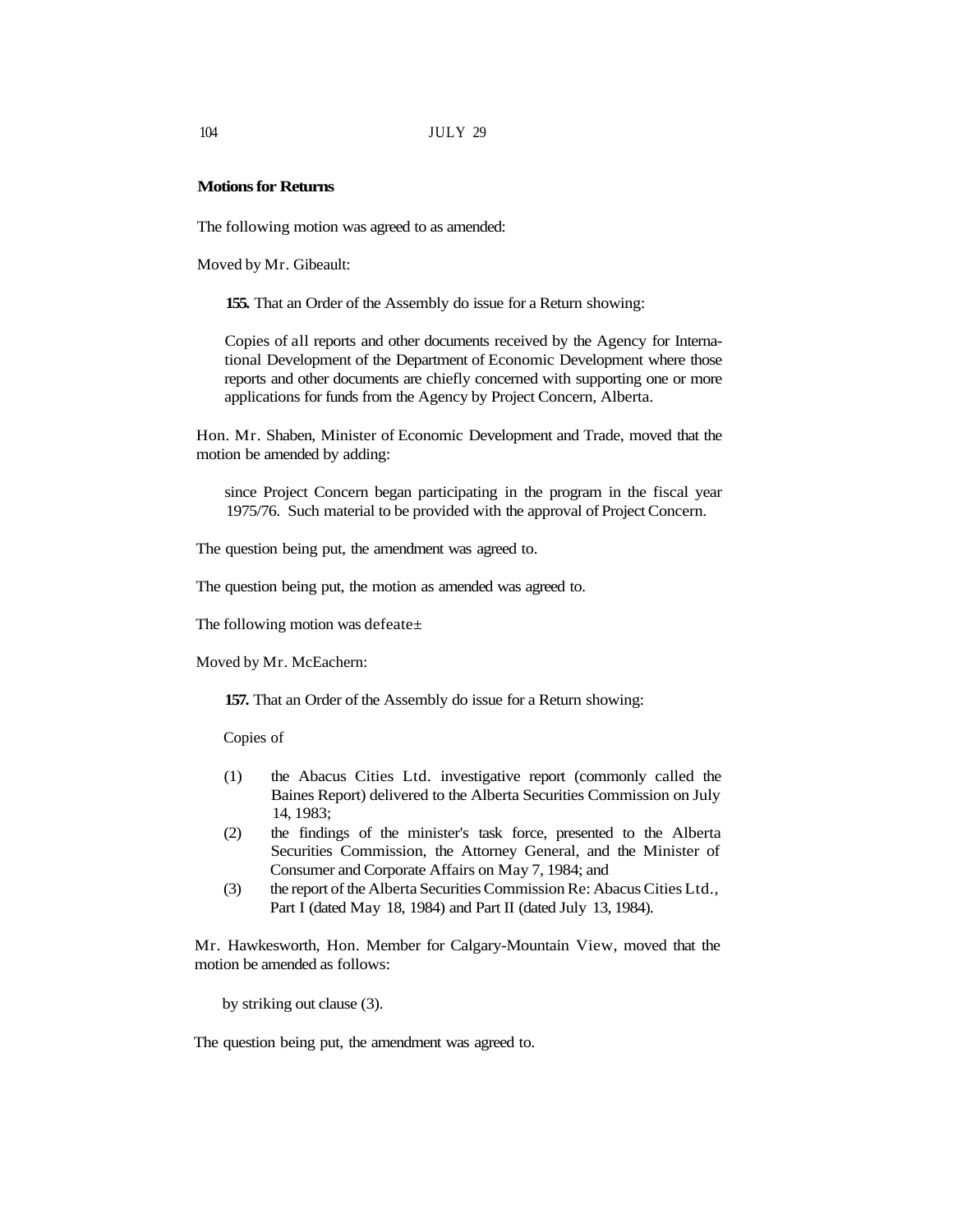A debate followed on the motion as amended.

The question being put, the motion as amended was defeated.

The following motions were ordered to stand:

Mr. Hawkesworth to propose the following motion to the Assembly:

**154.** That an Order of the Assembly do issue for a Return showing:

Copies of all contracts, letters of understanding, letters of intent, and other contractual instruments authorized, signed, endorsed, or otherwise formalized where those documents constitute agreements between the Government or any agent of the Government or of the Crown in right of Alberta and Ski Kananaskis Incorporated, or where those documents formalize an obligation undertaken by the Government or any agent of the Government or of the Crown in right of Alberta to Ski Kananaskis Incorporated.

Mr. R. Speaker to propose the following motion to the Assembly:

**158.** That an Order of the Assembly do issue for a Return showing:

With respect to the assumption of responsibility by the Department of the Environment, through its agent the Special Waste Management Corporation in May 1985, of the abandoned chemical waste storage site at Nisku, previously managed by the D & D Corporation:

- (1) a copy of the original lease agreement between D & D Corporation and the landowner;
- (2) a copy of the lease agreement established between the Government and the landowner;
- (3) copies of any independent appraisals done and recommendations thereof as to the fair lease value for the facility;
- (4) the name of the company that acted as leasing agent for the landowner;
- (5) a record of any moneys spent to clean up the facility and of the individuals or companies to whom the work was awarded;
- (6) the total cost to the Government of Alberta since accepting responsibility for D & D Corporation in May 1985;
- (7) a list of payments to persons or companies that have provided goods or services for the D & D Corporation since May 1985, showing in each case the name of the person or company and the amount

Mr. Sigurdson to propose the following motion to the Assembly:

**162.** Copies of the studies and/or reports, preliminary and/or final, on the basis of which the Hon. Minister of Manpower stated on Wednesday, July 23, 1986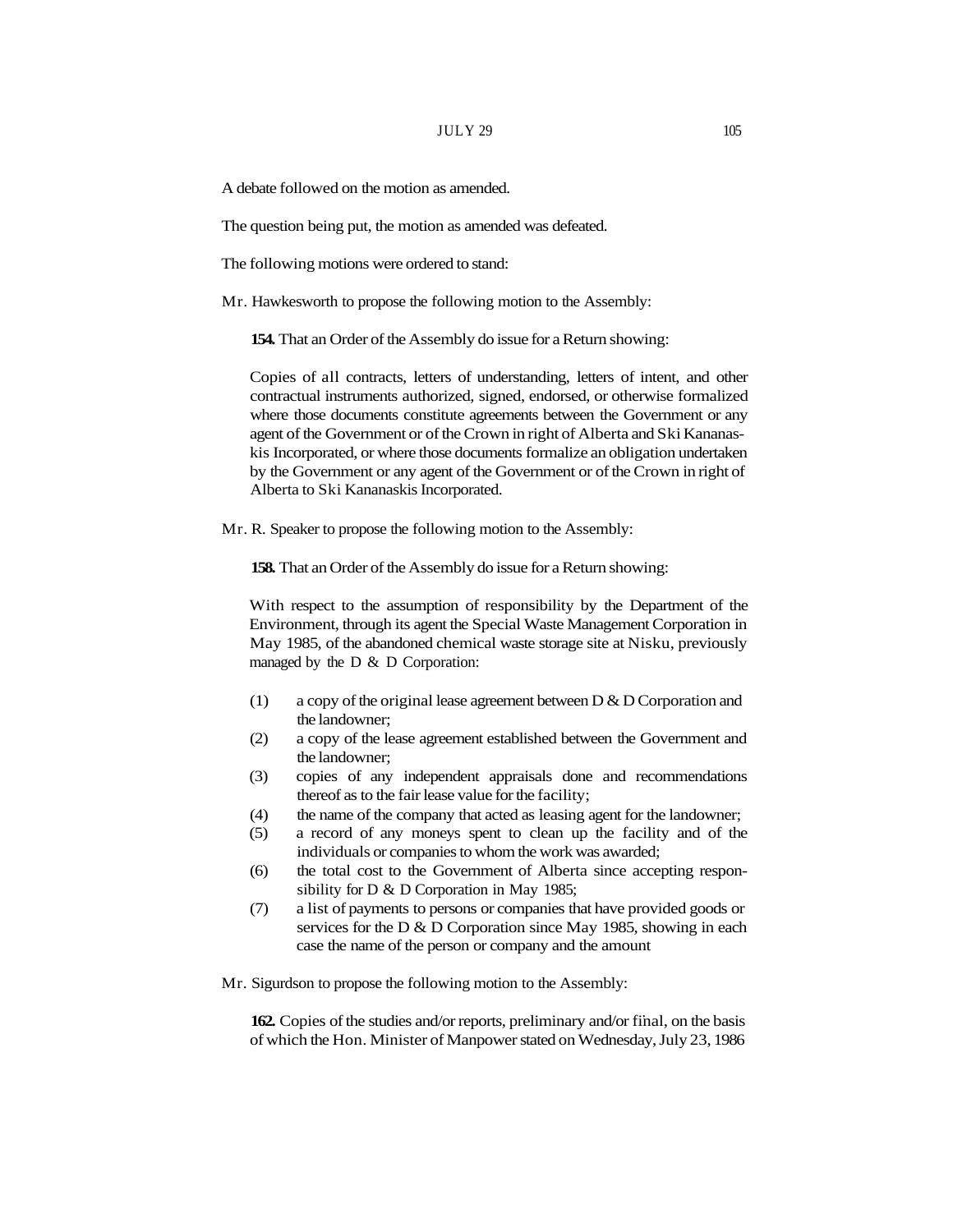#### 106 JULY 29

(Hansard page 727) that "the average wage under the community element of the summer temporary employment program is in fact \$5.20" and that "the average wage under the (Alberta wage subsidy) program is \$6.40."

Ms. Laing to propose the following motion to the Assembly:

**163.** Copies of the study, prepared during the current calendar year by the women's programmes unit of the Organization Development Division of the Personnel Administration Office, which deals with the position of women in the Alberta public service and includes specific gender-based comparisons of wages and salaries, and occupations.

#### **Motions Other Than Government Motions**

Moved by Mr. Bradley:

**212.** BE IT RESOLVED THAT the Legislative Assembly urge the Government to adopt the recommendations of the Southwestern Alberta Medical Diagnostic Review of health concerns of residents living near a gas plant in the Twin Butte, Hillspring, Glenwood, Mountainview, and Willow Creek areas.

A debate followed.

During the course of his remarks, Mr. Younie, Hon. Member for Edmonton-Glengarry, tabled copies of the following:

Letter dated February 26, 1986, to Dr. W. Spitzer, Principal Investigator, from the Acid Deposition Research Program, concerning a well clean-up near Stirling, Alberta

(Sessional Paper No. 335/86)

Letter dated May 15, 1986, from Dr. W. Spitzer, concerning the well clean-up near Stirling

(Sessional Paper No. 336/86)

Mr. Younie, Hon. Member for Edmonton-Glengarry, moved that the motion be amended by:

deleting all of the words following the words "urge the Government to," and substituting therefor the words:

"make no decision with regard to the recommendations of the Southwestern Alberta Medical Diagnostic Review of health concerns of residents living near a gas plant in the Twin Butte, Hillspring, Glenwood, Mountainview and Willow Creek areas, until such time as it has secured and considered the report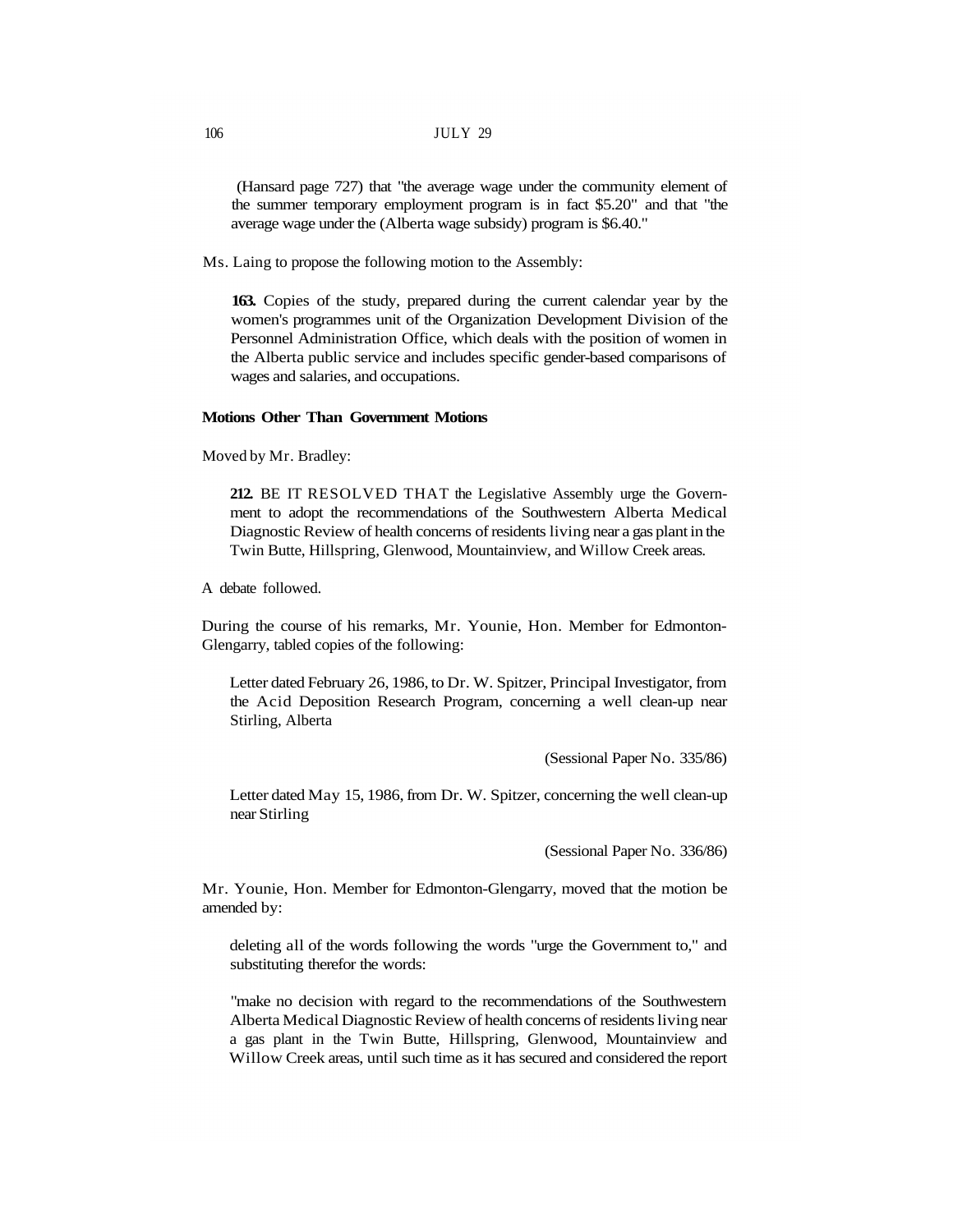### $JULY 29$  107

of the Scientific Advisory Board and the report of the Public Advisory Board, both Boards having been established under the authority of the Acid Deposition Research Program, concerning the review."

A debate followed.

The question being put, the amendment was defeated. The names being called for were taken as follows:

For the Motion: 17

| Barrett     | <b>Hewes</b> | Roberts   |
|-------------|--------------|-----------|
| Chumir      | Laing        | Sigurdson |
| Ewasiuk     | Martin       | Taylor    |
| Fox         | McEachern    | Wright    |
| Gibeault    | Mitchell     | Younie    |
| Hawkesworth | Pashak       |           |

Against the Motion: 50

| Adair            | Fjordbotten         | Oman           |
|------------------|---------------------|----------------|
| Ady              | Getty               | Osterman       |
| Alger            | Horsman             | Payne          |
| Anderson         | Hyland              | Reid           |
| <b>Betkowski</b> | Isley               | Rostad         |
| Bogle            | Johnston            | Russell        |
| <b>Bradley</b>   | Jonson              | Schumacher     |
| <b>Brassard</b>  | Koper               | Shaben         |
| Campbell         | Kowalski            | Shrake         |
| Cassin           | McCoy               | Sparrow        |
| Cherry           | Mirosh              | <b>Speaker</b> |
| Crawford         | Moore (Lacombe)     | Stewart        |
| Cripps           | Moore (Smoky River) | Webber         |
| Day              | Musgreave           | West           |
| Dinning          | Musgrove            | Young          |
| Drobot           | Nelson              | Zarusky        |
| Elzinga          | Oldring             |                |

Debate continued on the main motion.

Hon. Mr. Dinning moved adjournment of the debate, which was agreed to.

On motion by Hon. Mr. Anderson, Acting Government House Leader, at 5:30 p.m., it was agreed that when the Members reconvened at 8:00 p.m., they would be in Committee of Supply, and the Speaker left the Chair.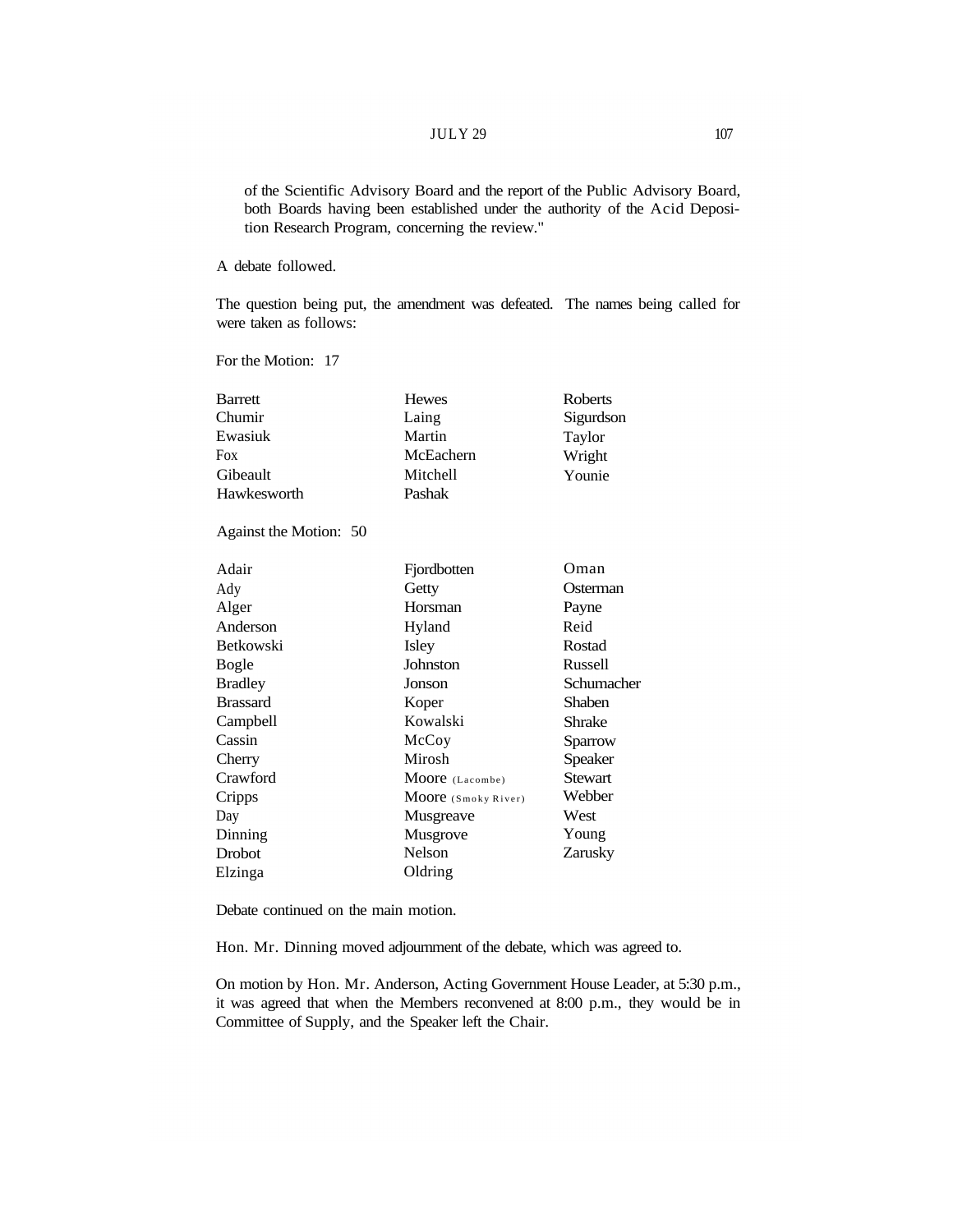#### TUESDAY, JULY 29, 1986 -- 8:00 P.M.

### **Committee of Supply**

According to Order, the Assembly resolved itself into Committee of Supply.

(Assembly in Committee)

And after some time spent therein, Mr. Speaker resumed the Chair and Mr. Musgreave reported as follows:

Mr. Speaker:

The Committee of Supply has had under consideration certain resolutions, reports progress thereon, and requests leave to sit again.

The question being put, the report and the request for leave to sit again were agreed to.

On motion by Hon. Mr. Anderson, Acting Government House Leader, the Assembly adjourned at 10:17 p.m. until Wednesday, July 30, 1986, at 2:30 p.m.

#### WEDNESDAY, JULY 30, 1986

The Speaker took the Chair at 2:30 p.m.

#### **ROUTINE**

### **Ministerial Statements**

Hon. Mr. Elzinga, Minister of Agriculture, announced the extension of the Farm Fertilizer Price Protection Plan for an additional year.

(Sessional Paper No. 536/86)

Mr. Martin, Hon. Leader of the Opposition, commented on the statement.

# **ORDERS OF THE DAY**

# **Committee of Supply**

According to Order, the Assembly resolved itself into Committee of Supply.

(Assembly in Committee)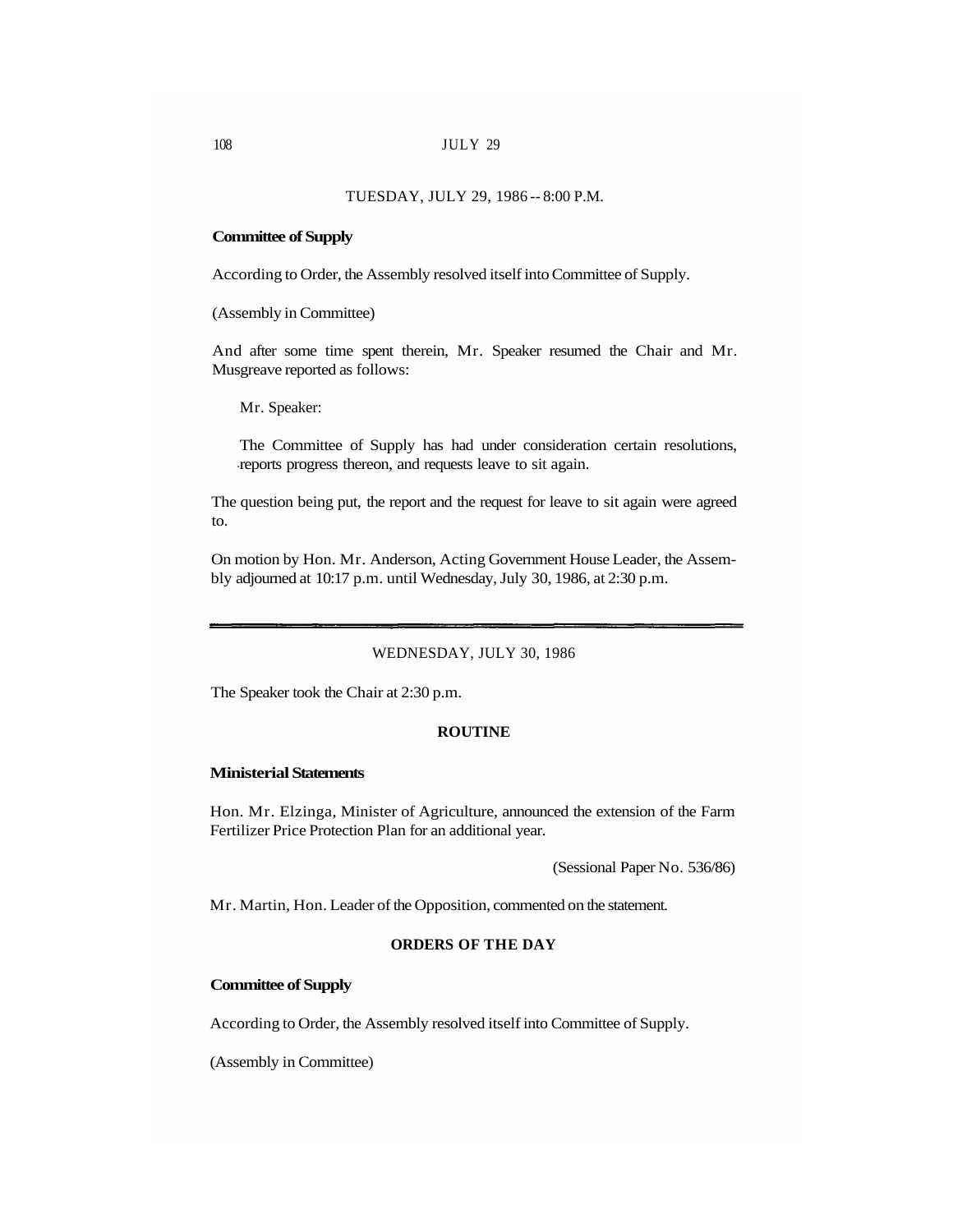And after some time spent therein, Mr. Speaker resumed the Chair and Mr. Musgreave reported as follows:

Mr. Speaker:

The Committee of Supply has had under consideration certain resolutions, reports progress thereon, and requests leave to sit again.

The question being put, the report and the request for leave to sit again were agreed to.

# **Government Bills and Orders**

(Third Reading)

The following Bills were read a Third time and passed:

Bill 12 Farm Credit Stability Fund Act -- Hon. Mr. Johnston

Bill 14 Small Business Term Assistance Fund Act -- Hon. Mr. Johnston

Unanimous consent having previously been given to stopping the clock, on motion by Hon. Mr. Crawford, Government House Leader, the Assembly adjourned at 5:37 p.m. until Thursday, July 31, 1986, at 2:30 p.m.

# **Filed with the Legislature Library**

535/86 Statement of Accord by the Governments of Canada, Saskatchewan, and Alberta and Husky Oil Operations Ltd., concerning the Lloydminster Husky Upgrader Project (Hon. Mr. Getty)

### THURSDAY, JULY 31, 1986

The Speaker took the Chair at 2:30 p.m.

#### **ROUTINE**

#### **Introduction of Bills (First Reading)**

Notice having been given:

Bill 8 Department of Community and Occupational Health Act -- Hon. Mr. Dinning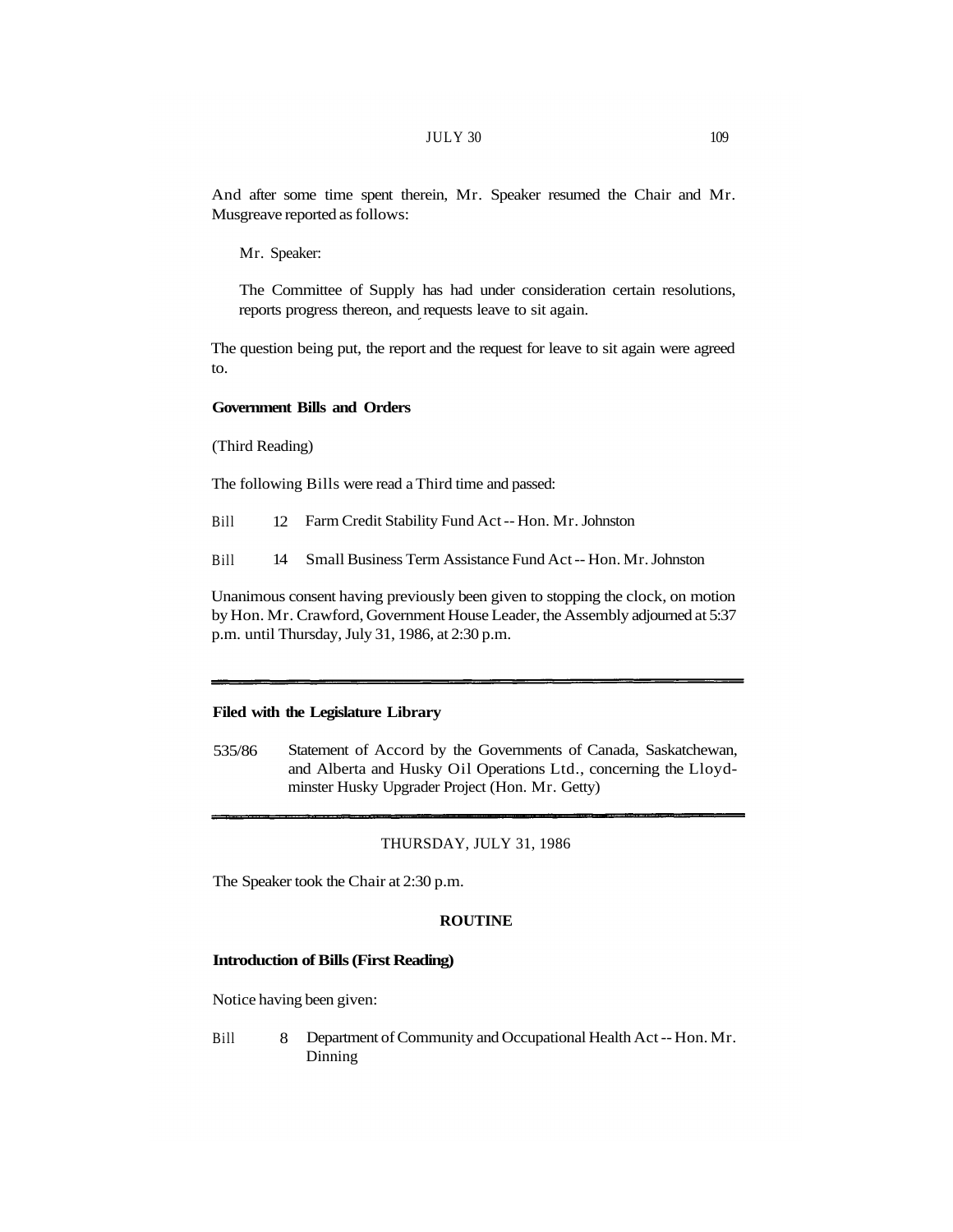Bill 25 International Child Abduction Act -- Hon. Mr. Horsman

Bill 26 International Commercial Arbitration Act -- Hon. Mr. Horsman

### **Ministerial Statements**

Hon. Mr. M. Moore, Minister of Hospitals and Medical Care, announced an agreement with the Alberta Medical Association for an end to extra billing in Alberta and the discontinuance of hospital admission charges, both to be effective October 1, 1986.

(Sessional Paper No. 337/86)

Mr. Martin, Hon. Leader of the Opposition, rose to comment on the statement

# **ORDERS OF THE DAY**

#### **Questions**

The following questions were accepted:

(Mr. McEachern)

**150.** For each person to whom a Certificate of Provisional Eligibility was issued in anticipation of the coming into force of the provisions of the Alberta Stock Savings Plan Act, what was

- (1) the name of the person,
- (2) the date of the issuance of the Certificate of Provisional Eligibility, and
- (3) the nature of the business of the person receiving the Certificate of Provisional Eligibility?

Hon. Mr. Johnston, Provincial Treasurer, tabled a response to Written Question 150.

(Sessional Paper No. 150/86)

(Mr. Strong)

**152.** What amounts of money, other than money paid as a result of a contractual arrangement for the provision of goods and/or services by Gainers Inc. to the Government or any agent of the Government or of the Crown in right of Alberta, have been paid to Gainers Inc. in the form of grants or other payments under any program operated by the Government or any agent of the Government or of the Crown in right of Alberta, and in each instance what was the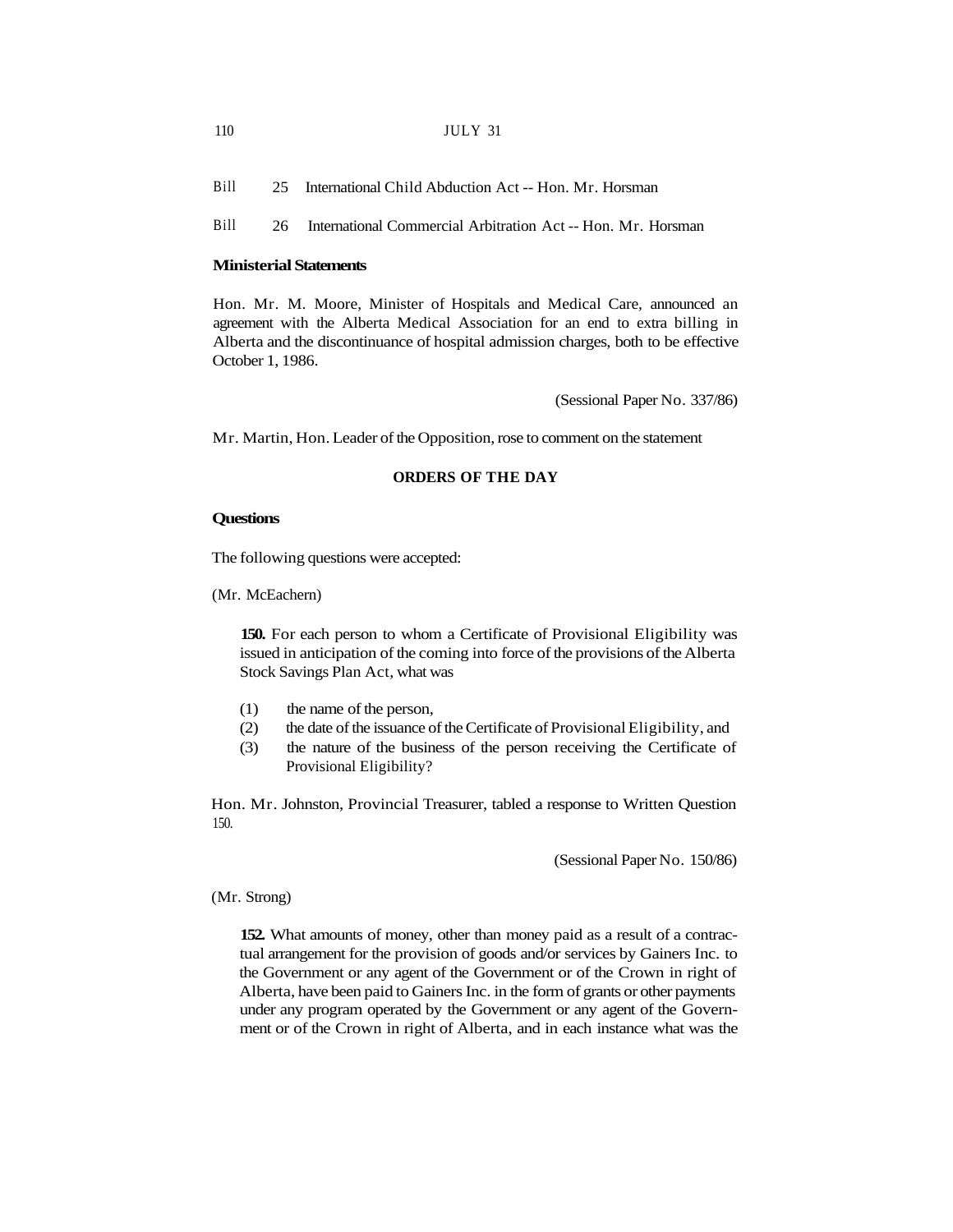program under which the money was paid out, how much money was paid out, and what was the purpose for which the money was paid out, since March 31, 1984?

(Mr. Wright)

#### **164.**

- (1) Has there been any alteration or variation in the policy of the Department of Hospitals and Medical Care that the contract for the commissioning of a hospital is not to be let to the same firm, or any close associate of the same firm, that designed the hospital being commissioned?
- (2) If not, what contrary considerations were deemed to be of sufficient moment that the Board of Ste. Therese Hospital at St. Paul was permitted to let the contract for the commissioning of that hospital to Manutec Ltd. of Edmonton, a company owned by or closely associated with Vinto Engineering Ltd. of the same address, the company which designed the hospital?
- (3) Will the Minister undertake to advise the Board of the hospital of the proper policy in this regard and require them to follow it?

The following question was not accepted:

(Mr. Taylor)

**159.** 

- (1) What is the total dollar value of loans issued by the Alberta Mortgage and Housing Corporation under the Core Housing Incentive Program (CHIP) for the fiscal years 1984-85 and 1985-86?
- (2) What were the names of the individuals who received CHIP loans in each of the fiscal years 1984-85 and 1985-86?
- (3) What was the dollar value of the CHIP loan received by each individual in the fiscal years 1984-85 and 1985-86?
- (4) What is the rate of interest on each of these CHIP loans?

#### **Motions for Returns**

The following motions were ordered to stand:

Mr. Hawkesworth to propose the following motion to the Assembly:

**154.** That an Order of the Assembly do issue for a Return showing:

Copies of all contracts, letters of understanding, letters of intent, and other contractual instruments authorized, signed, endorsed, or otherwise formalized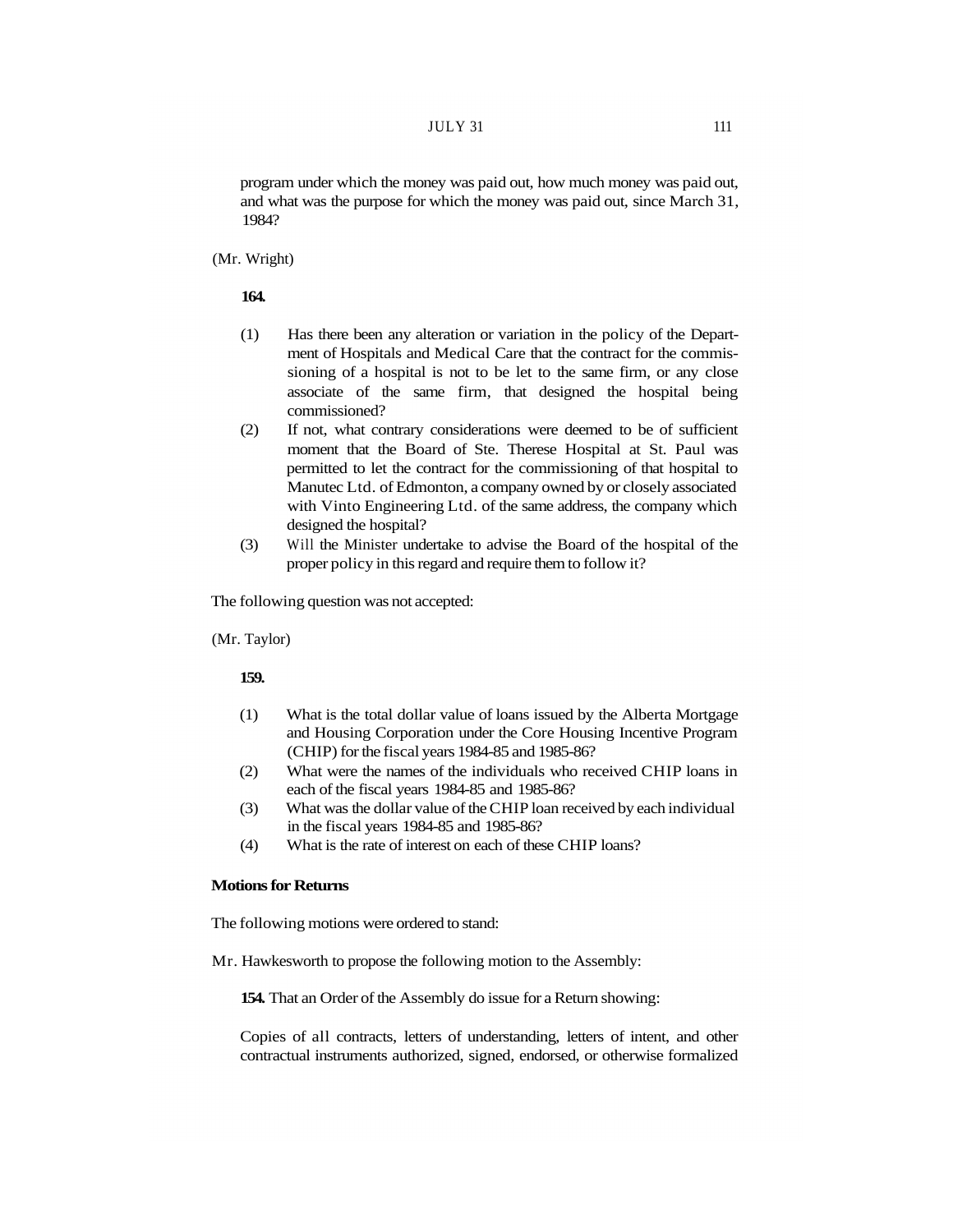where those documents constitute agreements between the Government or any agent of the Government or of the Crown in right of Alberta and Ski Kananaskis Incorporated, or where those documents formalize an obligation undertaken by the Government or any agent of the Government or of the Crown in right of Alberta to Ski Kananaskis Incorporated.

Mr. R. Speaker to propose the following motion to the Assembly:

**158.** That an Order of the Assembly do issue for a Return showing:

With respect to the assumption of responsibility by the Department of the Environment, through its agent the Special Waste Management Corporation in May 1985, of the abandoned chemical waste storage site at Nisku, previously managed by the  $D & D$  Corporation:

- (1) a copy of the original lease agreement between D & D Corporation and the landowner;
- (2) a copy of the lease agreement established between the Government and the landowner;
- (3) copies of any independent appraisals done and recommendations thereof as to the fair lease value for the facility;
- (4) the name of the company that acted as leasing agent for the landowner;
- (5) a record of any moneys spent to clean up the facility and of the individuals or companies to whom the work was awarded;
- (6) the total cost to the Government of Alberta since accepting responsibility for D & D Corporation in May 1985;
- (7) a list of payments to persons or companies that have provided goods or services for the D & D Corporation since May 1985, showing in each case the name of the person or company and the amount.

Mr. Sigurdson to propose the following motion to the Assembly:

**162.** Copies of the studies and/or reports, preliminary and/or final, on the basis of which the Hon. Minister of Manpower stated on Wednesday, July 23, 1986 (Hansard page 727) that "the average wage under the community element of the summer temporary employment program is in fact \$5.20" and that "the average wage under the (Alberta wage subsidy) program is \$6.40."

Ms. Laing to propose the following motion to the Assembly:

**163.** Copies of the study, prepared during the current calendar year by the women's programmes unit of the Organization Development Division of the Personnel Administration Office, which deals with the position of women in the Alberta public service and includes specific gender-based comparisons of wages and salaries, and occupations.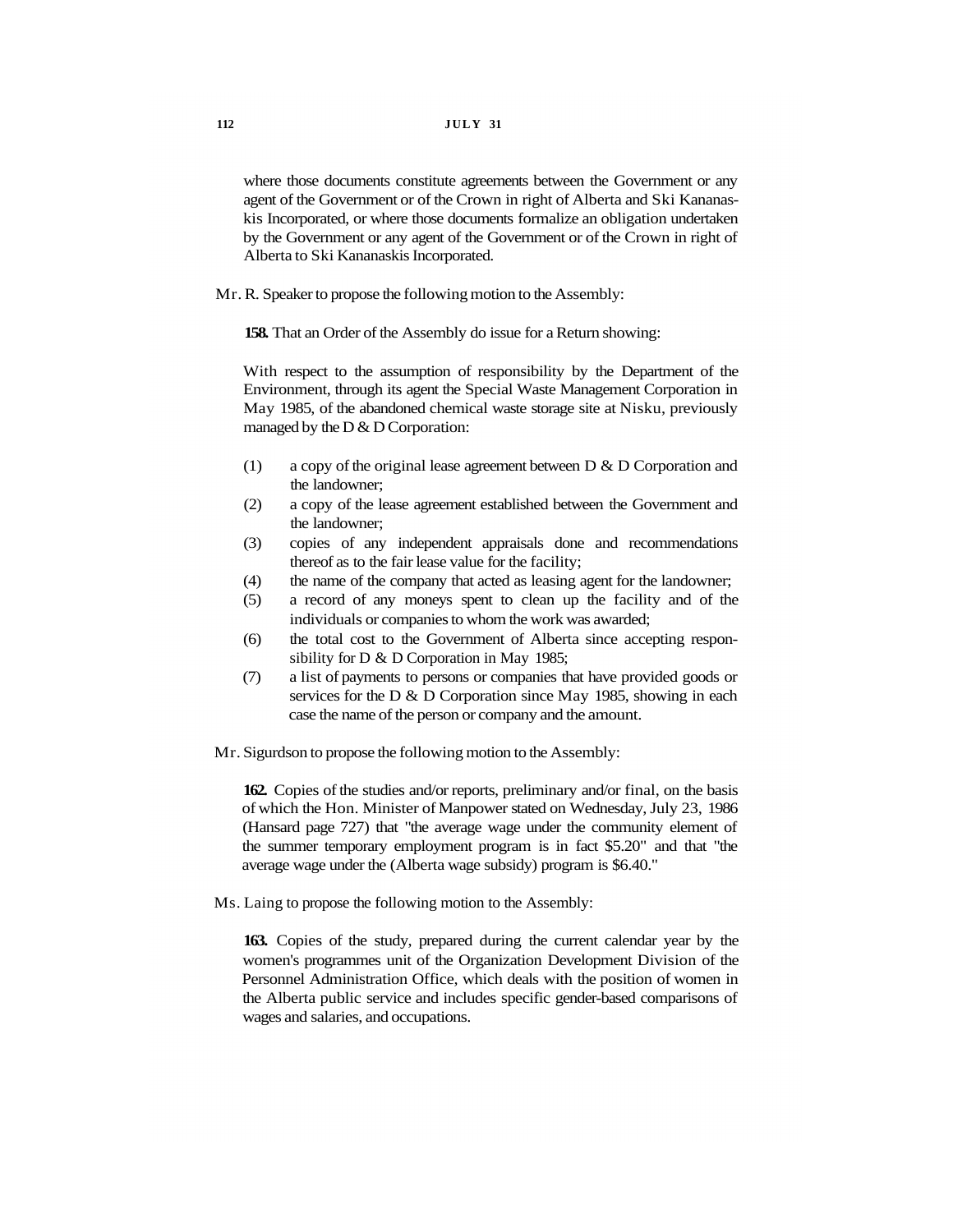### $JULY$  31 113

#### **Motions Other Than Government Motions**

Moved by Mr. Martin:

**213.** BE IT RESOLVED THAT upon the appointment of the Standing Committee of the Assembly on Public Affairs, the Labour Relations Act (Chapter L-l.l, RSA 1980) stand referred to that Committee; and,

BE IT FURTHER RESOLVED THAT the Standing Committee be instructed to inquire into all aspects of the Act, its operations, and effects; and,

BE IT FURTHER RESOLVED THAT as part of its inquiries, the Standing Committee hold public hearings at the Legislature and at such other population centres across Alberta, but not fewer than five such centres, as may be determined upon motion moved in the Standing Committee by a Member of the Executive Council designated for this purpose by the Executive Council; and,

BE IT FURTHER RESOLVED THAT as part of its inquiries, the Standing Committee solicit written submissions, in addition to those oral and written submissions received at public hearings held pursuant to this motion, from interested Albertans; and,

BE IT FURTHER RESOLVED THAT upon the conclusion of its inquiries, which conclusion shall be no later than November 30, 1986, the Standing Committee prepare a report on its inquiries including any recommendations for improvements in the Act which the Standing Committee may deem advisable; and,

BE IT FURTHER RESOLVED THAT the Standing Committee report to the Legislative Assembly no later than the conclusion of the seventh sitting day of the Second Session of the 21st Legislature.

A debate followed.

Ms. Barrett, Hon. Member for Edmonton-Highlands, moved that the motion be amended as follows:

- (1) in the first paragraph, by deleting all the words after the words "BE IT RESOLVED THAT" and substituting therefor the words "the Labour Relations Act (Chapter L-1.1, RSA 1980) stand referred to the Standing Committee on Public Affairs; and," and
- (2) by adding the following immediately before the last paragraph:

"BE IT FURTHER RESOLVED THAT, for the purpose of discharging these instructions, the Standing Committee be authorized to strike such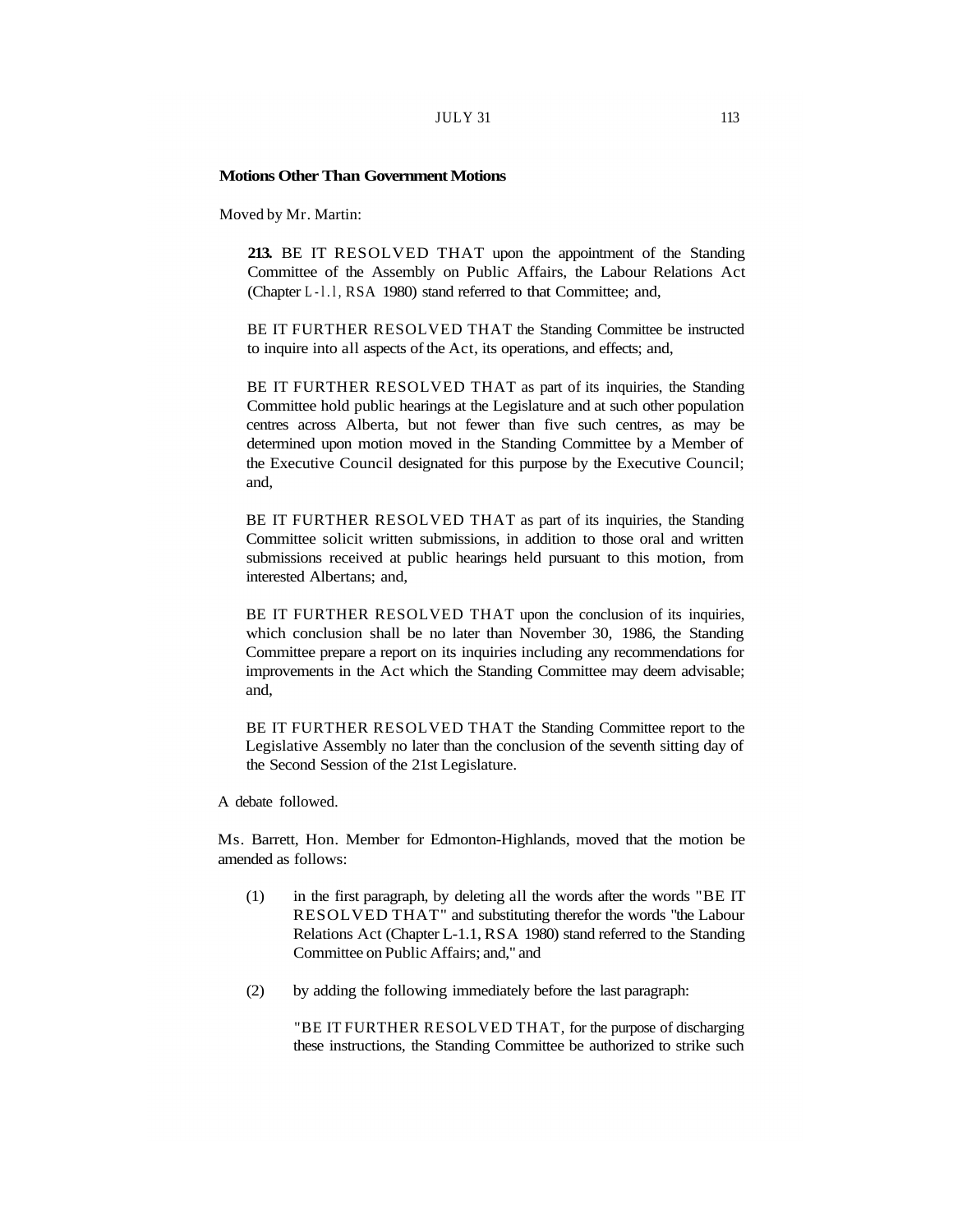subcommittees for such purposes as may be determined on motion moved in the Committee; and,".

A debate followed on the amendment.

Pursuant to Standing Order 8(3), debate was adjourned with Hon. Mrs. Cripps speaking.

### **Public Bills and Orders Other Than Government Bills and Orders**

(Second Reading)

On the motion that the following Bill be now read a Second time:

Bill 209 Mortgage Interest Tax Deductibility Act -- Mr. R. Speaker

A debate followed.

Mr. Payne moved adjournment of the debate, which was agreed to.

On motion by Hon. Mr. Horsman, Deputy Government House Leader, at 5:30 p.m., it was agreed that when Members reconvened at 8:00 p.m., they would be in Committee of the Supply, and the Speaker left the Chair.

THURSDAY, JULY 31, 1986 -- 8:00 P.M.

### **Committee of Supply**

According to Order, the Assembly resolved itself into Committee of Supply.

(Assembly in Committee)

And after some time spent therein, Mr. Speaker resumed the Chair and Mr. Musgreave reported as follows:

Mr. Speaker:

The Committee of Supply has had under consideration certain resolutions, reports progress thereon, and requests leave to sit again.

The question being put, the report and the request for leave to sit again were agreed to.

On motion by Hon. Mr. Crawford, Government House Leader, the Assembly adjourned at 10:25 p.m. until Friday, August 1, 1986, at 10:00 a.m.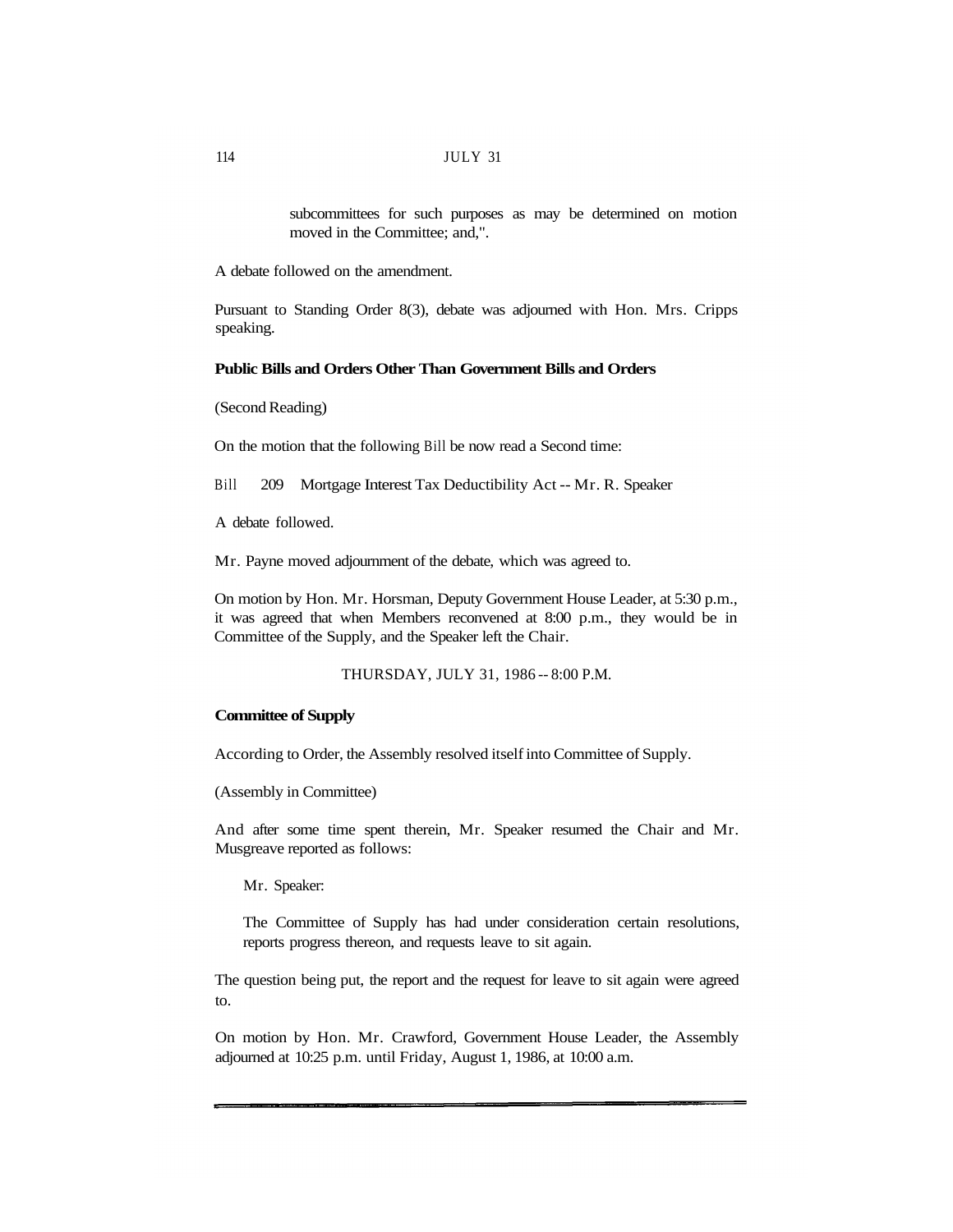### **Filed with the Legislature Library**

- 537/86 Letter dated July 22, 1986, to the President, Alberta Medical Association, and attachments, concerning an agreement reached between the Government of Alberta and the A.M.A. (Hon. Mr. M. Moore)
- 538/86 Letter dated July 22, 1986, to the President, Alberta Medical Association, including the Memorandum of Agreement between the Government of Alberta and the A.M.A. (Hon. Mr. M. Moore)
- 539/86 Letter dated July 24, 1986, to the Minister of Hospitals and Medical Care, from the President, Alberta Medical Association, concerning the agreement (Hon. Mr. M. Moore)

### FRIDAY, AUGUST 1, 1986

The Speaker took the Chair at 10:00 a.m.

#### **ROUTINE**

### **Introduction of Bills (First Reading)**

Notice having been given:

- Bill 19 Alberta Advisory Council on Women's Issues Act -- Hon. Mr. Anderson
- Bill 20 Women's Secretariat Act -- Hon. Mr. Anderson
- Bill Pr 13 Certified Management Consultants Act -- Mr. Payne
- Bill 266 Department of Multiculturalism Act -- Ms. Barrett

# **Ministerial Statements**

Hon. Dr. Reid, Minister of Labour, announced the formation of a committee to review labour legislation.

(Sessional Paper No. 540/86)

Mr. Martin, Hon. Leader of the Opposition, commented on the statement.

#### **ORDERS OF THE DAY**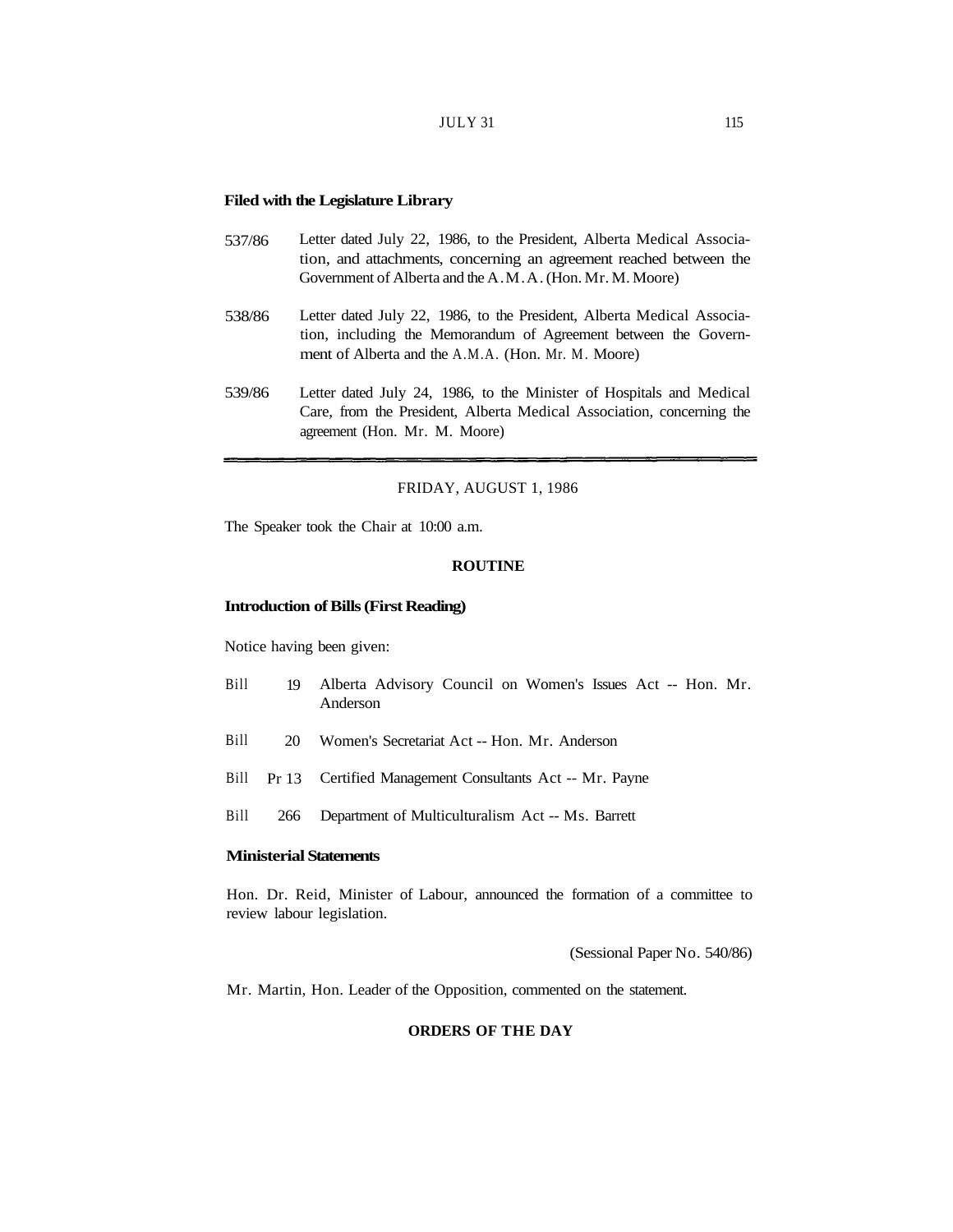### 116 AUGUST 1

### **Royal Assent**

Her Honour the Honourable the Lieutenant Governor, having entered the Assembly and being seated on the Throne,

Mr. Speaker addressed Her Honour in the following words:

May it please Your Honour:

The Legislative Assembly has, at its present sitting, passed certain Bills to which, and in the name of the Legislative Assembly, I respectfully request Your Honour's assent.

The Clerk of the Legislative Assembly then read the titles of the Bills that had been passed as follows:

- 12 Farm Credit Stability Fund Act
- 14 Small Business Term Assistance Fund Act

To these Bills, Royal Assent was announced by the Clerk of the Legislative Assembly in the following words:

In Her Majesty's name, Her Honour the Honourable the Lieutenant Governor doth assent to these Bills.

Her Honour the Honourable the Lieutenant Governor then retired from the Assembly.

# **Government Motions**

Moved by Hon. Mr. Crawford to propose the following motion to the Assembly:

**11.** BE IT RESOLVED THAT when the House rises at 1:00 p.m. on Friday, August 1, 1986, it shall stand adjourned until 2:30 p.m. on Thursday, August 7, 1986.

The question being put, the motion was agreed to.

# **Committee of Supply**

According to Order, the Assembly resolved itself into Committee of Supply.

(Assembly in Committee)

And after some time spent therein, Mr. Speaker resumed the Chair and Mr. Musgreave reported as follows: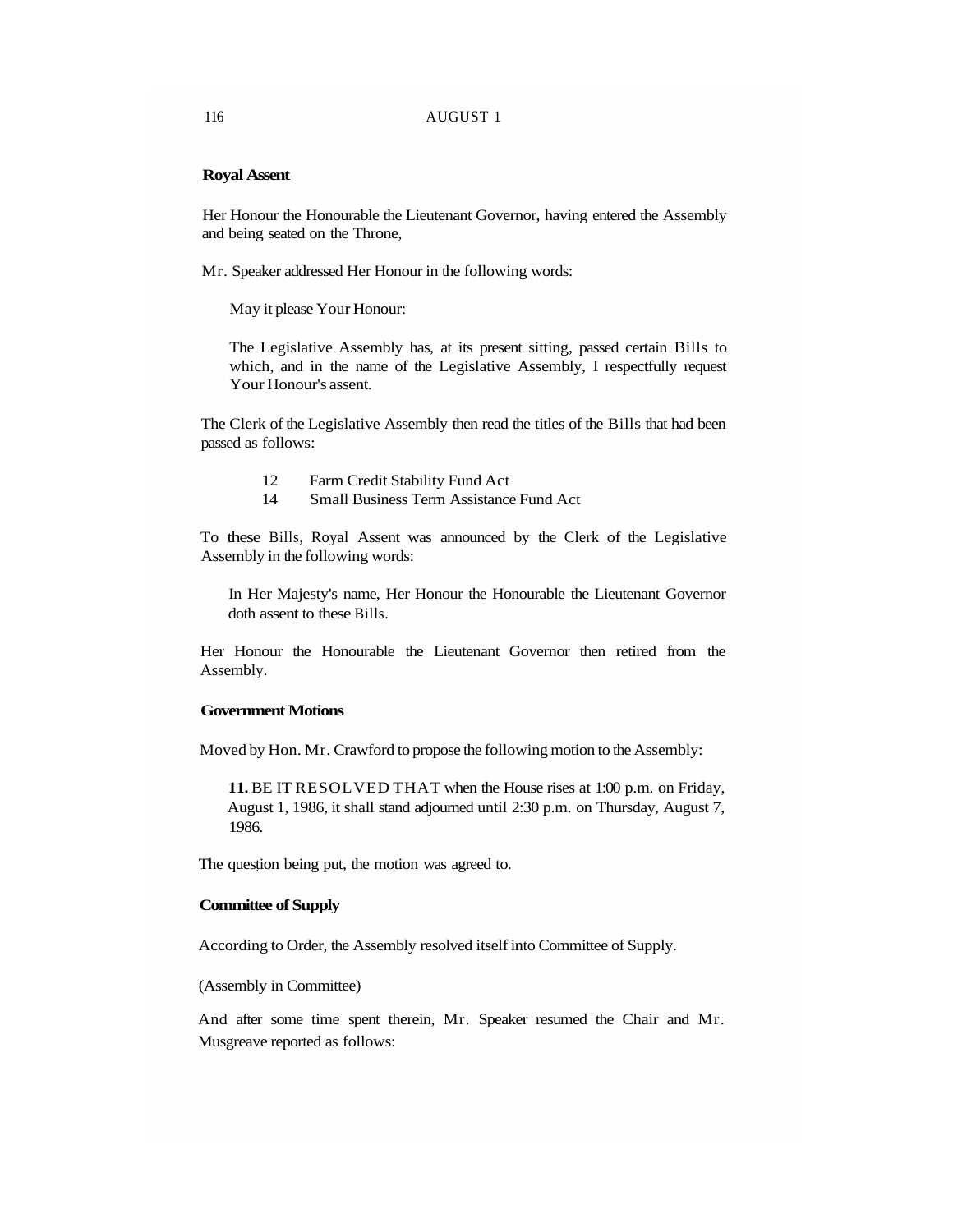### AUGUST 1 117

Mr. Speaker:

The Committee of Supply has had under consideration certain resolutions, reports progress thereon, and requests leave to sit again.

The question being put, the report and the request for leave to sit again were agreed to.

On motion by Hon. Mr. Crawford, Government House Leader, the Assembly adjourned at 1:00 p.m. until Thursday, August 7, 1986, at 2:30 p.m.

### THURSDAY, AUGUST 7, 1986

The Speaker took the Chair at 2:30 p.m.

#### **ROUTINE**

#### **Introduction of Bills (First Reading)**

Notice having been given:

Bill 27 Alberta Health Care Insurance Amendment Act, 1986 -- Hon. Mr. M. Moore

### **Privilege**

Mr. Taylor, Hon. Leader of the Liberal Opposition, raised a question of privilege relating to remarks by the Hon. Premier on July 31, 1986.

Hon. Mr. Speaker, having allowed debate in accordance with Standing Order 15(6), ruled that no prima facie case of breach of privilege had taken place.

### **ORDERS OF THE DAY**

#### **Motions for Returns**

The following motions were ordered to stand and retain their places:

Mr. Hawkesworth to propose the following motion to the Assembly:

**154.** That an Order of the Assembly do issue for a Return showing:

Copies of all contracts, letters of understanding, letters of intent, and other contractual instruments authorized, signed, endorsed, or otherwise formalized where those documents constitute agreements between the Government or any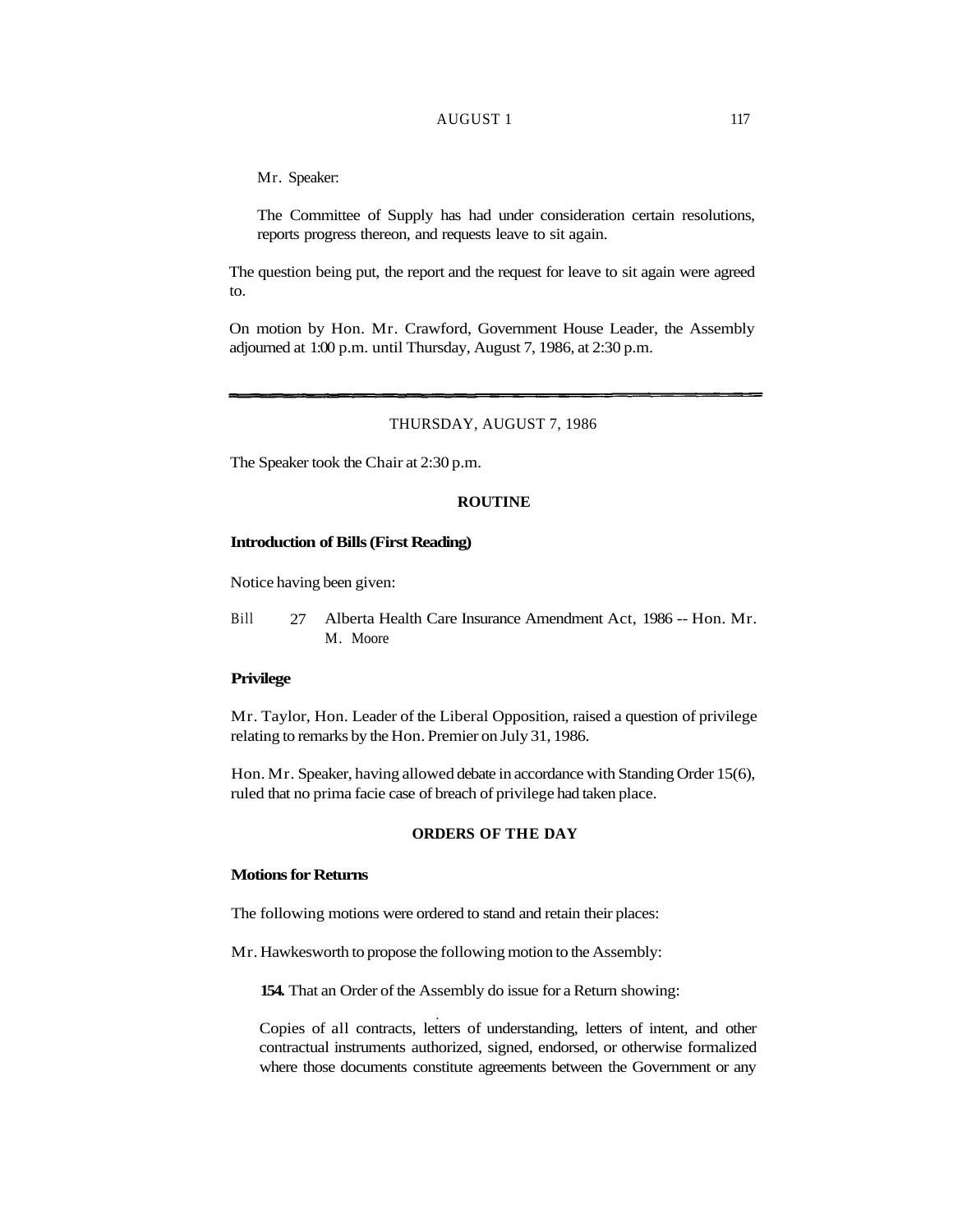# 118 AUGUST 7

agent of the Government or of the Crown in right of Alberta and Ski Kananaskis Incorporated, or where those documents formalize an obligation undertaken by the Government or any agent of the Government or of the Crown in right of Alberta to Ski Kananaskis Incorporated.

Mr. R. Speaker to propose the following motion to the Assembly:

**158.** That an Order of the Assembly do issue for a Return showing:

With respect to the assumption of responsibility by the Department of the Environment, through its agent the Special Waste Management Corporation in May 1985, of the abandoned chemical waste storage site at Nisku, previously managed by the  $D & D$  Corporation:

- (1) a copy of the original lease agreement between D & D Corporation and the landowner;
- (2) a copy of the lease agreement established between the Government and the landowner;
- (3) copies of any independent appraisals done and recommendations thereof as to the fair lease value for the facility;
- (4) the name of the company that acted as leasing agent for the landowner;
- (5) a record of any moneys spent to clean up the facility and of the individuals or companies to whom the work was awarded;
- (6) the total cost to the Government of Alberta since accepting responsibility for D & D Corporation in May 1985;
- (7) a list of payments to persons or companies that have provided goods or services for the D & D Corporation since May 1985, showing in each case the name of the person or company and the amount.
- Mr. Sigurdson to propose the following motion to the Assembly:

**162.** Copies of the studies and/or reports, preliminary and/or final, on the basis of which the Hon. Minister of Manpower stated on Wednesday, July 23, 1986 (Hansard page 727) that "the average wage under the community element of the summer temporary employment program is in fact \$5.20" and that "the average wage under the (Alberta wage subsidy) program is \$6.40."

Ms. Laing to propose the following motion to the Assembly:

**163.** Copies of the study, prepared during the current calendar year by the women's programmes unit of the Organization Development Division of the Personnel Administration Office, which deals with the position of women in the Alberta public service and includes specific gender-based comparisons of wages and salaries, and occupations.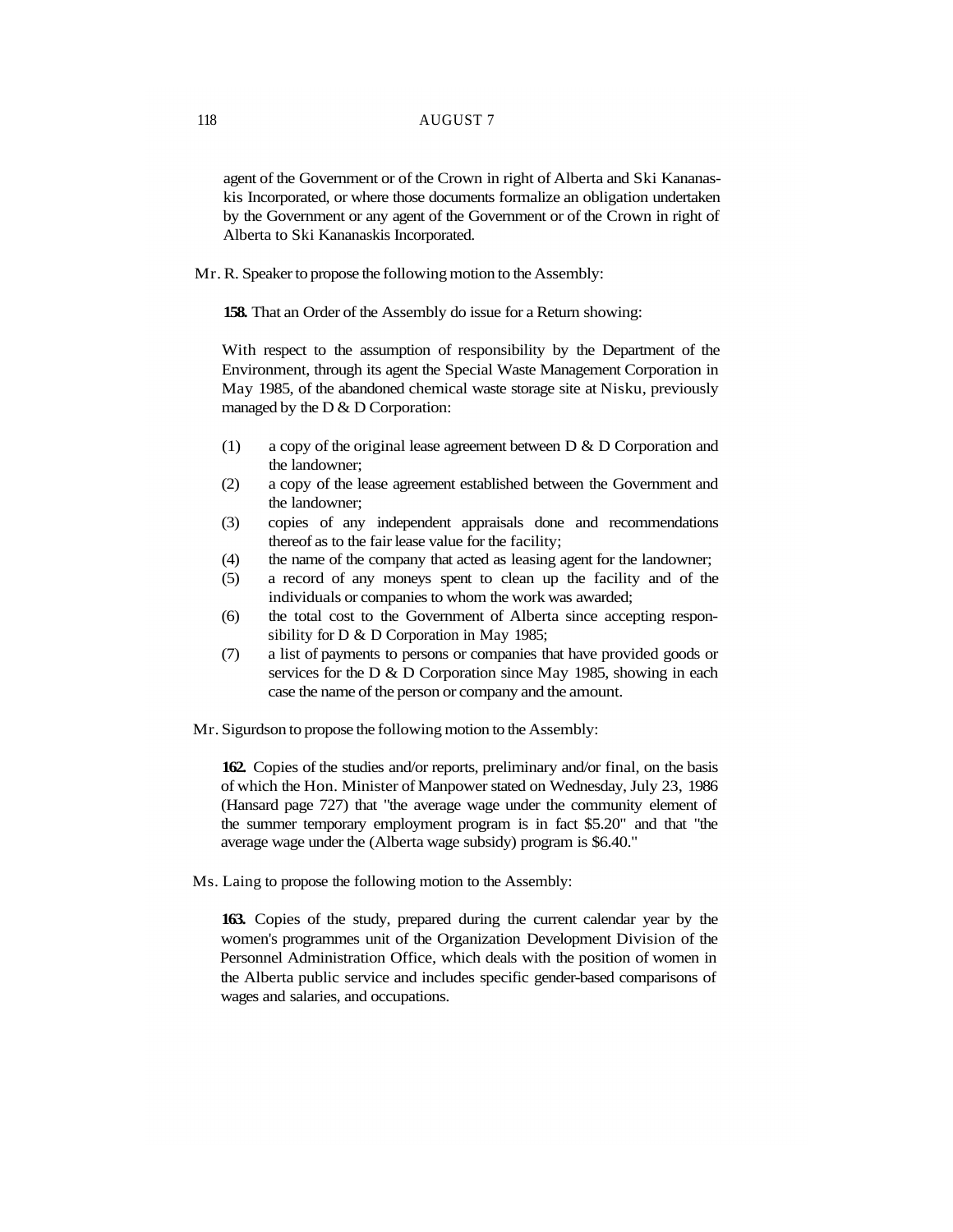#### AUGUST 7 119

#### **Motions Other Than Government Motions**

Moved by Mr. Oldring:

**214.** BE IT RESOLVED THAT the Legislative Assembly urge the Government to provide funding for research and planning for the establishment of multilevel care facilities for seniors and to work in co-operation with the private sector and municipal governments to arrange financing for multilevel care facilities for seniors.

A debate followed.

Pursuant to Standing Order 8(3), debate was adjourned with Rev. Roberts speaking.

## **Public Bills and Orders Other Than Government Bills and Orders**

(Second Reading)

On the motion that the following Bill be now read a Second time:

Bill 220 An Act to Amend the Debtors' Assistance Act -- Mr. Fox

A debate followed.

Hon. Mrs. Cripps moved adjournment of the debate, which was agreed to.

On motion by Hon. Mr. Horsman, Deputy Government House Leader, at 5:30 p.m., it was agreed that when the Members reconvened at 8:00 p.m., they would be in Committee of Supply, and the Speaker left the Chair.

THURSDAY, AUGUST 7, 1986 -- 8:00 P.M.

#### **Committee of Supply**

According to Order, the Assembly resolved itself into Committee of Supply.

(Assembly in Committee)

And after some time spent therein, Mr. Speaker resumed the Chair and Mr. Gogo reported as follows:

Mr. Speaker:

The Committee of Supply has had under consideration certain resolutions, reports progress thereon, and requests leave to sit again.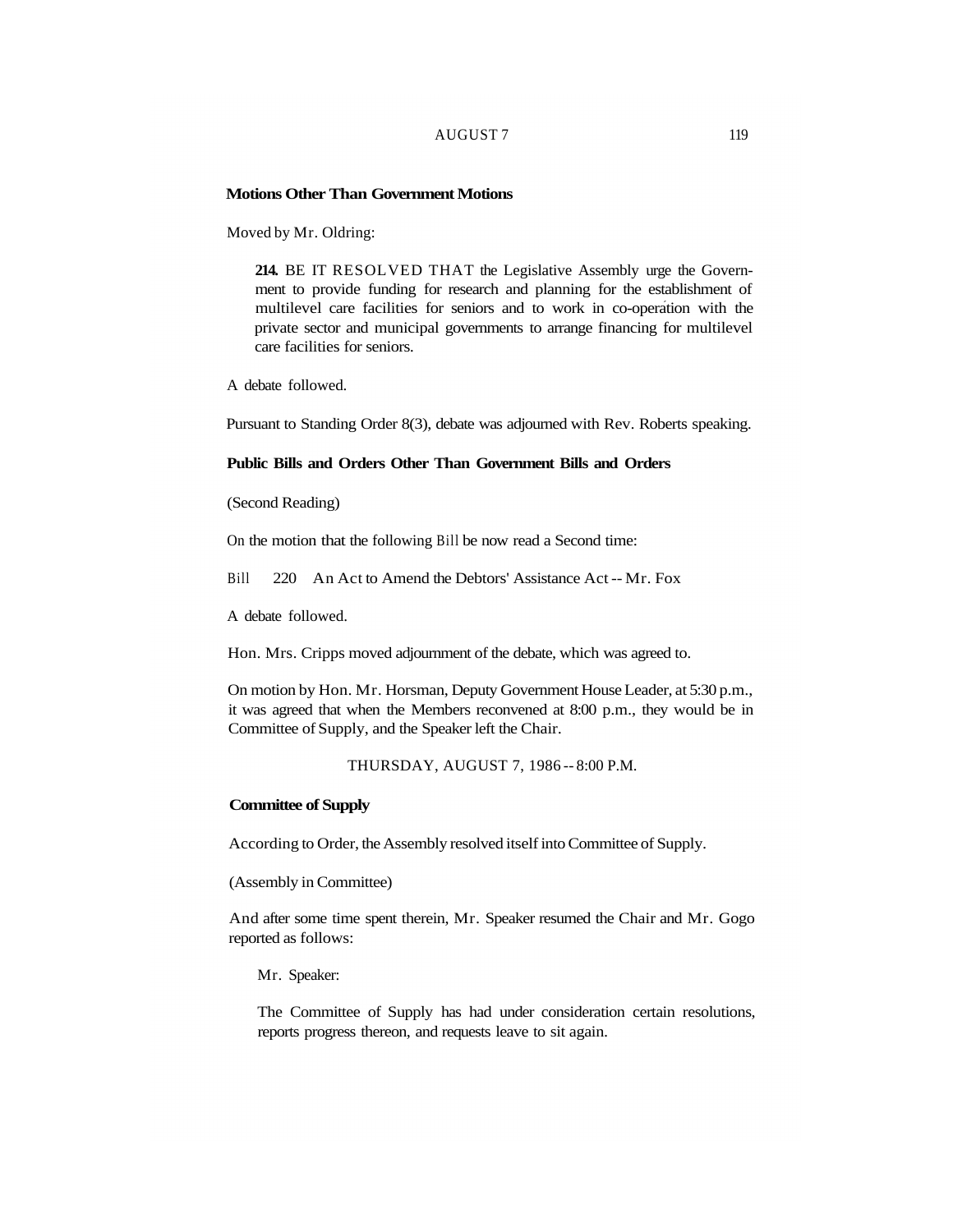# 120 AUGUST 7

The question being put, the report and the request for leave to sit again were agreed to.

On motion by Hon. Mr. Horsman, Deputy Government House Leader, the Assembly adjourned at 10:45 p.m. until Friday, August 8, 1986, at 10:00 a.m.

### **Filed with the Legislature Library**

- 541/86 Responses to questions raised during Committee of Supply consideration of estimates of the Department of Advanced Education (Hon. Mr. Russell)
- 542/86 Responses to questions raised during Committee of Supply consideration of estimates of the Department of Agriculture (Hon. Mrs. Cripps)
- 543/86 Responses to questions raised during Committee of Supply consideration of estimates of the Department of Tourism (Hon. Mr. Fjordbotten)
- 544/86 Responses to questions raised during Committee of Supply consideration of estimates of the Department of the Attorney General (Hon. Mr. Horsman)
- 545/86 Responses to questions raised during Committee of Supply consideration of estimates of the Department of Economic Development and Trade (Hon. Mr. Fjordbotten for Hon. Mr. Shaben)

### FRIDAY, AUGUST 8, 1986

The Speaker took the Chair at 10:00 a.m.

### **ROUTINE**

### **Notice of Motion**

Hon. Mr. Crawford, Government House Leader, gave oral notice of the following motion:

BE IT RESOLVED THAT when the Legislative Assembly adjourns on Monday, August 11, it shall stand adjourned until 3:00 p.m. on Tuesday, August 12.

Unanimous consent of the House was given to waiving the normal notice and other requirements of the Standings Orders for immediate consideration of the motion.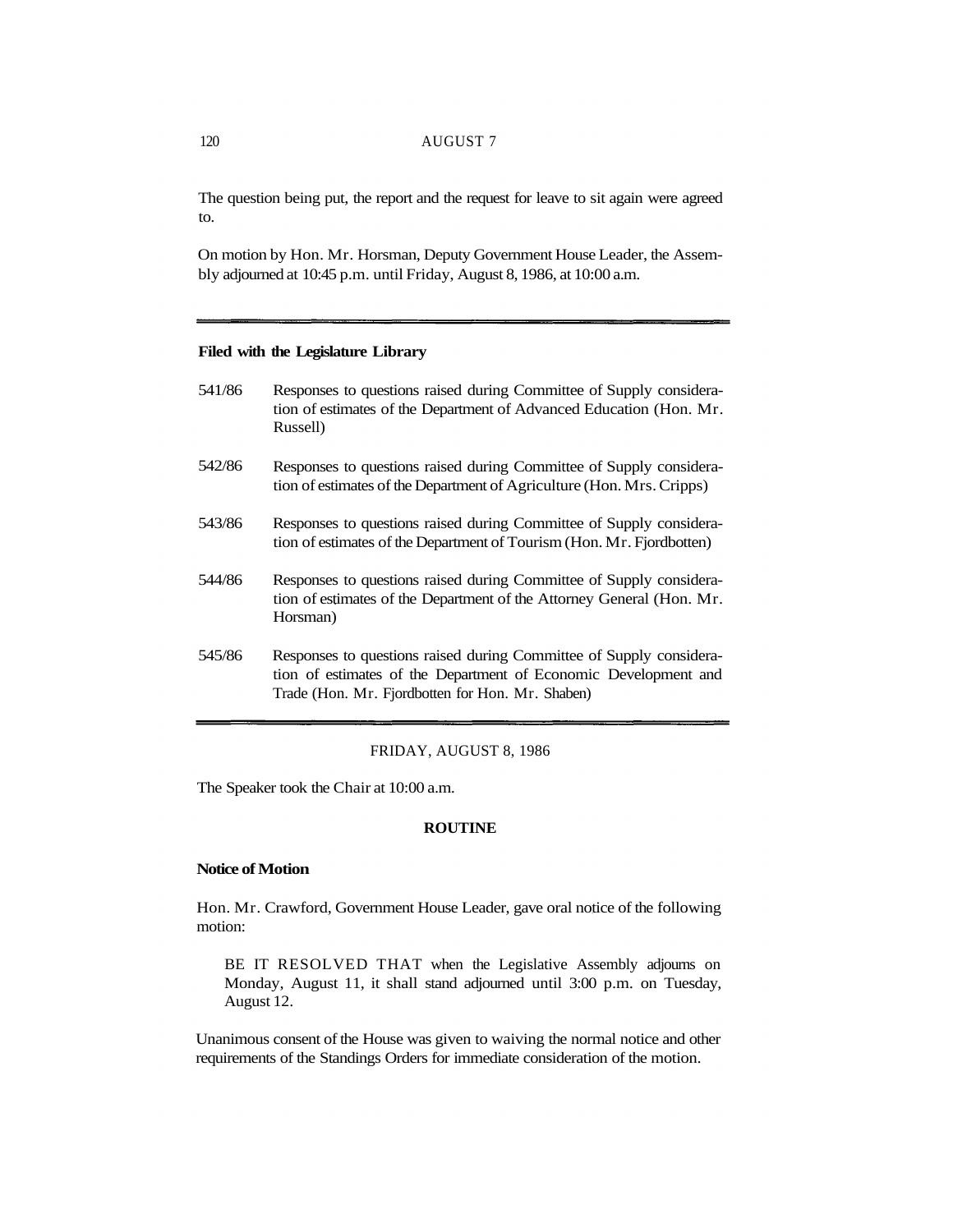## AUGUST 8 121

The question being put, the motion was agreed to.

#### **Introduction of Bills (First Reading)**

Notice having been given:

- Bill 23 Natural Gas Marketing Act -- Hon. Dr. Webber
- Bill 24 Arbitration Amendment Act, 1986 -- Hon. Dr. Webber

# **Tabling Returns and Reports**

Hon. Mr. Russell, Minister of Advanced Education, pursuant to Financial Administration Act, RSA 1980, cF-9, s2(6); 1980, C64, s2:

Keyano College, Annual Report 1984/85

(Sessional Paper No. 8/86)

# **Ministerial Statement**

Hon. Mrs. Cripps, Associate Minister of Agriculture, announced the appointment of the Alberta Agricultural Development Corporation Review Committee.

Mr. Martin, Hon. Leader of the Opposition, commented on the statement.

### **ORDERS OF THE DAY**

### **Committee of Supply**

According to Order, the Assembly resolved itself into Committee of Supply.

(Assembly in Committee)

And after some time spent therein, Mr. Speaker resumed the Chair and Mr. Gogo reported as follows:

Mr. Speaker.

The Committee of Supply has had under consideration certain resolutions, reports progress thereon, and requests leave to sit again.

The question being put, the report and the request for leave to sit again were agreed to.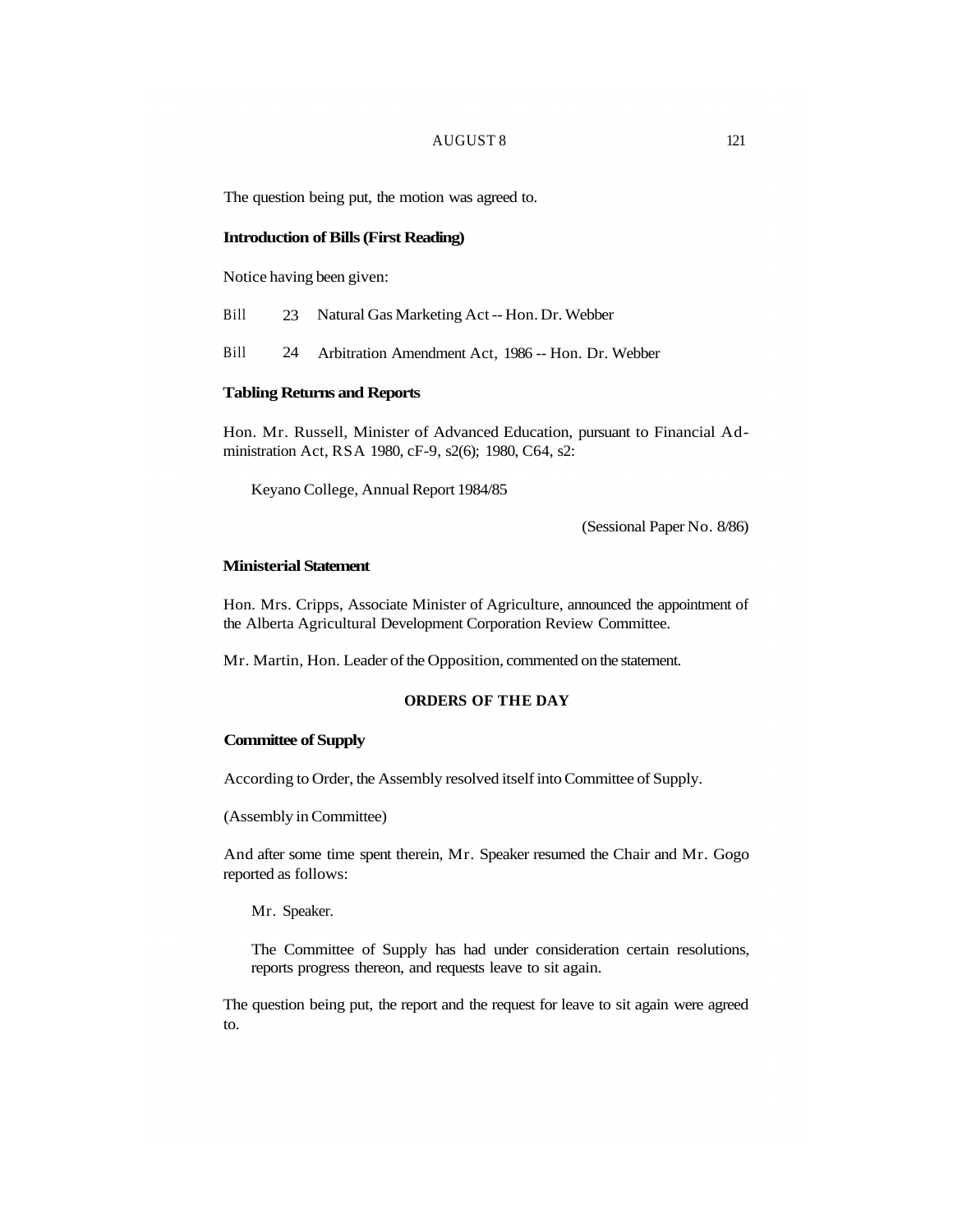The Assembly adjourned at 1:00 p.m. until Monday, August 11, 1986, at 2:30 p.m.

# **Filed with the Legislature Library**

| 546/86 | Responses to questions raised during Committee of Supply considera-<br>tion of the Department of Recreation and Parks (Hon. Mr. Weiss)                              |
|--------|---------------------------------------------------------------------------------------------------------------------------------------------------------------------|
| 547/86 | Responses to questions raised during Committee of Supply considera-<br>tion of the Department of Forestry, Lands and Wildlife (Hon. Mr.<br>Sparrow)                 |
| 548/86 | Responses to questions raised during Committee of Supply considera-<br>tion of the Department of the Environment (Hon. Mr. Adair on behalf<br>of Hon. Mr. Kowalski) |
| 549/86 | Responses to questions raised during Committee of Supply considera-<br>tion of the Department of Agriculture (Hon. Mrs. Cripps on behalf of<br>Hon. Mr. Elzinga)    |
| 550/86 | Responses to questions raised during Committee of Supply considera-<br>tion of the Department of Transportation and Utilities (Hon. Mr. Adair)                      |

# MONDAY, AUGUST 11, 1986

The Speaker took the Chair at 2:30 p.m.

### **ROUTINE**

### **Tabling Returns and Reports**

Hon. Dr. Carter, Speaker, pursuant to Election Finances and Contributions Disclosure Act, RSA 1980, cE-3, s36(1):

List **of** registered candidates at the general election of May 8, 1986, who failed to file a financial statement with the Chief Electoral Office

(Sessional Paper No. 3/86)

# **ORDERS OF THE DAY**

The Hon. Mr. Johnston, Provincial Treasurer, delivered a message from Her Honour the Honourable the Lieutenant Governor.

Mr. Speaker then read the message to the Assembly (the Members standing).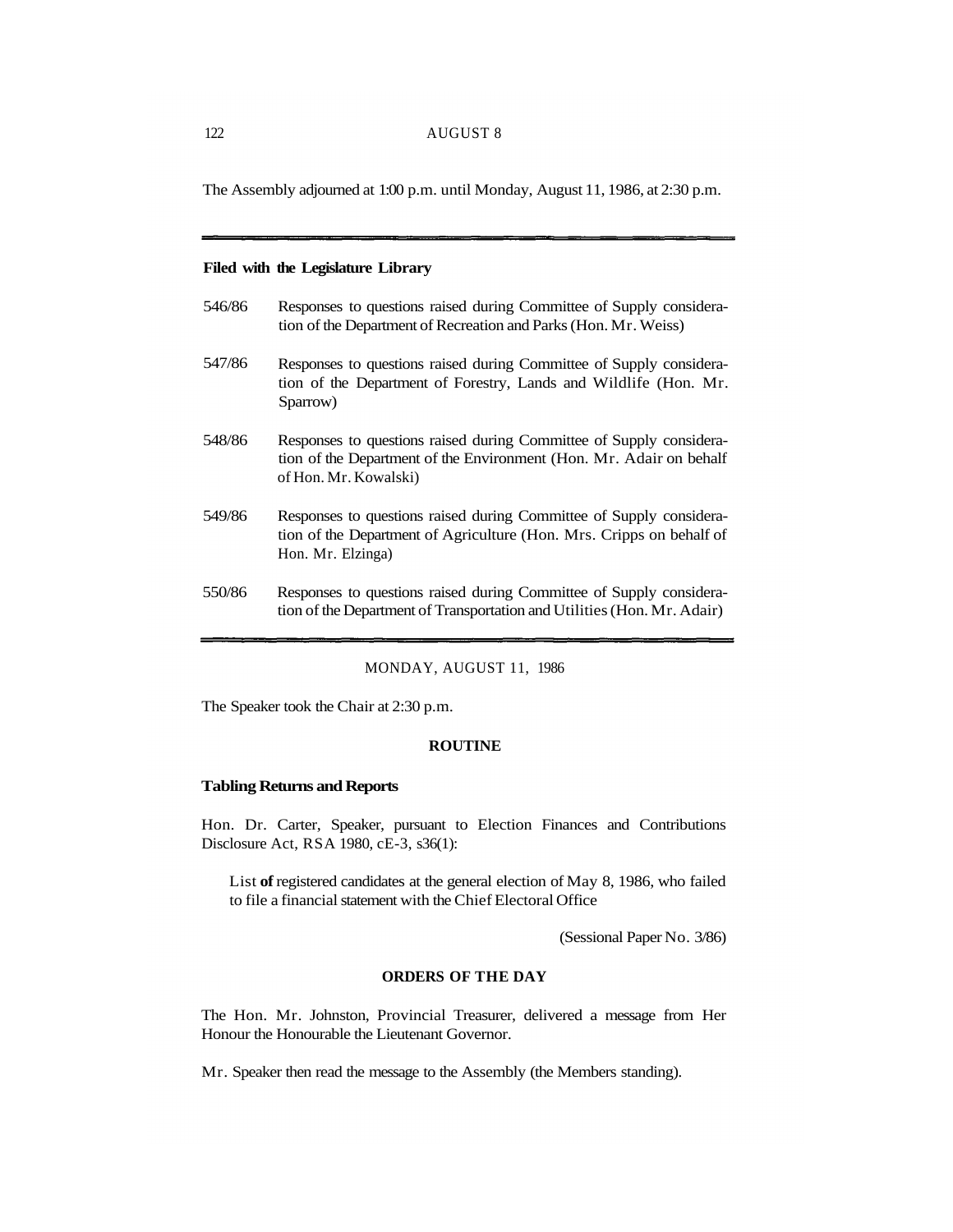# AUGUST 11 123

The following document was tabled:

1986-87 Supplementary Estimates (A)

(Sessional Paper No. 338/86)

# **Committee of Supply**

According to Order, the Assembly resolved itself into Committee of Supply.

(Assembly in Committee)

Pursuant to Standing Order 58(1) and 59(2), at 5:15 p.m., the Chairman put the question that the Committee approve all of the resolutions relating to the Main Estimates of the Government and the Legislative Assembly for 1986/87.

The question being put, the motion was agreed to. The names being called for were taken as follows:

For the Motion: 52

| Adair           | Fischer             | Orman          |
|-----------------|---------------------|----------------|
| Ady             | Fjordbotten         | Osterman       |
| Alger           | Heron               | Payne          |
| Anderson        | Hyland              | Pengelly       |
| Bogle           | Isley               | Reid           |
| Bradley         | Johnston            | Rostad         |
| <b>Brassard</b> | Jonson              | Russell        |
| Campbell        | Koper               | Schumacher     |
| Cassin          | Kroeger             | Shrake         |
| Cherry          | McCoy               | Sparrow        |
| Clegg           | Mirosh              | <b>Stevens</b> |
| Crawford        | Moore (Lacombe)     | Stewart        |
| Cripps          | Moore (Smoky River) | Trynchy        |
| Day             | Musgreave           | Weiss          |
| Dinning         | Musgrove            | West           |
| Downey          | Nelson              | Young          |
| Drobot          | Oldring             | Zarusky        |
| Elliott         |                     |                |
|                 |                     |                |
|                 |                     |                |

Against the Motion: 20

| <b>Barrett</b> | Laing     | Sigurdson             |
|----------------|-----------|-----------------------|
| Chumir         | Martin    | Speaker $(Littlebow)$ |
| Ewasiuk        | McEachern | Strong                |
| Fox            | Mitchell  | Taylor                |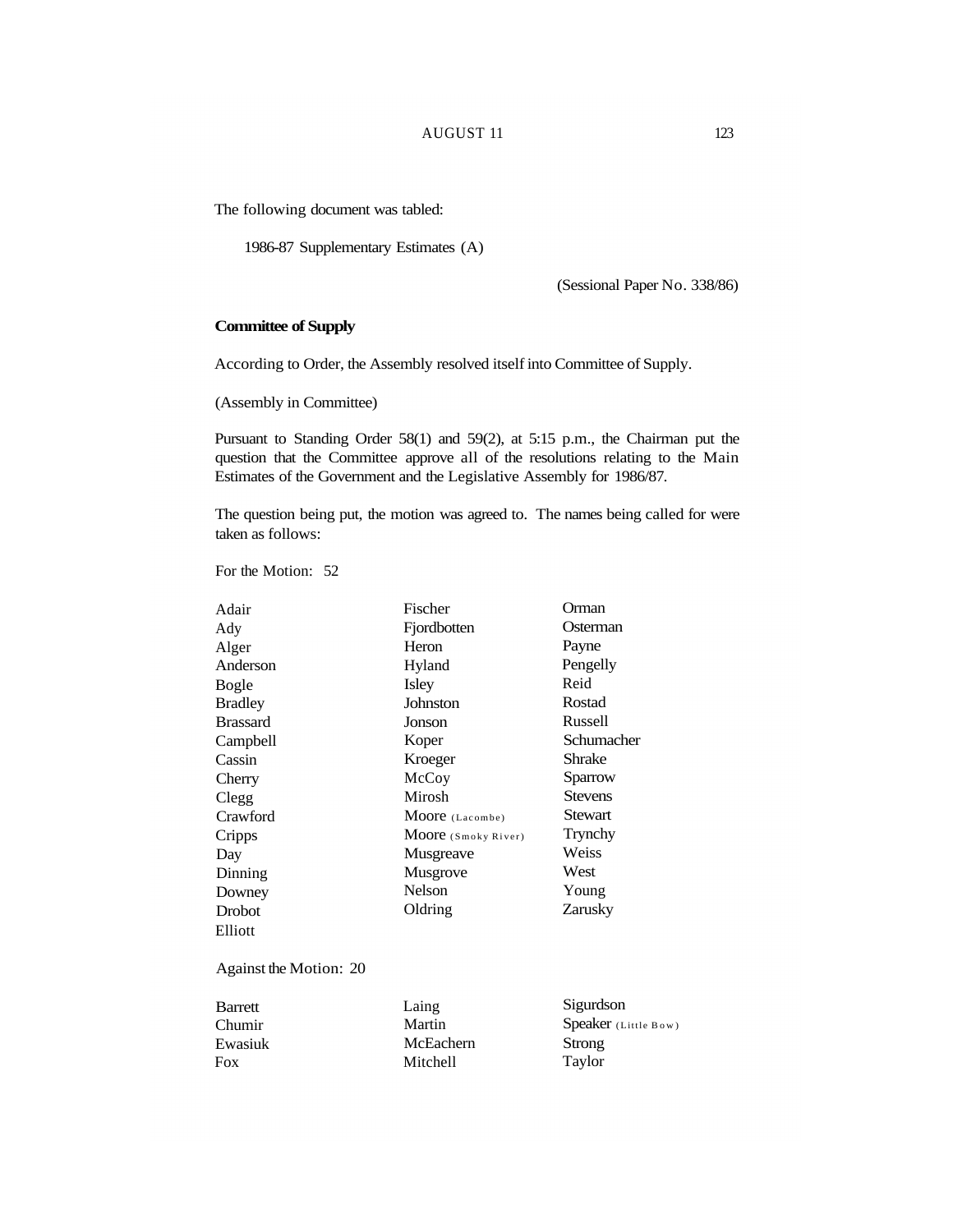#### 124 AUGUST 11

| Gibeault     | <b>Miolsness</b> | Wright |
|--------------|------------------|--------|
| Hawkesworth  | Pashak           | Younie |
| <b>Hewes</b> | Piquette         |        |

Mr. Speaker resumed the Chair and Mr. Gogo reported as follows:

Mr. Speaker:

The Committee of Supply has had under consideration certain resolutions, reports as follows, and requests leave to sit again.

Pursuant to Standing Order 59, the Committee has passed the following resolution:

That the Committee approve all of the resolutions relating to the Main Estimates of the Government and the Legislative Assembly for 1986/87.

Mr. Gogo, Chairman of Committees, tabled the following document:

Listing of the resolutions relating to the Main Estimates of the Government and the Legislative Assembly for 1986/87

(Sessional Paper No. 339/86)

The question being put, the report and the request for leave to sit again were agreed to.

On motion by Hon. Mr. Crawford, Government House Leader, the Assembly adjourned at 5:30 p.m. until Tuesday, August 12, 1986, at 3:00 p.m.

# **Filed with the Legislature Library**

- 551/86 Responses to questions raised during Committee of Supply consideration of the Department of Technology, Research and Telecommunications (Hon. Mr. Young)
- 552/86 Responses to questions raised during Committee of Supply consideration of the Department of Culture (Hon. Mr. Anderson)
- 553/86 Responses to questions raised during Committee of Supply consideration of the Treasury Department (Hon. Mr. Johnston)
- 554/86 Responses to questions raised during Committee of Supply consideration of the Department of Manpower (Hon. Mr. Orman)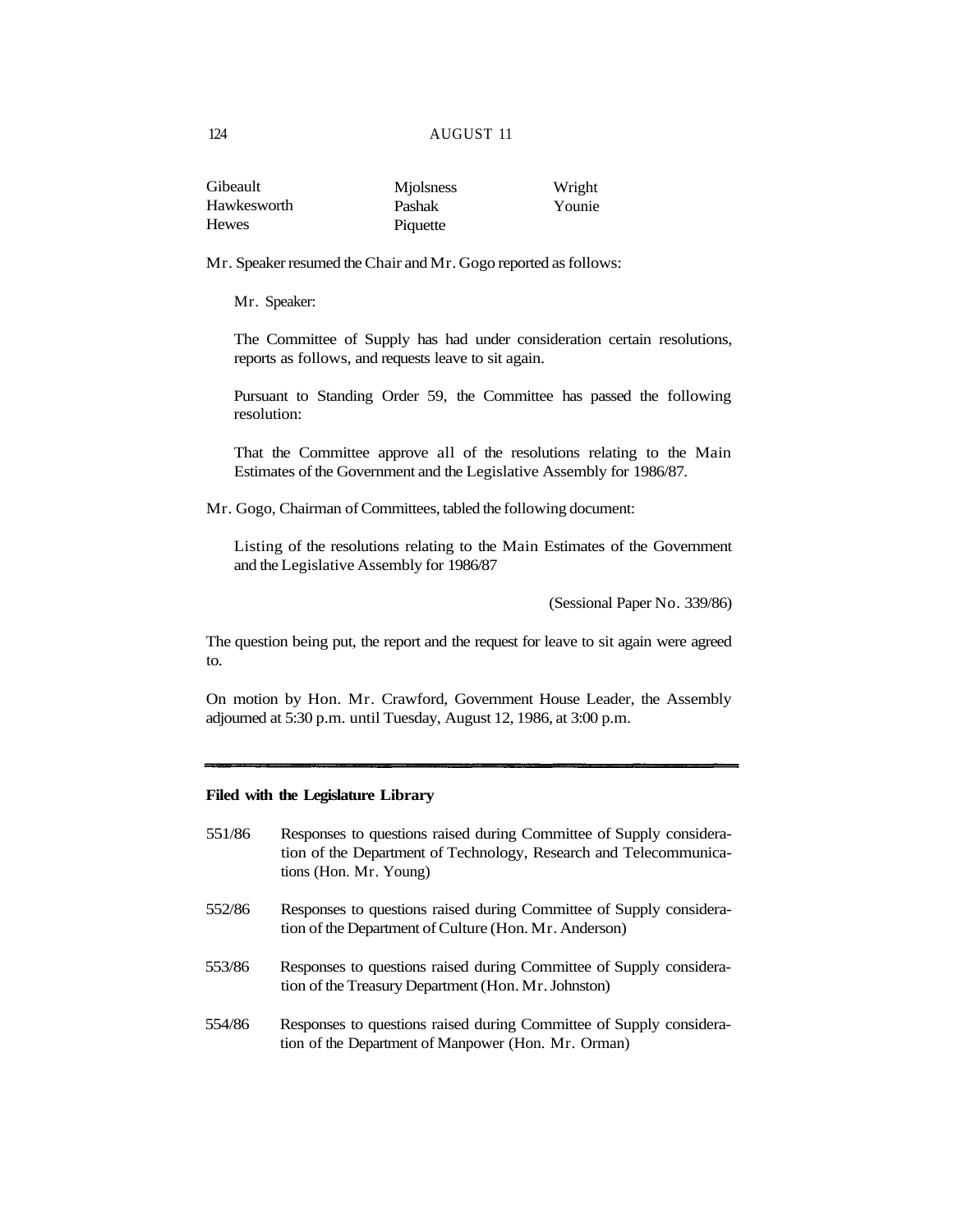| 555/86 | Responses to questions raised during Committee of Supply considera-<br>tion of the Department of Energy (Hon. Mr. Orman on behalf of Hon.<br>Dr. Webber) |
|--------|----------------------------------------------------------------------------------------------------------------------------------------------------------|
| 556/86 | Responses to questions raised during Committee of Supply considera-<br>tion of the Department of Social Services (Hon. Mrs. Osterman)                    |
| 557/86 | Responses to questions raised during Committee of Supply considera-<br>tion of the Department of Hospitals and Medical Care (Hon. Mr. M.<br>Moore)       |
| 558/86 | Responses to questions raised during Committee of Supply considera-<br>tion of the Department of Labour (Hon. Dr. Reid)                                  |

### TUESDAY, AUGUST 12, 1986

The Speaker took the Chair at 3:00 p.m.

### **ROUTINE**

Presenting Reports by Standing and Special Committees

Mr. Schumacher, Chairman of the Standing Committee on Private Bills, presented the following report:

### Mr. Speaker:

The Standing Committee on Private Bills has had the following Bills under consideration and recommends that they be proceeded with:

- Bill Pr 1 Alberta Synod of the Evangelical Lutheran Church in Canada Act
- Bill Pr 3 Oxford Trust Company Ltd. Act
- Bill Pr 5 Alberta Native Business Summit Foundation Act
- Bill Pr 6 Timothy Z. Marshall Bar Admission Act
- Bill Pr 7 The Calgary Research and Development Authority Amendment Act 1986
- Bill Pr 8 City of Edmonton and Northwestern Utilities, Limited Agreement Act, 1986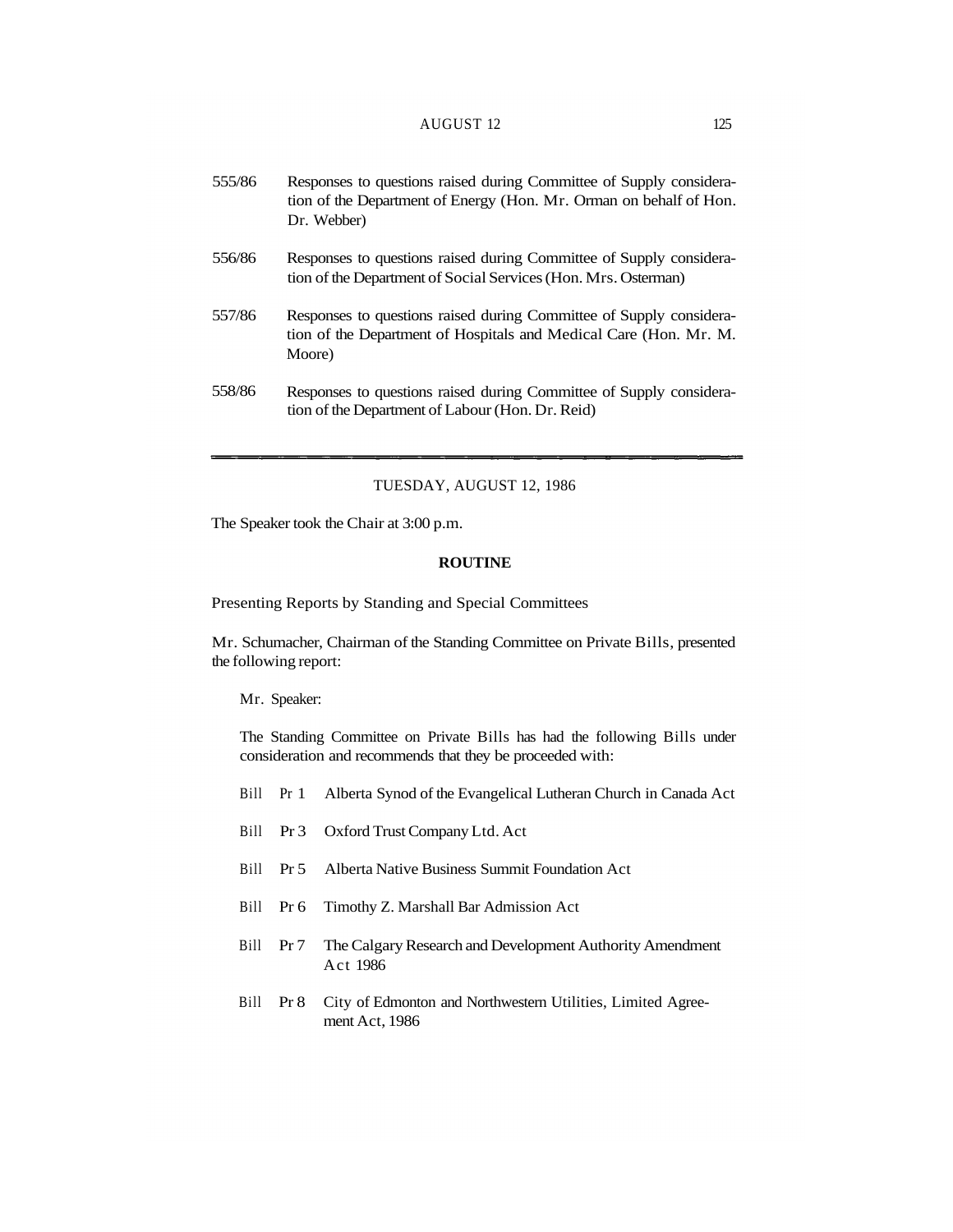Mr. Speaker:

The Standing Committee on Private Bills has further had the following Bills under consideration and recommends that they be proceeded with with certain amendments:

- Bill Pr 2 Northwest Bible College Act
- Bill Pr 4 Canada Olympic Park Property Tax Exemption Act

The question being put, the recommendations of the Committee were agreed to.

#### **Introduction of Bills (First Reading)**

Upon recommendation of Her Honour the Honourable the Lieutenant Governor, and notice having been given:

Bill 28 Appropriation Act, 1986 -- Hon. Mr. Johnston

### **ORDERS OF THE DAY**

### **Motions for Returns**

The following motions were ordered to stand:

Mr. Hawkesworth to propose the following motion to the Assembly:

**154.** That an Order of the Assembly do issue for a Return showing:

Copies of all contracts, letters of understanding, letters of intent, and other contractual instruments authorized, signed, endorsed, or otherwise formalized where those documents constitute agreements between the Government or any agent of the Government or of the Crown in right of Alberta and Ski Kananaskis Incorporated, or where those documents formalize an obligation undertaken by the Government or any agent of the Government or of the Crown in right of Alberta to Ski Kananaskis Incorporated.

Mr. R. Speaker to propose the following motion to the Assembly:

**158.** That an Order of the Assembly do issue for a Return showing:

With respect to the assumption of responsibility by the Department of the Environment, through its agent the Special Waste Management Corporation in May 1985, of the abandoned chemical waste storage site at Nisku, previously managed by the D & D Corporation: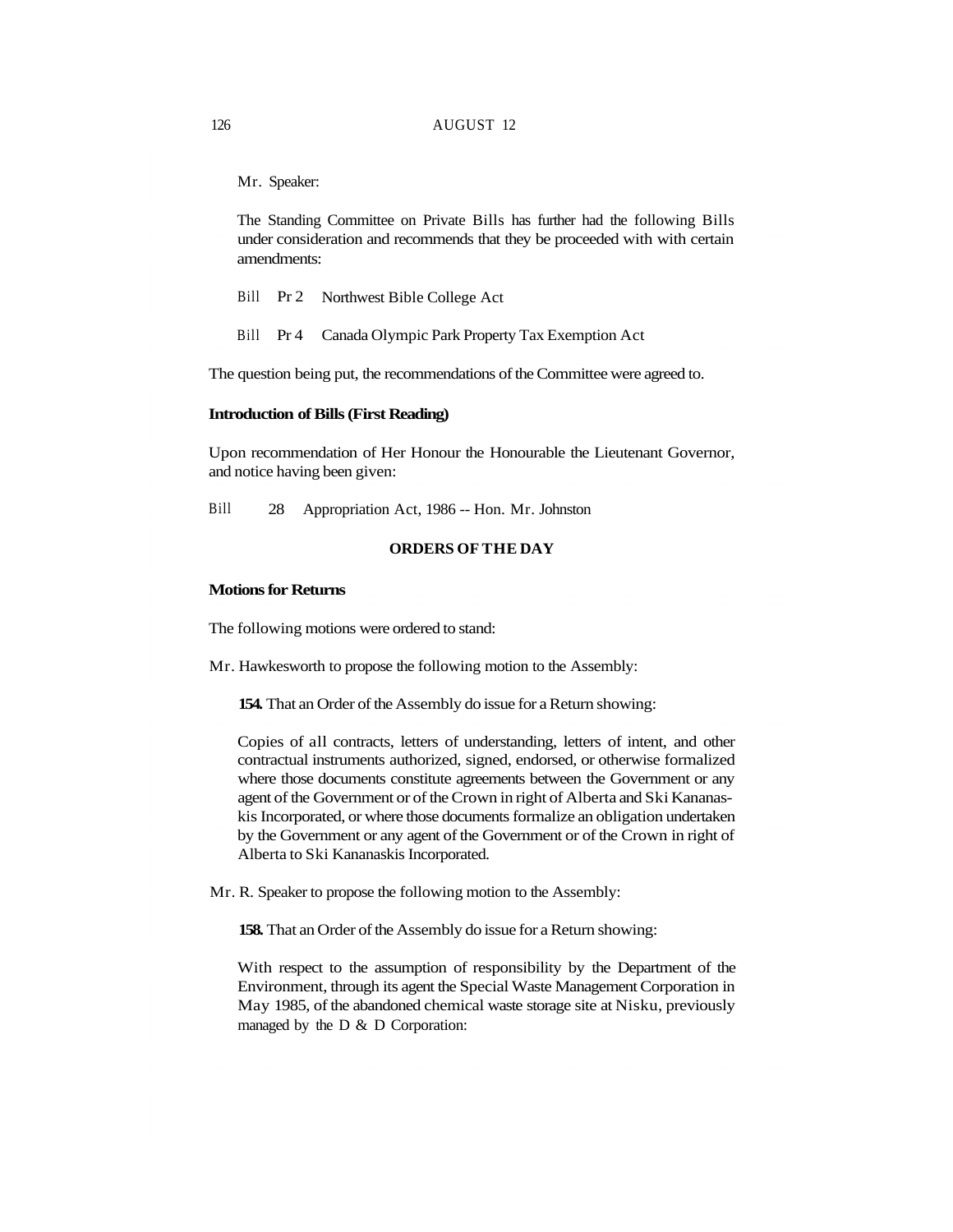# AUGUST 12 127

- (1) a copy of the original lease agreement between D & D Corporation and the landowner;
- (2) a copy of the lease agreement established between the Government and the landowner;
- (3) copies of any independent appraisals done and recommendations thereof as to the fair lease value for the facility;
- (4) the name of the company that acted as leasing agent for the landowner;
- (5) a record of any moneys spent to clean up the facility and of the individuals or companies to whom the work was awarded;
- (6) the total cost to the Government of Alberta since accepting responsibility for D & D Corporation in May 1985;
- (7) a list of payments to persons or companies that have provided goods or services for the D & D Corporation since May 1985, showing in each case the name of the person or company and the amount.

Mr. Sigurdson to propose the following motion to the Assembly:

**162.** Copies of the studies and/or reports, preliminary and/or final, on the basis of which the Hon. Minister of Manpower stated on Wednesday, July 23, 1986 (Hansard page 727) that "the average wage under the community element of the summer temporary employment program is in fact \$5.20" and that "the average wage under the (Alberta wage subsidy) program is \$6.40."

Ms. Laing to propose the following motion to the Assembly:

**163.** Copies of the study, prepared during the current calendar year by the women's programmes unit of the Organization Development Division of the Personnel Administration Office, which deals with the position of women in the Alberta public service and includes specific gender-based comparisons of wages and salaries, and occupations.

# **Motions Other Than Government Motions**

Moved by Mr. Schumacher:

**215.** BE IT RESOLVED THAT the Legislative Assembly urge the Government to consider the privatization of wine and liquor sales in rural centres with fewer than 1,000 inhabitants.

A debate followed.

Mr. Nelson moved adjournment of the debate, which was agreed to.

On motion by Hon. Mr. M. Moore, Acting Government House Leader, the Assembly adjourned at 5:30 p.m. until Wednesday, August 13, 1986, at 2:30 p.m.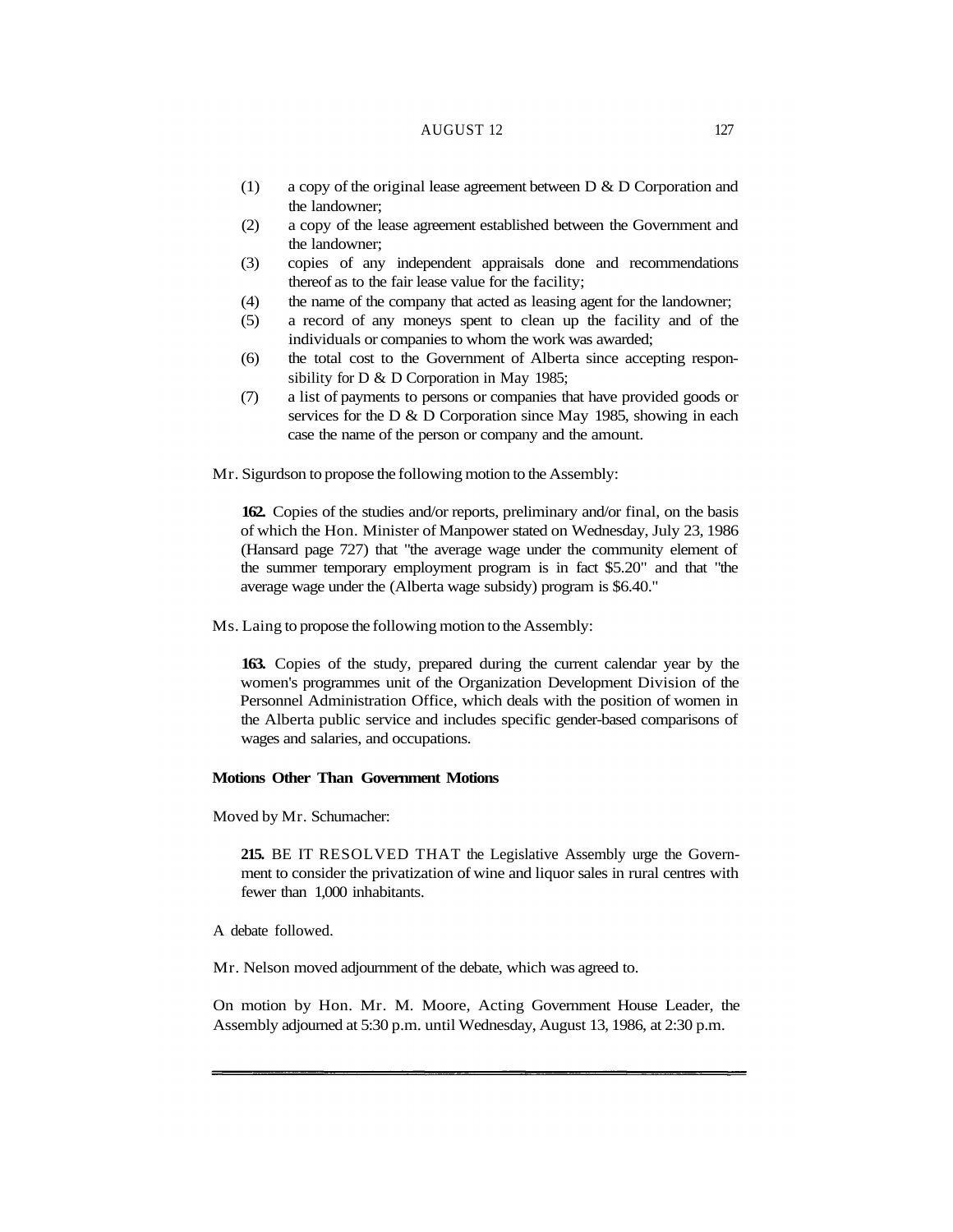# WEDNESDAY, AUGUST 13, 1986

The Speaker took the Chair at 2:30 p.m.

## **ROUTINE**

#### **Tabling Returns and Reports**

Hon. Mr. M. Moore, Minister of Hospitals and Medical Care:

Answer to a question asked by Mr. Wright on July 31, 1986, showing:

- (1) Has there been any alteration or variation in the policy of the Department of Hospitals and Medical Care that the contract for the commissioning of a hospital is not to be let to the same firm, or any close associate of the same firm, that designed the hospital being commissioned?
- (2) If not, what contrary considerations were deemed to be of sufficient moment that the Board of Ste. Therese Hospital at St. Paul was permitted to let the contract for the commissioning of that hospital to Manutec Ltd. of Edmonton, a company owned by or closely associated with Vinto Engineering Ltd. of the same address, the company which designed the hospital?
- (3) Will the Minister undertake to advise the Board of the hospital of the proper policy in this regard and require them to follow it?

(Sessional Paper No. 164/86)

Hon. Mr. Getty, Premier:

Communiques from the 27th Annual Premiers' Conference, held August 10-12, 1986, in Edmonton

(Sessional Paper No. 340/86)

Mr. Younie, Hon. Member for Edmonton-Glengarry:

Bibliography of material covering landfill leachate pollution problems and other similar pollution problems

(Sessional Paper No. 341/86)

# **ORDERS OF THE DAY**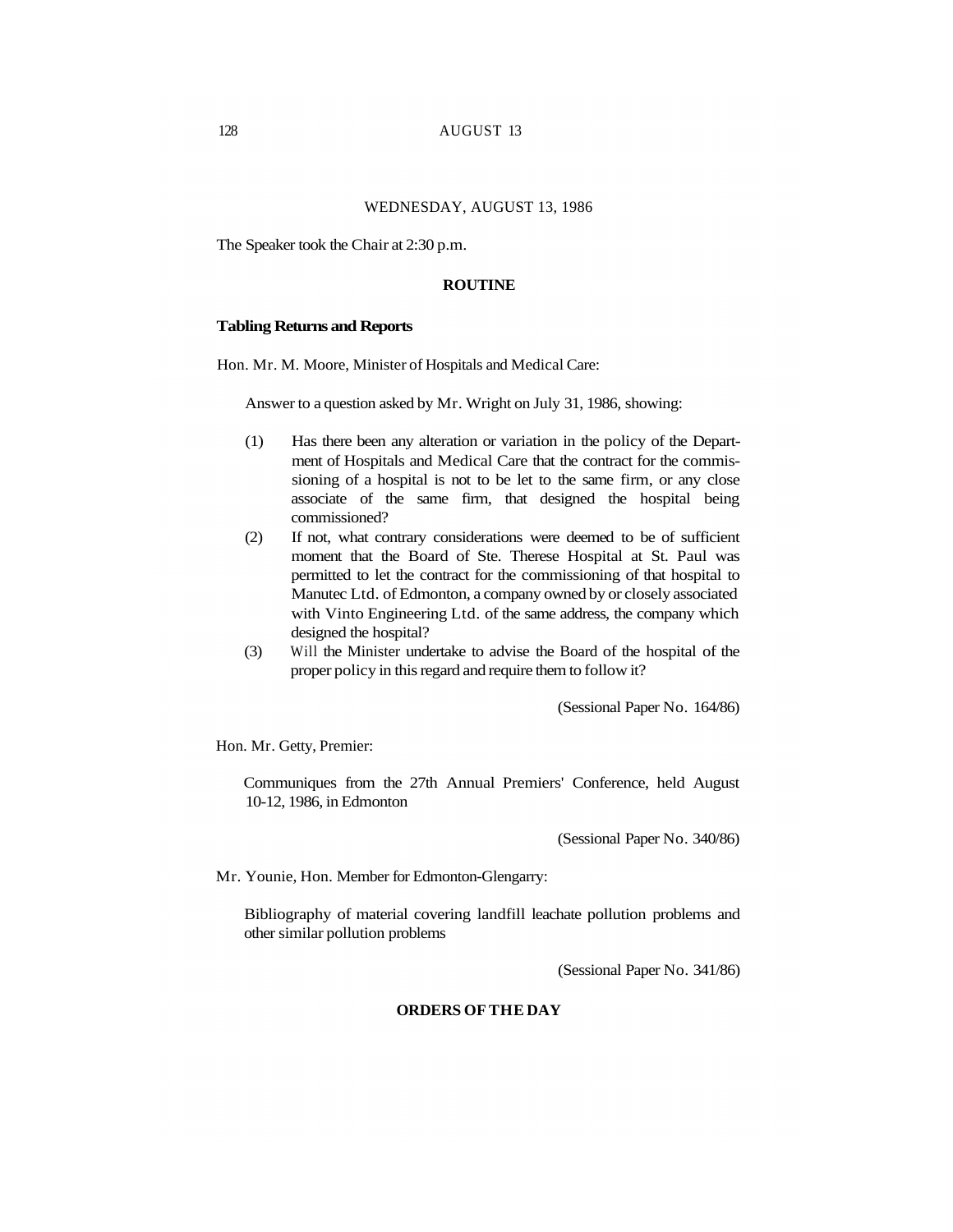### AUGUST 13 129

### **Government Bills and Orders**

(Second Reading)

The following Bills were read a Second time and referred to Committee of the Whole:

Bill 25 International Child Abduction Act -- Hon. Mr. Horsman

Bill 26 International Commercial Arbitration Act -- Hon. Mr. Horsman

On the motion that the following Bill be now read a Second time:

Bill 28 Appropriation Act, 1986 -- Hon. Mr. Johnston

A debate followed.

At 5:15 p.m., pursuant to Standing Order 61(3), Hon. Mr. Speaker put the question on the motion for Second reading, which was agreed to. The names being called for were taken as follows:

For the Motion: 53

| Adair                  | Fjordbotten     | Orman          |
|------------------------|-----------------|----------------|
| Ady                    | Getty           | Osterman       |
| Alger                  | Gogo            | Payne          |
| Anderson               | Heron           | Pengelly       |
| <b>Betkowski</b>       | Horsman         | Reid           |
| <b>Bradley</b>         | Hyland          | Rostad         |
| <b>Brassard</b>        | Isley           | Russell        |
| Campbell               | Johnston        | Schumacher     |
| Cassin                 | Jonson          | <b>Shaben</b>  |
| Cherry                 | Koper           | <b>Shrake</b>  |
| Clegg                  | Kowalski        | Sparrow        |
| Cripps                 | McCoy           | <b>Stevens</b> |
| Day                    | Mirosh          | Stewart        |
| Dinning                | Moore (Lacombe) | Webber         |
| Downey                 | Musgreave       | Weiss          |
| Elliott                | Musgrove        | West           |
| Elzinga                | Nelson          | Zarusky        |
| Fischer                | Oldring         |                |
| Against the Motion: 19 |                 |                |
| <b>Barrett</b>         | Laing           | Piquette       |
| Chumir                 | Martin          | Roberts        |
| Ewasiuk                | McEachern       | Sigurdson      |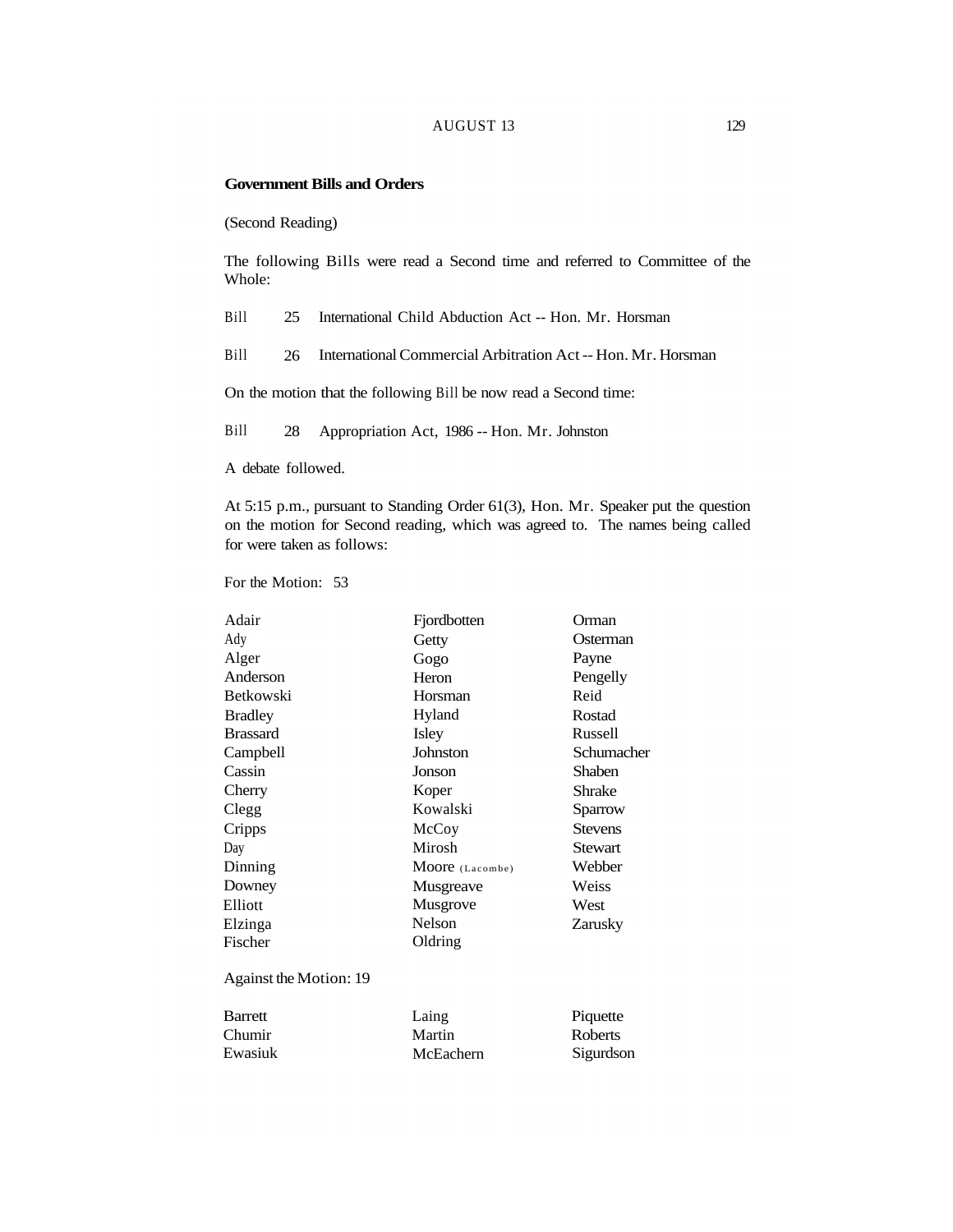#### 130 AUGUST 14

| Fox          | Mitchell         | Taylor |
|--------------|------------------|--------|
| Gibeault     | <b>Miolsness</b> | Wright |
| Hawkesworth  | Pashak           | Younie |
| <b>Hewes</b> |                  |        |

The Assembly adjourned at 5:30 p.m. until Thursday, August 14, 1986, at 2:30 p.m.

# THURSDAY, AUGUST 14, 1986

The Speaker took the Chair at 2:30 p.m.

# **ROUTINE**

#### **Tabling Returns and Reports**

Hon. Mr. Adair, Minister of Transportation and Utilities:

Answer to a Question asked by Mr. Piquette on June 19, 1986, showing:

In each case, the monthly landing and take-off totals for each local airstrip in which Alberta Heritage Savings Trust Fund moneys have been invested for the period since the airstrip's opening to March 31, 1986; and, in each case, the amount of money invested from the Alberta Heritage Savings Trust Fund in the airstrip.

(Sessional Paper No. 136/86)

Hon. Mr. Getty, Premier:

Answer to a question asked by Mr. Mitchell on July 24, 1986, showing:

- (1) The names of the individuals who make up the 43 permanent, full-time positions in the Executive Council administration,
- (2) the wage or salary range of each full-time employee,
- (3) the positions which account for the additional 17 man-year authorization,
- (4) the names of the individuals who hold these man-year authorization positions,
- (5) the remuneration each individual receives,
- (6) the job titles and duties of each Executive Council administration employee, and
- (7) the location of each Executive Council administration employee's office.

(Sessional Paper No. 160/86)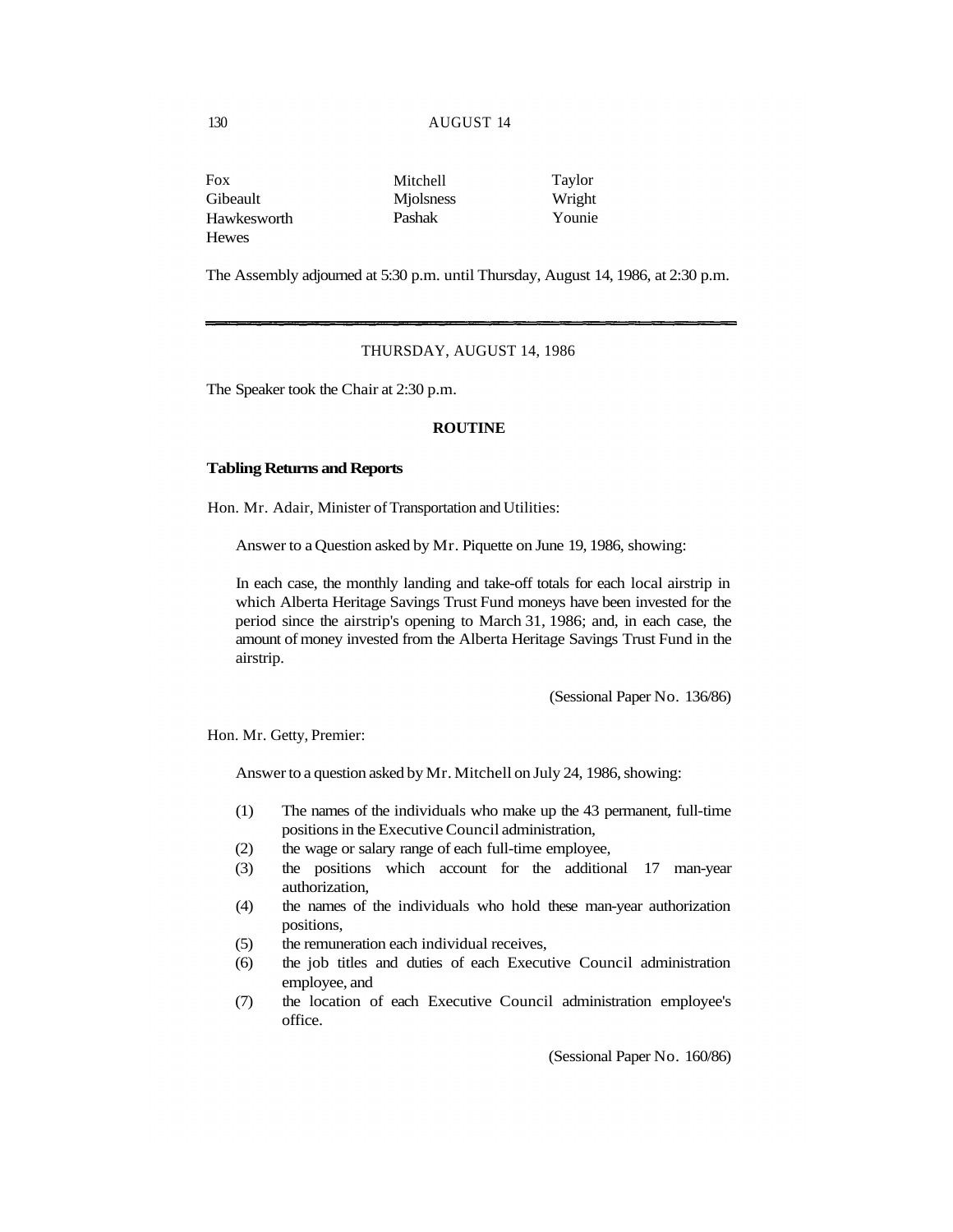### AUGUST 14 131

### **ORDERS OF THE DAY**

### **Motions for Returns**

The following motions were agreed to:

Moved by Mr. Hawkesworth:

**154.** That an Order of the Assembly do issue for a Return showing:

Copies of all contracts, letters of understanding, letters of intent, and other contractual instruments authorized, signed, endorsed, or otherwise formalized where those documents constitute agreements between the Government or any agent of the Government or of the Crown in right of Alberta and Ski Kananaskis Incorporated, or where those documents formalize an obligation undertaken by the Government or any agent of the Government or of the Crown in right of Alberta to Ski Kananaskis Incorporated.

Moved by Mr. Sigurdson:

**162.** Copies of the studies and/or reports, preliminary and/or final, on the basis of which the Hon. Minister of Manpower stated on Wednesday, July 23, 1986 (Hansard page 727) that "the average wage under the community element of the summer temporary employment program is in fact \$5.20" and that "the average wage under the (Alberta wage subsidy) program is \$6.40."

Hon. Mr. Orman, Minister of Manpower, tabled a response to Motion for Return 162.

(Sessional Paper No. 162/86)

The following motions were ordered to stand:

Mr. R. Speaker to propose the following motion to the Assembly:

**158.** That an Order of the Assembly do issue for a Return showing:

With respect to the assumption of responsibility by the Department of the Environment, through its agent the Special Waste Management Corporation in May 1985, of the abandoned chemical waste storage site at Nisku, previously managed by the D & D Corporation:

- (1) a copy of the original lease agreement between D & D Corporation and the landowner;
- (2) a copy of the lease agreement established between the Government and the landowner;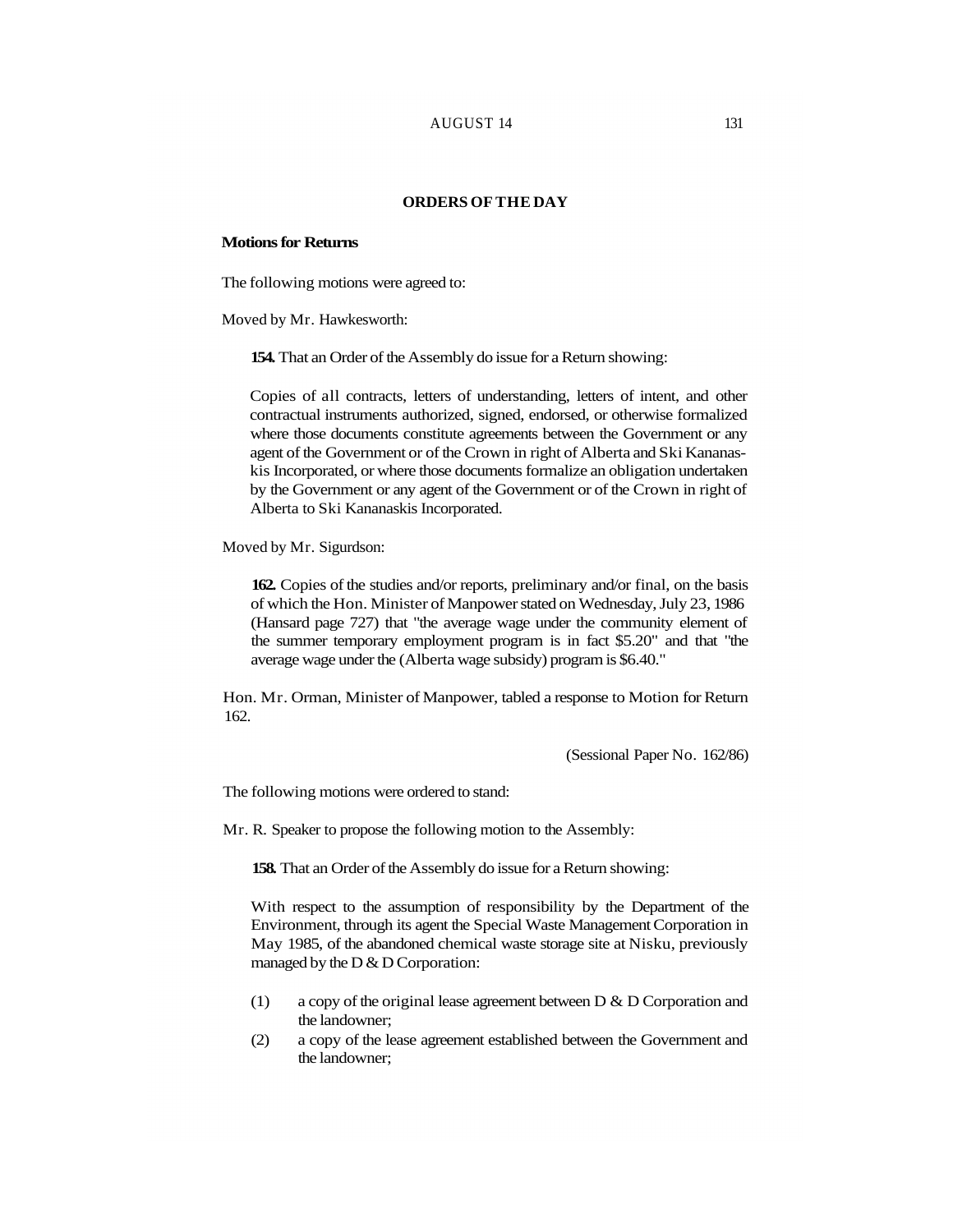# 132 AUGUST 14

- (3) copies of any independent appraisals done and recommendations thereof as to the fair lease value for the facility;
- (4) the name of the company that acted as leasing agent for the landowner;
- (5) a record of any moneys spent to clean up the facility and of the individuals or companies to whom the work was awarded;
- (6) the total cost to the Government of Alberta since accepting responsibility for D & D Corporation in May 1985;
- (7) a list of payments to persons or companies that have provided goods or services for the D & D Corporation since May 1985, showing in each case the name of the person or company and the amount.

Ms. Laing to propose the following motion to the Assembly:

**163.** Copies of the study, prepared during the current calendar year by the women's programmes unit of the Organization Development Division of the Personnel Administration Office, which deals with the position of women in the Alberta public service and includes specific gender-based comparisons of wages and salaries, and occupations.

Mr. Mitchell to propose the following motion to the Assembly:

**165.** That an Order of the Assembly do issue for a Return showing:

With respect to the assumption of responsibility by the Department of the Environment, through its agent the Alberta Special Waste Management Corporation, of the abandoned chemical waste storage site at Nisku, previously managed by Kinetic Ecological Resource Group (1982) Ltd.:

- (1) a copy of the original lease agreements(s) between Kinetic and the landowner;
- (2) a copy of the lease agreement established between the Government and the landowner;
- (3) copies of any independent appraisals done and recommendations thereof as to the fair lease value for the facility;
- (4) a record of any moneys spent thus far to clean up the facility and of the individuals or companies to whom the work was awarded;
- (5) a budget projection of anticipated cost to the Government for the complete cleanup of the former Kinetic facility at Nisku and the transportation and disposal of the hazardous waste material involved;
- (6) a budget projection for the total operating costs of the former Kinetic facility at Nisku, assumed by the Government, until cleanup has been completed.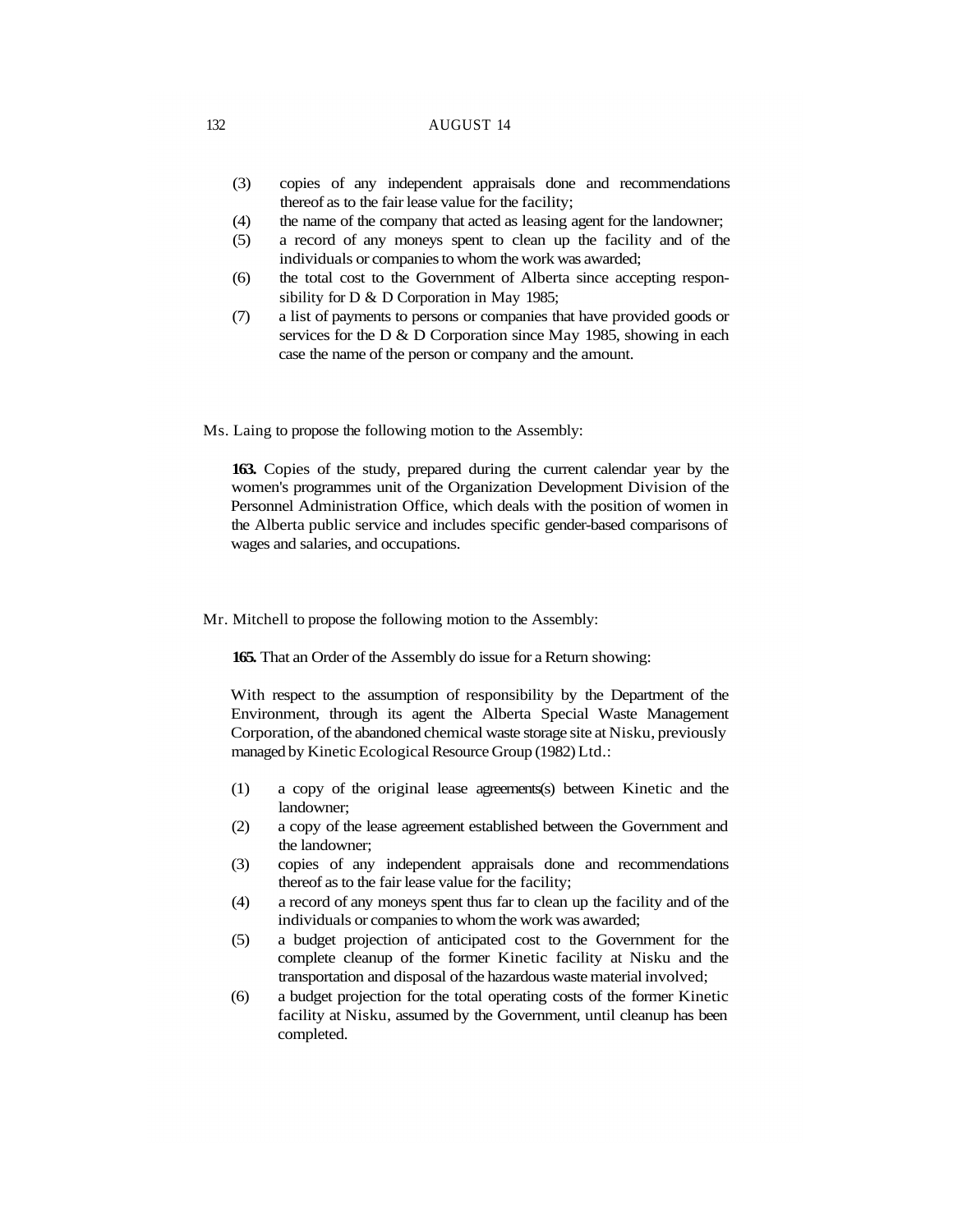# AUGUST 14 133

### **Motions Other Than Government Motions**

Moved by Mr. Oldring:

**201.** BE IT RESOLVED THAT the Legislative Assembly urge the Government to consider establishment of a consumers' advocate for the purpose of intervening at Public Utilities Board hearings and to provide expertise to affected consumer organizations.

A debate followed.

Mr. Jonson, Hon. Member for Ponoka-Rimbey, moved the following amendment to the motion:

BE IT RESOLVED THAT the Legislative Assembly urge the Government to consider means whereby utility customers could be encouraged and assisted to participate in hearings before the Public Utilities Board.

A debate followed.

Mr. Wright, Hon. Member for Edmonton-Strathcona, raised a Point of Order concerning the admissibility of the amendment. Hon. Mr. Speaker ruled the amendment out of order pursuant to Beauchesne's, citation 428(2).

Hon. Ms. McCoy moved adjournment of the debate, which was agreed to.

Moved by Mr. Stewart:

**202.** BE IT RESOLVED THAT the Legislative Assembly urge the Government to consider adopting a leadership role to encourage departments of Government Crown agencies, hospital boards, and other public institutions to purchase goods and services, and in particular new products, from Alberta businesses whenever reasonably possible, in order to expand the economic and employment opportunities within this province.

A debate followed.

The question being put, the motion was agreed to.

# **Public Bills and Orders Other Than Government Bills and Orders**

(Second Reading)

On the motion that the following Bill be now read a Second time:

Bill 222 Retail Business Holidays Act -- Mr. Hawkesworth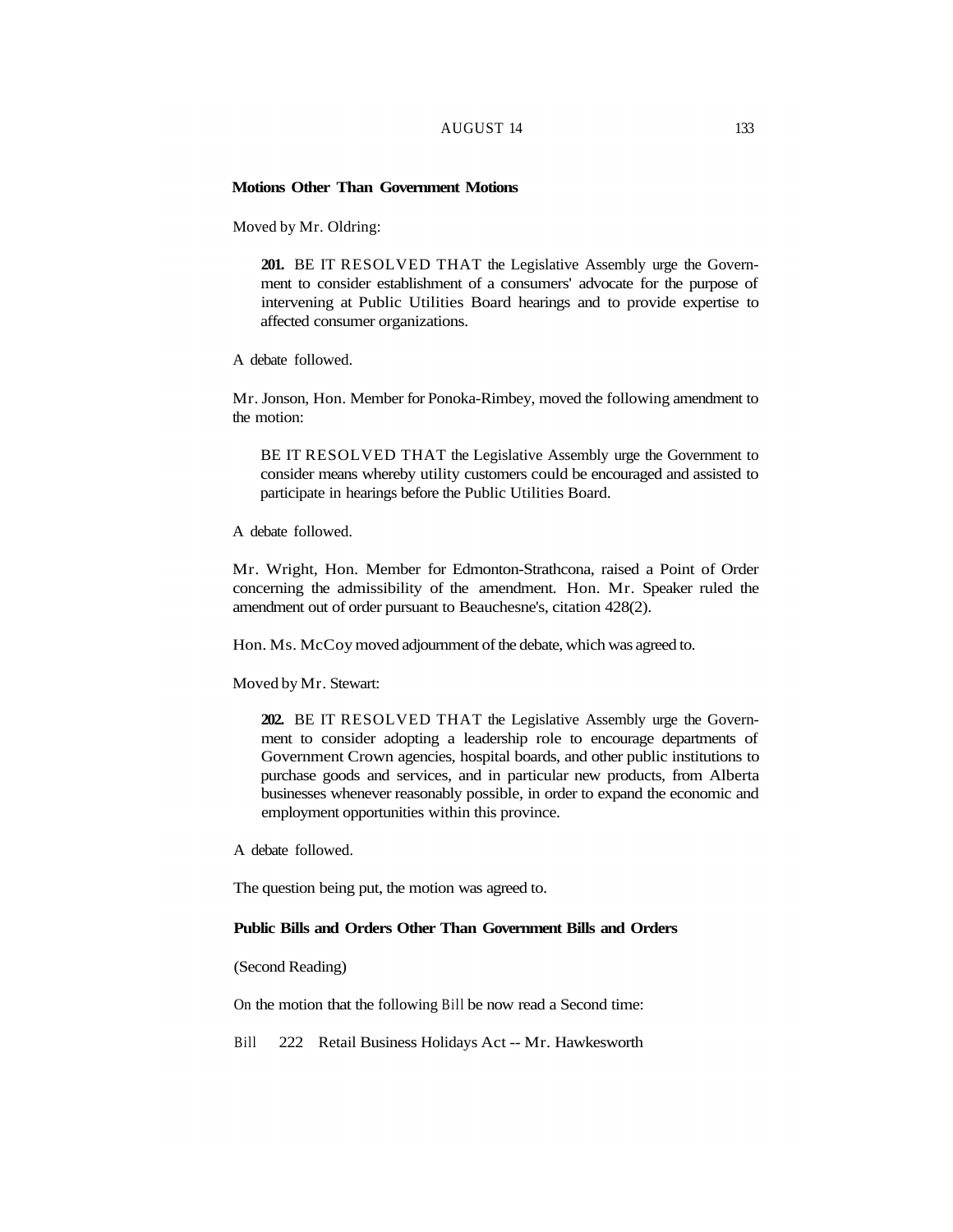A debate followed.

Mr. Nelson moved adjournment of the debate, which was agreed to.

On motion by Hon. Mr. Horsman, Deputy Government House Leader, at 5:30 p.m., it was agreed that when the Members reconvened at 8:00 p.m., they would be in Committee of the Whole, and the Speaker left the Chair.

THURSDAY, AUGUST 14, 1986 -- 8:00 P.M.

### **Committee of the Whole**

(Assembly in Committee)

The following Bill was taken under consideration:

Bill 28 Appropriation Act, 1986 -- Hon. Mr. Johnston

The question being put, the Bill was agreed to. The names being called for were taken as follows:

For the Motion: 43

| Ady                    | Fjordbotten     | Nelson         |
|------------------------|-----------------|----------------|
| Alger                  | Getty           | Orman          |
| <b>Bradley</b>         | Heron           | Pengelly       |
| <b>Brassard</b>        | Horsman         | Reid           |
| Cassin                 | Hyland          | Rostad         |
| Cherry                 | Johnston        | Schumacher     |
| Clegg                  | Jonson          | <b>Shaben</b>  |
| Cripps                 | Koper           | <b>Shrake</b>  |
| Day                    | Kowalski        | Sparrow        |
| Dinning                | McCoy           | <b>Stewart</b> |
| Downey                 | Mirosh          | Webber         |
| <b>Drobot</b>          | Moore (Lacombe) | West           |
| Elliott                | Musgreave       | Young          |
| Elzinga                | Musgrove        | Zarusky        |
| Fischer                |                 |                |
| Against the Motion: 15 |                 |                |
| <b>Barrett</b>         | Laing           | Piquette       |
| Fox                    | McEachern       | Sigurdson      |
| Gibeault               | Mitchell        | Taylor         |
| Hawkesworth            | Mjolsness       | Wright         |
| <b>Hewes</b>           | Pashak          | Younie         |
|                        |                 |                |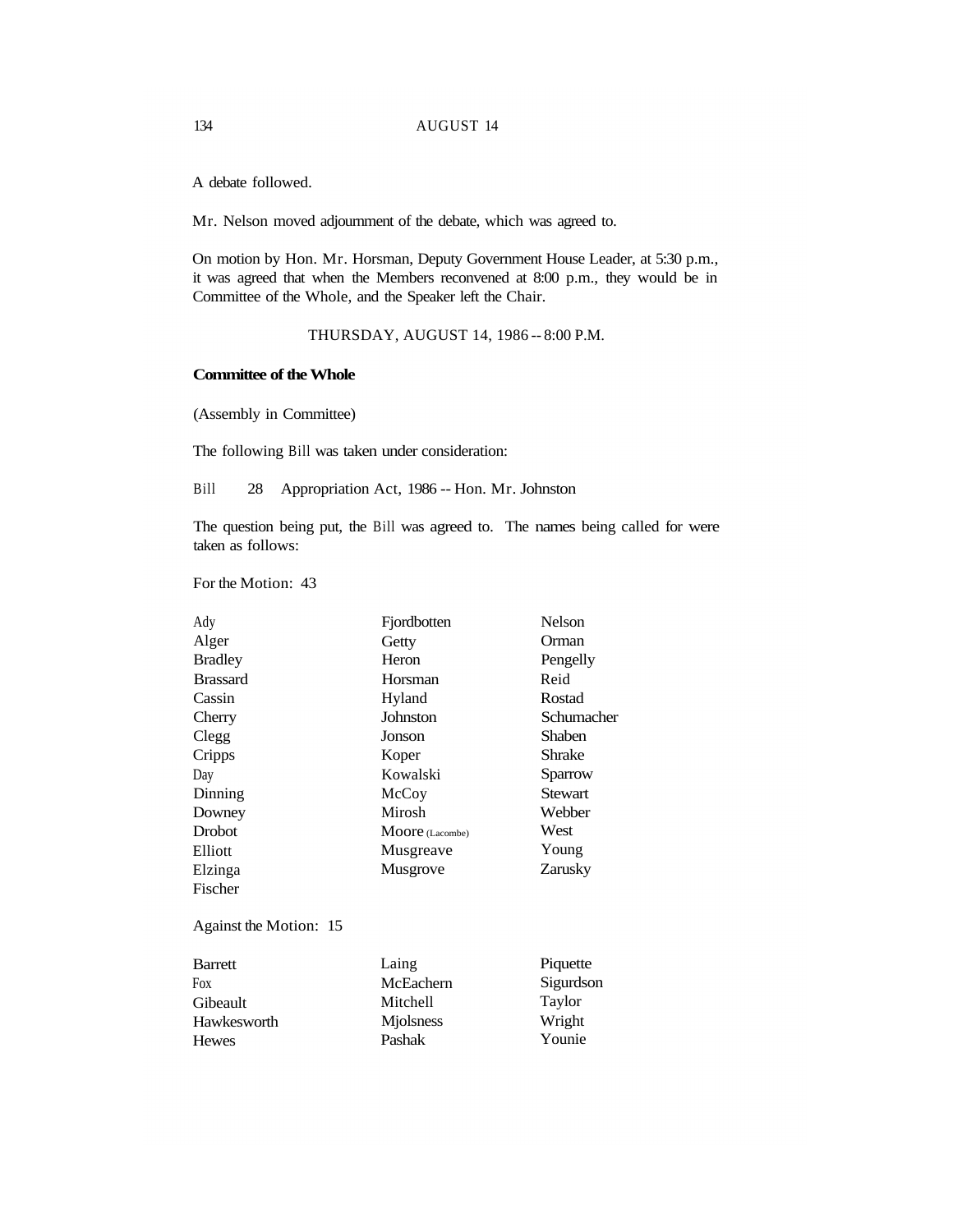#### AUGUST 14 135

The following Bills were reported and ordered to be read a Third time:

Bill 25 International Child Abduction Act -- Hon. Mr. Horsman

Bill 28 Appropriation Act, 1986 -- Hon. Mr. Johnston

The following Bill was reported with amendments and ordered to be read a Third time:

Bill 26 International Commercial Arbitration Act -- Hon. Mr. Horsman

Progress was reported on the following Bill:

Bill 18 Mines and Minerals Amendment Act, 1986 -- Hon. Dr. Webber

On motion by Hon. Mr. Horsman, Deputy Government House Leader, the Assembly adjourned at 11:45 p.m. until Friday, August 15, 1986, at 10:00 a.m.

# **Filed with the Legislature Library**

559/86 Alberta Water and Wastewater Facilities Survey, 1985, Pollution Control Division, Alberta Environment (Hon. Mr. Kowalski)

### FRIDAY, AUGUST 15, 1986

The Speaker took the Chair at 10:00 a.m.

#### **ROUTINE**

# **Introduction of Bills (First Reading)**

Notice having been given:

- Bill 7 Department of Social Services Act -- Hon. Mrs. Osterman
- Bill 29 Department of Manpower Statutes Amendment Act, 1986 -- Hon. Mr. Orman

### **ORDERS OF THE DAY**

Mr. R. Speaker, Hon. Leader of the Representative Opposition, requested unanimous consent to waive the normal notice and other requirements of the Standing Orders for immediate consideration of the following motion: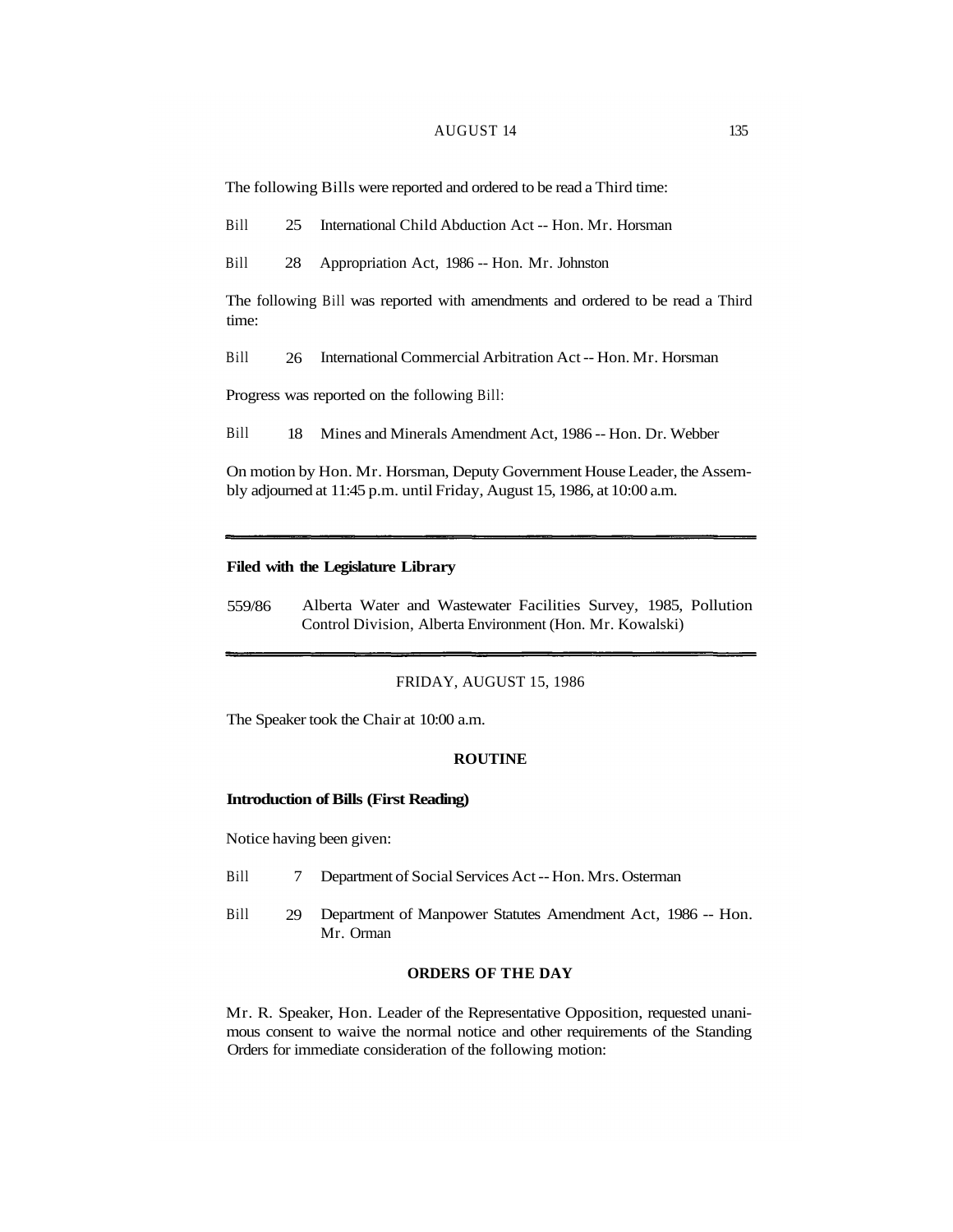# 136 AUGUST 15

BE IT RESOLVED THAT the Legislative Assembly direct the Government of Alberta to immediately send a delegation to Ottawa to secure the removal of the petroleum gas revenue tax,

BE IT FURTHER RESOLVED THAT the delegation also inform Ottawa that provincial energy royalties are the jurisdiction of the provinces and therefore not subject to federal Government control.

Unanimous consent was not given.

# **Government Bills and Orders**

(Third Reading)

The following Bills were read a Third time and passed:

Bill 25 International Child Abduction Act -- Hon. Mr. Horsman

Bill 26 International Commercial Arbitration Act -- Hon. Mr. Horsman

On the motion that the following Bill be now read a Third time:

Bill 28 Appropriation Act, 1986 -- Hon. Mr. Johnston

A debate followed.

The question being put, the motion for Third reading was agreed to. The names being called for were taken as follows:

For the Motion: 38

| Ady             | Getty           | Oldring        |
|-----------------|-----------------|----------------|
| Alger           | Gogo            | Osterman       |
| Betkowski       | Heron           | Reid           |
| <b>Bradley</b>  | Horsman         | Russell        |
| <b>Brassard</b> | Isley           | Schumacher     |
| Campbell        | Johnston        | Shrake         |
| Cassin          | Jonson          | Sparrow        |
| Clegg           | McCoy           | <b>Stevens</b> |
| Crawford        | Mirosh          | Stewart        |
| Day             | Moore (Lacombe) | Webber         |
| Downey          | Musgreave       | West           |
| Elliott         | <b>Musgrove</b> | Young          |
| Fischer         | Nelson          |                |
|                 |                 |                |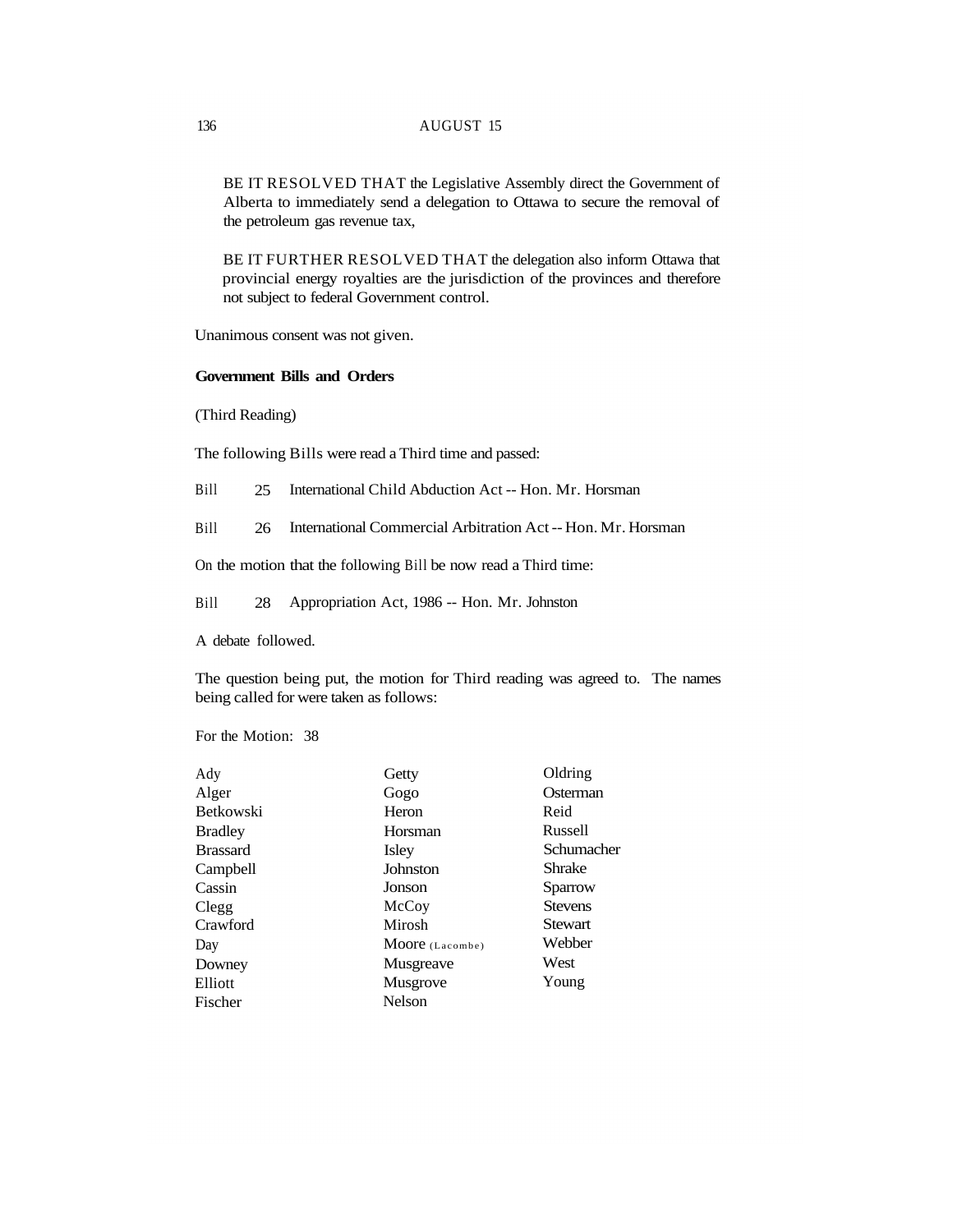# AUGUST 15 137

### Against the Motion: 16

| Barrett     | <b>Hewes</b> | Pashak    |
|-------------|--------------|-----------|
| Chumir      | Laing        | Sigurdson |
| Ewasiuk     | McEachern    | Strong    |
| <b>Fox</b>  | Mitchell     | Wright    |
| Gibeault    | Miolsness    | Younie    |
| Hawkesworth |              |           |

#### **Royal Assent**

Her Honour the Honourable the Lieutenant Governor, having entered the Assembly and being seated on the Throne,

Mr. Speaker addressed Her Honour in the following words:

May it please Your Honour:

The Legislative Assembly has, at its present sitting, passed certain Bills to which, and in the name of the Legislative Assembly, I respectfully request Your Honour's assent.

The Clerk of the Legislative Assembly then read the titles of the Bills that had been passed as follows:

- 25 International Child Abduction Act
- 26 International Commercial Arbitration Act
- 28 Appropriation Act, 1986

To these Bills, Royal Assent was announced by the Clerk of the Legislative Assembly in the following words:

In Her Majesty's name, Her Honour the Honourable the Lieutenant Governor doth assent to these Bills.

Her Honour the Honourable the Lieutenant Governor then retired from the Assembly.

The Assembly adjourned at 1:00 p.m. until Monday, August 18, 1986, at 2:30 p.m.

# MONDAY, AUGUST 18, 1986

The Speaker took the Chair at 2:30 p.m.

### **ROUTINE**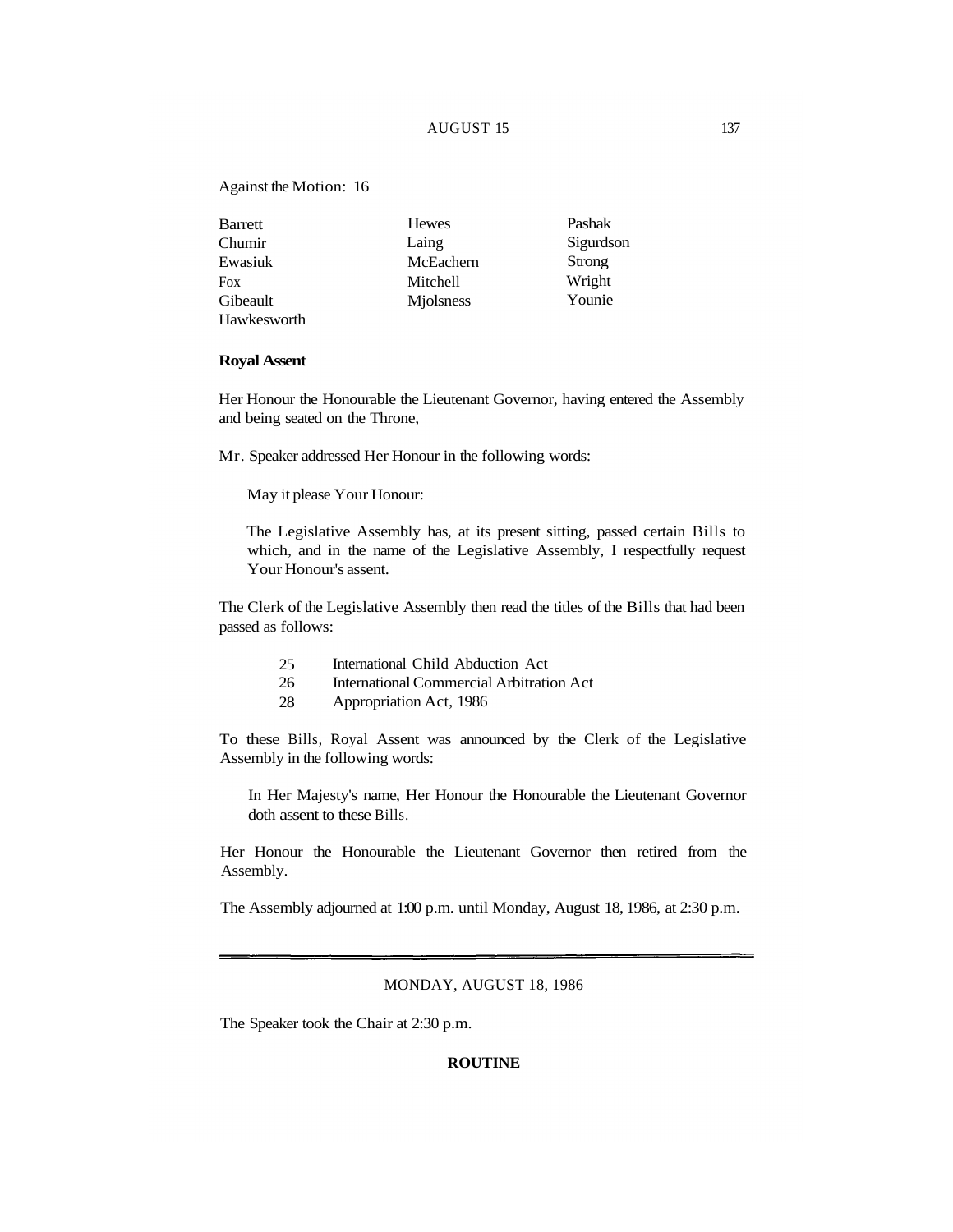# **Introduction of Bills (First Reading)**

Upon recommendation of Her Honour the Honourable the Lieutenant Governor, and notice having been given:

Bill 30 Financial Administration Amendment Act, 1986 -- Hon. Mr. **Johnston** 

Notice having been given:

Bill Pr 14 St. Mary's College Act -- Mr. Stewart

# **ORDERS OF THE DAY**

Committee of Supply

According to Order, the Assembly resolved itself into Committee of Supply.

(Assembly in Committee)

And after some time spent therein, Mr. Speaker resumed the Chair and Mr. Musgreave reported as follows:

Mr. Speaker:

The Committee of Supply has had under consideration certain resolutions, reports progress thereon, and requests leave to sit again.

The question being put, the report and the request for leave to sit again were agreed to.

The Assembly adjourned at 5:30 p.m. until 8:00 p.m.

MONDAY, AUGUST 18, 1986 -- 8:00 P.M.

#### **Government Bills and Orders**

(Second Reading)

The following Bills were read a Second time and referred to Committee of the Whole:

Bill 8 Department of Community and Occupational Health Act -- Hon. Mr. Dinning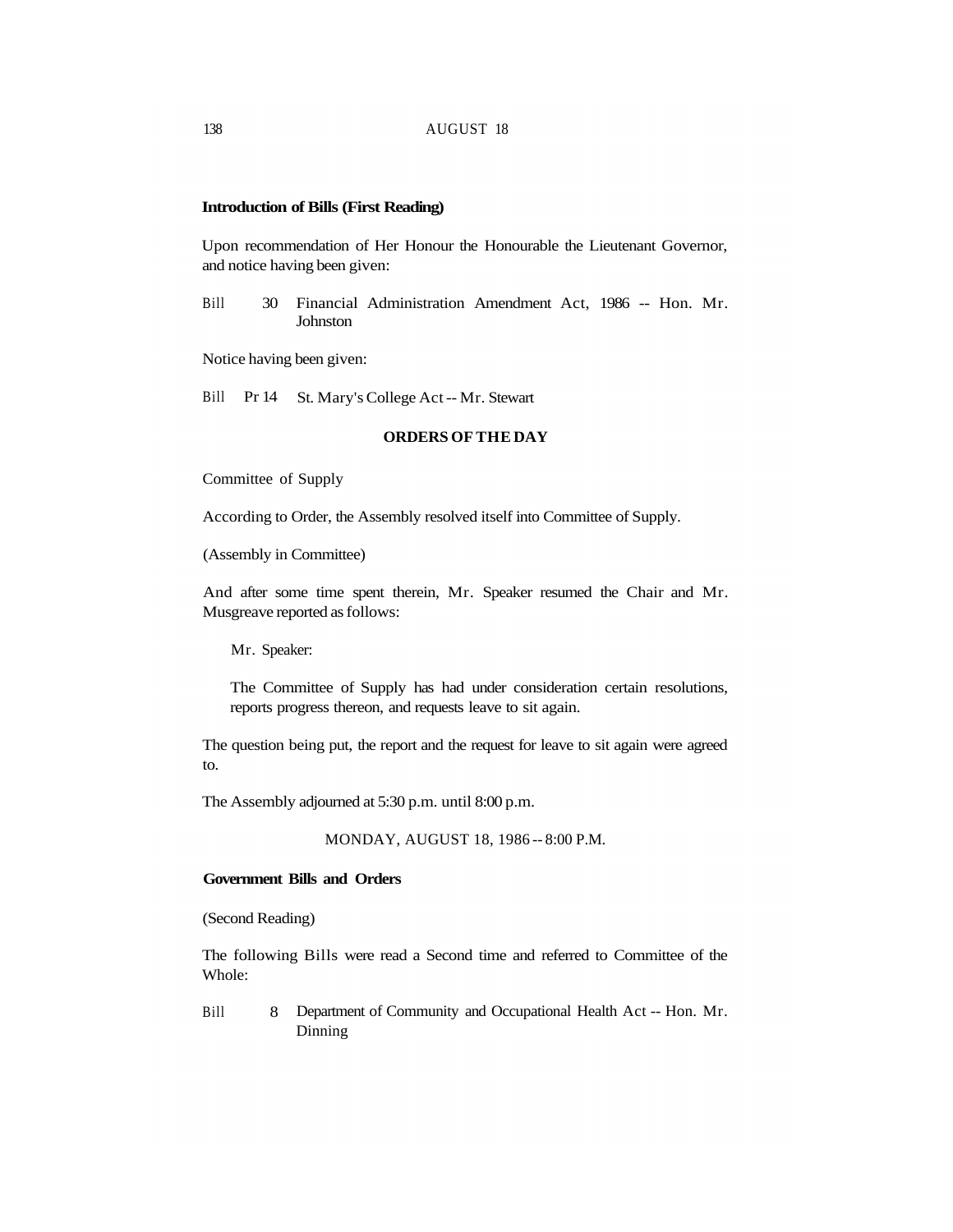| Bill                                                             | 22 | Petroleum Incentives Program Amendment Act, 1986 -- Hon. Dr.<br>Webber |  |  |  |  |
|------------------------------------------------------------------|----|------------------------------------------------------------------------|--|--|--|--|
| Bill                                                             | 23 | Natural Gas Marketing Act -- Hon. Dr. Webber                           |  |  |  |  |
| <b>Bill</b>                                                      | 24 | Arbitration Amendment Act, 1986 -- Hon. Dr. Webber                     |  |  |  |  |
| On the motion that the following Bill be now read a Second time: |    |                                                                        |  |  |  |  |
| <b>Bill</b>                                                      | 21 | Petroleum Marketing Statutes Amendment Act, 1986 -- Hon. Dr.<br>Webber |  |  |  |  |

A debate followed.

The question being put, the motion for Second reading was agreed to. The names being called for were taken as follows:

For the Motion: 41

| Ady                    | Downey          | Oldring        |
|------------------------|-----------------|----------------|
| Alger                  | <b>Drobot</b>   | Payne          |
| <b>Betkowski</b>       | Elliott         | Pengelly       |
| Bogle                  | Getty           | Rostad         |
| <b>Bradley</b>         | Heron           | Russell        |
| <b>Brassard</b>        | Hyland          | Schumacher     |
| Campbell               | Jonson          | Sparrow        |
| Cassin                 | Koper           | <b>Stewart</b> |
| Cherry                 | Kowalski        | Trynchy        |
| Clegg                  | Kroeger         | Webber         |
| Crawford               | Mirosh          | West           |
| Cripps                 | Moore (Lacombe) | Young          |
| Day                    | Musgrove        | Zarusky        |
| Dinning                | <b>Nelson</b>   |                |
| Against the Motion: 19 |                 |                |
| <b>Barrett</b>         | Laing           | <b>Roberts</b> |

| daneu       | <b>Lalliz</b> | <b>NUVELLS</b> |
|-------------|---------------|----------------|
| Chumir      | McEachern     | Sigurdson      |
| Ewasiuk     | Mitchell      | Strong         |
| Fox         | Miolsness     | Taylor         |
| Gibeault    | Pashak        | Wright         |
| Hawkesworth | Piquette      | Younie         |
| Hewes       |               |                |

On motion by Hon. Mr. Crawford, Government House Leader, the Assembly adjourned at 10:40 p.m. until Tuesday, August 19, 1986, at 2:30 p.m.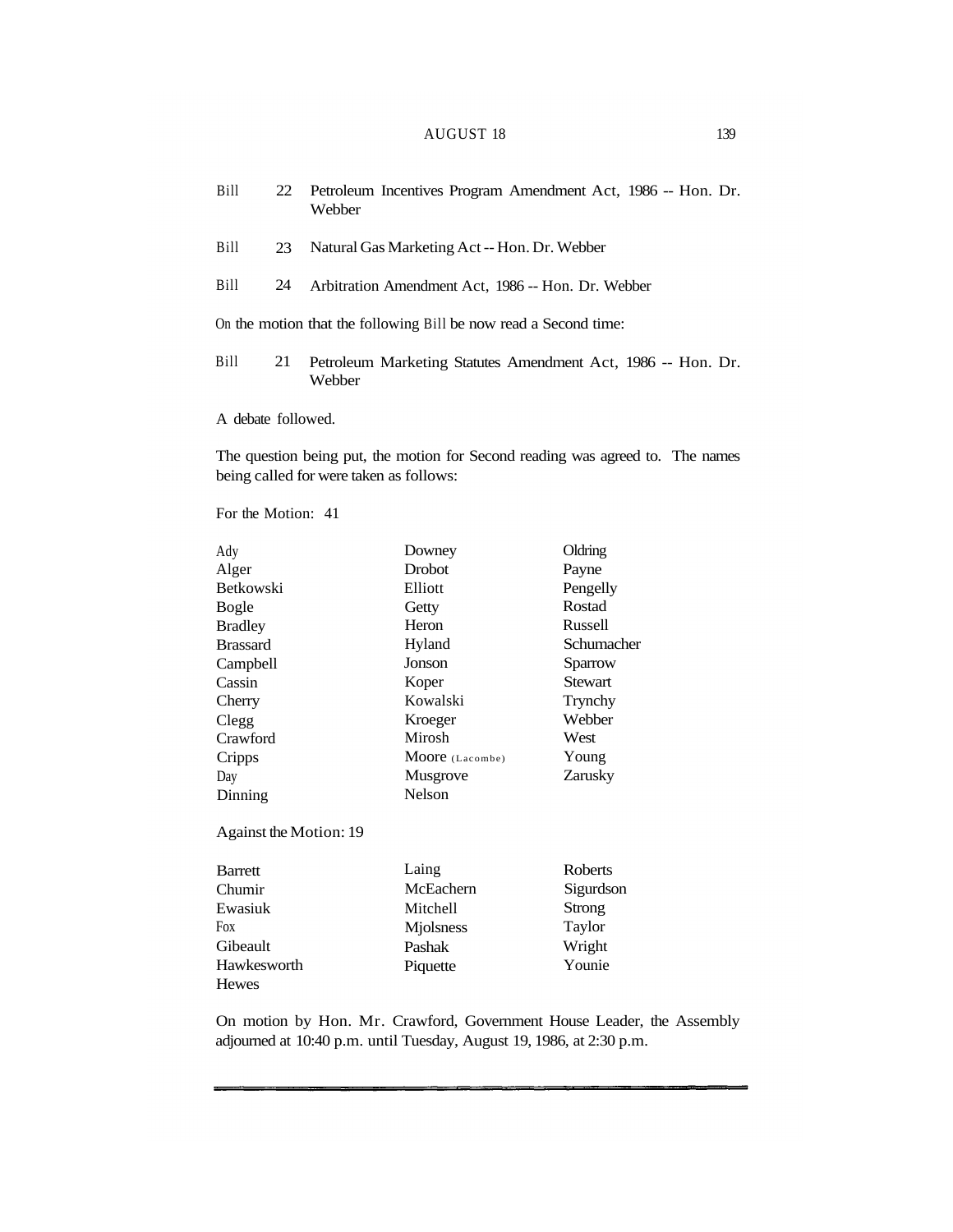# **Filed with the Legislature Library**

560/86 Association of Professional Engineers, Geologists and Geophysicists of Alberta, Annual Report 1985-86 (Hon. Mr. Isley)

#### TUESDAY, AUGUST 19, 1986

The Speaker took the Chair at 2:30 p.m.

### **ROUTINE**

#### **Introduction of Bills (First Reading)**

Notice having been given:

- Bill 32 Water Resources Commission Amendment Act, 1986 -- Mr. Kroeger
- Bill 33 Naturopathy Repeal Act -- Mr. Jonson
- Bill 35 Business Corporations Amendment Act, 1986 -- Hon. Ms. McCoy

On motion by Hon. Mr. Crawford, Government House Leader, the following Bills were placed on the Order Paper under "Government Bills and Orders":

- Bill 32 Water Resources Commission Amendment Act, 1986 -- Mr. Kroeger
- Bill 33 Naturopathy Repeal Act -- Mr. Jonson

### **Tabling Returns and Reports**

Hon. Mr. M. Moore, Minister of Hospitals and Medical Care, pursuant to Mental Health Act, RSA 1980, cM-13, s56; 1981, c72, s7:

Alberta Hospital Edmonton, Financial Statements, March 31, 1986

(Sessional Paper No. 62/86)

Alberta Hospital Ponoka, Financial Statements, March 31, 1986

(Sessional Paper No. 62A/86)

Hon. Mr. M. Moore, Minister of Hospitals and Medical Care, pursuant to Financial Administration Act, RSA 1980, cF-9, s2(6); 1980, c64, s2: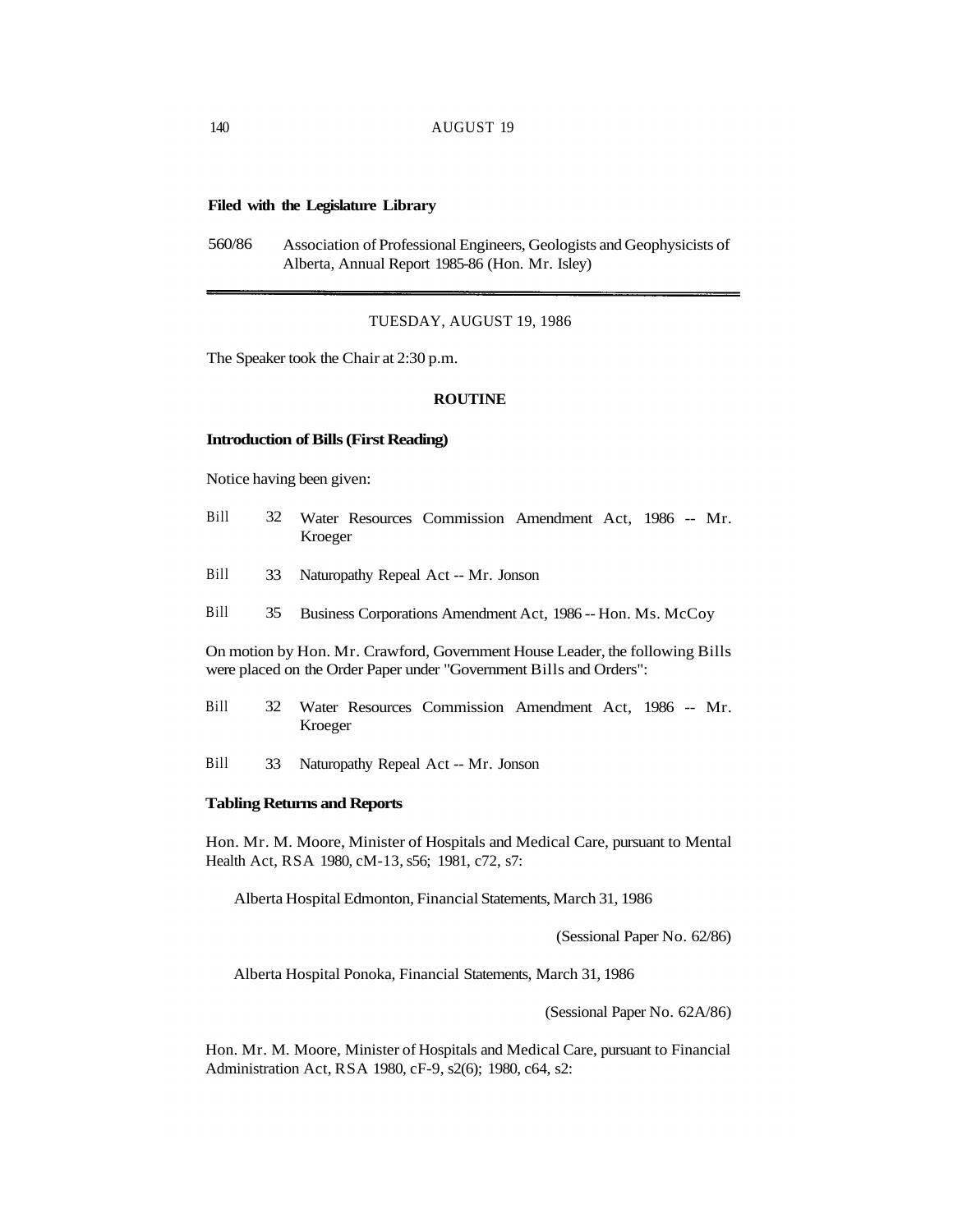Alberta Children's Provincial General Hospital, Financial Statements, March 31, 1986

(Sessional Paper No. 57/86)

Alberta Cancer Board, Financial Statements, March 31, 1986

(Sessional Paper No. 56/86)

Hon. Mr. Shaben, Minister of Economic Development and Trade:

Return to an Order of the Assembly asked for by Mr. Hawkesworth on July 8, 1986, showing:

A list of all grants or certificates of corporate investment (as those terms are meant in Part 4 of the Small Business Equity Corporations Act, Chapter S-13.5, Statutes of Alberta 1984) approved under the Small Business Equity Program from the program's inception to March 31, 1986, itemizing for each grant or certificate of corporate investment, where known:

- (1) the names of all registered Small Business Equity Corporations;
- (2) the amount of the grant or certificate of corporate investment; and
- (3) the date on which the grant or certificate of corporate investment was issued.

(Sessional Paper No. 145/86)

Return to an Order of the Assembly asked for by Mr. Gibeault on July 29, 1986, showing:

Copies of all reports and other documents received by the Agency for International Development of the Department of Economic Development where those reports and other documents are chiefly concerned with supporting one or more applications for funds from the Agency by Project Concern, Alberta.

(Sessional Paper No. 155/86)

Answer to a question asked by Mr. Mitchell on July 24, 1986, showing:

- (1) The amount of money invested to date by each Small Business Equity Corporation (SBEC) in commercial enterprises.
- (2) The amount of money remaining to be invested by each SBEC.
- (3) The Government's policy on the resale of SBEC funds.
- (4) The number of SBEC funds which have been resold since the creation of the program.
- (5) The number of SBEC funds which are presently pending sale.

(Sessional Paper No. 161/86)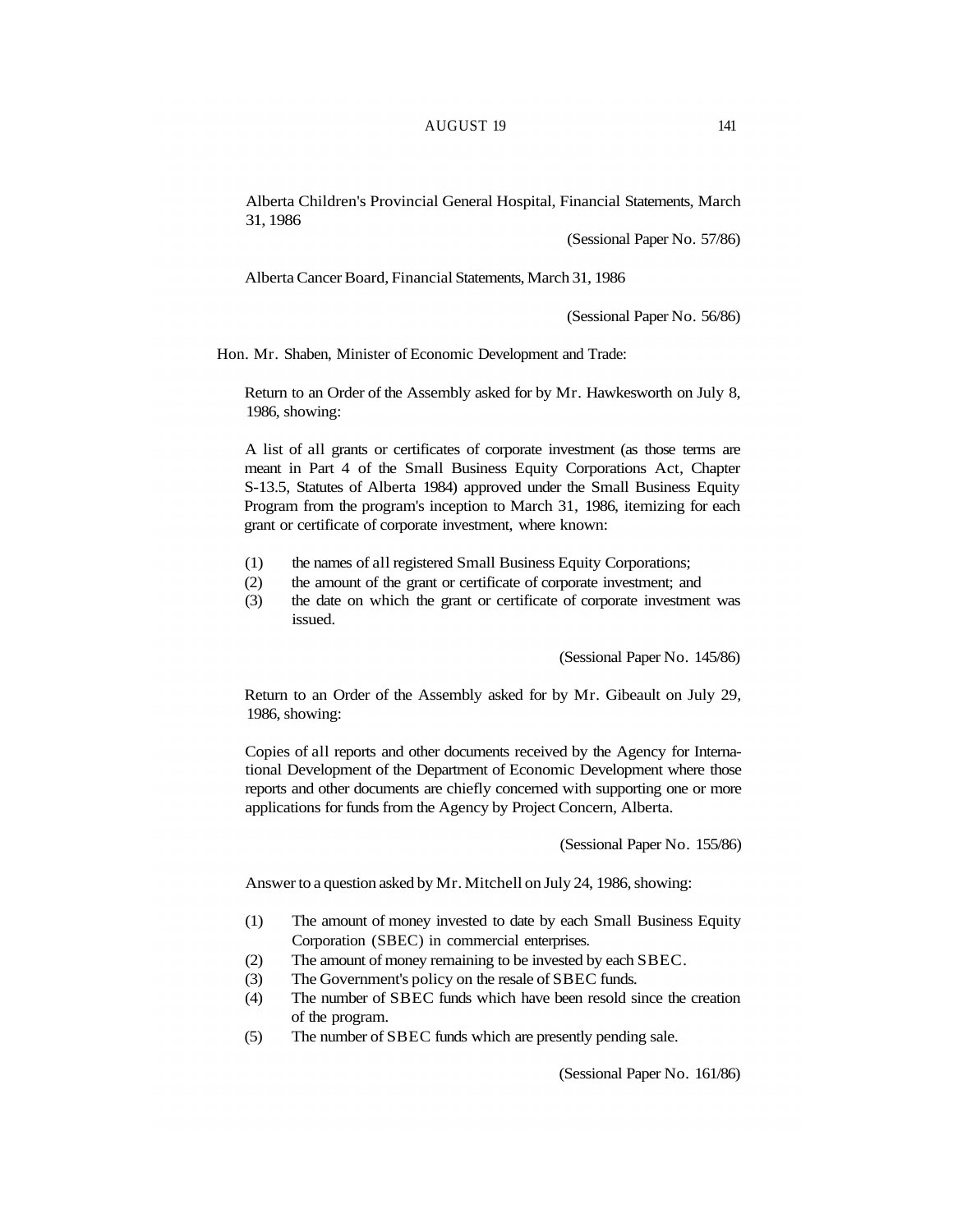## **ORDERS OF THE DAY**

# **Questions**

The following questions were ordered to stand:

Ms. Mjolsness to ask the Government the following question:

**166.** With regard to the job-finding centres program operated under the Department of Social Services, as at August 15, 1986:

- (1) how many individuals had entered the program,
- (2) how many individuals had completed the program,
- (3) how many individuals were still enrolled in the program,
- (4) how many of those individuals who had completed the program had found placements,
- (5) how many of those placements found by individuals who had completed the program were placements for which the wage or salary paid the individual was subsidized to some degree by a job-creation program administered either by the Government of Alberta or the Government of Canada, and
- (6) of the individuals who had completed the program and found placements, how many were being paid
	- (a) less than \$3.80 per hour,
	- (b) \$3.80 per hour,
	- (c) \$3.81 to \$4.25 per hour,
	- (d) \$4.26 to \$5.00 per hour,
	- (e) \$5.01 to \$7.00 per hour,
	- (f) \$7.01 to \$9.00 per hour,
	- (g) \$9.01 or more per hour?

Mr. Wright to ask the Government the following question:

**167.** Does the Department of Hospitals and Medical Care provide the services necessary to encourage the self-administration of intravenous antibiotics in the homes of persons requiring such antibiotics and, if not, what considerations militate against taking advantage of the economies inherent in the provision of such services?

Motions for Returns

The following motions were ordered to stand:

Mr. R. Speaker to propose the following motion to the Assembly:

**158.** That an Order of the Assembly do issue for a Return showing: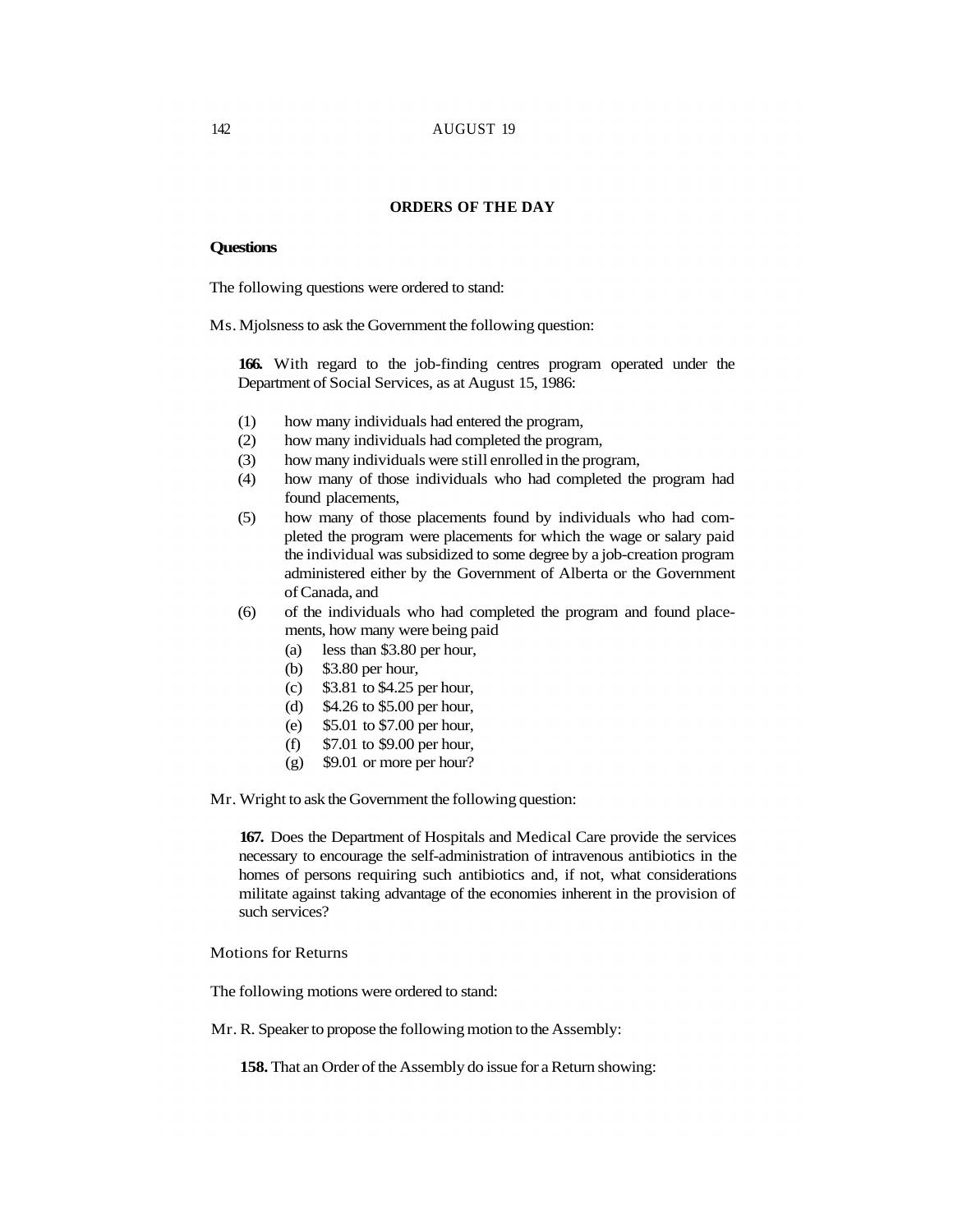## AUGUST 19 143

With respect to the assumption of responsibility by the Department of the Environment, through its agent the Special Waste Management Corporation in May 1985, of the abandoned chemical waste storage site at Nisku, previously managed by the  $D & D$  Corporation:

- (1) a copy of the original lease agreement between D & D Corporation and the landowner;
- (2) a copy of the lease agreement established between the Government and the landowner;
- (3) copies of any independent appraisals done and recommendations thereof as to the fair lease value for the facility;
- (4) the name of the company that acted as leasing agent for the landowner;
- (5) a record of any moneys spent to clean up the facility and of the individuals or companies to whom the work was awarded;
- (6) the total cost to the Government of Alberta since accepting responsibility for D & D Corporation in May 1985;
- (7) a list of payments to persons or companies that have provided goods or services for the D & D Corporation since May 1985, showing in each case the name of the person or company and the amount
- Ms. Laing to propose the following motion to the Assembly:

**163.** Copies of the study, prepared during the current calendar year by the women's programmes unit of the Organization Development Division of the Personnel Administration Office, which deals with the position of women in the Alberta public service and includes specific gender-based comparisons of wages and salaries, and occupations.

Mr. Mitchell to propose the following motion to the Assembly:

**165.** That an Order of the Assembly do issue for a Return showing:

With respect to the assumption of responsibility by the Department of the Environment, through its agent the Alberta Special Waste Management Corporation, of the abandoned chemical waste storage site at Nisku, previously managed by Kinetic Ecological Resource Group (1982) Ltd.:

- (1) a copy of the original lease agreement(s) between Kinetic and the landowner;
- (2) a copy of the lease agreement established between the Government and the landowner;
- (3) copies of any independent appraisals done and recommendations thereof as to the fair lease value for the facility;
- (4) a record of any moneys spent thus far to clean up the facility and of the individuals or companies to whom the work was awarded;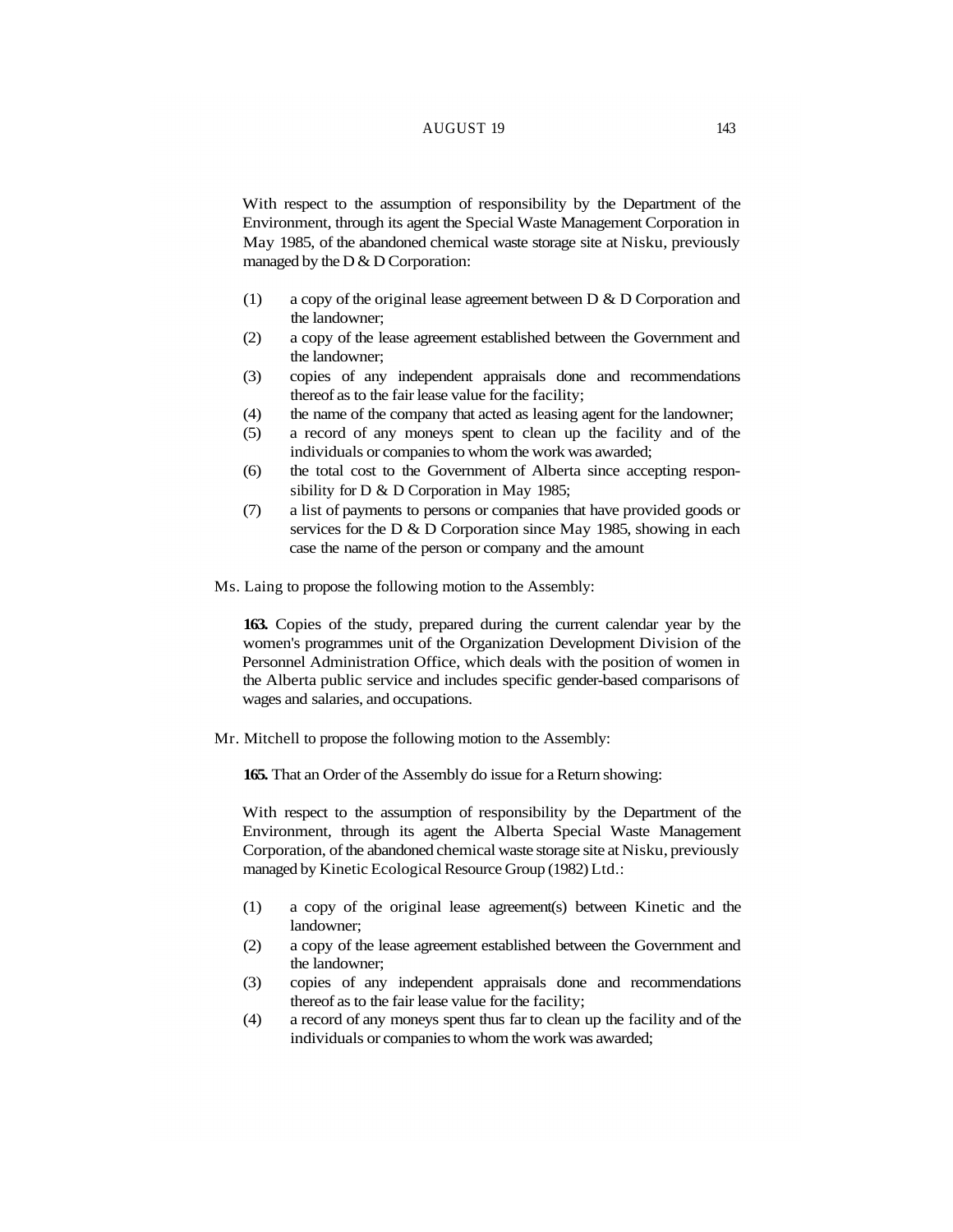- (5) a budget projection of anticipated cost to the Government for the complete cleanup of the former Kinetic facility at Nisku and the transportation and disposal of the hazardous waste material involved;
- (6) a budget projection for the total operating costs of the former Kinetic facility at Nisku, assumed by the Government, until cleanup has been completed.
- Ms. Mjolsness to propose the following motion to the Assembly:

**168.** That an Order of the Assembly do issue for a Return showing:

Copies of the studies and/or reports, preliminary and/or final, on the basis of which the Hon. Minister of Social Services stated on Wednesday, July 16 (Hansard page 582) that, with regard to the effectiveness of the job-finding centres program, "We have information here which says that 50 to 70 percent of the individuals completing the program with these job-finding centres have found placements."

#### **Motions Other Than Government Motions**

Moved by Ms. Laing:

**216.** BE IT RESOLVED THAT the Legislative Assembly acknowledge and endorse the declaration by the United Nations of 1986 as the International Year of Peace; and

BE IT FURTHER RESOLVED THAT the Legislative Assembly encourage all Albertans to participate as best suits them in activities and undertakings having as their goal the achievement of peace; and

BE IT FURTHER RESOLVED THAT the Legislative Assembly urge the Government of Alberta to encourage the Government of Canada, wherever possible, to advance forcefully and consistently an international policy in favour of the achievement of peace around the world.

# A debate followed.

During debate on the motion, Ms. Barrett, Hon. Member for Edmonton-Highlands, tabled copies of cards published by the Campaign Against Arms Trade.

(Sessional Paper No. 342/86)

The question being put, the motion was agreed to.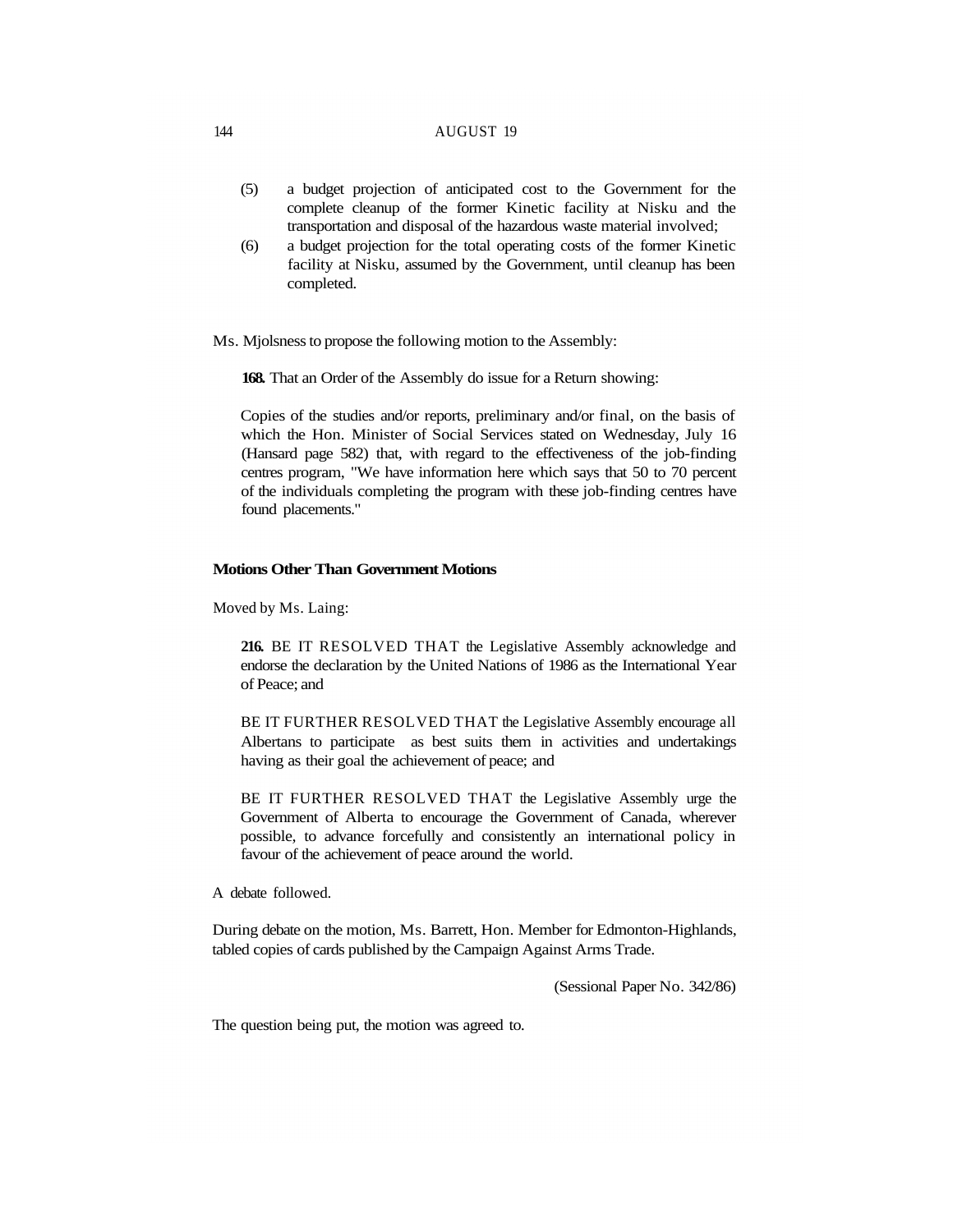## AUGUST 19 145

Moved by Mr. Jonson:

**217.** BE IT RESOLVED THAT the Legislative Assembly urge the Government to consider targeting the provincial share of Grades 1 to 12 schooling costs towards providing an average of approximately 85 per cent of the expenditure of school boards in the province on this program.

A debate followed.

Mr. Younie moved adjournment of the debate, which was agreed to.

On motion by Hon. Mr. Anderson, Acting Government House Leader, at 5:30 p.m., it was agreed that when Members reconvened at 8:00 p.m., they would be in Committee of Supply, and the Speaker left the Chair.

TUESDAY, AUGUST 19, 1986 -- 8:00 P.M.

## **Committee of Supply**

According to Order, the Assembly resolved itself into Committee of Supply.

(Assembly in Committee)

And after some time spent therein, Mr. Speaker resumed the Chair and Mr. Gogo reported as follows:

Mr. Speaker:

The Committee of Supply has had under consideration certain resolutions, reports as follows, and requests leave to sit again:

RESOLVED that from the Alberta Heritage Savings Trust Fund sums not exceeding the following be granted to Her Majesty for the fiscal year ending March 31, 1987, for the purpose of making investments in the following projects to be administered by:

Department of Agriculture

| -\$ | 5,000,000 | Farming for the Future |
|-----|-----------|------------------------|
|-----|-----------|------------------------|

- **\$**  905,000 Food Processing Development Centre
- **\$**  30,000,000 Irrigation Rehabilitation and Expansion

Department of Hospitals and Medical Care

- **\$**  4,923,000 Applied Cancer Research
- **\$**  33,500,000 Walter C. Mackenzie Health Sciences Centre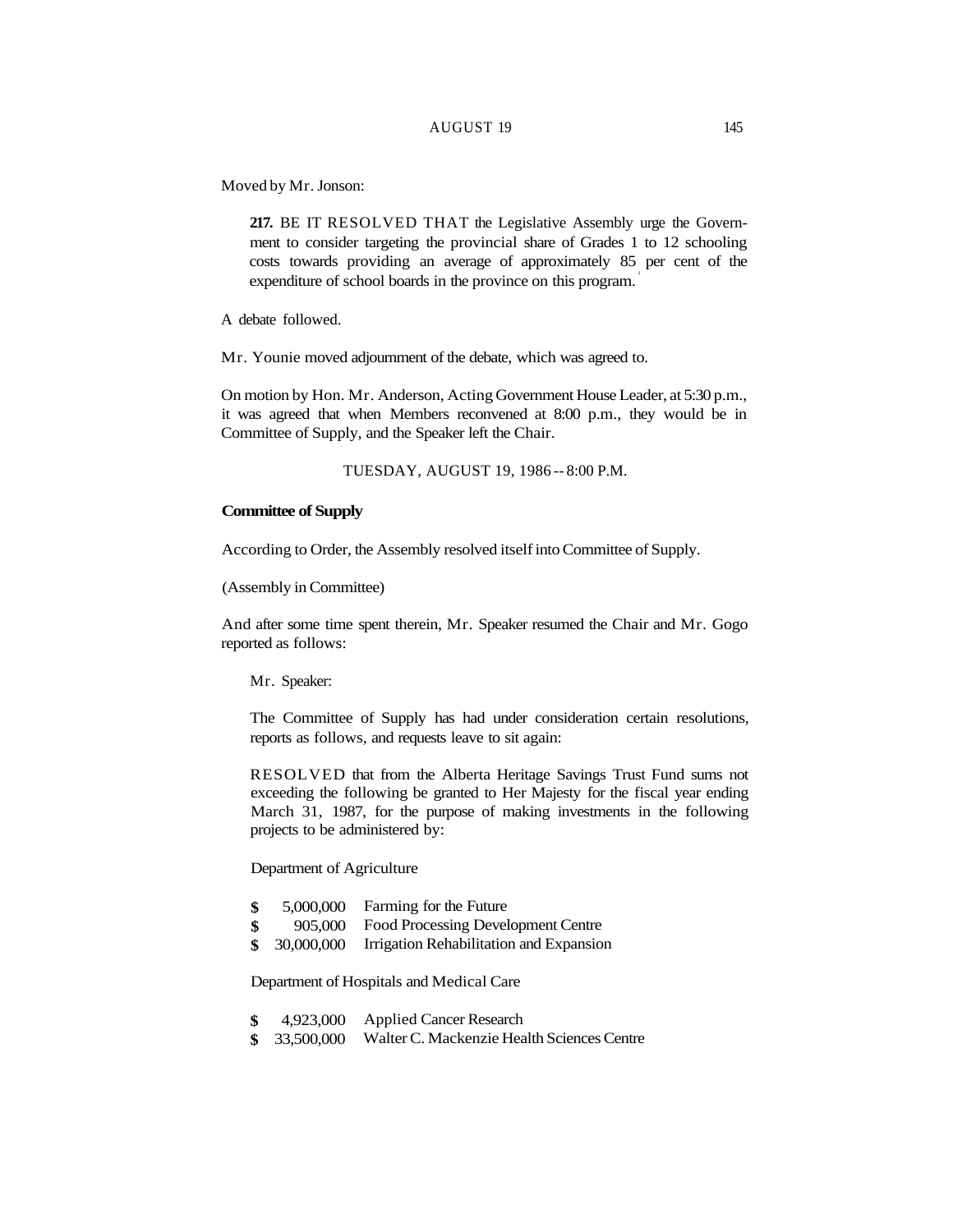Department of the Environment

- **\$** 60,000,000 Irrigation Headworks and Main Irrigation Systems Improvement
- **\$** 3,000,000 Land Reclamation
- **\$** 1,050,000 Paddle River Basin Development

The question being put, the report and the request for leave to sit again were agreed to.

On motion by Hon. Mr. M. Moore, Acting Government House Leader, the Assembly adjourned at 10:39 p.m. until Wednesday, August 20, 1986, at 2:30 o'clock.

## WEDNESDAY, AUGUST 20, 1986

The Speaker took the Chair at 2:30 p.m.

## **ROUTINE**

#### **Tabling Returns and Reports**

Hon. Mr. Elzinga, Minister of Agriculture, on behalf of Hon. Mr. Kowalski, Minister of the Environment

Western Canadian Low-Sulphur Coal, Its Expanded Use in Ontario, Report of a Federal/Provincial Task Force, Summary Report, June 1986

(Sessional Paper No. 343/86)

# **ORDERS OF THE DAY**

### **Committee of Supply**

According to Order, the Assembly resolved itself into Committee of Supply.

(Assembly in Committee)

And after some time spent therein, the Deputy Speaker assumed the Chair and Mr. Musgreave reported as follows:

Mr. Speaker:

The Committee of Supply has had under consideration certain resolutions and reports as follows: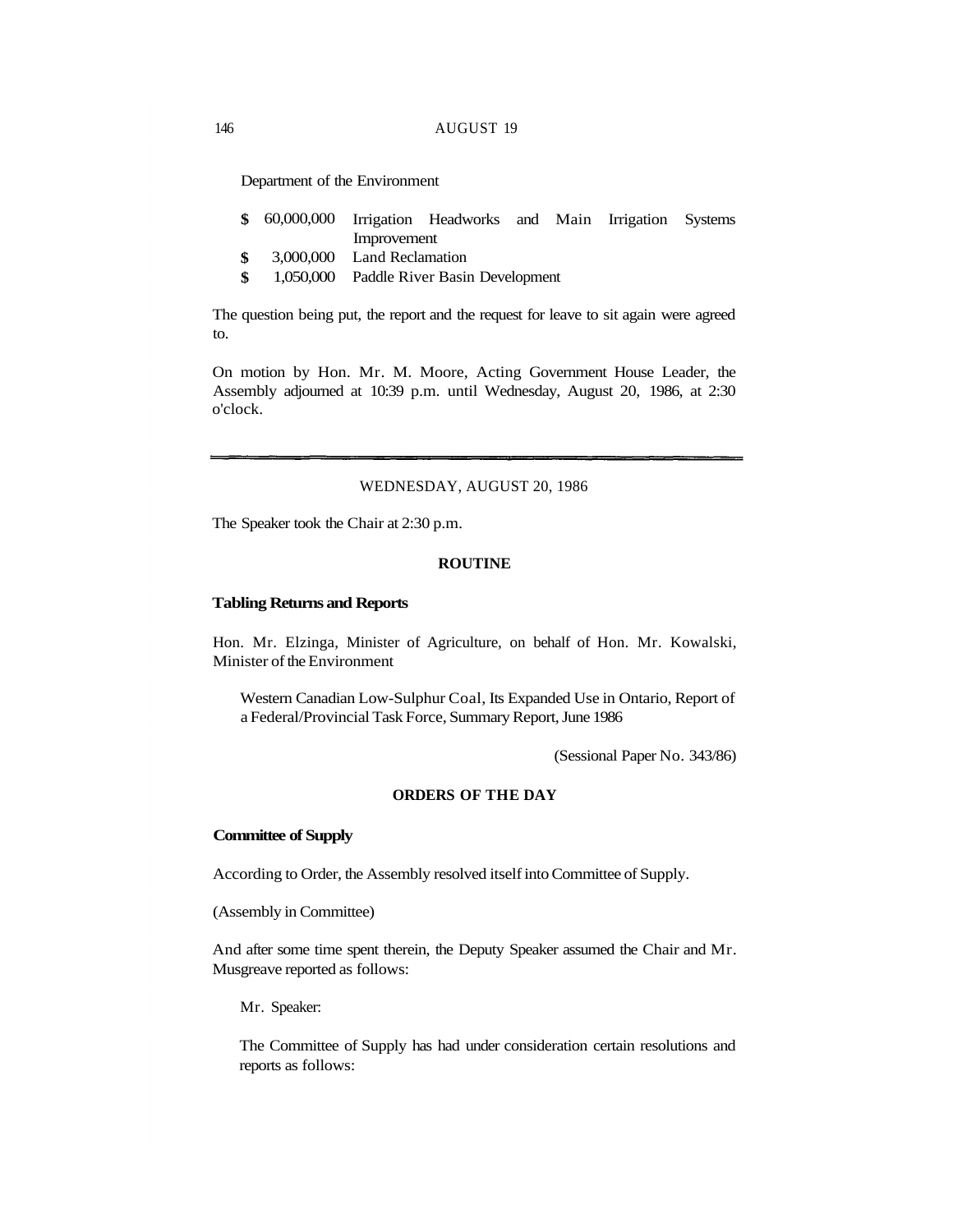#### AUGUST 20 147

RESOLVED that from the Alberta Heritage Savings Trust Fund sums not exceeding the following be granted to Her Majesty for the fiscal year ending March 31, 1987, for the purpose of making investments in the following projects to be administered by:

Department of Forestry, Lands and Wildlife

- **\$** 5,291,000 Grazing Reserves Development
- **\$** 745,000 Maintaining our Forests

Department of Recreation and Parks

- **\$** 11,872,000 Kananaskis Country Recreation Development
- **\$** 4,000,000 Municipal Recreation/Tourism Areas
- **\$** 4,256,000 Urban Parks

The Committee of Supply has had under consideration certain resolutions, reports progress thereon, and requests leave to sit again.

The question being put, the report and the request for leave to sit again were agreed to.

The Assembly adjourned at 5:30 p.m. until Thursday, August 21, 1986, at 2:30 p.m.

# THURSDAY, AUGUST 21, 1986

The Speaker took the Chair at 2:30 p.m.

## **ROUTINE**

#### **Introduction of Bills (First Reading)**

Notice having been given:

Bill 36 Local Authorities Election Amendment Act, 1986 -- Mr. Nelson

On motion by Hon. Mr. Crawford, Government House Leader, the following Bill was placed on the Order Paper under "Government Bills and Orders":

Bill 36 Local Authorities Election Amendment Act, 1986 -- Mr. Nelson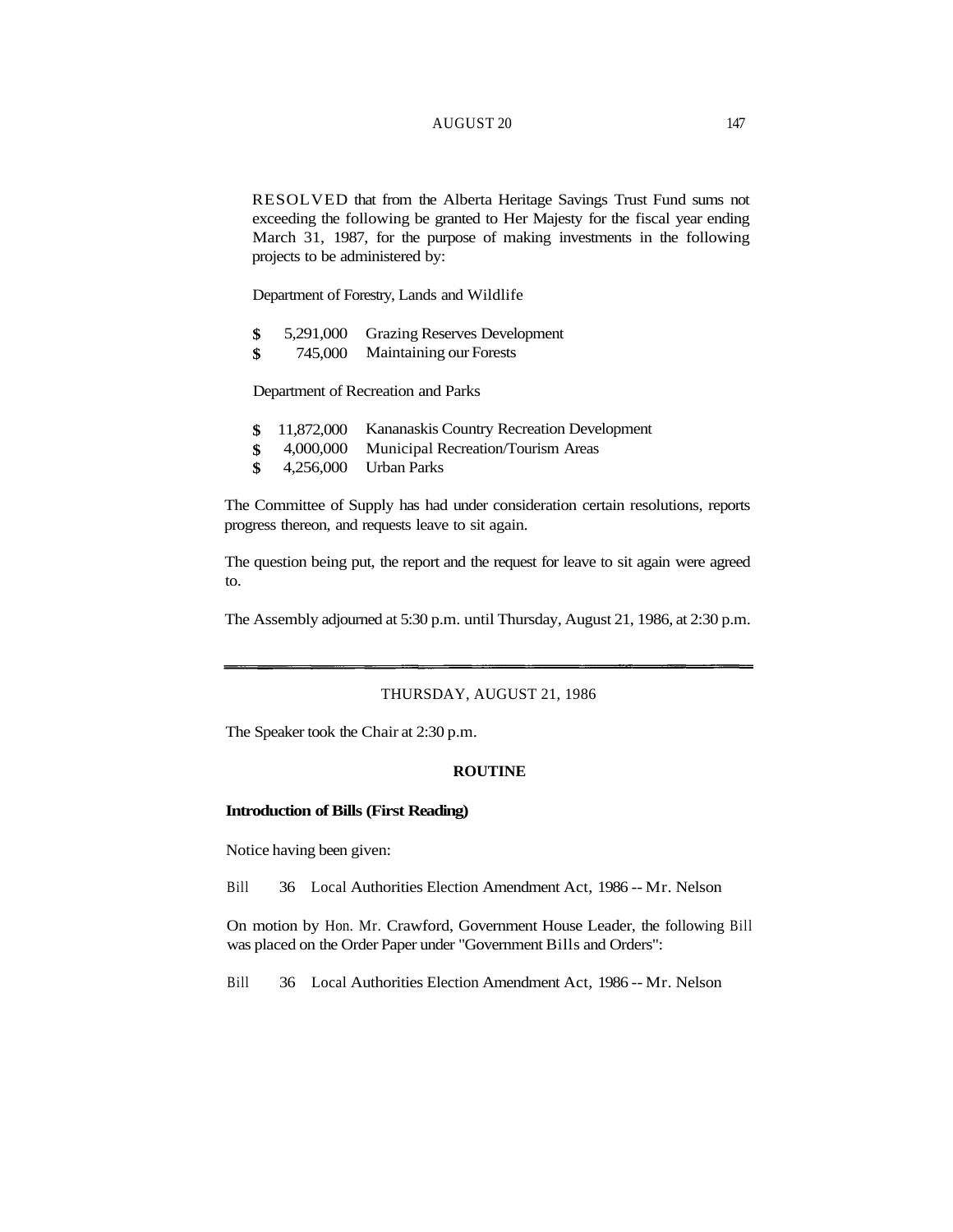#### **Tabling Returns and Reports**

Hon. Mr. Adair, Minister of Transportation and Utilities, pursuant to Electric Energy Marketing Act, 1981, cE-4.1, s8(2):

Alberta Electric Energy Marketing Agency, Annual Report 1985-86

(Sessional Paper No. 118/86)

Hon. Mr. Russell, Minister of Advanced Education, pursuant to Financial Administration Act, RSA 1980, cF-9, s2(6); 1980, c64, s2:

The University of Lethbridge, Annual Report 1984/1985

(Sessional Paper No. 10A/86)

#### **Oral Question Period**

During Oral Question Period, Mr. Hawkesworth, Hon. Member for Calgary-Mountain View, filed copies of a letter dated August 12, 1986, concerning Government employment programmes.

(Sessional Paper No. 563/86)

Unanimous consent having been given, the Assembly reverted to Presenting Petitions.

#### **Presenting Petitions**

Mr. Schumacher, Chairman of the Standing Committee on Private Bills, presented the following petition:

of the Board of Trustees of the Canadian Native Friendship Centre Building for the Board of Trustees of the Edmonton Canadian Native Friendship Centre Building Amendment Act, 1986

## **ORDERS OF THE DAY**

# **Questions**

The following question was accepted:

(Mr. Wright)

**167.** Does the Department of Hospitals and Medical Care provide the services necessary to encourage the self-administration of intravenous antibiotics in the homes of persons requiring such antibiotics and, if not, what considerations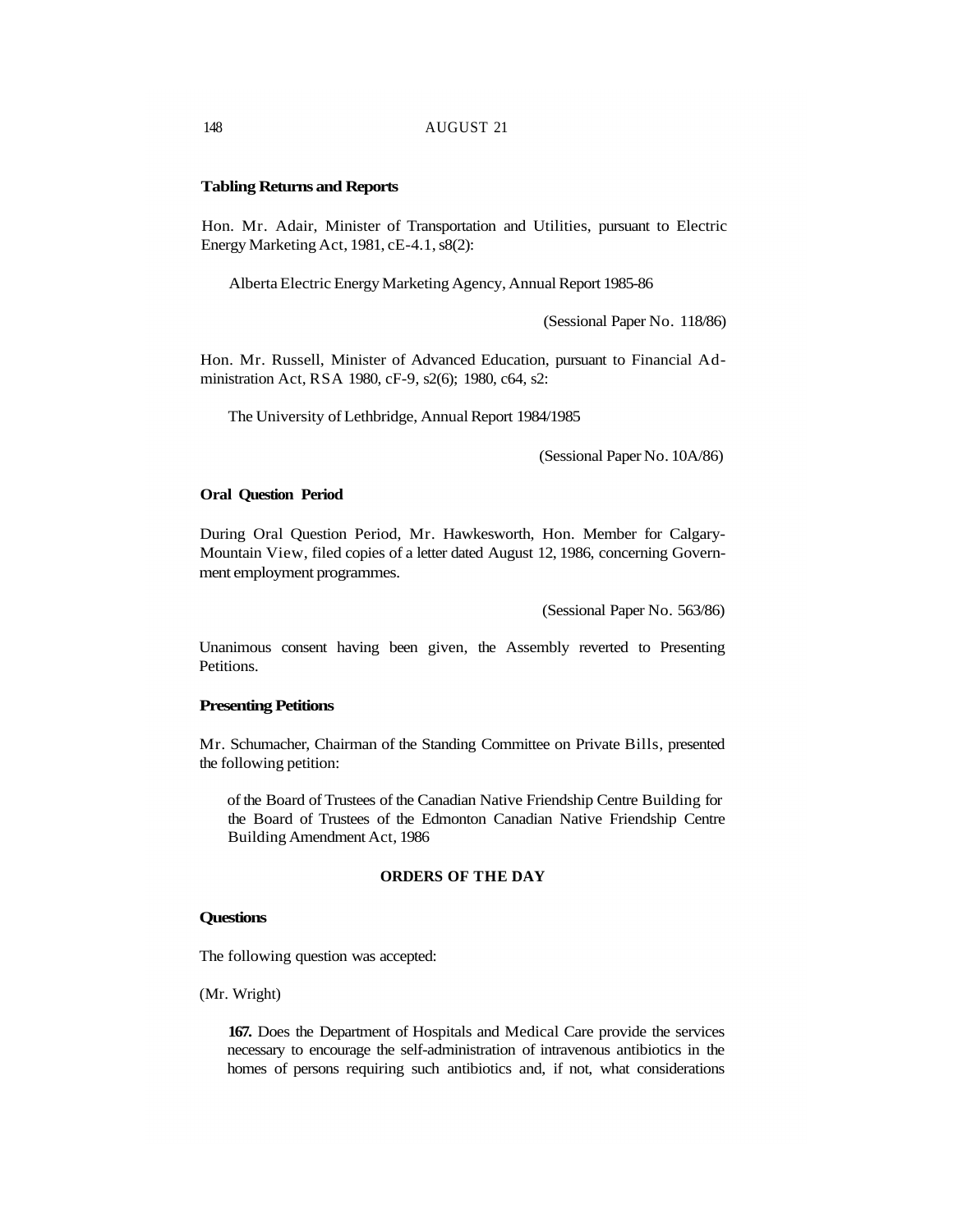## AUGUST 21 149

militate against taking advantage of the economies inherent in the provision of such services?

Hon. Mr. M. Moore, Minister of Hospitals and Medical Care, provided the following answer

The answer, in fact, is that the responsibility for such self-administration of intravenous antibiotics rests with the hospitals, and we indeed have had submissions from at least one hospital to provide some funding and are presently reviewing that. There is certainly no reason why a hospital couldn't, on a trial basis, provide that from their own resources. I thank the Hon. Member for having written me separately on it, and we will be following it up.

The following question was not accepted:

(Ms. Mjolsness)

**166.** With regard to the job-finding centres program operated under the Department of Social Services, as at August 15, 1986:

- (1) how many individuals had entered the program,
- (2) how many individuals had completed the program,
- (3) how many individuals were still enrolled in the program,
- (4) how many of those individuals who had completed the program had found placements,
- (5) how many of those placements found by individuals who had completed the program were placements for which the wage or salary paid the individual was subsidized to some degree by a job-creation program administered either by the Government of Alberta or the Government of Canada, and
- (6) of the individuals who had completed the program and found placements, how many were being paid
	- (a) less than \$3.80 per hour,
	- (b) \$3.80 per hour,
	- (c) \$3.81 to \$4.25 per hour,
	- (d) \$4.26 to \$5.00 per hour,
	- (e) \$5.01 to \$7.00 per hour,
	- (f) \$7.01 to \$9.00 per hour,
	- (g) \$9.01 or more per hour?

The following question was ordered to stand:

Mr. Ewasiuk to ask the Government the following question:

#### **169.**

(1) In each case where the Government, any of its departments or agencies, or the Crown in right of Alberta has leased office space from any other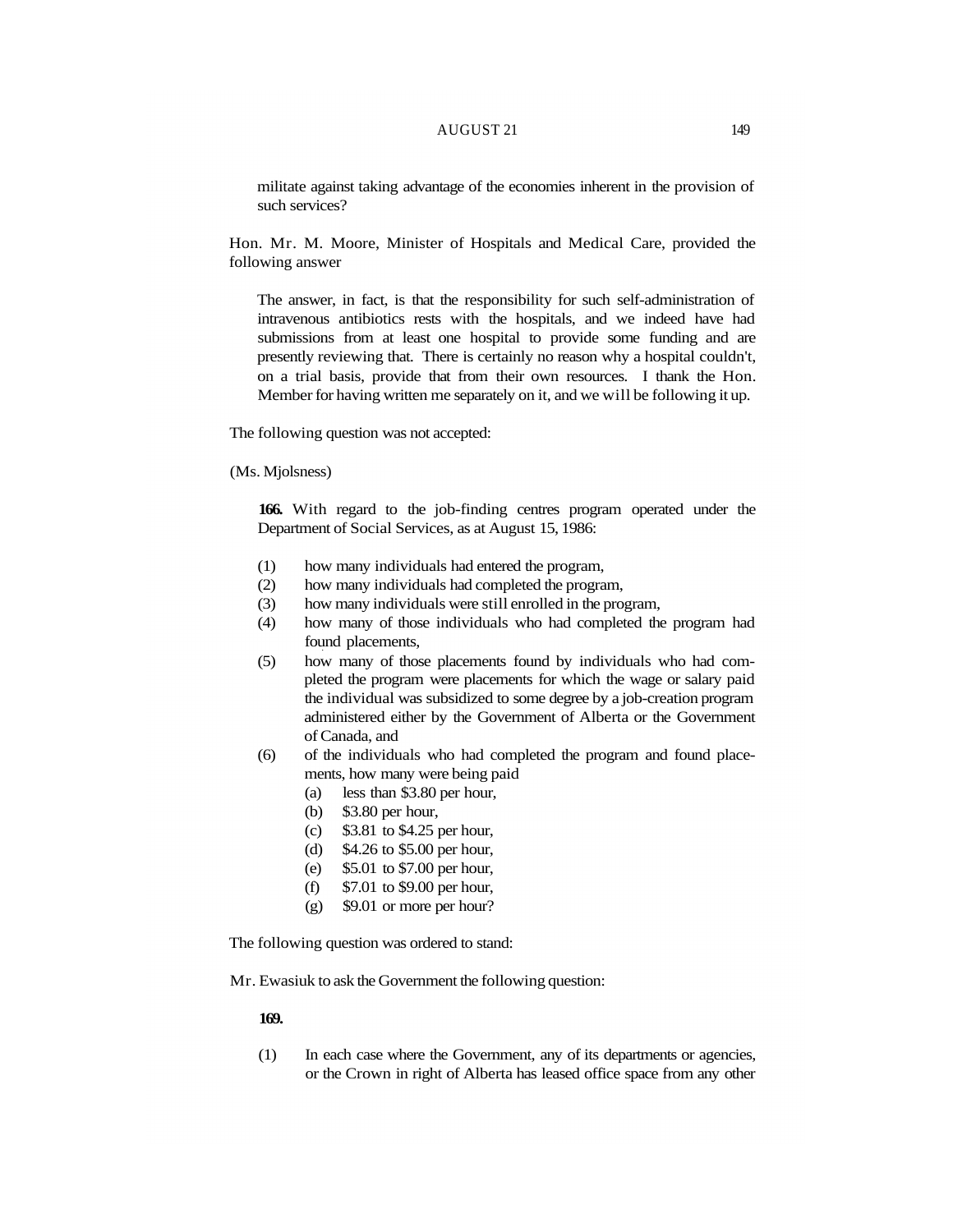person, where such lease or successor agreement was in effect at April 1, 1986, what were the terms of that lease, including, but not limited to

- (a) the square metreage of the space covered by the lease, and its address,
- (b) the term of the lease,
- (c) the period of term during which the lease and its predecessor agreements had been in effect,
- (d) the cost per square metre to the lessor at April 1, 1986,
- (e) the monthly charges to the lessor arising from the lease agreement as at April 1, 1986,
- (f) the identity of the lessor,
- (g) the identity of the lessee,
- (h) the purpose for which the space had been leased,
- and was the office space occupied by the lessor at April 1, 1986?
- (2) Noted separately in each instance for the city of Edmonton, the city of Calgary, and Alberta excluding the cities of Edmonton and Calgary, with regard to office space leased by the Government, any of its departments or agencies, or the Crown in right of Alberta, at April 1, 1986, what was
	- (a) the total amount of space leased or rented and occupied by the lessor,
	- (b) the total amount of space leased or rented and unoccupied by the lessor,
	- (c) the total charges, including but not limited to leasing, renting, and utility charges, payable by the lessor pursuant to the leasing of office space?

### **Motions for Returns**

The following motion was defeated:

Moved by Ms. Mjolsness:

**168.** That an Order of the Assembly do issue for a Return showing:

Copies of the studies and/or reports, preliminary and/or final, on the basis of which the Hon. Minister of Social Services stated on Wednesday, July 16 (Hansard page 582) that, with regard to the effectiveness of the job-finding centres program, "We have information here which says that 50 to 70 percent of the individuals completing the program with these job-finding centres have found placements."

The following motions were ordered to stand:

Mr. R. Speaker to propose the following motion to the Assembly:

**158.** That an Order of the Assembly do issue for a Return showing: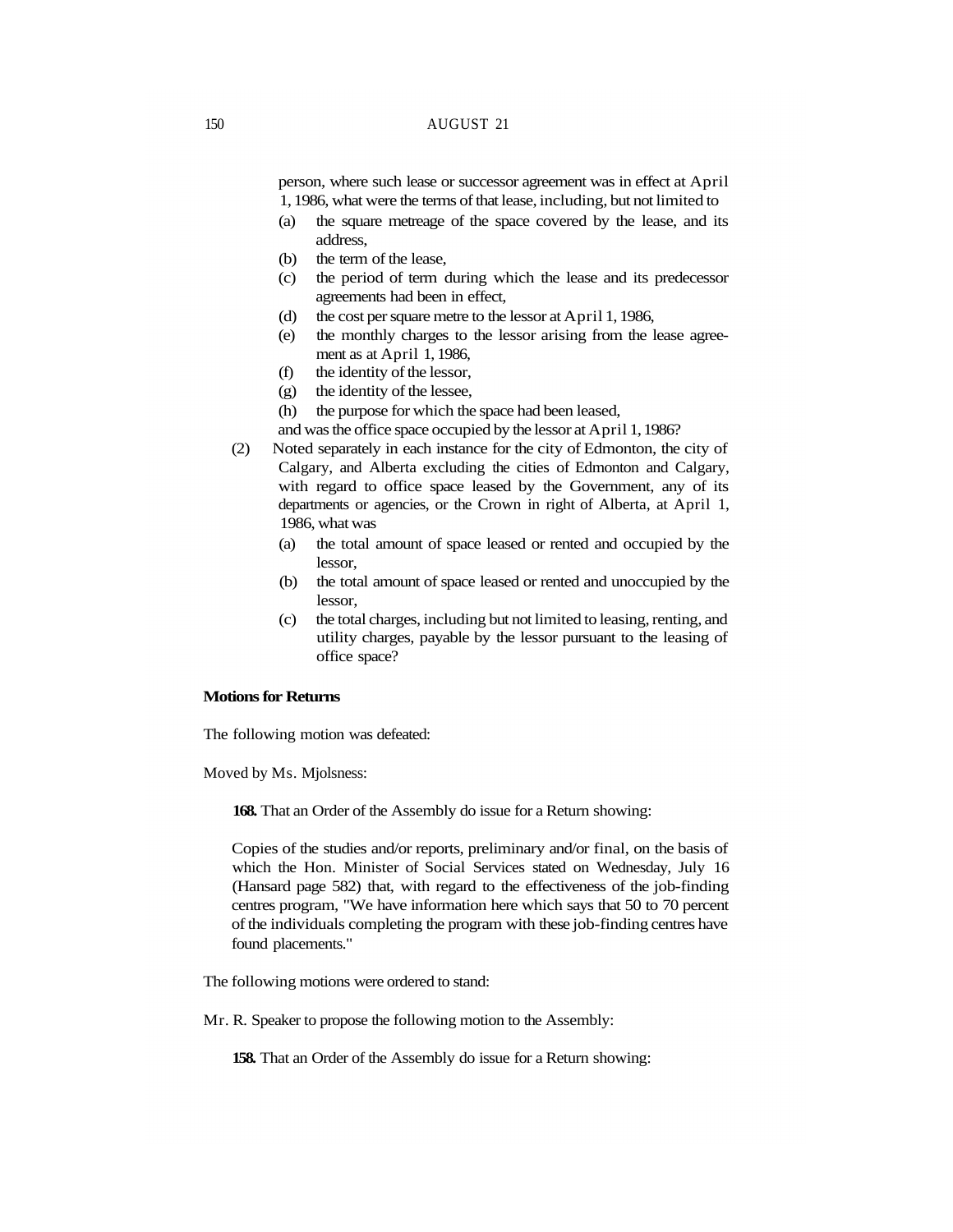# AUGUST 21 151

With respect to the assumption of responsibility by the Department of the Environment, through its agent the Special Waste Management Corporation in May 1985, of the abandoned chemical waste storage site at Nisku, previously managed by the  $D & D$  Corporation:

- (1) a copy of the original lease agreement between D & D Corporation and the landowner;
- (2) a copy of the lease agreement established between the Government and the landowner;
- (3) copies of any independent appraisals done and recommendations thereof as to the fair lease value for the facility;
- (4) the name of the company that acted as leasing agent for the landowner;
- (5) a record of any moneys spent to clean up the facility and of the individuals or companies to whom the work was awarded;
- (6) the total cost to the Government of Alberta since accepting responsibility for D & D Corporation in May 1985;
- (7) a list of payments to persons or companies that have provided goods or services for the D & D Corporation since May 1985, showing in each case the name of the person or company and the amount
- Ms. Laing to propose the following motion to the Assembly:

**163.** Copies of the study, prepared during the current calendar year by the women's programmes unit of the Organization Development Division of the Personnel Administration Office, which deals with the position of women in the Alberta public service and includes specific gender-based comparisons of wages and salaries, and occupations.

Mr. Mitchell to propose the following motion to the Assembly:

**165.** That an Order of the Assembly do issue for a Return showing:

With respect to the assumption of responsibility by the Department of the Environment, through its agent the Alberta Special Waste Management Corporation, of the abandoned chemical waste storage site at Nisku, previously managed by Kinetic Ecological Resource Group (1982) Ltd.:

- (1) a copy of the original lease agreement(s) between Kinetic and the landowner;
- (2) a copy of the lease agreement established between the Government and the landowner;
- (3) copies of any independent appraisals done and recommendations thereof as to the fair lease value for the facility;
- (4) a record of any moneys spent thus far to clean up the facility and of the individuals or companies to whom the work was awarded;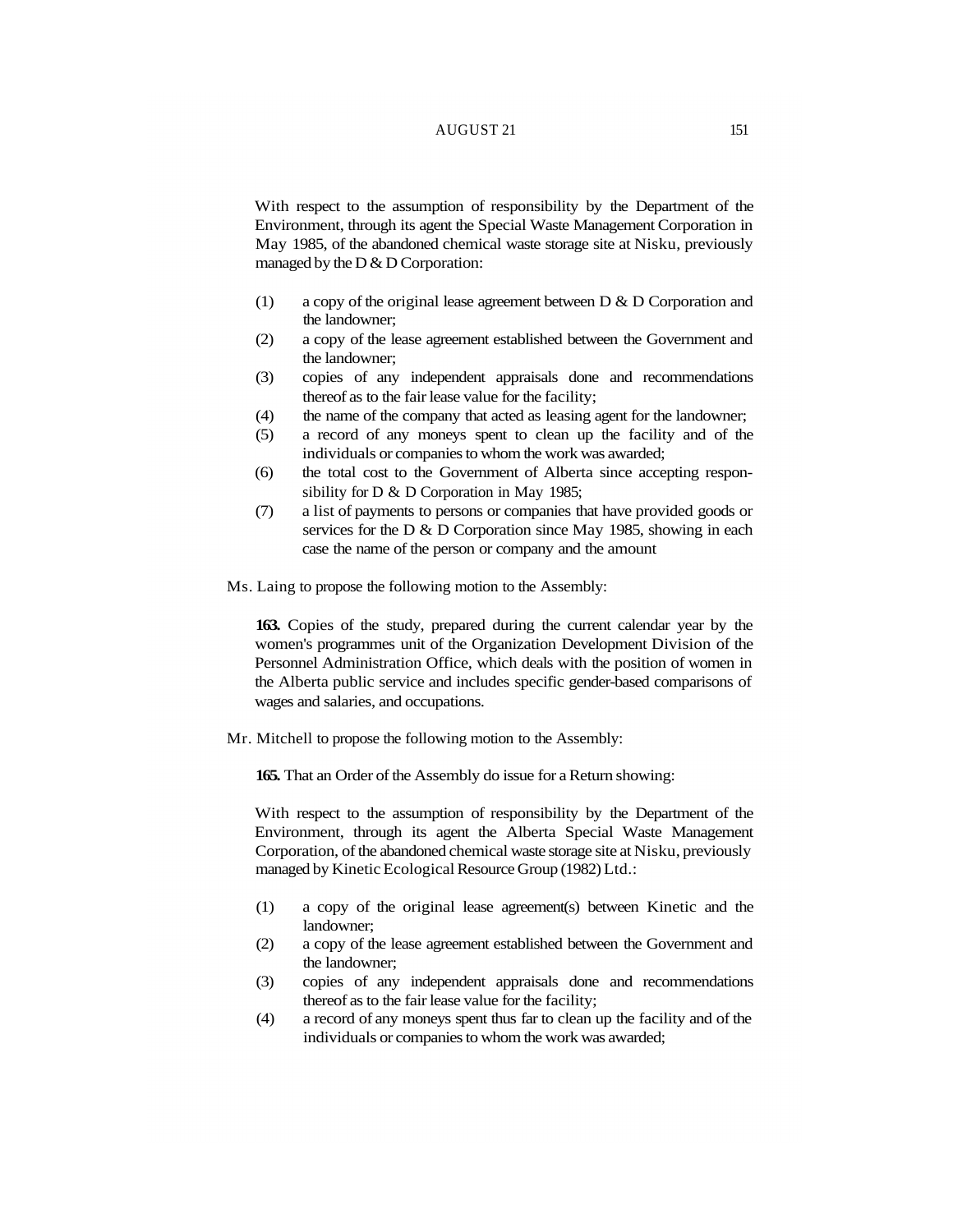- (5) a budget projection of anticipated cost to the Government for the complete cleanup of the former Kinetic facility at Nisku and the transportation and disposal of the hazardous waste material involved;
- (6) a budget projection for the total operating costs of the former Kinetic facility at Nisku, assumed by the Government, until cleanup has been completed.

#### **Motions Other Than Government Motions**

Moved by Ms. Barrett:

**218.** BE IT RESOLVED THAT in the opinion of the Legislative Assembly, the following actions are urgently needed to defend the physical and mental health of peoples affected by the Chernobyl tragedy:

- (1) that the United Nations form an international investigative committee of scientists and medical experts and that this committee be granted entrance to Ukraine to assess the extent of the danger immediately upon its constitution:
- (2) that Canada declare its preparedness to contribute emergency aid in the form of medicine, food, and technical personnel as needed;
- (3) that Canada announce a policy of greatly enhanced immigration to encourage family reunification and sponsorship of immigrants wishing to enter Canada from Ukraine;
- (4) that the USSR permit free and full communication between Canadians and their relatives in Ukraine; and

BE IT FURTHER RESOLVED THAT the Legislative Assembly request the Government of Alberta to communicate this resolution to the Government of Canada.

A debate followed.

Pursuant to Standing Order 8(3), debate was adjourned with Mr. Nelson speaking.

## **Public Bills and Orders Other Than Government Bills and Orders**

(Second Reading)

On the motion that the following Bill be now read a Second time:

Bill 204 Plain English Law Act -- Mr. Jonson

A debate followed.

Mr. Gogo moved adjournment of the debate, which was agreed to.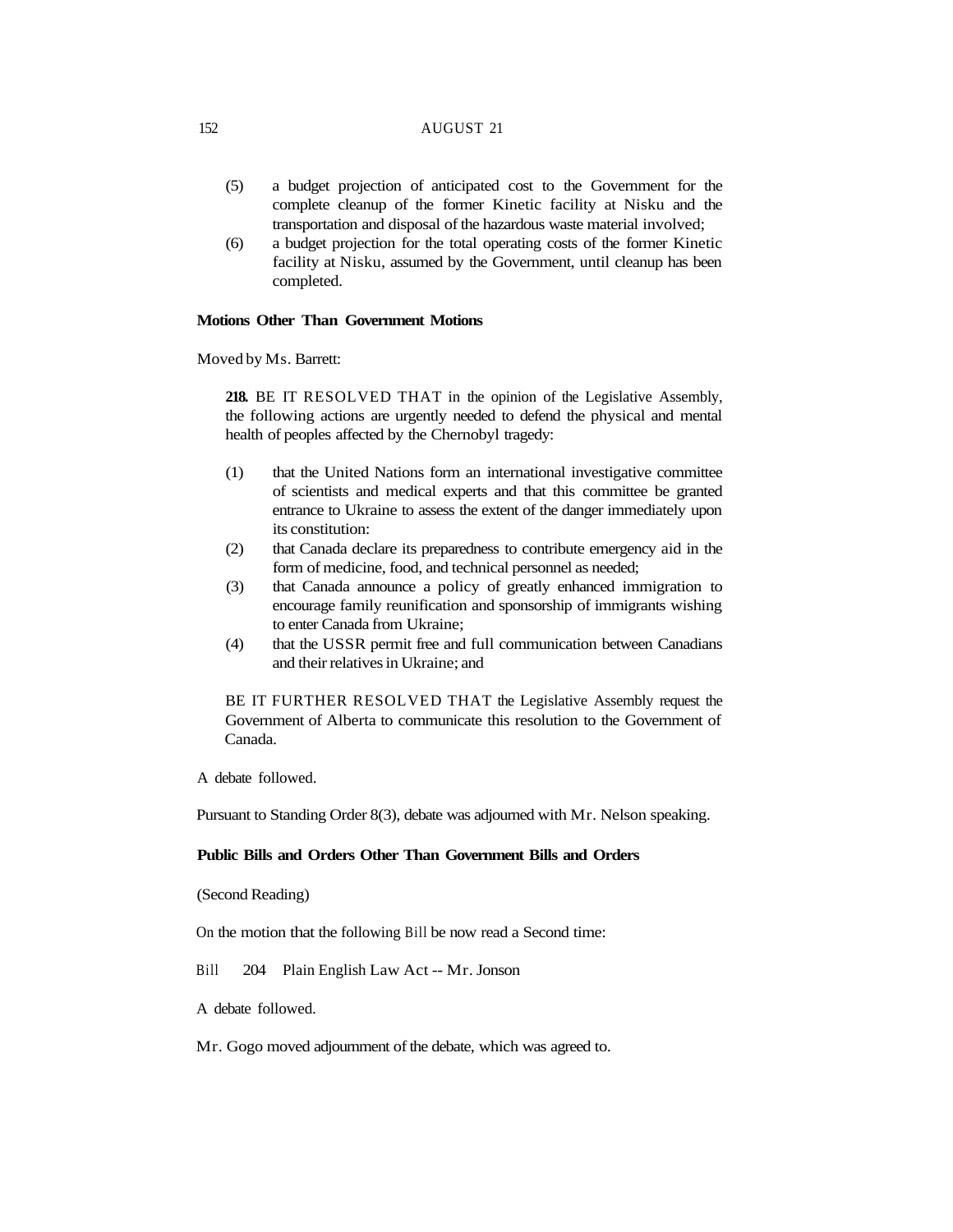# AUGUST 21 153

On motion by Hon. Mr. Anderson, Acting Government House Leader, at 5:30 p.m., it was agreed that when the Members reconvened at 8:00 p.m., they would be in Committee of Supply, and the Speaker left the Chair.

THURSDAY, AUGUST 21, 1986 -- 8:00 P.M.

### **Committee of Supply**

According to Order, the Assembly resolved itself into Committee of Supply.

(Assembly in Committee)

And after some time spent therein, Mr. Speaker resumed the Chair and Mr. Gogo reported as follows:

Mr. Speaker:

The Committee of Supply has had under consideration certain resolutions, reports as follows, and requests leave to sit again:

RESOLVED that from the Alberta Heritage Savings Trust Fund sums not exceeding the following be granted to Her Majesty for the fiscal year ending March 31, 1987, for the purpose of making investments in the following projects to be administered by:

Department of Community and Occupational Health

**\$** 2,000,000 Occupational Health and Safety Research and Education

Department of Energy

- **\$** 31,400,000 Alberta Oil Sands Technology and Research Authority
- **\$** 1,000,000 Solar/Wind Energy Research

Department of Public Works, Supply and Services

- **\$** 850,000 Capital City Recreation Park
- **\$** 350,000 Fish Creek Provincial Park (Land)

The question being put, the report and the request for leave to sit again were agreed to.

On motion by Hon. Mr. Crawford, Government House Leader, the Assembly adjourned at 9:50 p.m. until Friday, August 22, 1986, at 10:00 a.m.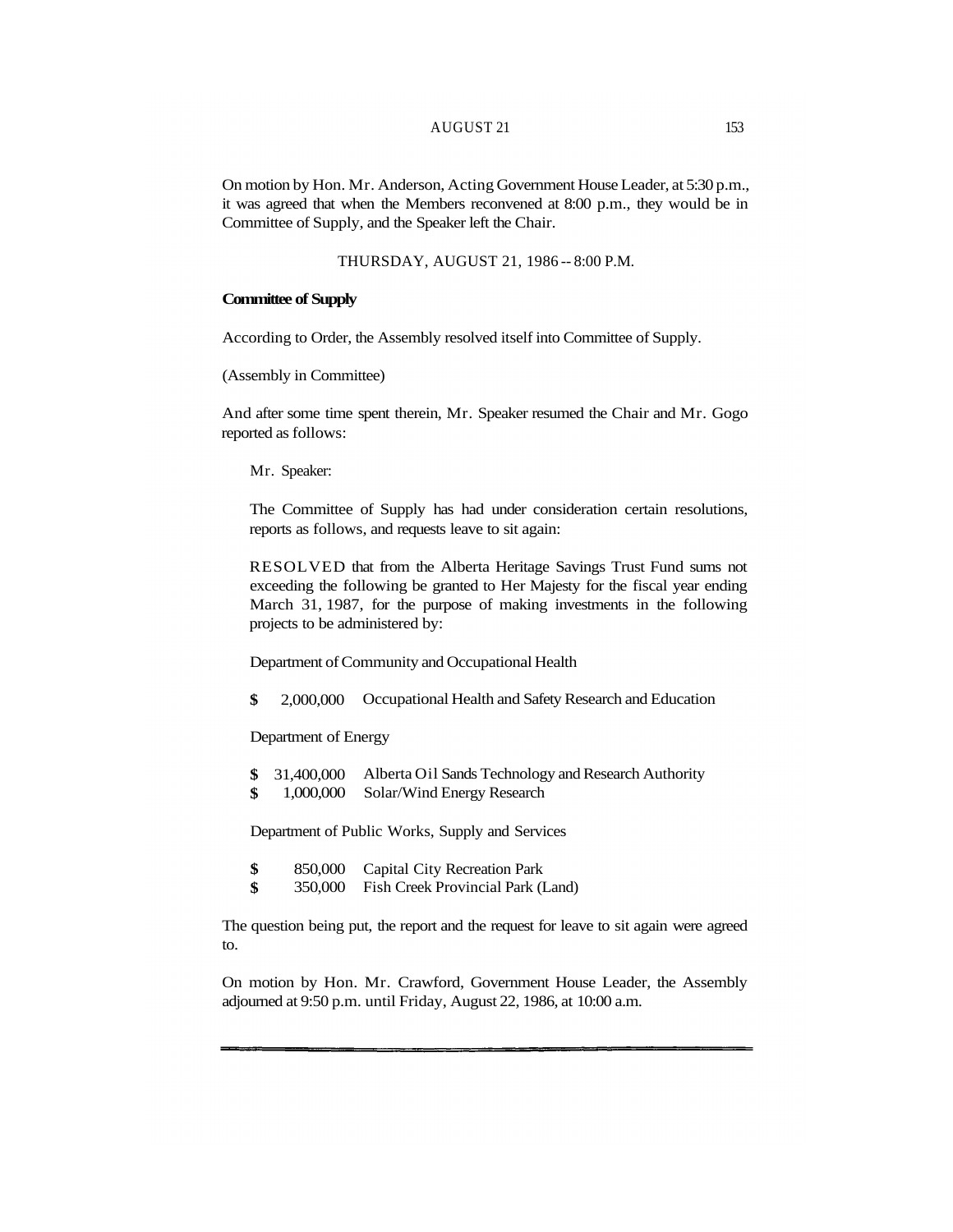### **Filed with the Legislature Library**

- 561/86 Field Investigation of Waste Disposal Sites, May 1985, Associated Engineering (Hon. Mr. Kowalski)
- 562/86 Results of Investigations at Priority 1 Landfill Sites in Alberta, Environmental Protection Services, Alberta Environment (Hon. Mr. Kowalski)
- 564/86 Responses to questions asked during Committee of Supply consideration of the estimates of the Department of Community and Occupational Health (Hon. Mr. Dinning)

#### FRIDAY, AUGUST 22, 1986

The Speaker took the Chair at 10:00 a.m.

#### **ROUTINE**

#### **Reading and Receiving Petitions**

On motion by Mr. Schumacher, Chairman of the Standing Committee on Private Bills, the following petition was read and received:

of the Board of Trustees of the Canadian Native Friendship Centre Building for the Board of Trustees of the Edmonton Canadian Native Friendship Centre Building Amendment Act, 1986

#### **Tabling Returns and Reports**

Hon. Mr. Russell, Minister of Advanced Education, pursuant to Financial Administration Act, RSA 1980, cF-9, s2(6); 1980, c64, s2:

Westerra Institute of Technology, Annual Report 1984-1985

(Sessional Paper No. 9B/86)

## **ORDERS OF THE DAY**

Mr. Taylor, Hon. Leader of the Liberal Opposition, requested and received the unanimous consent of the Assembly to waive notice pursuant to Standing Order 40, to move the following motion:

BE IT RESOLVED THAT the Legislative Assembly express clearly its opposition to and abhorrence of racist groups such as the Aryan Nations; and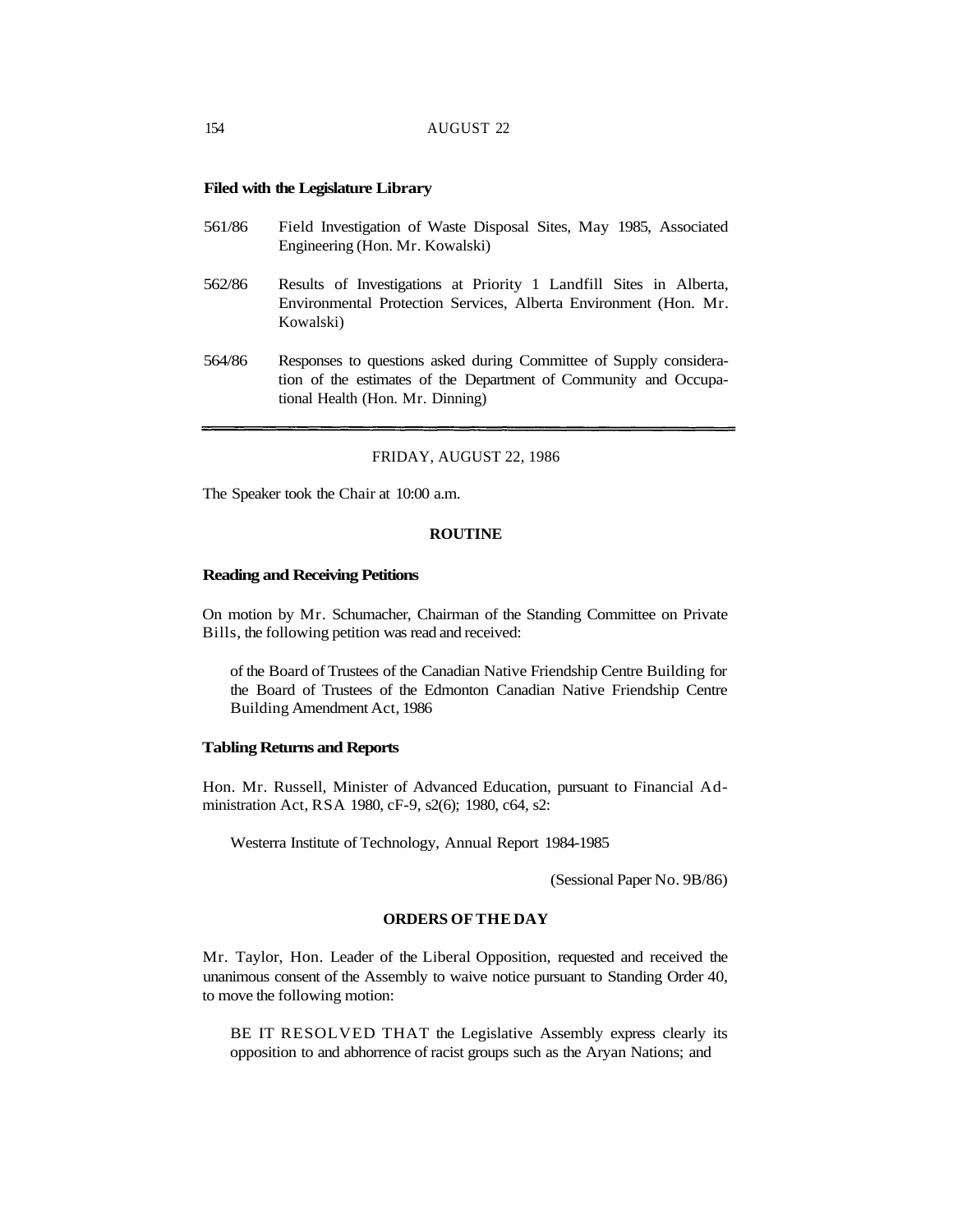#### AUGUST 22 155

BE IT FURTHER RESOLVED THAT the Legislative Assembly affirm that people of all races, religions, and colours are and will continue to be welcome in Alberta as equals and are entitled to be treated with dignity and respect as human beings; and

BE IT FURTHER RESOLVED THAT the Legislative Assembly urge each Albertan to fight discrimination and intolerance on a daily basis wherever it is found.

A debate followed on the motion.

Hon. Mr. Crawford, Government House Leader, moved that the motion be amended by deleting the final paragraph and substituting the following therefor:

BE IT FURTHER RESOLVED THAT the Legislative Assembly endorse and support the position of the Government of Alberta in opposing the aims and objectives of the Aryan Nations, as declared in the Assembly by the Attorney General on August 7, 1986, and urge each Albertan to fight discrimination and intolerance on a daily basis wherever it is found.

A debate followed on the amendment.

The question being put, the amendment was agreed to unanimously.

The question being put, the motion as amended was agreed to unanimously.

### **Committee of Supply**

According to Order, the Assembly resolved itself into Committee of Supply.

(Assembly in Committee)

And after some time spent therein, Mr. Speaker resumed the Chair and Mr. Gogo reported as follows:

Mr. Speaker:

The Committee of Supply has had under consideration certain resolutions, reports as follows, and requests leave to sit again:

RESOLVED that from the Alberta Heritage Savings Trust Fund sums not exceeding the following be granted to Her Majesty for the fiscal year ending March 31, 1987, for the purpose of making investments in the following projects to be administered by: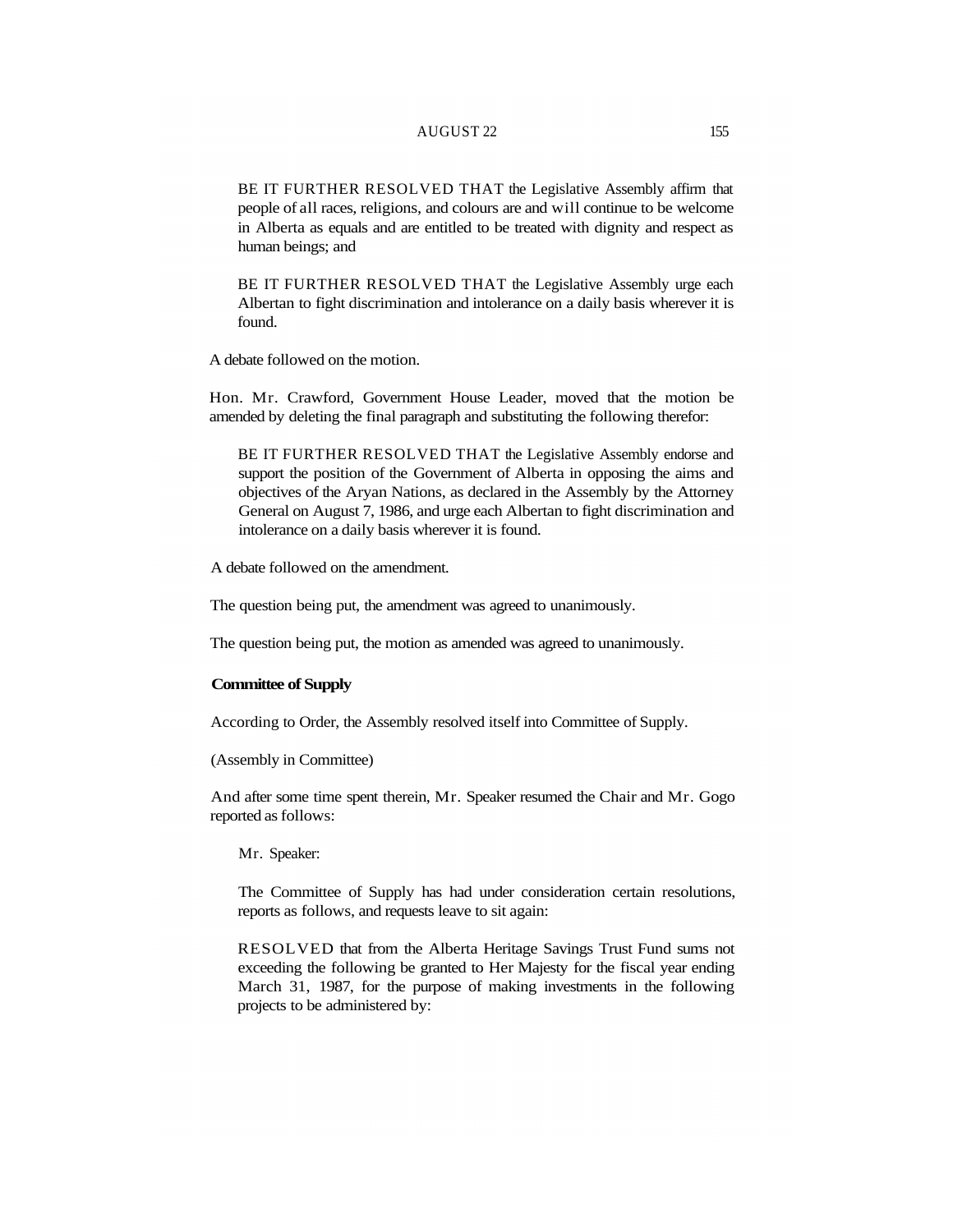Department of Technology, Research and Telecommunications

| \$       | 565,000 Electronics Test Centre |  |
|----------|---------------------------------|--|
| $     -$ |                                 |  |

**\$** 5,496,300 Microchip Design and Fabrication Facilities

Department of Transportation and Utilities

**\$** 30,000,000 Universal Rural Private Telephone Line Service

The question being put, the report and the request for leave to sit again were agreed to.

# **Government Motions**

Moved by Hon. Mr. Johnston:

**12.** BE IT RESOLVED THAT the Legislative Assembly, pursuant to Section 6(4.1) of the Alberta Heritage Savings Trust Fund Act, authorize, for the fiscal year ending March 31, 1987, the making of investments under Section 6(1)(c) of that Act in:

- (1) the Alberta Agricultural Development Corporation, in an amount not to exceed \$149,500,000 in the aggregate;
- (2) the Alberta Mortgage and Housing Corporation, in an amount not to exceed \$188,000,000 in the aggregate;
- (3) the Alberta Opportunity Company, in an amount not to exceed \$33,000,000 in the aggregate;

and that the amounts authorized by Order in Council 226/86 pursuant to Section 6(4.3) of the Alberta Heritage Savings Trust Fund Act be included in, and not be in addition to, the amounts authorized herein.

A debate followed.

Mr. Hawkesworth moved adjournment of the debate, which was agreed to.

The Assembly adjourned at 1:00 p.m. until Monday, August 25, 1986, at 2:30 p.m.

#### MONDAY, AUGUST 25, 1986

The Speaker took the Chair at 2:30 p.m.

# **ROUTINE**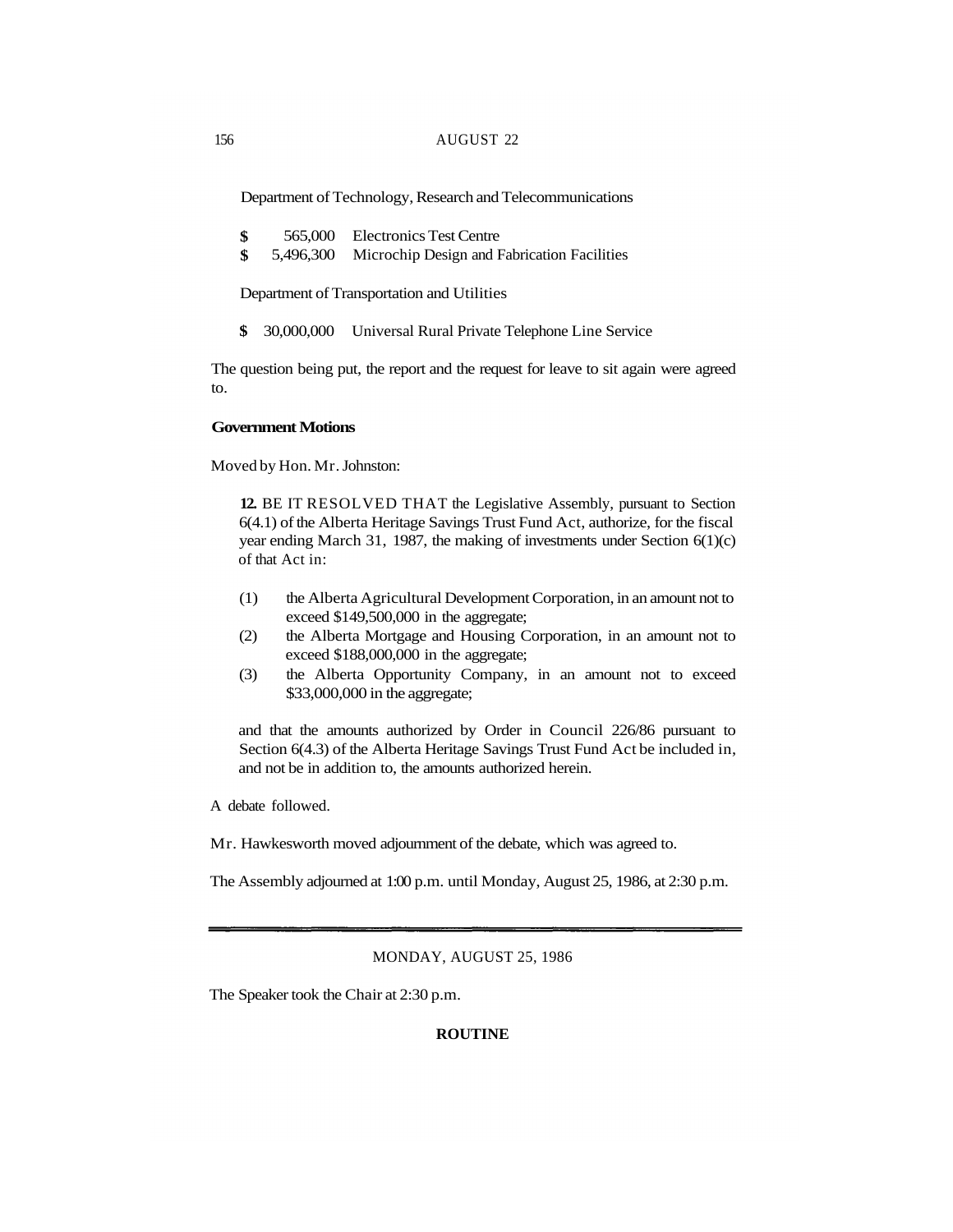## AUGUST 25 157

#### **Introduction of Bills (First Reading)**

Notice having been given:

- Bill 34 Health Disciplines Amendment Act, 1986 -- Hon. Dr. Reid
- Bill 37 Crowsnest Pass Municipal Unification Amendment Act, 1986 -- Mr. Bradley
- Bill 265 An Act to Amend the Municipal Government Act (No. 2) -- Mr. Hawkesworth

On motion by Hon. Mr. Crawford, Government House Leader, the following Bill was placed on the Order Paper under "Government Bills and Orders":

Bill 37 Crowsnest Pass Municipal Unification Amendment Act, 1986 -- Mr. Bradley

### **Tabling Returns and Reports**

Mr. Stevens, Chairman of the Standing Committee on Legislative Offices, pursuant to Election Act, RSA 1980, cE-2, s4(3):

Financial addendum to the report of the Chief Electoral Officer on the general election of the 21st Legislative Assembly, Thursday, May 8, 1986

(Sessional Paper No. 125A/86)

### **Oral Question Period**

During Oral Question Period, Mr. Pashak, Hon. Member for Calgary-Forest Lawn, tabled copies of a complaint from Calgary citizens concerning Hub Oil Company Ltd.

(Sessional Paper No. 344/86)

## **ORDERS OF THE DAY**

#### **Government Motions**

Moved by Hon. Mr. Johnston:

**12.** BE IT RESOLVED THAT the Legislative Assembly, pursuant to Section 6(4.1) of the Alberta Heritage Savings Trust Fund Act, authorize, for the fiscal year ending March 31, 1987, the making of investments under Section 6(1)(c) of that Act in: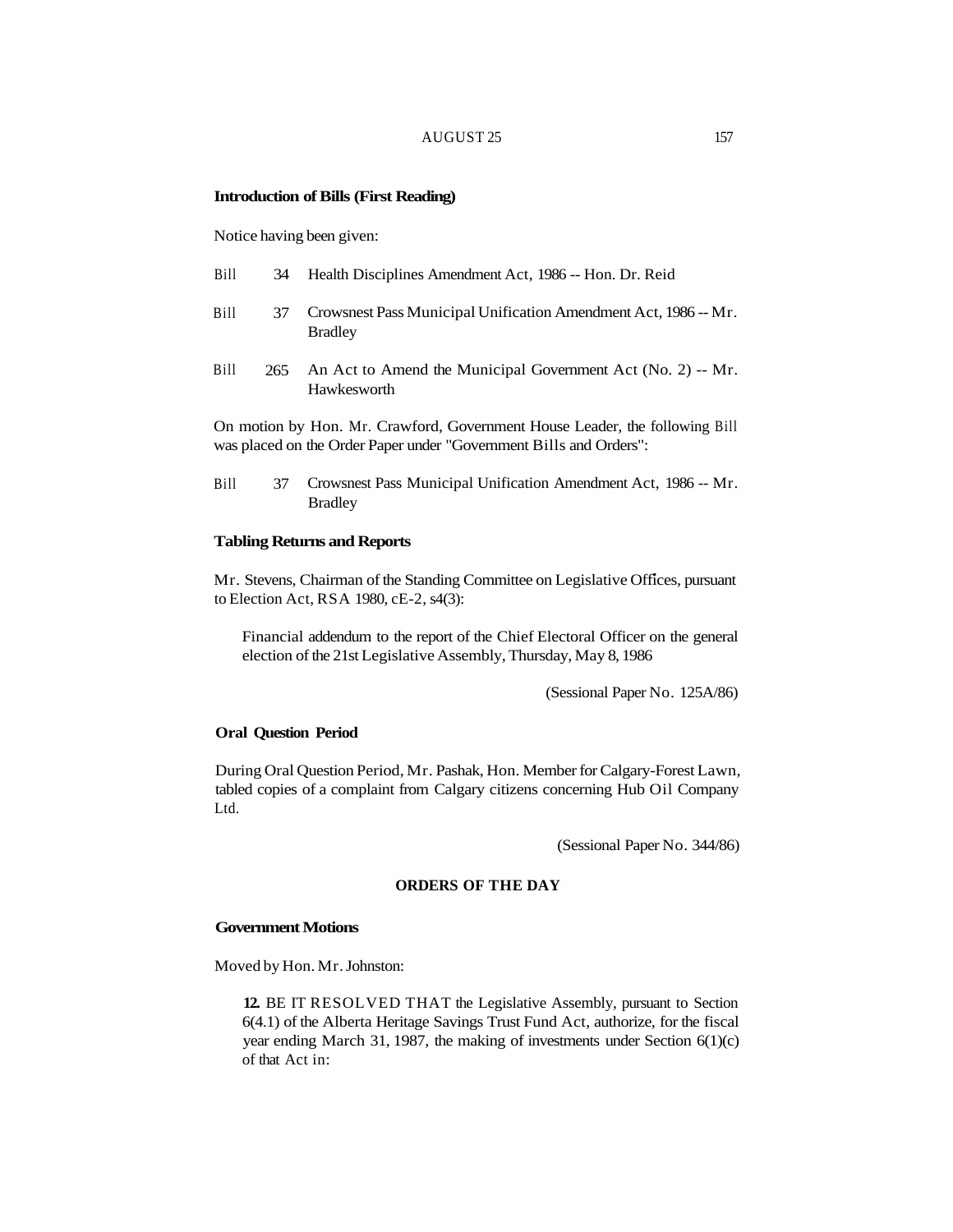- (1) the Alberta Agricultural Development Corporation, in an amount not to exceed \$149,500,000 in the aggregate;
- (2) the Alberta Mortgage and Housing Corporation, in an amount not to exceed \$188,000,000 in the aggregate;
- (3) the Alberta Opportunity Company, in an amount not to exceed \$33,000,000 in the aggregate;

and that the amounts authorized by Order in Council 226/86 pursuant to Section 6(4.3) of the Alberta Heritage Savings Trust Fund Act be included in, and not be in addition to, the amounts authorized herein.

A debate followed.

The question being put, the motion was agreed to. The names being called for were taken as follows:

For the Motion: 48

**Hewes** 

| Adair                  | Elliott         | <b>Nelson</b>  |
|------------------------|-----------------|----------------|
| Ady                    | Getty           | Oldring        |
| Alger                  | Gogo            | Orman          |
| Anderson               | Heron           | Payne          |
| <b>Betkowski</b>       | Horsman         | Pengelly       |
| Bogle                  | Hyland          | Rostad         |
| <b>Bradley</b>         | Johnston        | Russell        |
| <b>Brassard</b>        | Jonson          | Schumacher     |
| Campbell               | Koper           | Shrake         |
| Cassin                 | Kowalski        | Sparrow        |
| Cherry                 | Kroeger         | <b>Stevens</b> |
| Crawford               | McCoy           | <b>Stewart</b> |
| Day                    | Mirosh          | Trynchy        |
| Dinning                | Moore (Lacombe) | Webber         |
| Downey                 | Musgreave       | West           |
| <b>Drobot</b>          | Musgrove        | Zarusky        |
| Against the Motion: 19 |                 |                |
| <b>Barrett</b>         | Laing           | Piquette       |
| Chumir                 | Martin          | Roberts        |
| Ewasiuk                | McEachern       | Sigurdson      |
| <b>Fox</b>             | Mitchell        | Strong         |
| Gibeault               | Miolsness       | Taylor         |
| Hawkesworth            | Pashak          | Wright         |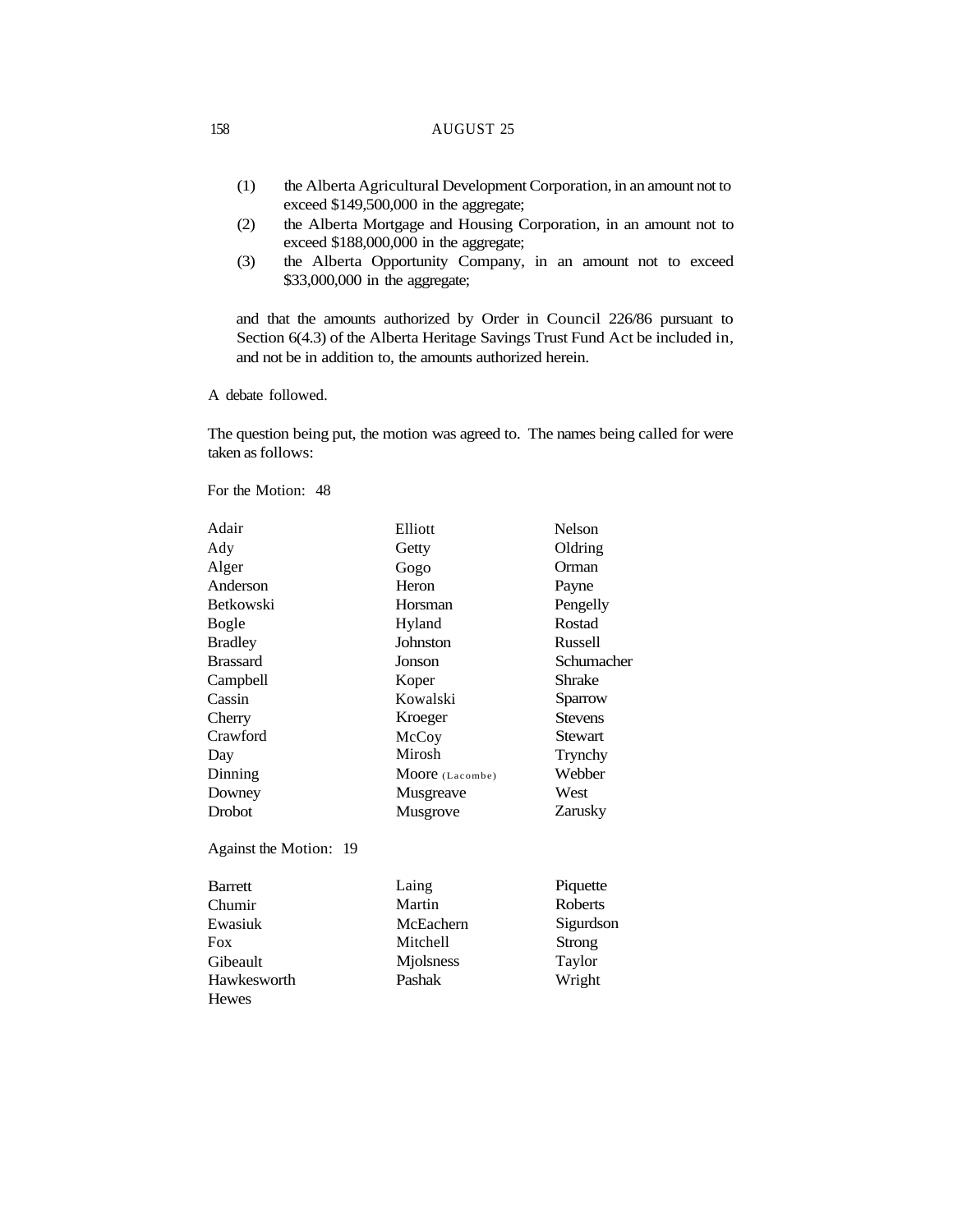## AUGUST 26 159

On motion by Hon. Mr. Crawford, Government House Leader, the Assembly adjourned at 5:39 p.m. until Tuesday, August 26, 1986, at 2:30 p.m.

### TUESDAY, AUGUST 26, 1986

The Speaker took the Chair at 2:30 p.m.

## **ROUTINE**

#### **Presenting Reports by Standing and Special Committees**

Mr. Schumacher, Chairman of the Standing Committee on Private Bills, presented the following report:

Mr. Speaker:

Pursuant to Standing Order 93, I have taken the petition of the Board of Trustees of the Canadian Native Friendship Centre Building for the Board of Trustees of the Edmonton Canadian Native Friendship Centre Building Amendment Act, 1986, under consideration and wish to report to the Assembly that Standing Order 89 has not been complied with.

## **Tabling Returns and Reports**

Hon. Mr. Russell, Minister of Advanced Education, pursuant to Financial Administration Act, RSA 1980, cF-9, s2(6); 1980, c64, s2:

Grant MacEwan Community College, Annual Report 1984-1985

(Sessional Paper No. 8A/86)

# **ORDERS OF THE DAY**

# **Questions**

The following question was ordered to stand:

Mr. Ewasiuk to ask the Government the following question:

## **169.**

(1) In each case where the Government, any of its departments or agencies, or the Crown in right of Alberta has leased office space from any other person, where such lease or successor agreement was in effect at April 1, 1986, what were the terms of that lease, including, but not limited to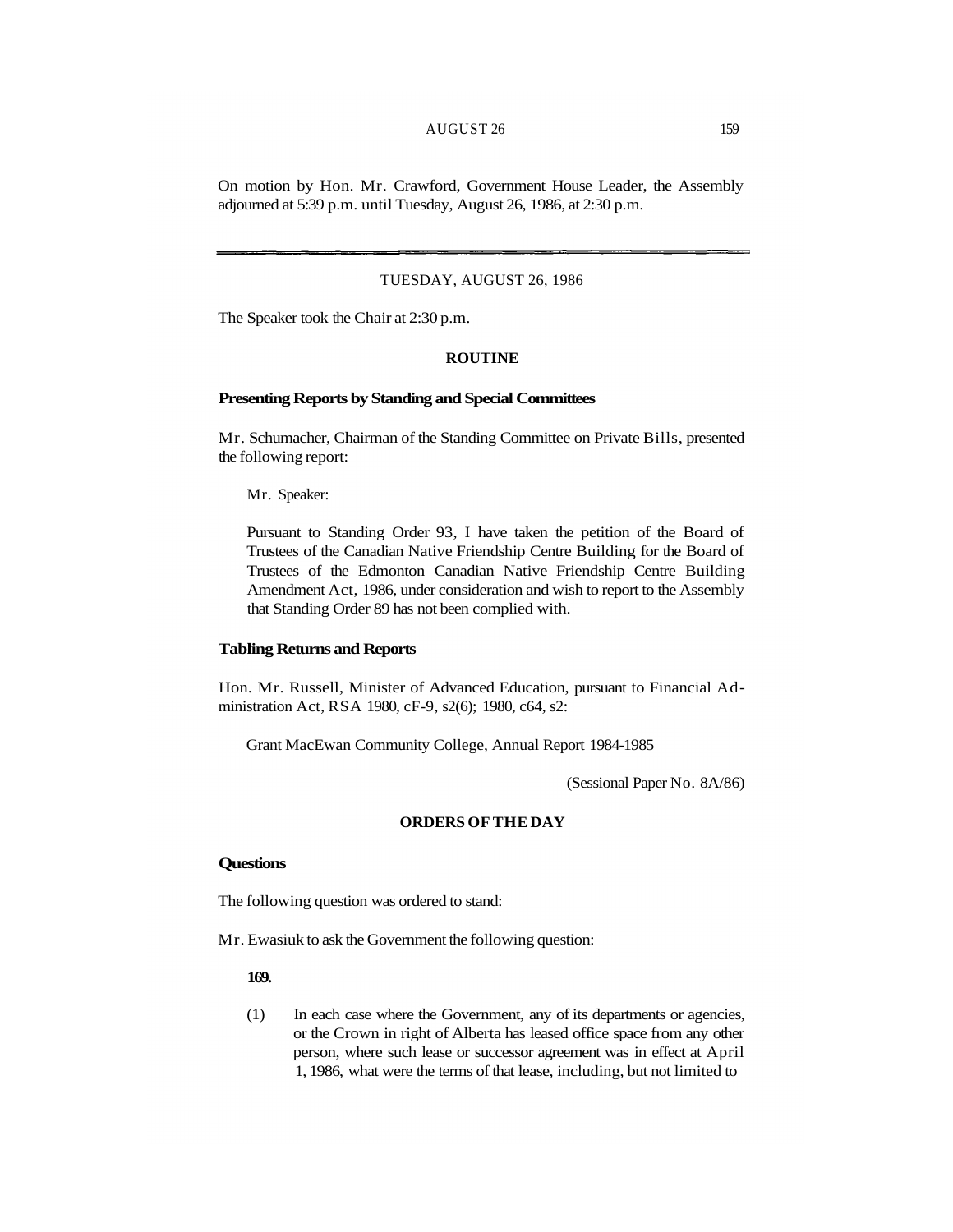- (a) the square metreage of the space covered by the lease, and its address,
- (b) the term of the lease,
- (c) the period of term during which the lease and its predecessor agreements had been in effect,
- (d) the cost per square metre to the lessor at April 1, 1986,
- (e) the monthly charges to the lessor arising from the lease agreement as at April 1, 1986,
- (f) the identity of the lessor,
- (g) the identity of the lessee,
- (h) the purpose for which the space had been leased,

and was the office space occupied by the lessor at April 1, 1986?

- (2) Noted separately in each instance for the city of Edmonton, the city of Calgary, and Alberta excluding the cities of Edmonton and Calgary, with regard to office space leased by the Government, any of its departments or agencies, or the Crown in right of Alberta, at April 1, 1986, what was
	- (a) the total amount of space leased or rented and occupied by the lessor,
	- (b) the total amount of space leased or rented and unoccupied by the lessor,
	- (c) the total charges, including but not limited to leasing, renting, and utility charges, payable by the lessor pursuant to the leasing of office space?

#### **Motions for Returns**

The following motions were ordered to stand:

Mr. R. Speaker to propose the following motion to the Assembly:

**158.** That an Order of the Assembly do issue for a Return showing:

With respect to the assumption of responsibility by the Department of the Environment, through its agent the Special Waste Management Corporation in May 1985, of the abandoned chemical waste storage site at Nisku, previously managed by the  $D & D$  Corporation:

- (1) a copy of the original lease agreement between D & D Corporation and the landowner;
- (2) a copy of the lease agreement established between the Government and the landowner,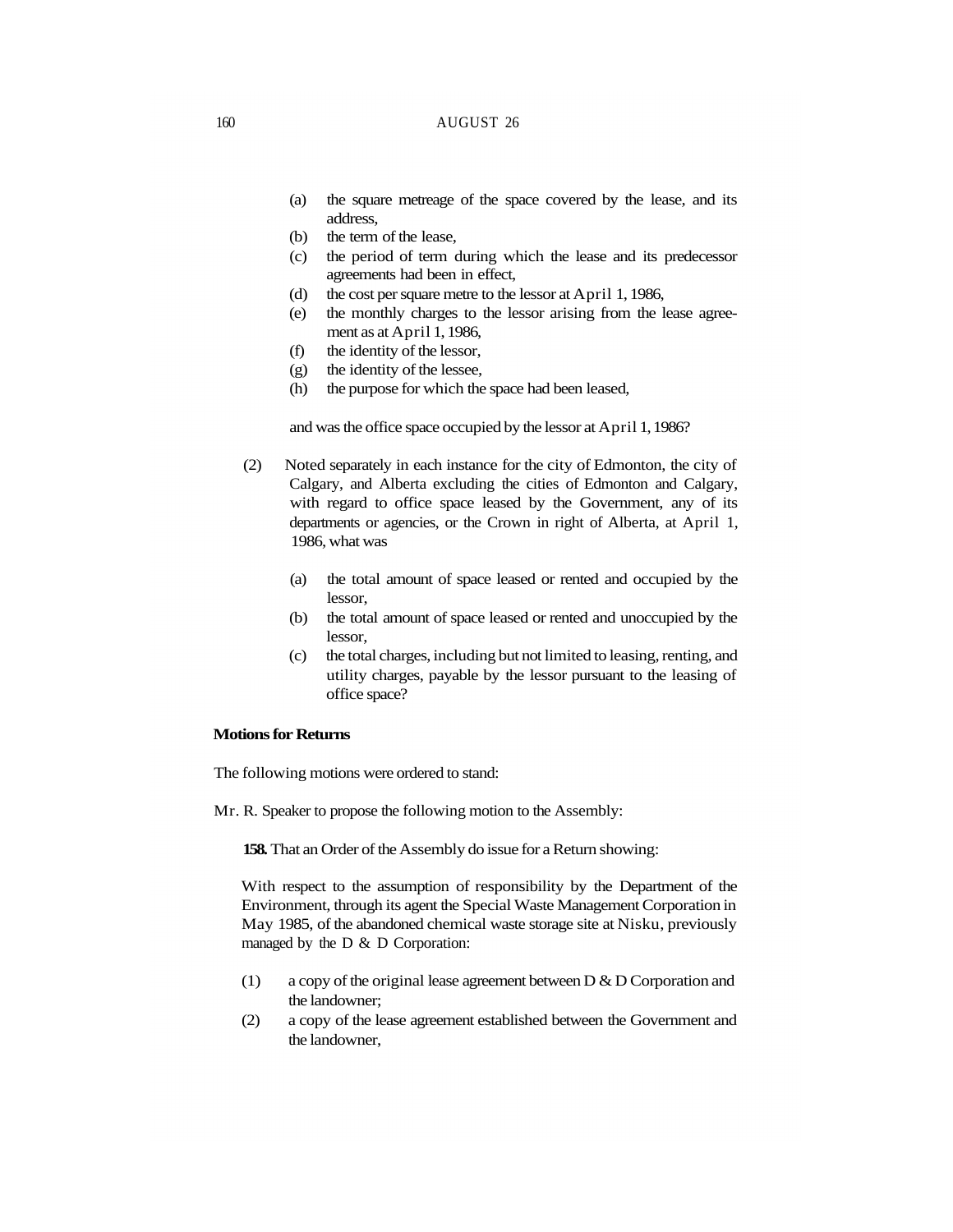#### AUGUST 26 161

- (3) copies of any independent appraisals done and recommendations thereof as to the fair lease value for the facility;
- (4) the name of the company that acted as leasing agent for the landowner;
- (5) a record of any moneys spent to clean up the facility and of the individuals or companies to whom the work was awarded;
- (6) the total cost to the Government of Alberta since accepting responsibility for D & D Corporation in May 1985;
- (7) a list of payments to persons or companies that have provided goods or services for the D & D Corporation since May 1985, showing in each case the name of the person or company and the amount.

Ms. Laing to propose the following motion to the Assembly:

**163.** Copies of the study, prepared during the current calendar year by the women's programmes unit of the Organization Development Division of the Personnel Administration Office, which deals with the position of women in the Alberta public service and includes specific gender-based comparisons of wages and salaries, and occupations.

Mr. Mitchell to propose the following motion to the Assembly:

**165.** That an Order of the Assembly do issue for a Return showing:

With respect to the assumption of responsibility by the Department of the Environment, through its agent the Alberta Special Waste Management Corporation, of the abandoned chemical waste storage site at Nisku, previously managed by Kinetic Ecological Resource Group (1982) Ltd.:

- (1) a copy of the original lease agreement(s) between Kinetic and the landowner,
- (2) a copy of the lease agreement established between the Government and the landowner;
- (3) copies of any independent appraisals done and recommendations thereof as to the fair lease value for the facility;
- (4) a record of any moneys spent thus far to clean up the facility and of the individuals or companies to whom the work was awarded;
- (5) a budget projection of anticipated cost to the Government for the complete cleanup of the former Kinetic facility at Nisku and the transportation and disposal of the hazardous waste material involved;
- (6) a budget projection for the total operating costs of the former Kinetic facility at Nisku, assumed by the Government, until cleanup has been completed.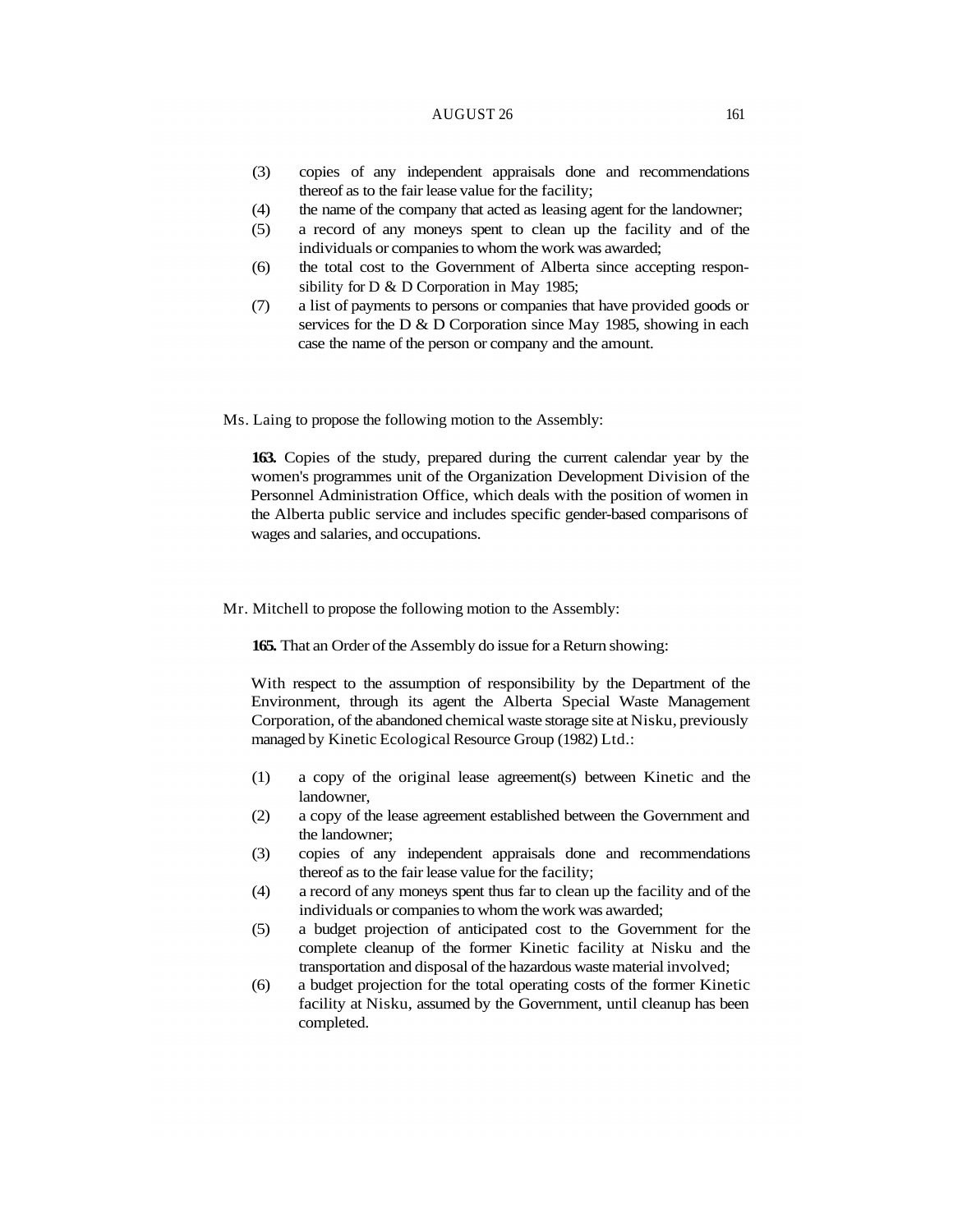### **Motions Other Than Government Motions**

Moved by Mrs. Koper:

**203.** BE IT RESOLVED THAT the Government investigate ways to encourage private businesses, in conjunction with their employees, to establish employer-supported child care centres.

A debate followed.

The question being put, the motion was agreed to.

Moved by Mr. Brassard:

**219.** BE IT RESOLVED THAT the Government of Alberta continue research into effective weather modification and consider expansion of the operational cloud seeding program to reduce the impact of both hail and drought.

A debate followed.

Mr. Fischer moved adjournment of the debate, which was agreed to.

On motion by Hon. Mr. Horsman, Deputy Government House Leader, the Assembly adjourned at 5:30 p.m. until Wednesday, August 27, 1986, at 2:30 p.m.

### WEDNESDAY, AUGUST 27, 1986

The Speaker took the Chair at 2:30 p.m.

#### **ROUTINE**

#### **Presenting Reports by Standing and Special Committees**

Mr. Schumacher, Chairman of the Standing Committee on Private Bills, presented the following report:

Mr. Speaker:

The Standing Committee on Private Bills has had under consideration the petition of the Board of Trustees of the Canadian Native Friendship Centre Building and recommends that the time limit in Standing Order 89(2) be extended to August 21, 1986.

The question being put, the recommendation was agreed to.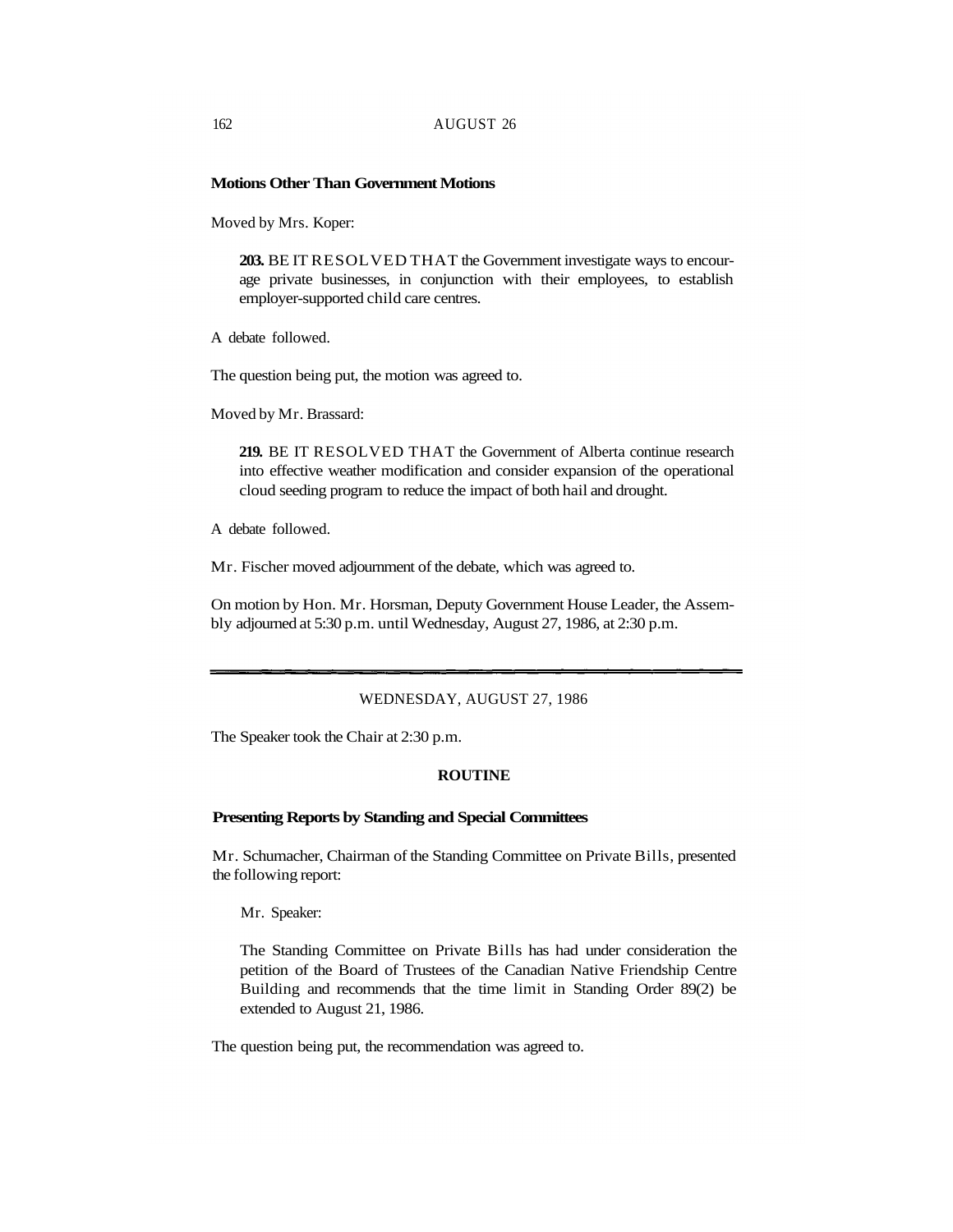#### AUGUST 27 163

#### **Introduction of Bills (First Reading)**

Upon the recommendation of Her Honour the Honourable the Lieutenant Governor, and notice having been given:

Bill 44 Department of Municipal Affairs Act -- Hon. Mr. Crawford

Notice having been given:

- Bill 42 Alberta Energy Company Amendment Act, 1986 -- Hon. Dr. Webber
- Bill 47 Chiropractic Profession Amendment Act, 1986 -- Dr. Elliott
- Bill Pr 15 Board of Trustees of the Edmonton Canadian Native Friendship Centre Building Amendment Act, 1986 -- Mr. Heron
- Bill 244 Environmental Impact Assessment Act -- Mr. Younie

On motion by Hon. Mr. Crawford, Government House Leader, the following Bill was placed on the Order Paper under "Government Bills and Orders":

Bill 47 Chiropractic Profession Amendment Act, 1986 -- Dr. Elliott

# **ORDERS OF THE DAY**

#### **Government Motions**

Moved by Hon. Mr. Johnston:

**13.** BE IT RESOLVED THAT the Messages of Her Honour the Honourable the Lieutenant Governor, the 1986/87 Capital Fund Estimates, and all matters connected therewith be referred to the Committee of Supply.

The question being put, the motion was agreed to.

Moved by Hon. Mr. Crawford:

**14.** BE IT RESOLVED THAT, pursuant to Standing Order 58(6), the number of days that the Committee of Supply will be called to consider 1986/87 Capital Fund Estimates shall be two (2) days.

The question being put, the motion was agreed to.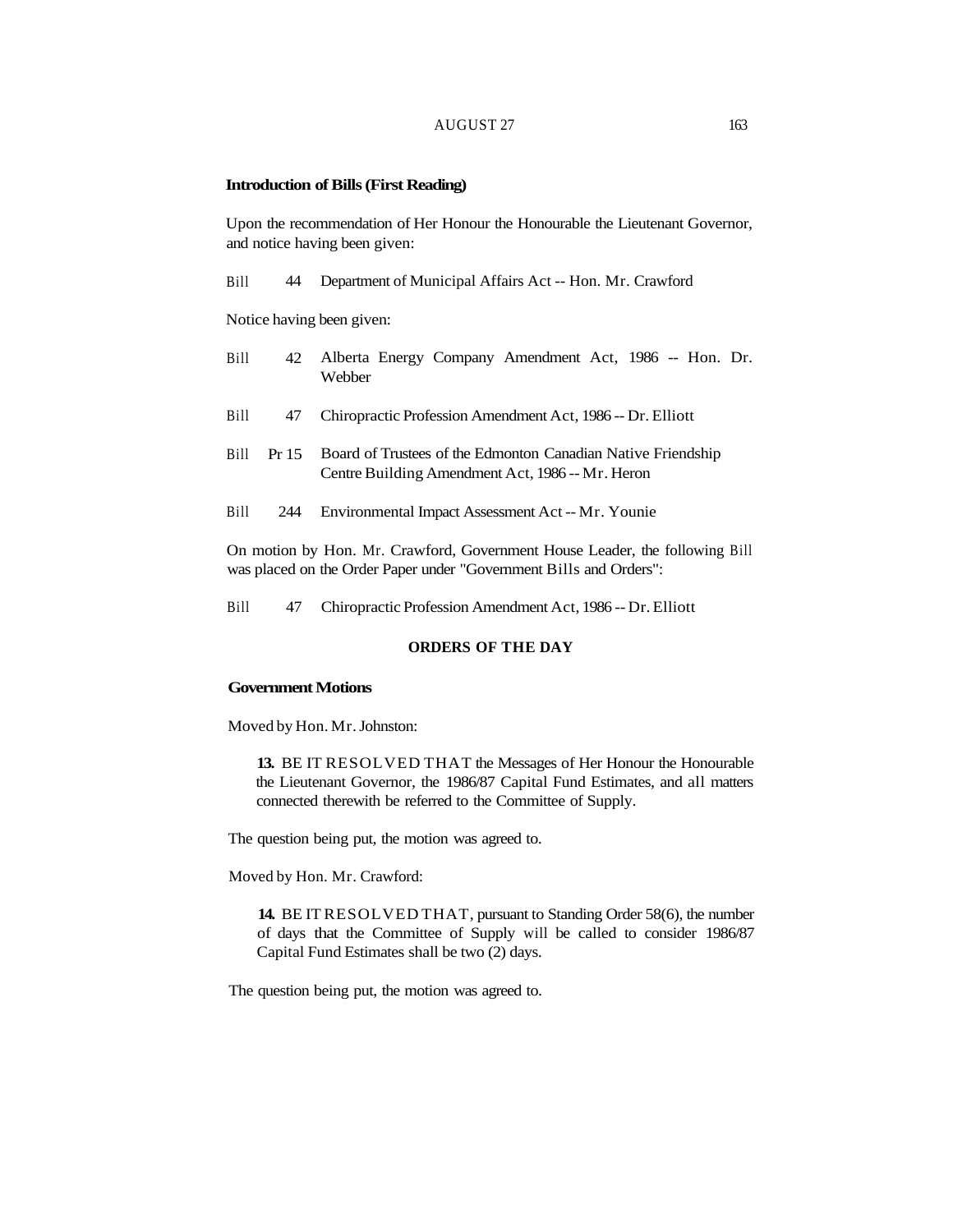Moved by Hon. Mr. Crawford:

**15.** BE IT RESOLVED THAT when the House rises at 1:00 p.m. on Friday, August 29, 1986, it shall stand adjourned until 2:30 p.m. on Wednesday, September 3, 1986.

The question being put, the motion was agreed to.

# **Committee of Supply**

According to Order, the Assembly resolved itself into Committee of Supply.

(Assembly in Committee)

And after some time spent therein, Mr. Speaker resumed the Chair and Mr. Gogo reported as follows:

Mr. Speaker:

The Committee of Supply has had under consideration certain resolutions and reports as follows:

RESOLVED that there be granted to Her Majesty for the fiscal year ending March 31, 1987, sums from the Alberta Capital Fund not exceeding the following for the Department and purposes indicated:

Advanced Education

\$ 51,668,000 Construction of Post-Secondary Education Facilities

The Committee of Supply has had under consideration certain resolutions, reports progress thereon, and requests leave to sit again.

The question being put, the report and the request for leave to sit again were agreed to.

The Assembly adjourned at 5:30 p.m. until Thursday, August 28, 1986, at 2:30 p.m.

THURSDAY, AUGUST 28, 1986

The Speaker took the Chair at 2:30 p.m.

#### **ROUTINE**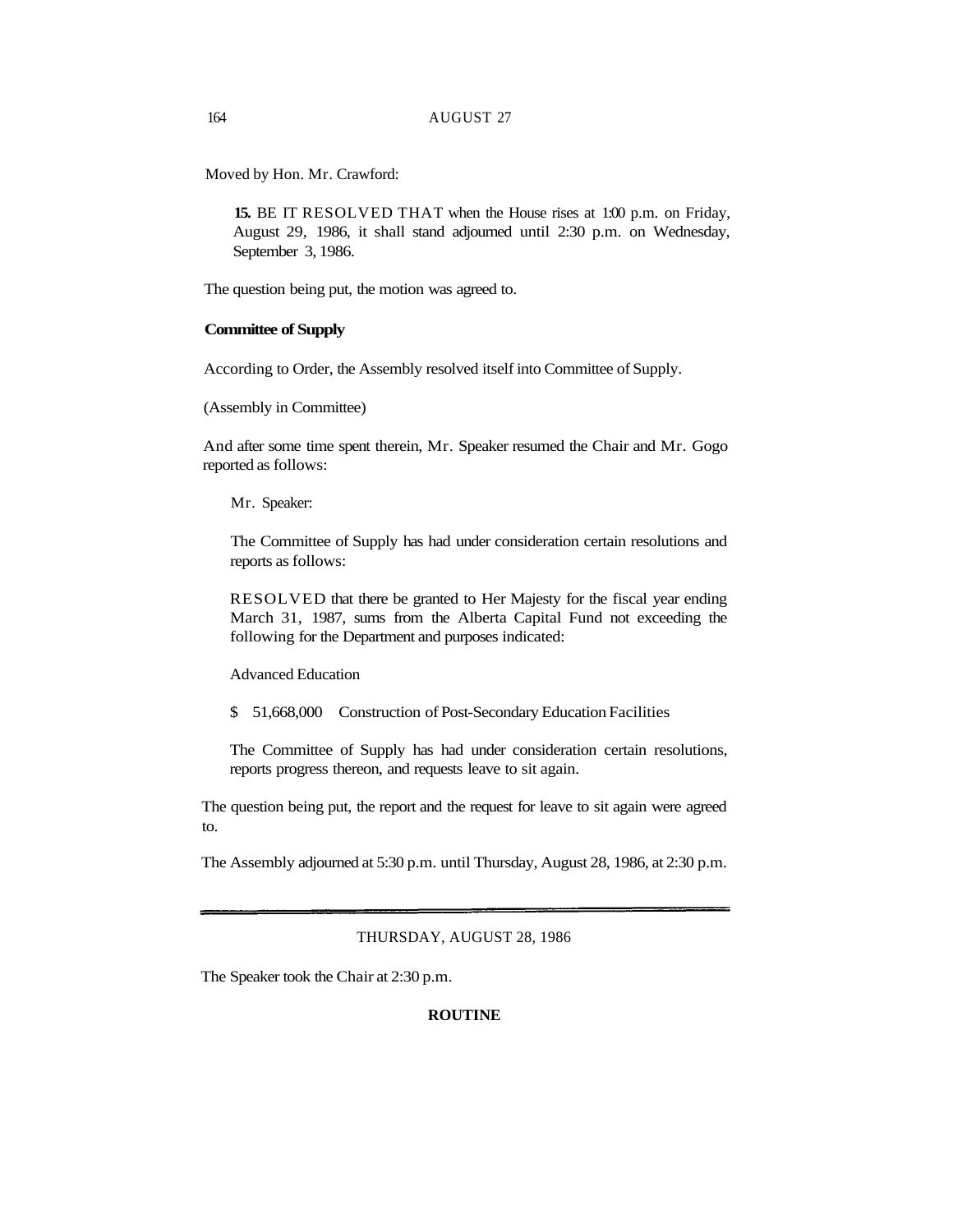### AUGUST 28 165

#### **Introduction of Bills (First Reading)**

Upon recommendation of Her Honour the Honourable the Lieutenant Governor, and notice having been given:

Bill 41 Appropriation (Alberta Heritage Savings Trust Fund, Capital Projects Division) Act, 1986-87 -- Hon. Mr. Johnston

Notice having been given:

Bill 43 Motor Vehicle Statutes Amendment Act, 1986 -- Hon. Mr. Rostad

## **ORDERS OF THE DAY**

### **Questions**

The following question was not accepted:

(Mr. Ewasiuk)

# **169.**

- (1) In each case where the Government, any of its departments or agencies, or the Crown in right of Alberta has leased office space from any other person, where such lease or successor agreement was in effect at April 1, 1986, what were the terms of that lease, including, but not limited to
	- (a) the square metreage of the space covered by the lease, and its address,
	- (b) the term of the lease,
	- (c) the period of term during which the lease and its predecessor agreements had been in effect,
	- (d) the cost per square metre to the lessee at April 1, 1986,
	- (e) the monthly charges to the lessee arising from the lease agreement as at April 1, 1986,
	- (f) the identity of the lessor,
	- (g) the identity of the lessee,
	- (h) the purpose for which the space had been leased,

and was the office space occupied by the lessee at April 1, 1986?

(2) Noted separately in each instance for the city of Edmonton, the city of Calgary, and Alberta excluding the cities of Edmonton and Calgary, with regard to office space leased by the Government, any of its departments or agencies, or the Crown in right of Alberta, at April 1, 1986, what was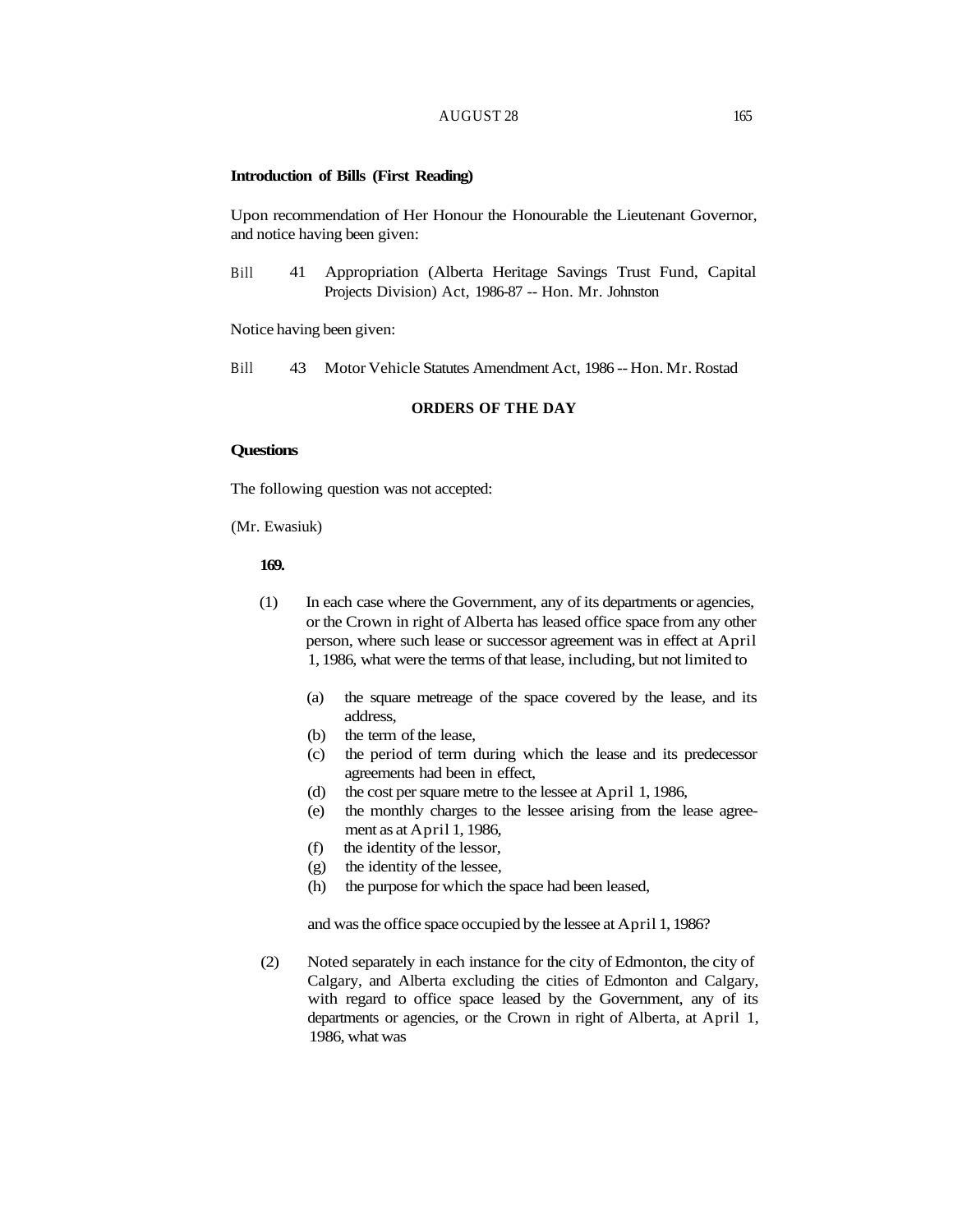- (a) the total amount of space leased or rented and occupied by the lessee,
- (b) the total amount of space leased or rented and unoccupied by the lessee,
- (c) the total charges, including but not limited to leasing, renting, and utility charges, payable by the lessee pursuant to the leasing of office space?

## **Motions for Returns**

The following motions were ordered to stand:

Mr. R. Speaker to propose the following motion to the Assembly:

**158.** That an Order of the Assembly do issue for a Return showing:

With respect to the assumption of responsibility by the Department of the Environment, through its agent the Special Waste Management Corporation in May 1985, of the abandoned chemical waste storage site at Nisku, previously managed by the D & D Corporation:

- (1) a copy of the original lease agreement between D & D Corporation and the landowner;
- (2) a copy of the lease agreement established between the Government and the landowner;
- (3) copies of any independent appraisals done and recommendations thereof as to the fair lease value for the facility;
- (4) the name of the company that acted as leasing agent for the landowner;
- (5) a record of any moneys spent to clean up the facility and of the individuals or companies to whom the work was awarded;
- (6) the total cost to the Government of Alberta since accepting responsibility for D & D Corporation in May 1985;
- (7) a list of payments to persons or companies that have provided goods or services for the D & D Corporation since May 1985, showing in each case the name of the person or company and the amount.

Ms. Laing to propose the following motion to the Assembly:

**163.** That an Order of the Assembly do issue for a Return showing:

Copies of the study, prepared during the current calendar year by the women's programmes unit of the Organization Development Division of the Personnel Administration Office, which deals with the position of women in the Alberta public service and includes specific gender-based comparisons of wages and salaries, and occupations.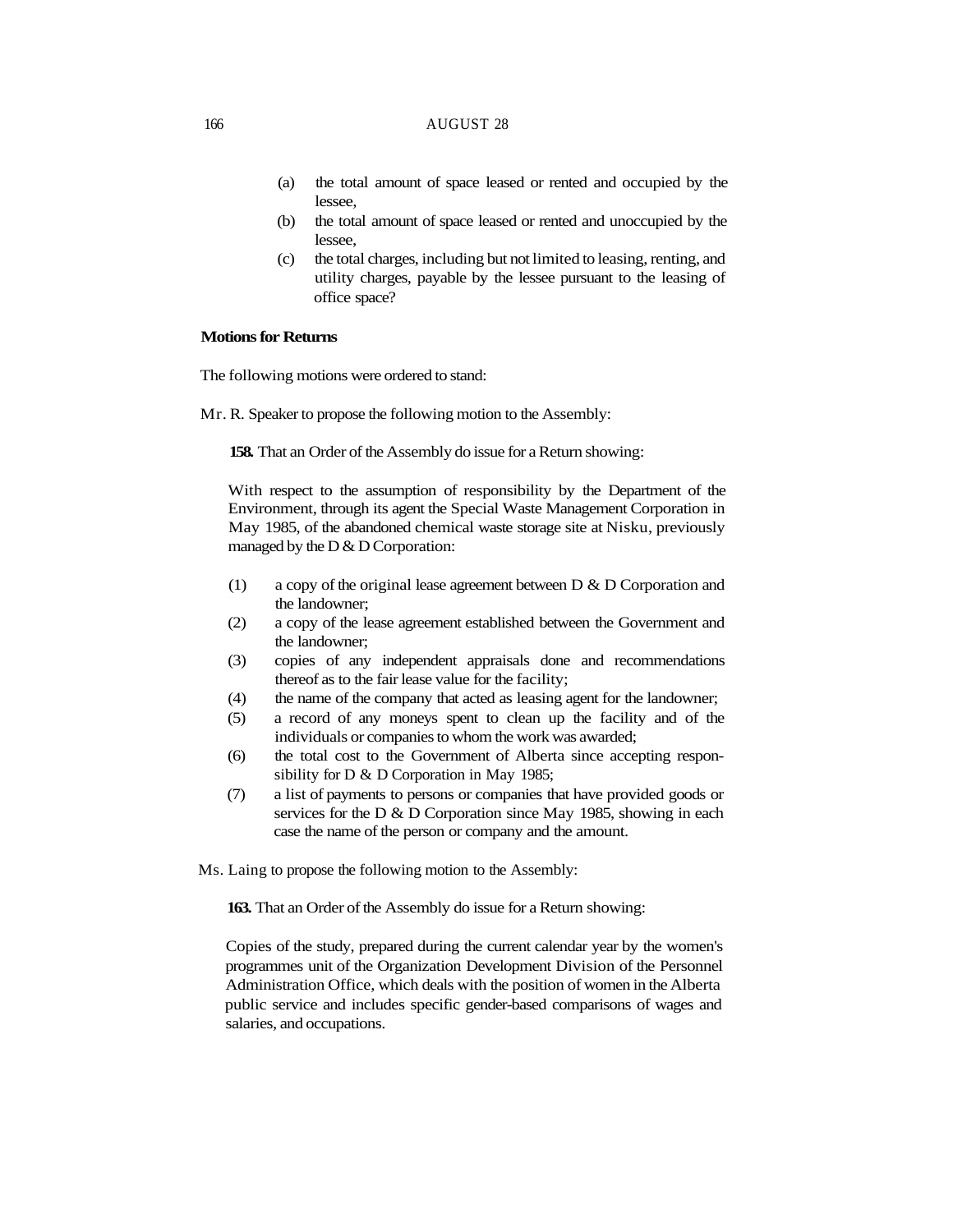## AUGUST 28 167

Mr. Mitchell to propose the following motion to the Assembly:

**165.** That an Order of the Assembly do issue for a Return showing:

With respect to the assumption of responsibility by the Department of the Environment, through its agent the Alberta Special Waste Management Corporation, of the abandoned chemical waste storage site at Nisku, previously managed by Kinetic Ecological Resource Group (1982) Ltd.:

- (1) a copy of the original lease agreement(s) between Kinetic and the landowner;
- (2) a copy of the lease agreement established between the Government and the landowner;
- (3) copies of any independent appraisals done and recommendations thereof as to the fair lease value for the facility;
- (4) a record of any moneys spent thus far to clean up the facility and of the individuals or companies to whom the work was awarded;
- (5) a budget projection of anticipated cost to the Government for the complete cleanup of the former Kinetic facility at Nisku and the transportation and disposal of the hazardous waste material involved;
- (6) a budget projection for the total operating costs of the former Kinetic facility at Nisku, assumed by the Government, until cleanup has been completed.

## **Motions Other Than Government Motions**

Moved by Mr. Musgreave:

**220.** BE IT RESOLVED THAT the Legislative Assembly urge the Governments of Alberta and Canada to consider an enterprise allowance scheme which would help unemployed people start businesses of their own by providing, for those people unemployed for at least three months who are drawing unemployment insurance benefits, the following:

- (1) financial operating assistance for one year;
- (2) an instructional period of two months in business procedures, to culminate in the creation of a business development plan; and
- (3) start-up capital to a maximum of \$10,000, to be matched by the applicant.

A debate followed.

Pursuant to Standing Order 8(3), debate was adjourned with Mr. Nelson speaking.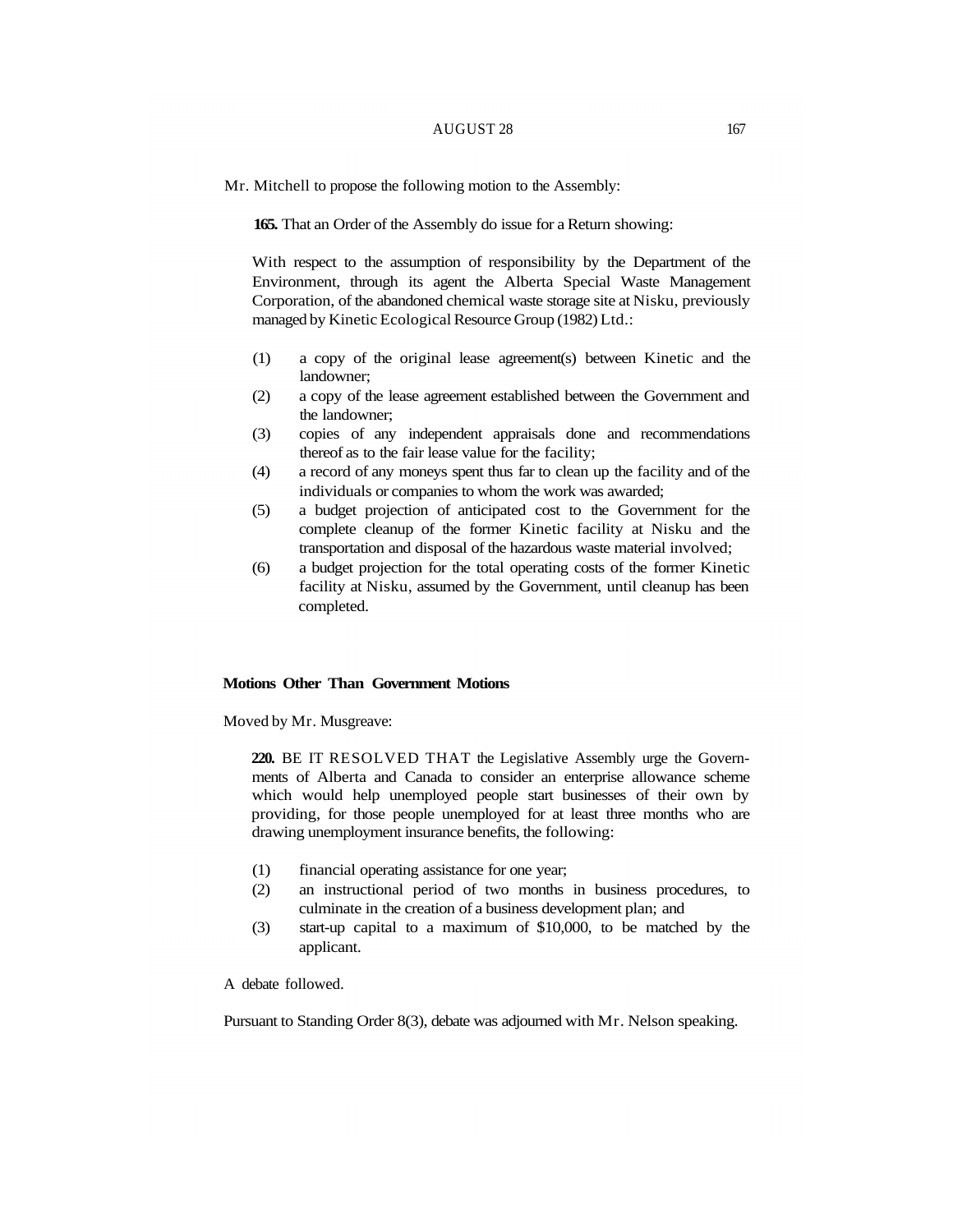# **Public Bills and Orders Other Than Government Bills and Orders**

(Second Reading)

On the motion that the following Bill be now read a Second time:

Bill 211 Seat Belt Act -- Dr. Cassin

Mr. Brassard moved adjournment of the debate, which was agreed to.

The Assembly adjourned at 5:30 p.m. until 8:00 p.m.

THURSDAY, AUGUST 28, 1986 -- 8:00 P.M.

Mr. Speaker resumed the Chair.

## **Government Bills and Orders**

(Second Reading)

On the motion that the following Bill be now read a Second time:

Bill 30 Financial Administration Amendment Act, 1986 -- Hon. Mr. **Johnston** 

A debate followed.

Mr. Martin, Hon. Leader of the Opposition moved that the motion for Second reading be amended by deleting all the words after the word "that" and substituting the following:

"this Assembly declines to now give a Second reading to Bill 30, Financial Administration Amendment Act, 1986, because the borrowing ceiling should not be raised to \$5,500,000,000 from \$2,200,000,000 unless some imminent need for the increase is shown."

The question being put, the amendment was defeated. The names being called for were taken as follows:

For the Motion: 18

| <b>Barrett</b> | Laing     | Piquette       |
|----------------|-----------|----------------|
| Chumir         | Martin    | <b>Roberts</b> |
| Fox            | McEachern | Sigurdson      |
| Gibeault       | Mitchell  | Strong         |
| Hawkesworth    | Miolsness | Taylor         |
| <b>Hewes</b>   | Pashak    | Wright         |
|                |           |                |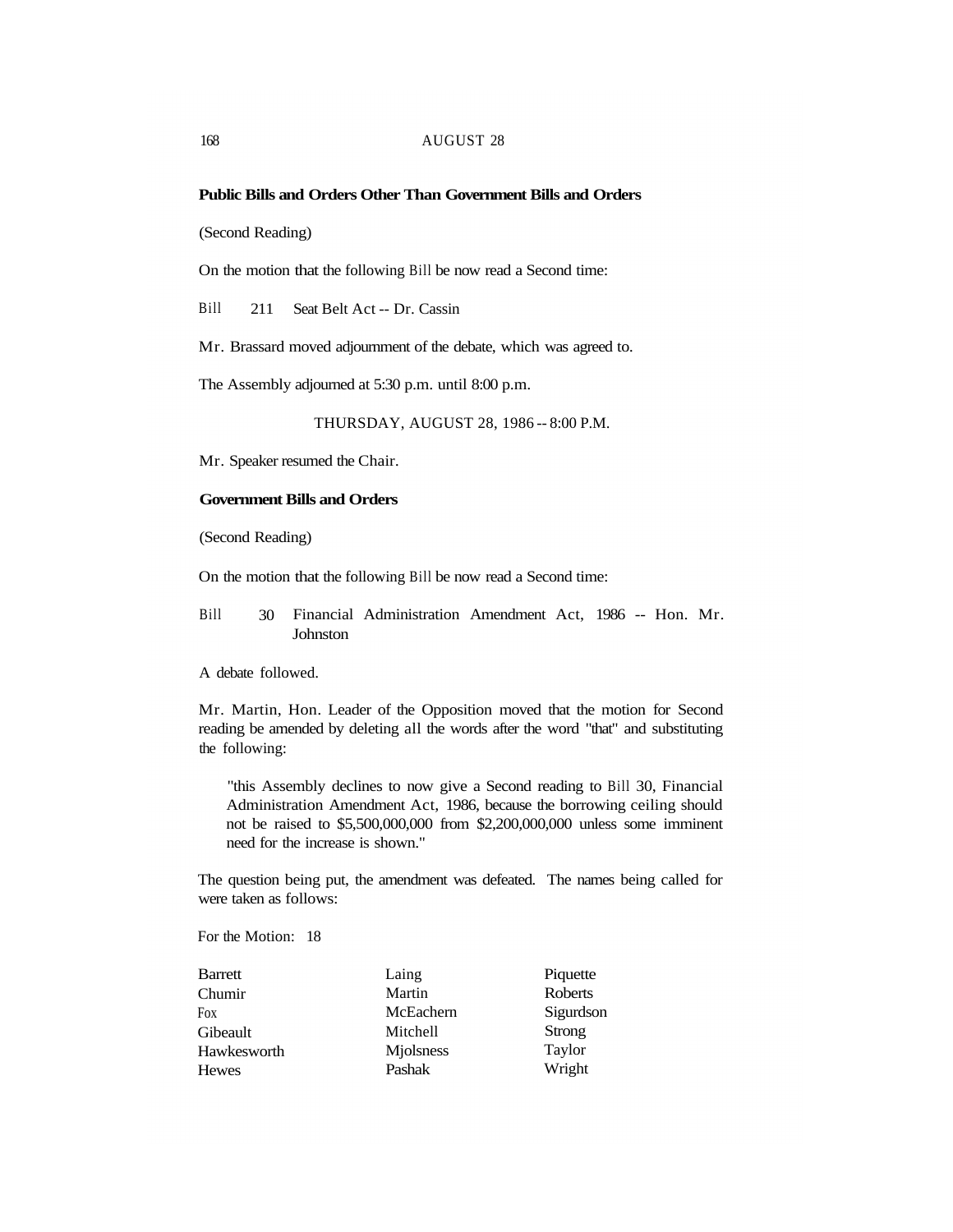# AUGUST 28 169

# Against the Motion: 37

| Adair           | Heron           | Oldring        |
|-----------------|-----------------|----------------|
| Ady             | Hyland          | Payne          |
| <b>Brassard</b> | Johnston        | Pengelly       |
| Cassin          | Jonson          | Reid           |
| Clegg           | Koper           | Rostad         |
| Cripps          | Kowalski        | Shaben         |
| Day             | Kroeger         | Shrake         |
| Downey          | McCoy           | <b>Stevens</b> |
| Drobot          | Mirosh          | <b>Stewart</b> |
| Elliott         | Moore (Lacombe) | Webber         |
| Fischer         | Musgreave       | West           |
| Fjordbotten     | Nelson          | Zarusky        |
| Gogo            |                 |                |

Debate continued on the motion for Second reading.

The question being put, the motion was agreed to. The names being called for were taken as follows:

For the Motion: 32

Hewes

| Adair                  | Fjordbotten     | <b>Nelson</b>  |
|------------------------|-----------------|----------------|
| Ady                    | Gogo            | Oldring        |
| <b>Brassard</b>        | Heron           | Pengelly       |
| Cassin                 | Hyland          | Reid           |
| Clegg                  | Johnston        | Shaben         |
| Cripps                 | Jonson          | Shrake         |
| Day                    | Koper           | <b>Stevens</b> |
| Downey                 | Kowalski        | <b>Stewart</b> |
| Drobot                 | Mirosh          | West           |
| Elliott                | Moore (Lacombe) | Zarusky        |
| Fischer                | Musgreave       |                |
| Against the Motion: 17 |                 |                |
| <b>Barrett</b>         | Laing           | <b>Roberts</b> |
| Chumir                 | Martin          | Sigurdson      |
| <b>Fox</b>             | McEachern       | <b>Strong</b>  |
| Gibeault               | Mitchell        | Taylor         |
| Hawkesworth            | Miolsness       | Wright         |

Piquette

On motion by Hon. Mr. Kowalski, Acting Government House Leader, the Assembly adjourned at 10:55 p.m. until Friday, August 29, 1986, at 10:00 a.m.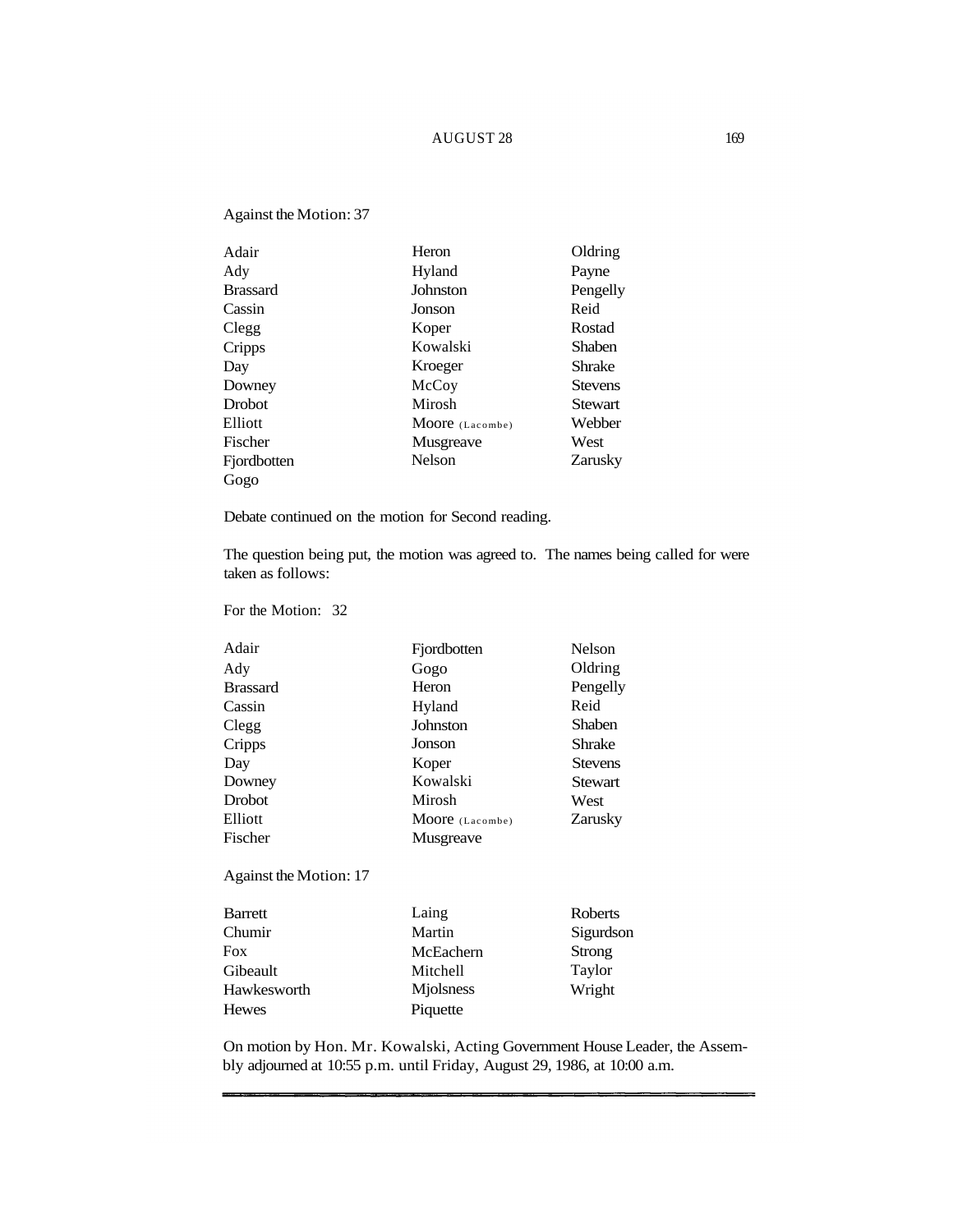# **Filed with the Legislature Library**

565/86 Communique from Federal-Provincial Conference of Ministers and Deputy Ministers of Agriculture, Victoria, British Columbia, August 26-27, 1986 (Hon. Mrs. Cripps)

#### FRIDAY, AUGUST 29, 1986

The Speaker took the Chair at 10:00 a.m.

## **ROUTINE**

#### **Introduction of Bills (First Reading)**

Notice having been given:

- Bill 15 Employment Pension Plans Act -- Hon. Dr. Reid
- Bill 251 An Act to Amend the Mortgage Brokers Regulation Act -- Mr. McEachern

## **Tabling Returns and Reports**

Hon. Mr. Russell, Minister of Advanced Education, pursuant to Financial Administration Act, RSA 1980, cF-9, s2(6); 1980, c64, s2:

The Banff Centre, Annual Report 1984-85

(Sessional Paper No. 7/86)

Mount Royal College, Annual Report 1984-85

(Sessional Paper No. 8B/86)

Olds College, Annual Report 1984-85

(Sessional Paper No. 8C/86)

## **ORDERS OF THE DAY**

## **Committee of Supply**

According to Order, the Assembly resolved itself into Committee of Supply.

(Assembly in Committee)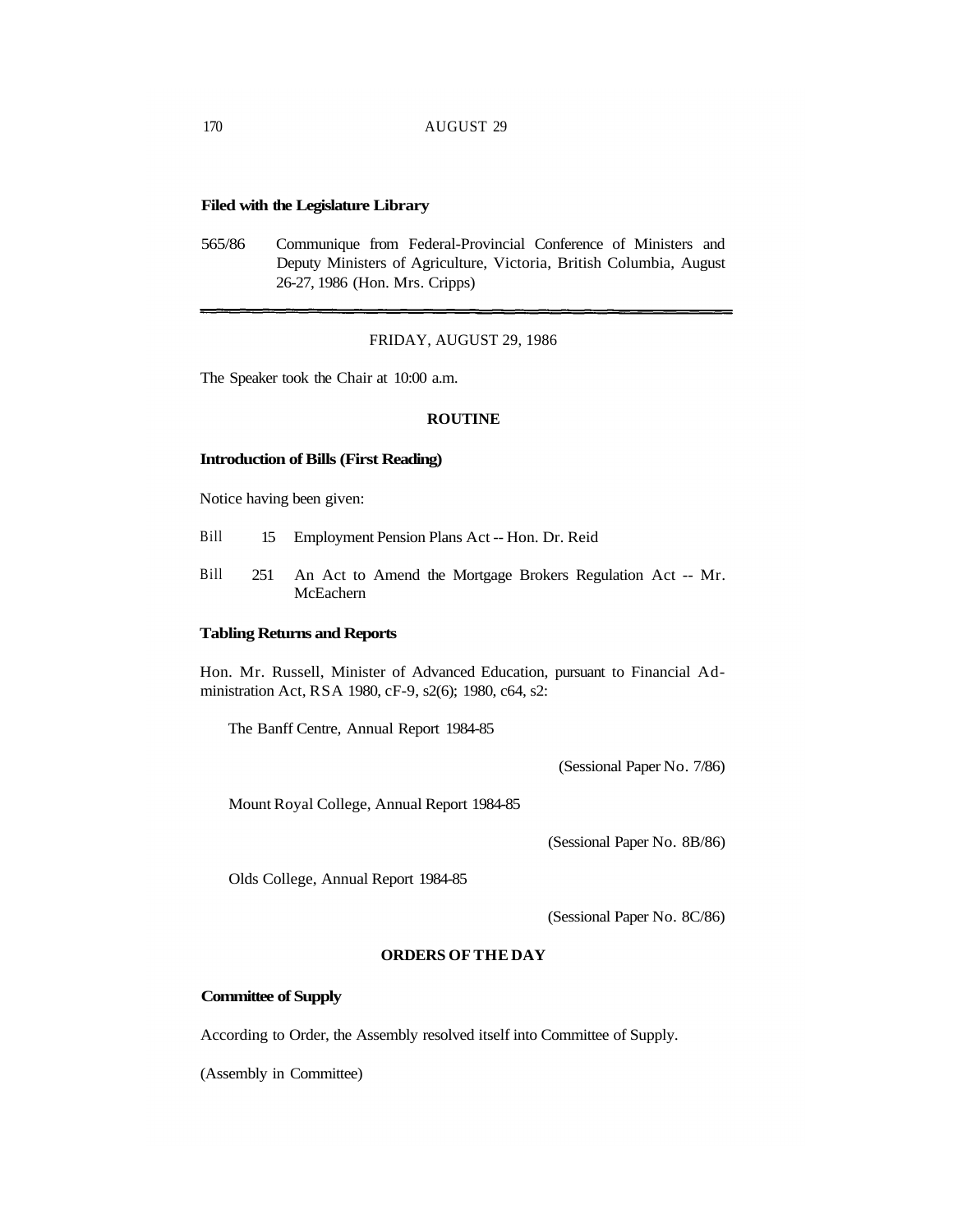## AUGUST 29 171

And after some time spent therein, Mr. Speaker resumed the Chair and Mr. Gogo reported as follows:

Mr. Speaker:

The Committee of Supply has had under consideration a certain resolution and reports as follows:

RESOLVED that there be granted to Her Majesty for the fiscal year ending March 31, 1987, a sum from the Alberta Capital Fund not exceeding the following for the Department and purpose indicated:

Hospitals and Medical Care

\$281,128,000 Construction of Hospitals and Nursing Homes

The question being put, the report was agreed to.

## **Government Bills and Orders**

(Second Reading)

The following Bill was read a Second time and referred to Committee of the Whole:

Bill 1 Natural Gas Pricing Agreement Amendment Act, 1986 -- Hon. Mr. **Getty** 

On the motion that the following Bill be now read a Second time:

Bill 17 Highway Traffic Amendment Act, 1986 -- Hon. Mr. Adair

A debate followed.

Mr. Fox moved adjournment of the debate, which was agreed to.

On motion by Hon. Mr. Horsman, Deputy Government House Leader, the Assembly adjourned at 1:00 p.m. until Wednesday, September 3, 1986, at 2:30 p.m.

WEDNESDAY, SEPTEMBER 3, 1986

The Speaker took the Chair at 2:30 p.m.

# **ROUTINE**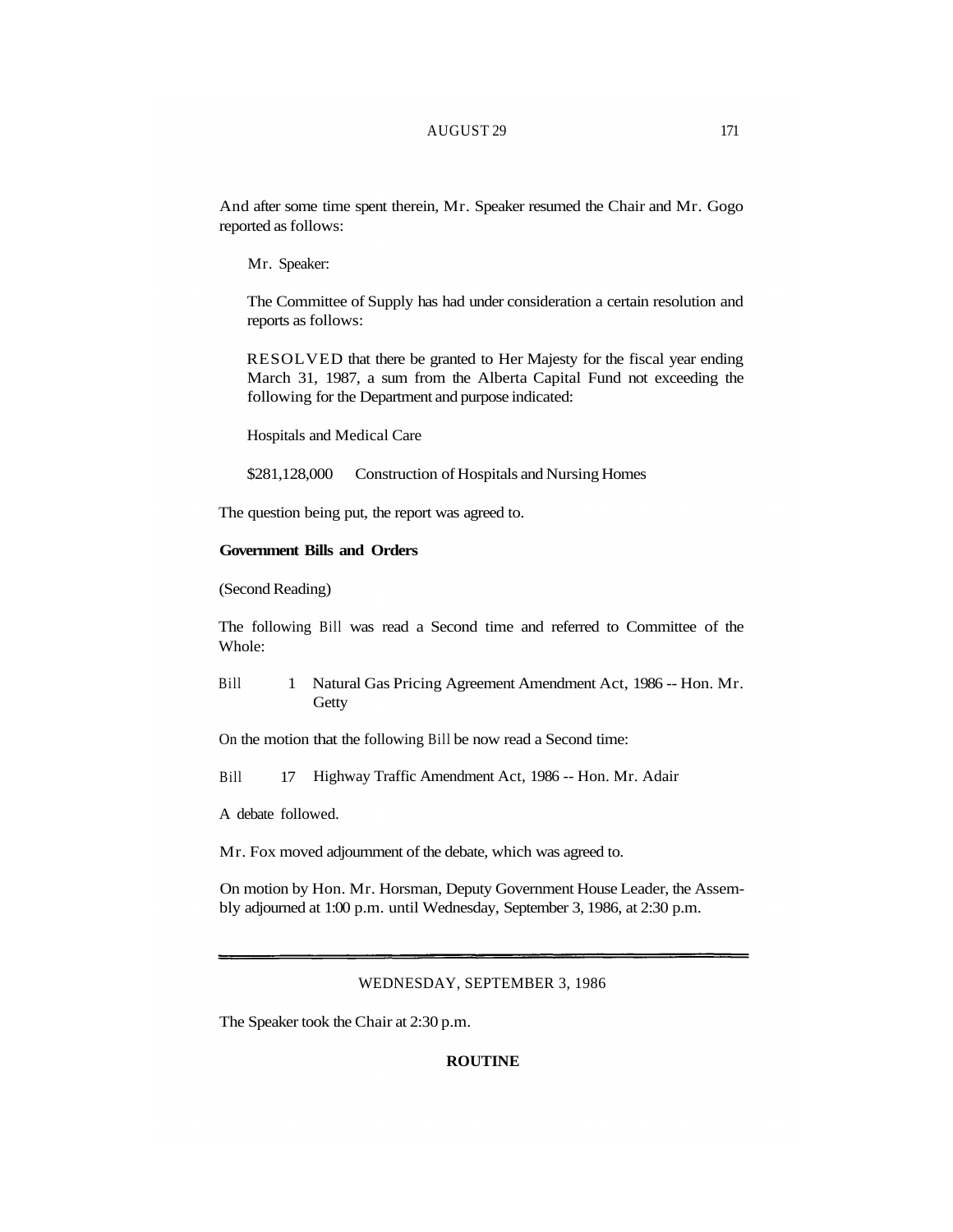# **Introduction of Bills (First Reading)**

Upon recommendation of Her Honour the Honourable the Lieutenant Governor, and notice having been given:

- Bill 39 Appropriation (Alberta Capital Fund) Act, 1986 -- Hon. Mr. **Johnston**
- Bill 48 Workers' Compensation Amendment Act, 1986 -- Hon. Mr. Dinning

Notice having been given:

Bill 267 An Act to Amend the Employment Standards Act -- Mr. Sigurdson

#### **Tabling Returns and Reports**

Hon. Mr. Adair, Minister of Transportation and Utilities, pursuant to Rural Gas Act, RSA 1980, cR-19, s30(7):

Gas Alberta Operating Fund, Financial Statements, March 31, 1986

(Sessional Paper No. 121A/86)

Hon. Mr. Horsman, Attorney General:

Alberta Gaming Commission, Annual Review 1985

(Sessional Paper No. 345/86)

Hon. Mr. Horsman, Attorney General, pursuant to Legal Profession Act, RSA 1980, cL-9,s108(2):

The Alberta Law Foundation, Annual Report 1986

(Sessional Paper No. 17/86)

Hon. Mr. Young, Minister of Technology, Research and Telecommunications, pursuant to Alberta Educational Communications Corporation Act, RSA 1980, cA-18, s12; 1981, c1, s11:

The Alberta Educational Communications Corporation, Annual Report 1985-86

(Sessional Paper No. 114/86)

## **ORDERS OF THE DAY**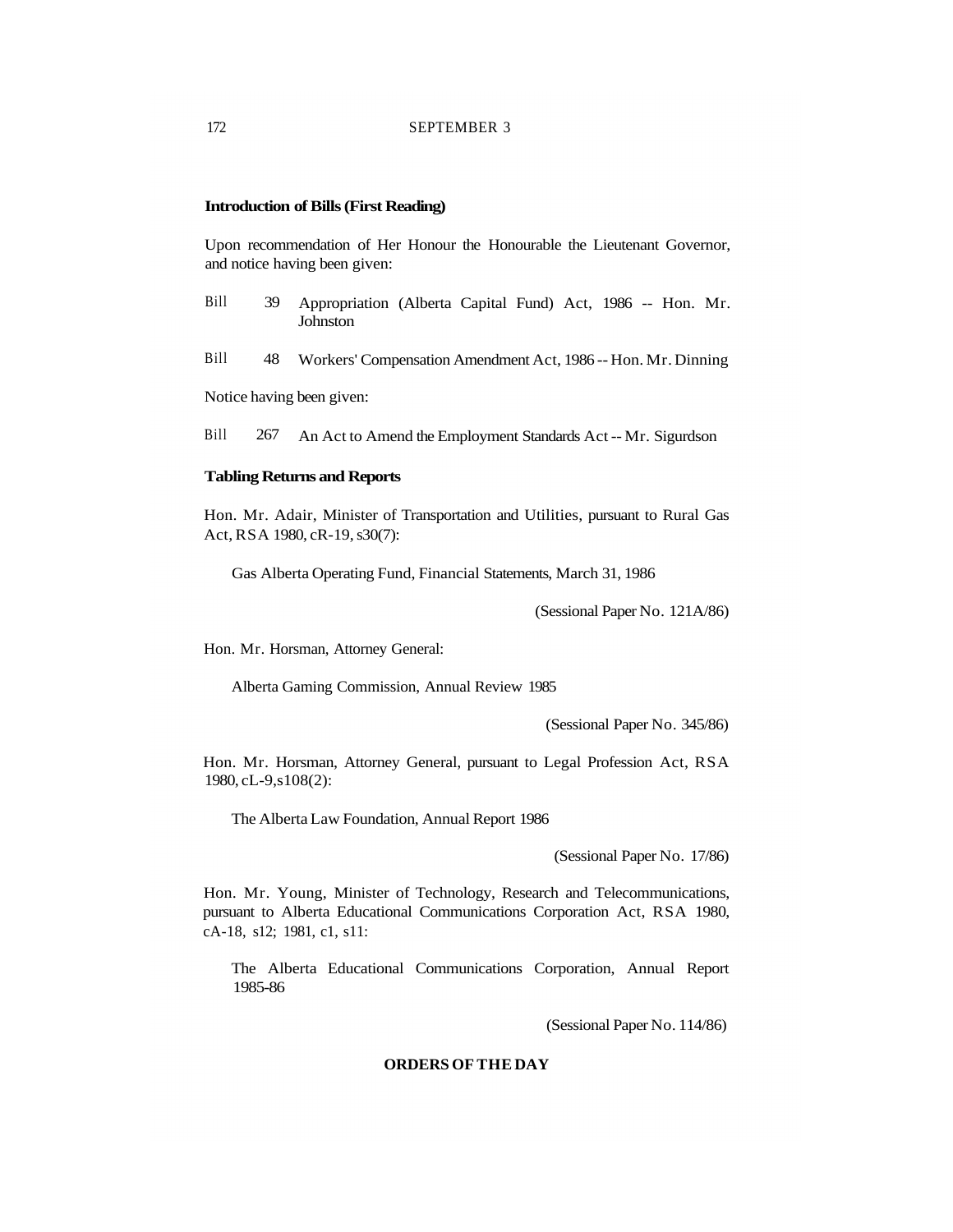## SEPTEMBER 3 173

## **Government Bills and Orders**

(Second Reading)

The following Bills were read a Second time and referred to Committee of the Whole:

- Bill 17 Highway Traffic Amendment Act, 1986 -- Hon. Mr. Adair
- Bill 20 Women's Secretariat Act -- Hon. Mr. Anderson

On the motion that the following Bill be now read a Second time:

Bill 19 Alberta Advisory Council on Women's Issues Act -- Hon. Mr. Anderson

A debate followed.

Ms. Barrett moved adjournment of the debate, which was agreed to.

The Assembly adjourned at 5:30 p.m. until Thursday, September 4, 1986, at 2:30 p.m.

### THURSDAY, SEPTEMBER 4, 1986

The Speaker took the Chair at 2:30 p.m.

#### **ROUTINE**

### **Introduction of Bills (First Reading)**

Upon recommendation of Her Honour the Honourable the Lieutenant Governor, and notice having been given:

- Bill 40 Alberta Heritage Savings Trust Fund Special Appropriation Act, 1986/87 -- Hon. Mr. Johnston
- Bill 49 Take-or-pay Costs Sharing Act -- Hon. Dr. Webber

Notice having been given:

Bill 50 Gas Resources Preservation Amendment Act, 1986 -- Hon. Dr. Webber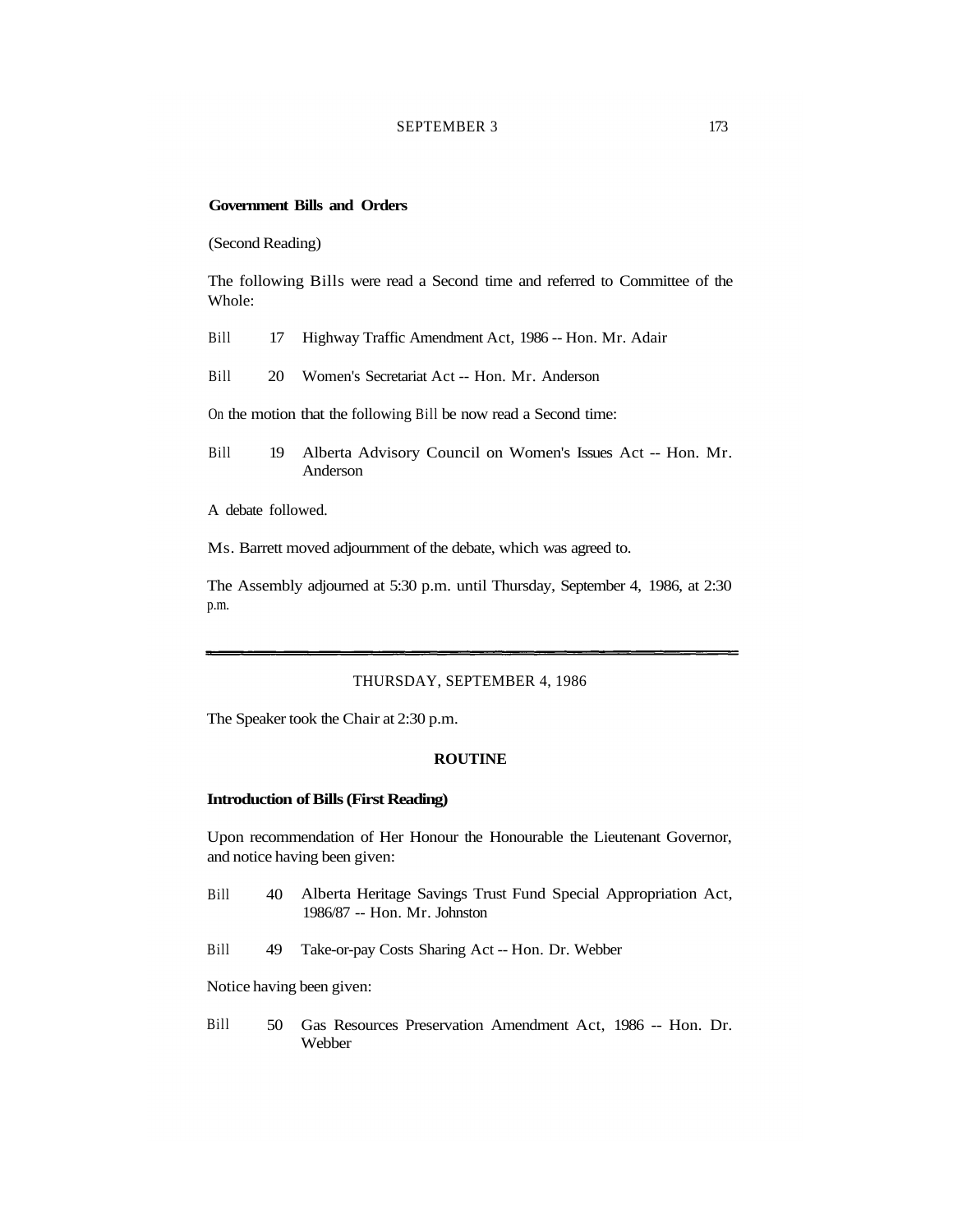## 174 SEPTEMBER 4

| Bill |  | Planning Amendment Act, 1986 -- Dr. Cassin |
|------|--|--------------------------------------------|
|------|--|--------------------------------------------|

Bill 268 An Act to Amend the Alberta Heritage Savings Trust Fund Act -- Mr. Martin

On motion by Hon. Mr. Crawford, Government House Leader, the following Bill was placed on the Order Paper under "Government Bills and Orders":

Bill 52 Planning Amendment Act, 1986 -- Dr. Cassin

#### **Tabling Returns and Reports**

Hon. Mr. Kowalski, Minister of the Environment:

Monitoring the South Peak of Turtle Mountain, 1980 to 1985, Alberta Environment, Environmental Protection Services, Research Management Division Report 86/37

(Sessional Paper No. 346/86)

Hon. Mr. Russell, Minister of Advanced Education, pursuant to Nursing Profession Act, 1983, cN-14.5, s11(2):

Alberta Foundation for Nursing Research, Annual Report, March 31, 1986

(Sessional Paper No. 63/86)

Hon. Mr. Russell, Minister of Advanced Education, pursuant to Financial Administration Act, RSA 1980, cF-9, s2(6); 1980, c64, s2:

Lakeland College, 1984-1985 Annual Report

(Sessional Paper No. 8D/86)

# **Ministerial Statements**

Hon. Mr. Orman, Minister of Manpower, announced the allocation of \$12 million to the 1986-87 Priority Employment Program.

Mr. Martin, Hon. Leader **of** the Opposition, commented on the statement.

## **ORDERS OF THE DAY**

### **Motions for Returns**

The following motion was defeated: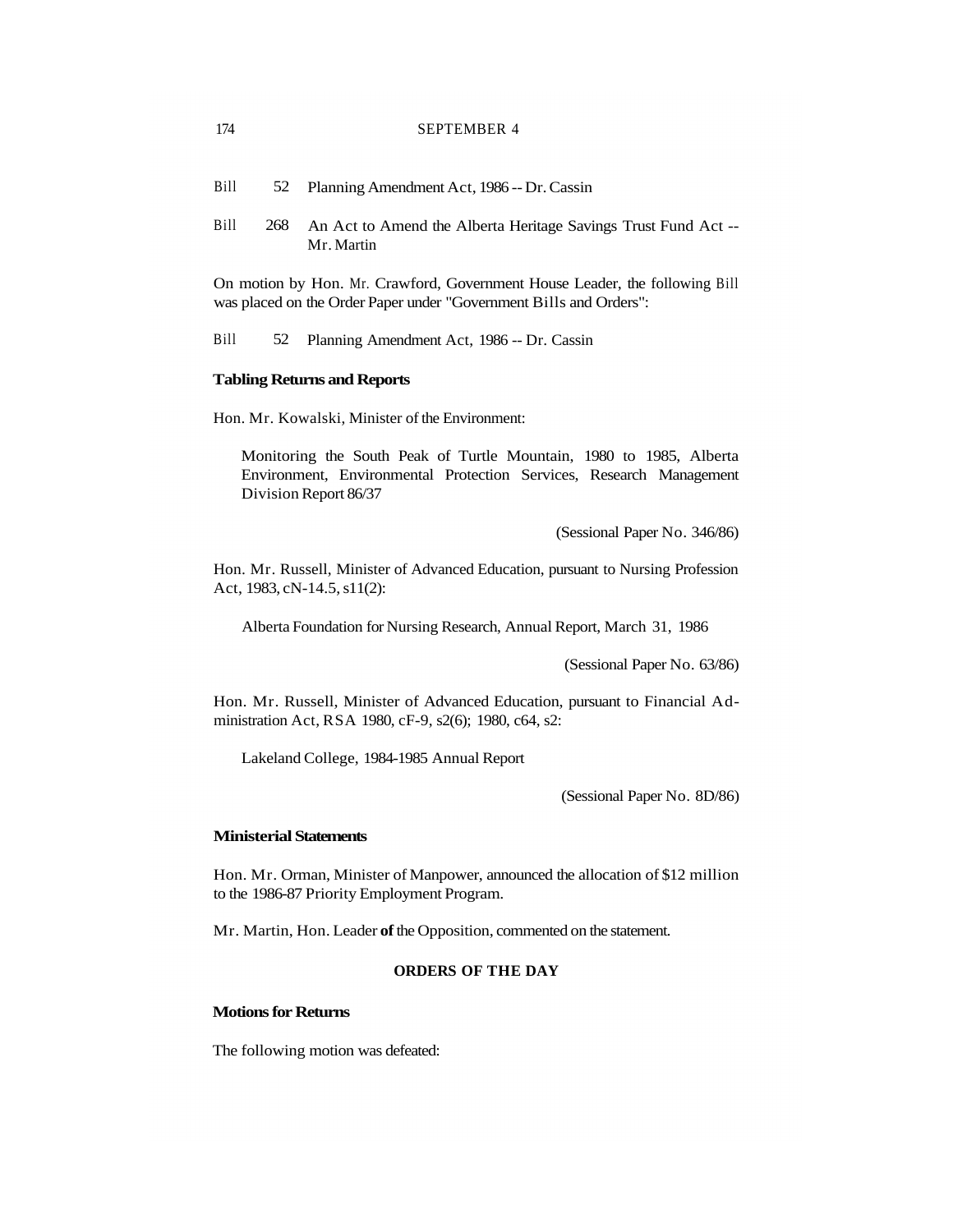## SEPTEMBER 4 175

Moved by Ms. Laing:

**163.** That an Order of the Assembly do issue for a Return showing:

Copies of the study, prepared during the current calendar year by the women's programmes unit of the Organization Development Division of the Personnel Administration Office, which deals with the position of women in the Alberta public service and includes specific gender-based comparisons of wages and salaries, and occupations.

The following motions were ordered to stand:

Mr. R. Speaker to propose the following motion to the Assembly:

**158.** That an Order of the Assembly do issue for a Return showing:

With respect to the assumption of responsibility by the Department of the Environment, through its agent the Special Waste Management Corporation in May 1985, of the abandoned chemical waste storage site at Nisku, previously managed by the  $D & D$  Corporation:

- (1) a copy of the original lease agreement between D & D Corporation and the landowner;
- (2) a copy of the lease agreement established between the Government and the landowner;
- (3) copies of any independent appraisals done and recommendations thereof as to the fair lease value for the facility;
- (4) the name of the company that acted as leasing agent for the landowner;
- (5) a record of any moneys spent to clean up the facility and of the individuals or companies to whom the work was awarded;
- (6) the total cost to the Government of Alberta since accepting responsibility for D & D Corporation in May 1985;
- (7) a list of payments to persons or companies that have provided goods or services for the D & D Corporation since May 1985, showing in each case the name of the person or company and the amount.
- Mr. Mitchell to propose the following motion to the Assembly:

**165.** That an Order of the Assembly do issue for a Return showing:

With respect to the assumption of responsibility by the Department of the Environment, through its agent the Alberta Special Waste Management Corporation, of the abandoned chemical waste storage site at Nisku, previously managed by Kinetic Ecological Resource Group (1982) Ltd.:

(1) a copy of the original lease agreement(s) between Kinetic and the landowner;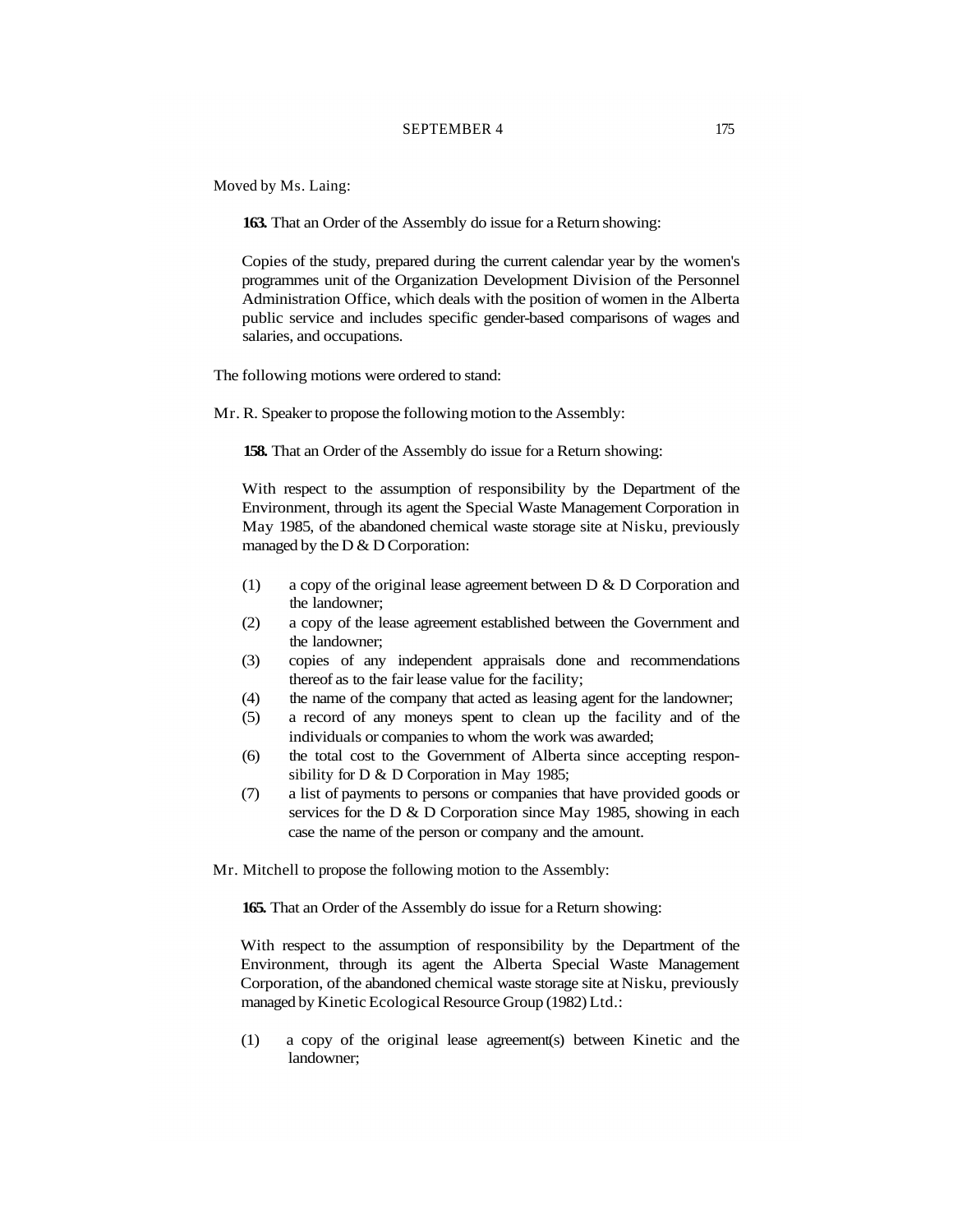## 176 SEPTEMBER 4

- (2) a copy of the lease agreement established between the Government and the landowner;
- (3) copies of any independent appraisals done and recommendations thereof as to the fair lease value for the facility;
- (4) a record of any moneys spent thus far to clean up the facility and of the individuals or companies to whom the work was awarded;
- (5) a budget projection of anticipated cost to the Government for the complete cleanup of the former Kinetic facility at Nisku and the transportation and disposal of the hazardous waste material involved;
- (6) a budget projection for the total operating costs of the former Kinetic facility at Nisku, assumed by the Government, until cleanup has been completed.

## **Motions Other Than Government Motions**

Moved by Mr. Musgreave:

**221.** BE IT RESOLVED THAT the Legislative Assembly urge the Government to direct Alberta Mortgage and Housing Corporation to develop a plan whereby citizens who have rented AMHC-owned housing units for two years be given the opportunity to purchase same by adopting the following:

- (1) a subsidized interest rate to enable the renter to use his rent as a mortgage payment;
- (2) that special arrangements be made for single-parent families in determining their down payment.

A debate followed.

Pursuant to Standing Order 8(3), debate was adjourned with Mr. Sigurdson speaking.

# **Public Bills and Orders Other Than Government Bills and Orders**

(Second Reading)

On the motion that the following Bill be now read a Second time:

Bill 212 Ambulance Service Act -- Dr. Buck

A debate followed.

Mr. Hyland moved adjournment of the debate, which was agreed to.

The Assembly adjourned at 5:30 p.m. until 8:00 p.m.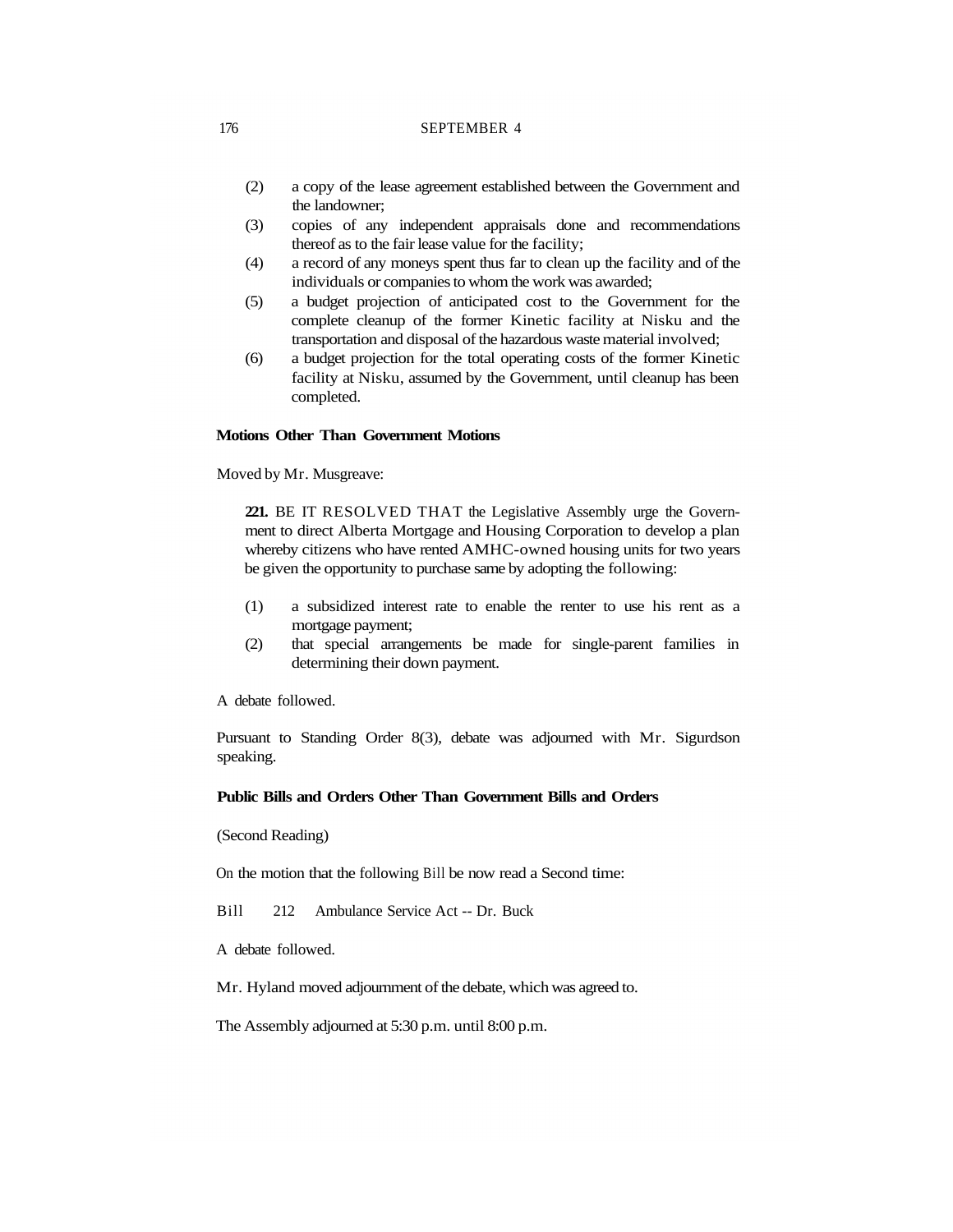# SEPTEMBER 4 177

# THURSDAY, SEPTEMBER 4, 1986 -- 8:00 P.M.

Mr. Speaker resumed the Chair.

# **Government Bills and Orders**

(Second Reading)

On the motion that the following Bill be now read a Second time:

Bill 19 Alberta Advisory Council on Women's Issues Act -- Hon. Mr. Anderson

A debate followed.

The question being put, the motion was agreed to. The names being called for were taken as follows:

For the Motion: 55

| Adair            | Fox             | Payne                |
|------------------|-----------------|----------------------|
| Ady              | Getty           | Roberts              |
| Alger            | Gibeault        | Russell              |
| Anderson         | Gogo            | Schumacher           |
| <b>Barrett</b>   | Hawkesworth     | <b>Shaben</b>        |
| <b>Betkowski</b> | <b>Hewes</b>    | Shrake               |
| <b>Bradley</b>   | Hyland          | Sigurdson            |
| Campbell         | Jonson          | Speaker (Little Bow) |
| Cassin           | Kowalski        | <b>Stevens</b>       |
| Cherry           | Kroeger         | Stewart              |
| Chumir           | Laing           | Strong               |
| Crawford         | McCoy           | Taylor               |
| Day              | McEachern       | Trynchy              |
| Downey           | Mirosh          | Weiss                |
| Drobot           | Mitchell        | West                 |
| Elliott          | Moore (Lacombe) | Wright               |
| Elzinga          | Musgrove        | Younie               |
| Ewasiuk          | Oldring         | Zarusky              |
| Fjordbotten      |                 |                      |

Against the Motion: 0

The following Bills were read a Second time and referred to Committee of the Whole:

Bill 2 Department of Tourism Act -- Hon. Mr. Fjordbotten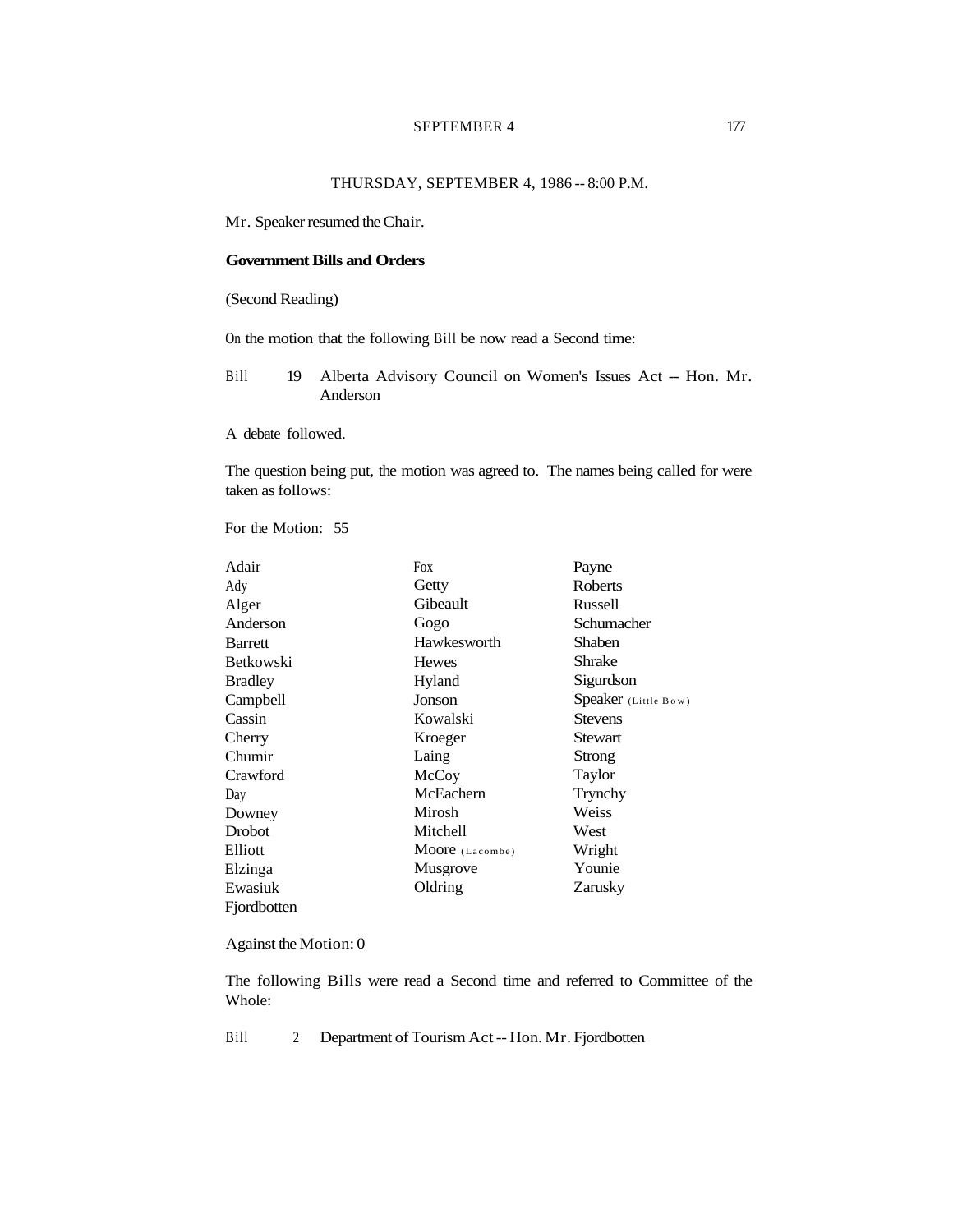| Bill        | 16 | Special Waste Management Corporation Amendment Act, 1986 --<br>Hon. Mr. Kowalski  |
|-------------|----|-----------------------------------------------------------------------------------|
| Bill        | 19 | Alberta Advisory Council on Women's Issues Act -- Hon. Mr.<br>Anderson            |
| Bill        | 32 | Water Resources Commission Amendment Act, 1986 -- Mr.<br>Kroeger                  |
| Bill        | 33 | Naturopathy Repeal Act -- Mr. Jonson                                              |
| Bill        | 35 | Business Corporations Amendment Act, 1986 -- Hon. Ms. McCoy                       |
| Bill        | 37 | Crowsnest Pass Municipal Unification Amendment Act, 1986 -- Mr.<br><b>Bradley</b> |
| <b>Bill</b> | 44 | Department of Municipal Affairs Act -- Hon. Mr. Crawford                          |
| <b>Bill</b> | 47 | Chiropractic Profession Amendment Act, 1986 -- Dr. Elliott                        |
|             |    | On motion by Hon Mr. Crawford Government House Leader, the Assembly               |

On motion by Hon. Mr. Crawford, Government House Leader, the Assembly adjourned at 10:27 p.m. until Friday, September 5, 1986, at 10:00 a.m.

# **Filed with the Legislature Library**

566/86 Alberta Council on Admissions and Transfer, Annual Report 1984/85, Transfer Patterns Study, Fall 1984 (Hon. Mr. Russell)

### FRIDAY, SEPTEMBER 5, 1986

The Speaker took the Chair at 10:00 a.m.

#### **ROUTINE**

### **Introduction of Bills (First Reading)**

Upon recommendation of Her Honour the Honourable the Lieutenant Governor, and notice having been given:

- Bill 45 Alberta Corporate Income Tax Amendment Act, 1986 -- Hon. Mr. Johnston
- Bill 46 Alberta Income Tax Amendment Act, 1986 -- Hon. Mr. Johnston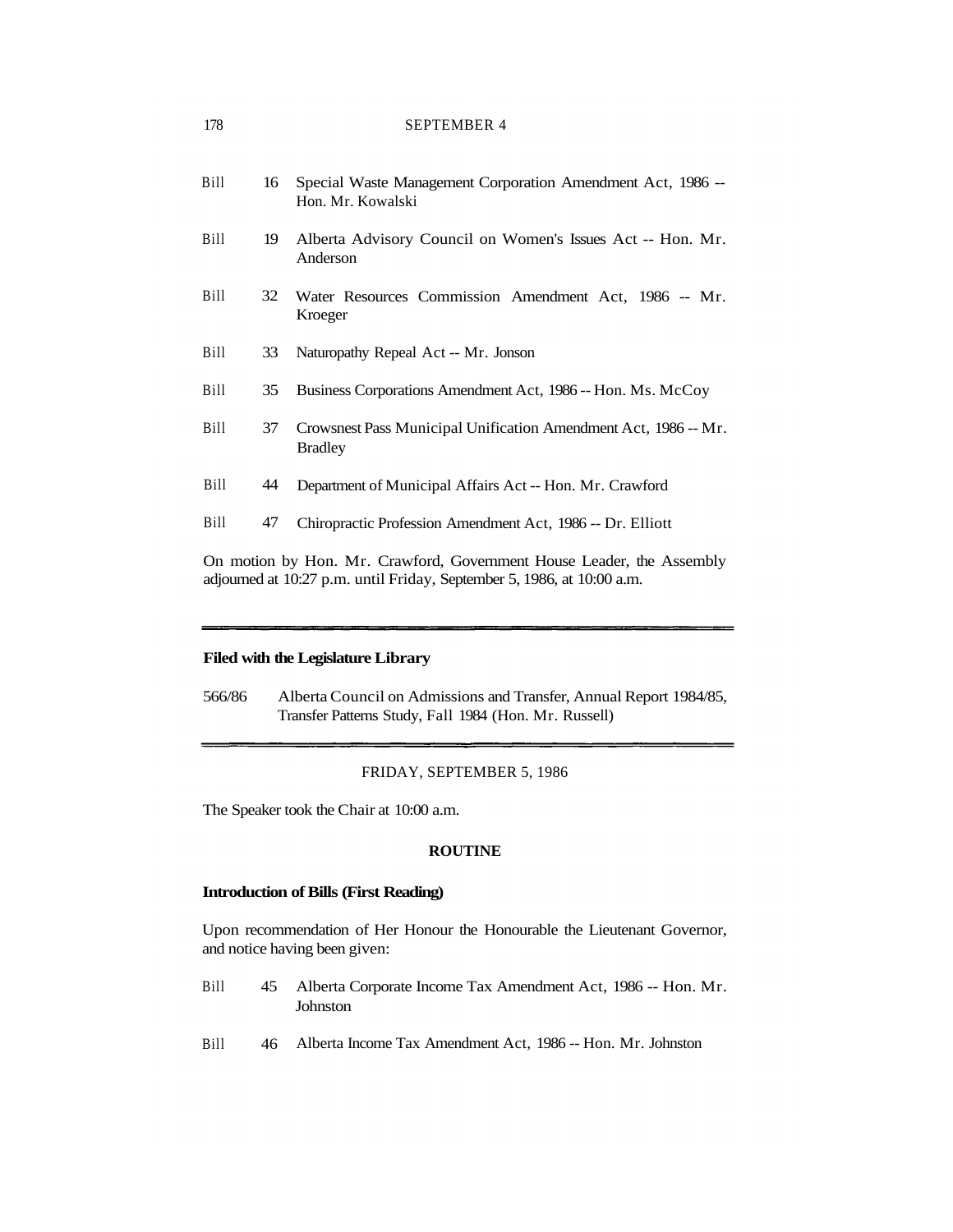# SEPTEMBER 5 179

Notice having been given:

Bill 255 Provincial Pensions Liability Reporting Act -- Mr. McEachern

#### **Tabling Returns and Reports**

Hon. Mr. Crawford, Government House Leader, pursuant to Public Service Employee Relations Act, RSA 1980, cP-33, s77(2):

Public Service Employee Relations Board, Annual Report 1984-85

(Sessional Paper No. 19/86)

Hon. Mr. Young, Minister of Technology, Research and Telecommunications, pursuant to Alberta Heritage Foundation for Medical Research Act, RSA 1980, cA-26, s22:

Alberta Heritage Foundation for Medical Research, Annual Report 1985-86

(Sessional Paper No. 60/86)

#### **Ministerial Statements**

Hon. Mr. Shaben, Minister of Economic Development and Trade, announced additional funding of \$11 million for the Small Business Equity Corporation Program.

Mr. Martin, Hon. Leader of the Opposition, commented on the statement.

# **ORDERS OF THE DAY**

# **Government Bills and Orders**

(Second Reading)

The following Bills were read a Second time and referred to the Committee of the Whole:

- Bill 7 Department of Social Services Act -- Hon. Mrs. Osterman
- Bill 29 Department of Manpower Statutes Amendment Act, 1986 -- Hon. Mr. Orman
- Bill 34 Health Disciplines Amendment Act, 1986 -- Hon. Dr. Reid
- Bill 39 Appropriation (Alberta Capital Fund) Act, 1986 -- Hon. Mr. Johnston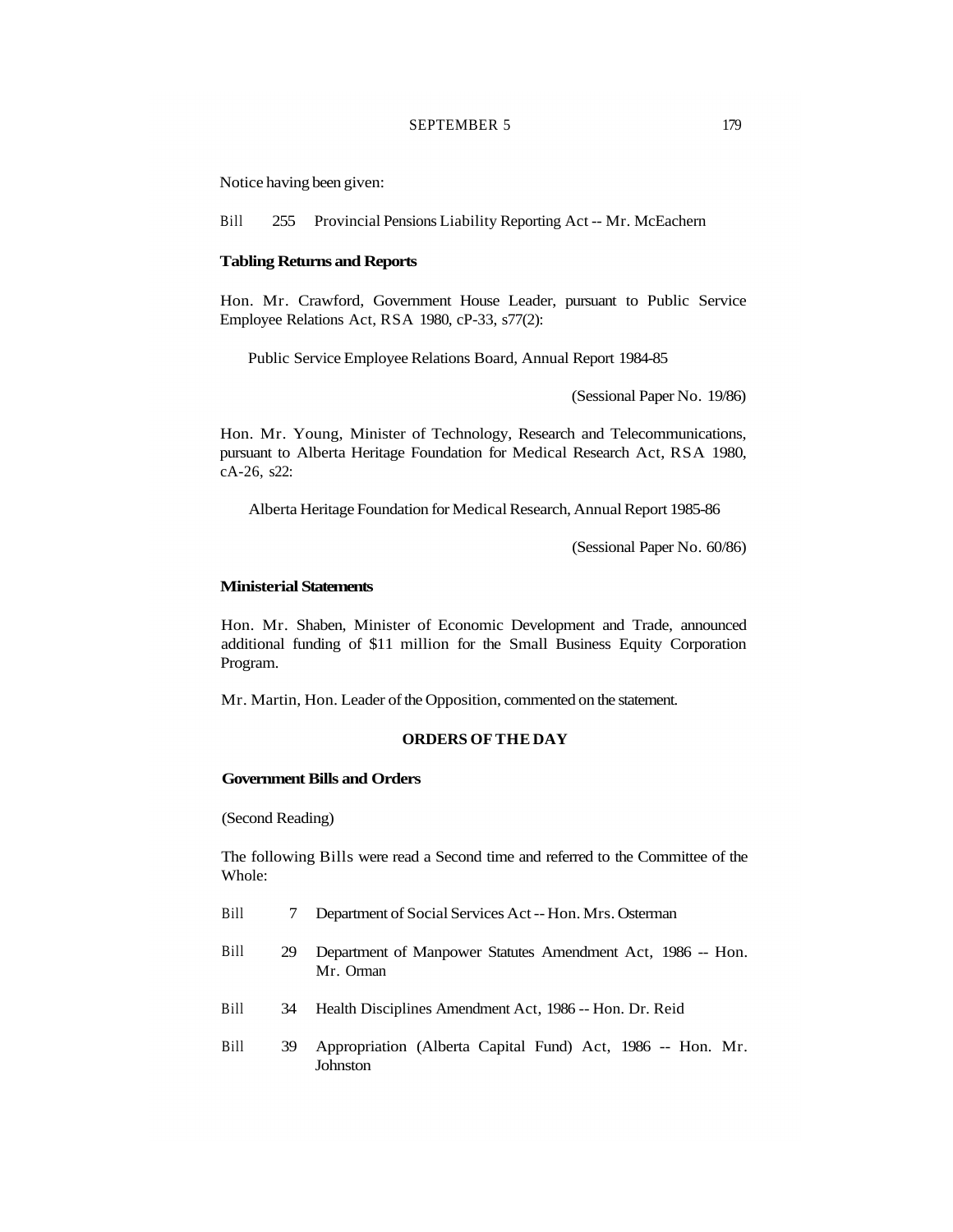On the motion that the following Bill be now read a Second time:

Bill 40 Alberta Heritage Savings Trust Fund Special Appropriation Act, 1986/87 -- Hon. Mr. Johnston

A debate followed.

The question being put, the motion was agreed to. The names being called for were taken as follows:

For the Motion: 56

| Adair                                                            | Gibeault        | Osterman                                               |
|------------------------------------------------------------------|-----------------|--------------------------------------------------------|
| Alger                                                            | Gogo            | Pashak                                                 |
| Anderson                                                         | Hawkesworth     | Piquette                                               |
| <b>Barrett</b>                                                   | Heron           | Reid                                                   |
| <b>Bogle</b>                                                     | Horsman         | Rostad                                                 |
| <b>Bradley</b>                                                   | Hyland          | <b>Russell</b>                                         |
| <b>Brassard</b>                                                  | Isley           | Shaben                                                 |
| Cassin                                                           | <b>Johnston</b> | <b>Shrake</b>                                          |
| Cherry                                                           | Jonson          | Sigurdson                                              |
| Crawford                                                         | Koper           | <b>Stevens</b>                                         |
| Cripps                                                           | Kowalski        | <b>Stewart</b>                                         |
| Day                                                              | Laing           | <b>Strong</b>                                          |
| Downey                                                           | Martin          | Trynchy                                                |
| Drobot                                                           | McEachern       | Weiss                                                  |
| Elliott                                                          | Mirosh          | West                                                   |
| Elzinga                                                          | Mjolsness       | Wright                                                 |
| Ewasiuk                                                          | Moore (Lacombe) | Young                                                  |
| Fox                                                              | Musgrove        | Zarusky                                                |
| Getty                                                            | Oldring         |                                                        |
| Against the Motion: 4                                            |                 |                                                        |
| Chumir<br><b>Hewes</b>                                           | Mitchell        | Taylor                                                 |
| On the motion that the following Bill be now read a Second time: |                 |                                                        |
| <b>Bill</b><br>42<br>Webber                                      |                 | Alberta Energy Company Amendment Act, 1986 -- Hon. Dr. |
| A debate followed.                                               |                 |                                                        |

Mr. Pashak moved adjournment of the debate, which was agreed to.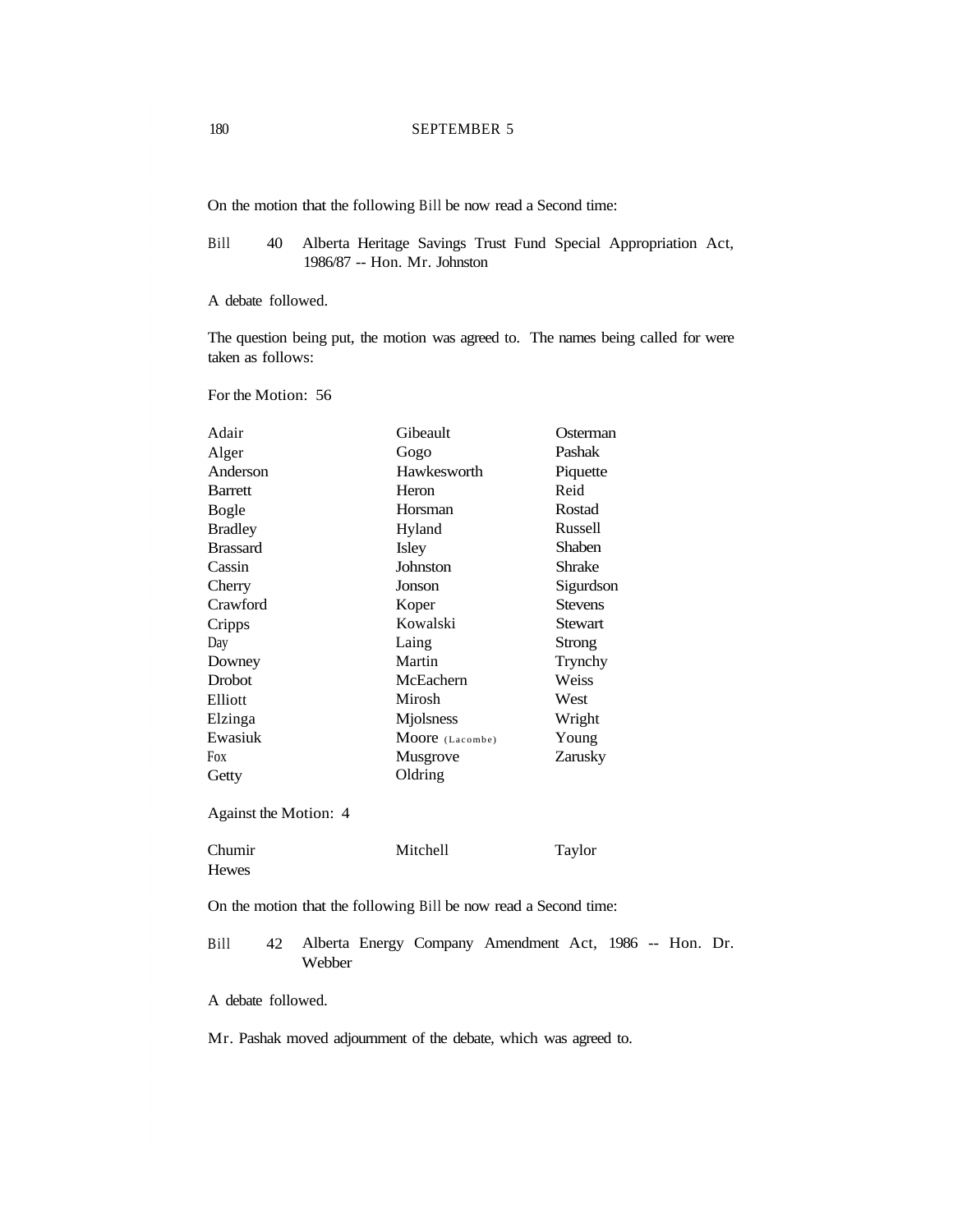### SEPTEMBER 8 181

The Assembly adjourned at 1:00 p.m. until Monday, September 8, 1986, at 2:30 p.m.

#### MONDAY, SEPTEMBER 8, 1986

The Speaker took the Chair at 2:30 p.m.

# **ROUTINE**

### **Presenting Reports by Standing and Special Committees**

Mr. Schumacher, Chairman of the Standing Committee on Private Bills, presented the following report:

Mr. Speaker:

The Standing Committee on Private Bills has had the following Bills under consideration and recommends that they be proceeded with:

- Bill Pr 9 Galt Scholarship Fund Act
- Bill Pr 14 St. Mary's College Act
- Bill Pr 15 Board of Trustees of the Edmonton Canadian Native Friendship Centre Building Amendment Act, 1986

The Standing Committee on Private Bills has further had the following Bills under consideration and recommends that they be proceeded with with certain amendments:

- Bill Pr 11 The McMan Youth Services Foundation Act
- Bill Pr 12 The St. John's Institute Amendment Act, 1986
- Bill Pr 13 Certified Management Consultants Act

#### **Introduction of Bills (First Reading)**

Notice having been given:

Bill 31 School Amendment Act, 1986 -- Hon. Mrs. Betkowski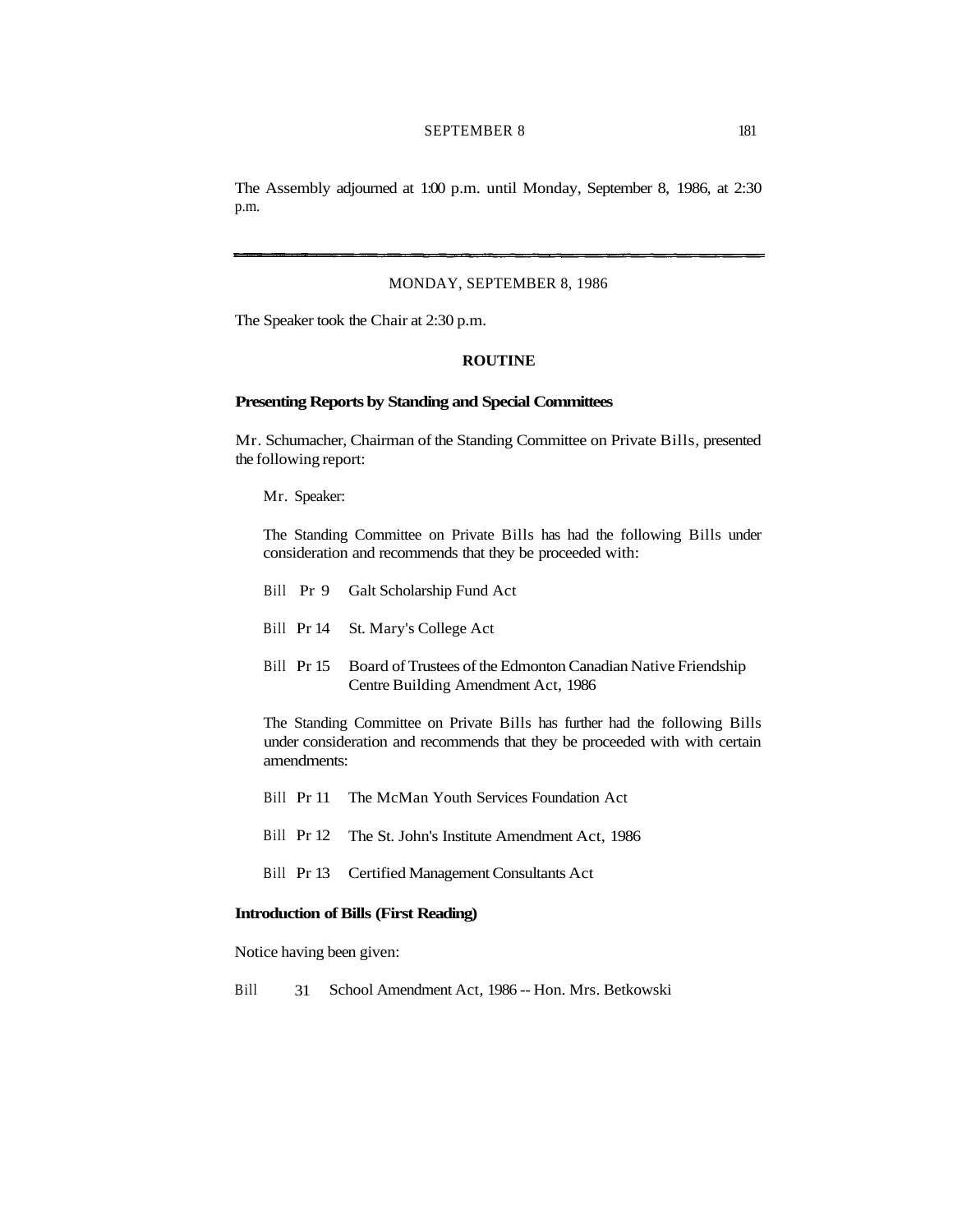#### **Tabling Returns and Reports**

Hon. Mr. Anderson, Minister of Culture:

Alberta Library Board, Annual Report 1985-86

(Sessional Paper No. 347/86)

Hon. Mr. Russell, Minister of Advanced Education, pursuant to Financial Administration Act, RSA 1980, cF-9, s2(6); 1980, c64, s2:

Grande Prairie Regional College, Annual Report 1984-85

(Sessional Paper No. 8E/86)

### **Oral Question Period**

During Oral Question Period, Mr. Martin, Hon. Leader of the Opposition, filed copies of a memorandum dated August 28, 1986, from the Provincial Treasurer to the Honourable the Premier and Members of Cabinet concerning 1987-88 budget preparation.

(Sessional Paper No. 567/86)

# **ORDERS OF THE DAY**

### **Government Bills and Orders**

(Committee of the Whole)

On motion by Hon. Mr. Crawford, Government House Leader, the Assembly resolved itself into Committee of the Whole.

(Assembly in Committee)

The following Bills were reported and ordered to be read a Third time:

- Bill 29 Department of Manpower Statutes Amendment Act, 1986 -- Hon. Mr. Orman
- Bill 37 Crowsnest Pass Municipal Unification Amendment Act, 1986 -- Mr. **Bradley**

The following Bill was reported with some amendments and ordered to be read a Third time:

Bill 20 Women's Secretariat Act -- Hon. Mr. Anderson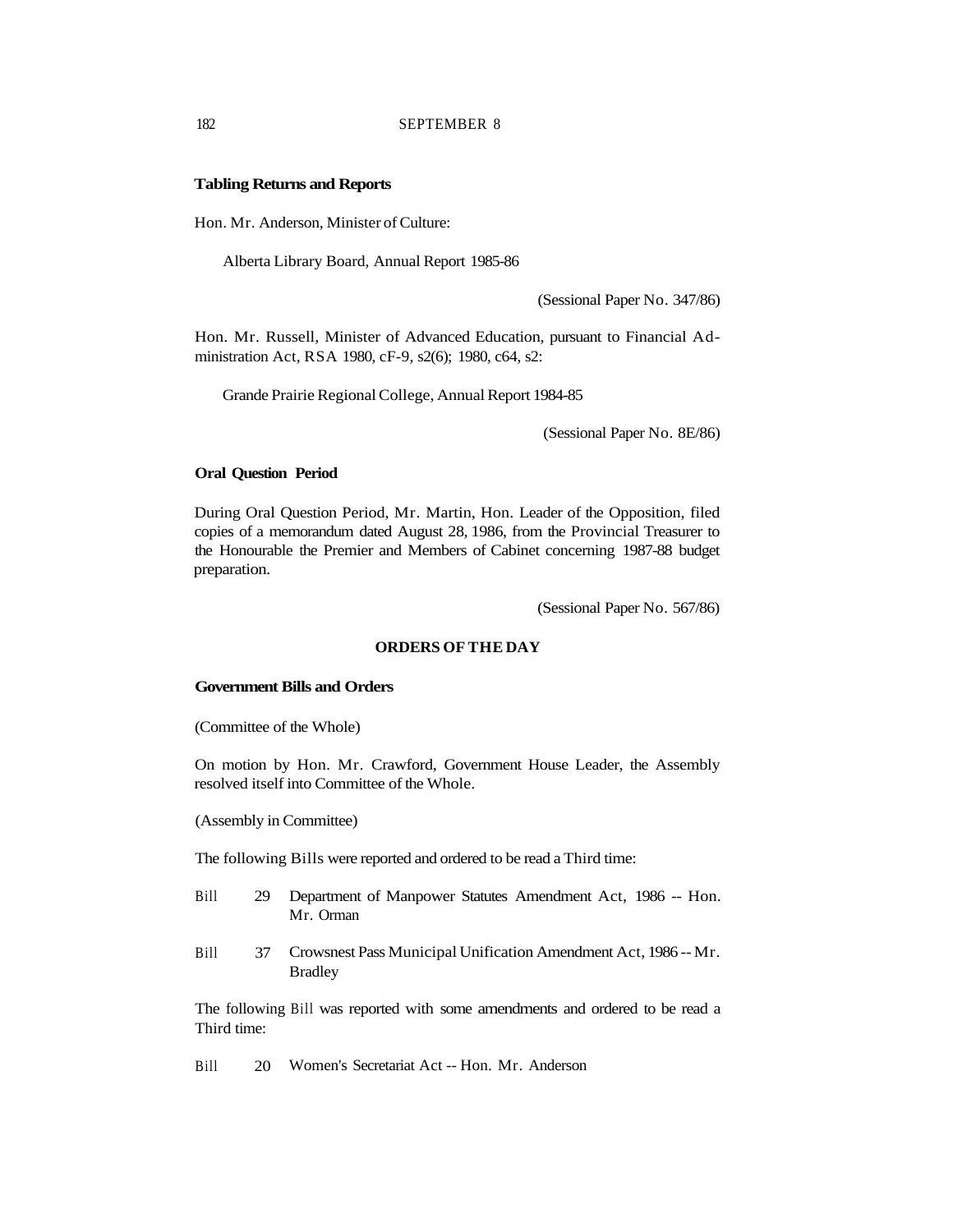### SEPTEMBER 8 183

Progress was reported on the following Bill:

Bill 19 Alberta Advisory Council on Women's Issues Act -- Hon. Mr. Anderson

The Assembly adjourned at 5:30 p.m. until 8:00 p.m.

MONDAY, SEPTEMBER 8, 1986 -- 8:00 P.M.

Mr. Speaker resumed the Chair.

# **Government Bills and Orders**

(Second Reading)

The following Bills were read a Second time and referred to Committee of the Whole:

- Bill 11 Alberta Stock Savings Plan Act -- Hon. Mr. Johnston
- Bill 36 Local Authorities Election Amendment Act, 1986 -- Mr. Nelson
- Bill 42 Alberta Energy Company Amendment Act, 1986 -- Hon. Dr. Webber
- Bill 43 Motor Vehicle Statutes Amendment Act, 1986 -- Hon. Mr. Rostad

On the motion that the following Bill be now read a Second time:

Bill 48 Workers' Compensation Amendment Act, 1986 -- Hon. Mr. Dinning

A debate followed.

Mr. Hawkesworth moved adjournment of the debate, which was agreed to.

On motion by Hon. Mr. Crawford, Government House Leader, the Assembly adjourned at 10:35 p.m. until Tuesday, September 9, 1986, at 2:30 p.m.

# TUESDAY, SEPTEMBER 9, 1986

The Speaker took the Chair at 2:30 p.m.

# **ROUTINE**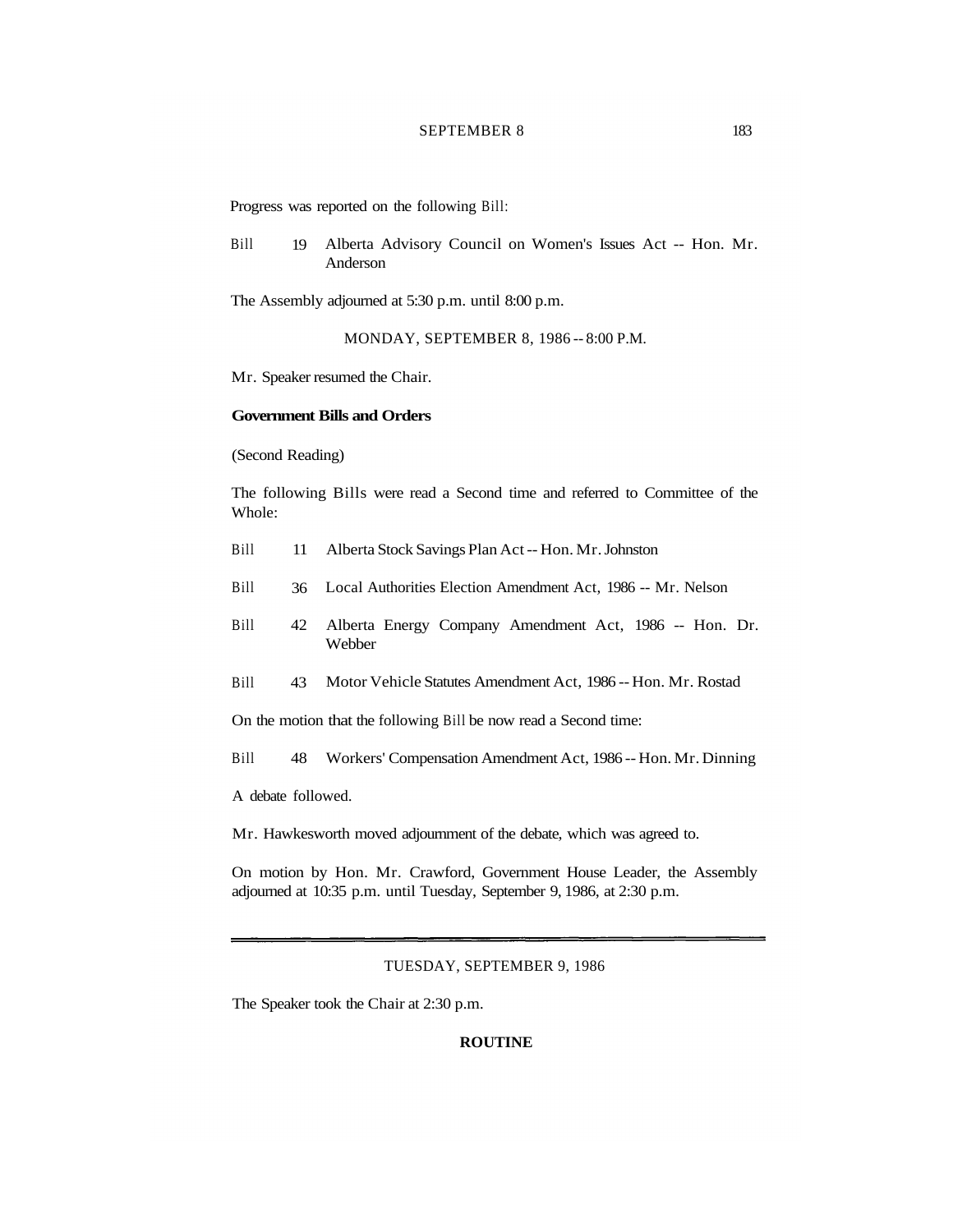# **Introduction of Bills (First Reading)**

Notice having been given:

| Bill | 38  | Municipal Government Amendment Act, 1986 -- Hon. Mr.<br>Crawford               |
|------|-----|--------------------------------------------------------------------------------|
| Bill | 51  | Municipal Statutes Amendment Act, 1986 -- Hon. Mr. Crawford                    |
| Bill | 53  | County Amendment Act, 1986 -- Hon. Mr. Crawford                                |
| Bill | 238 | An Act for the Protection of Video Display Terminal Operators --<br>Mr. Strong |

#### **Tabling Returns and Reports**

Hon. Mr. Shaben, Minister of Economic Development and Trade:

Applicants' Guide, Alberta Small Business Term Assistance Plan

(Sessional Paper No. 348/86)

Hon. Mr. Sparrow, Minister of Forestry, Lands and Wildlife:

Alberta Land Surveyors' Association, Report of Proceedings of the Seventy-Seventh Annual General Meeting, April 18 and 19, 1986, Red Deer, Alberta

(Sessional Paper No. 349/86)

#### **Ministerial Statements**

Hon. Mr. Getty, Premier, advised the Legislative Assembly that he had spoken with Prime Minister Mulroney concerning the impact on Alberta farmers of the grain handlers' strike and lockout in Thunder Bay, Ontario.

(Sessional Paper No. 569/86)

Hon. Mr. Elzinga, Minister of Agriculture, further advised the Assembly of the latest steps taken by the Government of Alberta to seek an immediate end to the dispute at Thunder Bay. During his statement, Hon. Mr. Elzinga filed copies of a telex sent September 9, 1986, to Hon. C. Mayer, Minister Responsible for the Canadian Wheat Board (Sessional Paper No. 568/86).

(Sessional Paper No. 570/86)

Mr. Martin, Hon. Leader of the Opposition, commented on the statements.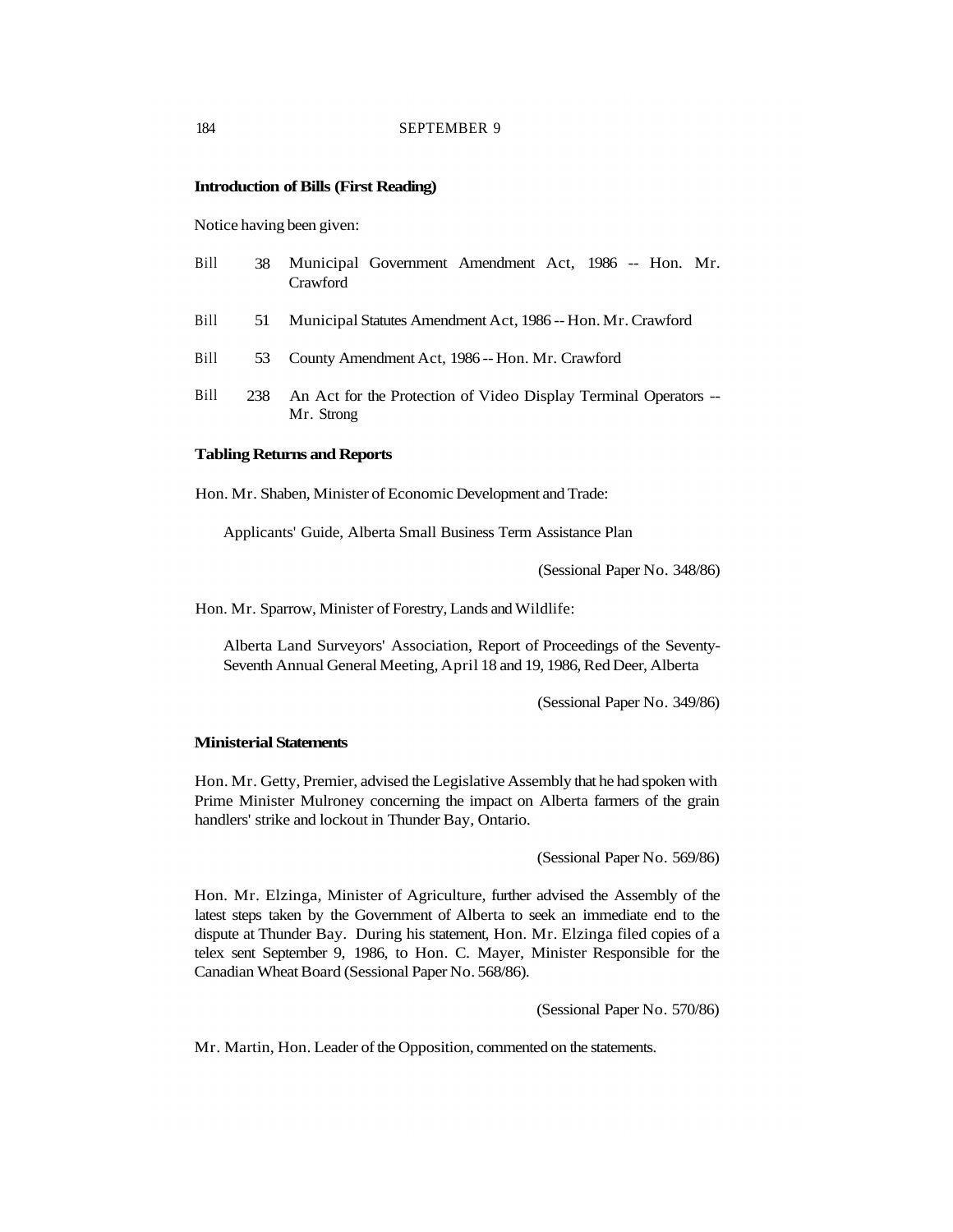# SEPTEMBER 9 185

### **ORDERS OF THE DAY**

Mr. R. Speaker, Hon. Leader of the Representative Opposition, requested and received the unanimous consent of the Legislative Assembly to waive notice pursuant to Standing Order 40 for immediate consideration of the following motion:

BE IT RESOLVED THAT the Legislative Assembly urge the Government of Alberta to request the Government of Canada to reconvene the House of Commons in emergency session to legislate an end to the strike/lockout of grain handlers at Thunder Bay; and

BE IT FURTHER RESOLVED THAT the Legislative Assembly affirm to all rural Albertans its commitment to the protection of the future of agriculture in Alberta.

A debate followed.

The following amendment was moved by Hon. Mr. Elzinga, Minister of Agriculture:

That the motion be amended to read as follows:

BE IT RESOLVED THAT the Legislative Assembly endorse the position of the Government of Alberta in requesting the Government of Canada to take any and all actions necessary, which could include reconvening the House of Commons, as indicated in the ministerial statement today, to end the strike/ lockout of grain handlers at Thunder Bay immediately; and

BE IT FURTHER RESOLVED THAT the Legislative Assembly affirm to all rural Albertans its commitment to the protection of the future of agriculture in Alberta.

A debate followed.

The following subamendment was moved by Mr. Taylor, Hon. Leader of the Liberal Opposition:

That the word "rural" be deleted from the second paragraph.

The question being put, the subamendment was agreed to.

The question being put, the amendment as amended was agreed to.

The question being put, the motion as amended was agreed to unanimously.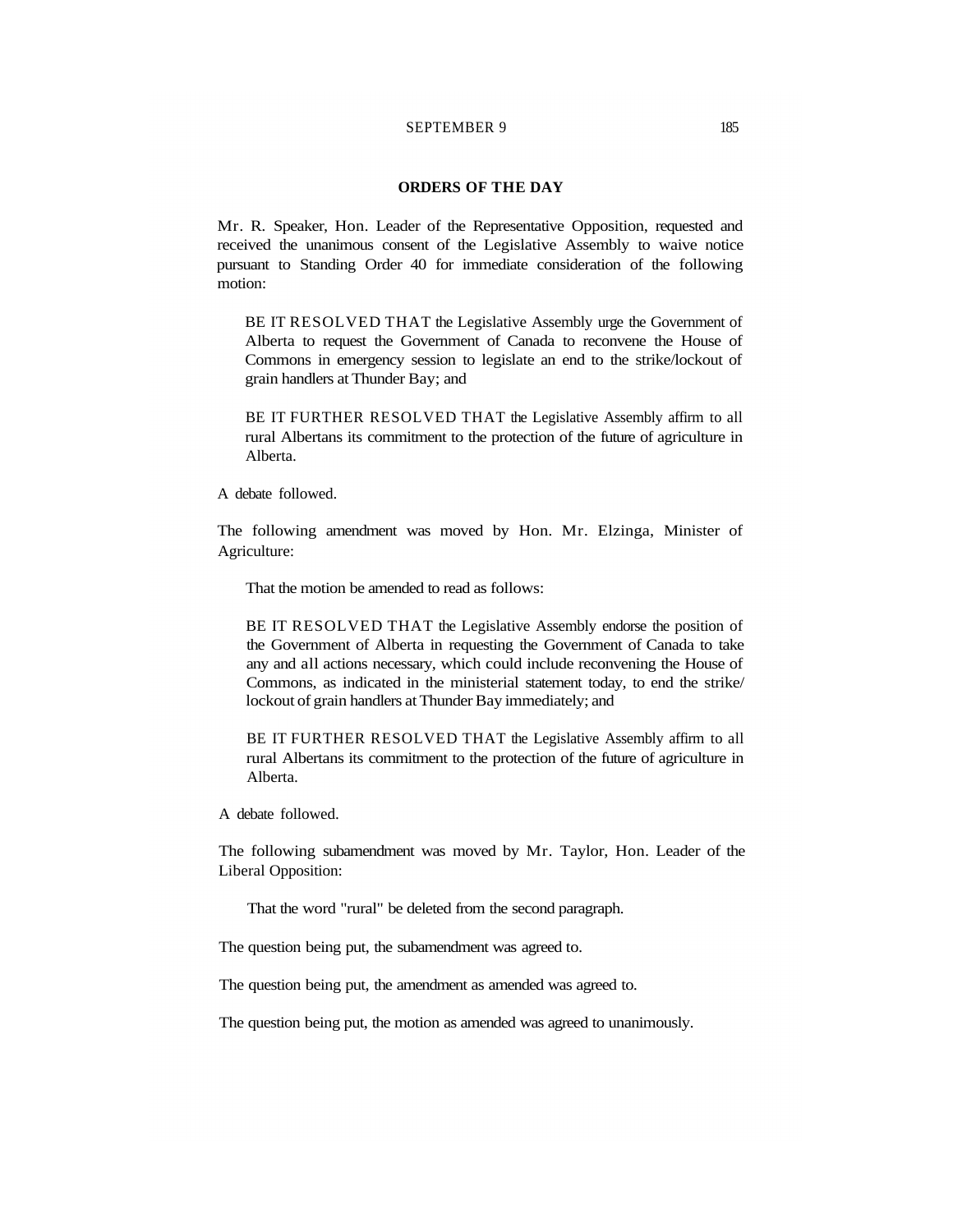# **Questions**

The following question was ordered to stand:

Mr. Wright to ask the Government the following question:

**170.** What evaluation has been made of the impact on the computerization program in the Solicitor General's Department - the purpose of which is to provide an effective, prompt and ongoing exchange of motor vehicle and driver licence information between the Department, police forces and other provincial authorities, and which has been experiencing repeated difficulties and delays since 1981 - of the abolishment on or about December 1, 1982, of the position of Director of Program Planning (Position No. 3475-0601)?

What considerations led at the time to the decision to abolish the position, in light of the fact that the reason given for the termination was that the position's functions were "no longer required"?

As the holder of the position at the time of its abolishment was familiar with all aspects of the Canadian Police Information Centre system, what efforts were made to retain this expertise in the service of the Department's computerization program?

Has the Department, since December 1, 1982, reinstated the position or created a position with similar functions and, if not, why not?

# **Motions for Returns**

The following motions were ordered to stand:

Mr. R. Speaker to propose the following motion to the Assembly:

**158.** That an Order of the Assembly do issue for a Return showing:

With respect to the assumption of responsibility by the Department of the Environment, through its agent the Special Waste Management Corporation in May 1985, of the abandoned chemical waste storage site at Nisku, previously managed by the D & D Corporation:

- (1) a copy of the original lease agreement between D & D Corporation and the landowner;
- (2) a copy of the lease agreement established between the Government and the landowner;
- (3) copies of any independent appraisals done and recommendations thereof as to the fair lease value for the facility;
- (4) the name of the company that acted as leasing agent for the landowner;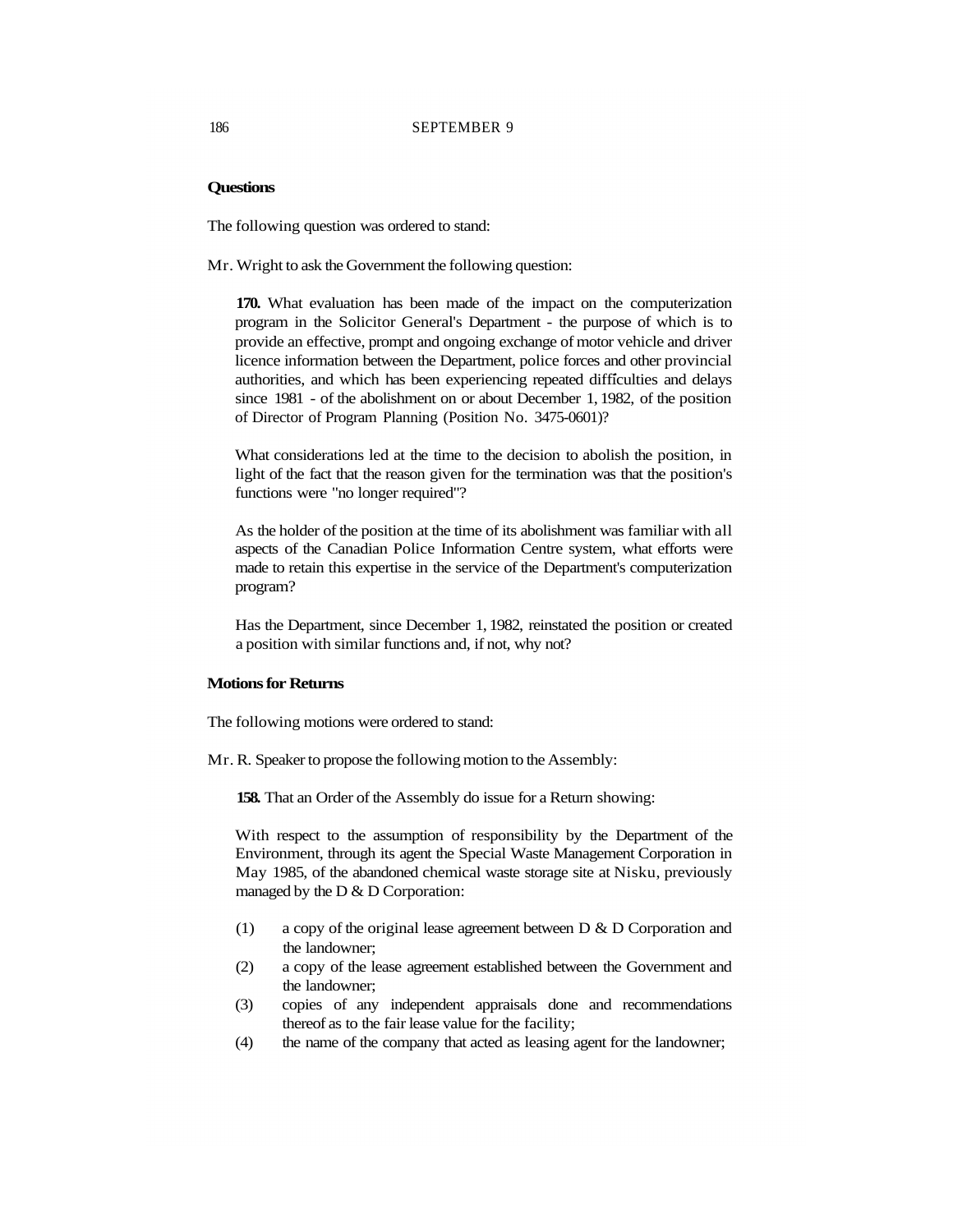#### SEPTEMBER 9 187

- (5) a record of any moneys spent to clean up the facility and of the individuals or companies to whom the work was awarded;
- (6) the total cost to the Government of Alberta since accepting responsibility for D & D Corporation in May 1985;
- (7) a list of payments to persons or companies that have provided goods or services for the D & D Corporation since May 1985, showing in each case the name of the person or company and the amount.

Mr. Mitchell to propose the following motion to the Assembly:

**165.** That an Order of the Assembly do issue for a Return showing:

With respect to the assumption of responsibility by the Department of the Environment, through its agent the Alberta Special Waste Management Corporation, of the abandoned chemical waste storage site at Nisku, previously managed by Kinetic Ecological Resource Group (1982) Ltd.:

- (1) a copy of the original lease agreement(s) between Kinetic and the landowner;
- (2) a copy of the lease agreement established between the Government and the landowner;
- (3) copies of any independent appraisals done and recommendations thereof as to the fair lease value for the facility;
- (4) a record of any moneys spent thus far to clean up the facility and of the individuals or companies to whom the work was awarded;
- (5) a budget projection of anticipated cost to the Government for the complete cleanup of the former Kinetic facility at Nisku and the transportation and disposal of the hazardous waste material involved;
- (6) a budget projection for the total operating costs of the former Kinetic facility at Nisku, assumed by the Government, until cleanup has been completed.

Hon. Mr. Crawford, Government House Leader, requested the unanimous consent of the Assembly for consideration of Government business, notwithstanding Standing Order 8(2). Unanimous consent was granted.

#### **Government Bills and Orders**

(Committee of the Whole)

On motion by Hon. Mr. Crawford, Government House Leader, the Assembly resolved itself into Committee of the Whole.

(Assembly in Committee)

The following Bill was taken under consideration: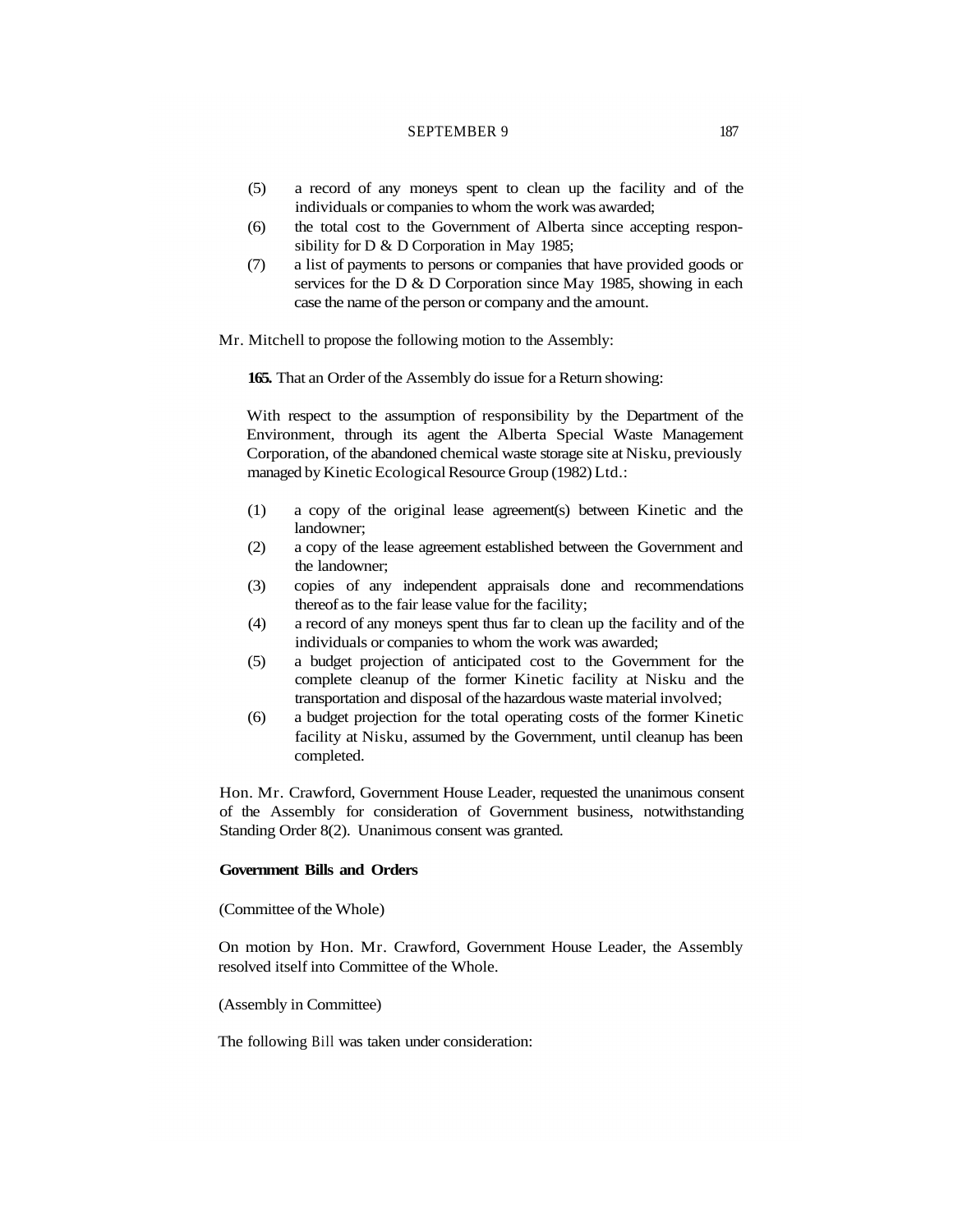Bill 19 Alberta Advisory Council on Women's Issues Act -- Hon. Mr. Anderson

A debate followed.

The following amendment was moved by Ms. Barrett, Hon. Member for Edmonton-Highlands:

The Bill is hereby amended as follows:

- A. Section 2(2) is struck out and the following is substituted:
	- (2) The purpose of the Advisory Council is to improve the status of women in Alberta by
		- (a) promoting the full and equal participation of women in the economic, social and political life of the Province;
		- (b) increasing the awareness of Albertans of the issues which concern or affect women in the Province;
		- (c) advising and reporting to the Government, through the Minister or any other member of the Executive Council, on matters relating to the full and equal participation of women in the economic, social and political life of the Province, and, without limiting the generality of the foregoing, engaging in such activities as
			- (i) identifying special matters and issues relating to women in Alberta which, in the opinion of the Advisory Council, ought to be addressed by the Government,
			- (ii) making recommendations for legislation, policy or other actions by the Government with respect to matters and issues relating to women in Alberta, and
			- (iii) carrying out any other activities that the Minister considers appropriate; and
- B. Section 3 is amended,
	- (a) by striking out subsection (1) and substituting
		- (1) The Advisory Council shall consist of not more than 15 members appointed by the Lieutenant Governor in Council for terms not exceeding 3 years.
		- (1.1) Every member of the Advisory Council shall be a woman.
		- (1.2) In selecting women to be members of the Advisory Council the Lieutenant Governor in Council shall consider the knowledge, background and expertise of each woman being considered and shall bear in mind the desirability of including women who represent, or are active with groups representing the interests of labour, native people, im-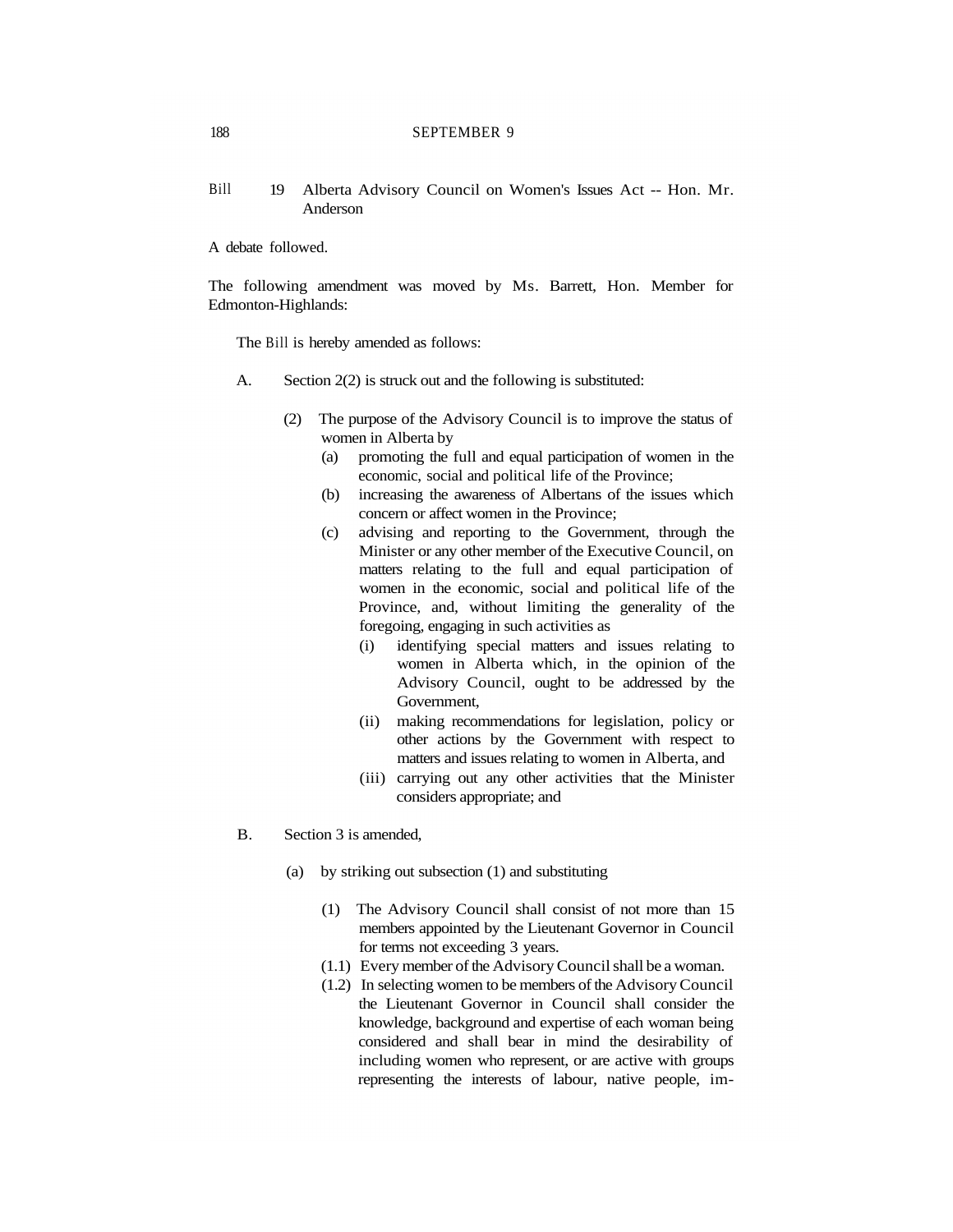### SEPTEMBER 9 189

migrants, the economically disadvantaged, homosexuals, the professions, rural dwellers, urban dwellers and the disabled, and the representation of the different geographic regions of Alberta.

- (b) by striking out subsection (5) and substituting the following:
	- (5) A member continues to hold office after the expiry of the member's term of office until (a) reappointed, or (b) a successor is appointed, whichever occurs first.
- C. Section 7 is struck out and the following is substituted:
	- 7(1) On or before every fifth anniversary of the commencement of this Act, the Advisory Council shall submit to the Minister a report containing recommendations as to its future operation and as to any amendment to this Act that it deems advisable.
	- (2) The Minister shall table the report in the Legislative Assembly within 5 days of receiving it if the Legislative Assembly is then sitting and if it is not then sitting, within 15 days of the commencement of the next sitting.

The question being put, the amendment was defeated. The names being called for were taken as follows:

| <b>Barrett</b>         | Laing       | <b>Roberts</b> |
|------------------------|-------------|----------------|
| Chumir                 | Martin      | Strong         |
| Ewasiuk                | McEachern   | Taylor         |
| Gibeault               | Mitchell    | Wright         |
| Hawkesworth            | Miolsness   | Younie         |
| <b>Hewes</b>           | Pashak      |                |
| Against the Motion: 47 |             |                |
| Ady                    | Fjordbotten | Payne          |
| Alger                  | Heron       | Reid           |
| Anderson               | Hyland      | Rostad         |
| <b>Betkowski</b>       | Isley       | Russell        |
| Bogle                  | Johnston    | Schumacher     |
| <b>Brassard</b>        | Jonson      | Shaben         |
| Cassin                 | Koper       | Shrake         |
| Cherry                 | Kowalski    | Sparrow        |
|                        |             |                |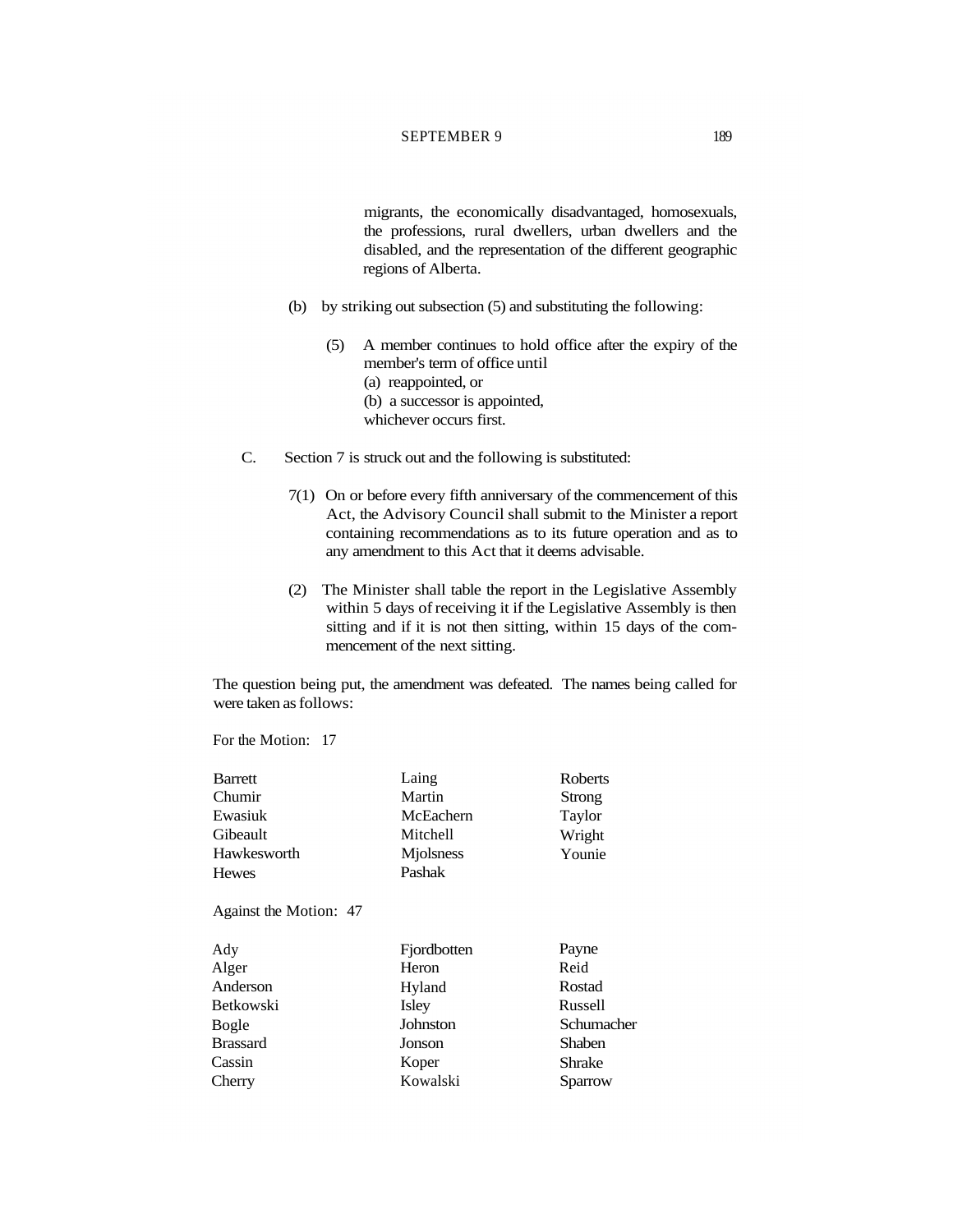| Crawford | Mirosh              | <b>Stevens</b> |
|----------|---------------------|----------------|
| Cripps   | Moore (Lacombe)     | Trynchy        |
| Day      | Moore (Smoky River) | Webber         |
| Dinning  | Musgreave           | Weiss          |
| Downey   | Musgrove            | West           |
| Drobot   | Nelson              | Young          |
| Elliott  | Oldring             | Zarusky        |
| Elzinga  | Osterman            |                |

Progress was reported on Bill 19, Alberta Advisory Council on Women's Issues Act.

The Assembly adjourned at 5:30 p.m. until 8:00 p.m.

### TUESDAY, SEPTEMBER 9, 1986 -- 8:00 P.M.

The Deputy Speaker assumed the Chair.

# **Government Bills and Orders**

(Committee of the Whole)

On motion by Hon. Mr. Crawford, Government House Leader, the Assembly resolved itself into Committee of the Whole.

(Assembly in Committee)

The following Bill was taken under consideration:

- Bill 19 Alberta Advisory Council on Women's Issues Act -- Hon. Mr. Anderson
- A debate followed.

The question being put, the motion was agreed to. The names being called for were taken as follows.

| Ady             | Elliott     | Musgrove      |
|-----------------|-------------|---------------|
| Alger           | Elzinga     | Oldring       |
| Anderson        | Fjordbotten | Osterman      |
| Bogle           | Getty       | Payne         |
| <b>Brassard</b> | Heron       | Reid          |
| Campbell        | Hyland      | Russell       |
| Cassin          | Isley       | Schumacher    |
| Cherry          | Jonson      | <b>Shaben</b> |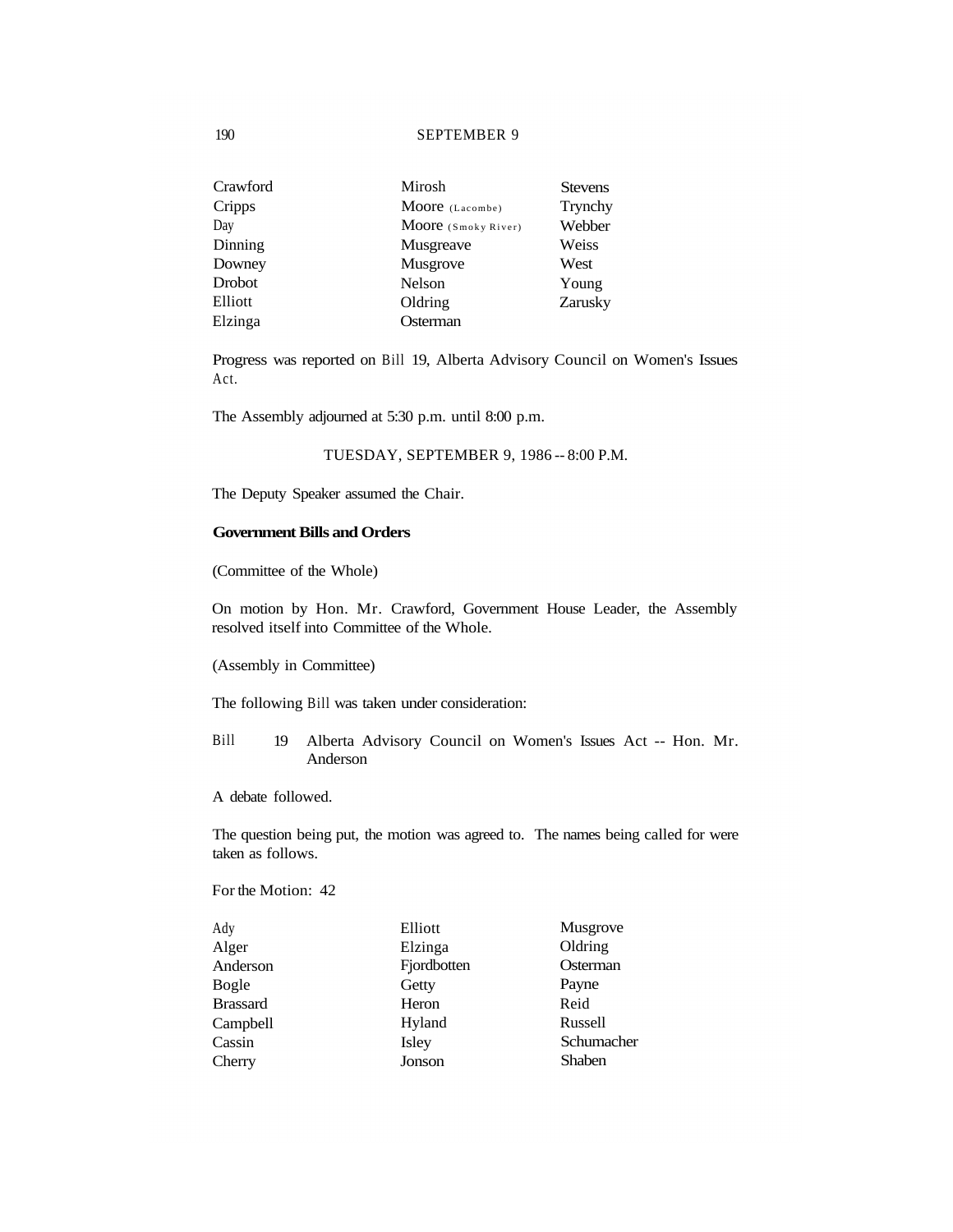### SEPTEMBER 9 191

| Crawford | Koper               | Shrake               |
|----------|---------------------|----------------------|
| Cripps   | McCoy               | Speaker (Little Bow) |
| Day      | Mirosh              | <b>Stevens</b>       |
| Dinning  | Moore (Lacombe)     | Webber               |
| Downey   | Moore (Smoky River) | West                 |
| Drobot   | Musgreave           | Zarusky              |

Against the Motion: 13

| Barrett      | McEachern | Roberts |
|--------------|-----------|---------|
| Chumir       | Mitchell  | Strong  |
| Hawkesworth  | Miolsness | Taylor  |
| <b>Hewes</b> | Pashak    | Younie  |
| Laing        |           |         |

The following Bill was taken under consideration:

Bill 7 Department of Social Services Act -- Hon. Mrs. Osterman

A debate followed.

The following amendment was moved by Ms. Mjolsness, Hon. Member for Edmonton Calder:

The Bill is amended as follows:

- A. Section 9(2) is struck out and the following is substituted:
- (2) The Minister may make regulations fixing the rates to be charged to persons residing in social care facilities as defined in the Social Care Facilities Licensing Act that are owned and operated by the Government.

The question being put, the amendment was defeated. The names being called for were taken as follows:

| <b>Barrett</b>         | McEachern | Roberts   |
|------------------------|-----------|-----------|
| Chumir                 | Mitchell  | Strong    |
| Hawkesworth            | Miolsness | Taylor    |
| <b>Hewes</b>           | Pashak    | Younie    |
| Laing                  |           |           |
| Against the Motion: 37 |           |           |
| Adair                  | Elliott   | Musgreave |
| Ady                    | Elzinga   | Musgrove  |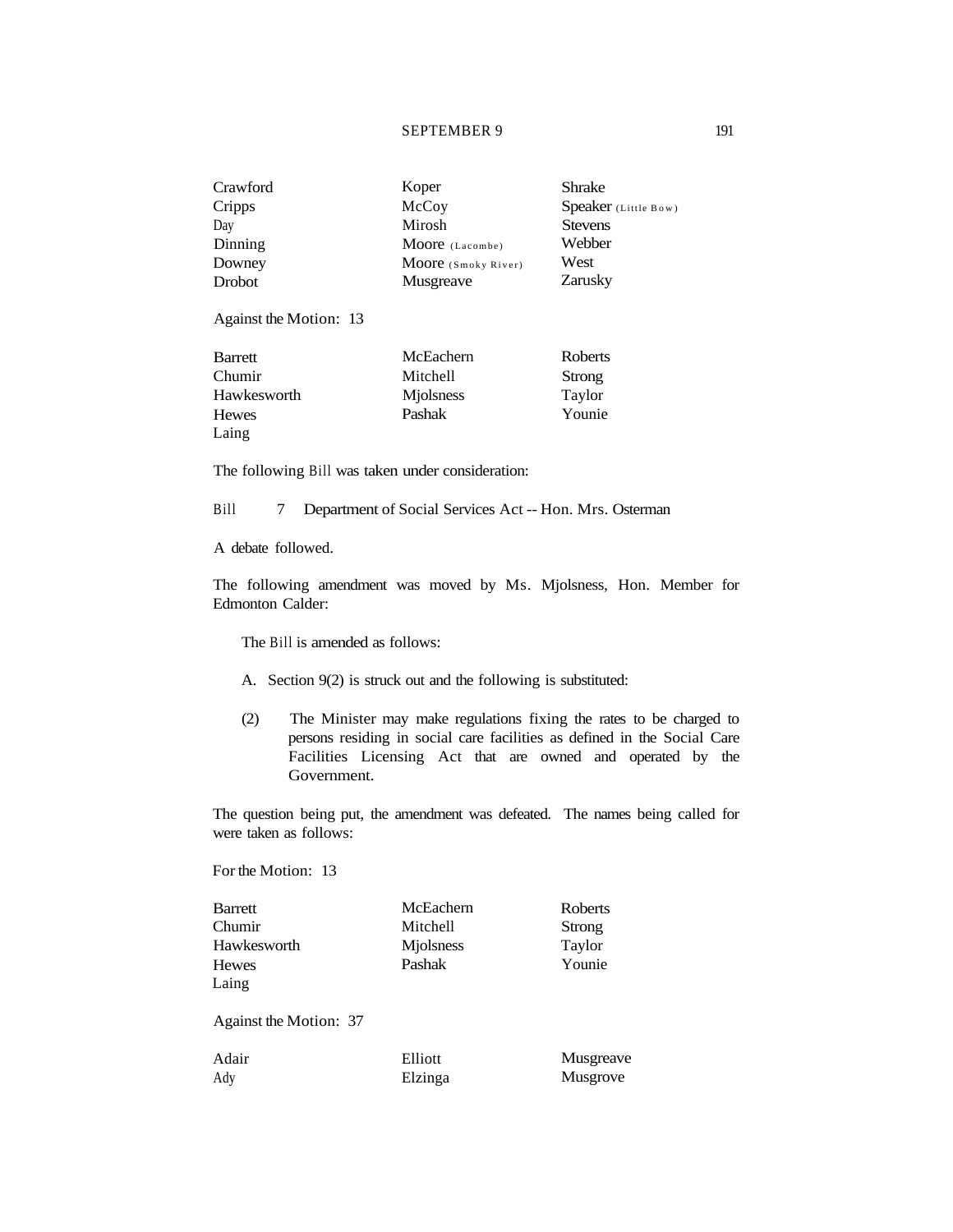| Bogle          | Fjordbotten     | Oldring        |
|----------------|-----------------|----------------|
| <b>Brasard</b> | Heron           | Osterman       |
| Campbell       | Hyland          | Reid           |
| Cassin         | Isley           | Russell        |
| Cherry         | Johnston        | <b>Shaben</b>  |
| Crawford       | Jonson          | <b>Shrake</b>  |
| Cripps         | Koper           | <b>Stevens</b> |
| Day            | McCoy           | Webber         |
| Dinning        | Mirosh          | West           |
| Downey         | Moore (Lacombe) | Zarusky        |
| Drobot         |                 |                |

The following Bills were reported and ordered to be read a Third time:

| Bill | 1  | Natural Gas Pricing Agreement Amendment Act, 1986 -- Hon. Mr.<br>Getty             |
|------|----|------------------------------------------------------------------------------------|
| Bill | 2  | Department of Tourism Act -- Hon. Mr. Fjordbotten                                  |
| Bill | 3  | Department of Energy Act -- Hon. Dr. Webber                                        |
| Bill | 4  | Department of Forestry, Lands and Wildlife Act -- Hon. Mr.<br>Sparrow              |
| Bill | 5  | Rural Electrification Revolving Fund Amendment Act, 1986 -- Hon.<br>Mr. Adair      |
| Bill | 7  | Department of Social Services Act -- Hon. Mrs. Osterman                            |
| Bill | 8  | Department of Community and Occupational Health Act -- Hon. Mr.<br>Dinning         |
| Bill | 9  | Department of Economic Development and Trade Act -- Hon. Mr.<br><b>Shaben</b>      |
| Bill | 10 | Department of Technology, Research and Telecommunications Act<br>-- Hon. Mr. Young |
| Bill | 19 | Alberta Advisory Council on Women's Issues Act -- Hon. Mr.<br>Anderson             |

On motion by Hon. Mr. Crawford, Government House Leader, the Assembly adjourned at 11:09 p.m. until Wednesday, September 10, 1986, at 2:30 p.m.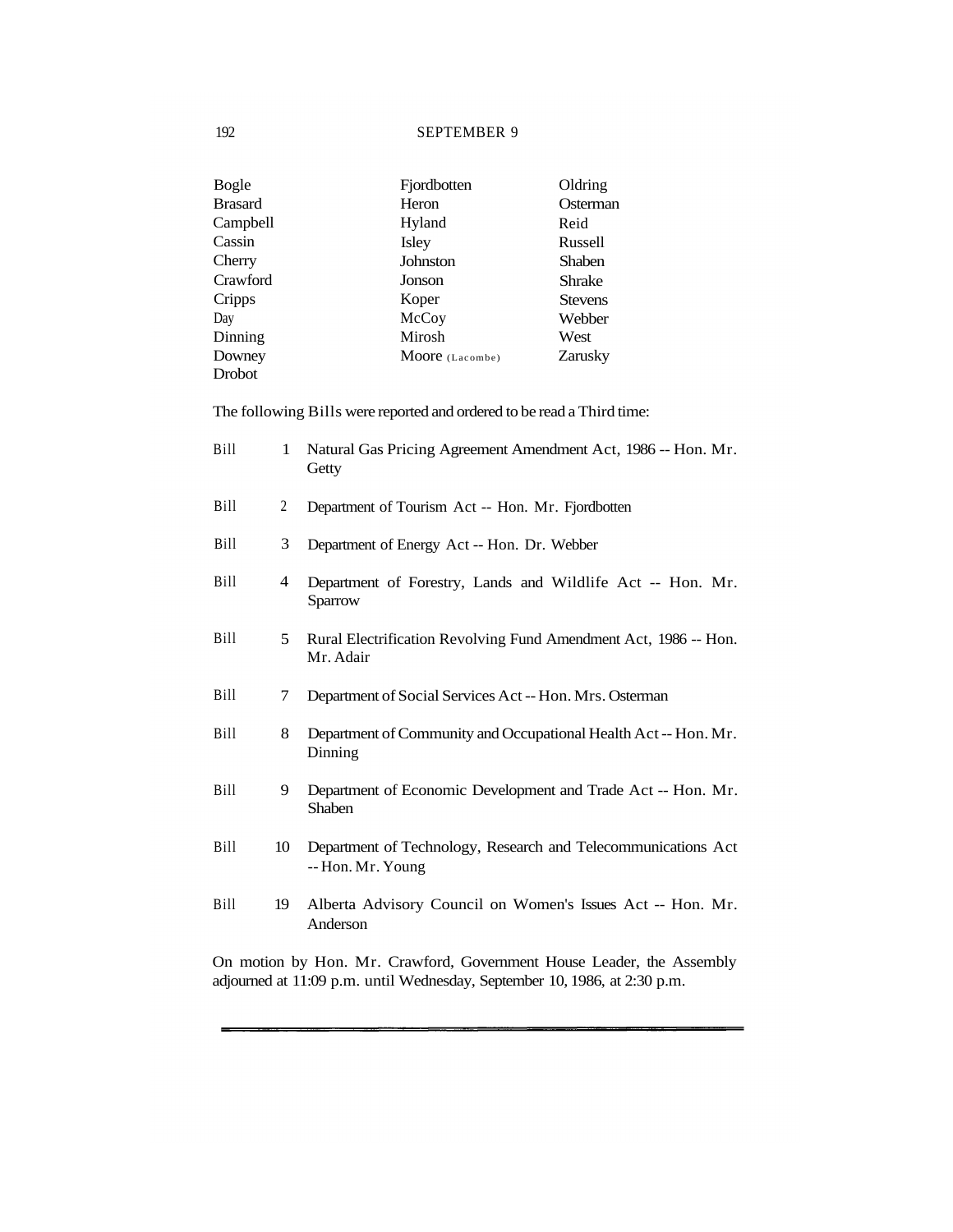#### SEPTEMBER 10 193

#### WEDNESDAY, SEPTEMBER 10, 1986

The Speaker took the Chair at 2:30 p.m.

#### **ROUTINE**

#### **Presenting Petitions**

Mr. Schumacher, Chairman **of** the Standing Committee on Private Bills, presented the following petition:

of Peter Leveille, Bill Ralston, Denis Horne, Terry Norman, and Ernest Stevens for the Maycroft Insurance Company Limited Act.

#### **Tabling Returns and Reports**

Hon. Mr. M. Moore, Minister of Hospitals and Medical Care, pursuant to Financial Administration Act, RSA 1980, cF-9, s2(6); 1980, c64, s2:

Alberta Hospital Edmonton, Annual Report 1985-86

(Sessional Paper No. 58A/86)

Hon. Mr. Weiss, Minister of Recreation and Parks, pursuant to Wilderness Areas, Ecological Reserves and Natural Areas Act, RSA 1980, cW-8, s2(9):

Advisory Committee on Wilderness Areas and Ecological Reserves, Annual Report, April 1, 1985, to March 31, 1986

(Sessional Paper No. 101/86)

Hon. Mrs. Osterman, Minister of Social Services:

Response of the Alberta Government Interdepartmental Implementation Planning Committee to the Recommendations of the Klufas Task Force: Summary and Progress

(Sessional Paper No. 350/86)

### **Ministerial Statements**

Hon. Mr. Young, Minister of Technology, Research and Telecommunications, announced the appointment of Blaine Archibald to the arbitration committee designated to settle the toll revenue sharing dispute between the City of Edmonton and the Province of Alberta.

Mr. Martin, Hon. Leader of the Opposition, commented on the statement.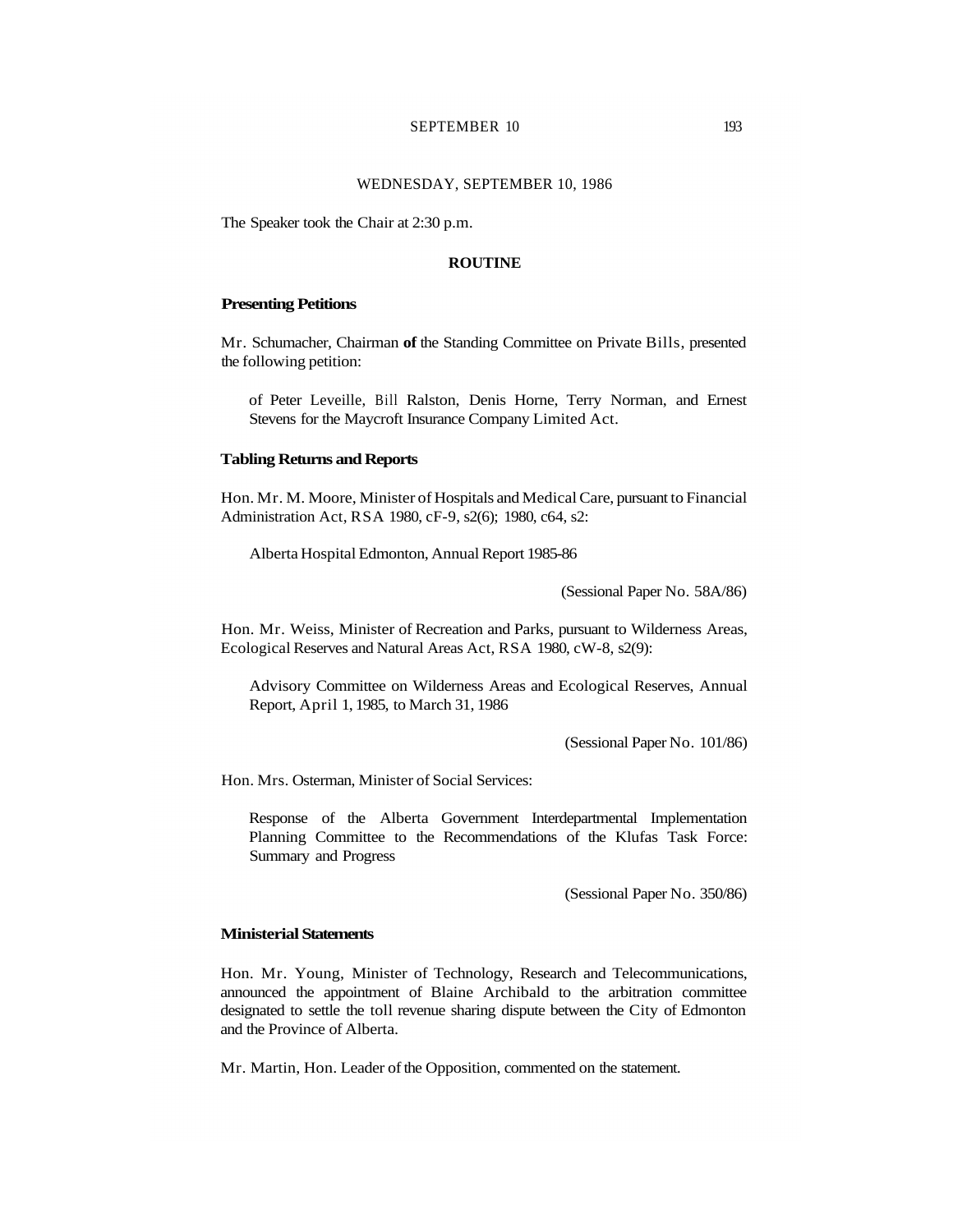# **ORDERS OF THE DAY**

# **Government Bills and Orders**

(Second Reading)

The following Bills were read a Second time and referred to Committee of the Whole:

- Bill 27 Alberta Health Care Insurance Amendment Act, 1986 -- Hon. Mr. M. Moore
- Bill 49 Take-or-pay Costs Sharing Act -- Hon. Dr. Webber

On the motion that the following Bill be now read a Second time:

Bill 50 Gas Resources Preservation Amendment Act, 1986 -- Hon. Dr. Webber

Mr. Martin moved adjournment of the debate, which was agreed to.

The Assembly adjourned at 5:30 p.m. until Thursday, September 11, 1986, at 2:30 o'clock.

#### THURSDAY, SEPTEMBER 11, 1986

The Speaker took the Chair at 2:30 p.m.

# **ROUTINE**

#### **Reading and Receiving Petitions**

Mr. Schumacher, Chairman of the Standing Committee on Private Bills, moved that the following petition be read and received:

of Peter Leveille, Bill Ralston, Denis Horne, Terry Norman, and Ernest Stevens for the Maycroft Insurance Company Limited Act.

The question being put, the motion was agreed to.

# **Presenting Reports by Standing and Special Committees**

Mr. Schumacher, Chairman of the Standing Committee on Private Bills, presented the following report: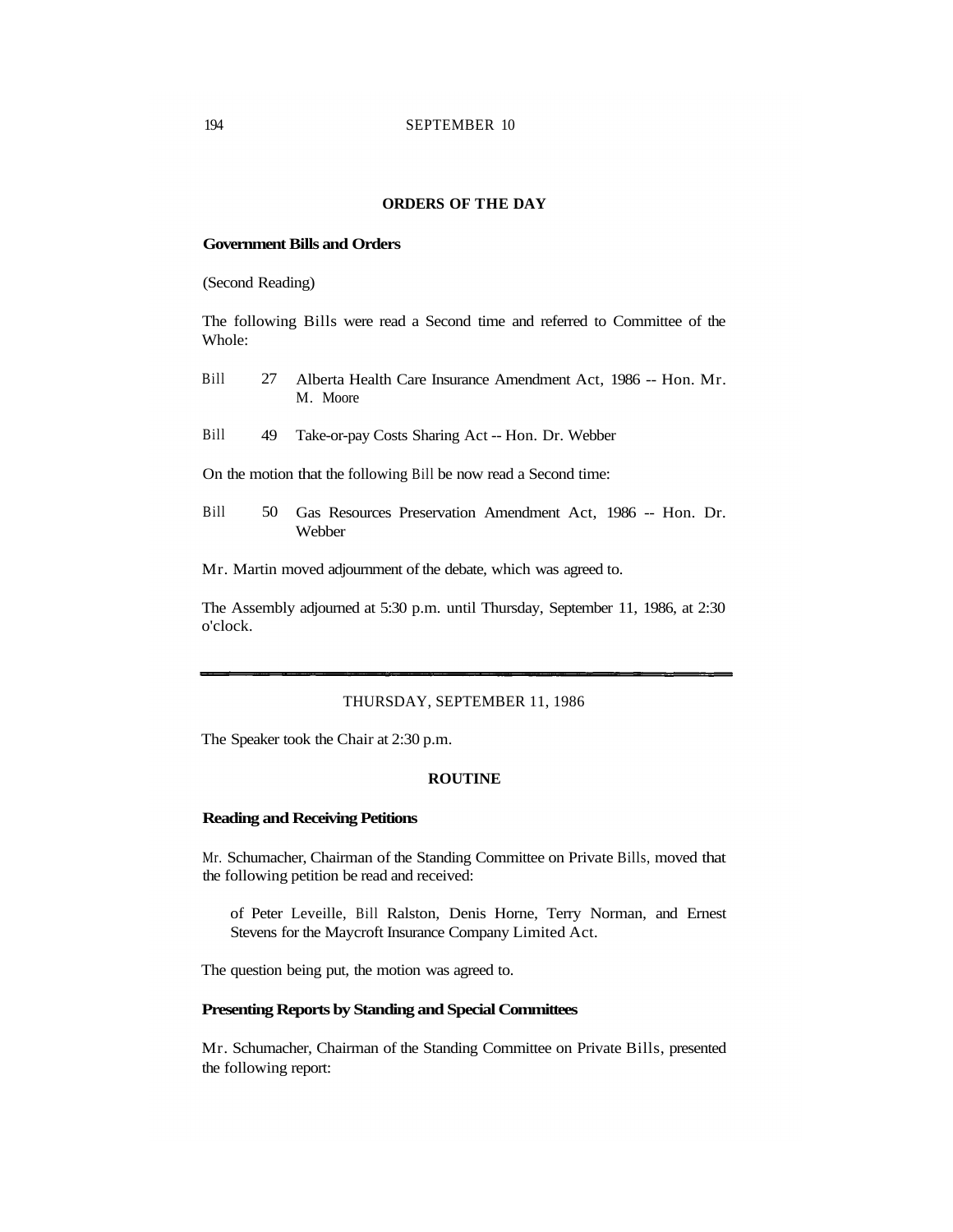Mr. Speaker:

Pursuant to Standing Order 93, I have taken under consideration the petition for the Maycroft Insurance Company Limited Act and have to report to the Assembly that Standing Order 86 has not been complied with.

The Private Bills Committee has considered the matter of that petition and recommends to the Assembly that the provisions of Standing Order 89 be waived to permit the Bill to be dealt with on the basis of the advertising that has been completed so far.

The question being put, the recommendations were agreed to.

#### **Introduction of Bills (First Reading)**

Notice having been given:

Bill Pr 16 Maycroft Insurance Company Limited Act -- Mr. Schumacher

### **Tabling Returns and Reports**

Hon. Mr. Russell, Minister of Advanced Education, pursuant to Financial Administration Act, RSA 1980, c.F-9, s2(6), 1980, c64, s2:

University of Alberta, Edmonton, Report of the Governors 1984-85

(Sessional Paper No. 10B/86)

University of Calgary, Annual Report 1984-85

(Sessional Paper No. 10C/86)

Red Deer College, Annual Report 1984-1985

(Sessional Paper No. 8F/86)

Medicine Hat College, Annual Report for year ending June 30, 1985

(Sessional Paper No. 8G/86)

Hon. Mr. Russell, Minister of Advanced Education:

Alberta Advanced Education, Statistical Report 1984-1985

(Sessional Paper No. 351/86)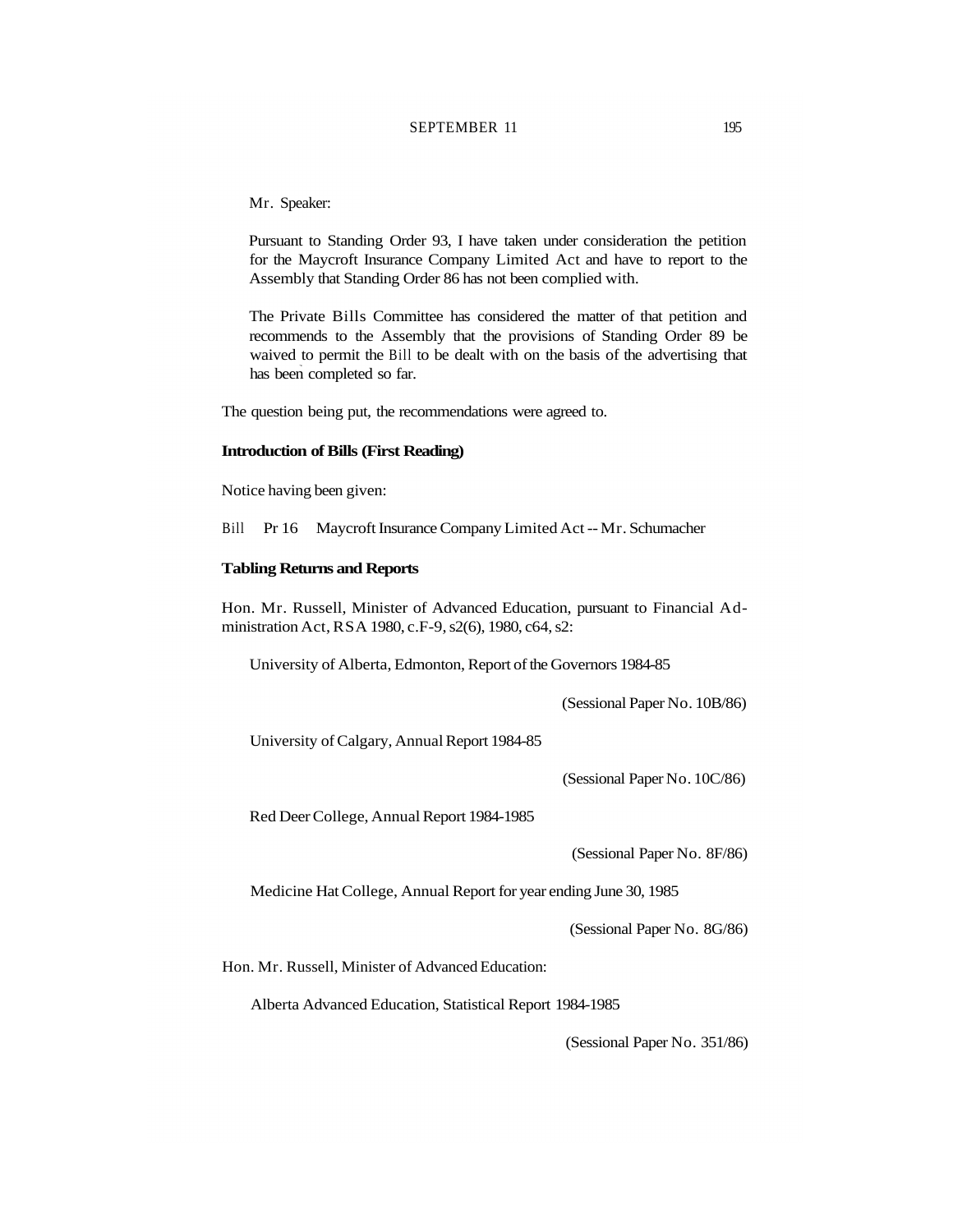#### **ORDERS OF THE DAY**

#### **Questions**

The following question was not accepted:

(Mr. Wright)

**170.** What evaluation has been made of the impact on the computerization program in the Solicitor General's Department - the purpose of which is to provide an effective, prompt and ongoing exchange of motor vehicle and driver licence information between the Department, police forces and other provincial authorities, and which has been experiencing repeated difficulties and delays since 1981 - of the abolishment on or about December 1, 1982, of the position of Director of Program Planning (Position No. 3475-0601)?

What considerations led at the time to the decision to abolish the position, in light of the fact that the reason given for the termination was that the position's functions were "no longer required"?

As the holder of the position at the time of its abolishment was familiar with all aspects of the Canadian Police Information Centre system, what efforts were made to retain this expertise in the service of the Department's computerization program?

Has the Department, since December 1, 1982, reinstated the position or created a position with similar functions and, if not, why not?

#### **Motions for Returns**

The following motions were agreed to as amended:

Moved by Mr. R. Speaker:

**158.** That an Order of the Assembly do issue for a Return showing:

With respect to the assumption of responsibility by the Department of the Environment, through its agent the Special Waste Management Corporation in May 1985, of the abandoned chemical waste storage site at Nisku, previously managed by the D & D Corporation:

- (1) a copy of the original lease agreement between D & D Corporation and the landowner;
- (2) a copy of the lease agreement established between the Government and the landowner;
- (3) copies of any independent appraisals done and recommendations thereof as to the fair lease value for the facility;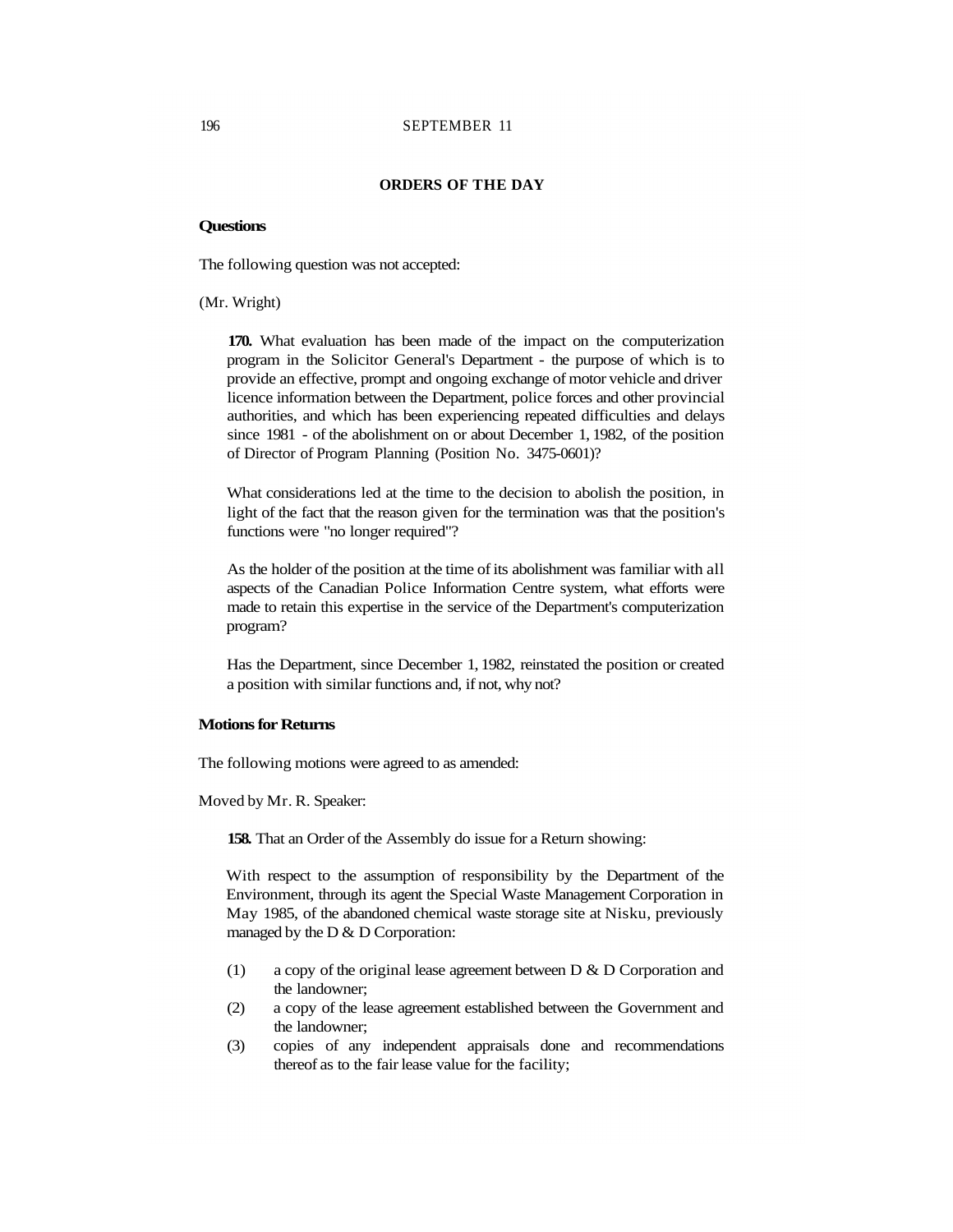# SEPTEMBER 11 197

- (4) the name of the company that acted as leasing agent for the landowner;
- (5) a record of any moneys spent to clean up the facility and of the individuals or companies to whom the work was awarded;
- (6) the total cost to the Government of Alberta since accepting responsibility for D & D Corporation in May 1985;
- (7) a list of payments to persons or companies that have provided goods or services for the D & D Corporation since May 1985, showing in each case the name of the person or company and the amount

Hon. Mr. Kowalski, Minister of the Environment, moved that the motion be amended as follows:

by deleting clauses (1) and (2) and renumbering clauses (3) through (7) accordingly.

The question being put, the amendment was agreed to.

The question being put, the motion as amended was agreed to.

Moved by Mr. Mitchell:

**165.** That an Order of the Assembly do issue for a Return showing:

With respect to the assumption of responsibility by the Department of the Environment, through its agent the Alberta Special Waste Management Corporation, of the abandoned chemical waste storage site at Nisku, previously managed by Kinetic Ecological Resource Group (1982) Ltd.:

- (1) a copy of the original lease agreement(s) between Kinetic and the landowner;
- (2) a copy of the lease agreement established between the Government and the landowner;
- (3) copies of any independent appraisals done and recommendations thereof as to the fair lease value for the facility;
- (4) a record of any moneys spent thus far to clean up the facility and of the individuals or companies to whom the work was awarded;
- (5) a budget projection of anticipated cost to the Government for the complete cleanup of the former Kinetic facility at Nisku and the transportation and disposal of the hazardous waste material involved;
- (6) a budget projection for the total operating costs of the former Kinetic facility at Nisku, assumed by the Government, until cleanup has been completed.

Hon. Mr. Kowalski, Minister of the Environment, moved that the motion be amended as follows:

by deleting the words "a budget projection" in clauses (5) and (6) and substituting "an explanation"; and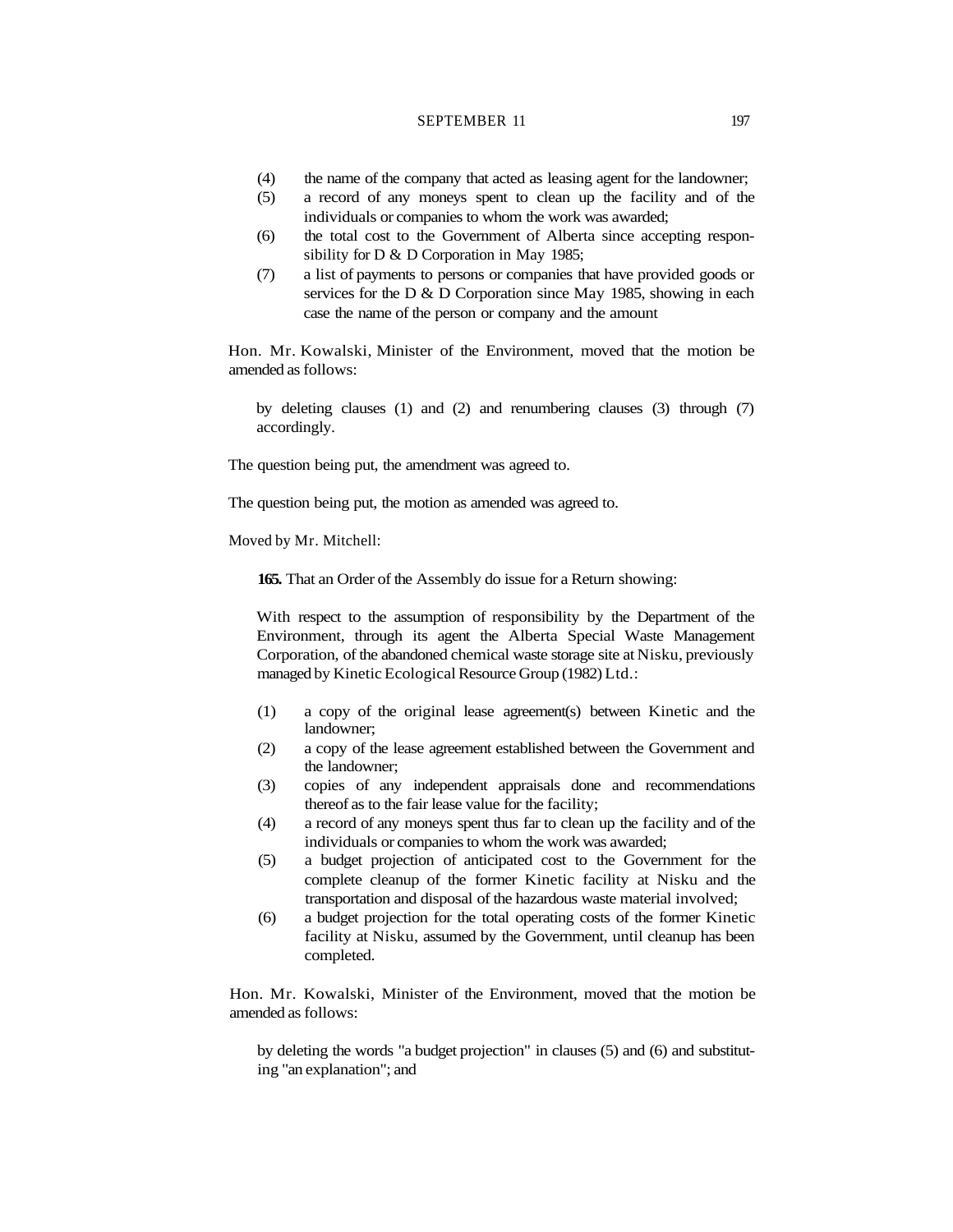by deleting clauses (1) and (2) and renumbering clauses (3) through (6) accordingly.

The question being put, the amendment was agreed to.

The question being put, the motion as amended was agreed to.

# **Motions Other Than Government Motions**

Moved by Mr. Hyland on behalf of Mr. Fischer:

**222.** BE IT RESOLVED THAT the Legislative Assembly urge the Government to undertake an investigation and assessment of the methods available for processing garbage other than by the use of landfill operations, such as separation for recycling and the burning or the processing and compaction of material that cannot be recycled or otherwise used.

A debate followed.

Mr. Ewasiuk, Hon. Member for Edmonton-Beverly, moved that the motion be amended by adding at the end of it:

"and

BE IT FURTHER RESOLVED THAT, in recognition of the urgency of solid waste disposal problems faced by the City of Edmonton, the Legislative Assembly urge the Government immediately to fund as a pilot project a garbage disposal program for Edmonton and surrounding municipalities using alternate methods of garbage and solid waste disposal; and

BE IT FURTHER RESOLVED THAT the Legislative Assembly urge the Government to operate and evaluate this pilot project jointly with the participating municipalities."

A debate followed on the amendment

Pursuant to Standing Order 8(3), debate was adjourned on the amendment with Mr. Musgrove speaking.

# **Public Bills and Orders Other Than Government Bills and Orders**

(Second Reading)

On the motion that the following Bill be now read a Second time: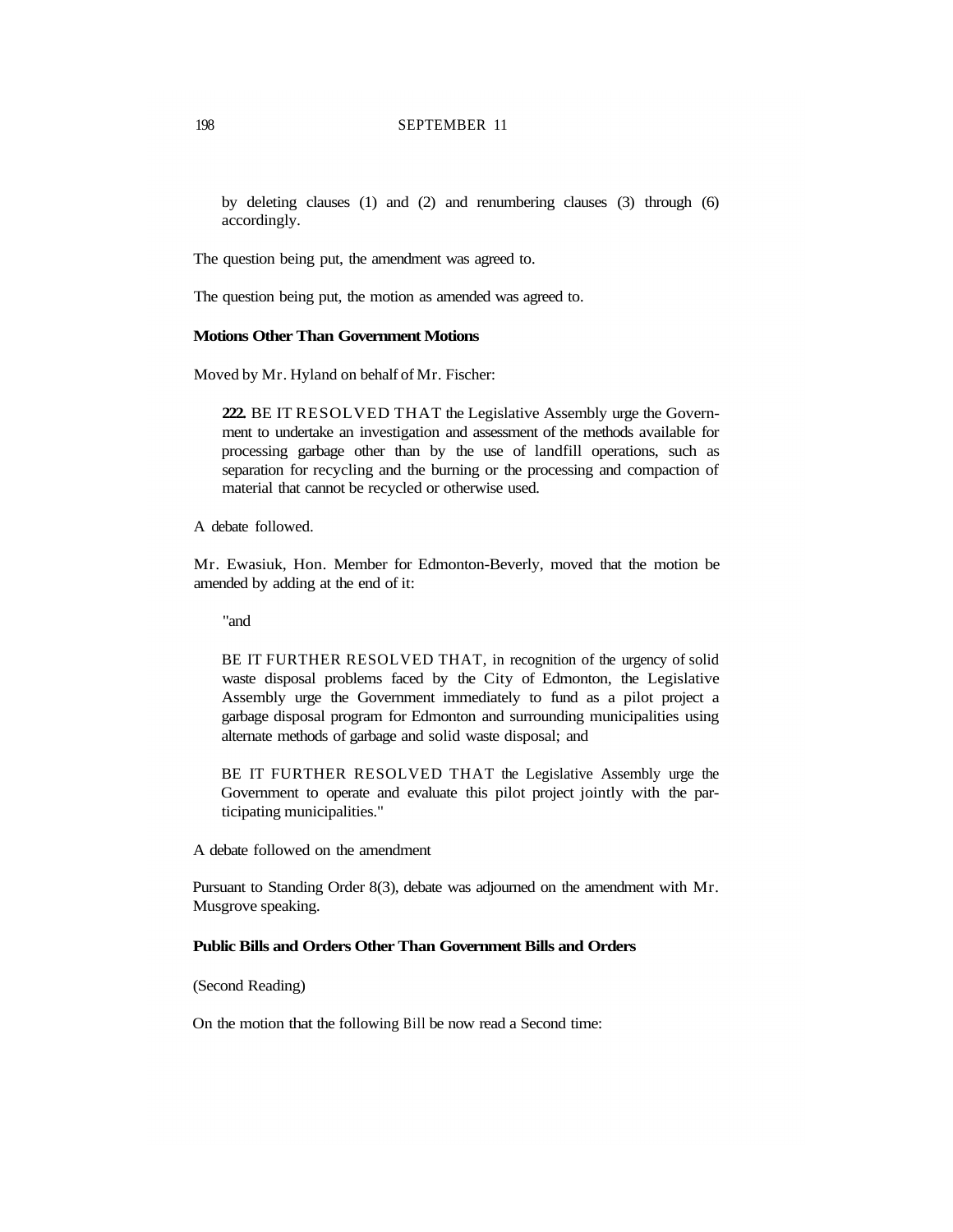# SEPTEMBER 11 199

Bill 213 An Act to Amend the Guarantees Acknowledgment Act -- Mr. Nelson

A debate followed.

Mr. Oldring moved adjournment of the debate, which was agreed to.

The Assembly adjourned at 5:30 p.m. until 8:00 p.m.

THURSDAY, SEPTEMBER 11, 1986 -- 8:00 P.M.

Mr. Speaker resumed the Chair.

### **Government Bills and Orders**

(Second Reading)

On the motion that the following Bill be now read a Second time:

Bill 50 Gas Resources Preservation Amendment Act, 1986 -- Hon. Dr. Webber

A debate followed.

The question being put, the motion was agreed to. The names being called for were taken as follows.

| Fjordbotten         | Nelson         |
|---------------------|----------------|
| Getty               | Oldring        |
| Heron               | Osterman       |
| Hyland              | Pengelly       |
| Johnston            | Reid           |
| Jonson              | Rostad         |
| Koper               | Shaben         |
| Kowalski            | Shrake         |
| McCoy               | Sparrow        |
| Mirosh              | <b>Stevens</b> |
| Moore (Lacombe)     | Trynchy        |
| Moore (Smoky River) | Webber         |
| Musgreave           | West           |
| Musgrove            | Zarusky        |
|                     |                |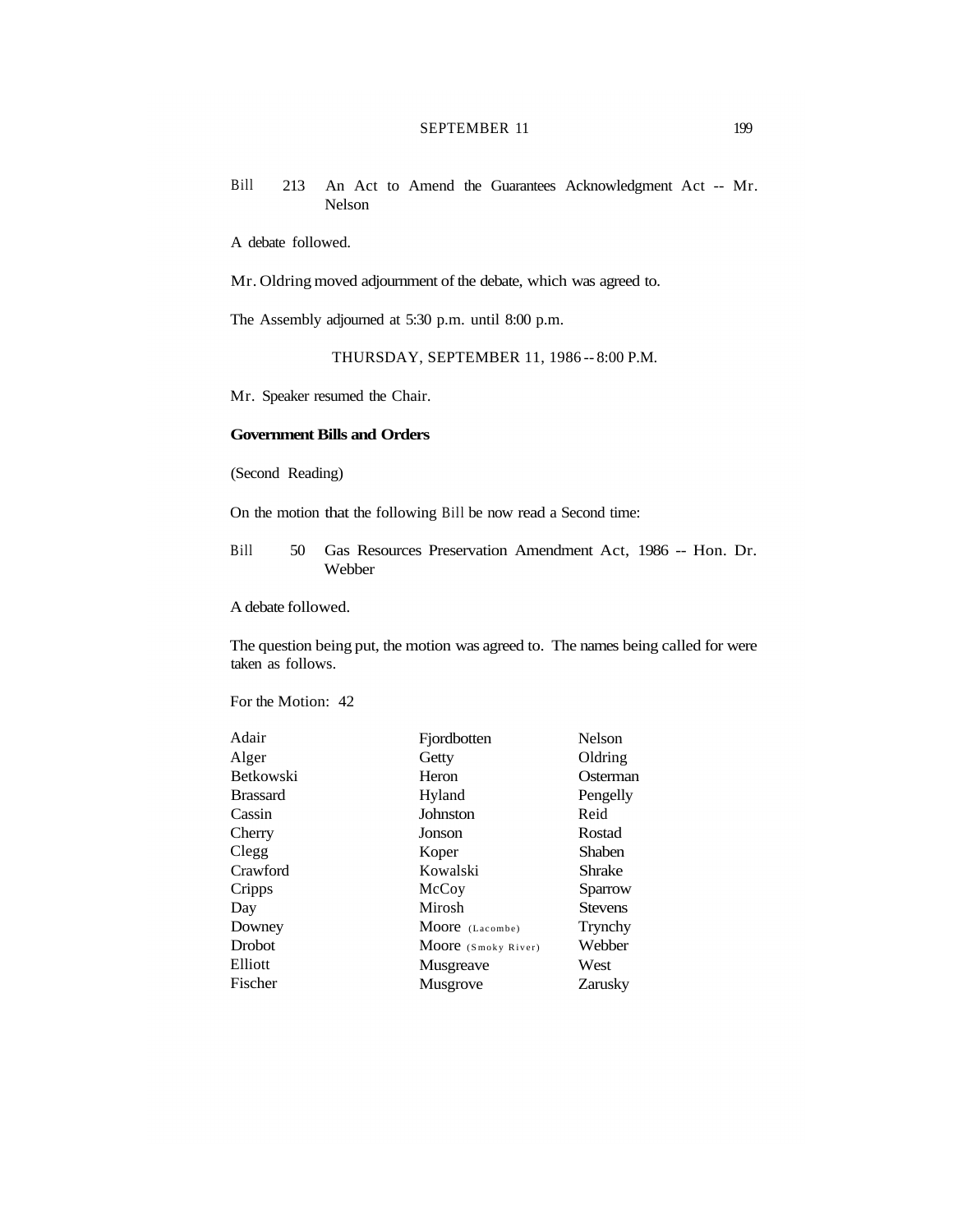Against the Motion: 18

| Chumir       | McEachern | Sigurdson            |
|--------------|-----------|----------------------|
| Ewasiuk      | Mitchell  | Speaker (Little Bow) |
| Gibeault     | Miolsness | Strong               |
| Hawkesworth  | Pashak    | Taylor               |
| <b>Hewes</b> | Piquette  | Wright               |
| Laing        | Roberts   | Younie               |

The following Bills were read a Second time and referred to Committee of the Whole:

| <b>Bill</b> | 15 | Employment Pension Plans Act -- Hon. Dr. Reid                                                                       |
|-------------|----|---------------------------------------------------------------------------------------------------------------------|
| Bill        | 41 | Appropriation (Alberta Heritage Savings Trust Fund, Capital<br>Projects Division) Act, 1986-87 -- Hon. Mr. Johnston |
| Bill        | 45 | Alberta Corporate Income Tax Amendment Act, 1986 -- Hon. Mr.<br>Johnston                                            |
| Bill        | 48 | Workers' Compensation Amendment Act, 1986 -- Hon. Mr. Dinning                                                       |
| Bill        | 50 | Gas Resources Preservation Amendment Act, 1986 -- Hon. Dr.<br>Webber                                                |
|             |    | $\mathbf{v}$                                                                                                        |

On motion by Hon. Mr. Crawford, Government House Leader, the Assembly adjourned at 11:16 p.m. until Friday, September 12, 1986, at 10:00 a.m.

### FRIDAY, SEPTEMBER 12, 1986

The Speaker took the Chair at 10:00 a.m.

# **ROUTINE**

### **Presenting Reports** by **Standing and Special Committees**

Mr. Schumacher, Chairman of the Standing Committee on Private Bills, presented the following report

Mr. Speaker:

The Standing Committee on Private Bills has had under consideration Bill Pr 16, Maycroft Insurance Limited Act, and recommends it be proceeded with.

The question being put, the recommendation was agreed to.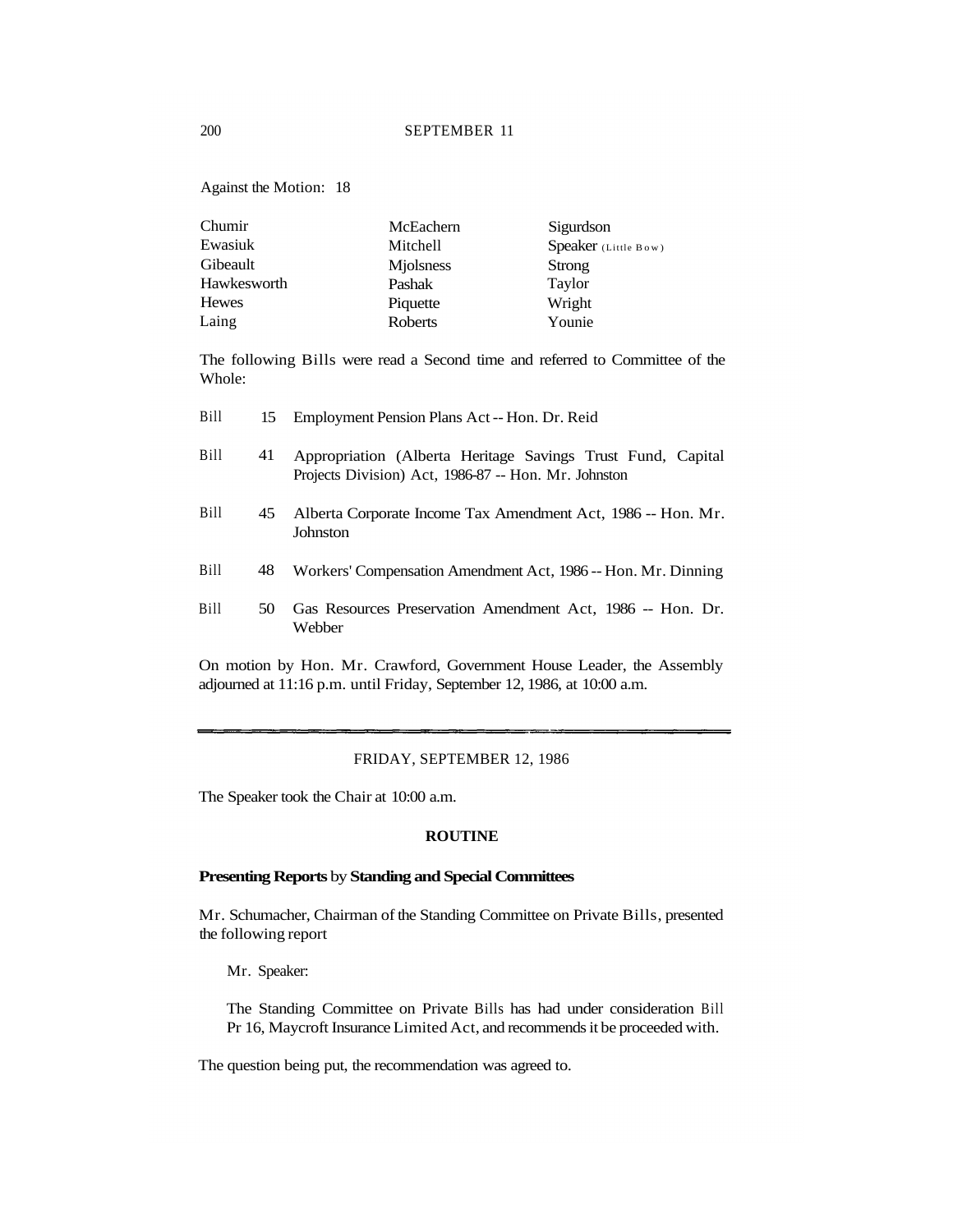# **ORDERS OF THE DAY**

# **Government Bills and Orders**

# (Third Reading)

On the motion that the following Bill be now read a Third time:

Bill 1 Natural Gas Pricing Agreement Amendment Act, 1986 -- Hon. Mr. Getty

A debate followed.

The question being put, the motion was agreed to. The names being called for were taken as follows:

For the Motion: 41

| Adair            | Elzinga         | Orman          |
|------------------|-----------------|----------------|
| Alger            | Getty           | Osterman       |
| <b>Betkowski</b> | Heron           | Payne          |
| Bogle            | Isley           | Reid           |
| <b>Bradley</b>   | Johnston        | Rostad         |
| <b>Brassard</b>  | Jonson          | Schumacher     |
| Campbell         | Koper           | <b>Shaben</b>  |
| Cassin           | Kowalski        | Sparrow        |
| Cherry           | Kroeger         | <b>Stevens</b> |
| Crawford         | Mirosh          | Webber         |
| Cripps           | Moore (Lacombe) | Weiss          |
| Dinning          | Musgreave       | Young          |
| Downey           | Musgrove        | Zarusky        |
| Elliott          | Nelson          |                |
|                  |                 |                |
|                  |                 |                |

Against the Motion: 20

| Barrett      | Laing     | Roberts       |
|--------------|-----------|---------------|
| Chumir       | Martin    | Sigurdson     |
| Ewasiuk      | McEachern | <b>Strong</b> |
| Fox          | Mitchell  | Taylor        |
| Gibeault     | Miolsness | Wright        |
| Hawkesworth  | Pashak    | Younie        |
| <b>Hewes</b> | Piquette  |               |

On the motion that the following Bill be now read a Third time:

Bill 7 Department of Social Services Act -- Hon. Mrs. Osterman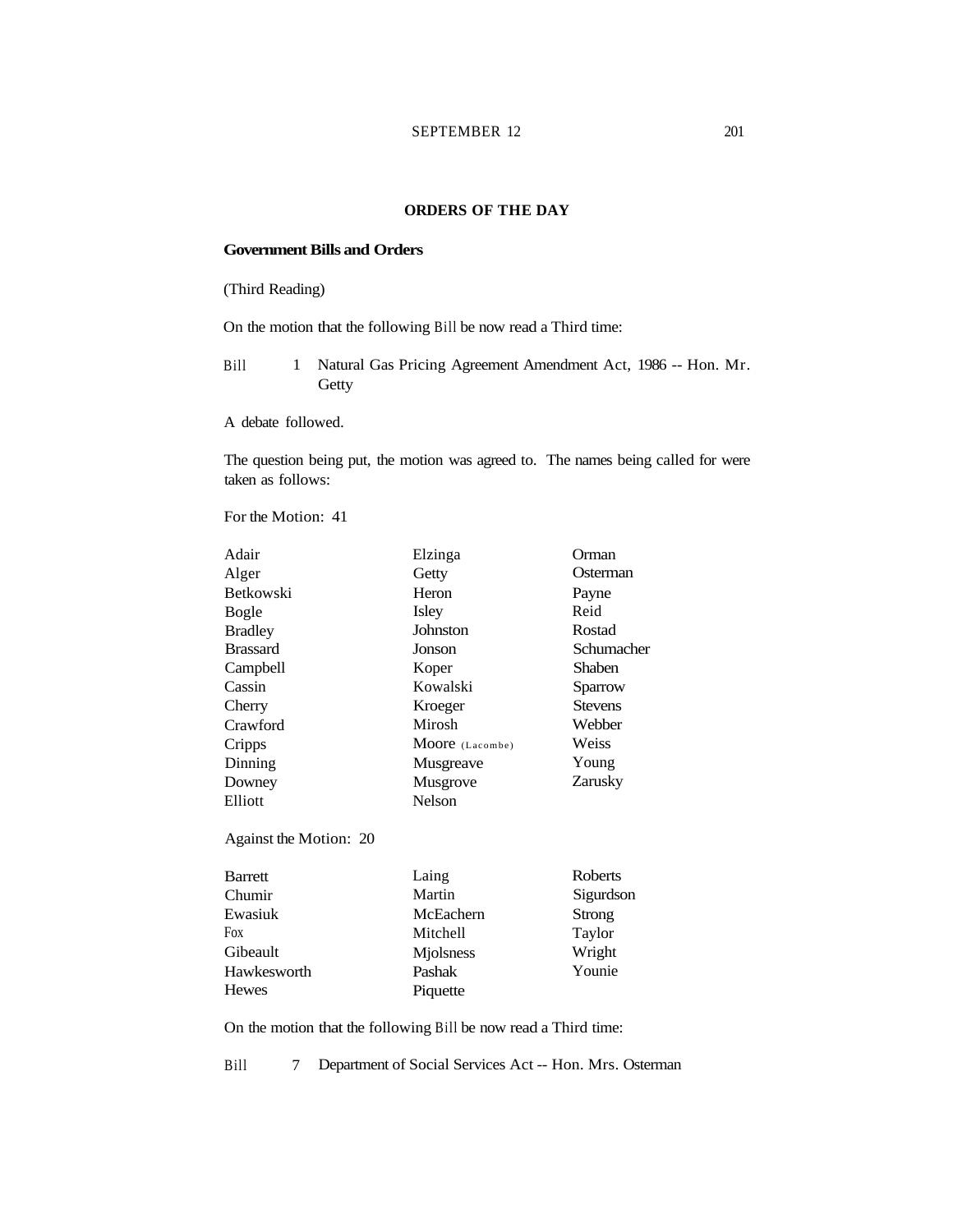A debate followed.

The question being put, the motion was agreed to. The names being called for were taken as follows:

For the Motion: 41

| Adair            | Elzinga         | Orman          |
|------------------|-----------------|----------------|
| Alger            | Getty           | Osterman       |
| <b>Betkowski</b> | Heron           | Payne          |
| Bogle            | Isley           | Reid           |
| <b>Bradley</b>   | Johnston        | Schumacher     |
| <b>Brassard</b>  | Jonson          | Shaben         |
| Campbell         | Koper           | <b>Shrake</b>  |
| Cassin           | Kowalski        | Sparrow        |
| Cherry           | Kroeger         | <b>Stevens</b> |
| Crawford         | Mirosh          | Webber         |
| Cripps           | Moore (Lacombe) | Weiss          |
| Dinning          | Musgreave       | Young          |
| Downey           | Musgrove        | Zarusky        |
| Elliott          | Nelson          |                |
|                  |                 |                |

Against the Motion: 19

| Chumir       | Martin    | Roberts   |
|--------------|-----------|-----------|
| Ewasiuk      | McEachern | Sigurdson |
| Fox          | Mitchell  | Strong    |
| Gibeault     | Miolsness | Taylor    |
| Hawkesworth  | Pashak    | Wright    |
| <b>Hewes</b> | Piquette  | Younie    |
| Laing        |           |           |

On the motion that the following Bill be now read a Third time:

Bill 19 Alberta Advisory Council on Women's Issues Act -- Hon. Mr. Anderson

A debate followed.

The question being put, the motion was agreed to. The names being called for were taken as follows:

| Adair            | Elzinga | Orman    |
|------------------|---------|----------|
| Alger            | Getty   | Osterman |
| <b>Betkowski</b> | Heron   | Payne    |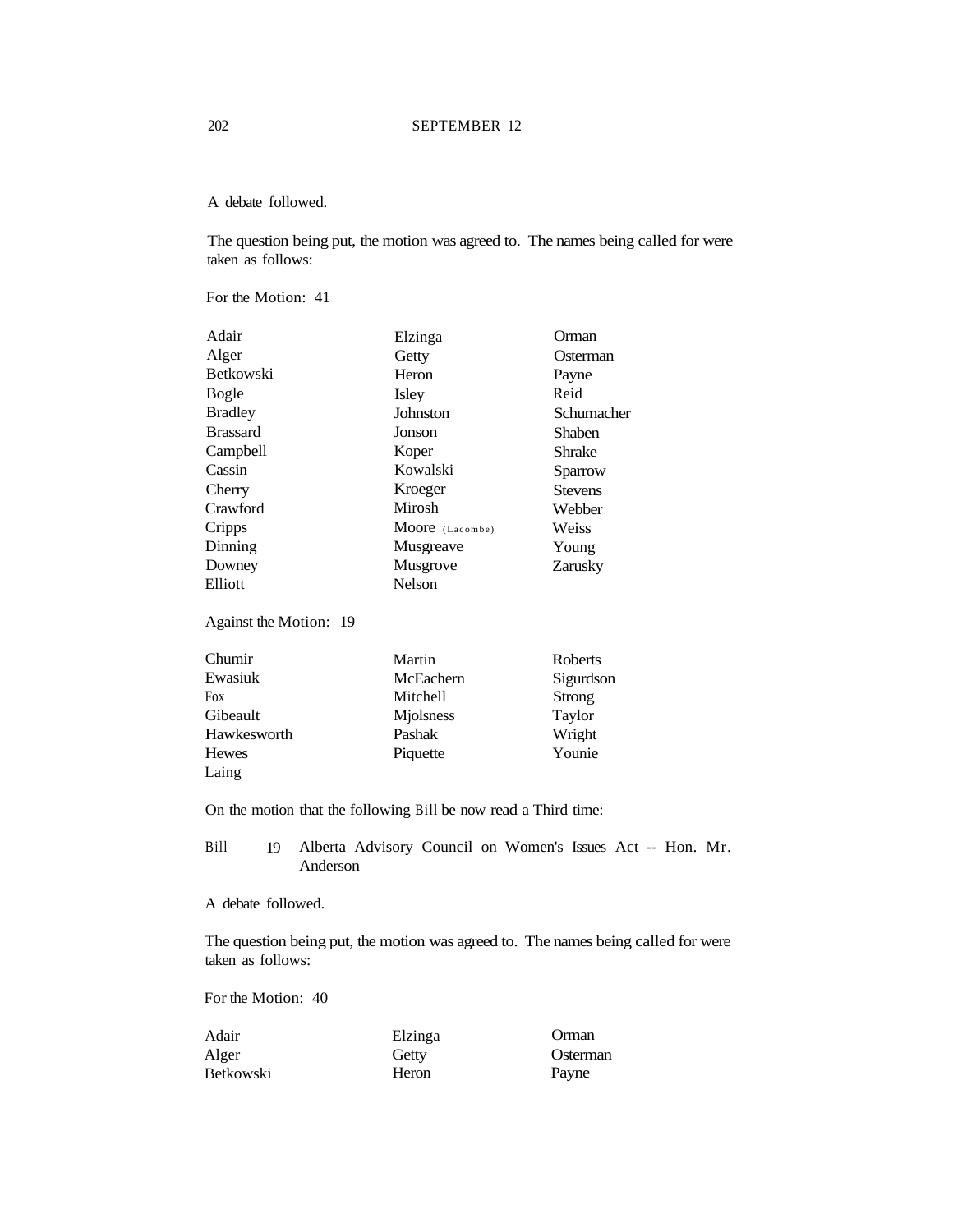# SEPTEMBER 12 203

| Bogle           | Isley           | Reid                 |
|-----------------|-----------------|----------------------|
| <b>Bradley</b>  | Johnston        | Schumacher           |
| <b>Brassard</b> | Jonson          | Shaben               |
| Campbell        | Koper           | Shrake               |
| Cassin          | Kowalski        | Sparrow              |
| Cherry          | Mirosh          | Speaker (Little Bow) |
| Crawford        | Moore (Lacombe) | Webber               |
| Cripps          | Musgreave       | Weiss                |
| Dinning         | Musgrove        | Young                |
| Downey          | Nelson          | Zarusky              |
| Elliott         |                 |                      |

Against the Motion: 17

| Chumir       | Laing     | Sigurdson |
|--------------|-----------|-----------|
| Ewasiuk      | Martin    | Strong    |
| <b>Fox</b>   | McEachern | Taylor    |
| Gibeault     | Mitchell  | Wright    |
| Hawkesworth  | Miolsness | Younie    |
| <b>Hewes</b> | Pashak    |           |

The following Bills were read a Third time and passed:

| Bill | 1              | Natural Gas Pricing Agreement Amendment Act, 1986 -- Hon. Mr.<br>Getty            |
|------|----------------|-----------------------------------------------------------------------------------|
| Bill | $\overline{2}$ | Department of Tourism Act -- Hon. Mr. Fjordbotten                                 |
| Bill | 3              | Department of Energy Act -- Hon. Dr. Webber                                       |
| Bill | 4              | Department of Forestry, Lands and Wildlife Act -- Hon. Mr.<br>Sparrow             |
| Bill | 5              | Rural Electrification Revolving Fund Amendment Act, 1986 -- Hon.<br>Mr. Adair     |
| Bill | 7              | Department of Social Services Act -- Hon. Mrs. Osterman                           |
| Bill | 8              | Department of Community and Occupational Health Act--Hon. Mr.<br>Dinning          |
| Bill | 9              | Department of Economic Development and Trade Act -- Hon. Mr.<br>Shaben            |
| Bill | 10             | Department of Technology, Research and Telecommunications Act<br>--Hon. Mr. Young |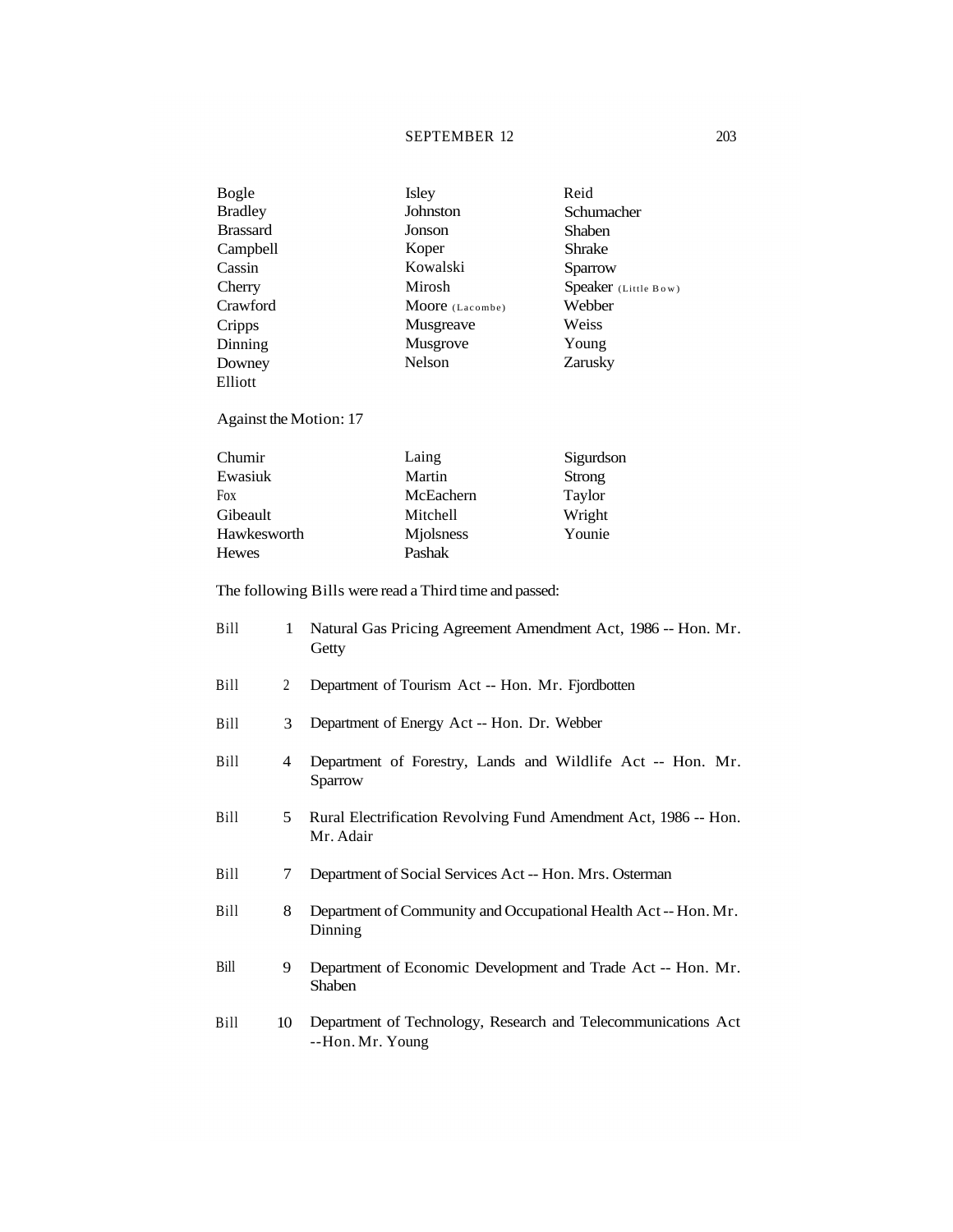| Bill | 19 Alberta Advisory Council on Women's Issues Act -- Hon. Mr. |
|------|---------------------------------------------------------------|
|      | Anderson                                                      |

- Bill 20 Women's Secretariat Act -- Hon. Mr. Anderson
- Bill 29 Department of Manpower Statutes Amendment Act, 1986 -- Hon. Mr. Orman
- Bill 37 Crowsnest Pass Municipal Unification Amendment Act, 1986 -- Mr. Bradley

#### (Second Reading)

The following Bill was read a Second time and referred to Committee of the Whole:

Bill 46 Alberta Income Tax Amendment Act, 1986 -- Hon. Mr. Johnston

# **Royal Assent**

Her Honour the Honourable the Lieutenant Governor, having entered the Assembly and being seated on the Throne,

Mr. Speaker addressed Her Honour in the following words:

May it please Your Honour:

The Legislative Assembly has, at its present sitting, passed certain Bills to which, and in the name of the Legislative Assembly, I respectfully request Your Honour's assent

The Clerk of the Legislative Assembly then read the titles of the Bills that had been passed as follows:

- 1 Natural Gas Pricing Agreement Amendment Act, 1986
- 2 Department of Tourism Act
- 3 Department of Energy Act
- 4 Department of Forestry, Lands and Wildlife Act
- 5 Rural Electrification Revolving Fund Amendment Act, 1986
- 7 Department of Social Services Act
- 8 Department of Community and Occupational Health Act
- 9 Department of Economic Development and Trade Act
- 10 Department of Technology, Research and Telecommunications Act
- 19 Alberta Advisory Council on Women's Issues Act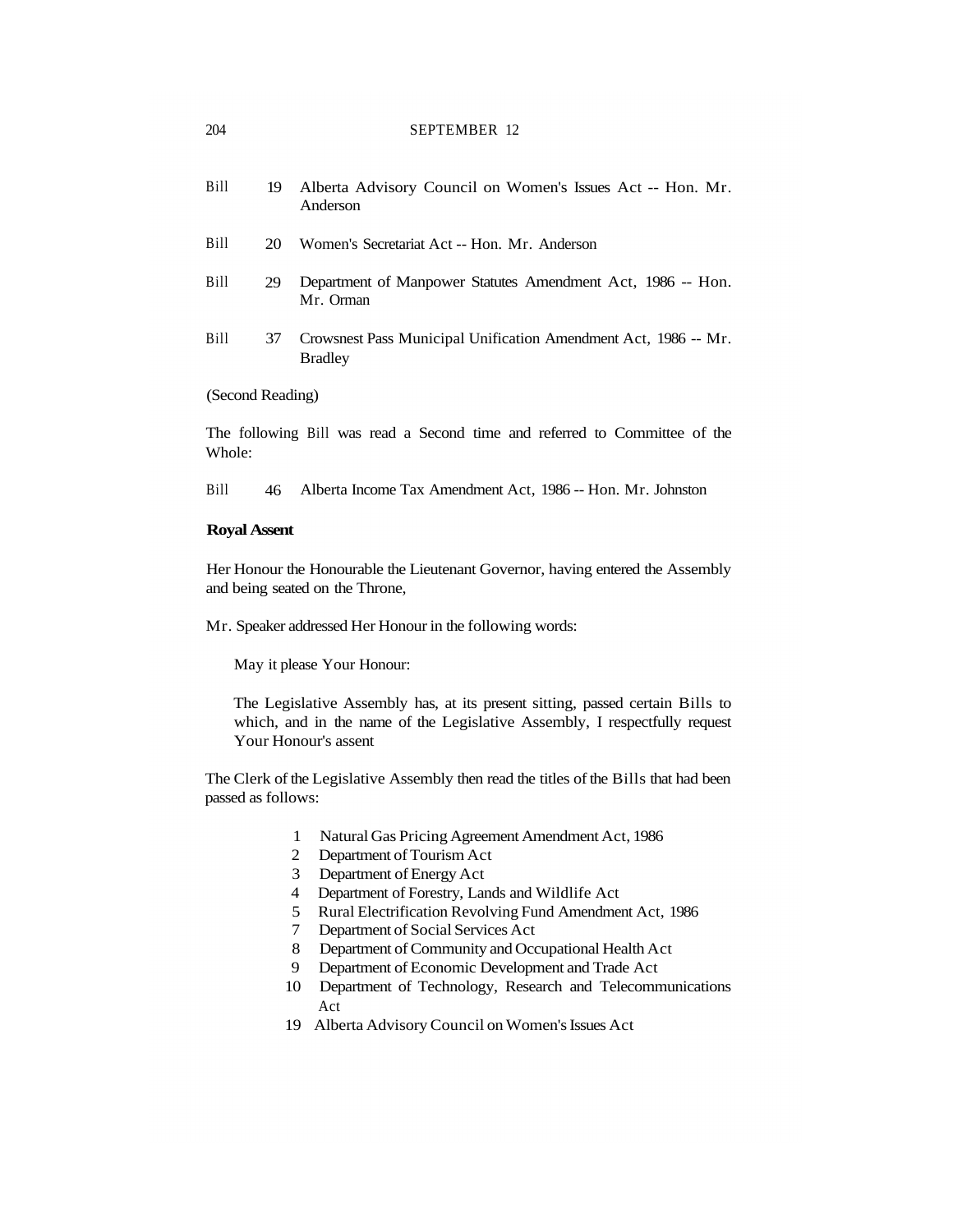#### SEPTEMBER 12 205

- 20 Women's Secretariat Act
- 29 Department of Manpower Statutes Amendment Act, 1986
- 37 Crowsnest Pass Municipal Unification Amendment Act, 1986

To these Bills, Royal Assent was announced by the Clerk of the Legislative Assembly in the following words:

In Her Majesty's name, Her Honour the Honourable the Lieutenant Governor doth assent to these Bills.

Her Honour the Honourable the Lieutenant Governor then retired from the Assembly.

On motion by Hon. Mr. Crawford, Government House Leader, that it be called 1:00 p.m., the Assembly adjourned at 12:51 p.m. until Monday, September 15, 1986, at 2:30 p.m.

#### MONDAY, SEPTEMBER 15, 1986

The Speaker took the Chair at 2:30 p.m.

# **ROUTINE**

# **Tabling Returns and Reports**

Hon. Mr. Kowalski, Minister of the Environment:

Submission of the Province of Alberta with respect to the Final Report - Inquiry on Federal Water Policy, June 1986

(Sessional Paper No. 352/86)

# **ORDERS OF THE DAY**

### **Government Bills and Orders**

(Committee of the Whole)

On motion by Hon. Mr. Crawford, Government House Leader, the Assembly resolved itself into Committee of the Whole.

(Assembly in Committee)

The following Bill was taken under consideration: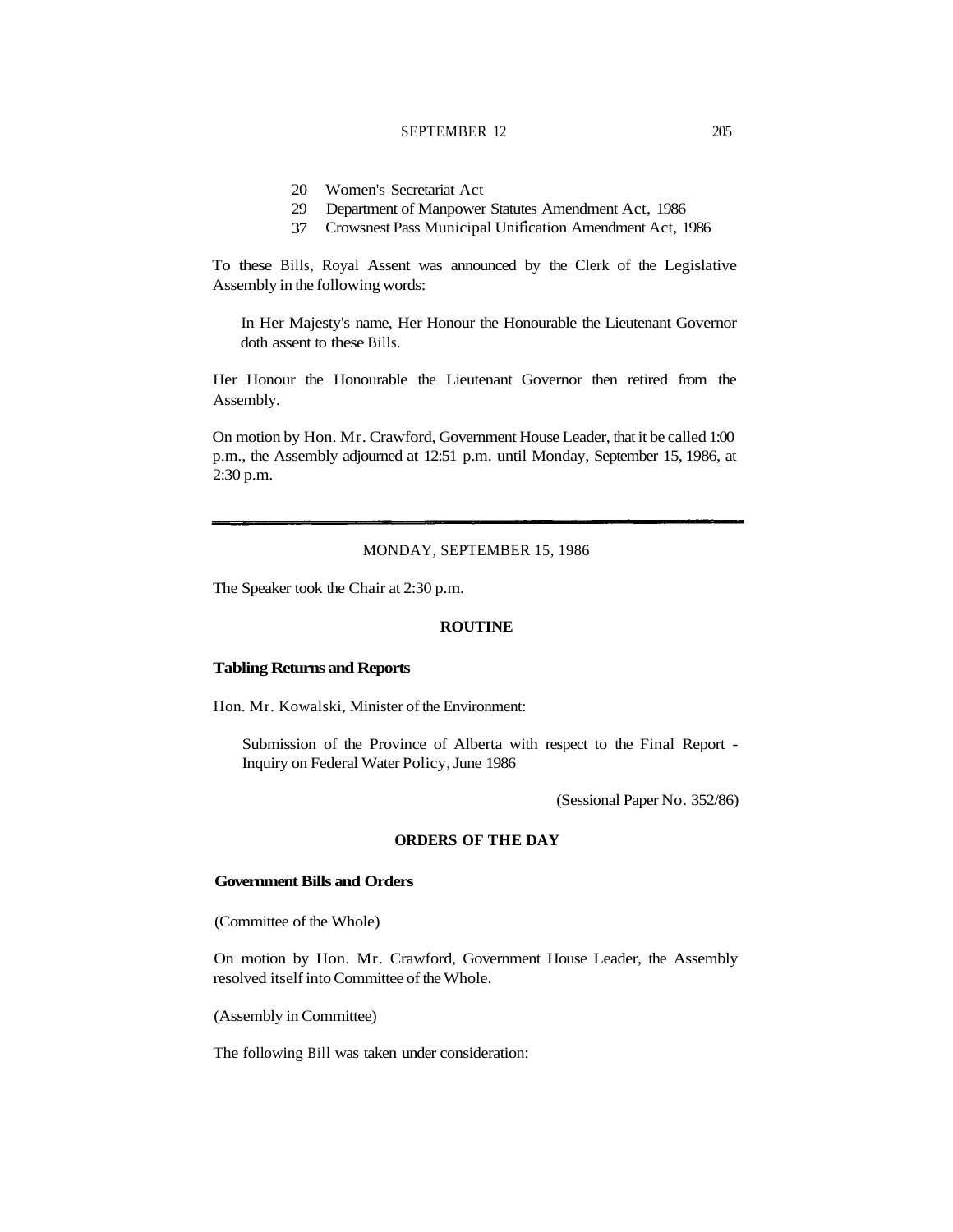Bill 11 Alberta Stock Savings Plan Act -- Hon. Mr. Johnston

A debate followed.

The following amendment was moved by Mr. McEachern, Hon. Member for Edmonton-Kingsway:

The Bill is hereby amended as follows:

A. The following is added after section 1:

"1.1 The purposes of this Act are

- (1) to strengthen the private sector and create jobs by providing expansion capital for new and growing Alberta companies,
- (2) to attract more Albertans to capital markets, and encourage equity ownership of Alberta companies by Albertans,
- (3) to encourage diversification of and investment in Alberta-based industries, and
- (4) to strengthen the Alberta Stock Exchange and the Alberta financial environment"
- B. Section 4(1)(e)(i) and (ii) are amended by striking out the words "25%" and substituting therefor the words "50%."
- C. The following is added after section 4:

"4.1(1) On all certificates issued by the Provincial Treasurer in accordance with section 4, he shall indicate which of the following criteria, in his opinion, are met by the corporation to which the certificate is issued:

that the corporation is

- (a) at the date of the corporation's application for a certificate, owned at least to the extent of 51% of its outstanding voting shares by persons whose principal residence is in Alberta;
- (b) principally engaged in business of a sort which will tend to diversify the economy of Alberta, or will be principally engaged in such business within one year of the granting of the certificate;
- (c) principally engaged in business activities at places outside the commercial environs of the cities of Edmonton and Calgary, or will be so primarily engaged within one year of the granting of the certificate;
- (d) engaged in the business of manufacturing commodities derived from one or more primary natural resources or commodities procured within Alberta.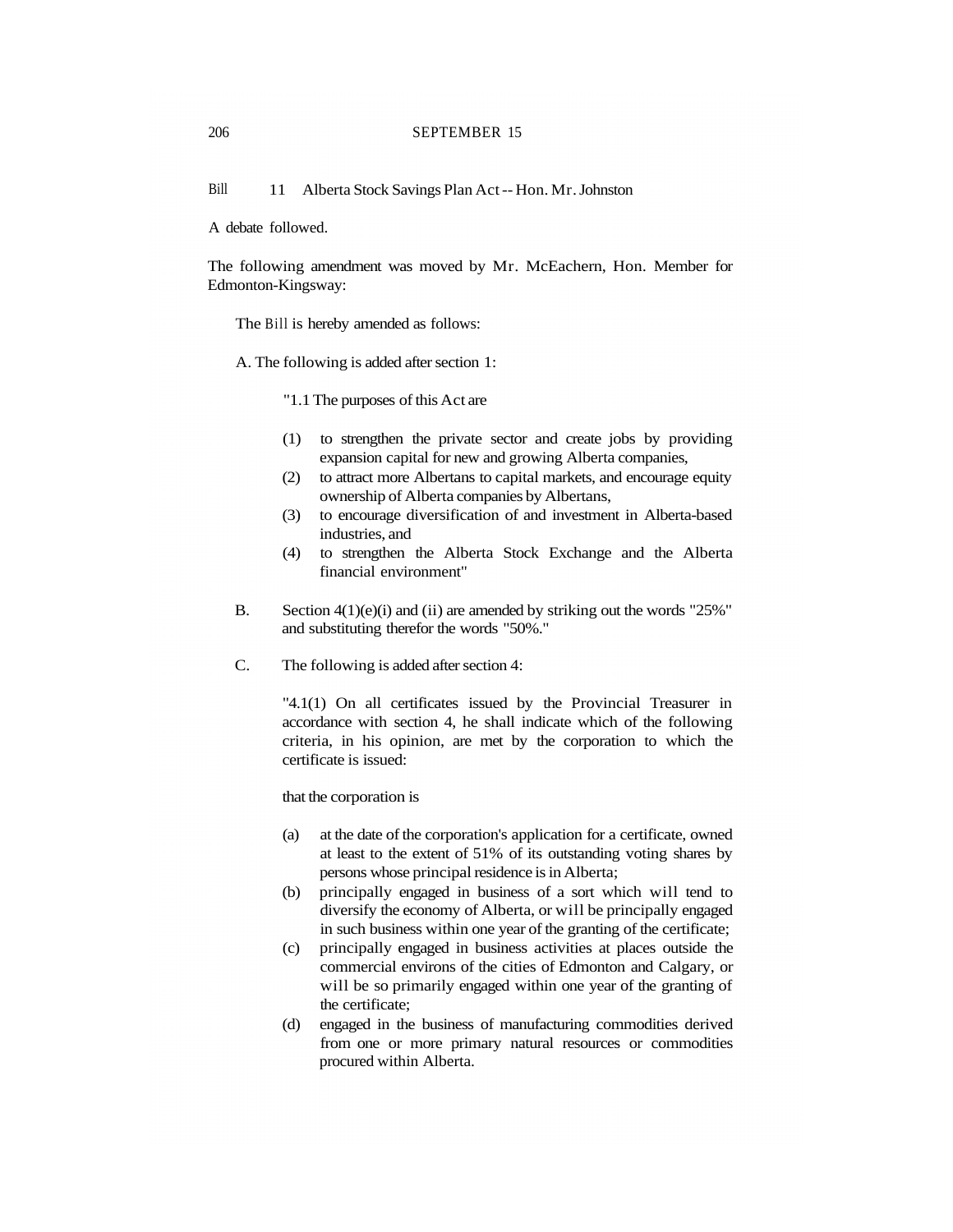#### SEPTEMBER 15 207

(2) Any corporation applying for a certificate pursuant to section 4 may indicate, in the prescribed form, which of the criteria set out in subsection (1) it meets and shall include with its application any documentation supporting its indications.

Section 28 is amended, in the proposed section 13.1(1)(e) by adding "5% for each of the criteria listed in section 4.1, that are, in the opinion of the Provincial Treasurer, met by the corporation, plus" after "applicable to an eligible share."

The question being put, the amendment was defeated. The names being called for were taken as follows:

For the Motion: 14

| Barrett     | Laing             | Roberts   |
|-------------|-------------------|-----------|
| Ewasiuk     | Martin            | Sigurdson |
| Fox         | McEachern         | Wright    |
| Hawkesworth | Mitchell          | Younie    |
| Hewes       | <b>M</b> jolsness |           |
|             |                   |           |

Against the Motion: 49

| Adair           | Elliott             | <b>Musgrove</b> |
|-----------------|---------------------|-----------------|
| Ady             | Elzinga             | <b>Nelson</b>   |
| Alger           | Fischer             | Orman           |
| Anderson        | Fjordbotten         | Osterman        |
| <b>Bogle</b>    | Getty               | Payne           |
| <b>Bradley</b>  | Heron               | Pengelly        |
| <b>Brassard</b> | Hyland              | Reid            |
| Campbell        | Johnston            | Rostad          |
| Cassin          | Jonson              | Shaben          |
| Cherry          | Koper               | Shrake          |
| Clegg           | Kowalski            | Sparrow         |
| Crawford        | Kroeger             | <b>Stevens</b>  |
| Cripps          | Mirosh              | Trynchy         |
| Day             | Moore (Lacombe)     | Weiss           |
| Dinning         | Moore (Smoky River) | West            |
| Downey          | Musgreave           | Zarusky         |
| Drobot          |                     |                 |

The debate on Bill 11, Alberta Stock Savings Plan Act, continued.

The following Bill was taken under consideration:

Bill 30 Financial Administration Amendment Act, 1986 -- Hon. Mr. Johnston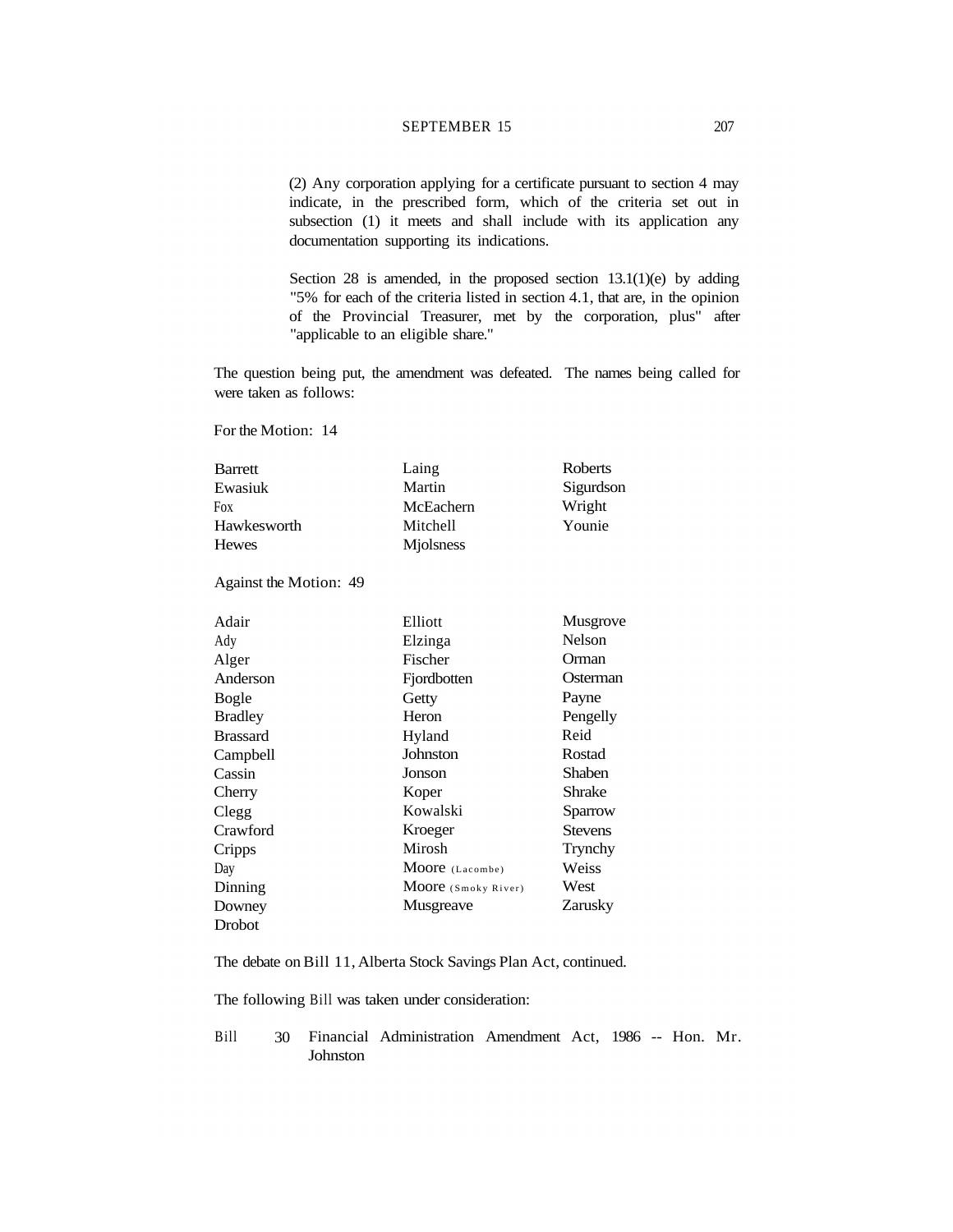A debate followed.

The following amendment was moved by Mr. Martin, Hon. Leader of the Opposition:

The Bill is hereby amended as follows:

- A. Section 14 is amended by striking out clause (c) and substituting the following:
	- (c) subsection (2) is struck out and the following is substituted:
		- (2) The Provincial Treasurer shall,
		- (a) prepare a report within 30 days of the completion of each half of each fiscal year showing
			- (i) the money raised under subsection (1) during that half of the fiscal year, for which Government securities were issued, and
			- (ii) the amount of unredeemed Government securities issued in respect of money raised for the purposes referred to in subsection (1) less the amount of the sinking funds established and existing for the retirement of Government securities and the interest accrued on those sinking funds at the completion of that half of the fiscal year; and
		- (b) table the report prepared pursuant to clause (a) in the Legislative Assembly, within 5 days of the completion of the report if the Legislature is then sitting, or within 15 days of the commencement of the next sitting of the Legislature if it is not then sitting.

The question being put, the amendment was defeated. The names being called for were taken as follows:

| Barrett     | Laing           | Roberts |
|-------------|-----------------|---------|
| Chumir      | Martin          | Strong  |
| Ewasiuk     | McEachern       | Taylor  |
| Fox         | <b>Mitchell</b> | Wright  |
| Hawkesworth | Miolsness       | Younie  |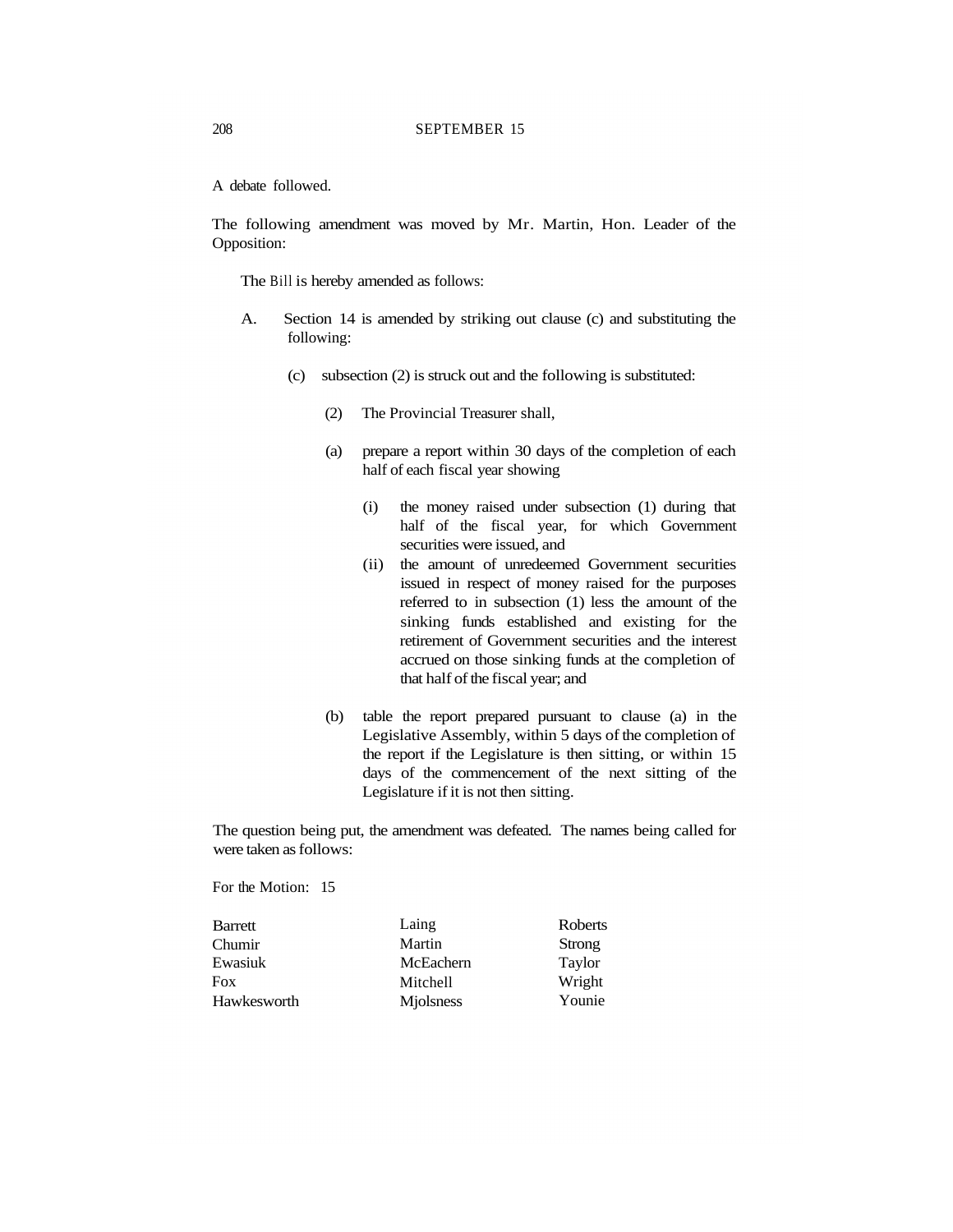# SEPTEMBER 15 209

| Adair           | Elliott         | Nelson         |
|-----------------|-----------------|----------------|
| Ady             | Elzinga         | Oldring        |
| Alger           | Fischer         | Orman          |
| Anderson        | Fjordbotten     | Osterman       |
| Bogle           | Heron           | Payne          |
| <b>Bradley</b>  | Hyland          | Pengelly       |
| <b>Brassard</b> | Johnston        | Reid           |
| Cassin          | Jonson          | Rostad         |
| Clegg           | Koper           | Shaben         |
| Crawford        | Kowalski        | Shrake         |
| Cripps          | Kroeger         | Sparrow        |
| Day             | Mirosh          | <b>Stevens</b> |
| Dinning         | Moore (Lacombe) | Weiss          |
| Downey          | Musgreave       | West           |
| Drobot          | Musgrove        | Zarusky        |
|                 |                 |                |

The following Bill was reported and ordered to be read a Third time:

Bill 11 Alberta Stock Savings Plan Act -- Hon. Mr. Johnston

Progress was reported on the following Bill:

Bill 30 Financial Administration Amendment Act, 1986 -- Hon. Mr. Johnston

The Assembly adjourned at 5:30 p.m. until 8:00 p.m.

MONDAY, SEPTEMBER 15, 1986 -- 8:00 P.M.

Mr. Speaker resumed the Chair.

#### **Government Bills and Orders**

(Committee of the Whole)

Against the Motion: 45

On motion by Hon. Mr. Crawford, Government House Leader, the Assembly resolved itself into Committee of the Whole.

(Assembly in Committee)

The following Bill was taken under consideration:

Bill 30 Financial Administration Amendment Act, 1986 -- Hon. Mr. Johnston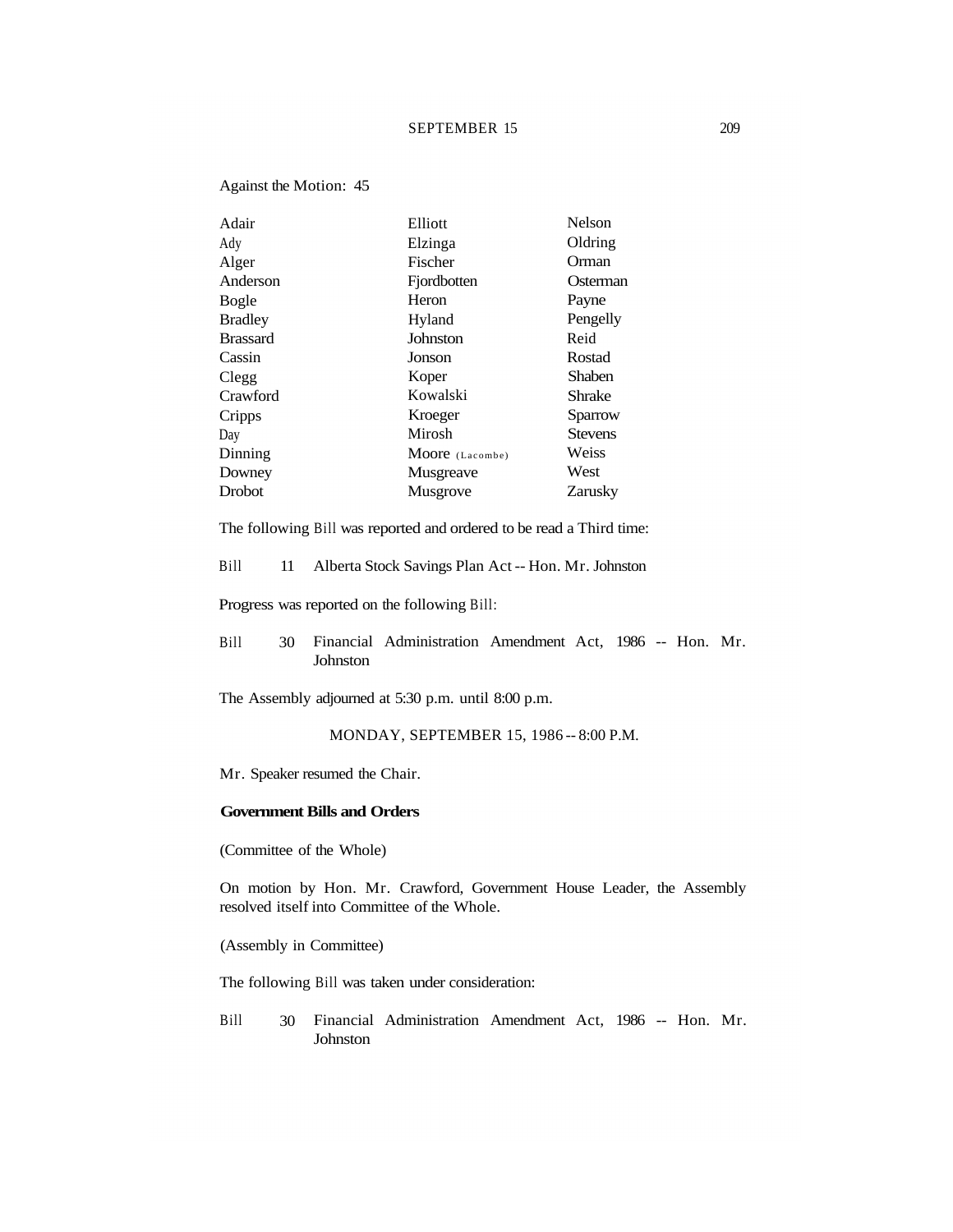#### A debate followed.

The question being put, the Bill was agreed to. The names being called for were taken as follows:

For the Motion: 39

| Downey          | Musgreave     |
|-----------------|---------------|
| <b>Drobot</b>   | Musgrove      |
| Elliott         | <b>Nelson</b> |
| Fischer         | Oldring       |
| Fjordbotten     | Orman         |
| Heron           | Pengelly      |
| Hyland          | Rostad        |
| Johnston        | Schumacher    |
| Jonson          | <b>Shaben</b> |
| Koper           | Shrake        |
| Kowalski        | Weiss         |
| Mirosh          | West          |
| Moore (Lacombe) | Zarusky       |
|                 |               |

Against the Motion: 15

| Barrett     | <b>Hewes</b> | Speaker (Little Bow) |
|-------------|--------------|----------------------|
| Chumir      | McEachern    | Strong               |
| Ewasiuk     | Mitchell     | Taylor               |
| Fox         | Miolsness    | Wright               |
| Hawkesworth | Roberts      | Younie               |

The following Bills were reported and ordered to be read a Third time:

| Bill | 22 Petroleum Incentives Program Amendment Act, 1986 -- Hon. Dr. |
|------|-----------------------------------------------------------------|
|      | Webber                                                          |

- Bill 27 Alberta Health Care Insurance Amendment Act, 1986 -- Hon. Mr. M. Moore
- Bill 30 Financial Administration Amendment Act, 1986 -- Hon. Mr. Johnston
- Bill 39 Appropriation (Alberta Capital Fund) Act, 1986 -- Hon. Mr. Johnston
- Bill 40 Alberta Heritage Savings Trust Fund Special Appropriation Act, 1986/87 -- Hon. Mr. Johnston
- Bill 41 Appropriation (Alberta Heritage Savings Trust Fund, Capital Projects Division) Act, 1986-87 -- Hon. Mr. Johnston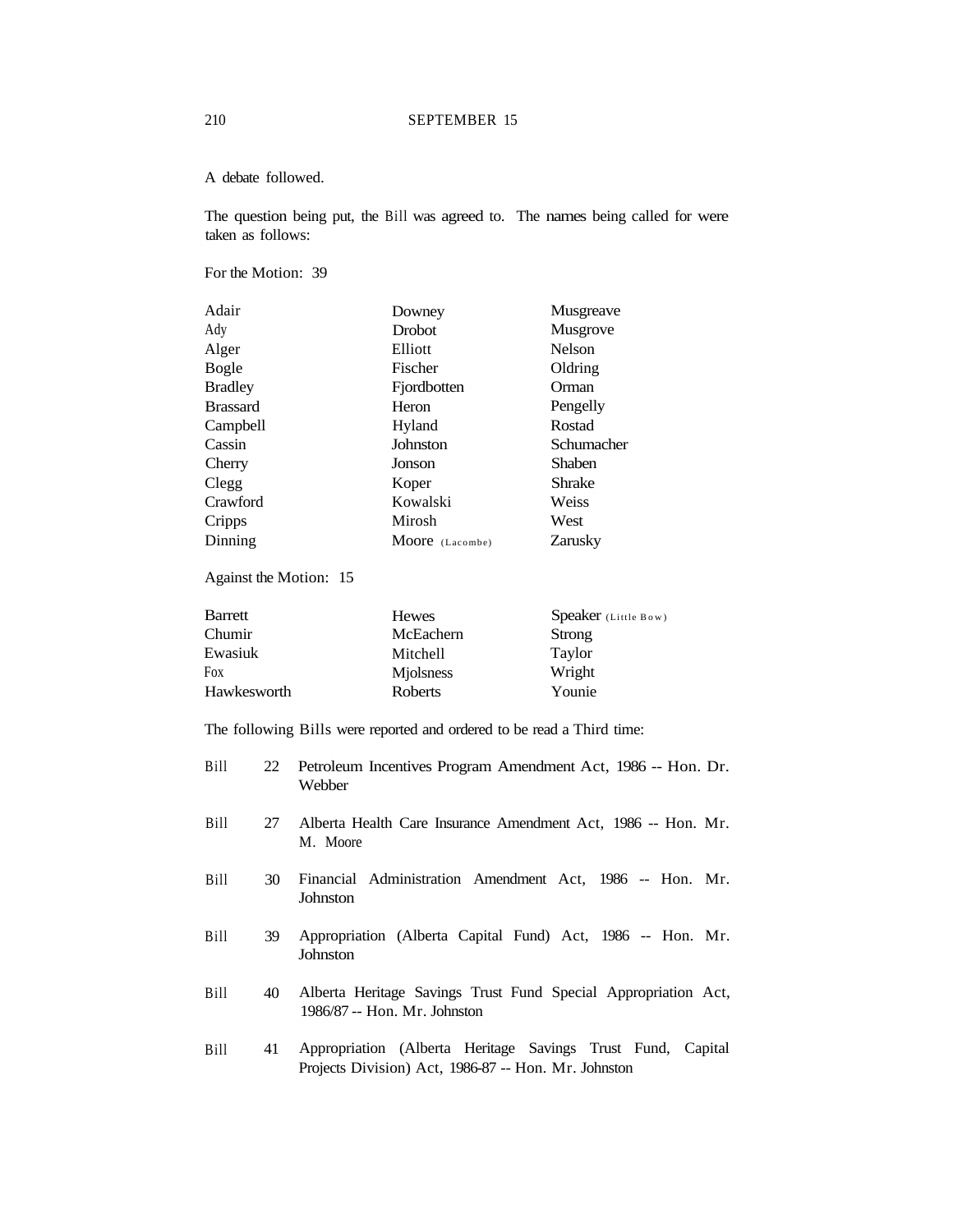# SEPTEMBER 15 211

| <b>Bill</b> |  |        |  | 42 Alberta Energy Company Amendment Act, 1986 -- Hon. Dr. |  |  |  |
|-------------|--|--------|--|-----------------------------------------------------------|--|--|--|
|             |  | Webber |  |                                                           |  |  |  |

- Bill 45 Alberta Corporate Income Tax Amendment Act, 1986 -- Hon. Mr. **Johnston**
- Bill 46 Alberta Income Tax Amendment Act, 1986 -- Hon. Mr. Johnston
- Bill 48 Workers' Compensation Amendment Act, 1986 -- Hon. Mr. Dinning

The following Bills were reported with some amendments and ordered to be read a Third time:

- Bill 15 Employment Pension Plans Act -- Hon. Dr. Reid
- Bill 24 Arbitration Amendment Act, 1986 -- Hon. Dr. Webber

On motion by Hon. Mr. Crawford, Government House Leader, the Assembly adjourned at 11:46 p.m. until Tuesday, September 16, 1986, at 2:30 p.m.

Filed with the Legislature Library

571/86 Response to material requested by the Hon. Minister of the Environment (Mr. Taylor)

#### TUESDAY, SEPTEMBER 16, 1986

The Speaker took the Chair at 2:30 p.m.

#### **ROUTINE**

#### **Introduction of Bills (First Reading)**

Upon recommendation of His Honour the Administrator, and notice having been given:

Bill 54 Legislative Assembly Amendment Act, 1986 -- Hon. Mr. Crawford

Tabling Returns and Reports

Hon. Mr. Johnston, Provincial Treasurer, pursuant to Local Authorities Pension Act, 1985, cL-28.1, s4: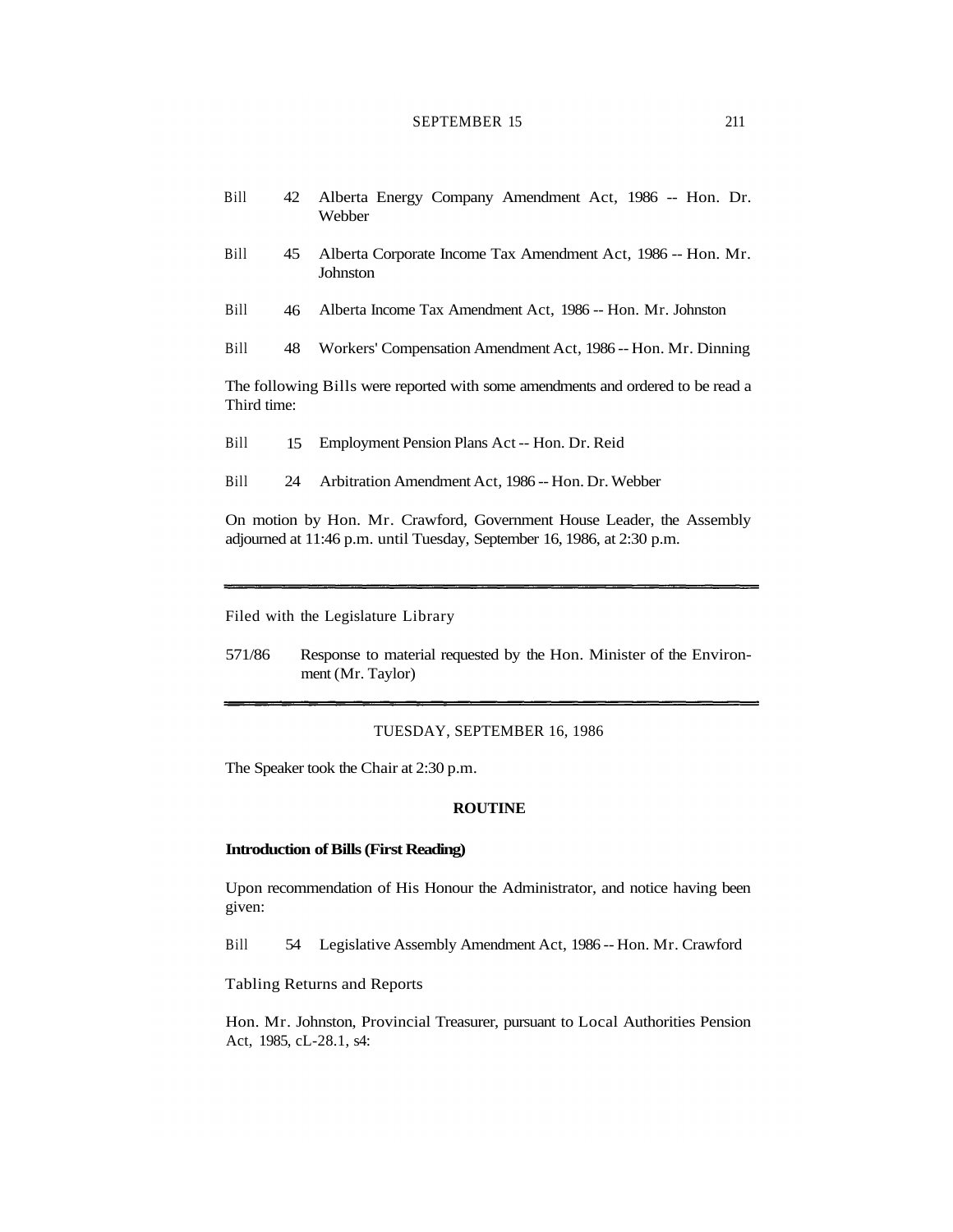Local Authorities Pension Board, Annual Report for the period April 1, 1984, to March 31, 1985

(Sessional Paper No. 89/86)

Hon. Mr. Johnston, Provincial Treasurer, pursuant to Public Service Management Pension Plan Act, 1984, cP-34.1, s4:

Public Service Management Pension Board, Annual Report for the period April 1, 1984, to March 31, 1985

(Sessional Paper No. 93/86)

Hon. Mr. Johnston, Provincial Treasurer, pursuant to Public Service Pension Plan Act, 1984, cP-35.1, s4:

Public Service Pension Board, Annual Report for the period April 1, 1984, to March 31, 1985

(Sessional Paper No. 94/86)

Hon. Mr. Johnston, Provincial Treasurer, pursuant to Special Forces Pension Plan Act, 1985, cS-21.1, s4:

Special Forces Pension Board, Annual Report for the period April 1, 1984, to March 31, 1985

(Sessional Paper No. 95/86)

Hon. Mr. Johnston, Provincial Treasurer, pursuant to Universities Academic Pensions Plan Act, 1985, cU-6.1, s4:

Universities Academic Pension Board, Annual Report for the period April 1, 1984, to March 31, 1985

(Sessional Paper No. 96/86)

Hon. Mr. Anderson, Minister of Culture:

Communique from Federal/Provincial/Territorial Conference of Ministers responsible for Culture and Historical Resources, Calgary, September 11-12, 1986

(Sessional Paper No. 353/86)

# **ORDERS OF THE DAY**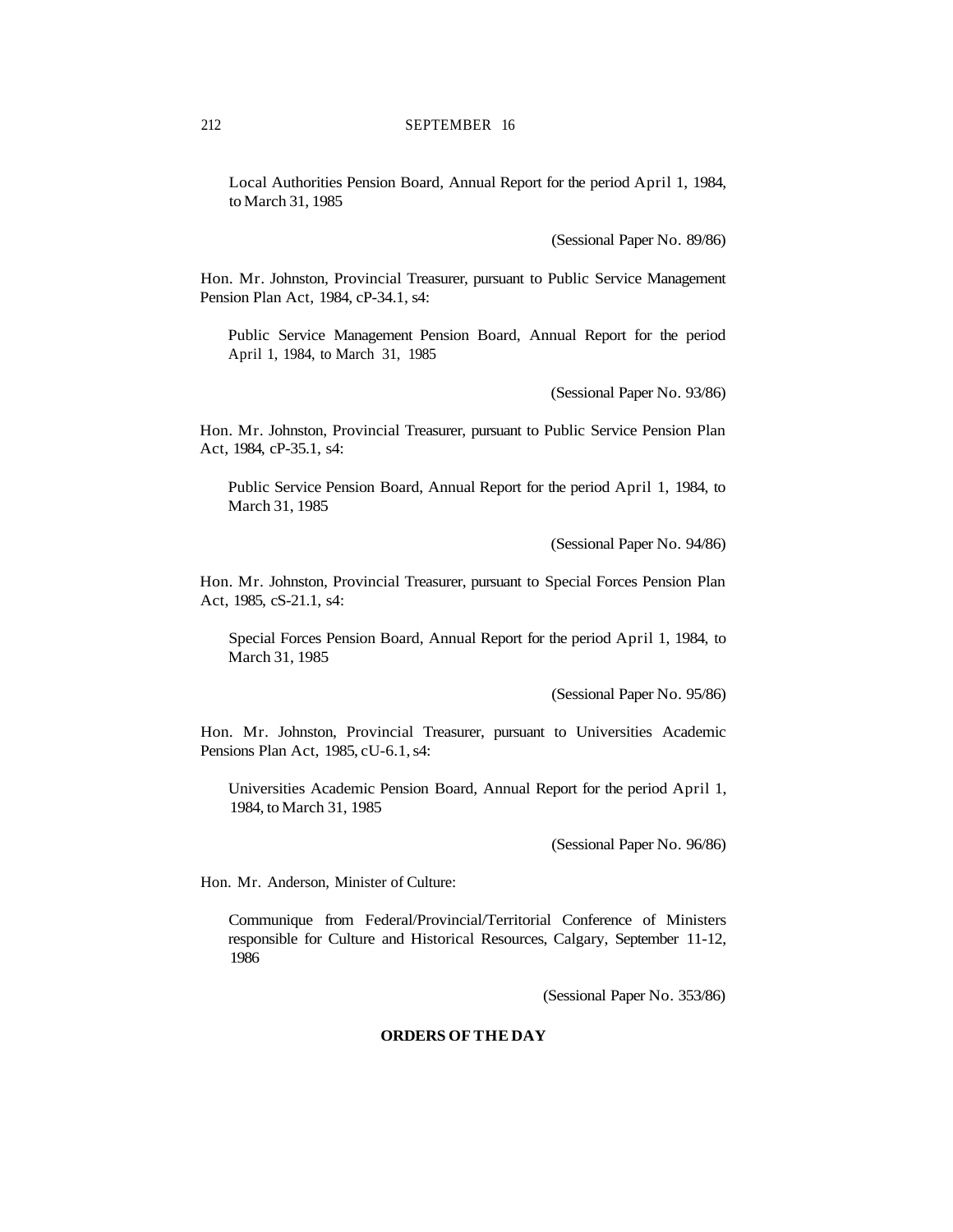# SEPTEMBER 16 213

# **Questions**

The following questions were ordered to stand:

Mr. Mitchell to ask the Government the following question:

**171.** With respect to the inspection of various amusement rides at West Edmonton Mall:

- (1) Did the investigation of the "Drop of Doom," to which the Minister of Labour alluded in the Legislative Assembly on September 8, 1986, specifically address reports that certain bolts may not have been secure from time to time?
- (2) What were the findings of this investigation?
- (3) Were there any other investigations stemming from reports that bolts may not have been secure, and what were the dates of those investigations?
- (4) Were investigations conducted into reports that the "Drop of Doom" stopped periodically due to weight imbalances? When? What were the findings?
- (5) What measures are in place to ensure that Department of Labour staff are able to upgrade their technical skills on an ongoing basis in order to keep pace with new and sophisticated rides such as the "Drop of Doom" and the "Mindbender"?
- (6) What specific standard has the Government established for the qualifications of those employed to maintain the rides in question?

Mr. Wright to ask the Government the following question:

**172.** Pursuant to an information sworn out by Mr. Ray Marriner of Calgary, charging an employee of the Government of Alberta with perjury, a hearing was held on January 11, 1986, at which the presiding provincial judge ruled that, on the evidence, the accused person ought to answer the charge and directed that a summons issue.

- (1) For what reasons did the Attorney General order that all proceedings in this matter be stayed?
- (2) In ordering the stay, and with regard to the fact that the accused person had previously testified in a Government case, what steps were taken to avoid conflict of interest?

## **Motions for Returns**

The following motion was ordered to stand:

Mr. Wright to propose the following motion to the Assembly: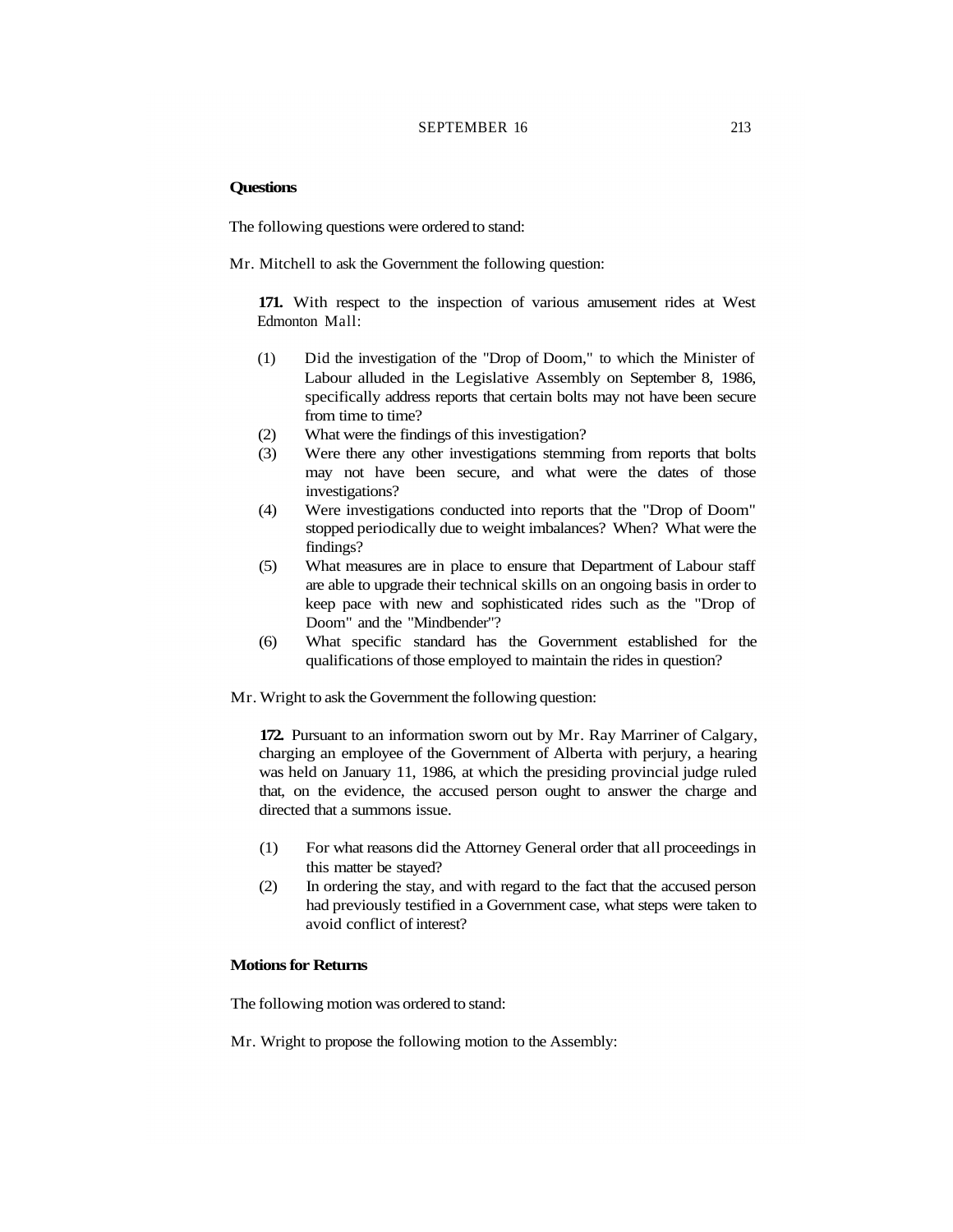**173.** That an Order of the Assembly do issue for a Return showing:

With regard to the trip by the Hon. Dr. Reid, then Solicitor General, to the United Kingdom in the summer of 1984, the announced purpose of which was to enquire into British practices of dealing with young offenders,

- (1) how many persons accompanied Dr. Reid at public expense and what were their names;
- (2) what was the total cost borne by the Government for the trip, and what was the cost in each of the categories of travel, accommodation, meals, entertainment and hospitality, and "other"; and,
- (3) when will any reports prepared as a consequence of the trip setting out the findings of the trip be tabled in the Assembly?

#### **Government Bills and Orders**

(Committee of the Whole)

Hon. Mr. Crawford, Government House Leader, requested the unanimous consent of the Assembly for consideration of Government business, notwithstanding Standing Order 8(2). Unanimous consent was granted.

On motion by Hon. Mr. Crawford, Government House Leader, the Assembly resolved itself into Committee of the Whole.

(Assembly in Committee)

The following Bills were reported and ordered to be read a Third time:

- Bill 13 Department of Transportation Amendment Act, 1986 -- Hon. Mr. Adair
- Bill 16 Special Waste Management Corporation Amendment Act, 1986 -- Hon. Mr. Kowalski
- Bill 32 Water Resources Commission Amendment Act, 1986 -- Mr. Kroeger
- Bill 33 Naturopathy Repeal Act -- Mr. Jonson
- Bill 35 Business Corporations Amendment Act, 1986 -- Hon. Ms. McCoy
- Bill 36 Local Authorities Election Amendment Act, 1986 -- Mr. Nelson

The following Bills were reported with some amendments and ordered to be read a Third time: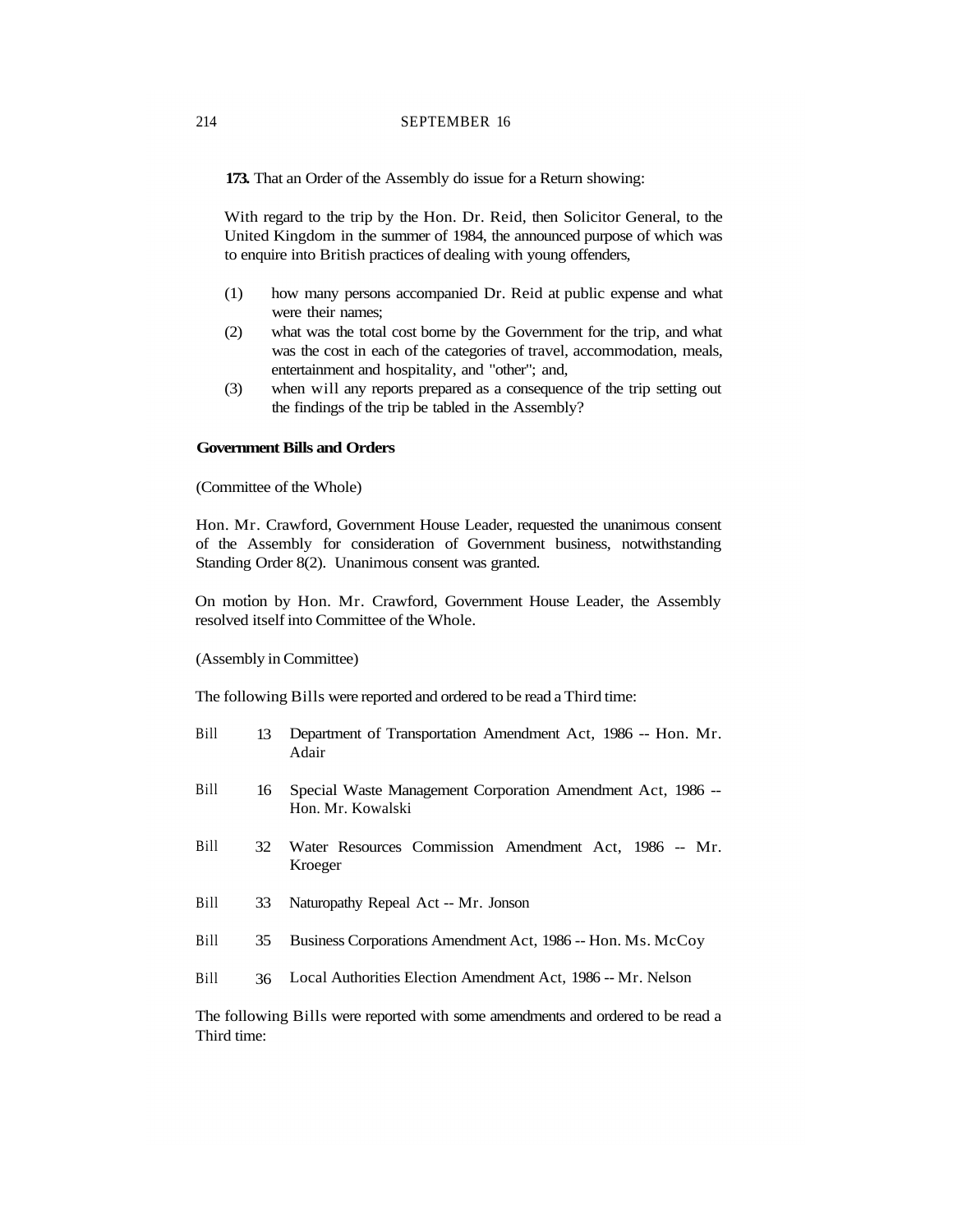#### SEPTEMBER 16 215

- Bill 17 Highway Traffic Amendment Act, 1986 -- Hon. Mr. Adair
- Bill 43 Motor Vehicle Statutes Amendment Act, 1986 -- Hon. Mr. Rostad
- Bill 44 Department of Municipal Affairs Act -- Hon. Mr. Crawford

On motion by Hon. Mr. Shaben, Acting Government House Leader, at 5:30 p.m., it was agreed that when Members reconvened at 8:00 p.m., they would be in Committee of the Whole, and the Speaker left the Chair.

TUESDAY, SEPTEMBER 16, 1986 -- 8:00 P.M.

# **Government Bills and Orders**

(Committee of the Whole)

(Assembly in Committee)

The following Bill was taken under consideration:

Bill 50 Gas Resources Preservation Amendment Act, 1986 -- Hon. Dr. Webber

A debate followed.

The question being put, the Bill was agreed to. The names being called for were taken as follows:

For the Motion: 40

| Ady             | Fischer             | <b>Nelson</b>  |
|-----------------|---------------------|----------------|
| Alger           | Fjordbotten         | Oldring        |
| Bogle           | Getty               | Orman          |
| <b>Bradley</b>  | Heron               | Osterman       |
| <b>Brassard</b> | Hyland              | Pengelly       |
| Cassin          | Jonson              | Reid           |
| Cherry          | Kowalski            | Schumacher     |
| Clegg           | Kroeger             | Shrake         |
| Crawford        | Mirosh              | Sparrow        |
| Cripps          | Moore (Lacombe)     | <b>Stevens</b> |
| Day             | Moore (Smoky River) | Weiss          |
| Downey          | Musgreave           | West           |
| Drobot          | Musgrove            | Zarusky        |
| Elzinga         |                     |                |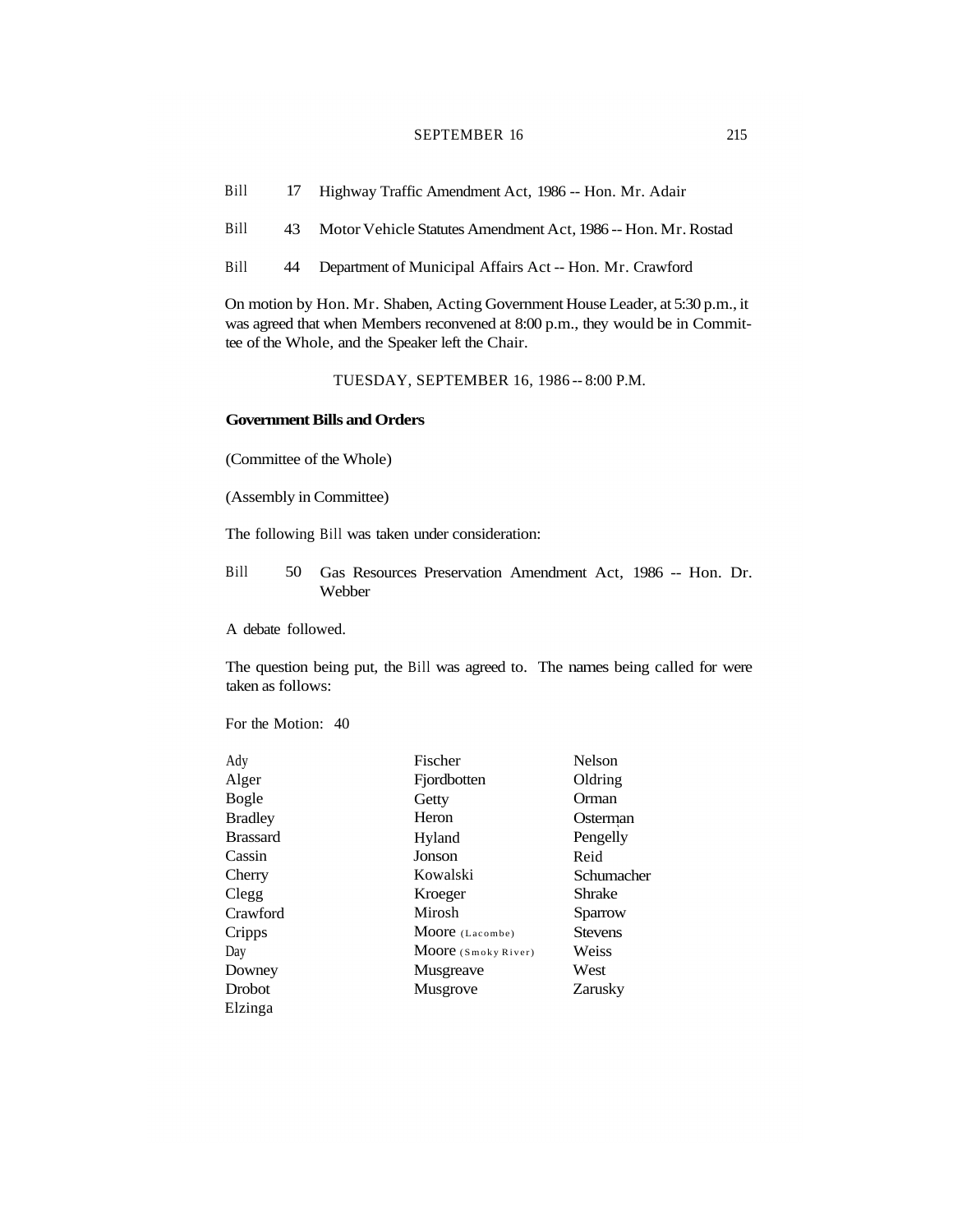Against the Motion: 13

| Barrett      | Laing            | Pashak  |
|--------------|------------------|---------|
| Ewasiuk      | McEachern        | Roberts |
| Fox          | <b>Mitchell</b>  | Taylor  |
| Hawkesworth  | <b>Miolsness</b> | Younie  |
| <b>Hewes</b> |                  |         |

The following Bill was taken under consideration:

Bill 18 Mines and Minerals Amendment Act, 1986 -- Hon. Dr. Webber

A debate followed.

The following amendment was moved by Mr. Pashak, Hon. Member for Calgary-Forest Lawn:

The Bill is amended as follows:

- A The following is added after section 2:
	- 2.1 Section 5(1) is amended
	- (a) by striking out "The Lieutenant Governor in Council" and substituting "Except as provided in subsection (4), the Lieutenant Governor in Council,"
	- (b) by adding the following after subsection (3):
		- (4) A regulation made pursuant to clause  $5(1)(k)$  or  $5(1)(l)$ shall cease to be in force 30 days from its commencement, if the Legislative Assembly is then sitting, or if it is not then sitting, 30 days from the commencement of the next sitting, unless it has been previously approved by a resolution of the Legislative Assembly.
		- (5) A member of the Legislative Assembly who moves a motion for the purposes of subsection (4) shall, at least one clear day before he moves the motion, table in the Legislative Assembly
			- (a) a copy of the regulation which is the subject of the motion,
			- (b) an estimate of the amount of the payments, grants or credits, as the case may be, that will be effected from the operation of the regulation,
			- (c) a statement of the policy objective of the regulation.

A debate followed.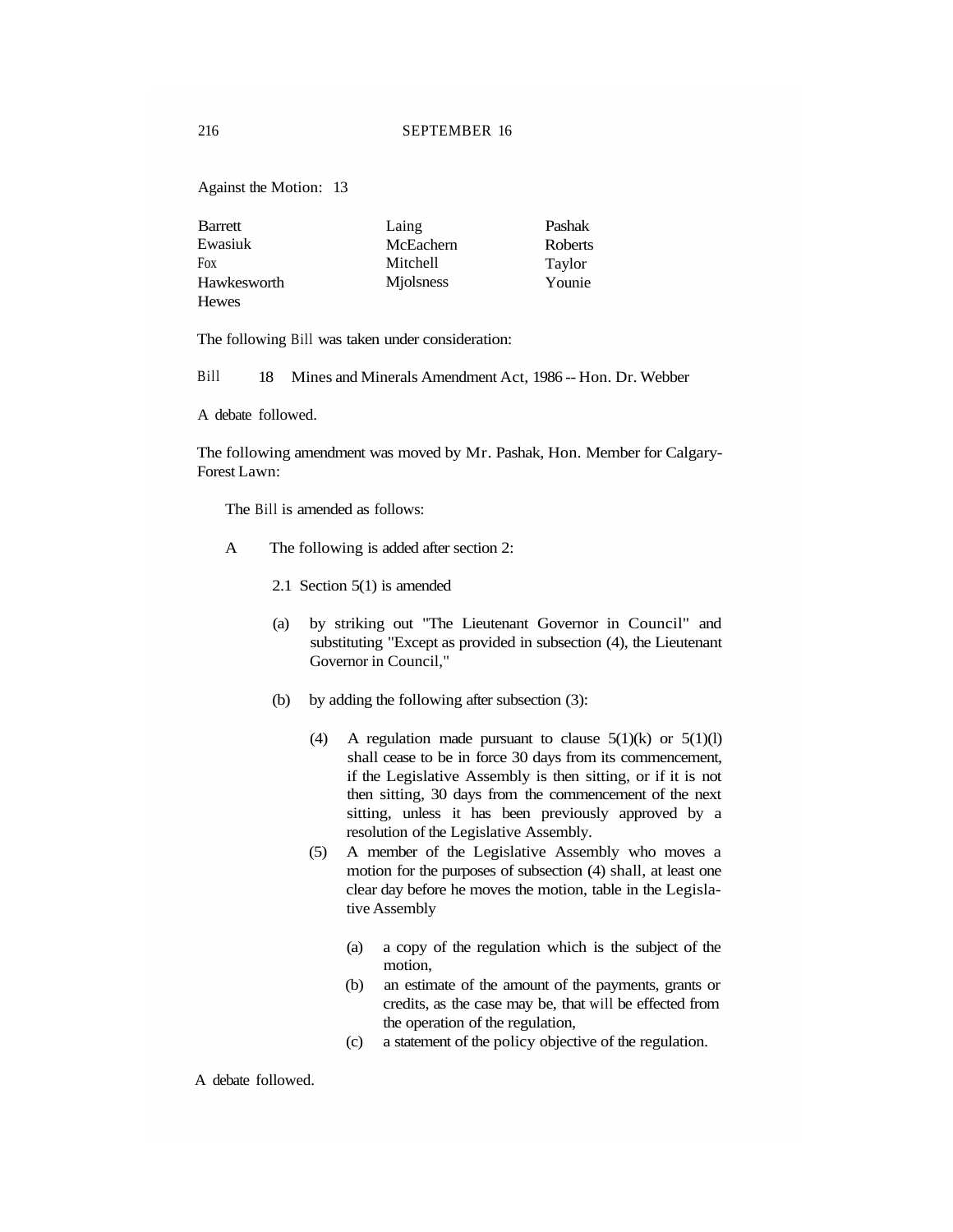The question being put, the amendment was defeated. The names being called for were taken as follows:

For the Motion: 14

| Barrett     | <b>Hewes</b> | Pashak  |
|-------------|--------------|---------|
| Chumir      | Laing        | Roberts |
| Ewasiuk     | McEachern    | Taylor  |
| <b>Fox</b>  | Mitchell     | Younie  |
| Hawkesworth | Miolsness    |         |

Against the Motion: 39

| Ady             | Elzinga             | <b>Nelson</b>  |
|-----------------|---------------------|----------------|
| Alger           | Fischer             | Oldring        |
| Bogle           | Fjordbotten         | Oman           |
| <b>Bradley</b>  | Heron               | Osterman       |
| <b>Brassard</b> | Hyland              | Pengelly       |
| Cassin          | Jonson              | Reid           |
| Cherry          | Kowalski            | Schumacher     |
| Clegg           | Kroeger             | <b>Shrake</b>  |
| Crawford        | Mirosh              | Sparrow        |
| Cripps          | Moore (Lacombe)     | <b>Stevens</b> |
| Day             | Moore (Smoky River) | Weiss          |
| Downey          | Musgreave           | West           |
| <b>Drobot</b>   | Musgrove            | Zarusky        |

The following Bills were reported and ordered to be read a Third time:

| Bill | 21 Petroleum Marketing Statutes Amendment Act, 1986 -- Hon. Dr. |
|------|-----------------------------------------------------------------|
|      | Webber                                                          |

- Bill 47 Chiropractic Profession Amendment Act, 1986 -- Dr. Elliott
- Bill 50 Gas Resources Preservation Amendment Act, 1986 -- Hon. Dr. Webber

The following Bills were reported with some amendments and ordered to be read a Third time:

- Bill 18 Mines and Minerals Amendment Act, 1986 -- Hon. Dr. Webber
- Bill 23 Natural Gas Marketing Act -- Hon. Dr. Webber
- Bill 34 Health Disciplines Amendment Act, 1986 -- Hon. Dr. Reid
- Bill 49 Take-or-pay Costs Sharing Act -- Hon. Dr. Webber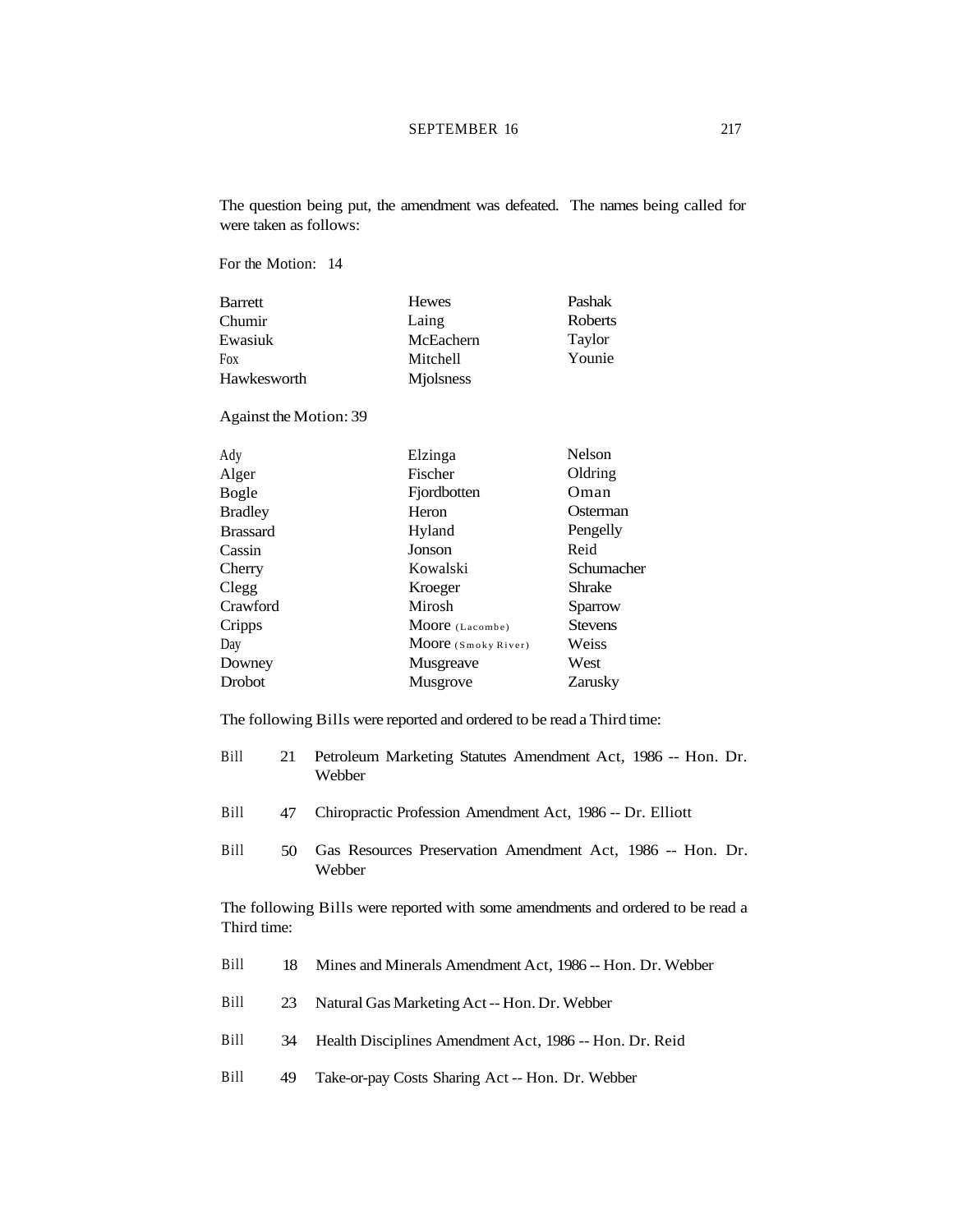(Second Reading)

The following Bills were read a Second time and referred to Committee of the Whole:

- Bill 38 Municipal Government Amendment Act, 1986 -- Hon. Mr. Crawford
- Bill 51 Municipal Statutes Amendment Act, 1986 -- Hon. Mr. Crawford

#### **Private Bills**

(Second Reading)

The following Bills were read a Second time and referred to Committee of the Whole:

- Bill Pr 1 Alberta Synod of the Evangelical Lutheran Church in Canada Act -- Mr. R. Speaker
- Bill Pr 2 Northwest Bible College Act -- Mr. McEachern
- Bill Pr 3 Oxford Trust Company Ltd. Act -- Mr. Nelson
- Bill Pr 4 Canada Olympic Park Property Tax Exemption Act-- Mr. Stevens
- Bill Pr 5 Alberta Native Business Summit Foundation Act -- Mr. Hyland
- Bill Pr 6 Timothy Z. Marshall Bar Admission Act -- Mr. Nelson
- Bill Pr 7 The Calgary Research and Development Authority Amendment Act, 1986 -- Mrs. Koper
- Bill Pr 8 City of Edmonton and Northwestern Utilities, Limited Agreement Act, 1986 -- Mr. Heron
- Bill Pr 9 Galt Scholarship Fund Act -- Mr. Gogo
- Bill Pr 11 The McMan Youth Services Foundation Act Mrs. Hewes
- Bill Pr 12 The St. John's Institute Amendment Act, 1986 -- Mr. Wright
- Bill Pr 14 St. Mary's College Act -- Mr. Stewart
- Bill Pr 15 Board of Trustees of the Edmonton Canadian Native Friendship Centre Building Amendment Act, 1986 -- Mr. Heron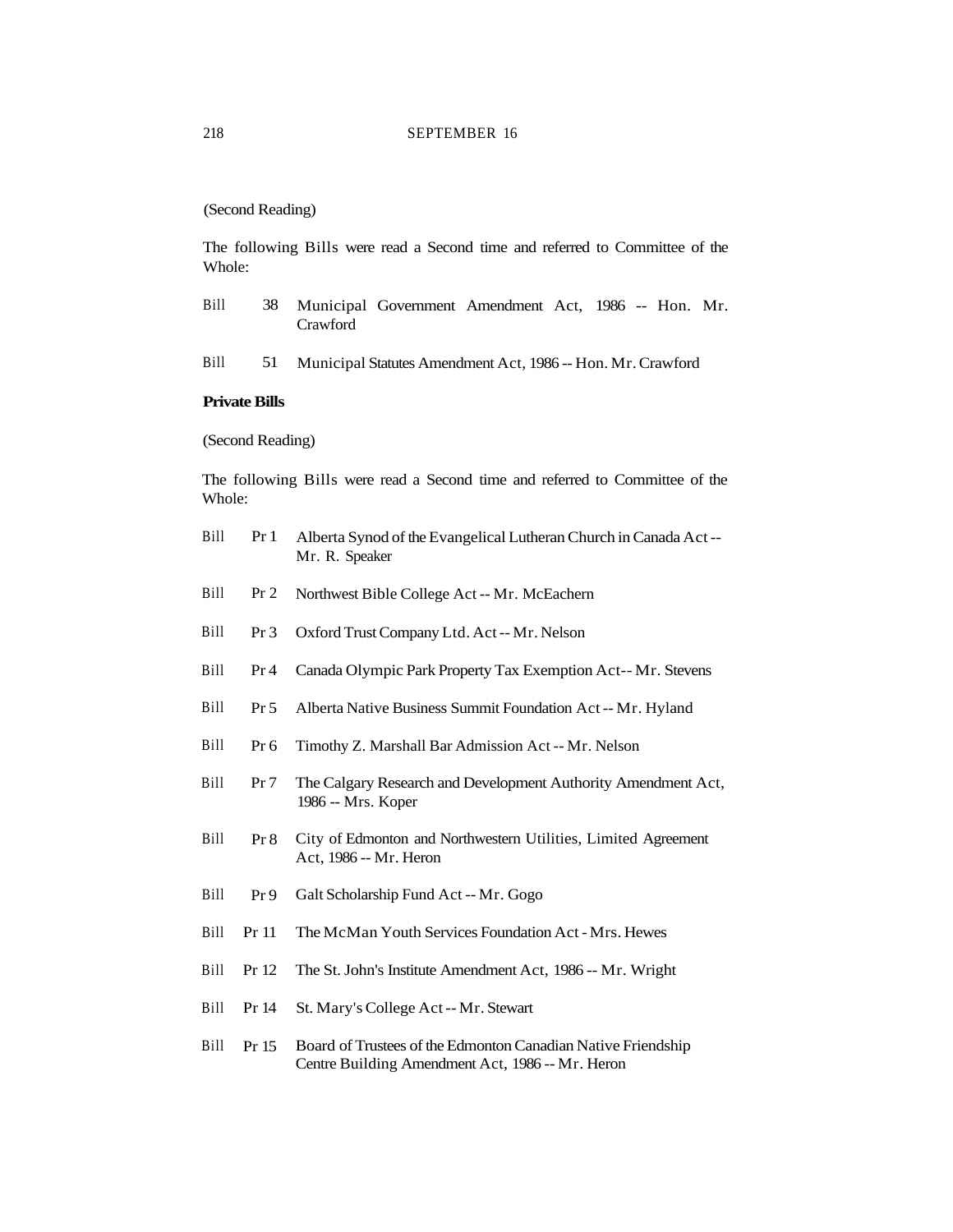# SEPTEMBER 16 219

Bill Pr 16 Maycroft Insurance Company Limited Act -- Mr. Schumacher

On motion by Hon. Mr. Crawford, Government House Leader, the Assembly adjourned at 11:05 p.m. until Wednesday, September 17, 1986, at 2:30 p.m.

Filed with the Legislature Library

- 572/86 North Saskatchewan River, Characterization of Water Quality in the Vicinity of Edmonton (1982-83), Environmental Protection Services, Pollution Control Division, Overview and Parts I, II, and III (Hon. Mr. Kowalski)
- 573/86 Information requested by the Hon. Provincial Treasurer (Mr. Taylor)

WEDNESDAY, SEPTEMBER 17, 1986

The Speaker took the Chair at 2:30 p.m.

#### **ROUTINE**

#### **Introduction of Bills (First Reading)**

Notice having been given:

- Bill 214 An Act to Amend the Securities Act -- Mr. McEachern
- Bill 243 An Act to Amend the Ombudsman Act -- Ms. Mjolsness

#### **Tabling Returns and Reports**

Hon. Mr. M. Moore, Minister of Hospitals and Medical Care, pursuant to Financial Administration Act, RSA 1980, cF-9, s2(6); 1980, c64, s2:

Foothills Provincial General Hospital, Financial Statements, March 31, 1986

(Sessional Paper No. 57A/86)

Hon. Mr. M. Moore, Minister of Hospitals and Medical Care:

Brochure entitled "The End of Extra Billing by Physicians: What You Should Know"

(Sessional Paper No. 354/86)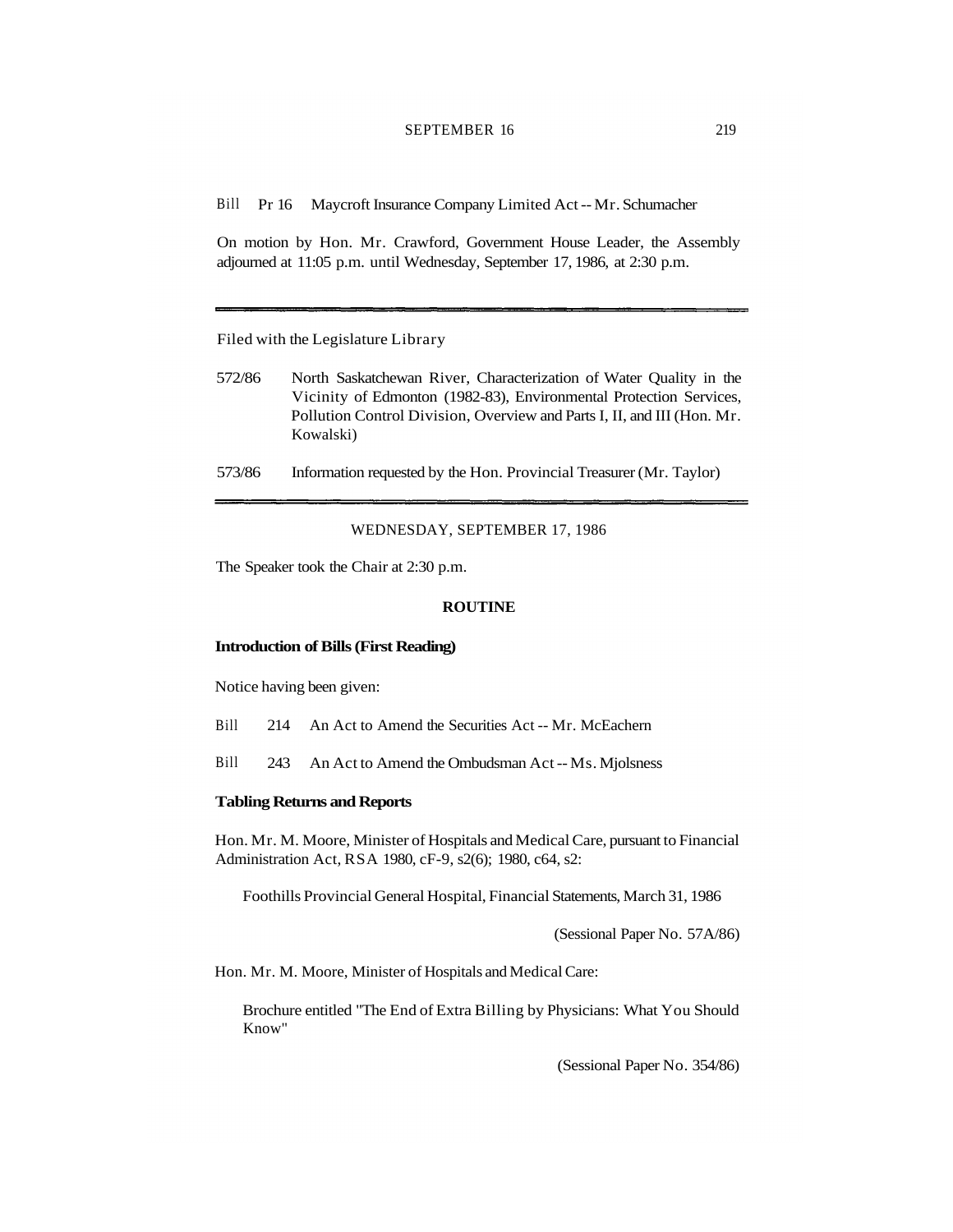# **Oral Question Period**

During Oral Question Period, Mr. Younie, Hon. Member for Edmonton-Glengarry, filed copies of test results on samples taken at the Sturgeon landfill, conducted by Can Test Ltd.

(Sessional Paper No. 574/86)

## **ORDERS OF THE DAY**

## **Government Bills and Orders**

(Second Reading)

The following Bill was read a Second time and referred to Committee of the Whole:

Bill 54 Legislative Assembly Amendment Act, 1986 -- Hon. Mr. Crawford

(Third Reading)

The following Bills were read a Third time and passed:

- Bill 11 Alberta Stock Savings Plan Act -- Hon. Mr. Johnston
- Bill 18 Mines and Minerals Amendment Act, 1986 -- Hon. Dr. Webber
- Bill 21 Petroleum Marketing Statutes Amendment Act, 1986 -- Hon. Dr. Webber
- Bill 22 Petroleum Incentives Program Amendment Act, 1986 -- Hon. Dr. Webber
- Bill 23 Natural Gas Marketing Act -- Hon. Dr. Webber
- Bill 24 Arbitration Amendment Act, 1986 -- Hon. Dr. Webber
- Bill 30 Financial Administration Amendment Act, 1986 -- Hon. Mr. Johnston
- Bill 39 Appropriation (Alberta Capital Fund) Act, 1986 -- Hon. Mr. Johnston
- Bill 40 Alberta Heritage Savings Trust Fund Special Appropriation Act, 1986/87 -- Hon. Mr. Johnston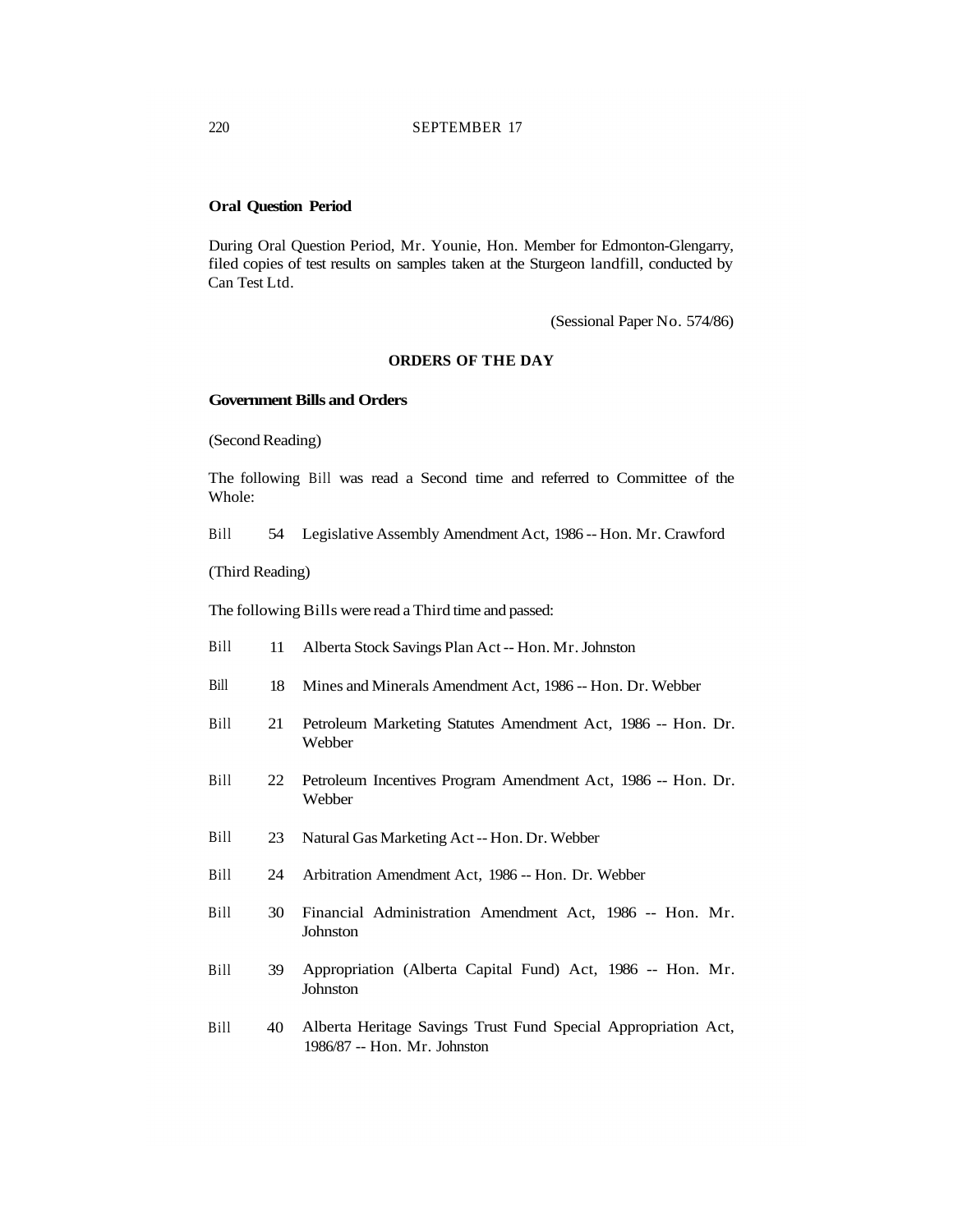# SEPTEMBER 17 221

| Bill | 41 | Appropriation (Alberta Heritage Savings Trust Fund, Capital<br>Projects Division) Act, 1986-87 -- Hon. Mr. Johnston |
|------|----|---------------------------------------------------------------------------------------------------------------------|
| Bill | 42 | Alberta Energy Company Amendment Act, 1986 -- Hon. Dr.<br>Webber                                                    |
| Bill | 45 | Alberta Corporate Income Tax Amendment Act, 1986 -- Hon. Mr.<br>Johnston                                            |
| Bill | 46 | Alberta Income Tax Amendment Act, 1986 -- Hon. Mr. Johnston                                                         |
| Bill | 49 | Take-or-pay Costs Sharing Act -- Hon. Dr. Webber                                                                    |
|      |    | On the motion that the following Bill be now read a Third time:                                                     |
| Bill | 50 | Gas Resources Preservation Amendment Act, 1986 -- Hon. Dr.<br>Webber                                                |

A debate followed.

The question being put, the motion was agreed to. The names being called for were taken as follows:

# For the Motion: 36

| Alger                  | <b>Drobot</b>       | Musgreave      |
|------------------------|---------------------|----------------|
| <b>Betkowski</b>       | Elliott             | Musgrove       |
| Bogle                  | Fischer             | Oldring        |
| <b>Bradley</b>         | Gogo                | Orman          |
| <b>Brassard</b>        | Hyland              | Pengelly       |
| Cassin                 | Isley               | Reid           |
| Cherry                 | Johnston            | Rostad         |
| Clegg                  | Jonson              | Shrake         |
| Crawford               | Kowalski            | Sparrow        |
| Cripps                 | Mirosh              | <b>Stevens</b> |
| Day                    | Moore (Lacombe)     | Weiss          |
| Downey                 | Moore (Smoky River) | Zarusky        |
| Against the Motion: 14 |                     |                |
| Chumir                 | Laing               | Piquette       |
| Ewasiuk                | Martin              | Sigurdson      |
| Fox                    | McEachern           | Strong         |
| Hawkesworth            | Miolsness           | Taylor         |
| <b>Hewes</b>           | Pashak              |                |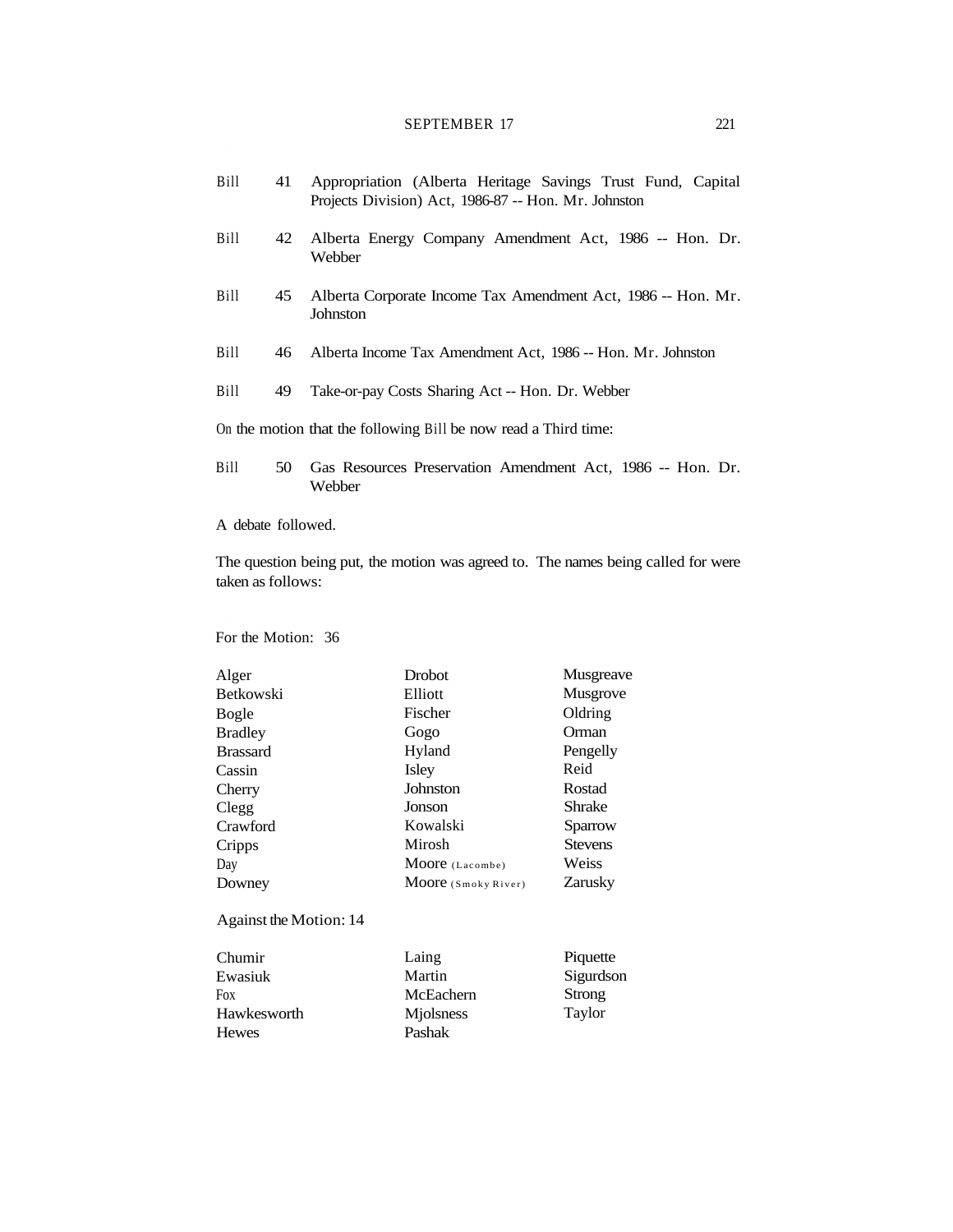The Assembly adjourned at 5:40 p.m. until Thursday, September 18, 1986, at 2:30 p.m.

## THURSDAY, SEPTEMBER 18, 1986

The Speaker took the Chair at 2:30 p.m.

## **ROUTINE**

#### **Tabling Returns and Reports**

Hon. Mr. M. Moore, Minister of Hospitals and Medical Care, pursuant to Financial Administration Act, RSA 1980, cF-9, s2(6); 1980, c64, s2:

Glenrose Rehabilitation Hospital, Financial Statements, March 31, 1986

(Sessional Paper No. 57B/86)

Hon. Mr. Dinning, Minister of Community and Occupational Health, pursuant to Universities Act, RSA 1980, cU-5, s52(2):

Report of inspection - laboratory animal care and facilities, Alberta universities, 1985

(Sessional Paper No. 110/86)

Hon. Mr. Crawford, Government House Leader

Answer to a question asked by Mr. R. Speaker on April 8, 1986, showing:

the amount of the consulting fee paid to Ronald Ghitter of Calgary for his efforts in attempting to turn the \$30-million Government hotel project in Kananaskis Country over to private investors;

a detailed breakdown of the total amount paid to Mr. Ghitter, including the basic consulting fee and any other money paid to Mr. Ghitter associated with the above project; and

the total length of time Mr. Ghitter was employed by the Alberta Government on the Kananskis Country hotel project

(Sessional Paper No. 131A/86)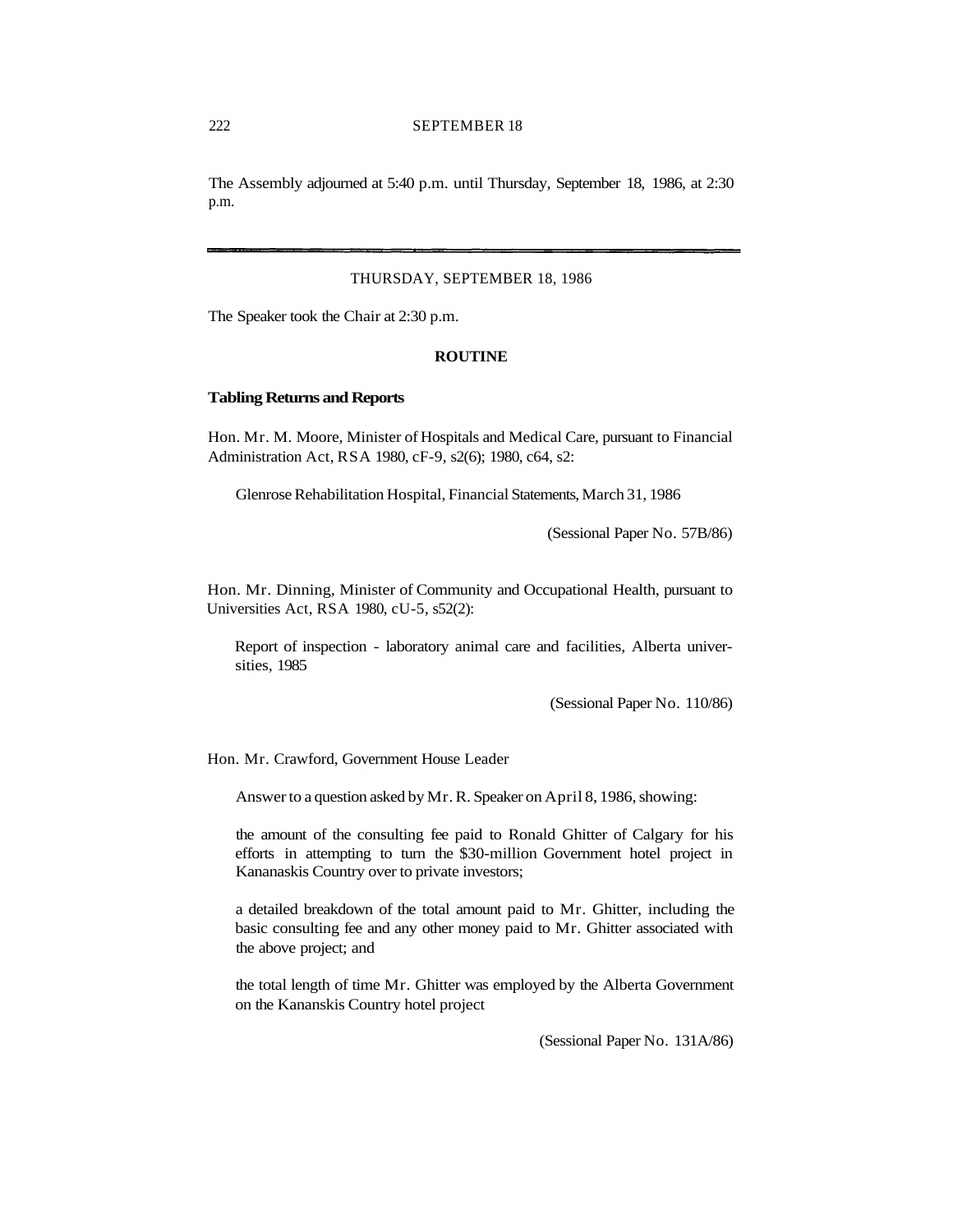Hon. Mrs. Betkowski, Minister of Education, on behalf of Hon. Mr. Russell, Minister of Advanced Education, pursuant to Financial Administration Act, RSA 1980, cF-9, s2(6); 1980, c64, s2:

Lethbridge Community College, Annual Report 1984/85

(Sessional Paper No. 8H/86)

Fairview College, Annual Report 1984-1985

(Sessional Paper No. 8I/86)

#### **Oral Question Period**

During Oral Question Period, Hon. Dr. Webber, Minister of Energy, filed copies of the following:

a communique from the meeting of the Council of Provincial Energy Ministers, September 15, 1986, Banff, Alberta

(Sessional Paper No. 576/86)

a telex sent to the Hon. Marcel Masse, Minister of Energy, Mines and Resources, Canada

(Sessional Paper No. 577/86)

## **ORDERS OF THE DAY**

Unanimous consent of the Assembly was given to allow Mr. Piquette, Hon. Member for Athabasca-Lac La Biche, to move the following motion:

**236.** BE IT RESOLVED THAT the Legislative Assembly congratulate the Town of Athabasca on its 75th anniversary, to be celebrated by the Town on Friday, September 19, 1986, and express its best wishes for continued growth, prosperity, and superior quality of life in the Town.

The question being put, the motion was agreed to unanimously.

# **Questions**

The following questions were ordered to stand:

Mr. Mitchell to ask the Government the following question:

**171.** With respect to the inspection of various amusement rides at West Edmonton Mall: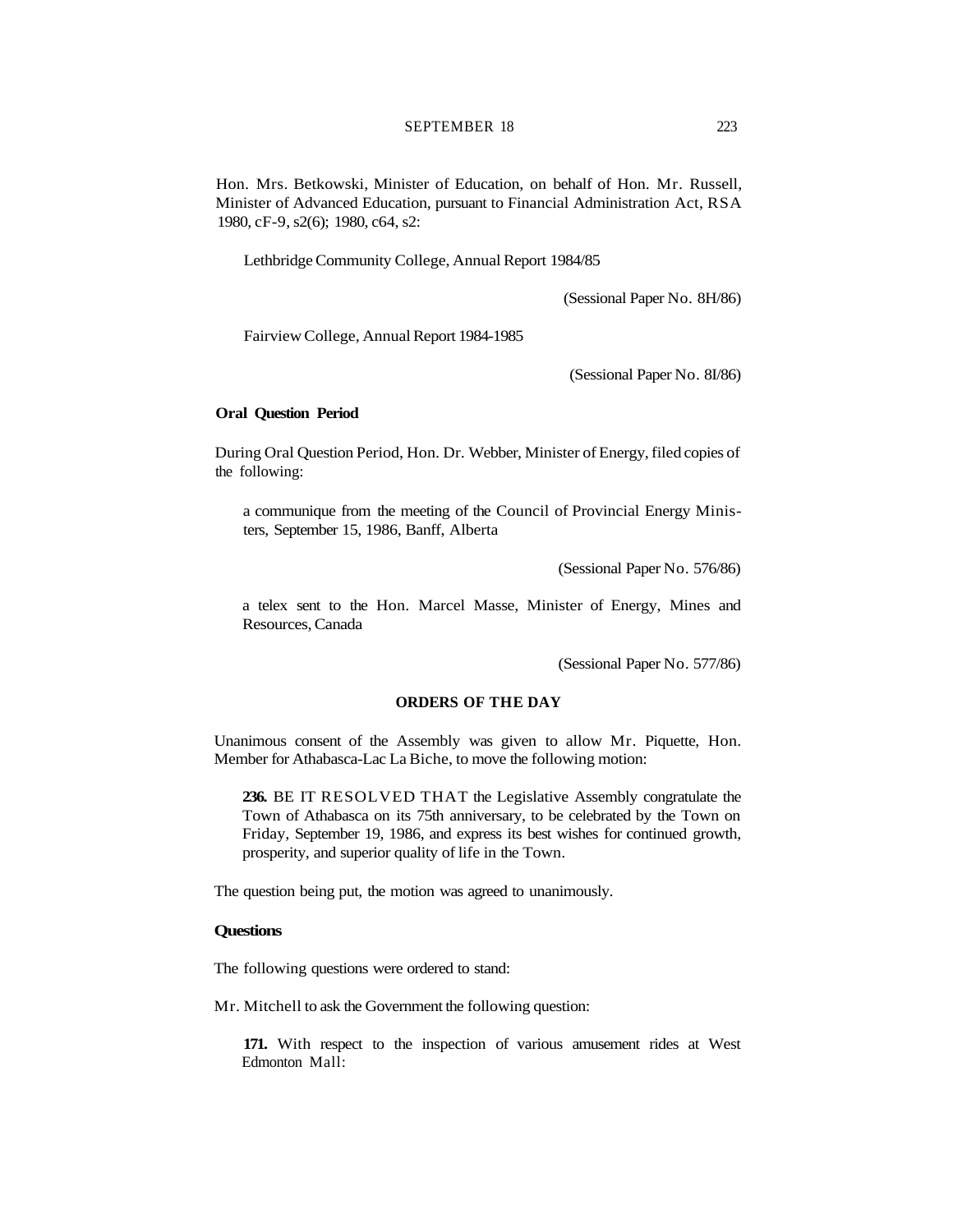- (1) Did the investigation of the "Drop of Doom," to which the Minister of Labour alluded in the Legislative Assembly on September 8, 1986, specifically address reports that certain bolts may not have been secure from time to time?
- (2) What were the findings of this investigation?
- (3) Were there any other investigations stemming from reports that bolts may not have been secure, and what were the dates of those investigations?
- (4) Were investigations conducted into reports that the "Drop of Doom" stopped periodically due to weight imbalances? When? What were the findings?
- (5) What measures are in place to ensure that Department of Labour staff are able to upgrade their technical skills on an ongoing basis in order to keep pace with new and sophisticated rides such as the "Drop of Doom" and the "Mindbender"?
- (6) What specific standard has the Government established for the qualifications of those employed to maintain the rides in question?
- Mr. Wright to ask the Government the following question:

**172.** Pursuant to an information sworn out by Mr. Ray Marriner of Calgary, charging an employee of the Government of Alberta with perjury, a hearing was held on January 11, 1986, at which the presiding provincial judge ruled that, on the evidence, the accused person ought to answer the charge and directed that a summons issue.

- (1) For what reasons did the Attorney General order that all proceedings in this matter be stayed?
- (2) In ordering the stay, and with regard to the fact that the accused person had previously testified in a Government case, what steps were taken to avoid conflict of interest?

# **Motions for Returns**

The following motion was ordered to stand:

Mr. Wright to propose the following motion to the Assembly:

**173.** That an Order of the Assembly do issue for a Return showing:

With regard to the trip by the Hon. Dr. Reid, then Solicitor General, to the United Kingdom in the summer of 1984, the announced purpose of which was to enquire into British practices of dealing with young offenders,

(1) how many persons accompanied Dr. Reid at public expense and what were their names;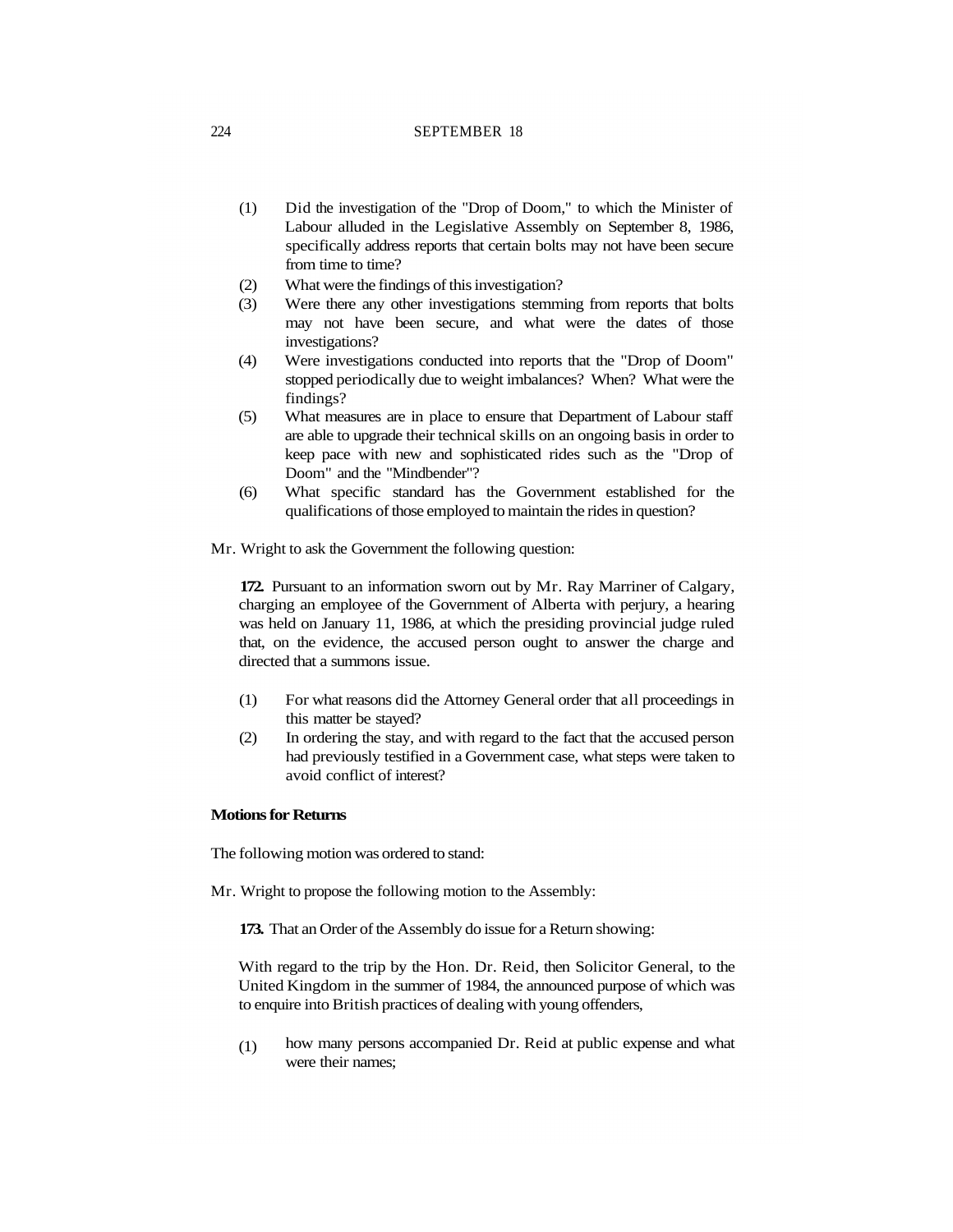## SEPTEMBER 18 225

- (2) what was the total cost borne by the Government for the trip, and what was the cost in each of the categories of travel, accommodation, meals, entertainment and hospitality, and "other"; and,
- (3) when will any reports prepared as a consequence of the trip setting out the findings of the trip be tabled in the Assembly?

Hon. Mr. Crawford, Government House Leader, requested the unanimous consent of the Assembly for consideration of Government business, notwithstanding Standing Order 8(2). Unanimous consent was granted.

# **Government Motions**

Moved by Hon. Mr. Crawford:

**16.** BE IT RESOLVED THAT when the Legislative Assembly adjourns to recess the First Session of the 21st Legislature, it shall stand adjourned until a time and date prior to the commencement of the Second Session of the Legislature as is determined by Mr. Speaker after consultation with the Lieutenant Governor in Council.

A debate followed.

The question being put, the motion was agreed to.

# **Government Bills and Orders**

(Third Reading)

The following Bills were read a Third time and passed:

| Bill | 13 | Department of Transportation Amendment Act, 1986 -- Hon. Mr.<br>Adair            |
|------|----|----------------------------------------------------------------------------------|
| Bill | 15 | Employment Pension Plans Act -- Hon. Dr. Reid                                    |
| Bill | 16 | Special Waste Management Corporation Amendment Act, 1986 --<br>Hon. Mr. Kowalski |
| Bill | 17 | Highway Traffic Amendment Act, 1986 -- Hon. Mr. Adair                            |
| Bill | 27 | Alberta Health Care Insurance Amendment Act, 1986 -- Hon. Mr.<br>M. Moore        |
| Bill | 32 | Water Resources Commission Amendment Act, 1986 -- Mr.<br>Kroeger                 |
| Bill | 33 | Naturopathy Repeal Act -- Mr. Jonson                                             |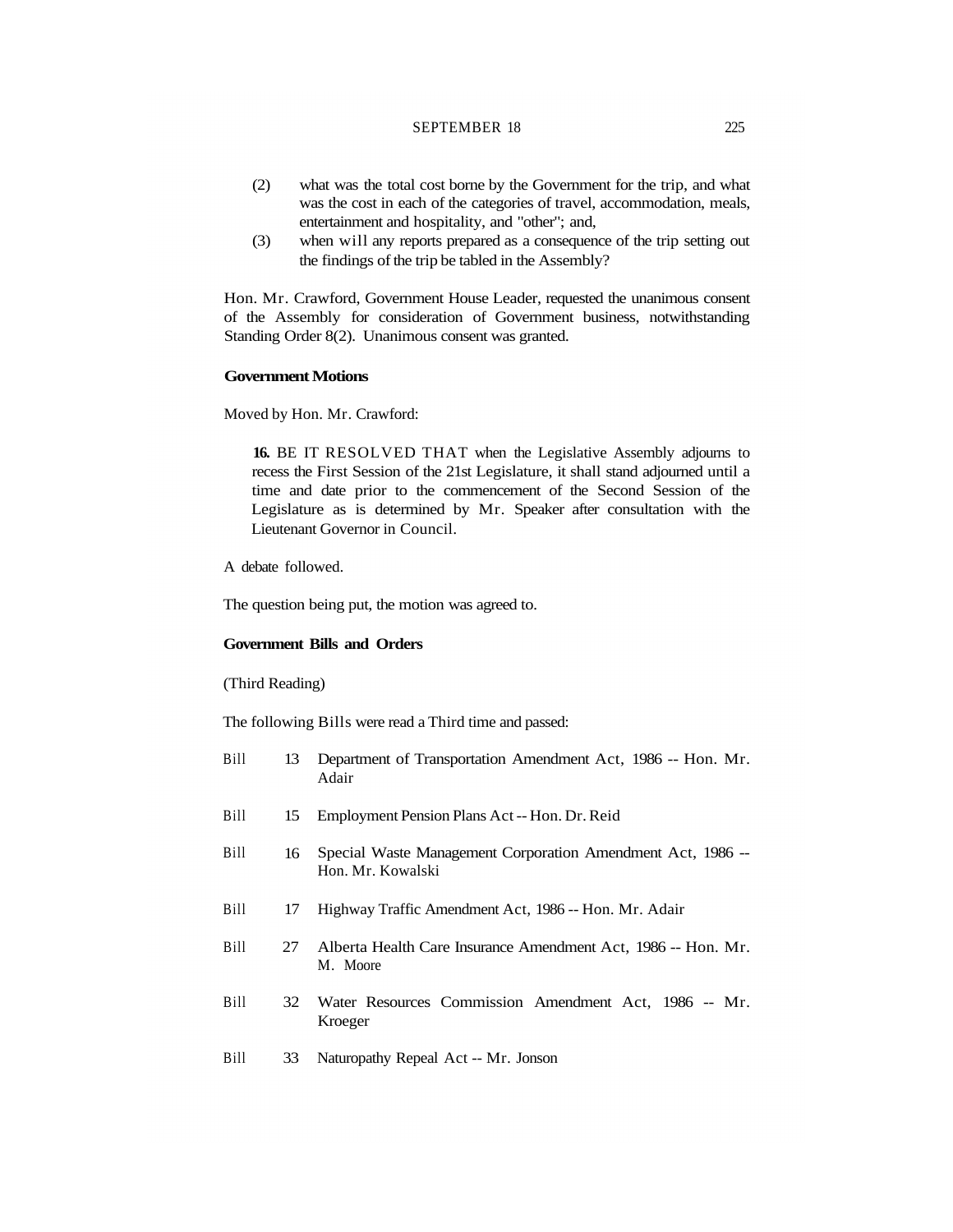- Bill 34 Health Disciplines Amendment Act, 1986 -- Hon. Dr. Reid
- Bill 35 Business Corporations Amendment Act, 1986 -- Hon. Ms. McCoy
- Bill 36 Local Authorities Election Amendment Act, 1986 -- Mr. Nelson
- Bill 43 Motor Vehicle Statutes Amendment Act, 1986 -- Hon. Mr. Rostad
- Bill 44 Department of Municipal Affairs Act -- Hon. Mr. Crawford
- Bill 47 Chiropractic Profession Amendment Act, 1986 -- Dr. Elliott
- Bill 48 Workers' Compensation Amendment Act, 1986 -- Hon. Mr. Dinning

(Committee of the Whole)

On motion by Hon. Mr. Crawford, Government House Leader, the Assembly resolved itself into Committee of the Whole.

### (Assembly in Committee)

The following Bills were reported and ordered to be read a Third time:

- Bill 38 Municipal Government Amendment Act, 1986 -- Hon. Mr. Crawford
- Bill 51 Municipal Statutes Amendment Act, 1986 -- Hon. Mr. Crawford

Progress was reported on the following Bill:

Bill 54 Legislative Assembly Amendment Act, 1986 -- Hon. Mr. Crawford

On motion by Hon. Mr. Crawford, Government House Leader, at 5:30 p.m., it was agreed that when the Members reconvened at 8:00 p.m., they would be in Committee of the Whole, and the Speaker left the Chair.

THURSDAY, SEPTEMBER 18, 1986 -- 8:00 P.M.

#### **Government Bills and Orders**

# **Private Bills**

(Committee of the Whole)

(Assembly in Committee)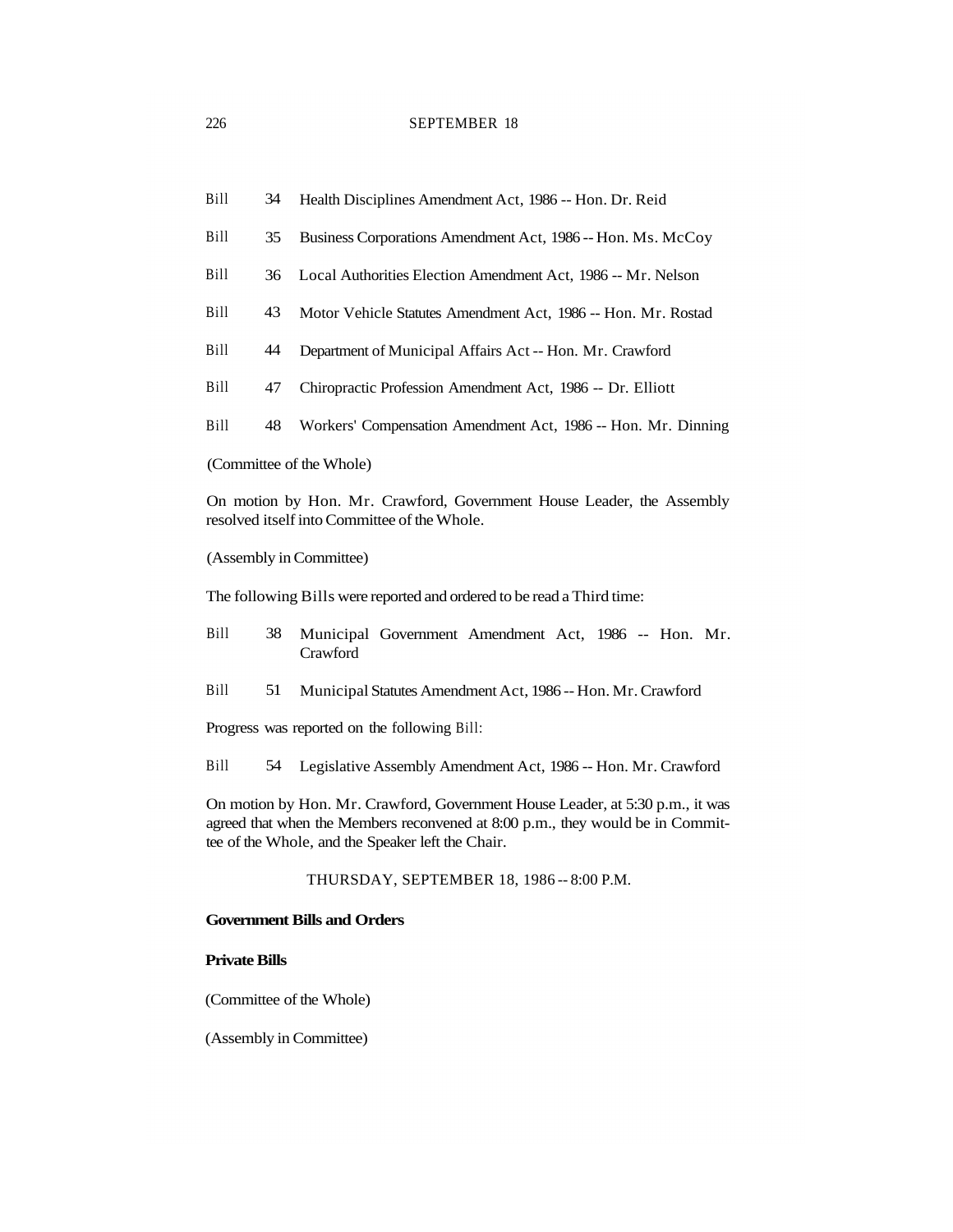## SEPTEMBER 18 227

The following Bills were reported and ordered to be read a Third time:

- Bill 54 Legislative Assembly Amendment Act, 1986 -- Hon. Mr. Crawford
- Bill Pr 1 Alberta Synod of the Evangelical Lutheran Church in Canada Act --Mr. R. Speaker
- Bill Pr 3 Oxford Trust Company Ltd. Act -- Mr. Nelson
- Bill Pr 5 Alberta Native Business Summit Foundation Act -- Mr. Hyland
- Bill Pr 6 Timothy Z. Marshall Bar Admission Act -- Mr. Nelson
- Bill Pr 7 The Calgary Research and Development Authority Amendment Act, 1986 -- Mrs. Koper
- Bill Pr 8 City of Edmonton and Northwestern Utilities, Limited Agreement Act, 1986 -- Mr. Heron
- Bill Pr 9 Galt Scholarship Fund Act -- Mr. Gogo
- Bill Pr 14 St. Mary's College Act -- Mr. Stewart
- Bill Pr 15 Board of Trustees of the Edmonton Canadian Native Friendship Centre Building Amendment Act, 1986 -- Mr. Heron
- Bill Pr 16 Maycroft Insurance Company Limited Act -- Mr. Schumacher

The following Bills were reported with some amendments and ordered to be read a Third time:

- Bill Pr 2 Northwest Bible College Act -- Mr. McEachern
- Bill Pr 4 Canada Olympic Park Property Tax Exemption Act -- Mr. Stevens
- Bill Pr 11 The McMan Youth Services Foundation Act -- Mrs. Hewes
- Bill Pr 12 The St. John's Institute Amendment Act, 1986 -- Mr. Wright

# **Government Bills and Orders**

(Third Reading)

The following Bills were read a Third time and passed:

Bill 38 Municipal Government Amendment Act, 1986 -- Hon. Mr. Crawford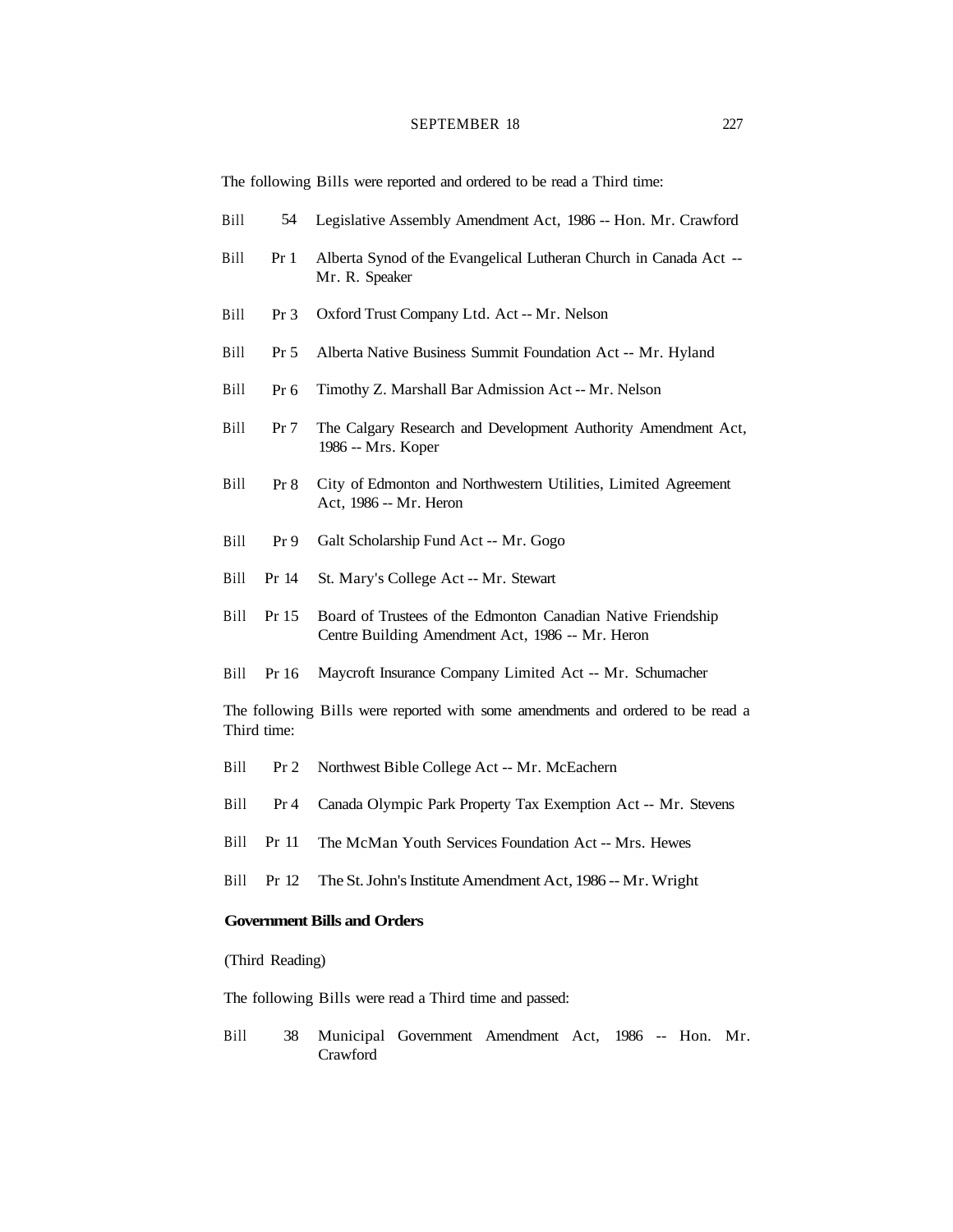| Municipal Statutes Amendment Act, 1986 -- Hon. Mr. Crawford<br>Bill<br>51 |  |
|---------------------------------------------------------------------------|--|
|---------------------------------------------------------------------------|--|

Bill 54 Legislative Assembly Amendment Act, 1986 -- Hon. Mr. Crawford

# **Private Bills**

(Third Reading)

The following Bills were read a Third time and passed:

- Bill Pr 1 Alberta Synod of the Evangelical Lutheran Church in Canada Act --Mr. R. Speaker
- Bill Pr 2 Northwest Bible College Act -- Mr. McEachern
- Bill Pr 3 Oxford Trust Company Ltd. Act -- Mr. Nelson
- Bill Pr 4 Canada Olympic Park Property Tax Exemption Act -- Mr. Stevens
- Bill Pr 5 Alberta Native Business Summit Foundation Act -- Mr. Hyland
- Bill Pr 6 Timothy Z. Marshall Bar Admission Act -- Mr. Nelson
- Bill Pr 7 The Calgary Research and Development Authority Amendment Act, 1986 -- Mrs. Koper
- Bill Pr 8 City of Edmonton and Northwestern Utilities, Limited Agreement Act, 1986 -- Mr. Heron
- Bill Pr 9 Galt Scholarship Fund Act -- Mr. Gogo
- Bill Pr 11 The McMan Youth Services Foundation Act -- Mrs. Hewes
- Bill Pr 12 The St. John's Institute Amendment Act, 1986 -- Mr. Wright
- Bill Pr 14 St. Mary's College Act -- Mr. Stewart
- Bill Pr 15 Board of Trustees of the Edmonton Canadian Native Friendship Centre Building Amendment Act, 1986 -- Mr. Heron
- Bill Pr 16 Maycroft Insurance Company Limited Act -- Mr. Schumacher

# **Royal Assent**

Her Honour the Honourable the Lieutenant Governor, having entered the Assembly and being seated on the Throne,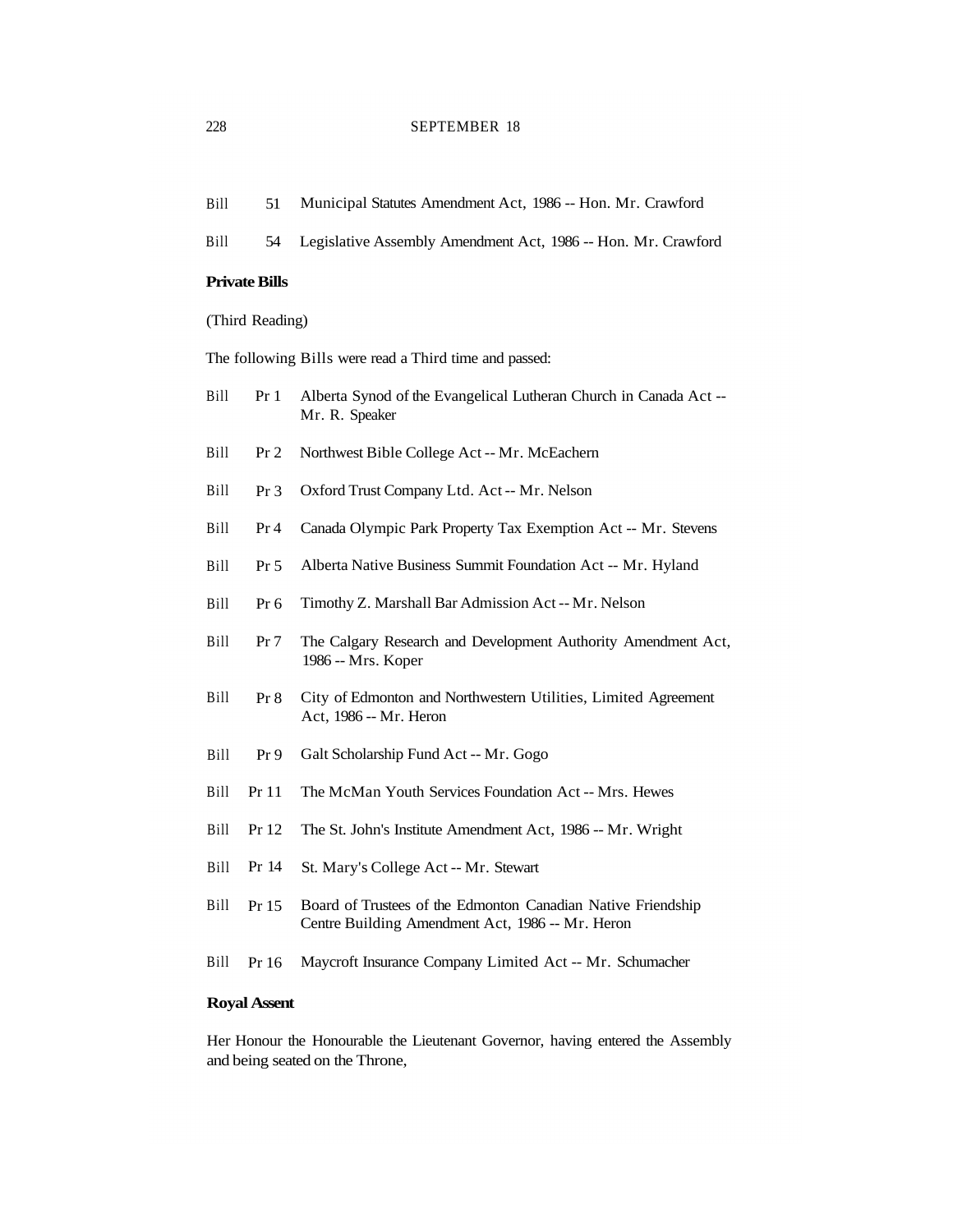#### SEPTEMBER 18 229

Mr. Speaker addressed Her Honour in the following words:

May it please Your Honour:

The Legislative Assembly has, at its present sitting, passed certain Bills to which, and in the name of the Legislative Assembly, I respectfully request Your Honour's assent

The Clerk of the Legislative Assembly then read the titles of the Bills that had been passed as follows:

- 11 Alberta Stock Savings Plan Act
- 13 Department of Transportation Amendment Act, 1986
- 15 Employment Pension Plans Act
- 16 Special Waste Management Corporation Amendment Act, 1986
- 17 Highway Traffic Amendment Act, 1986
- 18 Mines and Minerals Amendment Act, 1986
- 21 Petroleum Marketing Statutes Amendment Act, 1986
- 22 Petroleum Incentives Program Amendment Act, 1986
- 23 Natural Gas Marketing Act
- 24 Arbitration Amendment Act, 1986
- 27 Alberta Health Care Insurance Amendment Act, 1986
- 30 Financial Administration Amendment Act, 1986
- 32 Water Resources Commission Amendment Act, 1986
- 33 Naturopathy Repeal Act
- 34 Health Disciplines Amendment Act, 1986
- 35 Business Corporations Amendment Act, 1986
- 36 Local Authorities Election Amendment Act, 1986
- 38 Municipal Government Amendment Act, 1986
- 39 Appropriation (Alberta Capital Fund) Act, 1986
- 40 Alberta Heritage Savings Trust Fund Special Appropriation Act, 1986-87
- 41 Appropriation (Alberta Heritage Savings Trust Fund, Capital Projects Division) Act, 1986-87
- 42 Alberta Energy Company Amendment Act, 1986
- 43 Motor Vehicle Statutes Amendment Act, 1986
- 44 Department of Municipal Affairs Act
- 45 Alberta Corporate Income Tax Amendment Act, 1986
- 46 Alberta Income Tax Amendment Act, 1986
- 47 Chiropractic Profession Amendment Act, 1986
- 48 Workers' Compensation Amendment Act, 1986
- 49 Take-or-pay Costs Sharing Act
- 50 Gas Resources Preservation Amendment Act, 1986
- 51 Municipal Statutes Amendment Act, 1986
- 54 Legislative Assembly Amendment Act, 1986
- Pr 1 Alberta Synod of the Evangelical Lutheran Church in Canada Act
- Pr 2 Northwest Bible College Act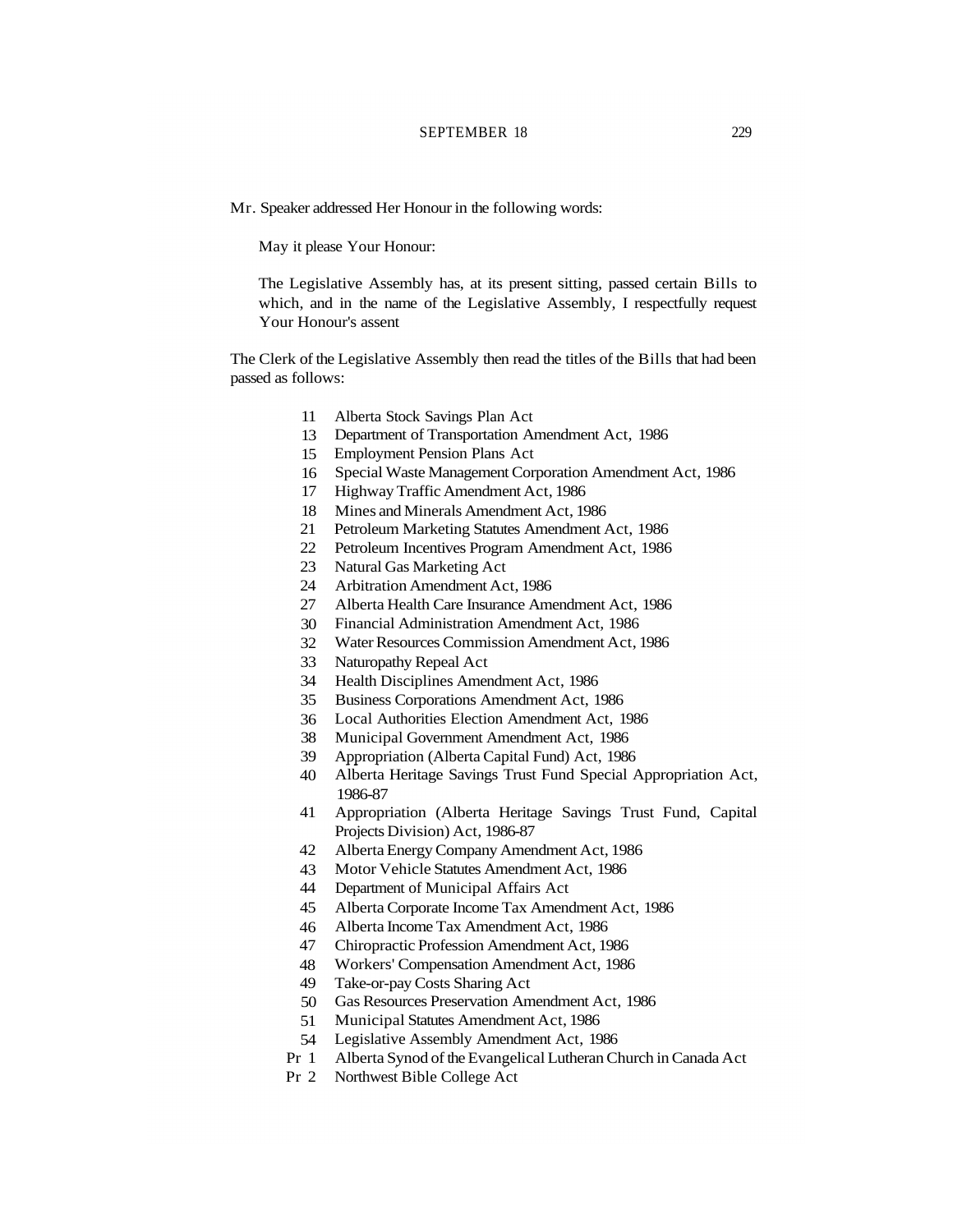- Pr 3 Oxford Trust Company Ltd. Act
- Pr 4 Canada Olympic Park Property Tax Exemption Act
- Pr 5 Alberta Native Business Summit Foundation Act
- Pr 6 Timothy Z. Marshall Bar Admission Act
- Pr 7 The Calgary Research and Development Authority Amendment Act, 1986
- Pr 8 City of Edmonton and Northwestern Utilities, Limited Agreement Act, 1986
- Pr 9 Galt Scholarship Fund Act
- Pr 11 The McMan Youth Services Foundation Act
- Pr 12 The St. John's Institute Amendment Act, 1986
- Pr 14 St. Mary's College Act
- Pr 15 Board of Trustees of the Edmonton Canadian Native Friendship Centre Building Amendment Act, 1986
- Pr 16 Maycroft Insurance Company Limited Act

To these Bills, Royal Assent was announced by the Clerk of the Legislative Assembly in the following words:

In Her Majesty's name, Her Honour the Honourable the Lieutenant Governor doth assent to these Bills.

Her Honour the Honourable the Lieutenant Governor was then pleased to deliver the following speech:

Mr. Premier, Hon. Leader of Her Majesty's Loyal Opposition, Mr. Speaker, Members of the Legislative Assembly:

I have watched with interest your activities over these past many weeks. Tonight was an example of the consideration you've been giving on behalf of the people to these many Bills to which I've given Royal Assent. I'm sure that now, since summer has faded into fall, you're wondering where the summer went. But on behalf of the people, I would like to thank you for the consideration and the dedication you brought to your duties here in the Legislative Assembly.

Probably it has not been an easy summer for you. I know that you have attended to your duties with dedication and with due deliberation for the importance of the matters you've had under consideration. So on behalf of the people of Alberta, I thank you for your diligence and for the efforts you have made on their behalf. I hope that now you will have at least some opportunity for some R and R. I know you deserve it, and I hope you will take advantage of it, because you can't just work like this forever, as I well know. You do deserve to have some rest before you go about all the other numerous duties that you do and have undertaken on behalf of the people.

I thank you for your efforts on behalf of Albertans.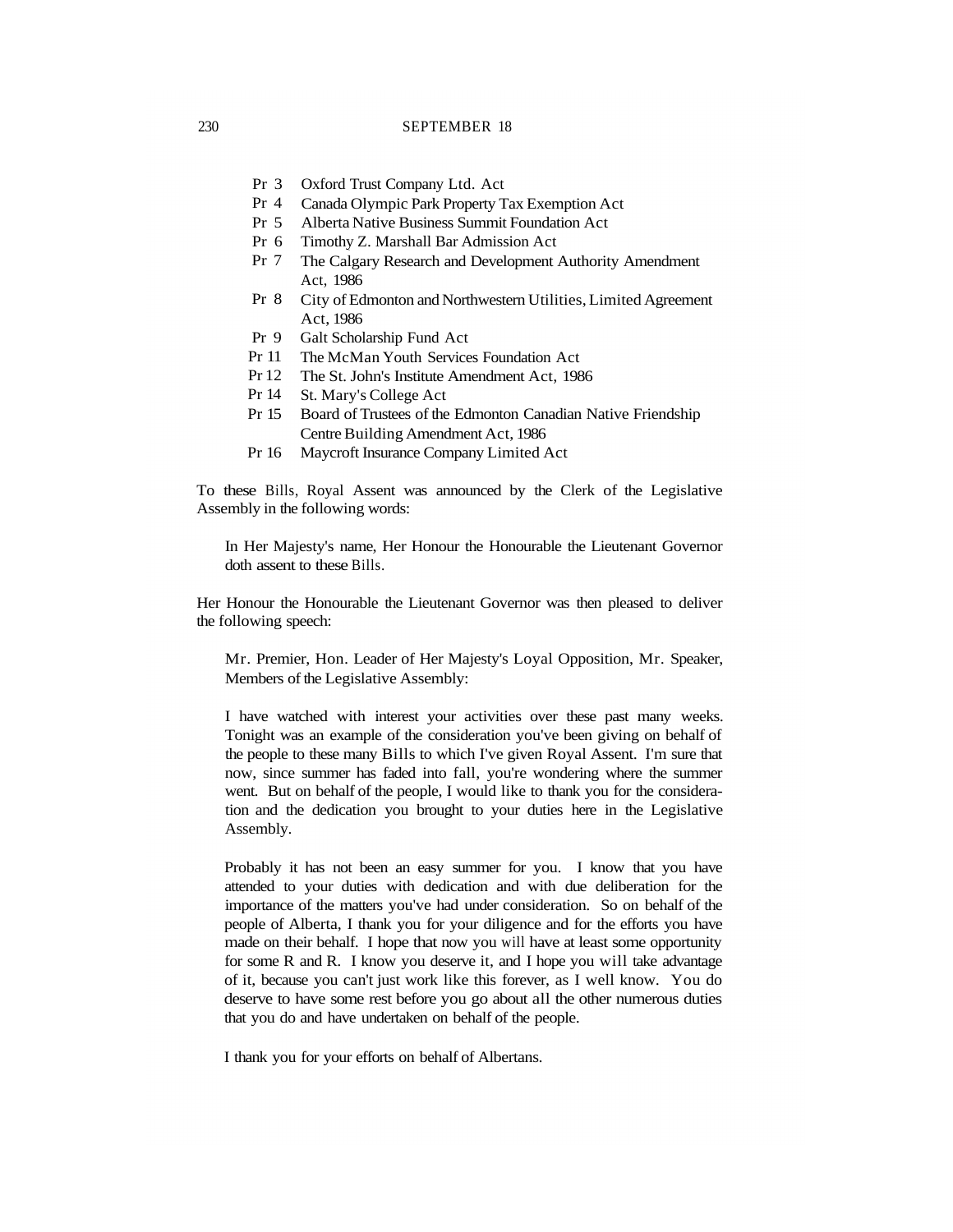# SEPTEMBER 18 231

Her Honour the Honourable the Lieutenant Governor then retired from the Assembly.

The Assembly adjourned at 8:53 p.m. until such time and date prior to the commencement of the Second Session as is determined by Mr. Speaker after consultation with the Lieutenant Governor in Council.

# **Filed with the Legislature Library**

575/86 Amnesty International, Chile Briefing (Mr. Wright)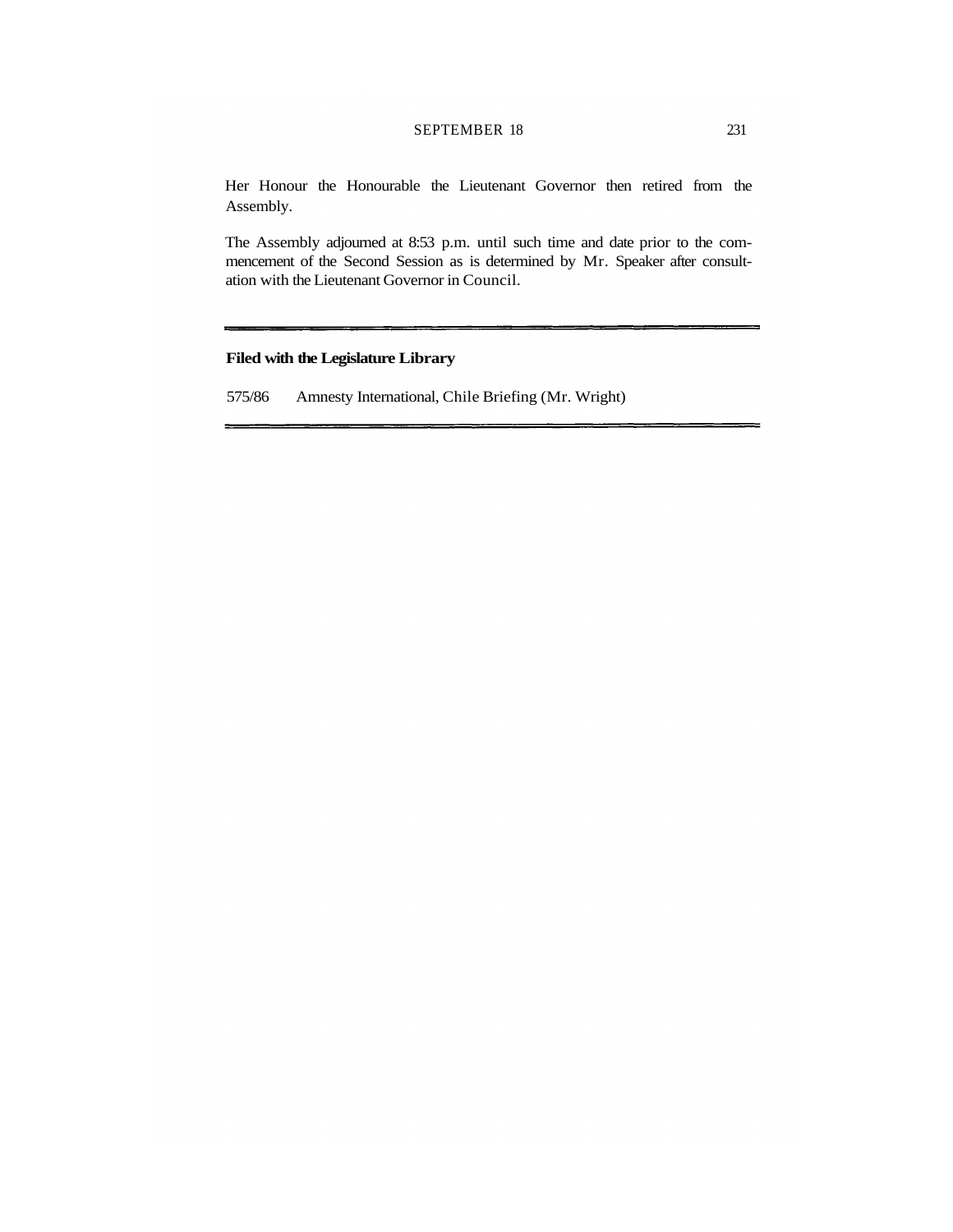# **PROROGATION**

MARCH 4, 1987